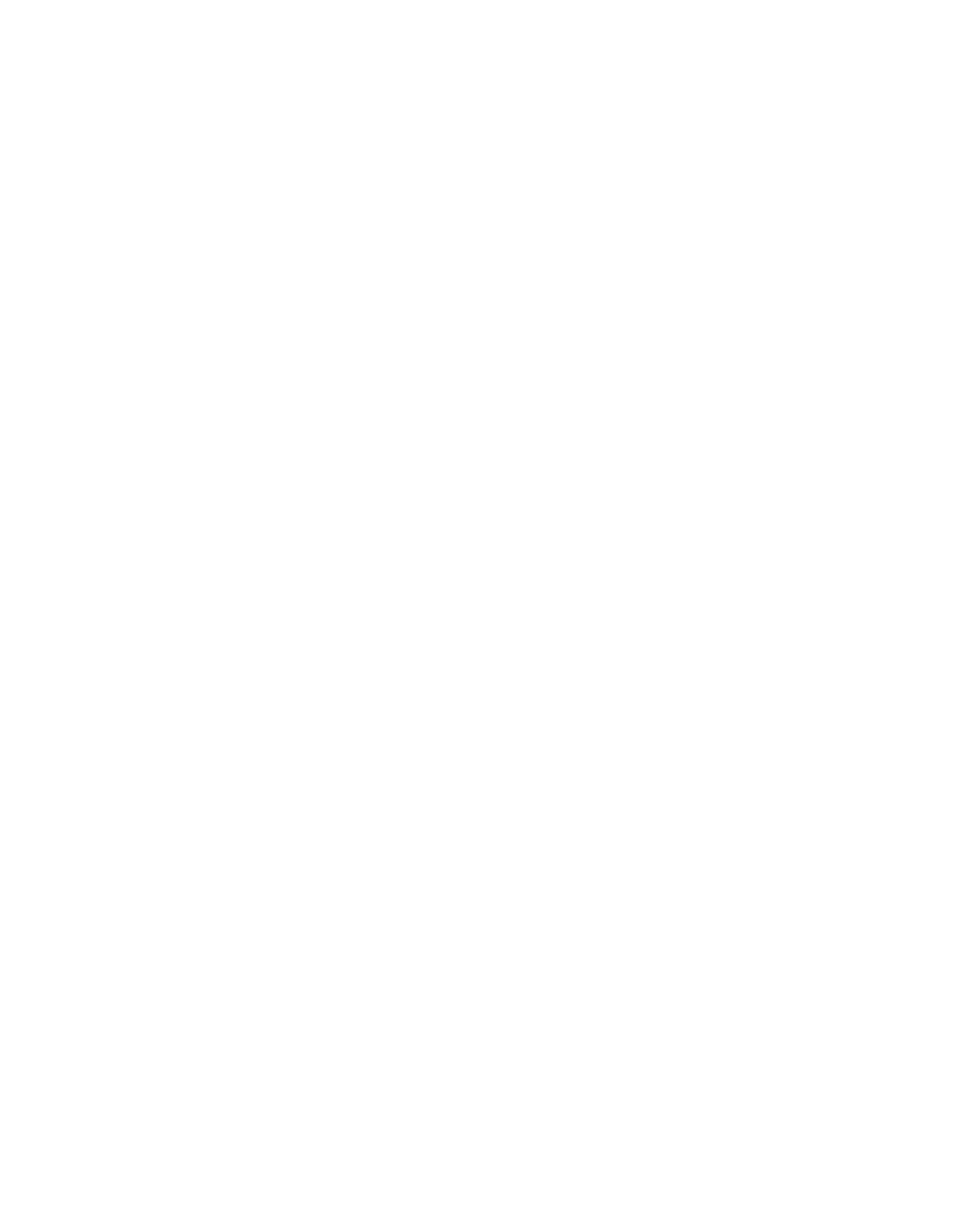

*Society of Cable*<br>| Felecommunications<br>| Engineers

# **ENGINEERING COMMITTEE Digital Video Subcommittee**

# **AMERICAN NATIONAL STANDARD**

 **ANSI/SCTE 65 2008** 

**SERVICE INFORMATION DELIVERED OUT-OF-BAND FOR DIGITAL CABLE TELEVISION**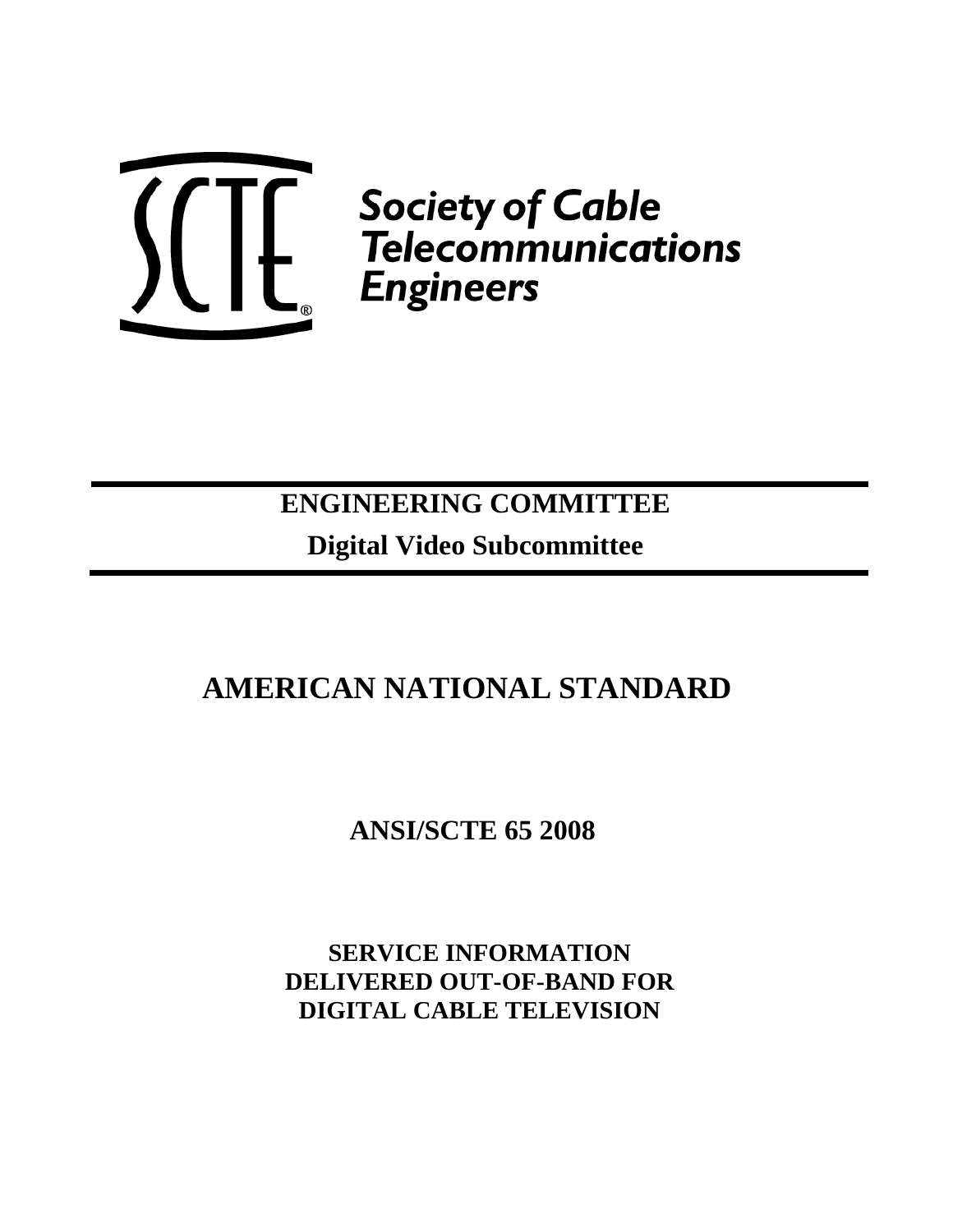# **NOTICE**

The Society of Cable Telecommunications Engineers (SCTE) Standards are intended to serve the public interest by providing specifications, test methods and procedures that promote uniformity of product, interchangeability and ultimately the long term reliability of broadband communications facilities. These documents shall not in any way preclude any member or nonmember of SCTE from manufacturing or selling products not conforming to such documents, nor shall the existence of such standards preclude their voluntary use by those other than SCTE members, whether used domestically or internationally. SCTE assumes no obligations or liability whatsoever to any party who may adopt the Standards. Such adopting party assumes all risks associated with adoption of these Standards or Recommended Practices, and accepts full responsibility for any damage and/or claims arising from the adoption of such Standards or Recommended Practices. Attention is called to the possibility that implementation of this standard may require use of subject matter covered by patent rights. By publication of this standard, no position is taken with respect to the existence or validity of any patent rights in connection therewith. SCTE shall not be responsible for identifying patents for which a license may be required or for conducting inquires into the legal validity or scope of those patents that are brought to its attention. Patent holders who believe that they hold patents which are essential to the implementation of this standard have been requested to provide information about those patents and any related licensing terms and conditions. Any such declarations made before or after publication of this document are available on the SCTE web site at http://www.scte.org.

> All Rights Reserved © Society of Cable Telecommunications Engineers, Inc. 2008 140 Philips Road Exton, PA 19341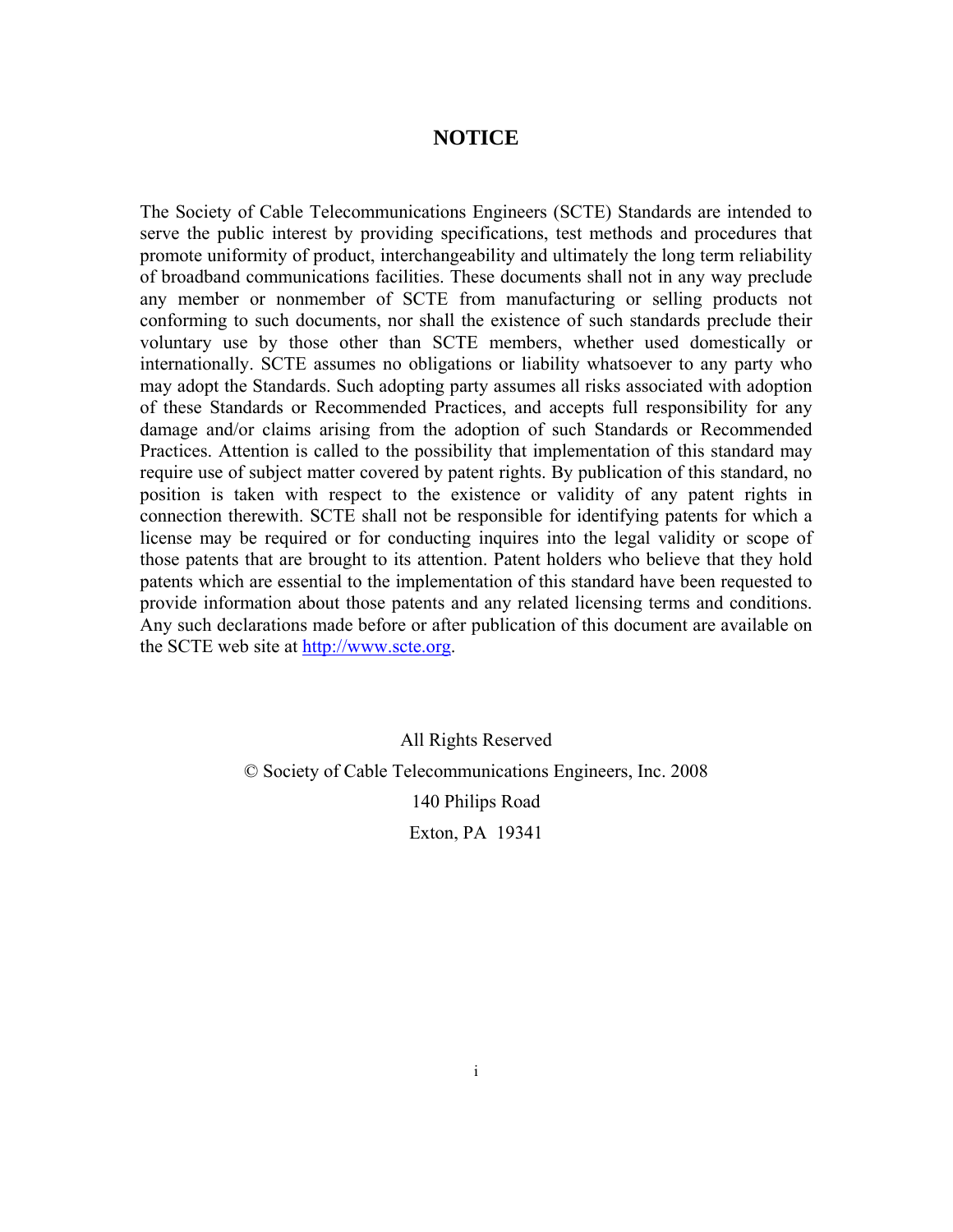# **SERVICE INFORMATION DELIVERED OUT-OF-BAND FOR DIGITAL CABLE TELEVISION**

# **TABLE OF CONTENTS**

|    | 1.1<br><b>Purpose</b>                                                 | 1            |
|----|-----------------------------------------------------------------------|--------------|
|    | 1.2<br><b>Scope</b>                                                   | $\mathbf{1}$ |
|    | Organization<br>1.3                                                   | 3            |
|    |                                                                       |              |
|    |                                                                       |              |
|    | <b>Compliance Notation</b><br>3.1                                     | 5            |
|    | <b>Definition of Terms</b><br>3.2                                     | 5            |
|    | 3.3<br><b>Acronyms and Abbreviations</b>                              | 6            |
|    | 3.4<br><b>Section and Data Structure Syntax Notation</b>              | 7            |
|    | <b>Field Sizes</b><br>341                                             | 7            |
|    |                                                                       | $\mathbf{Q}$ |
|    | 4.1<br><b>Table ID Ranges and Values</b>                              | 9            |
|    | 4.2<br><b>Extensibility</b>                                           | 10           |
|    | 4.3<br><b>Reserved Fields</b>                                         | 11           |
|    | 4.4<br><b>Private Table Section Syntax</b>                            | 11           |
|    | 4.4.1<br>Protocol Version<br>4.4.2<br>Format Identifier               | 11<br>11     |
|    | 4.4.3<br>Private Message Body                                         | 11           |
|    | 4.4.4<br><b>CRC</b>                                                   | 11           |
| 5. |                                                                       | .12          |
|    | 5.1<br><b>Network Information Table</b>                               | 12           |
|    | 5.1.1<br>Carrier Definition Subtable (CDS)                            | 13           |
|    | Modulation Mode Subtable (MMS)<br>5.1.2<br>Descriptors Count<br>5.1.3 | 15<br>17     |
|    | <b>Network Text Table</b><br>5.2                                      | 17           |
|    | 5.3<br><b>Short-form Virtual Channel Table Section</b>                | 20           |
|    | 5.3.1<br>Defined Channels Map                                         | 21           |
|    | 5.3.2<br>Virtual Channel Map                                          | 22           |
|    | 5.3.3<br>Inverse Channel Map                                          | 26           |
|    | <b>System Time Table Section</b><br>5.4                               | 27           |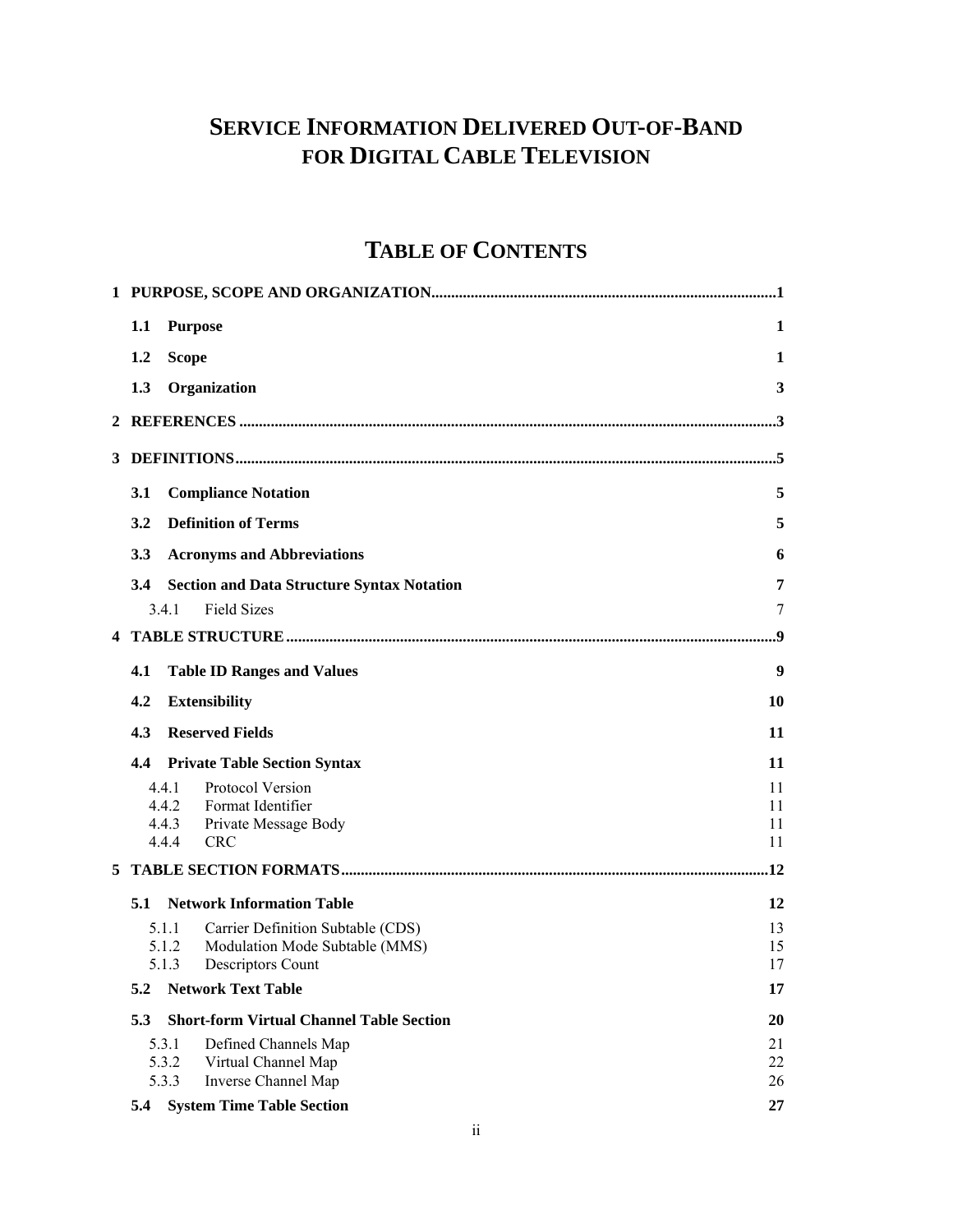|   | 5.5            | <b>Master Guide Table (MGT)</b>                                                             | 28       |
|---|----------------|---------------------------------------------------------------------------------------------|----------|
|   |                | 5.5.1<br>Restrictions on PID Values                                                         | 32       |
|   |                | 5.5.2<br>Restrictions on Order of Occurrence of Table References                            | 32       |
|   | 5.6            | <b>Long-form Virtual Channel Table</b>                                                      | 33       |
|   | 5.7            | <b>Rating Region Table (RRT)</b>                                                            | 39       |
|   | 5.8            | <b>Aggregate Event Information Tables (AEIT)</b>                                            | 42       |
|   | 5.9            | <b>Aggregate Extended Text Tables (AETT)</b>                                                | 45       |
|   |                |                                                                                             | .48      |
|   | 6.1            | <b>Descriptor Usage</b>                                                                     | 48       |
|   | 6.2            | <b>Stuffing Descriptor</b>                                                                  | 48       |
|   | 6.3            | <b>AC-3 Audio Descriptor</b>                                                                | 49       |
|   | 6.4            | <b>Caption Service Descriptor</b>                                                           | 49       |
|   | 6.5            | <b>Content Advisory Descriptor</b>                                                          | 50       |
|   | 6.6            | <b>Revision Detection Descriptor</b>                                                        | 52       |
|   | 6.7            | <b>Two Part Channel Number Descriptor</b>                                                   | 52       |
|   | 6.8            | <b>Channel Properties Descriptor</b>                                                        | 53       |
|   | 6.9            | <b>Extended Channel Name Descriptor</b>                                                     | 55       |
|   |                | <b>6.10 Time Shifted Service Descriptor</b>                                                 | 55       |
|   |                | <b>6.11 Component Name Descriptor</b>                                                       | 56       |
|   |                | <b>6.12 Daylight Savings Time Descriptor</b>                                                | 57       |
|   |                | <b>6.13 User Private Descriptors</b>                                                        | 57       |
| 7 |                |                                                                                             | .59      |
|   | 7.1            | <b>Multilingual Text String (MTS) Format</b>                                                | 59       |
|   |                | 7.1.1 Mode Byte Definition                                                                  | 62       |
|   |                | Format Effectors<br>7.1.2                                                                   | 62       |
|   |                | <b>Default Attributes</b><br>7.1.3                                                          | 63       |
|   |                | 7.1.4 Mode Zero<br>7.1.5                                                                    | 63<br>64 |
|   |                | <b>Supported Characters</b>                                                                 |          |
|   | 7.2            | <b>Multiple String Structure (MSS)</b>                                                      | 64       |
|   | <b>ANNEX A</b> | <b>OPERATIONAL PROFILES FOR CABLE SERVICE INFORMATION DELIVERY67</b>                        |          |
|   |                | <b>A.1</b> Operational Profiles                                                             | 67       |
|   |                | A.1.1 Profile 1 - Baseline                                                                  | 67       |
|   |                | A.1.2 Profile 2 – Revision Detection                                                        | 67       |
|   |                | A.1.3 Profile 3 - Parental Advisory                                                         | 67       |
|   |                | A.1.4 Profile 4 - Standard Electronic Program Guide Data<br>A.1.5 Profile $5 -$ Combination | 67<br>68 |
|   |                | A.1.6 Profile 6 - PSIP Only                                                                 | 68       |
|   |                |                                                                                             |          |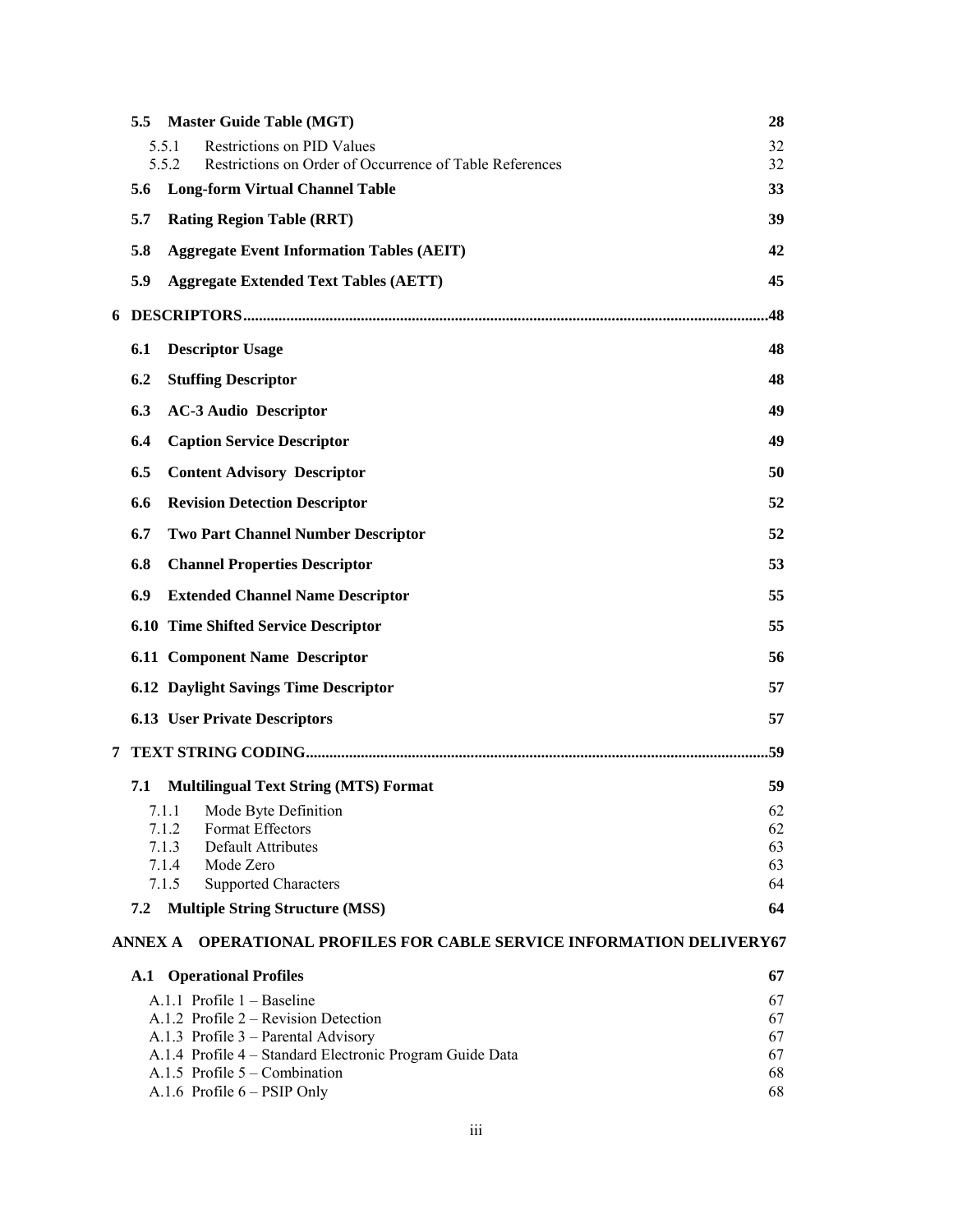| <b>A.2 Profile Definition Tables</b>                                     | 68  |
|--------------------------------------------------------------------------|-----|
| Operational Considerations for the use of profiles (Informative)<br>A.3  | 70  |
|                                                                          |     |
| <b>B.1 Implications for Retail Digital Cable-Ready Devices</b>           | 71  |
| <b>B.2 Channel Number Handling</b>                                       | 71  |
| <b>B.3 Processing of Dynamic Changes to Service Information</b>          | 71  |
| <b>B.4 AEITs May Include Event Information for Inaccessible Channels</b> | 71  |
| <b>B.5 Splice Flag Processing</b>                                        | 72  |
|                                                                          |     |
| <b>Table Hierarchy</b><br>C.1                                            | 73  |
| C.2 SI base PID                                                          | 77  |
| <b>C.3 Representation of Time</b>                                        | 86  |
|                                                                          | .90 |
| D.1 Maximum cycle times                                                  | 90  |
| <b>D.2 Maximum Transmission Rates</b>                                    | 90  |
| <b>D.3 MINIMUM Transmission Rates</b>                                    | 90  |
|                                                                          |     |
|                                                                          |     |
| <b>F.1 Character Set Definition</b>                                      | 93  |
| F.2 Standard Compression Type 1 Encode/Decode Tables                     | 96  |
| F.3 Standard Compression Type 2 Huffman Encode/Decode Tables             | 103 |

# **List of Figures**

| Figure 1.1 A Framework for the Extended Channel Service Information Stream | $\overline{2}$ |
|----------------------------------------------------------------------------|----------------|
| Figure C.1 Hierarchy of Table Sections -- Profiles 1 and 2                 | 73             |
| Figure C.2 Hierarchy of Table Sections -- Profile 3                        | 74             |
| <b>Figure C.3 Hierarchy of Table Sections -- Profile 4</b>                 | 75             |
| <b>Figure C.4 Hierarchy of Table Sections -- Profile 5</b>                 | 76             |
| Figure C.5 Hierarchy of Table Sections -- Profile 6                        | 77             |
| Figure C.6 An instance of a Rating Region Table                            | 82             |
| Figure C.7 Example AEIT-0                                                  | 84             |
| Figure C.8 AEIT data structure                                             | 85             |
| <b>Figure C.9 Structure of AETT</b>                                        | 85             |
|                                                                            |                |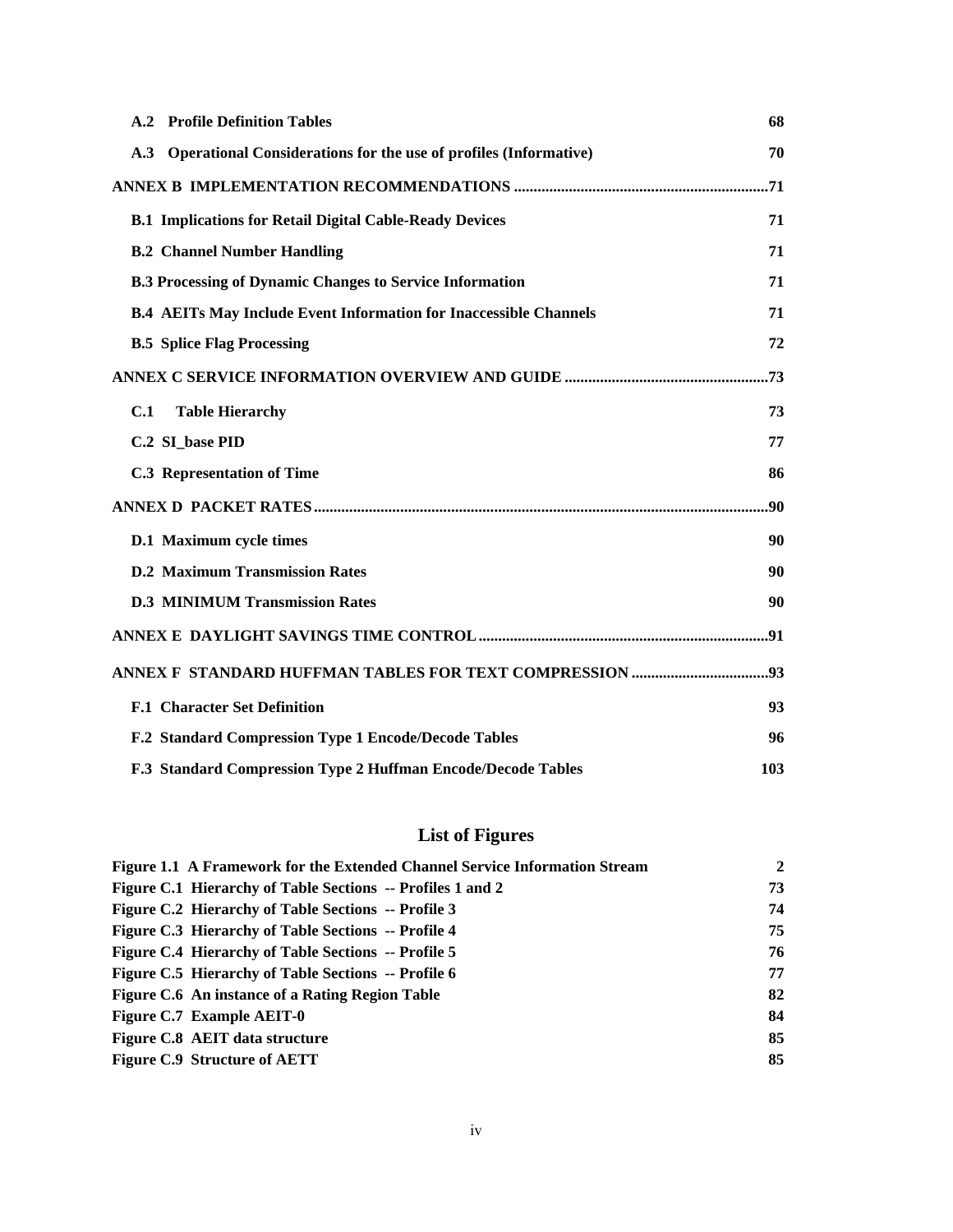# **List of Tables**

| <b>Table 3.1 Field Sizes Example</b>                           | 8  |
|----------------------------------------------------------------|----|
| Table 4.1 Table ID Ranges and Values for Out-of-Band Transport | 9  |
| Table 4.2 Network private table section format                 | 10 |
| Table 5.1 Network Information Table section format             | 13 |
| <b>Table 5.2 Network Information Table Subtype</b>             | 13 |
| Table 5.3 CDS record format                                    | 14 |
| <b>Table 5.4 Spacing Unit</b>                                  | 15 |
| Table 5.5 Frequency Unit                                       | 15 |
| Table 5.6 MMS record format                                    | 15 |
| <b>Table 5.7 Transmission System</b>                           | 16 |
| <b>Table 5.8 Inner Coding Mode</b>                             | 16 |
| <b>Table 5.9 Modulation Format</b>                             | 17 |
| Table 5.10 Network Text Table section format                   | 18 |
| Table 5.11 Network Text Table Subtype                          | 18 |
| Table 5.12 Source Name Subtable format                         | 19 |
| Table 5.13 Short-form Virtual Channel Table section format     | 20 |
| Table 5.14 S-VCT Table Subtypes                                | 21 |
| Table 5.15 DCM structure format                                | 21 |
| Table 5.16 VCM structure format                                | 22 |
| Table 5.17 Virtual channel record format                       | 23 |
| Table 5.18 Path Select                                         | 24 |
| <b>Table 5.19 Transport Type</b>                               | 24 |
| Table 5.20 Channel Type                                        | 24 |
| Table 5.21 Video Standard                                      | 26 |
| Table 5.22 ICM structure format                                | 27 |
| Table 5.23 System Time Table section format                    | 28 |
| Table 5.24 Master Guide Table section format                   | 30 |
| Table 5.25 MGT Table Types                                     | 31 |
| Table 5.26 Long-form Virtual Channel Table section format      | 34 |
| Table 5.27 Major and Minor Channel Number Field Coding         | 36 |
| <b>Table 5.28 Modulation Modes</b>                             | 37 |
| Table 5.29 Path Select                                         | 38 |
| <b>Table 5.30 Service Types</b>                                | 39 |
| Table 5.31 Rating Region Table section format                  | 40 |
| <b>Table 5.32 Rating Regions</b>                               | 41 |
| Table 5.33 Aggregate Event Information Table format            | 44 |
| Table 5.34 ETM_present                                         | 45 |
| Table 5.35 Aggregate Extended Text Table format                | 46 |
| Table 5.36 ETM ID                                              | 47 |
| Table 6.1 Descriptor Usage                                     | 48 |
| <b>Table 6.2 Caption Service Descriptor format</b>             | 49 |
| Table 6.3 Content Advisory Descriptor format                   | 51 |
| <b>Table 6.4 Revision Detection Descriptor format</b>          | 52 |
| Table 6.5 Two-part Channel Number Descriptor format            | 53 |
| Table 6.6 Channel Properties Descriptor format                 | 54 |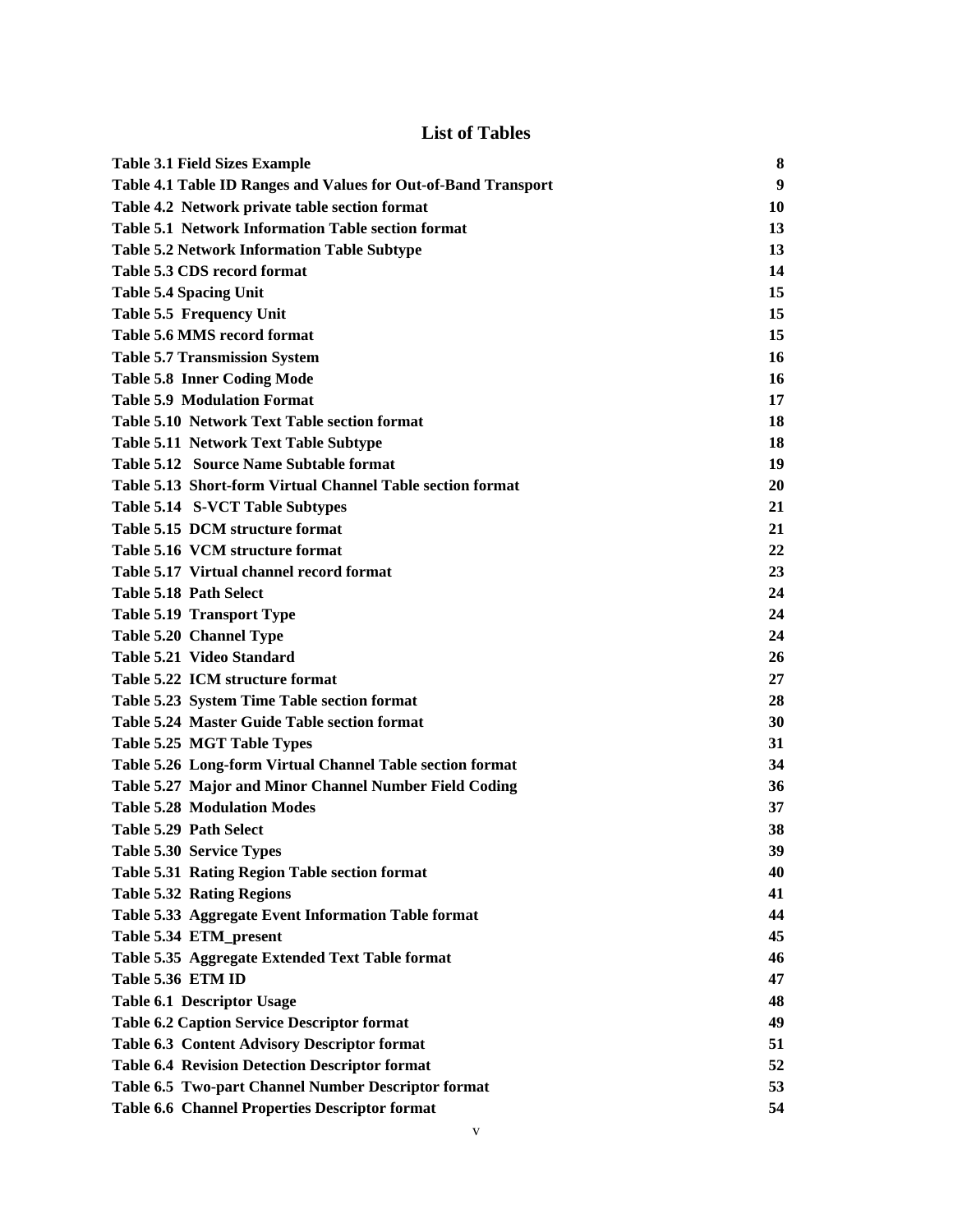| <b>Table 6.7 Extended Channel Name Descriptor format</b>                | 55  |
|-------------------------------------------------------------------------|-----|
| Table 6.8 Time Shifted Service Descriptor format                        | 56  |
| <b>Table 6.9 Component Name Descriptor format</b>                       | 56  |
| Table 6.10 Daylight Savings Time Descriptor format                      | 57  |
| <b>Table 7.1 Text String Coding Format in Tables</b>                    | 59  |
| <b>Table 7.2 Text String Coding Format in Descriptors</b>               | 59  |
| <b>Table 7.3 Mode Byte Encoding</b>                                     | 61  |
| Table 7.4 Multilingual text string format                               | 61  |
| <b>Table 7.5 Format Effector Function Codes</b>                         | 63  |
| Table 7.6 Encodings of Columns 8 and 9 of Mode Zero Latin Character Set | 63  |
| <b>Table 7.7 Multiple String Structure</b>                              | 65  |
| <b>Table 7.8 Compression Types</b>                                      | 65  |
| Table 7.9 Modes                                                         | 66  |
| Table A.1 Usage of Table Sections in Various Profiles                   | 69  |
| Table A.2 Usage of Descriptors in Various Profiles                      | 70  |
| Table C.1 Example Master Guide Table content                            | 81  |
| Table C.2 Example Revised Master Guide Table content                    | 81  |
| Table C.3 Receiver Behavior with hidden and hide_guide attributes       | 86  |
| Table D.1 Maximum cycle time for the STT, MGT, S-VCT, L-VCT and RRT     | 90  |
| Table D.2 Maximum rate for each packet stream                           | 90  |
| Table D.3 Minimum rate for each packet stream                           | 90  |
| Table E.1 Basic Use of Daylight Savings Fields Through the Year         | 92  |
| <b>Table F.1 Characters with Special Definitions</b>                    | 93  |
| <b>Table F.2 Decode Table Format</b>                                    | 94  |
| <b>Table F.3 Decode Tree Format</b>                                     | 95  |
| Table F.4 English-language Program Title Encode Table                   | 96  |
| Table F.5 English-language Program Title Decode Table                   | 100 |
| Table F.6 English-language Program Description Encode Table             | 103 |
| Table F.7 English-language Program Description Decode Table             | 108 |
|                                                                         |     |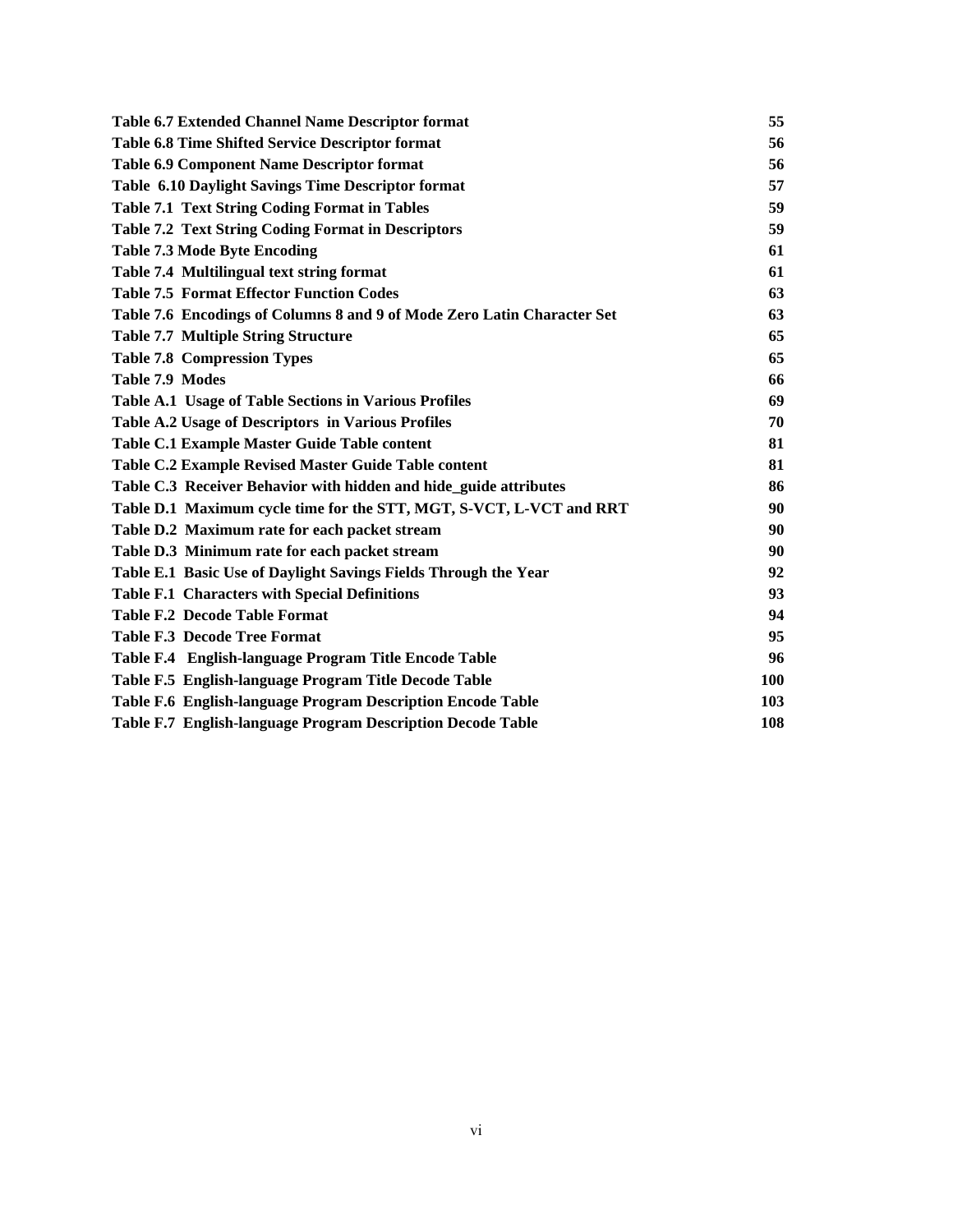# **SERVICE INFORMATION DELIVERED OUT-OF-BAND FOR DIGITAL CABLE TELEVISION**

#### **1 PURPOSE, SCOPE AND ORGANIZATION**

# *1.1 Purpose*

This document defines a standard for Service Information (SI) delivered out-of-band on cable. This standard is designed to support "navigation devices" on cable. The current specification defines the syntax and semantics for a standard set of tables providing the data necessary for such a device to discover and access digital and analog services offered on cable.

#### *1.2 Scope*

1

This specification defines SI tables delivered via an out-of-band path to support service selection and navigation by digital cable set-top boxes and other "digital cable-ready" devices. The SI tables defined in this standard are formatted in accordance with the Program Specific Information (PSI) data structures defined in MPEG-2 Systems [1].

The formal definition of "digital cable-ready" has a scope broader than that of the current standard. The formal definition includes requirements related to navigation and service selection, demodulation and decoding, video format decoding, Emergency Alert handling, and other aspects. The current specification supports, primarily, the navigation and service selection function for services delivered in the clear, as well as those subject to conditional access.

This specification does not address the Electronic Program Guide application itself or any user interface which might deal with the presentation and application of the Service Information.

#### *1.3 Digital Cable Ready Device*

A digital cable-ready device can take the form of a cable set-top box, a computer, a television, or a convergence of these. Devices such as digital video recorders may also be cableready. A digital cable-ready device capable of processing access controlled digital services supports an interface to a conditional access module. As used here, the term "Host" refers to the capability to support an interface to a standard Point-of-Deployment  $(POD)^1$  security module.

 SI data delivered out-of-band is transported in accordance with the Extended Channel Interface defined in SCTE 28. To obtain access to a POD Extended Channel Interface, the digital cable-ready device must act as a Host to a POD security module. The Extended Channel

<sup>&</sup>lt;sup>1</sup> The Point-of-Deployment module is also known as a CableCARD<sup>TM</sup> device.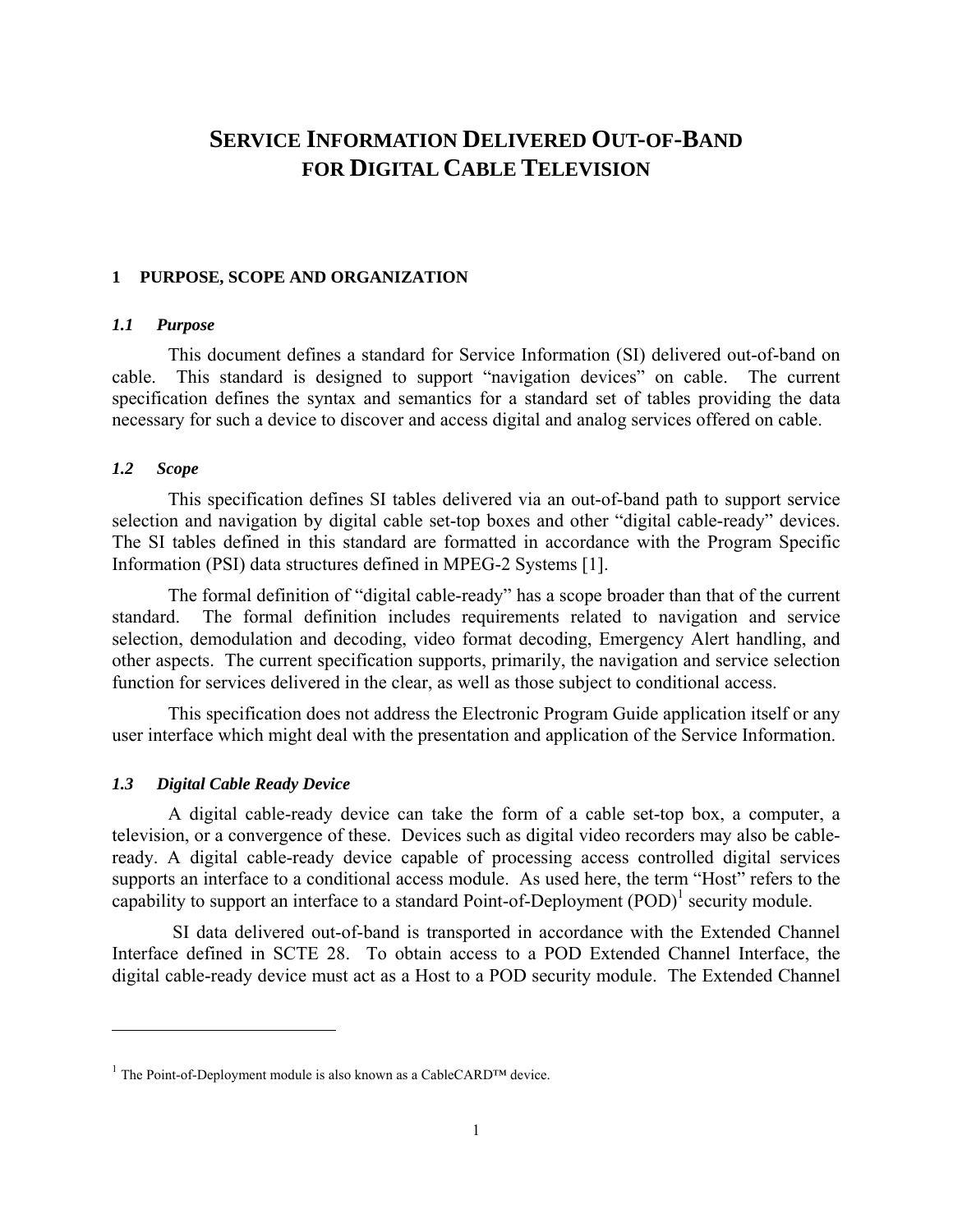interface is designed to present the needed SI data to the Host. This data can be used by the Host for channel navigation, construction of electronic program guides and other associated functions.

Figure 1.1 is a high-level block diagram illustrating the POD module to Host interface via the Extended Channel interface. The Host is responsible for providing a standard receiver/QPSK demodulator function for the POD module. The choice of transport format of bits coming across from the receiver/QPSK demodulator to the POD module is by mutual agreement between the POD and the cable head-end equipment. The transport format of data traveling between the Host and POD module on the Extended Channel interface conforms to standards defined in [10].

The POD module may perform various transport, filtering, and error checking/correction functions on the out-of-band data stream as depicted by the box labeled "Transport Processing, Filtering, and Routing." As described in [12], the Host may request from the POD module to open one or several "flows" in which to receive PSI sections taken from the cable out-of-band data stream. Each flow is associated with a PID value, in accordance with MPEG-2 Transport Stream concepts.



#### **Figure 1.1 A Framework for the Extended Channel Service Information Stream**

Data flowing to the Host from the POD module that is associated with Service type=MPEG section is required to be in the form of MPEG PSI data structures. However, data delivered into the POD from cable out-of-band may or may not be organized in a Transport Stream compliant with ISO/IEC 13818-1. In other words, PID values associated with MPEG-2 tables on the Extended Channel interface *may or may not* correspond to MPEG-2 Transport Stream packet header PID values from the cable out-of-band.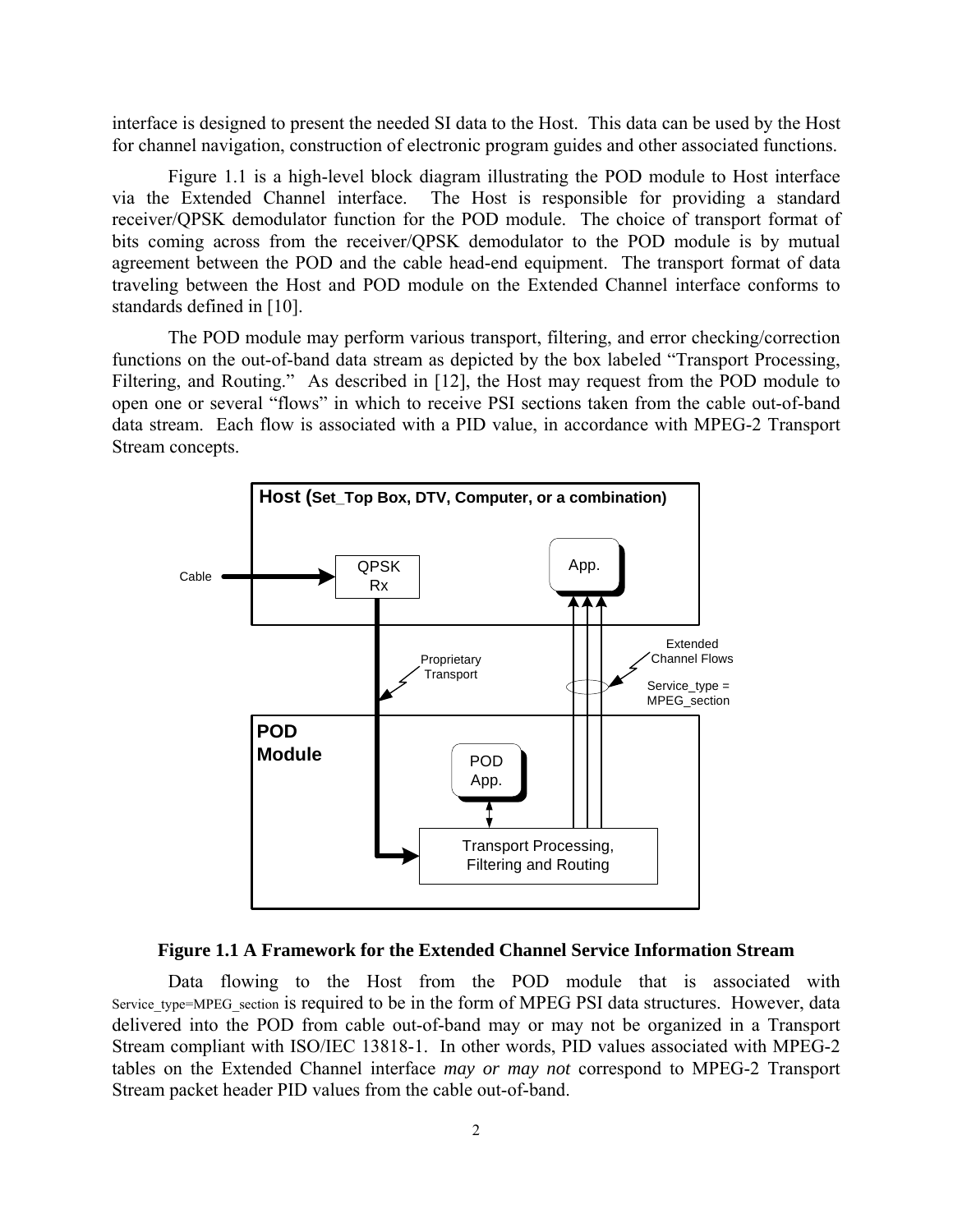Independent of the fact that out-of-band data may reach the POD module via a proprietary method, the data structures delivered across the Extended Channel shall be formatted as MPEG-2 table sections. Like table sections carried in an MPEG-2 Transport Stream, each is associated with a PID value.

#### *1.4 Organization*

The sections of this document are organized as follows:

- **Section 1** Provides this general introduction.
- **Section 2** Lists applicable documents.
- **Section 3** Provides a list of acronyms and abbreviations used in this document.
- **Section 4** Describes the basic structure of sections.
- **Section 5** Describes formats of sections carried in the Base PID.<sup>2</sup>
- **Section 6** Explains descriptors applicable to the tables defined in this standard.
- **Section 7** Describes multilingual character string coding.
- **Annex A** Defines profiles of choice for cable operator compliance with this standard.
- **Annex B** Discusses recommendations for receiver implementations.
- **Annex C** Provides an overview of tables defined in this Service Information standard.
- **Annex D** Specifies packet rates for delivery of SI data
- **Annex E** Defines the daylight savings time control fields in the System Time Table.
- **Annex F** Defines the standard Huffman tables used for text compression.

#### **2 REFERENCES**

The following documents are applicable to this Service Information standard:

- 1. ITU-T Rec. H.222.0 | ISO/IEC 13818-1:2007, Information Technology Generic coding of moving pictures and associated audio information — Part 1: systems.
- 2. ITU-T Rec. H.262 | ISO/IEC 13818-2:2000, Information Technology Generic coding of moving pictures and associated audio information — Part 2: Video.
- 3. ATSC Standard A/52 (1995), Digital Audio Compression (AC-3).
- 4. ATSC Standard A/53 (1995), ATSC Digital Television Standard.

<sup>&</sup>lt;sup>2</sup> The Base PID is the PID associated with the "base" Service Information tables. In this protocol, the base\_PID is fixed at 0x1FFC. Refer to Table 4.1.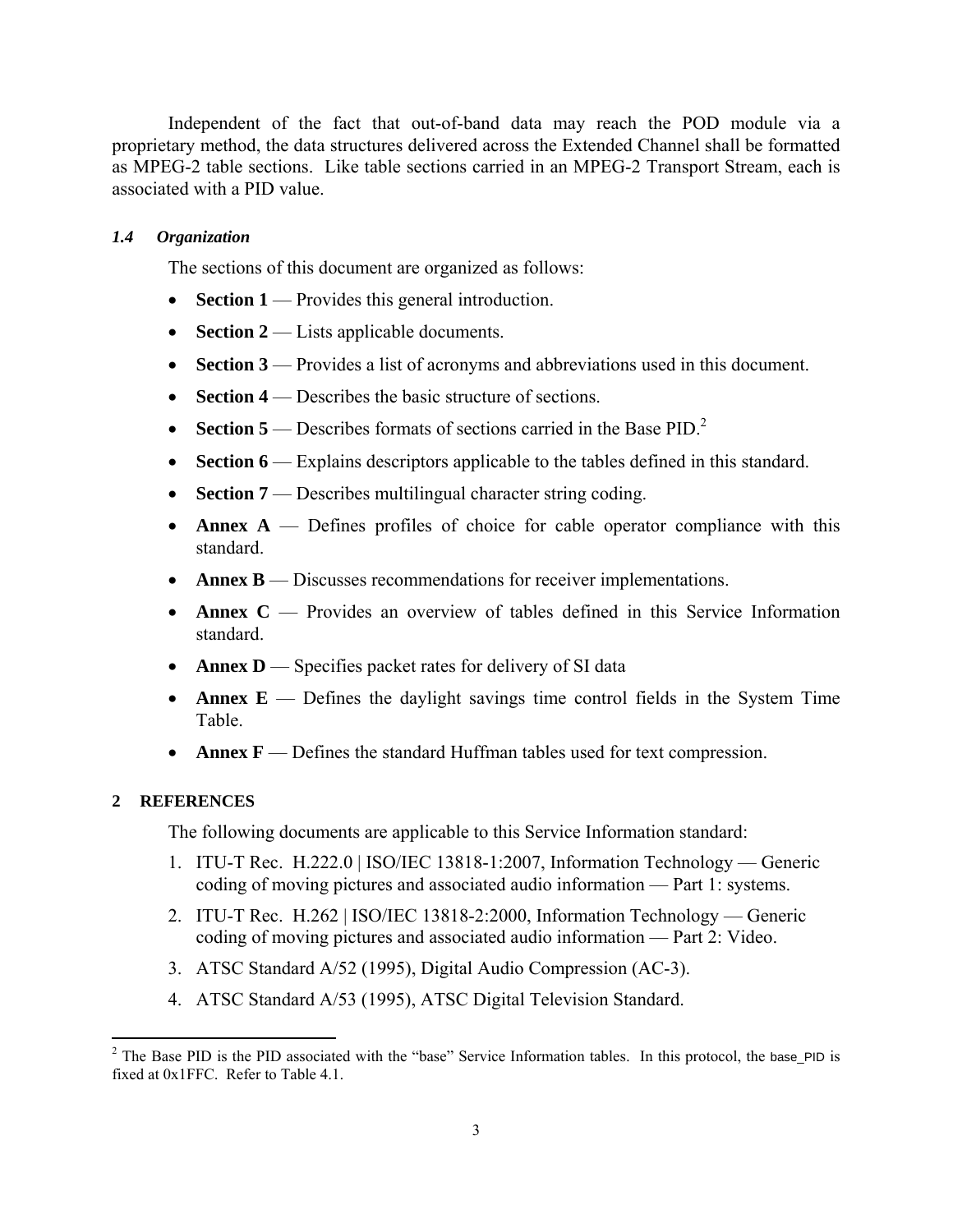- 5. deleted during 2007 update
- 6. ANSI/SCTE 07 2006, Digital Transmission Standard for Cable Television
- 7. ATSC Standard A/65C (2006), Program and System Information Protocol for Terrestrial Broadcast and Cable, Rev C with Amendment No. 1.
- 8. deleted during 2007 update
- 9. deleted during 2007 update
- 10. ANSI/SCTE 28 2007, Host-POD Interface Standard.
- 11. ANSI/SCTE 18 2007, Emergency Alert Messaging for Cable.
- 12. deleted during 2007 update
- 13. ISO 639, Code for the Representation of Names of Languages, 1988.
- 14. deleted during 2007 update
- 15. ISO/IEC 10646-1:1993, Information technology Universal Multiple-Octet Coded Character Set (UCS) — Part 1: Architecture and Basic Multilingual Plane.
- 16. deleted during 2007 update
- 17. deleted during 2007 update
- 18. deleted during 2007 update
- 19. deleted during 2007 update
- 20. ISO/CD 13522-2:1993, Information Technology Coded representation of multimedia and hypermedia information objects — Part 1: Base notation.
- 21. ISO/IEC 8859**,** Information Processing 8-bit Single-Octet Coded Character Sets, Parts 1 through 10.
- 22. ITU-T Rec. J.83: 1997, Annex B, Digital multi-programme systems for television, sound and data services for cable distribution.
- 23. deleted during 2007 update
- 24. CEA-708-C Digital Television (DTV) Closed Captioning, Consumer Electronics Association, 2006.
- 25. CEA-766-B, U.S. and Canadian Rating Region Tables (RRT) and Content Advisory Descriptors for Transport of Content Advisory Information Using ATSC Program and System Information Protocol (PSIP), Consumer Electronics Association, 2006.
- 26. CEA-608-C, Line 21 Data Services, Consumer Electronics Association, 2005.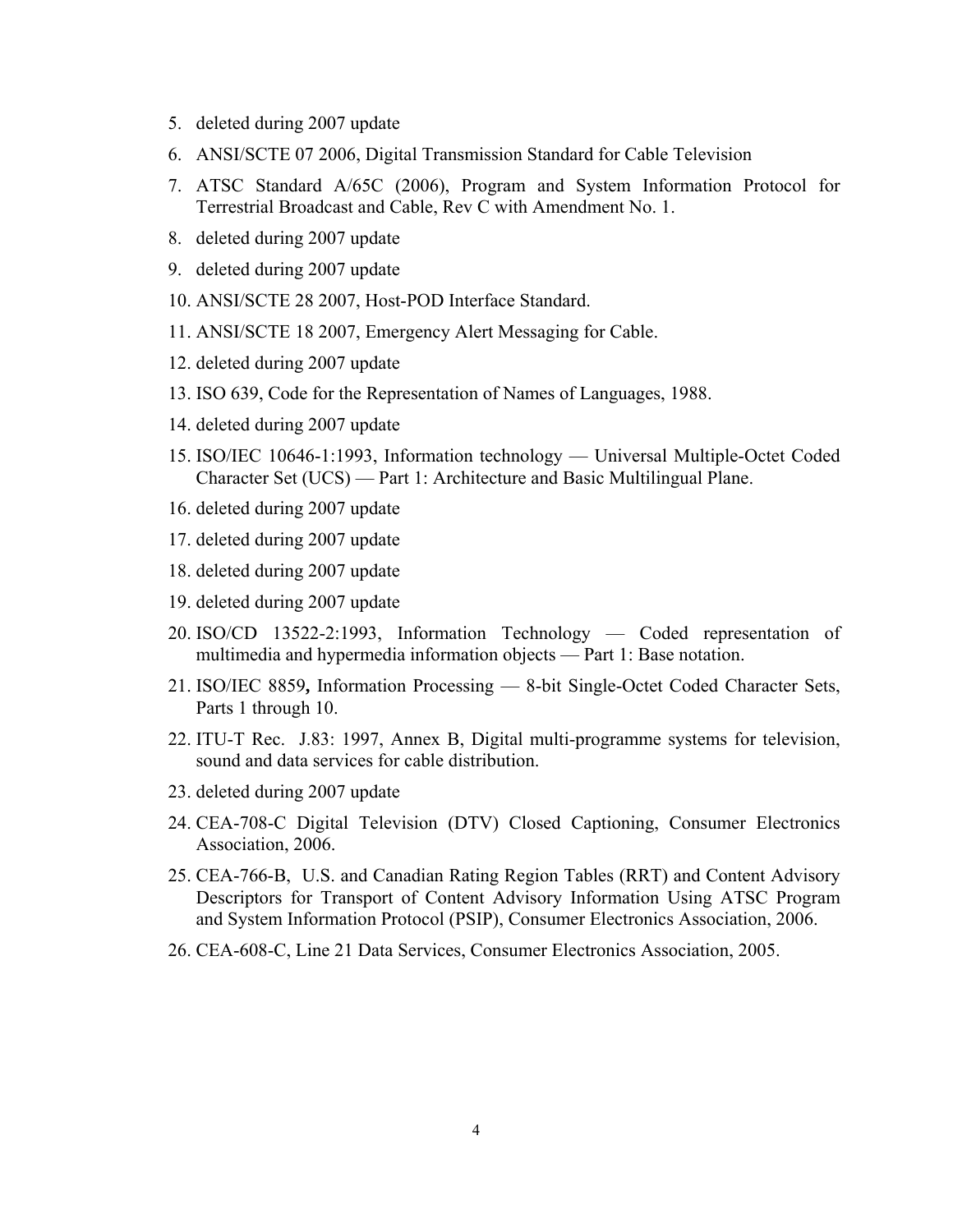# **3 DEFINITIONS**

### *3.1 Compliance Notation*

 As used in this document, *"shall"* denotes a mandatory provision of the standard. *"Should"* denotes a provision that is recommended but not mandatory. *"May"* denotes a feature whose presence does not preclude compliance, that may or may not be present as optional for the implementers.

# *3.2 Definition of Terms*

The following terms are used throughout this document:

*Conditional Access:* The control and security of subscriber access to cable or broadcast services and events in the form of video, data and voice communications.

*Host*: A device capable of supporting a POD module by implementing the interface protocol defined in SCTE 28 [10] . SCTE 28 defines the Extended Channel data path through which the SI tables defined in this standard are passed.

*navigation*: The process of selection and movement among analog and digital services offered on the cable network. The service information tables defined in this protocol assist in the navigation process by providing physical service locations, channel names and numbers for user reference. Those tables supporting electronic program guides also assist the navigation process.

*program element*: A generic term for one of the elementary streams or other data streams that may be included in a program.

*program*: A collection of program elements. Program elements may be elementary streams. Program elements need not have any defined time base. Those that do have a common time base are intended for synchronized presentation. The term *program* is also used in the context of a "television program" such as a scheduled daily news broadcast. The distinction between the two usages should be understood by context.

*region*: as used in this document, a region is a geographical area consisting of one or more countries.

*section* or *table section*: A data structure comprising a portion of an *ISO/IEC 13818-1-*defined table, such as the Program Association Table (PAT), Conditional Access Table (CAT), or Program Map Table (PMT). The term conforms to MPEG terminology. All sections begin with the table ID and end with the CRC 32 field. Sections are carried in Transport Stream packets in which the starting point within a packet payload is indicated by the pointer field mechanism defined in the *ISO/IEC 13818-1 Systems* document. The Network Information Table, for example, defines portions of several types of tables.

*service: ISO/IEC 13818-1* uses the term *program* to refer to a collection of program elements with no regard to time. In this Service Information standard, the term *service* is used in this same context to denote a collection of elementary components. Usage of the term *service* clarifies certain discussions that also involve the notion of the term *program* in its traditional meaning — for example, in the statement, "A video service carries a series of programs." In a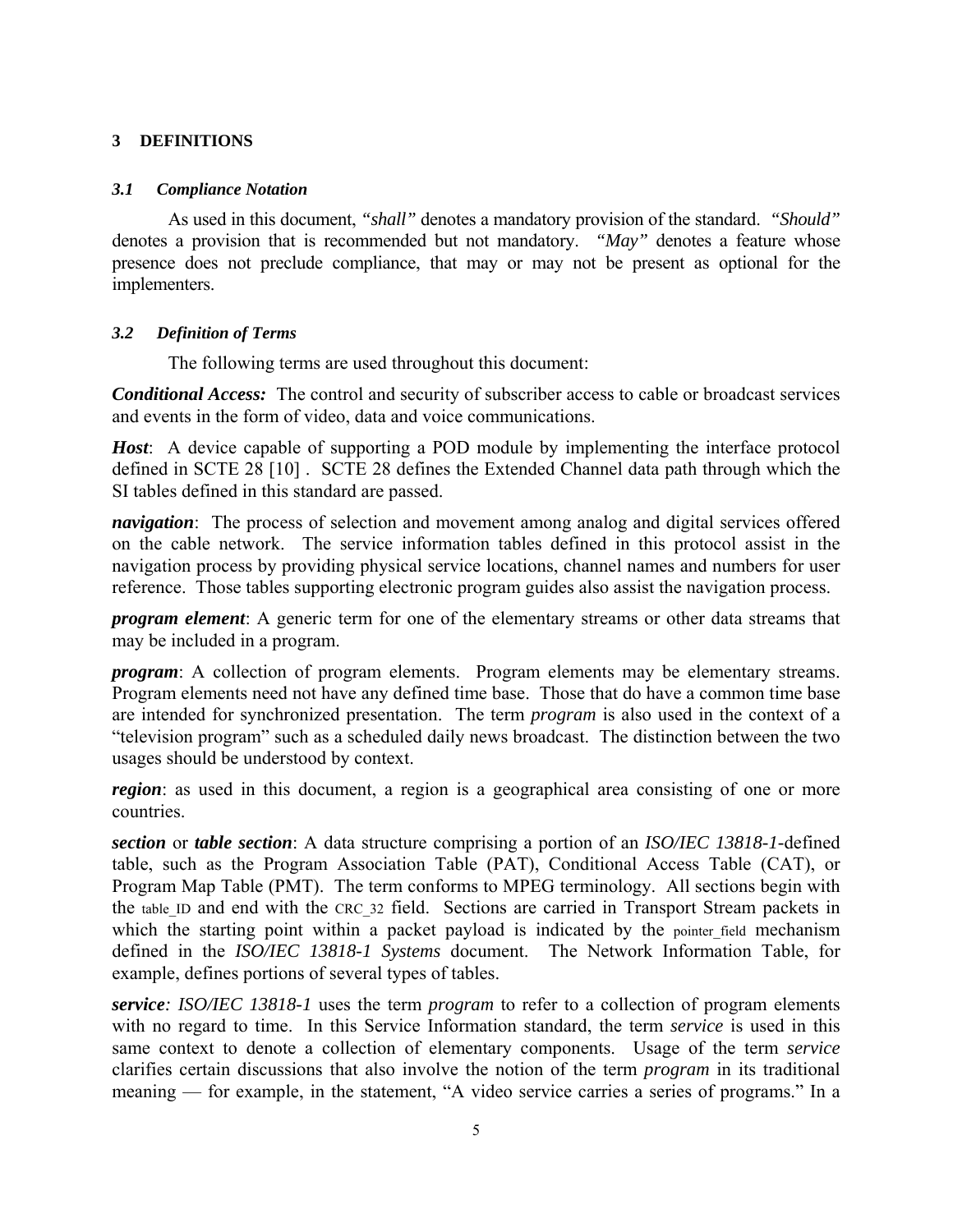broader sense, *service* is also intended for multimedia services of video, voice and data, as these services become prevalent.

*stream*: An ordered series of bytes. The usual context for the term *stream* involves specification of a particular PID (such as the "Program Map PID stream"), in which case the term indicates a series of bytes extracted from the packet multiplex from packets with the indicated PID value.

# *3.3 Acronyms and Abbreviations*

The following acronyms and abbreviations are used within this specification:

| <b>AEIT</b> | Aggregate Event Information Table               |  |  |  |  |
|-------------|-------------------------------------------------|--|--|--|--|
| <b>AETT</b> | <b>Aggregate Extended Text Table</b>            |  |  |  |  |
| <b>ATSC</b> | <b>Advanced Television Standards Committee</b>  |  |  |  |  |
| <b>BMP</b>  | <b>Basic Multilingual Plane</b>                 |  |  |  |  |
| bslbf       | bit serial, leftmost bit first                  |  |  |  |  |
| <b>CAT</b>  | <b>Conditional Access Table</b>                 |  |  |  |  |
| CC          | <b>Closed Caption</b>                           |  |  |  |  |
| <b>CDS</b>  | <b>Carrier Definition Subtable</b>              |  |  |  |  |
| <b>CRC</b>  | <b>Cyclic Redundancy Check</b>                  |  |  |  |  |
| <b>DCM</b>  | Defined Channels Map                            |  |  |  |  |
| <b>DTV</b>  | <b>Digital Television</b>                       |  |  |  |  |
| <b>ECM</b>  | <b>Entitlement Control Message</b>              |  |  |  |  |
| <b>EMM</b>  | <b>Entitlement Management Message</b>           |  |  |  |  |
| <b>ETSI</b> | European Telecommunications Standards Institute |  |  |  |  |
| <b>GPS</b>  | <b>Global Positioning System</b>                |  |  |  |  |
| <b>ICM</b>  | <b>Inverse Channel Map</b>                      |  |  |  |  |
| <b>ITU</b>  | International Telecommunications Union          |  |  |  |  |
| L-VCT       | Long-form Virtual Channel Table                 |  |  |  |  |
| <b>LSB</b>  | Least Significant Bit                           |  |  |  |  |
| <b>MGT</b>  | Master Guide Table                              |  |  |  |  |
| <b>MMS</b>  | <b>Modulation Mode Subtable</b>                 |  |  |  |  |
| <b>MPEG</b> | Moving Picture Experts Group                    |  |  |  |  |
| <b>MPAA</b> | Motion Picture Association of America           |  |  |  |  |
| <b>MSB</b>  | <b>Most Significant Bit</b>                     |  |  |  |  |
| <b>MSS</b>  | Multiple String Structure                       |  |  |  |  |
| <b>MTS</b>  | Multi-lingual Text String                       |  |  |  |  |
| <b>NTSC</b> | <b>National Television Standards Committee</b>  |  |  |  |  |
| <b>NVOD</b> | Near Video On Demand                            |  |  |  |  |
| <b>OOB</b>  | Out-of-band                                     |  |  |  |  |
| <b>PAT</b>  | <b>Program Association Table</b>                |  |  |  |  |
| <b>PCR</b>  | Program Clock Reference                         |  |  |  |  |
| <b>PES</b>  | Packetized Elementary Stream                    |  |  |  |  |
| <b>PID</b>  | Packet Identifier                               |  |  |  |  |
| <b>PMT</b>  | Program Map Table                               |  |  |  |  |
| <b>POD</b>  | Point of Deployment                             |  |  |  |  |
| <b>PSIP</b> | Program and System Information Protocol         |  |  |  |  |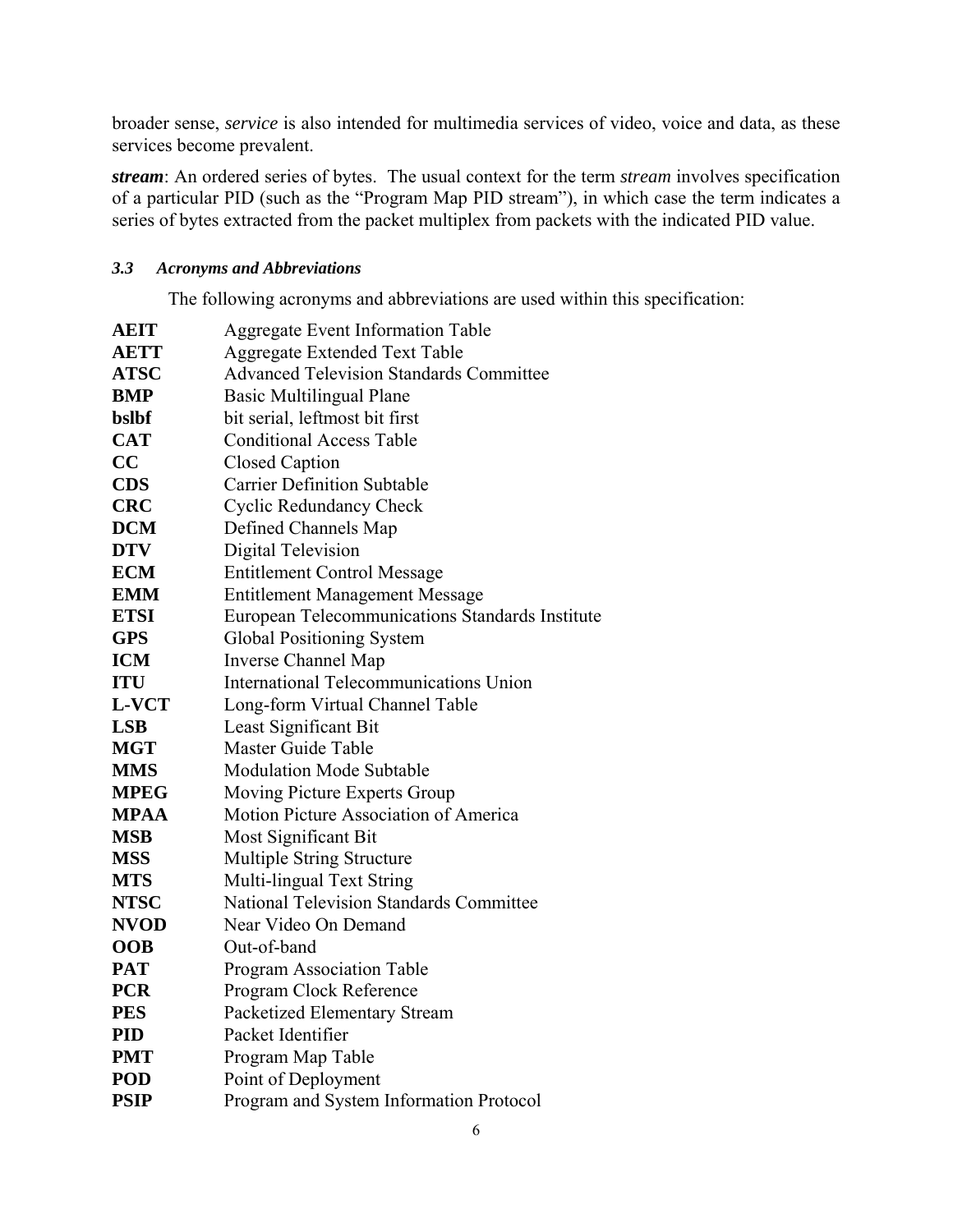| <b>PTC</b><br><b>Physical Transmission Channel</b> |                                                        |  |
|----------------------------------------------------|--------------------------------------------------------|--|
| <b>PTS</b>                                         | <b>Presentation Time Stamp</b>                         |  |
| rpchof                                             | remainder polynomial coefficients, highest order first |  |
| <b>RRT</b>                                         | Rating Region Table                                    |  |
| <b>S-VCT</b>                                       | Short-form Virtual Channel Table                       |  |
| <b>SCTE</b>                                        | Society of Cable Telecommunications Engineers          |  |
| <b>SI</b>                                          | Service Information                                    |  |
| <b>SNS</b>                                         | Source Name Subtable                                   |  |
| <b>TS</b>                                          | <b>Transport Stream</b>                                |  |
| <b>UTC</b>                                         | Coordinated Universal Time <sup>3</sup>                |  |
| uimsbf                                             | unsigned integer, most significant bit first           |  |
| <b>VCM</b>                                         | Virtual Channel Map                                    |  |

#### *3.4 Section and Data Structure Syntax Notation*

 This document contains symbolic references to syntactic elements. These references are typographically distinguished by the use of a different font (e.g., restricted), may contain the underscore character (e.g., sequence end code) and may consist of character strings that are not English words (e.g., dynrng).

The formats of sections and data structures in this document are described using a C-like notational method employed in *ISO/IEC 13818-1*. Extensions to this method are described in the following sections.

#### **3.4.1 Field Sizes**

 $\overline{a}$ 

Each data structure is described in a table format wherein the size in bits of each variable within that section is listed in a column labeled "Bits." The column adjacent to the Bits column is labeled "Bytes" and indicates the size of the item in bytes. For convenience, several bits within a particular byte or multi-byte variable may be aggregated for the count. An example follows:

 $3$  Since unanimous agreement could not be achieved by the ITU on using either the English word order, CUT, or the French word order, TUC, a compromise to use neither was reached.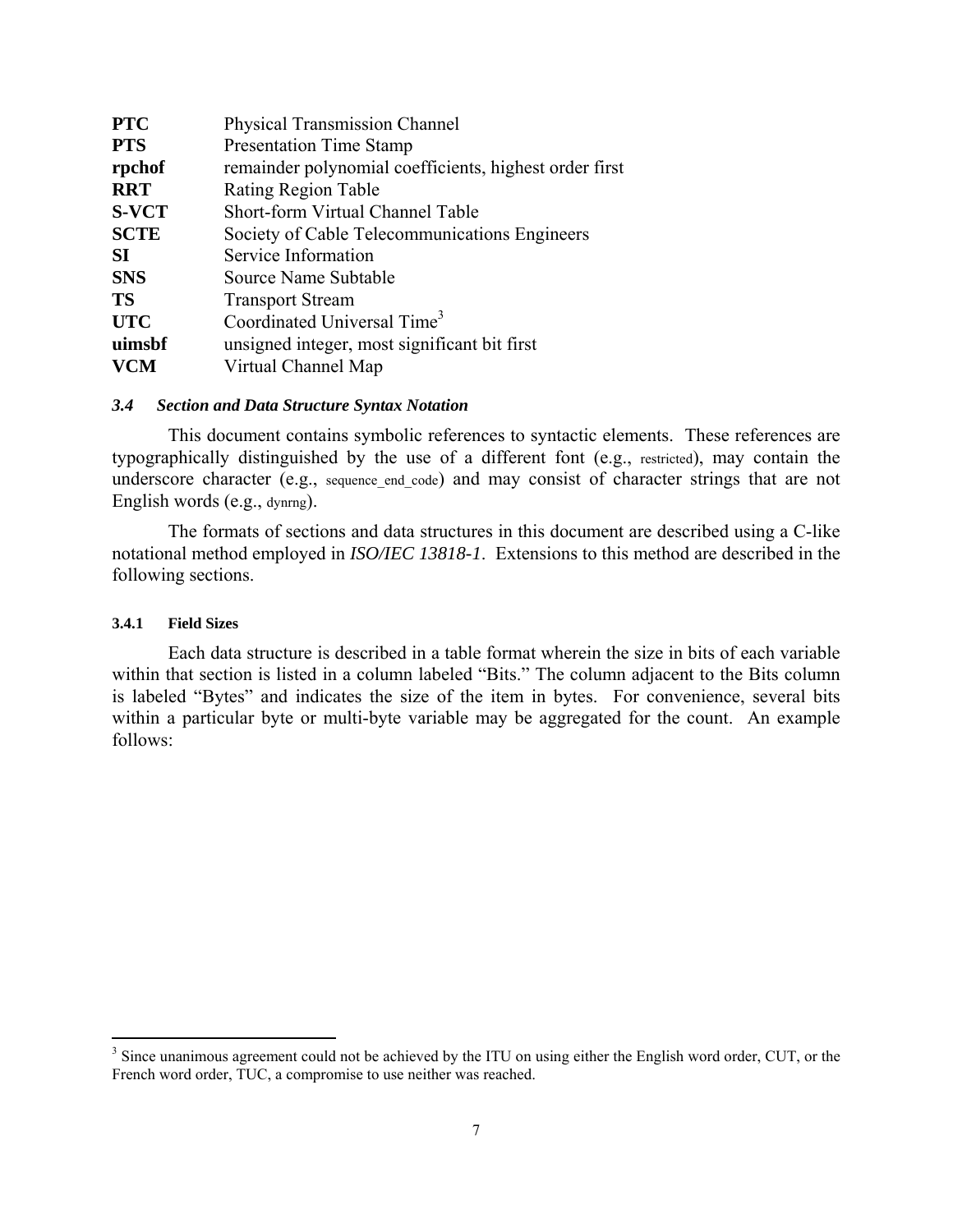|                                 | <b>Bits</b>    | <b>Bytes</b> | Format                  |
|---------------------------------|----------------|--------------|-------------------------|
| $foo\_section()$                |                |              |                         |
| section_syntax_indicator        | 1              | -1           |                         |
|                                 |                |              |                         |
| if (section_syntax_indicator) { |                |              |                         |
| table_extension                 | 16             | (2)          | uimsbf                  |
| reserved                        | $\overline{2}$ | (1)          | bslbf                   |
| version_number                  | 5              |              | uimsbf                  |
| current_next_indicator          | 1              |              | $bslbf$ {next, current} |
| $\cdots$                        |                |              |                         |
|                                 |                |              |                         |
|                                 |                |              |                         |

**Table 3.1 Field Sizes Example** 

In the byte count column, items that are conditional (because they are within a loop or conditional statement) are in parentheses. Nested parentheses are used if the loops or conditions are nested.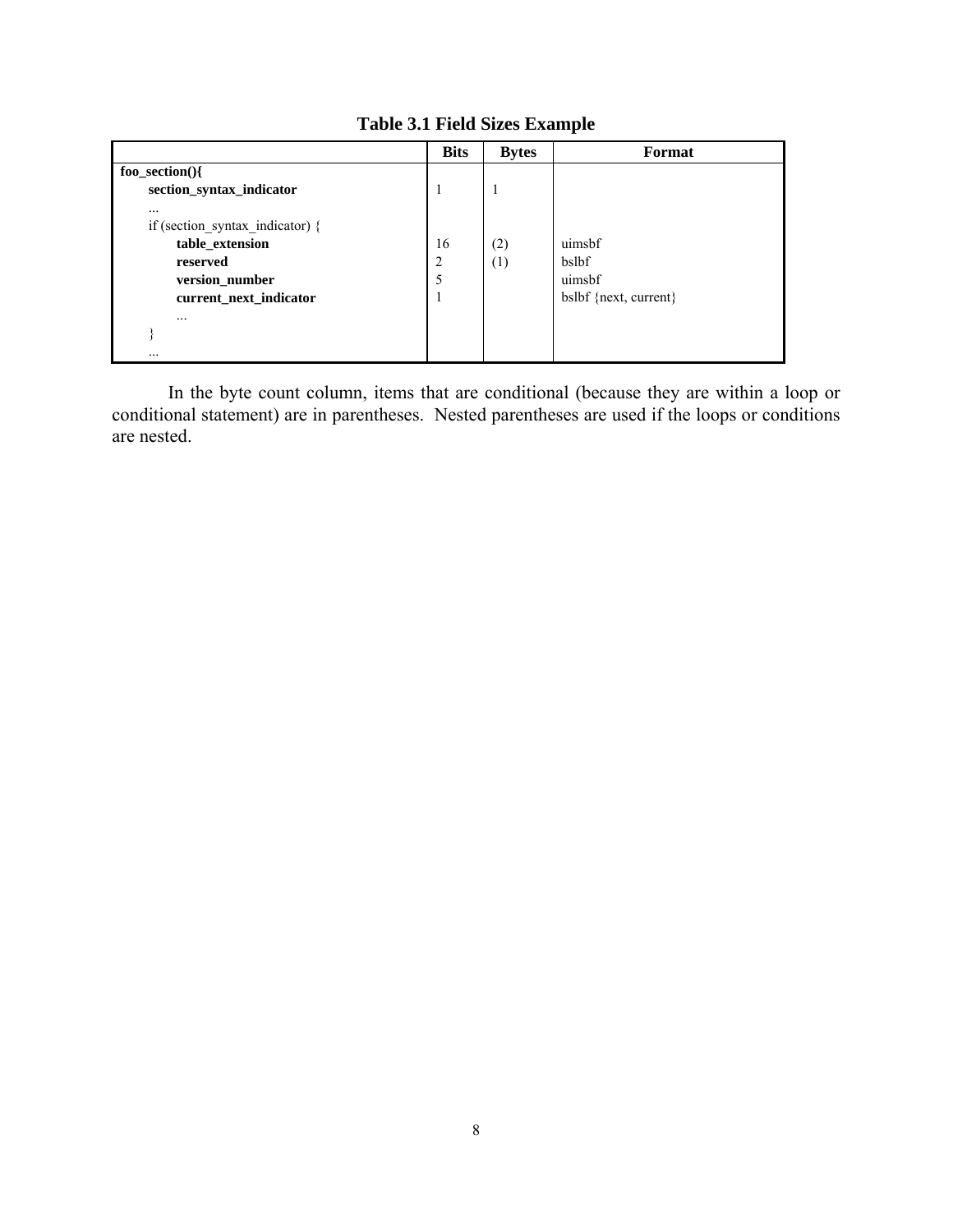#### **4 TABLE STRUCTURE**

This section describes details of the structure of MPEG-2 tables defined in this standard.

Tables and table sections defined in this Service Information standard are structured in the same manner used for carrying *ISO/IEC 13818-1* -defined PSI tables. The MPEG-defined 32 bit CRC is required.

#### *4.1 Table ID Ranges and Values*

Table 4.1 defines table ID ranges and values for tables defined in MPEG and in this standard.

| <b>Table ID</b><br>Value (hex)<br><b>Tables</b> |                                                 | <b>PID</b>   | Ref.       |
|-------------------------------------------------|-------------------------------------------------|--------------|------------|
|                                                 | ISO/IEC 13818-1 Sections:                       |              |            |
| 0x00                                            | Program Association Table (PAT)                 | $\mathbf{0}$ | Ref. [1]   |
| 0x01                                            | Conditional Access Table (CAT)                  |              | Ref. $[1]$ |
| 0x02                                            | TS Program Map Table (PMT)                      | per PAT      | Ref. [1]   |
| $0x03-0x3F$                                     | [ISO Reserved]                                  |              |            |
|                                                 | <b>User Private Sections:</b>                   |              |            |
| $0x40-0x7F$                                     | [User Private for other systems]                |              |            |
| $0x80-0xBF$                                     | [SCTE User Private]                             |              |            |
|                                                 | <b>Other Standards:</b>                         |              |            |
| $0xC0-0xC1$                                     | [Used in other standards]                       |              |            |
|                                                 | <b>Service Information Tables:</b>              |              |            |
| 0xC2                                            | Network Information Table (NIT)                 | 0x1FFC       | Sec. 5.1   |
| 0xC3                                            | Network Text Table (NTT)                        | 0x1FFC       | Sec. 5.2   |
| 0xC4                                            | Short-form Virtual Channel Table (S-VCT)        | 0x1FFC       | Sec. 5.3   |
| 0xC5                                            | System Time Table (STT)                         | 0x1FFC       | Sec. 5.4   |
| 0xC6                                            | [Used in other standards]                       |              |            |
| 0xC7                                            | Master Guide Table (MGT)                        | 0x1FFC       | Sec. 5.5   |
| 0xC8                                            | Reserved                                        |              |            |
| 0xC9                                            | Long-form Virtual Channel Table (L-VCT)         | 0x1FFC       | Sec. 5.6   |
| 0xCA                                            | Rating Region Table (RRT)                       | 0x1FFC       | Sec. 5.7   |
| $0xCB-0xD5$                                     | [Used in ATSC]                                  |              |            |
| 0xD6                                            | Aggregate Event Information Table (AEIT)        | per MGT      | Sec. 5.8   |
| Aggregate Extended Text Table (AETT)<br>0xD7    |                                                 | per MGT      | Sec. 5.9   |
| 0xD8                                            | Cable Emergency Alert Message                   | 0x1FFC       | Ref. [11]  |
| $0xD9-0xFE$                                     | [Reserved for future use or by other standards] |              |            |

#### **Table 4.1 Table ID Ranges and Values for Out-of-Band Transport**

Table sections defined in this Service Information standard, and any created as user extensions to it are considered "private" with respect to *ISO/IEC 13818-1*. Table section types 0x80 through 0xBF are user-defined (outside the scope of this Service Information standard).

The maximum total length of any table section defined in this standard is 1024 bytes, except for the MGT, L-VCT, AEIT and AETT, each of which has a maximum total length of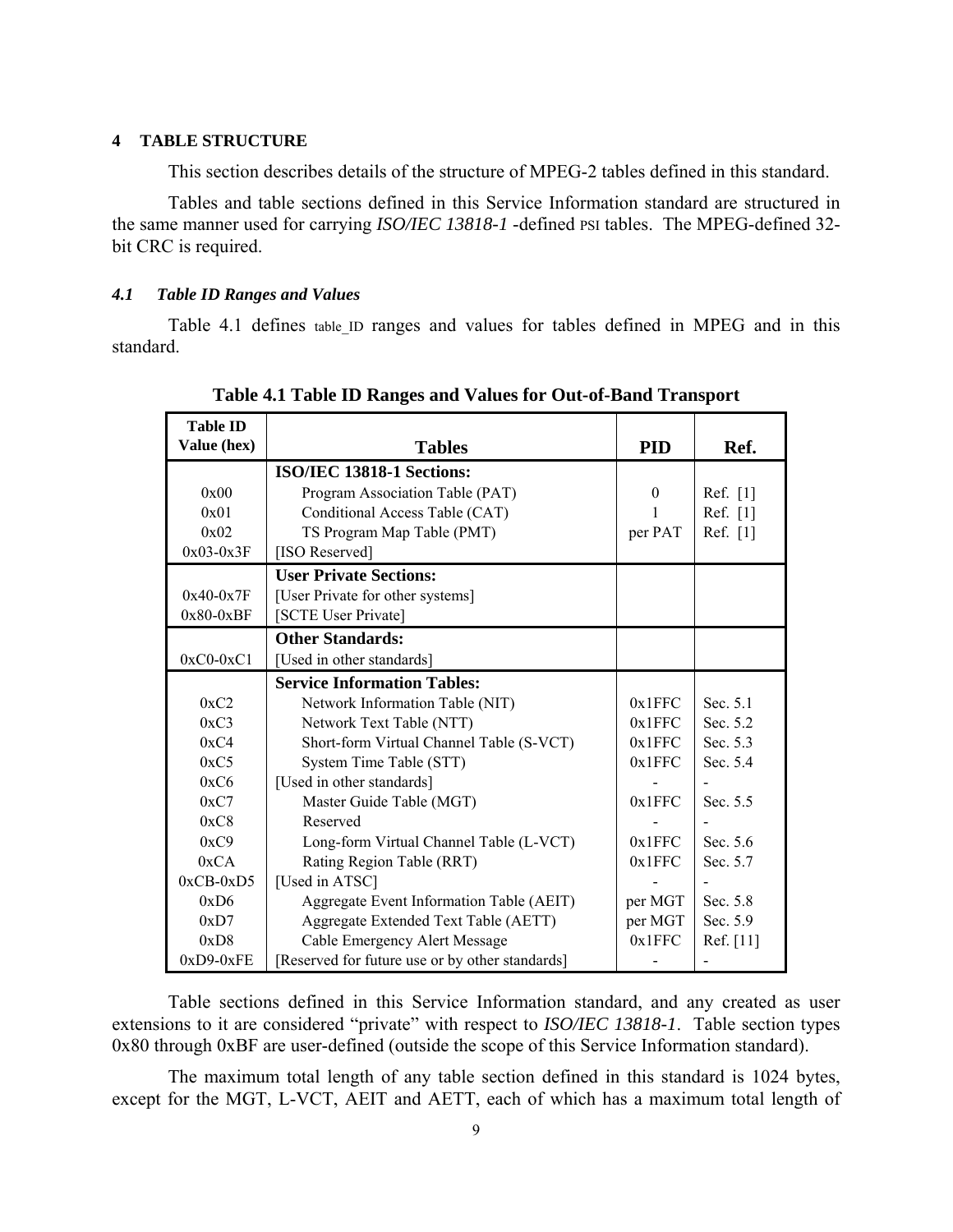4096 bytes. This total includes table\_ID, CRC, and all fields contained within the specific table section.

# *4.2 Extensibility*

 $\overline{a}$ 

This Service Information standard defines a number of tables and table sections. The Service Information standard is designed to be extensible via the following mechanisms:

- 1. **Reserved Fields:** Fields in this Service Information standard marked reserved are reserved for use either when revising this standard, or when another standard is issued that builds upon this one. See Section 4.4 below.
- 2. **Standard Table Types:** As indicated in Table 4.1, table\_ID values in the range 0xCE through 0xFE are reserved for use either when revising this Service Information standard, or when another standard is issued that builds upon this one.<sup>4</sup>
- 3. **User Private Table Types:** As indicated in Table 4.1, table id values in the range 0x80 through 0xBF are reserved for "user private" use. The format of user private tables carried in the Network PID shall conform to the syntax described in Table 4.2.
- 4. **User Private Descriptors:** Privately defined descriptors may be placed at designated locations throughout the table sections described in this Service Information standard. Ownership of one or more user private descriptors is indicated by the presence of an  $MPEG$  registration descriptor() preceding the descriptor(s).

|                                    | <b>Bits</b>    | <b>Bytes</b>   | Format                                    |
|------------------------------------|----------------|----------------|-------------------------------------------|
| network_private_table section(){   |                |                |                                           |
| private table ID                   | 8              | 1              | uimsbf (0x80 $\leq$ table ID $\leq$ 0xBF) |
| section_syntax_indicator           | 1              | $\overline{2}$ | bslbf                                     |
| zero                               |                |                | bslbf                                     |
| reserved                           | $\overline{2}$ |                | bslbf                                     |
| section_length                     | 12             |                | uimsbf                                    |
| if (section_syntax_indicator==1) { |                |                |                                           |
| table extension                    | 16             | (2)            | uimsbf                                    |
| reserved                           | $\overline{2}$ | (1)            | bslbf                                     |
| version_number                     | 5              |                | uimsbf                                    |
| current next indicator             | 1              |                | bslbf {next, current}                     |
| section_number                     | 8              | (1)            | uimsbf                                    |
| last section number                | 8              | (1)            | uimsbf                                    |
|                                    |                |                |                                           |
| zero                               | 3              | $\mathbf{1}$   | bslbf                                     |
| protocol_version                   | 5              |                | see Section 4.4.1                         |
| format_identifier                  | 32             | $\overline{4}$ | uimsbf                                    |
| private_message_body()             | $N*8$          | N              |                                           |
| <b>CRC 32</b>                      | 32             | $\overline{4}$ | rpchof                                    |
|                                    |                |                |                                           |

**Table 4.2 Network private table section format** 

 $4$  Note: Assignment of table\_ID values in the 0xCE to 0xFE range requires coordination between ATSC and SCTE.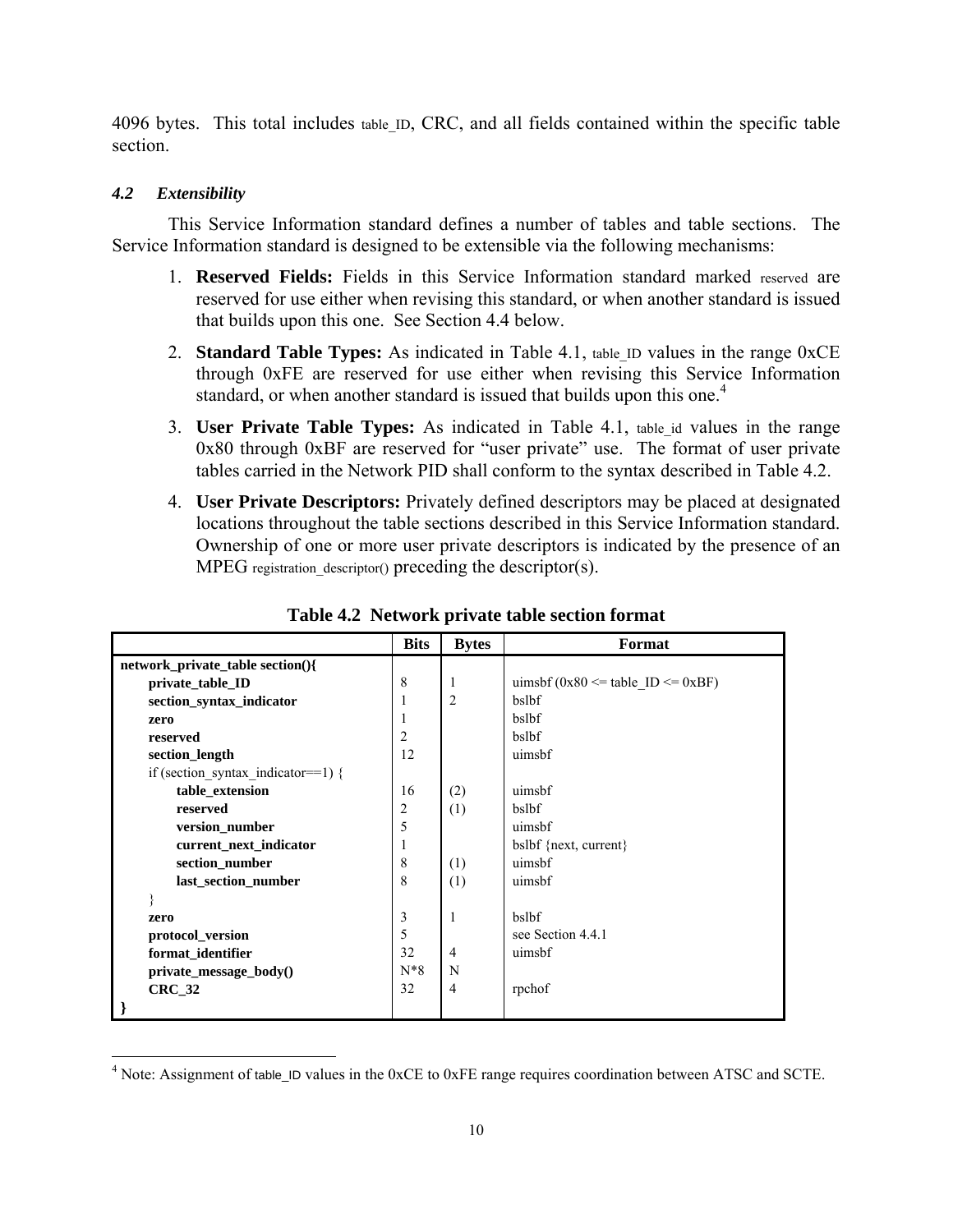# *4.3 Reserved Fields*

**reserved** — Fields in this Service Information standard marked "reserved" shall not be assigned by the user, but shall be available for future use. Hosts are expected to disregard reserved fields for which no definition exists that is known to that unit. Fields marked "reserved" shall be set to "1" until such time as they are defined and supported.

**zero** — Indicates the bit or bit field shall be "0".

# *4.4 Private Table Section Syntax*

Table 4.2 defines the syntax for user private table sections. The MPEG-defined CRC is required. Refer to *ISO/IEC 13818-1* for definition of MPEG-standard fields.

**private table ID** — The value of table ID in private table sections shall be in the range  $0x80$  through  $0xBF$ .

### **4.4.1 Protocol Version**

**protocol\_version** — A 5-bit unsigned integer field whose function is to allow, in the future, any defined table type to carry parameters that may be structured fundamentally differently from those defined in the current protocol. At present, all defined table section types in this protocol are defined for protocol version zero only. Nonzero values of protocol version may only be processed by Receivers designed to accommodate the later versions as they become standardized.

#### **4.4.2 Format Identifier**

**format\_identifier** — A 32-bit unsigned integer value which unambiguously identifies the entity defining this network private table section() syntax. Values for format identifiers shall be obtained from SCTE.

### **4.4.3 Private Message Body**

**private\_message\_body() — A data structure defined by the private entity identified by format identifier.** 

### **4.4.4 CRC**

**CRC\_32** — The 32-bit CRC value defined in [1] for PSI sections. The MPEG-2 CRC shall be checked in the POD, and only messages that pass the CRC check shall be forwarded to the Host. The Host shall not check the CRC.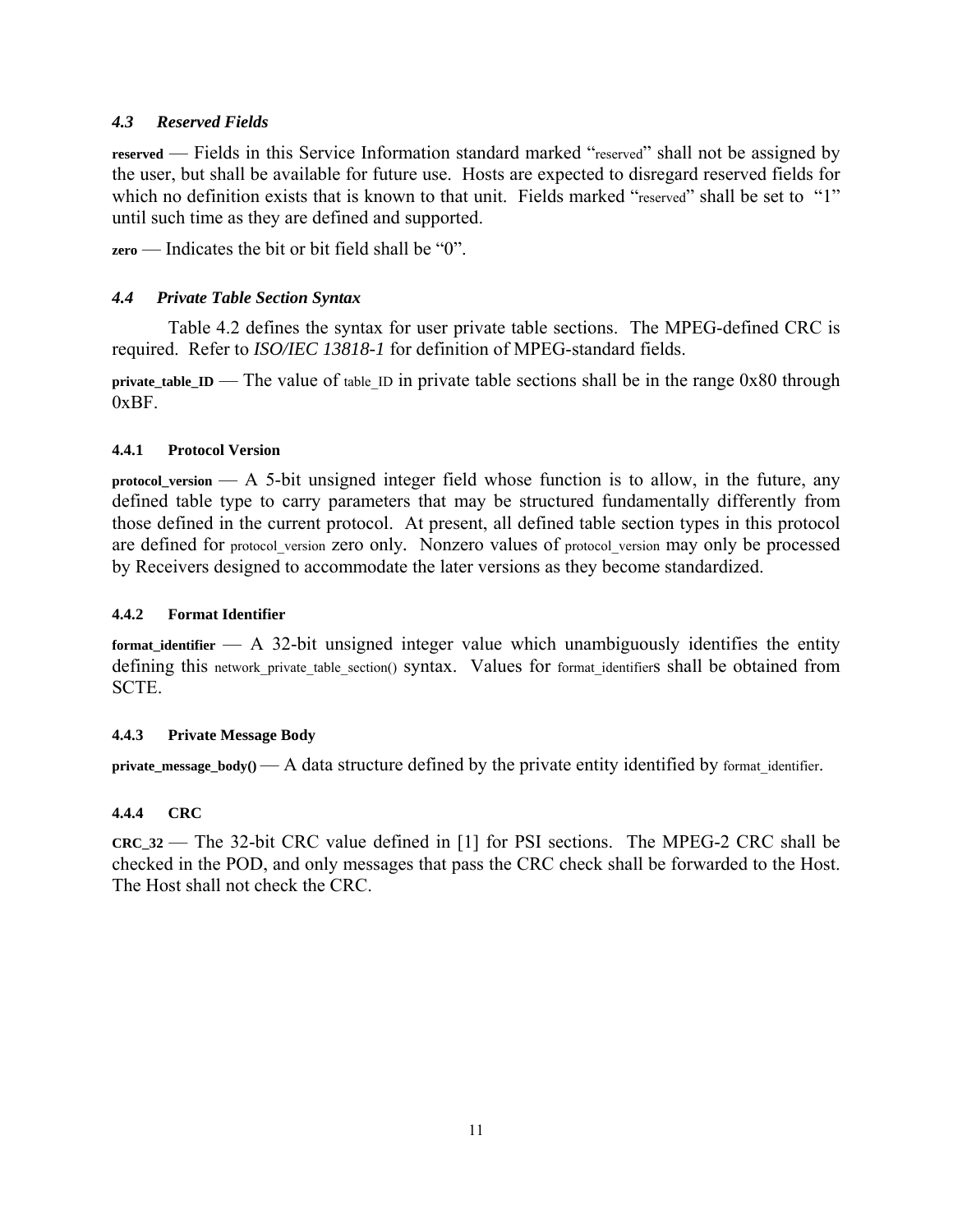# **5 TABLE SECTION FORMATS**

The following sections define the formats of table sections as they are delivered across an Extended Channel Interface.

# *5.1 Network Information Table*

Sections of the Network Information Table shall be associated on the POD-Host interface with PID value 0x1FFC, the SI base PID. This table delivers sections of non-textual tables applicable system-wide. The table types included are the Carrier Definition Subtable (CDS) and the Modulation Mode Subtable (MMS).

Table 5.1 shows the format of the Network Information Table section.

**table\_ID** — The table\_ID of the Network Information Table section shall be 0xC2.

first index — An 8-bit unsigned integer number in the range one to 255 that indicates the index of the first record to be defined in this table section. If more than one record is provided, the additional records define successive table entries following first index. The value zero is illegal and shall not be specified.

**number\_of\_records** — An 8-bit unsigned integer number that specifies the number of records being defined in this table section. The maximum is limited by the maximum allowed length of the table section.

**transmission\_medium** — This 4-bit field shall be set to zero  $(0x0)$ .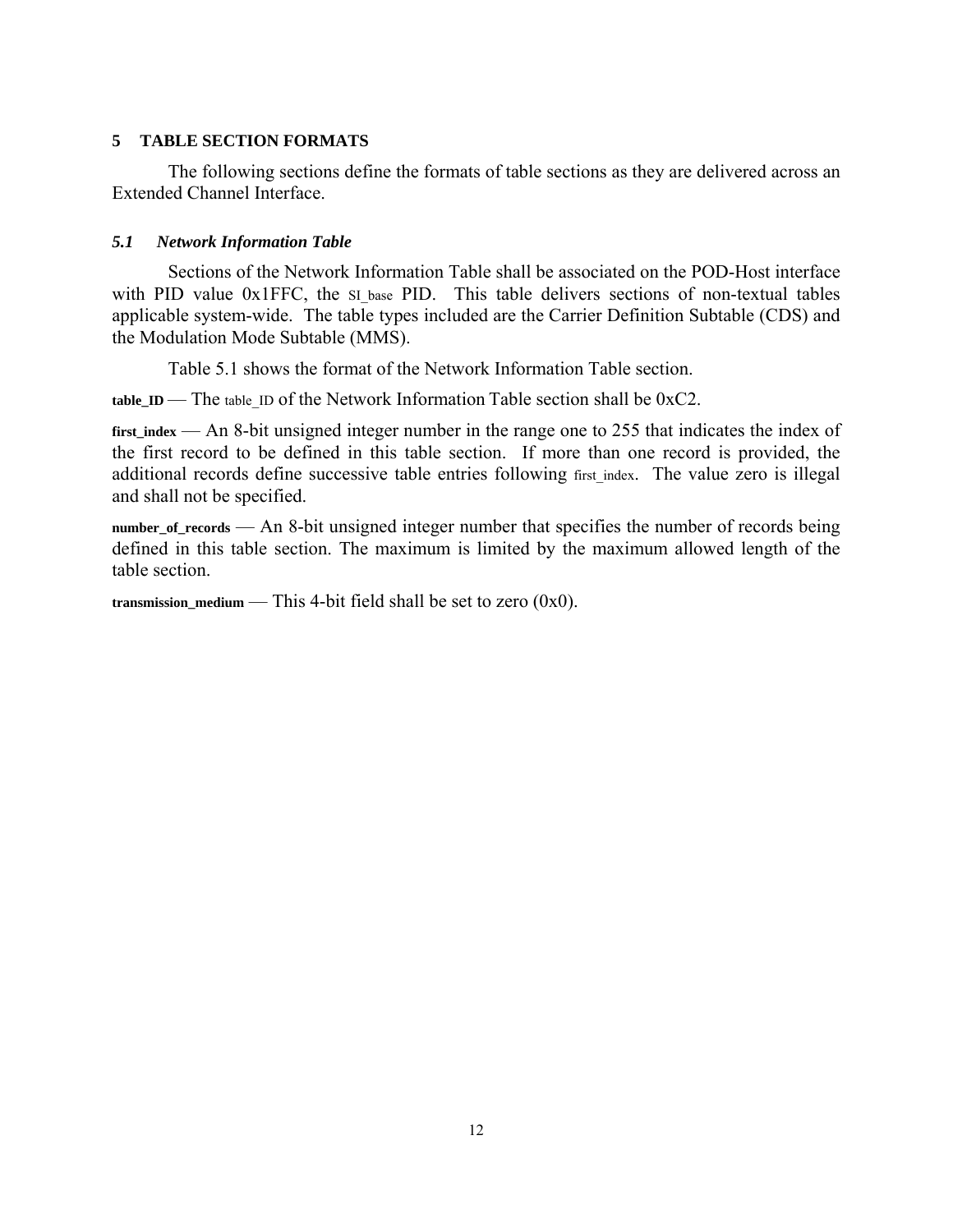|                                                                                                      | <b>Bits</b>    | <b>Bytes</b>   | Format               |
|------------------------------------------------------------------------------------------------------|----------------|----------------|----------------------|
| network_info_table_section(){                                                                        |                |                |                      |
| table ID                                                                                             | $\,$ 8 $\,$    | 1              | uimsbf value $0xC2$  |
| zero                                                                                                 | $\overline{c}$ | $\overline{2}$ | bslbf                |
| reserved                                                                                             | $\overline{c}$ |                | bslbf                |
| section_length                                                                                       | 12             |                | uimsbf               |
| zero                                                                                                 | $\mathfrak{Z}$ | 1              | bslbf                |
| protocol_version                                                                                     | 5              |                | Sec. 4.4.1           |
| first_index                                                                                          | $\,8\,$        | 1              | uimsbf range 1-255   |
| number_of_records                                                                                    | $\,8\,$        | 1              | uimsbf               |
| transmission_medium                                                                                  | $\overline{4}$ | 1              | uimsbf               |
| table_subtype                                                                                        | $\overline{4}$ |                | uimsbf see Table 5.2 |
| for $(i=0; i\leq number_of_recards; i++)$ {                                                          |                |                |                      |
| if (table subtype==CDS) {                                                                            |                |                |                      |
| CDS_record()                                                                                         |                | ((5))          |                      |
| ₹                                                                                                    |                |                |                      |
| if (table_subtype==MMS) {                                                                            |                |                |                      |
| MMS_record()                                                                                         |                | ((6))          |                      |
|                                                                                                      |                |                |                      |
| descriptors_count                                                                                    | 8              | (1)            | uimsbf range 0-255   |
| for (i=0; i <descriptors_count; i++)="" th="" {<=""><th></th><th></th><th></th></descriptors_count;> |                |                |                      |
| descriptor()                                                                                         | $\ast$         | $((*)$         | optional             |
| ₹                                                                                                    |                |                |                      |
|                                                                                                      |                |                |                      |
| for (i=0; i <n; i++)="" th="" {<=""><th></th><th></th><th></th></n;>                                 |                |                |                      |
| descriptor()                                                                                         | $\ast$         | $(*)$          | optional             |
|                                                                                                      |                |                |                      |
| $CRC_32$                                                                                             | 32             | $\overline{4}$ | rpchof               |
| }                                                                                                    |                |                |                      |

**Table 5.1 Network Information Table section format** 

**table\_subtype** — A 4-bit value that defines the type of table delivered in the table section. One instance of a Network Information Table section can define entries within at most one type of table. The table subtype parameter is defined in Table 5.2.

| table_subtype | meaning                               |
|---------------|---------------------------------------|
|               | invalid                               |
|               | $CDS$ — Carrier Definition Subtable   |
|               | <b>MMS</b> — Modulation Mode Subtable |
| $3 - 15$      | Reserved                              |

**Table 5.2 Network Information Table Subtype** 

The receiver shall discard a Network Information Table section with table\_subtype indicating an unknown or unsupported table\_subtype.

#### **5.1.1 Carrier Definition Subtable (CDS)**

Table 5.3 defines the structure of the CDS\_record(). Each CDS defines a set of carrier frequencies. A full frequency plan table shall be constructed from one or more CDS record() structures, each defining a starting frequency, a number of carriers, and a frequency spacing for carriers in this group.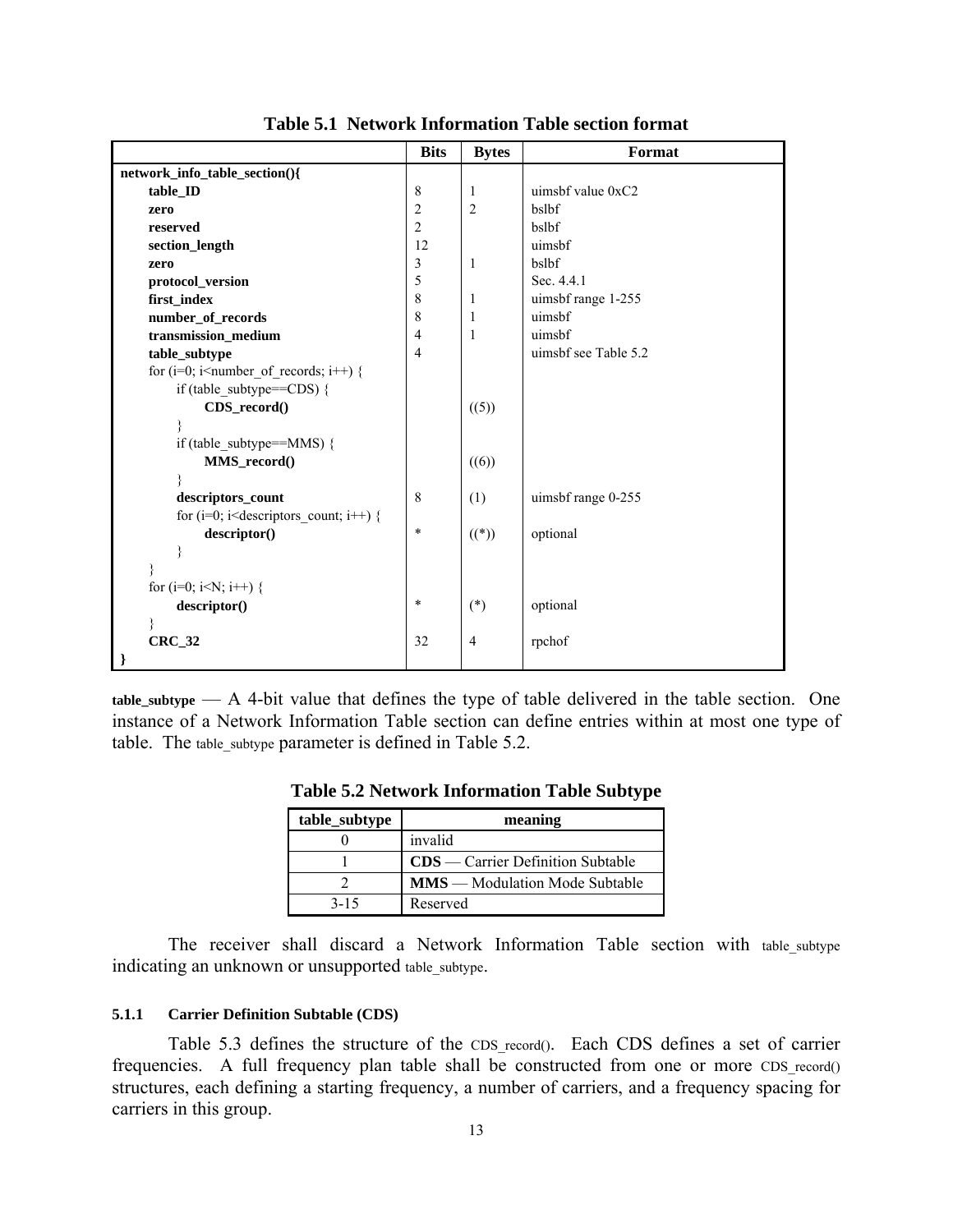The specified carrier represents the nominal center of the spectral band for all modulation methods, including analog. Carrier frequencies in the table thus represent the data carrier frequency for digital transmissions modulated using QAM or PSK.<sup>5</sup>

Each CDS record represents a definition of N carriers. The first index parameter reflects the index in a flat space between 1 and 255, representing the first carrier in the CDS\_record. Starting from the first CDS record defining carriers  $C_1$ ,  $C_2$ ,  $C_3$ , ...,  $C_N$ , where N = number\_of\_carriers, the carrier index for C<sub>I</sub> is equal to first index  $+ I - 1$ . If the table section includes more than one CDS record(), the carrier index of the second CDS record would be first index plus the number of carriers defined in the first CDS record(), namely, first index  $+$  number of carriers. References to the Carrier Definition Subtable, such as the CDS reference in the virtual channel() of Table 5.17, are to the carrier index (a carrier defined within a CDS record()), between 1 and N, where N is normally much smaller than 255. These references are *not* to the index of a CDS record() itself, which is sequenced from first\_index and is not reset to 1 until it exceeds 255.

Note that the carriers, as defined by one or more CDS record()s, may or may not end up sorted in the order of increasing carrier frequency. Certain frequency plans may be specified by overlapping two or more CDS record()s, each of which defines equally-spaced carriers.

Note also that carriers may be defined that are currently not in use. To facilitate the compressed delivery format, defined carriers may not reflect reality. An example: carriers at 1, 2, 4, 5, 7, 8 MHz could be defined as eight carriers at 1MHz spacing (3 MHz and 6 MHz do not really exist, or are not currently in use).

|                         | <b>Bits</b> | <b>Bytes</b> | Format                                            |
|-------------------------|-------------|--------------|---------------------------------------------------|
| $CDS\_record()$         |             |              |                                                   |
| number of carriers      | 8           |              | uimsbf                                            |
| spacing unit            |             | 2            | <b>bslbf</b><br>see Table 5.4                     |
| zero                    |             |              | bslbf                                             |
| frequency spacing       | 14          |              | uimsbf<br>range 1-16,383<br>units of 10 or 125kHz |
|                         |             |              |                                                   |
| frequency_unit          |             | 2            | bslbf<br>see Table 5.5                            |
| first carrier frequency | 15          |              | uimsbf<br>range 0-32,767                          |
|                         |             |              | units of 10 or 125kHz                             |
|                         |             |              |                                                   |

**Table 5.3 CDS record format** 

number of carriers — An unsigned integer in the range 1 to 255 that represents the number of carriers whose frequency is being defined by this CDS record().

**spacing\_unit** — A 1-bit field identifying the units for the frequency\_spacing field. Table 5.4 defines the coding for spacing unit.

 $\overline{a}$ 

<sup>&</sup>lt;sup>5</sup> Note that transmission systems using VSB modulation transmit spectra are not symmetrical about the carrier or pilot tone. Acquisition of a VSB-modulated signal involves computation of the pilot tone (or in analog VSB, the picture carrier) location relative to the center of the band. For example, for the ATSC Digital Television Standard (Ref. [4]), where the channel bandwidth is 6 MHz, the pilot tone is located 310 kHz above the lower edge of the channel, or 2.690 MHz below the specified center of the band. Similarly, for analog NTSC, the picture carrier is 1.25 MHz above the lower edge of the channel, or 1.75 MHz below the specified center of the band.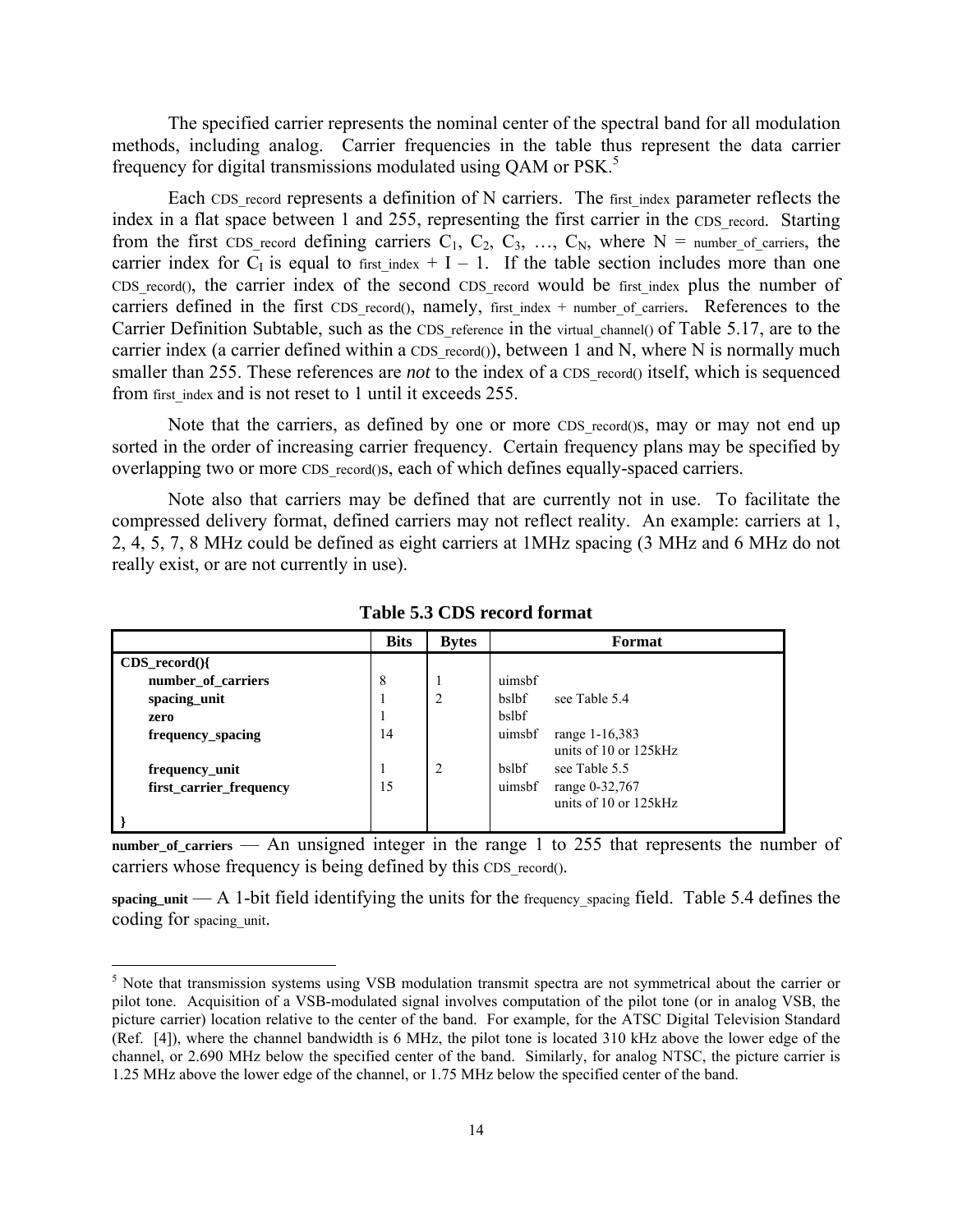| spacing unit | meaning         |
|--------------|-----------------|
|              | 10 kHz spacing  |
|              | 125 kHz spacing |

**Table 5.4 Spacing Unit** 

**frequency\_spacing** — A 14-bit unsigned integer number in the range one to 16,383 that defines the frequency spacing in units of either 10 kHz or 125 kHz, depending upon the value of the spacing\_unit parameter. If spacing\_unit is zero, indicating 10 kHz, then a value of one indicates 10 kHz spacing; two indicates 20 kHz, and so on. If the number of carriers field is one, the frequency\_spacing field is ignored. The maximum frequency spacing that can be represented is  $(2^{14}$ -1)  $*$  125 kHz = 2047.875 MHz. The minimum frequency spacing is 10 kHz.

**frequency\_unit** — A 1-bit field identifying the units for the first carrier frequency field. Table 5.5 defines the coding for frequency\_unit.

**Table 5.5 Frequency Unit** 

| Frequency_unit | meaning       |  |
|----------------|---------------|--|
|                | 10 kHz units  |  |
|                | 125 kHz units |  |

**first** carrier frequency — A 15-bit unsigned integer number in the range 0 to 32,767 that defines the starting carrier frequency for the carriers defined in this group, in units of either 10 kHz or 125 kHz, depending on the value of frequency unit. If only one carrier is defined for the group, the first carrier frequency represents its frequency. When the frequency unit indicates 125 kHz, the first carrier frequency can be interpreted as a fractional frequency (1/8 MHz) in the least-significant 3 bits, and an integer number of megahertz in the upper 12 bits. The range of frequencies that can be represented is 0 to  $(2^{15} - 1) * 125$  kHz = 4095.875 MHz.

#### **5.1.2 Modulation Mode Subtable (MMS)**

Table 5.6 defines the structure of the MMS\_record().

|                      | <b>Bits</b> | <b>Bytes</b> | Format                         |
|----------------------|-------------|--------------|--------------------------------|
| $MMS$ record $()$    |             |              |                                |
| transmission_system  | 4           |              | uimsbf see Table 5.7           |
| inner_coding_mode    | 4           |              | uimsbf see Table 5.8           |
| split_bitstream_mode |             |              | bslbf $\{no, yes\}$            |
| zero                 | 2           |              | bslbf                          |
| modulation format    | 5           |              | uimsbf see Table 5.9           |
| zero                 | 4           | 4            | bslbf                          |
| symbol_rate          | 28          |              | uimsbf units: symbols per sec. |
|                      |             |              |                                |

**Table 5.6 MMS record format** 

**transmission\_system** — A 4-bit field that identifies the transmission standard employed for the waveform defined by this MMS record. Table 5.7 defines the coding for transmission system.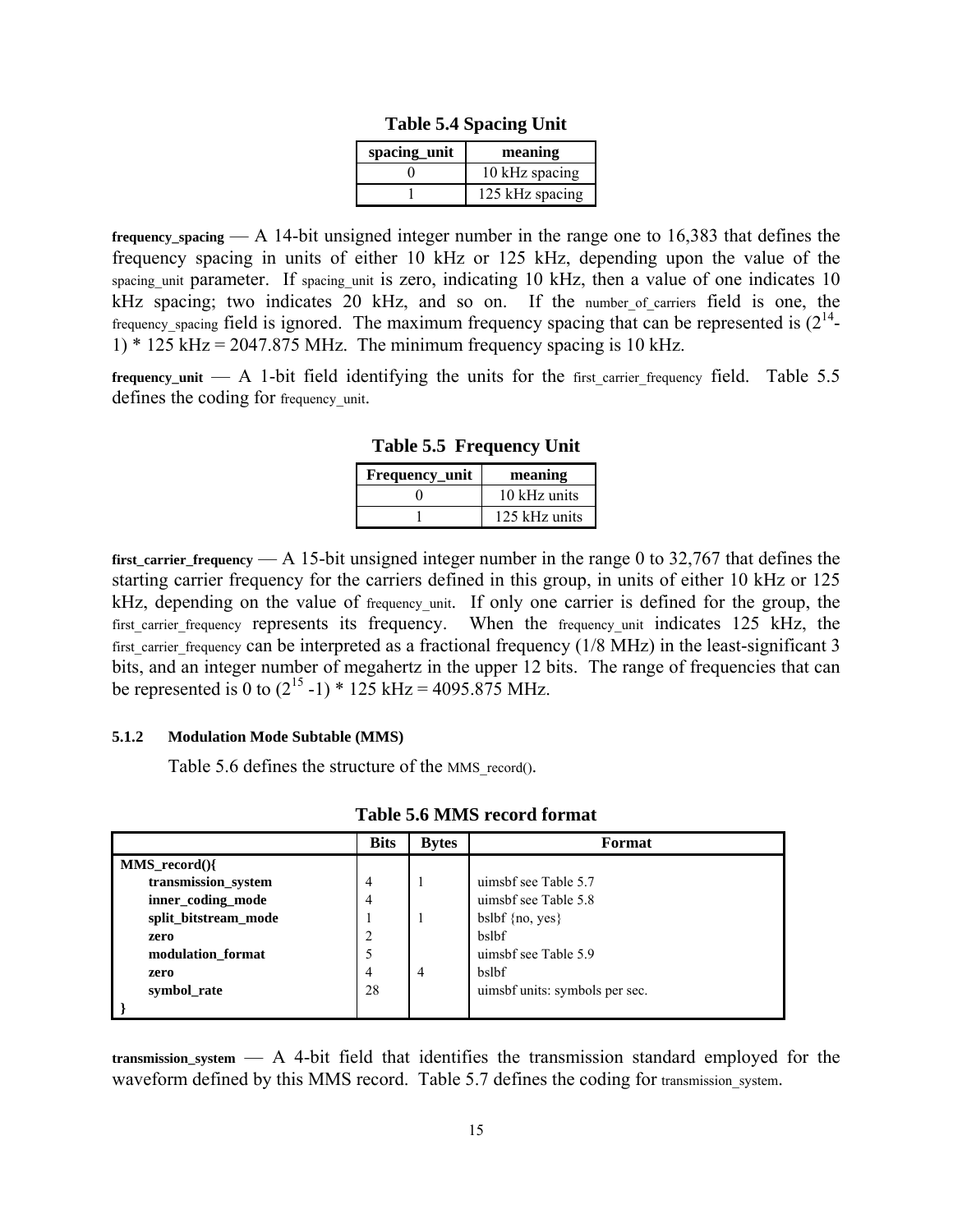| transmission_syste | meaning                                                                               |  |  |  |
|--------------------|---------------------------------------------------------------------------------------|--|--|--|
| m                  |                                                                                       |  |  |  |
| $\theta$           | unknown — The transmission system is not known.                                       |  |  |  |
|                    | Reserved (ETSI)                                                                       |  |  |  |
| 2                  | <b>ITU-T annex <math>B</math></b> — The transmission system conforms to the ITU North |  |  |  |
|                    | American standard specified in Annex B of ITU Rec. J.83 [22].                         |  |  |  |
| 3                  | Defined for use in other systems                                                      |  |  |  |
| 4                  | ATSC — The transmission system conforms to the ATSC Digital Television                |  |  |  |
|                    | Standard [4].                                                                         |  |  |  |
| $5-15$             | Reserved (satellite)                                                                  |  |  |  |

# **Table 5.7 Transmission System**

**inner\_coding\_mode** — A 4-bit field that indicates the coding mode for the inner code associated with the waveform described in this MMS record. The following values are currently defined: 5/11, 1/2, 3/5, 2/3, 3/4, 4/5, 5/6, and 7/8. Coding of the inner\_coding\_mode field is shown in Table 5.8.

**modulation\_format** — A 5-bit field that defines the basic modulation format for the carrier. Table 5.9 defines the parameter.

| inner_coding_mode | meaning                                                             |
|-------------------|---------------------------------------------------------------------|
| 0                 | rate $5/11$ coding                                                  |
|                   | rate 1/2 coding                                                     |
| 2                 | Reserved                                                            |
| 3                 | rate 3/5 coding                                                     |
| 4                 | Reserved                                                            |
| 5                 | rate $2/3$ coding                                                   |
| 6                 | Reserved                                                            |
| 7                 | rate 3/4 coding                                                     |
| 8                 | rate 4/5 coding                                                     |
| 9                 | rate 5/6 coding                                                     |
| 10                | Reserved                                                            |
| 11                | rate 7/8 coding                                                     |
| $12 - 14$         | Reserved                                                            |
| 15                | none — indicates that the waveform does not use concatenated coding |

**Table 5.8 Inner Coding Mode**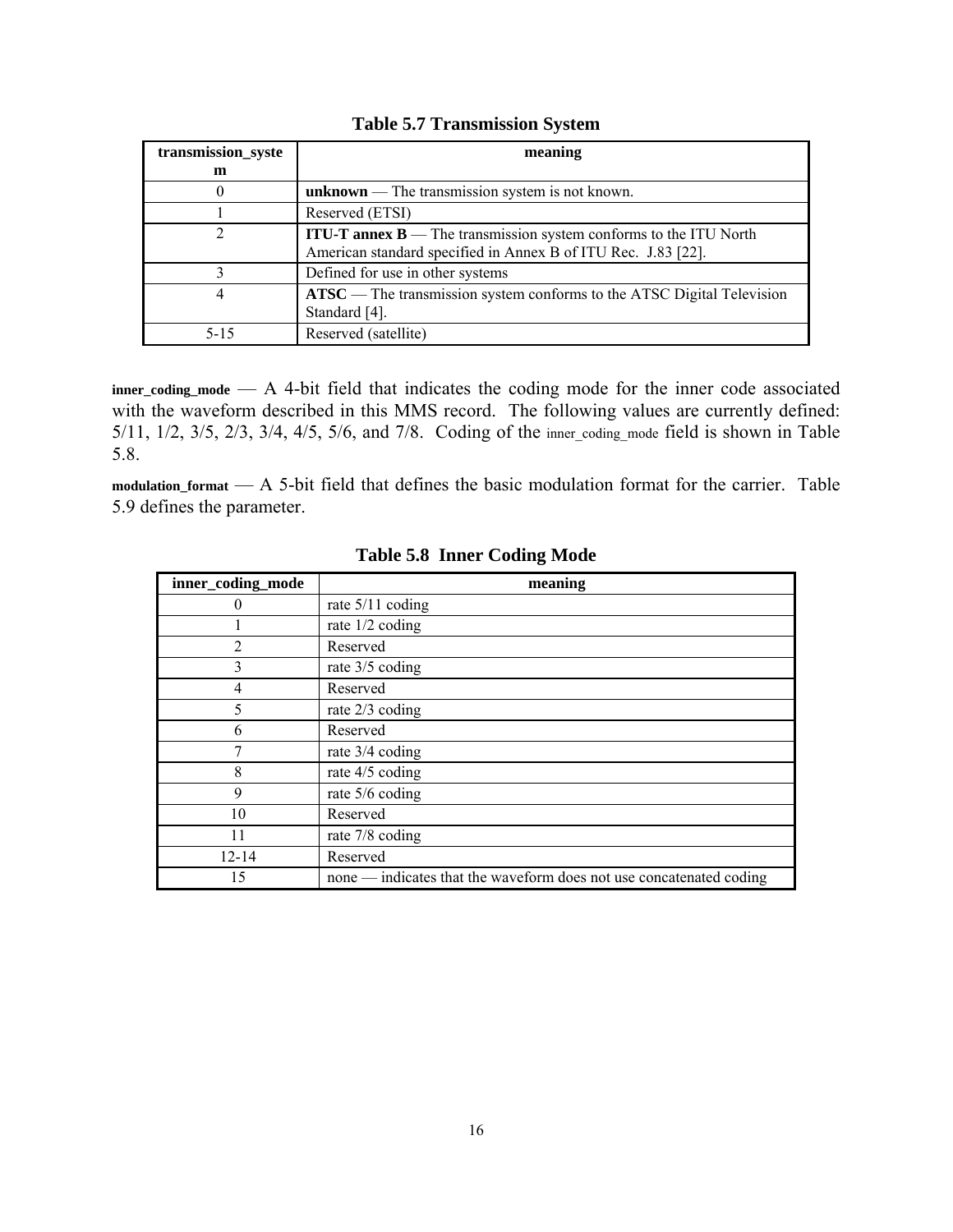| modulation format | meaning                                                                          |  |  |  |
|-------------------|----------------------------------------------------------------------------------|--|--|--|
| $\theta$          | $unknown$ – The modulation format is unknown.                                    |  |  |  |
| $\mathbf{1}$      | <b>QPSK</b> — The modulation format is QPSK (Quadrature Phase Shift Keying).     |  |  |  |
| $\overline{2}$    | <b>BPSK</b> — The modulation format is BPSK (Binary Phase Shift Keying).         |  |  |  |
| 3                 | <b>OQPSK</b> — The modulation format is offset QPSK.                             |  |  |  |
| $\overline{4}$    | VSB 8 — The modulation format is 8-level VSB (Vestigial Sideband).               |  |  |  |
| 5                 | VSB 16 — The modulation format is 16-level VSB.                                  |  |  |  |
| 6                 | <b>QAM 16</b> —Modulation format 16-level Quadrature Amplitude Modulation (QAM). |  |  |  |
| $\overline{7}$    | $QAM$ 32 $-$ 32-level $QAM$                                                      |  |  |  |
| 8                 | $QAM 64 - 64$ -level $QAM$                                                       |  |  |  |
| 9                 | $QAM 80 - 80$ -level $QAM$                                                       |  |  |  |
| 10                | QAM 96 - 96-level QAM                                                            |  |  |  |
| 11                | $QAM$ 112 $-$ 112-level $QAM$                                                    |  |  |  |
| 12                | <b>QAM 128</b> - 128-level QAM                                                   |  |  |  |
| 13                | $QAM160 - 160$ -level $QAM$                                                      |  |  |  |
| 14                | <b>QAM 192</b> - 192-level QAM                                                   |  |  |  |
| 15                | <b>QAM 224</b> - 224-level QAM                                                   |  |  |  |
| 16                | QAM 256 - 256-level QAM                                                          |  |  |  |
| 17                | $QAM$ 320 $-$ 320-level $QAM$                                                    |  |  |  |
| 18                | $QAM$ 384 $-$ 384-level $QAM$                                                    |  |  |  |
| 19                | QAM 448 - 448-level QAM                                                          |  |  |  |
| 20                | <b>QAM 512</b> - 512-level QAM                                                   |  |  |  |
| 21                | $QAM 640 - 640$ -level $QAM$                                                     |  |  |  |
| 22                | <b>QAM 768</b> - 768-level QAM                                                   |  |  |  |
| 23                | QAM 896 - 896-level QAM                                                          |  |  |  |
| 24                | <b>QAM 1024</b> - 1024-level QAM                                                 |  |  |  |
| $25 - 31$         | Reserved                                                                         |  |  |  |

**Table 5.9 Modulation Format** 

**symbol\_rate** — A 28-bit unsigned integer field that indicates the symbol rate in symbols per second associated with the waveform described in this MMS record.

#### **5.1.3 Descriptors Count**

**descriptors\_count** — An 8-bit unsigned integer value in the range 0 to 255 representing the number of descriptor blocks to follow.

 $\text{descriptor}($  — The table section may include at its end one or more structures of the form tag, length, data. The number of descriptors present is determined indirectly by processing the section length field. Descriptors are defined in Section 6.

#### *5.2 Network Text Table*

Sections of the Network Text Table shall be associated on an Extended Channel Interface with PID value 0x1FFC, the si base PID. This table delivers sections of textual tables applicable system-wide. Each instance of Network Text Table is associated with a language, as such the textual information may be provided multi-lingually. The Network Text Table delivers the Source Name Subtable (SNS).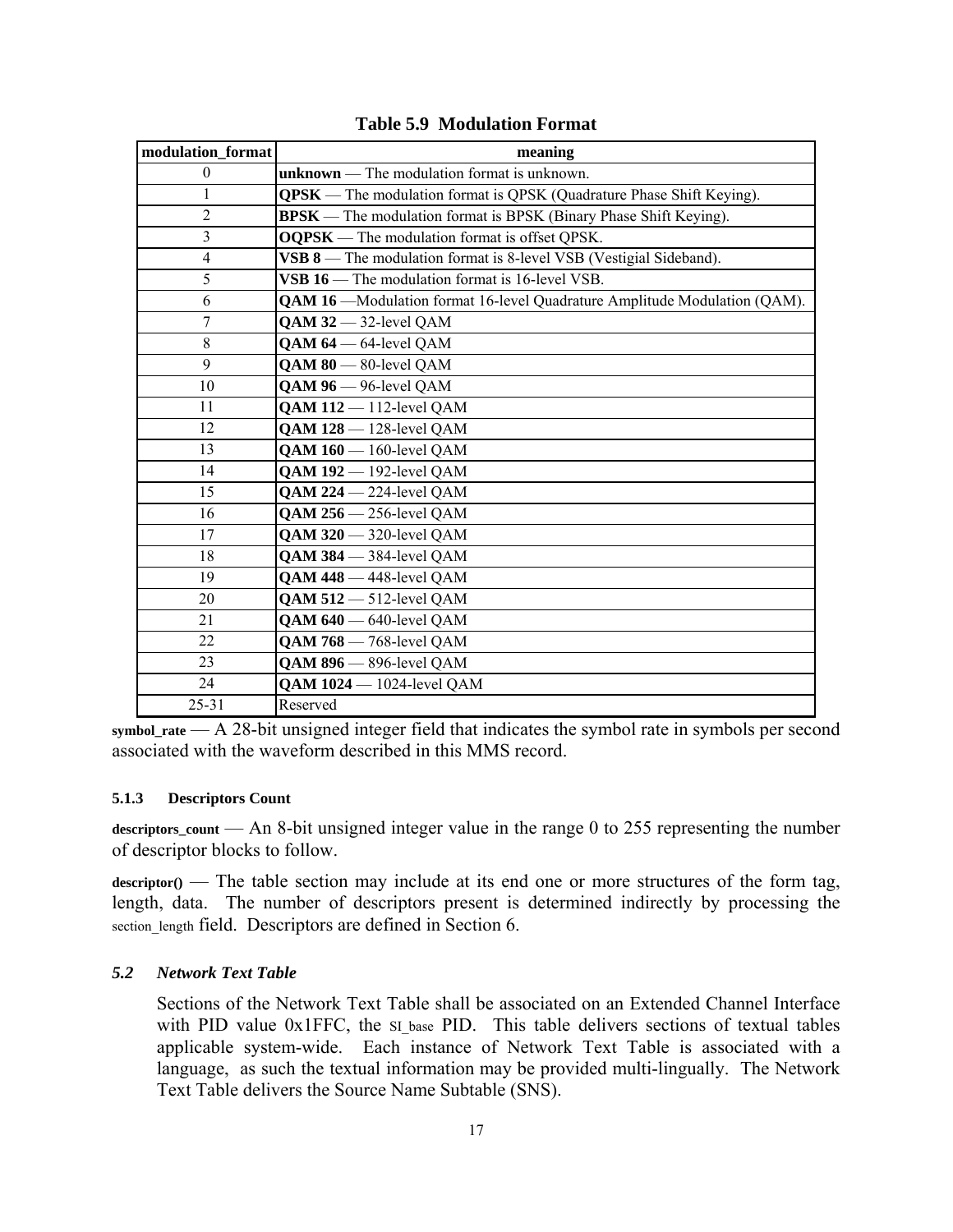Table 5.10 shows the format of the Network Text Table.

The Network Text Table carries Multilingual Text Strings, formatted as defined in Section 7.2. Text strings included in the Network Text Table shall not include format effectors (defined in Section 7.1.2). If format effectors are present in a text block, the Host is expected to disregard them.

|                               | <b>Bits</b>    | <b>Bytes</b>   | Format                |
|-------------------------------|----------------|----------------|-----------------------|
| network_text_table_section(){ |                |                |                       |
| table ID                      | 8              | 1              | uimsbf value $0xC3$   |
| zero                          | $\overline{c}$ | $\overline{c}$ | bslbf                 |
| reserved                      | $\overline{2}$ |                | bslbf                 |
| section_length                | 12             |                | uimsbf                |
| zero                          | 3              | 1              |                       |
| protocol_version              | 5              |                | see Sec. 4.4.1        |
| ISO_639_language_code         | 24             | 3              | per ISO 639.2/B       |
| transmission_medium           | $\overline{4}$ | 1              | uimsbf                |
| table_subtype                 | $\overline{4}$ |                | uimsbf see Table 5.11 |
| if (table subtype== $SNS$ ) { |                |                |                       |
| source_name_subtable()        | $\ast$         | $(*)$          |                       |
|                               |                |                |                       |
| for $(i=0; i< N; i++)$ {      |                |                |                       |
| descriptor()                  | $\ast$         | $(*)$          | optional              |
|                               |                |                |                       |
| $CRC_32$                      | 32             | 4              | rpchof                |
|                               |                |                |                       |

**Table 5.10 Network Text Table section format** 

**table ID** — The table ID of the Network Text Table section shall be 0xC3.

**ISO\_639\_language\_code** — A 3-byte language code per ISO 639.2/B defining the language associated with the text carried in this Network Text Table. The ISO 639 language code field contains a three-character code as specified by ISO 639.2/B. Each character is coded into 8 bits according to ISO 8859-1 (ISO Latin-1) and inserted, in order, into the 24-bit field. The value 0xFFFFFF shall be used in case the text is available in one language only. The value 0xFFFFFF shall represent a "wild card" match when filtering by language.

**transmission\_medium** — This 4-bit field shall be set to zero (0x0).

 $t$  table subtype  $- A 4$ -bit value that defines the type of table delivered in the table section. One instance of a Network Text Table section can define entries within at most one type of table. The table subtype parameter is defined in Table 5.11.

| table_subtype | meaning                           |
|---------------|-----------------------------------|
|               | invalid                           |
| $1-5$         | Reserved                          |
|               | <b>SNS</b> — Source Name Subtable |
| 7-15          | Reserved                          |

**Table 5.11 Network Text Table Subtype**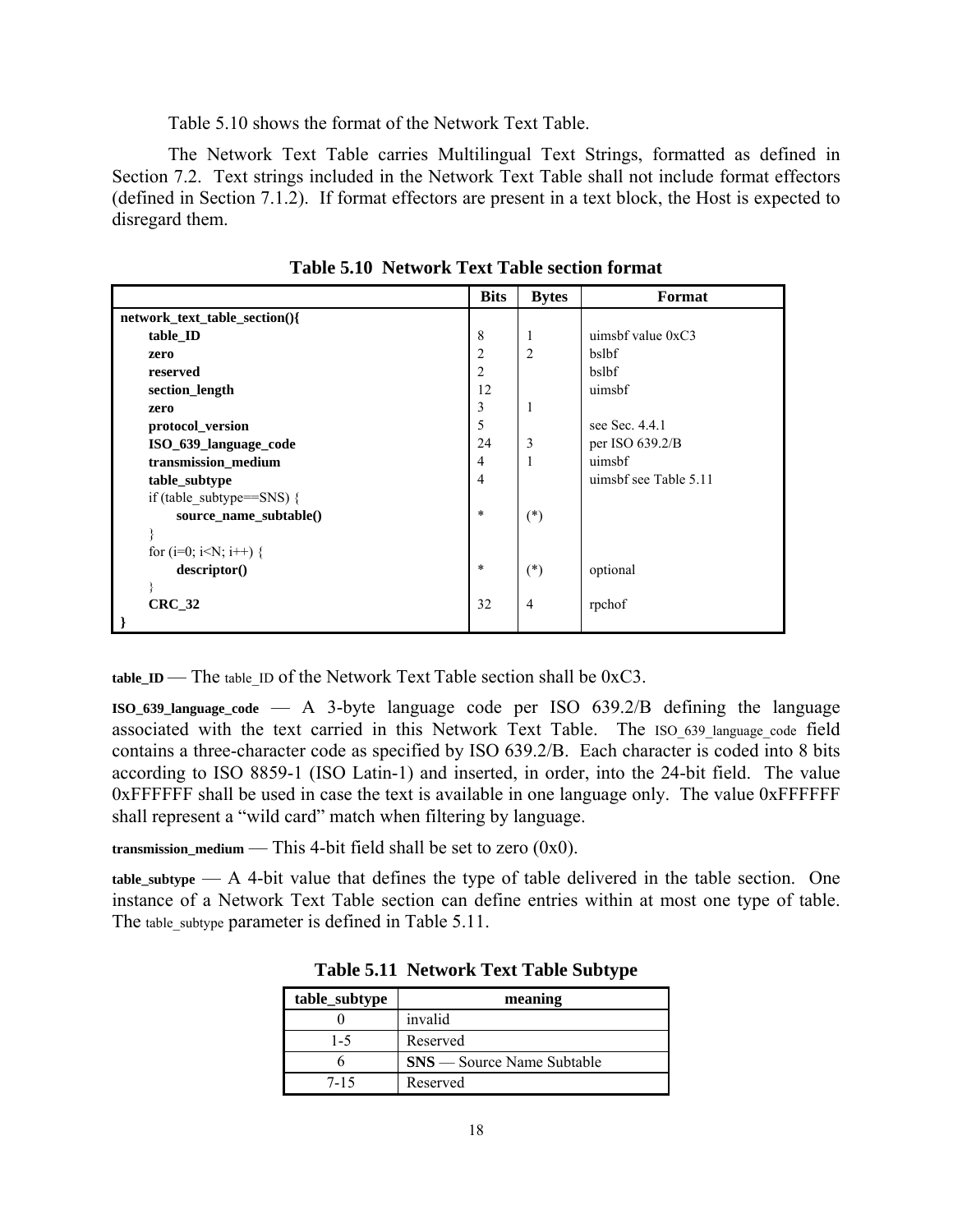A Host shall discard a Network Text Table section with table\_subtype indicating an unknown or unsupported value.

The SNS can provide a textual name associated with each service defined in the Shortform Virtual Channel Table, by reference to its source ID. The format of the source name subtable() is given in Table 5.12.

**number\_of\_SNS\_records** — An unsigned 8-bit integer number in the range 1 to 255 that specifies the number of records being defined in this table section.

**application\_type** — A Boolean flag, when set, indicates that the name string being defined is for an application of the given application ID. When the flag is clear, the name string being defined is for a source of the given source ID. Support for application-type virtual channels is optional. Hosts not supporting application-type virtual channels may disregard name strings associated with these VC. Support for application-type virtual channels is beyond the scope of this standard.

**application\_ID** — A 16-bit unsigned integer value identifying the application associated with the name string that follows. This field may be disregarded by Hosts not supporting applicationtype virtual channels.

**source\_ID** — A 16-bit unsigned integer value identifying the programming source associated with the source name to follow.

**name\_length** — An unsigned 8-bit integer number in the range 1 to 255 that defines the number of bytes in the source name() that follows.

**source\_name()** — A Multilingual Text String defining the name of the source or application, formatted according to the rules defined in Section 7.1.

|                                                                             | <b>Bits</b>    | <b>Bytes</b> | Format                      |
|-----------------------------------------------------------------------------|----------------|--------------|-----------------------------|
| source name subtable(){                                                     |                |              |                             |
| number of SNS records                                                       | 8              | 1            | uimsbf range 1-255          |
| for ( $i=0$ ; $i$ <number <math="" of="" records;="" sns="">i++) {</number> |                |              |                             |
| application type                                                            | 1              | (1)          | bslbf {false, true}         |
| zero                                                                        | $\overline{7}$ |              | bslbf                       |
| if (application type) $\{$                                                  |                |              |                             |
| application_ID                                                              | 16             | ((2))        | uimsbf                      |
| $\}$ else $\{$                                                              |                |              |                             |
| source ID                                                                   | 16             | ((2))        | uimsbf                      |
|                                                                             |                |              |                             |
| name_length                                                                 | 8              | (1)          | size of source name() $(L)$ |
| source_name()                                                               | $L*8$          | (L)          | multilingual text           |
| SNS_descriptors_count                                                       | 8              | (1)          | uimsbf range 0-255          |
| for ( $i=0$ ; $i<$ SNS descriptors count; $i++$ ) {                         |                |              |                             |
| descriptor()                                                                | $\ast$         | $((*)$       |                             |
|                                                                             |                |              |                             |
|                                                                             |                |              |                             |
|                                                                             |                |              |                             |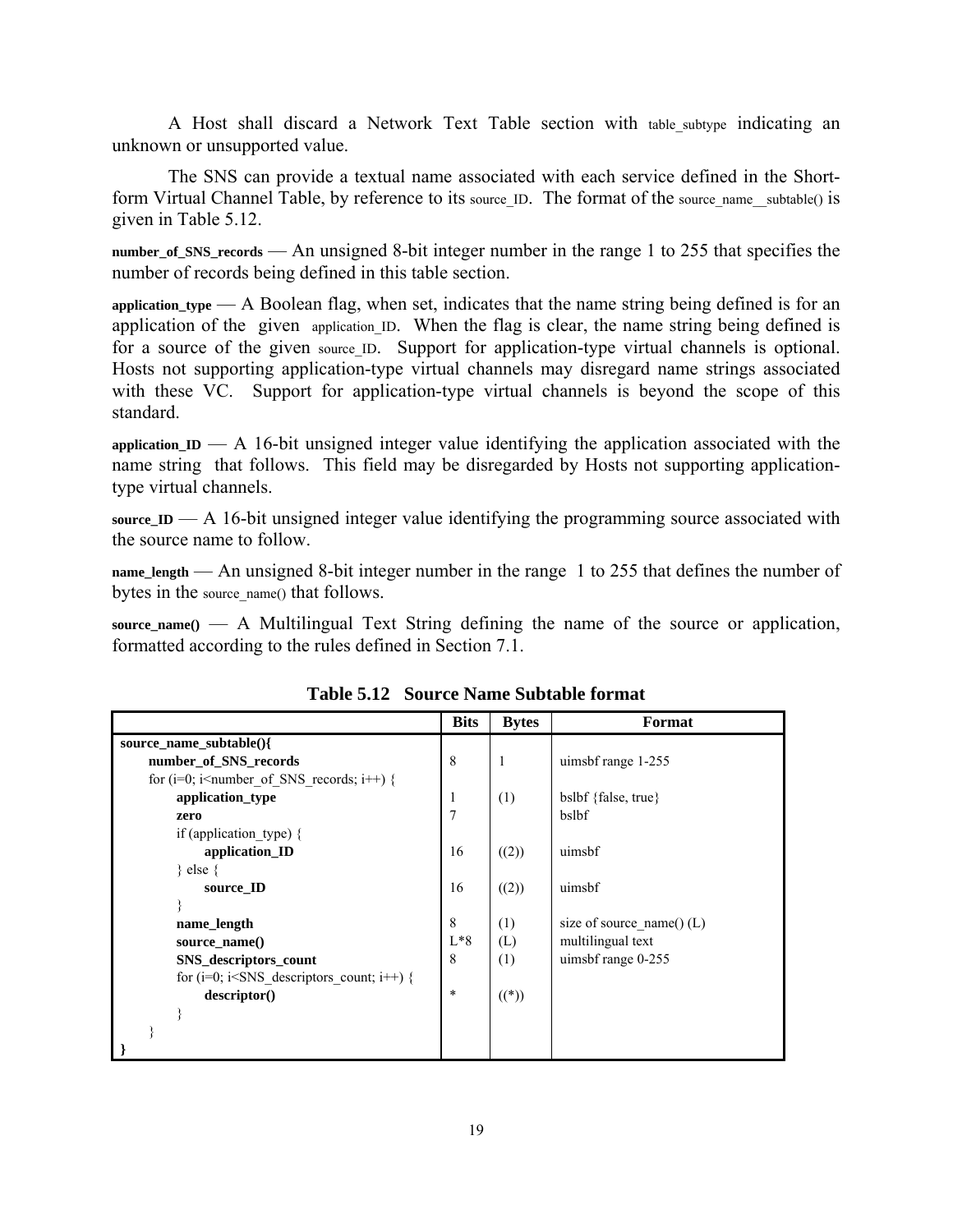**SNS\_descriptors\_count** — An unsigned 8-bit integer number, in the range 0 to 255, that defines the number of descriptors to follow.

descriptor() — The table section may include, at its end, one or more structures of the form tag, length, data. The number of descriptors present is determined indirectly by processing the section length field. Descriptors are defined in Section 6.

#### *5.3 Short-form Virtual Channel Table Section*

The Short-form Virtual Channel Table sections deliver portions of the Virtual Channel Map (VCM), the Defined Channels Map (DCM) and the Inverse Channel Map (ICM). Sections of the Short-form Virtual Channel Table shall be associated on an Extended Channel Interface with PID value 0x1FFC, the SI base PID.

Table 5.13 shows the syntax of the Short-form Virtual Channel Table section.

|                                                                      | <b>Bits</b>    | <b>Bytes</b>   | Format                |
|----------------------------------------------------------------------|----------------|----------------|-----------------------|
| shortform_virtual_channel_table_section(){                           |                |                |                       |
| table_ID                                                             | 8              | 1              | uimsbf value $0xC4$   |
| zero                                                                 | $\overline{c}$ | $\overline{2}$ | bslbf                 |
| reserved                                                             | $\overline{2}$ |                | bslbf                 |
| section_length                                                       | 12             |                | uimsbf                |
| zero                                                                 | 3              | 1              | bslbf                 |
| protocol_version                                                     | 5              |                | see Sec. 4.4.1        |
| transmission_medium                                                  | $\overline{4}$ | 1              | uimsbf                |
| table_subtype                                                        | $\overline{4}$ |                | uimsbf see Table 5.14 |
| VCT ID                                                               | 16             | $\overline{2}$ | uimsbf                |
| if (table subtype== $DCM$ ) {                                        |                |                |                       |
| DCM_structure()                                                      | $\ast$         | $(*)$          |                       |
| ∤                                                                    |                |                |                       |
| if (table subtype== $VCM$ ) {                                        |                |                |                       |
| VCM_structure()                                                      | $\ast$         | $(*)$          |                       |
| }                                                                    |                |                |                       |
| if (table subtype== ICM) {                                           |                |                |                       |
| ICM_structure()                                                      | $\ast$         | $(*)$          |                       |
| ₹                                                                    |                |                |                       |
| for (i=0; i <n; i++)="" th="" {<=""><th></th><th></th><th></th></n;> |                |                |                       |
| descriptor()                                                         | $\ast$         | $(*)$          | optional              |
|                                                                      |                |                |                       |
| $CRC_32$                                                             | 32             | $\overline{4}$ | rpchof                |
| -}                                                                   |                |                |                       |

**Table 5.13 Short-form Virtual Channel Table section format** 

**table ID** — The table ID of the Short-form Virtual Channel Table shall be  $0xC4$ .

**transmission\_medium** — This 4-bit field shall be set to zero (0x0).

**table\_subtype** — A 4-bit field that indicates the map type being delivered in this S-VCT section. Three map types are currently defined, the Virtual Channel Map (VCM), the Defined Channels Map (DCM), and the Inverse Channel Map (ICM). Table 5.14 defines table subtype.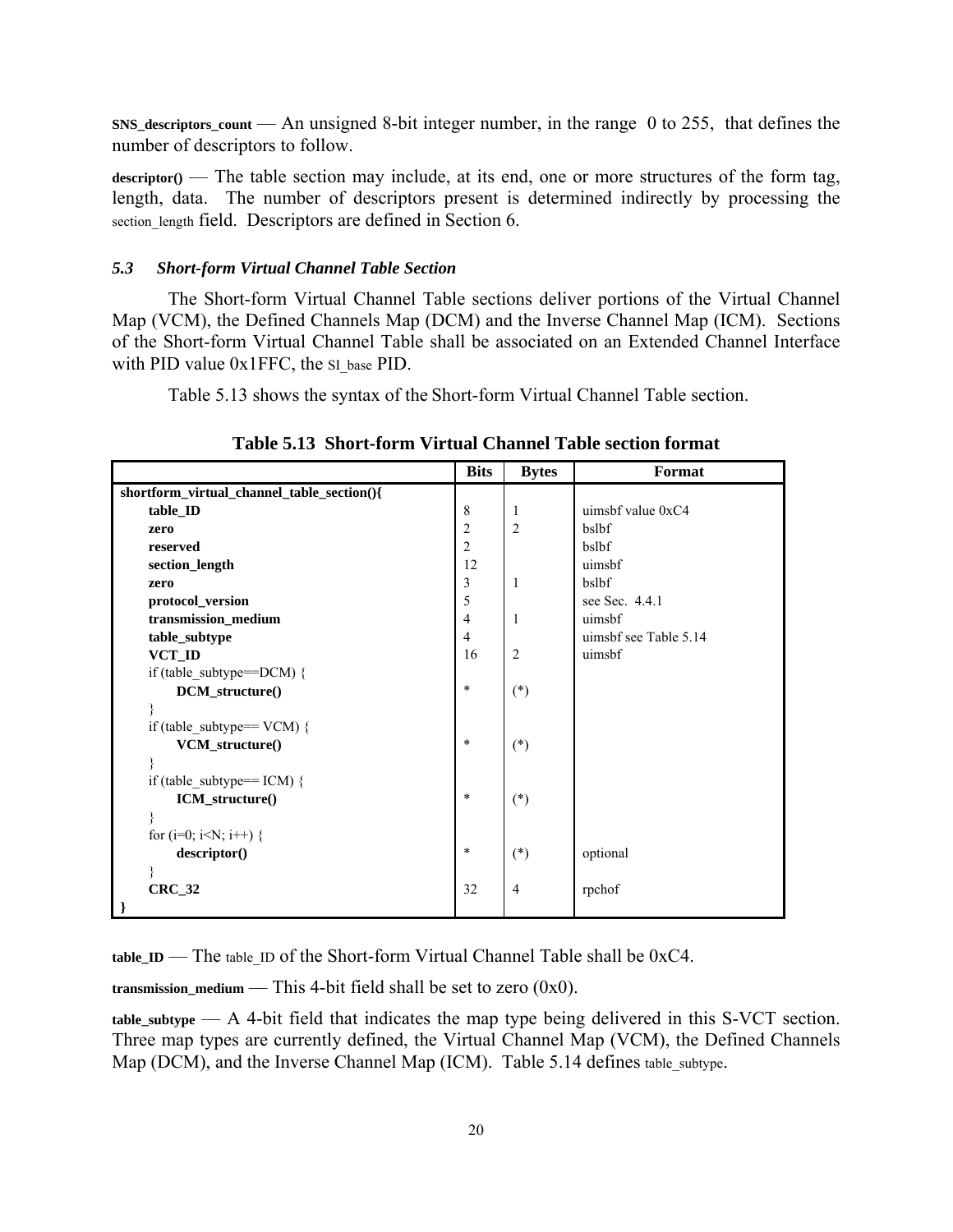| table_subtype | meaning                           |
|---------------|-----------------------------------|
|               | $VCM - Virtual Channel Map$       |
|               | <b>DCM</b> — Defined Channels Map |
|               | $ICM$ — Inverse Channel Map       |
| $3 - 15$      | Reserved                          |

**Table 5.14 S-VCT Table Subtypes** 

An S-VCT section received with table subtype indicating an unknown or unsupported map type shall be discarded.

**VCT\_ID** — A 16-bit unsigned integer value, in the range  $0x0000$  to  $0x$ FFFF, indicating the VCT to which the channel definitions in this table section apply. This 16-bit field may be used by the POD module for filtering purposes. Only one version of the S-VCT, corresponding to one value of VCT\_ID, shall be delivered to the Host across the Extended Channel interface at a given time.

### **5.3.1 Defined Channels Map**

Table 5.15 shows the format of the DCM structure().

|                                              | <b>Bits</b> | <b>Bytes</b>   | Format              |
|----------------------------------------------|-------------|----------------|---------------------|
| $DCM_structure()$                            |             |                |                     |
| zero                                         | 4           | $\overline{2}$ | bslbf               |
| first_virtual_channel                        | 12          |                | uimsbf range 0-4095 |
| zero                                         | 1           |                | bslbf               |
| DCM data length                              | 7           |                | uimsbf range 1-127  |
| for (i=0; i $\times$ DCM data length; i++) { |             |                |                     |
| range_defined                                | л           | (1)            | bslbf $\{no, yes\}$ |
| channels count                               | 7           |                | uimsbf range 1-127  |
|                                              |             |                |                     |
|                                              |             |                |                     |

**Table 5.15 DCM structure format** 

**first\_virtual\_channel** — An unsigned 12-bit integer reflecting the first virtual channel whose existence is being provided by this table section, for the map identified by the VCT ID field. The range is 0 to 4095.

**DCM\_data\_length** — A 7-bit unsigned integer number, in the range 1 to 127, that defines the number of DCM data fields to follow in the table section.

The DCM data bytes taken as a whole define which virtual channels, starting at the channel number defined by first virtual channel, are defined and which are not. Each DCM data field defines two pieces of data: a flag indicating whether this block of channels is defined or not, and the number of channels in the block. The bytes are interpreted in an accumulative way, with a pointer into the Short-form Virtual Channel Table which is initialized to first virtual channel. As each byte is processed, the pointer is incremented by the number of channels indicated by the channels count field.

For example, if channels 2-90, 200-210, 400-410, 600-610, 800-810, and 999 were defined, and first virtual channel was zero, the DCM data sequence (in decimal) would be the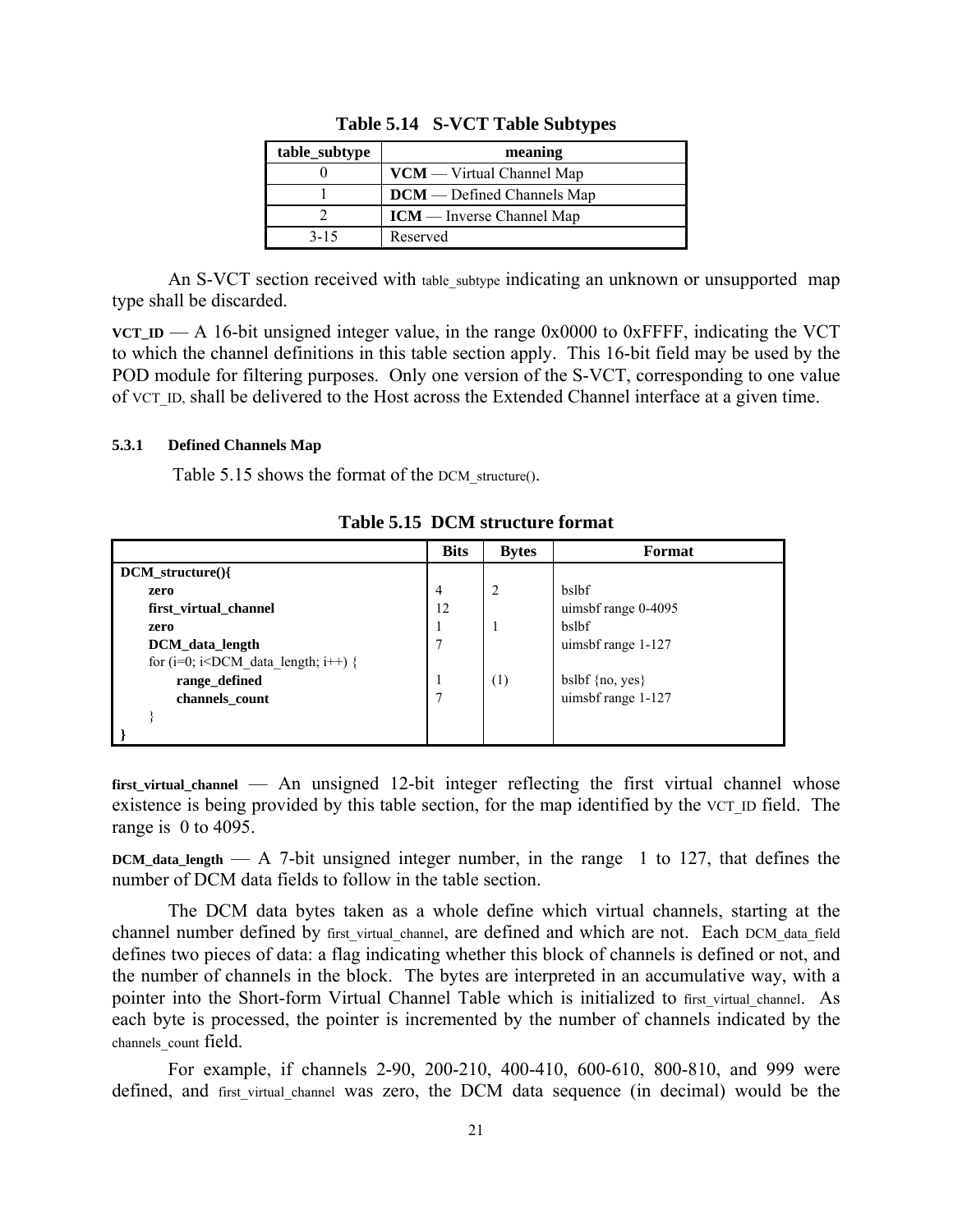following, where underlined numbers have the range defined bit set: 2,  $89$ , 109, 11, 127, 62, 11, 127, 62, 11, 127, 62, 11, 127, 61, 1.

**range\_defined** — A Boolean flag that indicates, when true, that the number of channels given by channels count is defined in the VCT, starting at the current pointer value. When the flag is clear, the number of channels equal to channels count are currently not defined starting at the current pointer value.

**channels\_count** — An unsigned 7-bit integer number, in the range one to 127, that indicates the number of defined (or undefined) channels in a group.

#### **5.3.2 Virtual Channel Map**

Table 5.16 shows the format of the VCM structure().

|                                                                                                      | <b>Bits</b>    | <b>Bytes</b>   | Format              |
|------------------------------------------------------------------------------------------------------|----------------|----------------|---------------------|
| $VCM_structure()$                                                                                    |                |                |                     |
| zero                                                                                                 | $\overline{2}$ | $\mathbf{1}$   | <b>bslbf</b>        |
| descriptors_included                                                                                 | 1              |                | bslbf $\{no, yes\}$ |
| zero                                                                                                 | 5              |                | bslbf               |
| splice                                                                                               | 1              |                | bslbf $\{no, yes\}$ |
| zero                                                                                                 | 7              |                | bslbf               |
| activation time                                                                                      | 32             | $\overline{4}$ | uimsbf              |
| number_of_VC_records                                                                                 | 8              |                |                     |
| for (i=0; i <number i++)="" of="" records;="" th="" vc="" {<=""><th></th><th></th><th></th></number> |                |                |                     |
| virtual_channel()                                                                                    | $\ast$         | $(*)$          |                     |
|                                                                                                      |                |                |                     |
|                                                                                                      |                |                |                     |

**Table 5.16 VCM structure format** 

**descriptors\_included** — A Boolean flag that indicates, when set, that one or more record-level descriptors are present in the table section. Record-level descriptors are those defined in Table 5.17 following the "if (descriptors included)" statement. When the flag is clear, the record-level descriptor block is absent. The descriptors included flag is not applicable to the section level descriptors shown at the bottom of Table 5.13.

The activation time indicates the time at which the data delivered in the table section will be valid.

**splice** — A Boolean flag that indicates, when set, that the Host should arm video processing hardware to execute the application of the data delivered in the VCM structure() at the next MPEG-2 video splice point if the virtual channel changes described in the table section apply to a currently acquired channel, and the activation time is reached. If the activation is immediate or specified as a time that has since passed, the data should be applied immediately. When the splice flag is clear, the virtual channel change is made directly, without arming video hardware for a splice.

**activation\_time** — A 32-bit unsigned integer field providing the absolute second the virtual channel data carried in the table section will be valid, defined as the number of seconds since 0000 Hours UTC, January  $6<sup>th</sup>$ , 1980. If the GPS\_UTC\_offset delivered in the System Time Table is zero,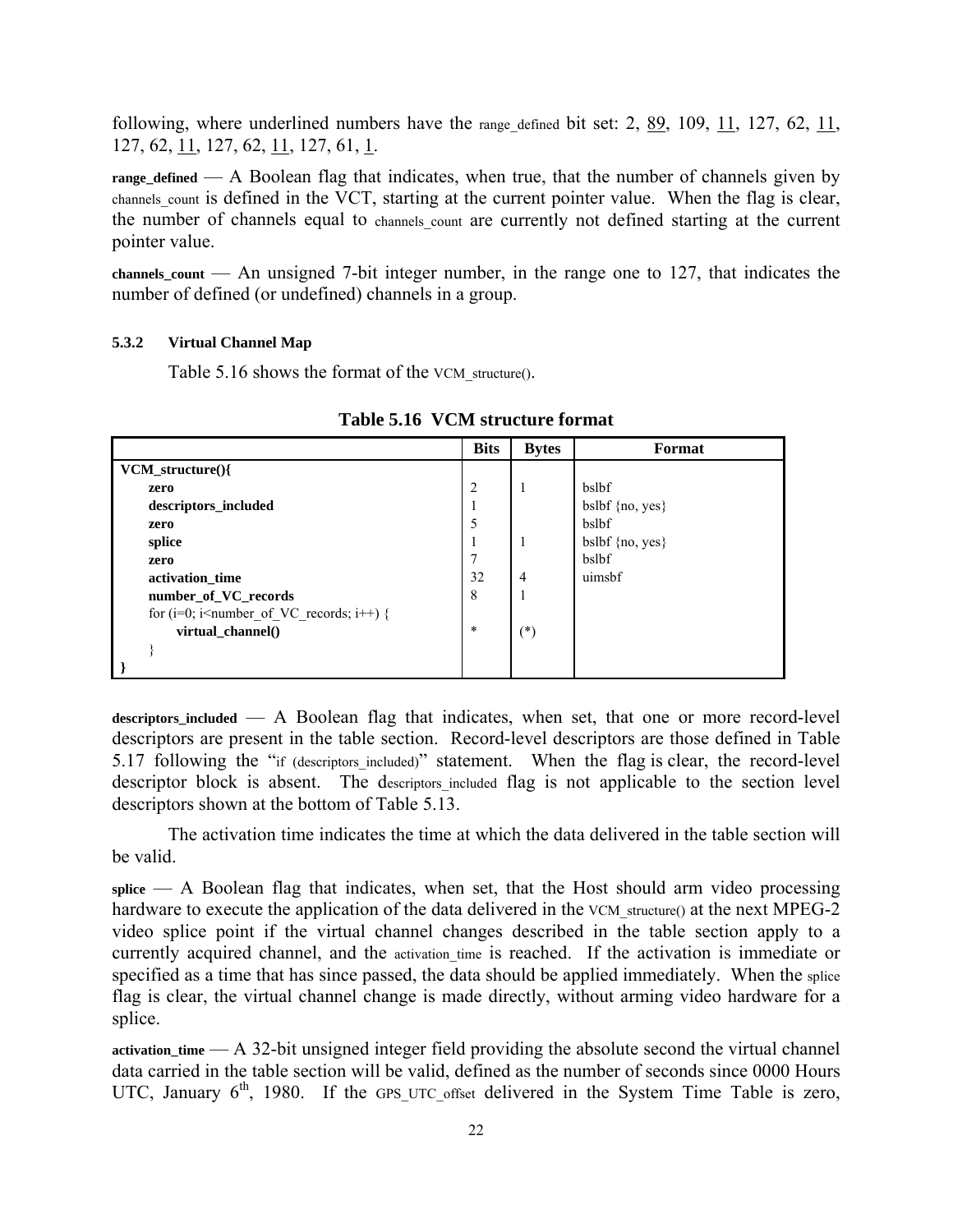activation time includes the correction for leap seconds. Otherwise, activation time can be converted to UTC by subtracting the GPS\_UTC\_offset. If the activation\_time is in the past, the data in the table section shall be considered valid immediately. An activation time value of zero shall be used to indicate immediate activation.

A Host may enter a virtual channel record whose activation times are in the future into a queue. Such a queue may be called a *pending virtual channel* queue. Hosts are not required to implement a pending virtual channel queue, and may choose to discard any data that is not currently applicable.

**number\_of\_VC\_records** — An 8-bit unsigned integer number, in the range 1 to 255, that identifies the number of virtual channel() records to follow in the table section. The number of records included is further limited by the allowed maximum table section length.

**virtual\_channel()** — Table 5.17 defines the virtual channel() record structure.

|                                                                                                  | <b>Bits</b>    | <b>Bytes</b>   | Format                |
|--------------------------------------------------------------------------------------------------|----------------|----------------|-----------------------|
| virtual_channel(){                                                                               |                |                |                       |
| zero                                                                                             | $\overline{4}$ | $\overline{2}$ | bslbf                 |
| virtual_channel_number                                                                           | 12             |                | uimsbf range 0-4095   |
| application_virtual_channel                                                                      | 1              | 1              | bslbf {no, yes}       |
| zero                                                                                             | 1              |                | bslbf                 |
| path_select                                                                                      | 1              |                | bslbf see Table 5.18  |
| transport_type                                                                                   | 1              |                | bslbf see Table 5.19  |
| channel_type                                                                                     | $\overline{4}$ |                | uimsbf see Table 5.20 |
| if (application virtual channel) {                                                               |                |                |                       |
| application_ID                                                                                   | 16             | (2)            |                       |
| $\}$ else $\{$                                                                                   |                |                |                       |
| source_ID                                                                                        | 16             | (2)            |                       |
| }                                                                                                |                |                |                       |
| if (transport_type==MPEG_2) {                                                                    |                |                |                       |
| CDS_reference                                                                                    | 8              | ((1))          | uimsbf range 1-255    |
| program_number                                                                                   | 16             | ((2))          |                       |
| MMS_reference                                                                                    | 8              | ((1))          | uimsbf range 1-255    |
| } else { /* non-MPEG-2 */                                                                        |                |                |                       |
| CDS_reference                                                                                    | 8              | ((1))          | uimsbf range 0-255    |
| scrambled                                                                                        | $\mathbf{1}$   | ((1))          | bslbf ${no, yes}$     |
| zero                                                                                             | $\mathfrak{Z}$ |                | bslbf                 |
| video_standard                                                                                   | $\overline{4}$ |                | uimsbf see Table 5.21 |
| zero                                                                                             | 16             | ((2))          | bslbf                 |
|                                                                                                  |                |                |                       |
| if (descriptors included) {                                                                      |                |                |                       |
| descriptors_count                                                                                | 8              | (1)            | uimsbf                |
| for (i=0; i <descriptors count;="" i++)="" th="" {<=""><th></th><th></th><th></th></descriptors> |                |                |                       |
| descriptor()                                                                                     | $\ast$         | $((*)$         |                       |
| ₹                                                                                                |                |                |                       |
| }                                                                                                |                |                |                       |
|                                                                                                  |                |                |                       |

**Table 5.17 Virtual channel record format**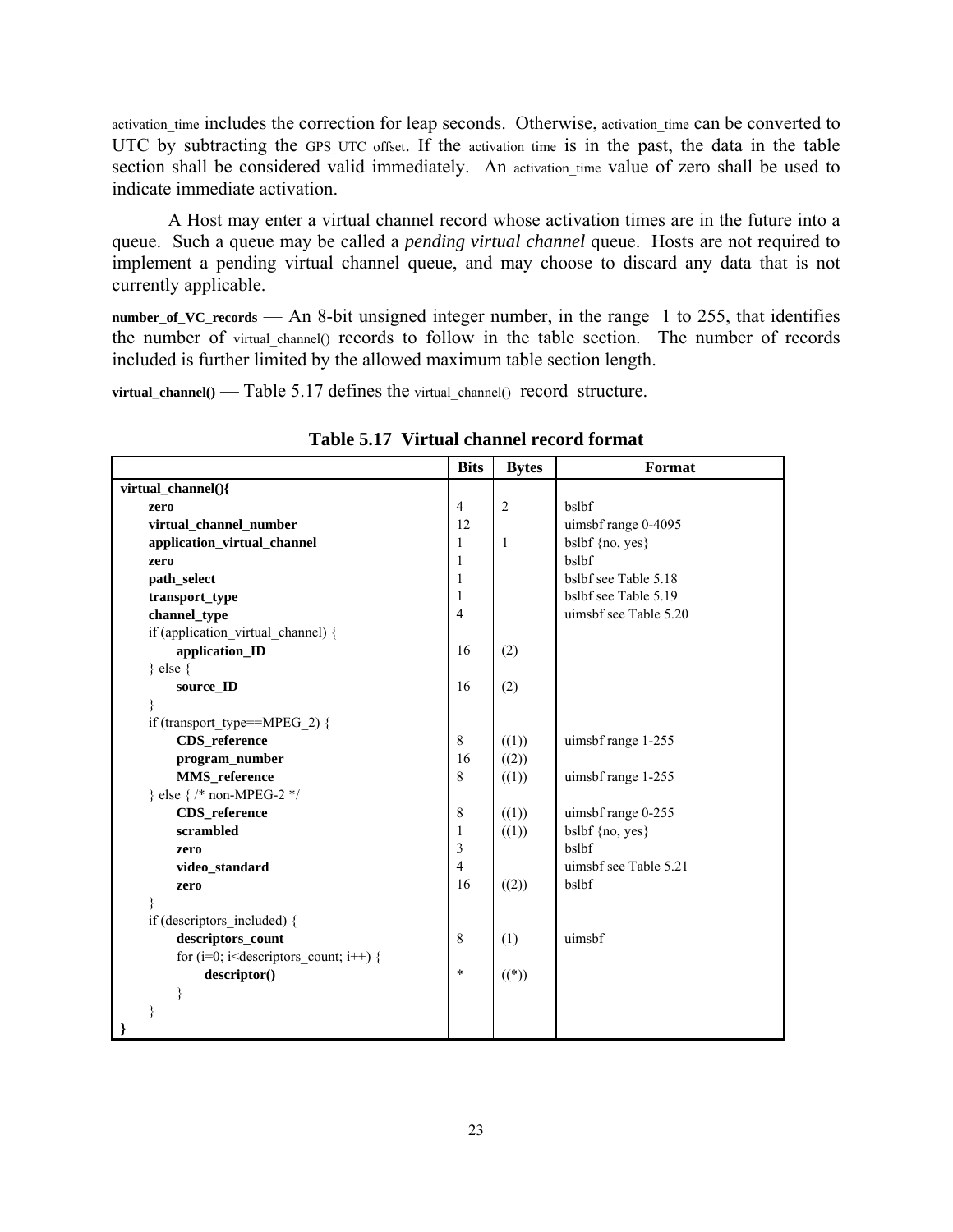**virtual\_channel\_number** — An unsigned 12-bit integer, in the range zero to 4095, reflecting the virtual channel whose definition is being provided by this virtual channel record, for the map identified by the VCT\_ID field.

**application\_virtual\_channel** — A binary flag that, when set, indicates this virtual channel defines an access point represented by the application ID. When the flag is clear, the channel is not an application access point, and this virtual channel defines an access point represented by the source ID. Support for application-type virtual channels is optional. Hosts not supporting application-type virtual channels may disregard all data associated with them. Support for application-type virtual channels is beyond the scope of this standard.

**path\_select** — A 1-bit field that associates the virtual channel with a transmission path. For the cable transmission medium, path\_select identifies which physical cable carries the Transport Stream associated with this virtual channel. Table 5.18 defines path select.

| path_select | meaning |
|-------------|---------|
|             | path 1  |
|             | path 2  |

**Table 5.18 Path Select** 

**transport\_type** — A 1-bit field identifying the type of transport carried on this carrier as either being an MPEG-2 transport (value zero), or not (value one). Table 5.19 defines the coding.

**Table 5.19 Transport Type** 

| transport_type | meaning              |
|----------------|----------------------|
|                | MPEG-2 transport     |
|                | non-MPEG-2 transport |

**channel\_type** — A 4-bit field defining the channel type. Table  $5.20$  defines channel type.

**Table 5.20 Channel Type** 

| channel_type | meaning                                                                                                                                                                                                                                                                                                                                                                                                                                                                                                                                                                                                        |
|--------------|----------------------------------------------------------------------------------------------------------------------------------------------------------------------------------------------------------------------------------------------------------------------------------------------------------------------------------------------------------------------------------------------------------------------------------------------------------------------------------------------------------------------------------------------------------------------------------------------------------------|
| $\theta$     | <b>normal</b> — Indicates that the record is a regular virtual channel record. For non-                                                                                                                                                                                                                                                                                                                                                                                                                                                                                                                        |
|              | MPEG-2 channels, the waveform type shall be defined as "normal."                                                                                                                                                                                                                                                                                                                                                                                                                                                                                                                                               |
|              | <b>hidden</b> — Indicates that the record identifies a virtual channel that may not be<br>accessed by the user by direct entry of the channel number (hidden). Hidden<br>channels are skipped when the user is channel surfing, and appear as if undefined if<br>accessed by direct channel entry. Programs constructed for use by specific<br>applications (such as NVOD theaters) utilize hidden virtual channels. If a<br>channel properties descriptor() is present and the hide guide bit is $0$ , the channel may be<br>considered to be <i>inactive</i> . Inactive channels may appear in EPG displays. |
| $2 - 15$     | <b>reserved</b> — Hosts are expected to treat virtual channel records of unknown<br>channel type the same as non-existent (undefined) channels.                                                                                                                                                                                                                                                                                                                                                                                                                                                                |

**application ID** — A 16-bit unsigned integer number, in the range  $0x0001$  to  $0x$ FFFF, that identifies the application associated with the virtual channel, on a system-wide basis. One particular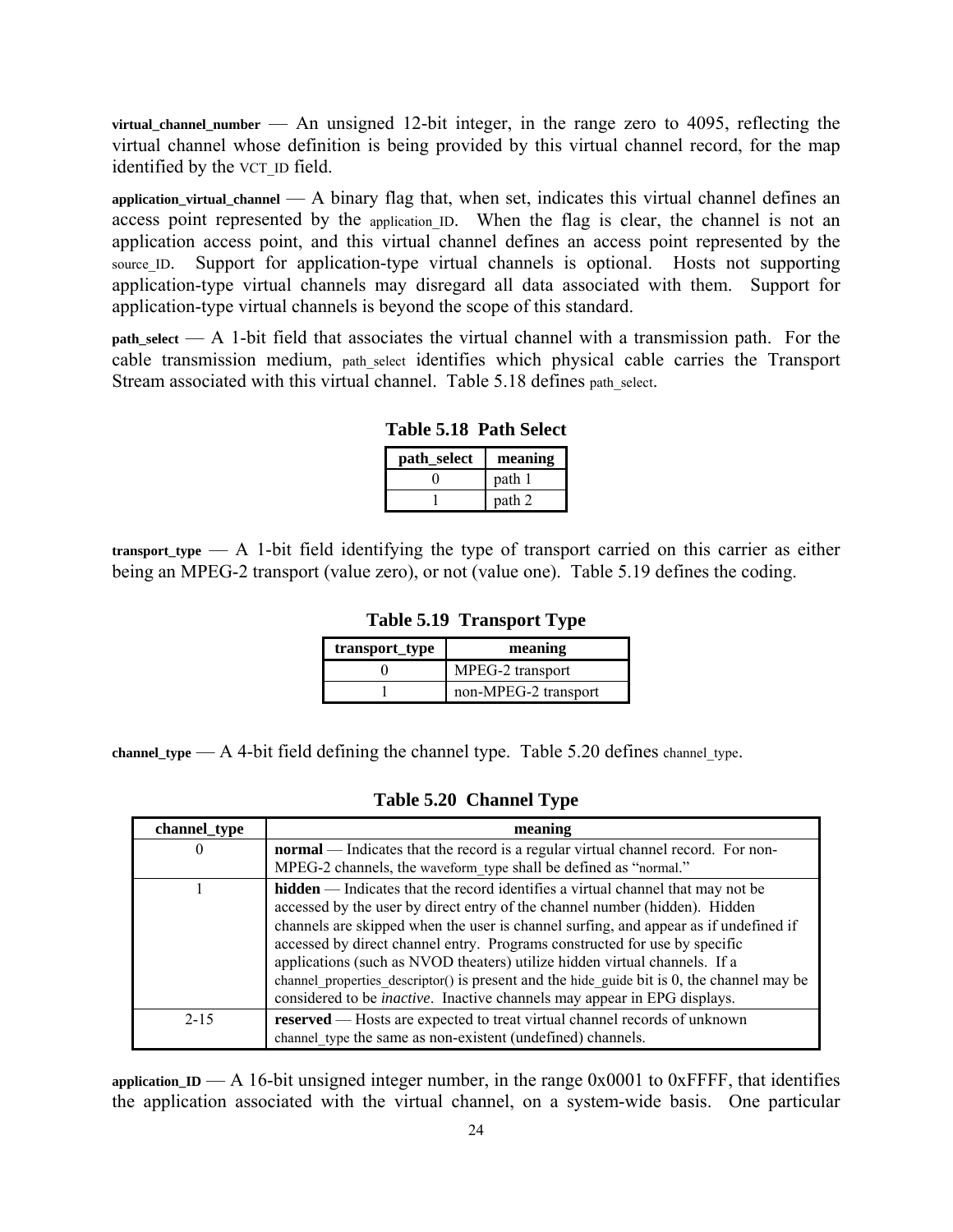program guide application, for example, may look for a program carrying data in its native transmission format by searching through the Short-form Virtual Channel Table for a match on its assigned application ID. In some cases, one application may be able to process streams associated with more than one application ID. The application ID may be used to distinguish content as well as format, for the benefit of processing within the application. The value zero for application ID shall not be assigned; if specified in a Virtual Channel record, the value zero indicates "unknown" or "inapplicable" for the application ID/source ID field.

Support for application-type virtual channels is optional. Hosts not supporting application-type virtual channels may disregard all data associated with them. Support for application-type virtual channels is beyond the scope of this standard.

source<sub>\_ID</sub> — A 16-bit unsigned integer number, in the range  $0x0000$  to  $0xFFFF$ , that identifies the programming source associated with the virtual channel, on a system-wide basis. In this context, a *source* is one specific source of video, text, data, or audio programming. For the purposes of referencing virtual channels to the program guide database, each such program source is associated with a unique value of source ID. The source ID itself may appear in an EPG database, where it tags entries to specific services. The value zero for source<sub>\_ID</sub>, if used, shall indicate the channel is not associated with a source ID.

**program\_number** — A 16-bit unsigned integer number that associates the virtual channel number being defined with services defined in the Program Association and TS Program Map Table sections. Access to elementary streams defined in each virtual channel record involves first acquiring the Transport Stream on the carrier associated with the virtual channel, then referencing the Program Association section in PID 0 to find the PID associated with the TS Program Map Table section for this program number. PIDs for each elementary stream are then found by acquisition of the TS Program Map Table section.

A program number with value 0x0000 (invalid as a regular program number) is reserved to indicate that the Host is expected to discard the corresponding virtual channel record from the queue of pending virtual channel changes. Records are identified in the pending queue by their activation time, VCT\_ID, and virtual channel number. If no pending virtual channel change is found in the Host's queue, no action should be taken for this virtual channel (i.e. the record is expected to be discarded).

For inactive channels (those not currently present in the Transport Stream), program number shall be set to zero. This number shall **not** be interpreted as pointing to a Program Map Table entry.

**descriptors\_count** — An 8-bit unsigned integer value, in the range 0 to 255, that defines the number of descriptors to follow.

**CDS\_reference** — An unsigned 8-bit integer number, in the range 0 to 255, that identifies the frequency associated with this virtual channel. Values 1 to 255 of CDS reference are used as indices into the Carrier Definition Subtable to find a frequency to tune to acquire the virtual channel. The value zero is reserved to indicate that the referenced service is carried on *all* digital multiplexes in this VCM. The CDS reference field shall be disregarded for inactive channels.

**MMS\_reference** — An 8-bit unsigned integer value, in the range 0 to 255, that references an entry in the Modulation Mode Subtable (MMS). The value zero is illegal and shall not be specified.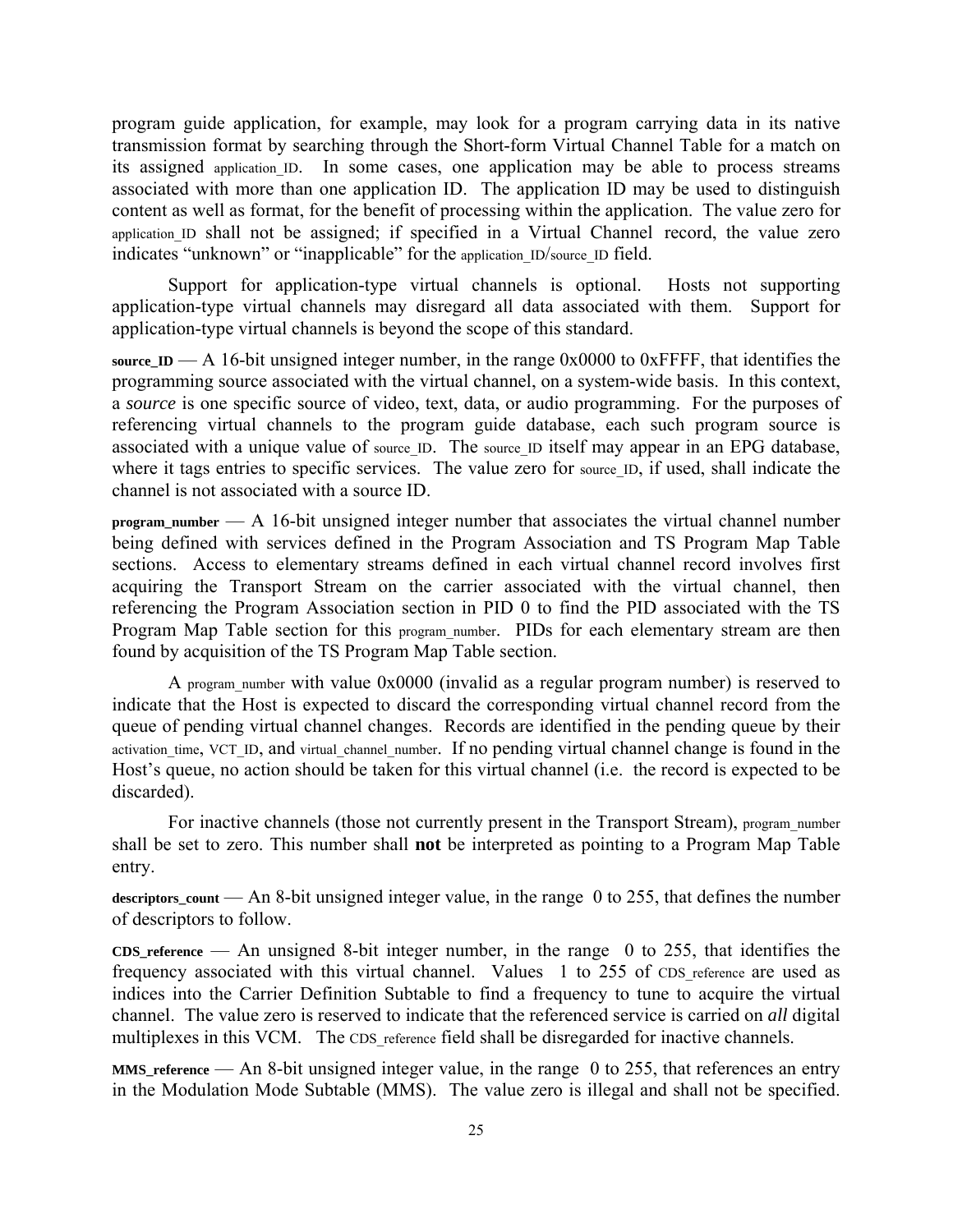For digital waveforms, the MMS reference associates the carrier with a digital modulation mode. For Host implementations that support only one set of modulation parameters, in systems in which one modulation method is used for all carriers, storage and processing of the MMS reference is unnecessary. The MMS reference field shall be disregarded for inactive channels.

**video\_standard** — A 4-bit field that indicates the video standard associated with this non-Standard virtual channel. Table 5.21 defines video standard.

| video standard | meaning                                             |
|----------------|-----------------------------------------------------|
|                | $NTSC$ — The video standard is NTSC                 |
|                | <b>PAL 625</b> — The video standard is 625-line PAL |
|                | <b>PAL 525</b> — The video standard is 525-line PAL |
|                | <b>SECAM</b> — The video standard is SECAM          |
|                | $MAC$ — The video standard is MAC                   |
| $5 - 15$       | Reserved                                            |

**Table 5.21 Video Standard** 

 $\text{descriptor}()$  — The table section may include, at its end, one or more structures of the form tag, length, data. The number of descriptors present is determined indirectly by processing the section length field. Descriptors are defined in Section 6.

#### **5.3.3 Inverse Channel Map**

The Inverse Channel Map, once reconstructed in the Host from a sequence of Virtual Channel records that belong to the ICM, consists of a list of source ID/virtual channel number pairs, ordered by source ID. The Host may use this table to quickly find the virtual channel carrying the program given by a particular value of source ID (by binary search), if such a virtual channel exists. One Inverse Channel Map can be defined per Virtual Channel Map. The ICM may be constructed from the VCM, or linear searches may be done to resolve source ID references. Transmission of the ICM is therefore optional.

Virtual channels that provide access points for applications (i.e., with the application\_virtual\_channel flag set to "yes") are not included in the ICM.

Table 5.22 describes the format of the ICM structure().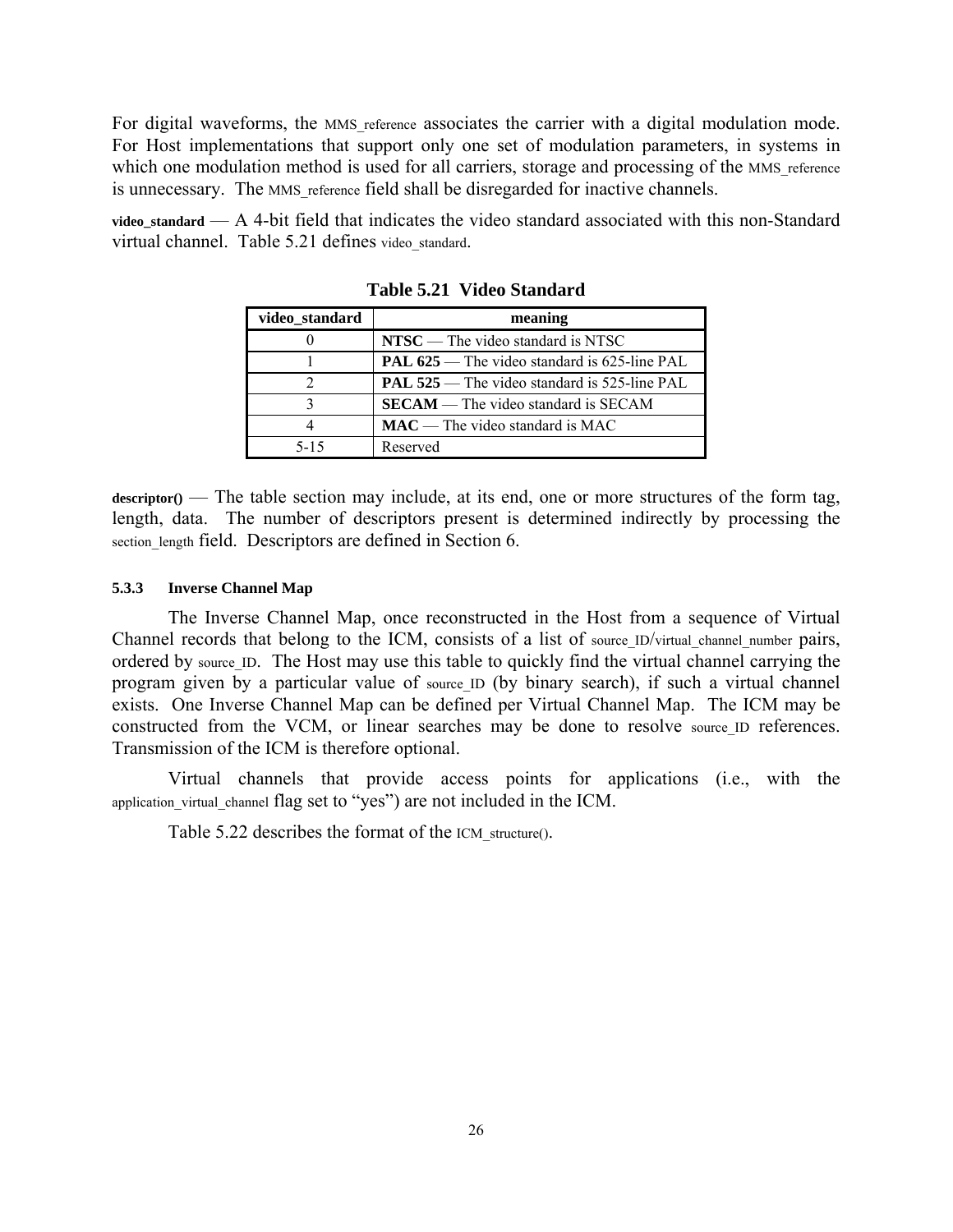|                                                              | <b>Bits</b>    | <b>Bytes</b>   | Format              |
|--------------------------------------------------------------|----------------|----------------|---------------------|
| $ICM_$ structure() $\{$                                      |                |                |                     |
| zero                                                         | 4              | 2              | bslbf               |
| first_map_index                                              | 12             |                | uimsbf range 0-4095 |
| zero                                                         |                | $\overline{1}$ | bslbf               |
| record_count                                                 | 7              |                | uimsbf range 1-127  |
| for ( $i=0$ ; $i$ <record <math="" count;="">i++) {</record> |                |                |                     |
| source ID                                                    | 16             | (2)            | uimsbf              |
| zero                                                         | $\overline{4}$ | (2)            | bslbf               |
| virtual channel number                                       | 12             |                | uimsbf range 0-4095 |
|                                                              |                |                |                     |
|                                                              |                |                |                     |

**Table 5.22 ICM structure format** 

**first\_map\_index** — A 12-bit unsigned integer, in the range 0 to 4095, that represents the index into the Inverse Channel Map where data carried in this ICM\_structure() should be stored.

record count  $-$  A 7-bit unsigned integer value, in the range 1 to 127, that represents the total number of source ID/ virtual channel pairs defined in this table section.

source<sub>-ID</sub> — A 16-bit unsigned integer number, in the range  $0x0000$  to  $0x$ FFFF, that identifies the source associated with the virtual channel, on a system-wide basis. In this context, a "source" is one specific source of video, text, data, or audio programming. For the purposes of referencing virtual channels to the program guide database, each such source is associated with a unique value of source ID. .

 $virual channel number - A 12-bit unsigned integer value, in the range 0 to 4095, that represents$ the virtual channel, in the Short-form Virtual Channel Table section (ref. Table 5.13) given by VCT\_ID, associated with the given source ID through the virtual channel() record (ref. Table 5.17). A virtual\_channel\_number of zero indicates that the program given by source\_ID is currently not carried in this Short-form Virtual Channel Table. Such placeholders are useful in the case where the existence of a certain program within a VCM may come and go.

# *5.4 System Time Table Section*

The System Time Table is used to synchronize Hosts with accurate calendar time. The System Time Table shall be associated on an Extended Channel Interface with PID value  $0x1FFC$ , the SI base PID. Rate of transmission is typically once per minute, at second  $00$  of each minute.

The processing of the System Time Table in the Host is time-critical. Delays between reception and processing of the table section increase the inaccuracy of timed events. Processing delays should be kept below 200 milliseconds.

Table 5.23 shows the format of the System Time Table section.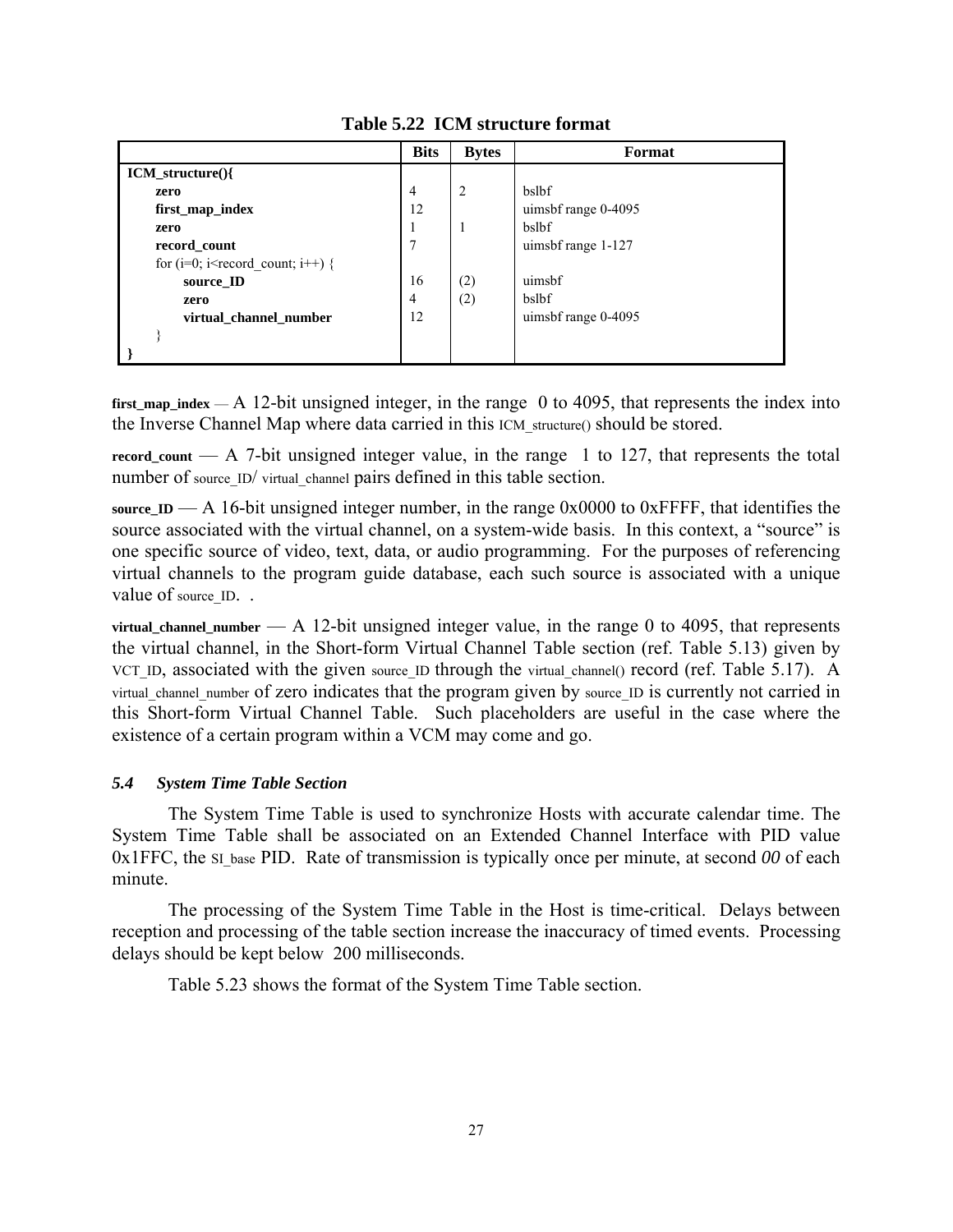|                                                                      | <b>Bits</b>    | <b>Bytes</b>   | Format              |
|----------------------------------------------------------------------|----------------|----------------|---------------------|
| system_time_table_section(){                                         |                |                |                     |
| table_ID                                                             | 8              | 1              | uimsbf value $0xC5$ |
| zero                                                                 | $\overline{c}$ | $\overline{2}$ | bslbf               |
| reserved                                                             | $\overline{2}$ |                | bslbf               |
| section_length                                                       | 12             |                | uimsbf              |
| zero                                                                 | 3              | 1              |                     |
| protocol_version                                                     | 5              |                | see Sec. 4.4.1      |
| zero                                                                 | 8              | 1              | bslbf               |
| system_time                                                          | 32             | $\overline{4}$ | uimsbf              |
| GPS_UTC_offset                                                       | $\,8\,$        | 1              | uimsbf seconds      |
| for (i=0; i <n; i++)="" th="" {<=""><th></th><th></th><th></th></n;> |                |                |                     |
| descriptor()                                                         | $\ast$         | $(*)$          | optional            |
|                                                                      |                |                |                     |
| <b>CRC 32</b>                                                        | 32             | $\overline{4}$ | rpchof              |
|                                                                      |                |                |                     |

**Table 5.23 System Time Table section format** 

**table ID** — The table ID of the System Time Table shall be  $0xC5$ .

**system\_time** — A 32-bit unsigned integer quantity representing the current system time, as the number of GPS seconds since 0000 Hours UTC, January 6th, 1980. The system time value may or may not include the correction factor for leap seconds, depending upon the value of GPS UTC offset, as described below.

**GPS\_UTC\_offset** — An 8-bit value that serves dual roles. When set to zero, the field indicates that the system\_time field carries UTC time directly. When GPS\_UTC\_offset is not equal to zero, it is interpreted as an 8-bit unsigned integer that defines the current offset in whole seconds between GPS and UTC time standards. To convert GPS time to UTC, the GPS UTC offset is subtracted from GPS time. Whenever the International Bureau of Weights and Measures decides that the current offset is too far in error, an additional leap second may be added (or subtracted), and the GPS UTC offset will reflect the change.

 $\alpha$  descriptor( $\beta$ ) — The table section may include at its end one or more structures of the form tag, length, data. The number of descriptors present is determined indirectly by processing the section length field. Descriptors are defined in Section 6.

## *5.5 Master Guide Table (MGT)*

The Master Guide Table is used to indicate the location, size, and version of tables it references. The MGT shall be associated on an Extended Channel Interface with PID value  $0x1FFC$ , the SI base PID. The MGT syntax is shown in Table 5.24. Syntax and semantics are identical to [7], except that additional table types are added to refer to all tables defined in this protocol.

**table\_ID —** The table ID of the Master Guide Table section shall be 0xC7.

**section\_syntax\_indicator —** This 1-bit field shall be set to '1'. It denotes that the section follows the generic section syntax beyond the section length field.

**private** indicator — This 1-bit field shall be set to '1'.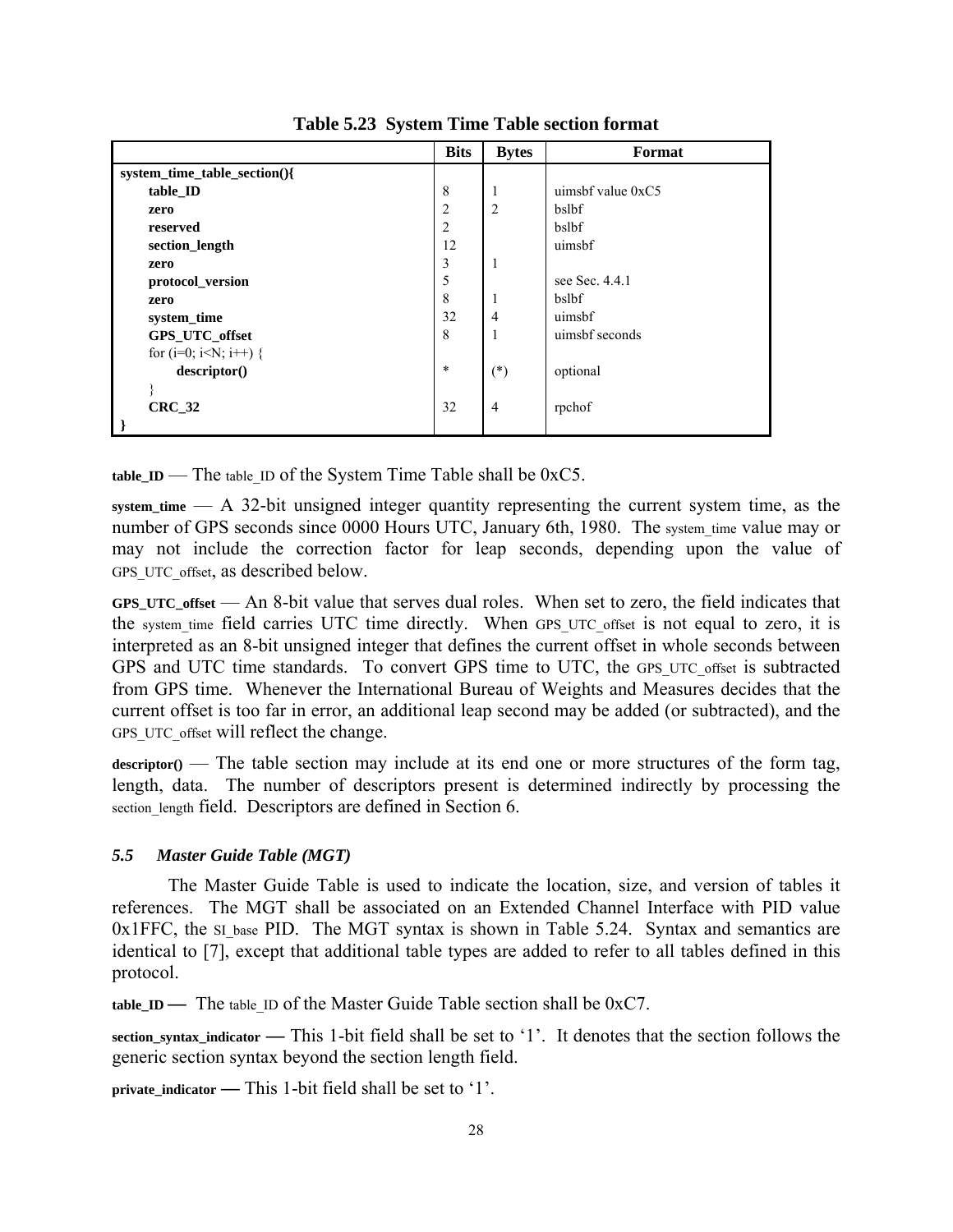**section\_length —** 12-bit field specifying the number of remaining bytes in this section immediately following the section length field up to the end of the section. The value of the section length shall be no larger than 4,093.

map ID — This 16-bit field may be used by the POD module for filtering purposes. The Host is expected to ignore map ID. Only one version of the MGT, corresponding to one value of map ID shall be delivered to the Host across an Extended Channel Interface at a given time. Consequently, the Host may disregard map ID and may process the MGT version number field as an indication that the MGT version has changed.

*Note*: The map ID may be considered to be an identifier for this instance of the Master Guide Table. In some applications, the POD module may receive multiple Master Guide Table sections corresponding to distinct channel maps. In this case, the POD module is responsible for accepting one MGT and discarding the others using information provided by means outside the scope of this standard.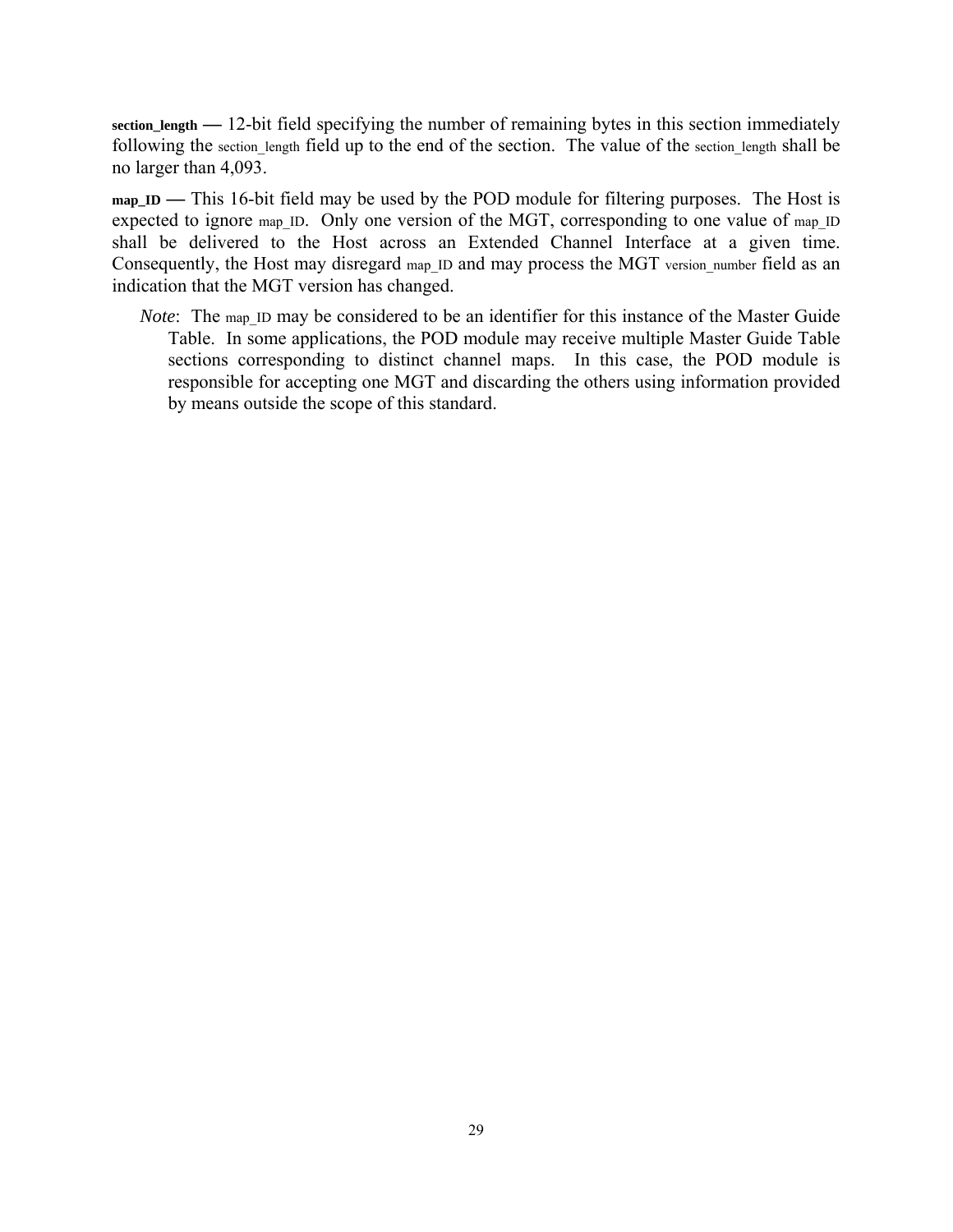|                                             | <b>Bits</b>    | <b>Bytes</b>   | Format      |
|---------------------------------------------|----------------|----------------|-------------|
| master_guide_table_section () {             |                |                |             |
| table_ID                                    | 8              | $\mathbf{1}$   | 0xC7        |
| section_syntax_indicator                    | 1              | $\overline{2}$ | $\cdot$ 1'  |
| private_indicator                           | 1              |                | $\cdot_1$ , |
| reserved                                    | $\overline{2}$ |                | '11'        |
| section_length                              | 12             |                | uimsbf      |
| map_ID                                      | 16             | $\overline{2}$ | uimsbf      |
| reserved                                    | $\overline{2}$ | $\mathbf{1}$   | '11'        |
| version_number                              | 5              |                | uimsbf      |
| current_next_indicator                      | 1              |                | $\cdot_1$   |
| section_number                              | 8              | 1              | 0x00        |
| last_section_number                         | 8              | 1              | 0x00        |
| protocol_version                            | 8              | 1              | uimsbf      |
| tables_defined                              | 16             | $\overline{2}$ | uimsbf      |
| for $(i=0; i \leq tables$ defined; $i++)$ { |                |                |             |
| table_type                                  | 16             | $\overline{2}$ | uimsbf      |
| reserved                                    | $\overline{3}$ | $\overline{2}$ | '111'       |
| table_type_PID                              | 13             |                | uimsbf      |
| reserved                                    | $\mathfrak{Z}$ | $\mathbf{1}$   | '111'       |
| table_type_version_number                   | 5              |                | uimsbf      |
| number_bytes                                | 32             | $\overline{4}$ | uimsbf      |
| reserved                                    | $\overline{4}$ | $\overline{2}$ | '1111'      |
| table_type_descriptors_length               | 12             |                | uimsbf      |
| for $(k=0; k< N; k++)$                      |                |                |             |
| descriptor()                                | var            |                |             |
| }                                           |                |                |             |
| reserved                                    | $\overline{4}$ | $\overline{2}$ | '1111'      |
| descriptors_length                          | 12             |                | uimsbf      |
| for $(I = 0; I < N; I++)$                   |                |                |             |
| descriptor()                                | var            |                |             |
| <b>CRC_32</b>                               | 32             | $\overline{4}$ | rpchof      |
|                                             |                |                |             |

**Table 5.24 Master Guide Table section format** 

**version\_number —** This 5-bit field is the version number of MGT. The version number shall be incremented by 1 modulo 32 when any field in the table types defined in the loop below or the MGT itself changes.

**current\_next\_indicator —** This 1-bit indicator is always set to '1' for the MGT section; the MGT sent is always currently applicable.

**section\_number —** The value of this 8-bit field shall always be 0x00 (this table is only one section long).

**last\_section\_number —** The value of this 8-bit field shall always be 0x00.

**protocol\_version —** An 8-bit unsigned integer field whose function shall be to allow, in the future, this table type to carry parameters that may be structured differently than those defined in the current protocol. At present, the only valid value for protocol version is zero. Non-zero values of protocol\_version may only be processed by Hosts designed to accommodate the later versions as they become standardized.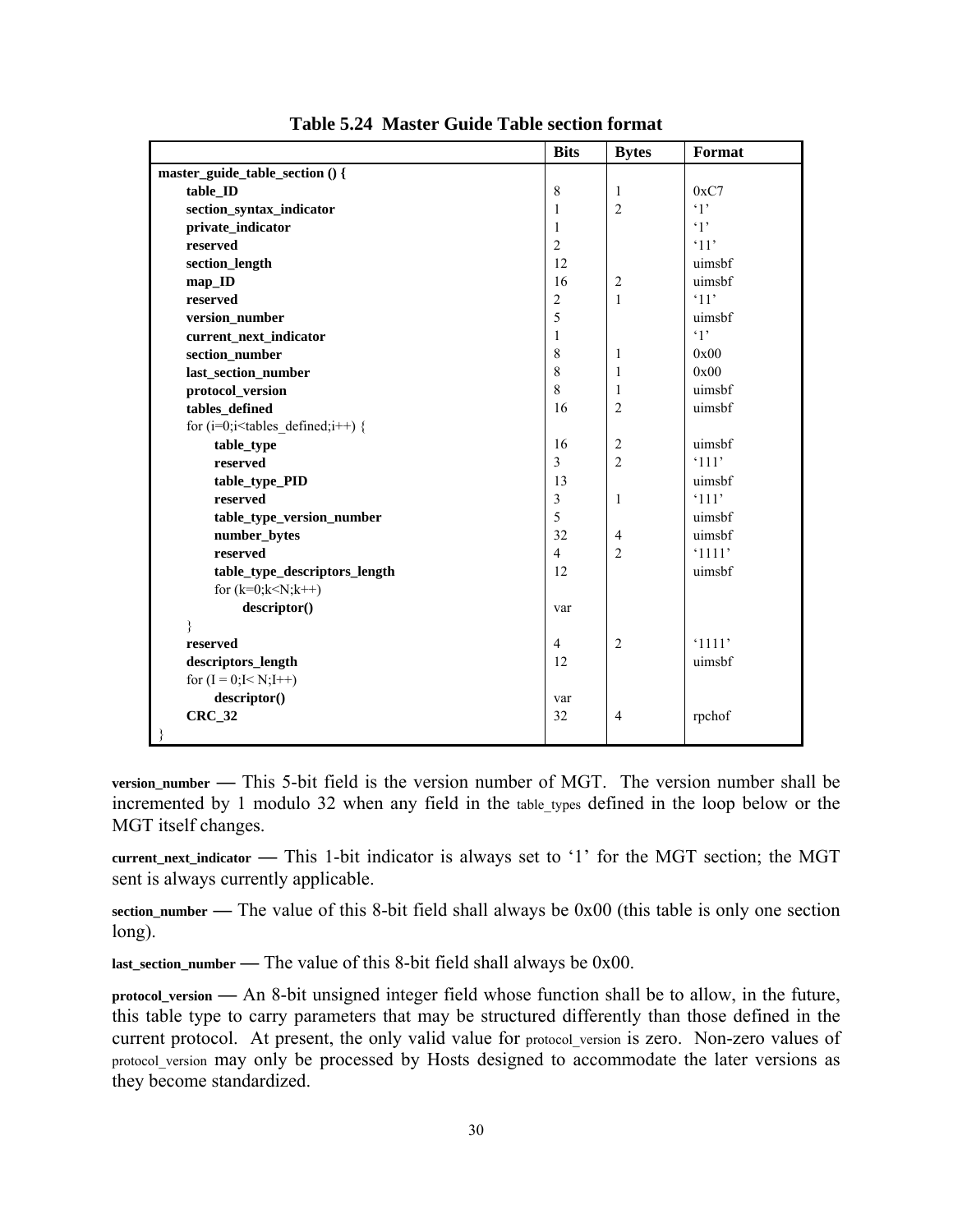**tables\_defined —** This 16-bit unsigned integer in the range 0 to 65,535 represents the number of tables in the following loop.

**table\_type —** This 16-bit unsigned integer specifies the type of table, based on Table 5.25.

| table_type         | <b>Meaning</b>                                                |
|--------------------|---------------------------------------------------------------|
| $0x0000 - 0x0001$  | [Assigned by ATSC]                                            |
| 0x0002             | Long-form Virtual Channel Table with current next indicator=1 |
| 0x0003             | Long-form Virtual Channel Table with current_next_indicator=0 |
| 0x0004             | [Assigned by ATSC]                                            |
| 0x0005-0x000F      | [Reserved]                                                    |
| 0x0010             | <b>Short-form Virtual Channel Table—VCM Subtype</b>           |
| 0x0011             | <b>Short-form Virtual Channel Table—DCM Subtype</b>           |
| 0x0012             | <b>Short-form Virtual Channel Table—ICM Subtype</b>           |
| $0x0013 - 0x01F$   | [Reserved]                                                    |
| 0x0020             | <b>Network Information Table—CDS Table Subtype</b>            |
| 0x0021             | <b>Network Information Table—MMS Table Subtype</b>            |
| $0x0021 - 0x02F$   | [Reserved]                                                    |
| 0x0030             | <b>Network Text Table-SNS Subtype</b>                         |
| $0x0031 - 0x00FF$  | [Reserved]                                                    |
| $0x0100 - 0x017F$  | [Assigned by ATSC]                                            |
| 0x0180-0x01FF      | [Reserved]                                                    |
| $0x0200 - 0x027F$  | [Assigned by ATSC]                                            |
| 0x028F-0x0300      | [Reserved]                                                    |
| 0x0301-0x03FF      | Rating Region Table with rating region 1-255                  |
| $0x0400 - 0x0$ FFF | [User private]                                                |
| $0x1000-0x10FF$    | Aggregate Event Information Table with MGT_tag 0 to 255       |
| $0x1100-0x11FF$    | Aggregate Extended Text Table with MGT_tag 0 to 255           |
| $0x1200-0xFFFF$    | [Reserved]                                                    |

**Table 5.25 MGT Table Types** 

For table types formatted with the MPEG short-form syntax, the revision detection descriptor() shall be used to indicate the section number and version. For example, table type  $0x0020$  indicates the Network Information Table, CDS table subtype. One MGT reference to CDS would cover all sections of the delivered CDS.

MGT table types  $0x1000$  through  $0x10FF$  reference AEIT instances with MGT tag values 0x00 through 0xFF, respectively. Table types 0x1100 through 0x11FF reference AETT instances with MGT tag values  $0x00$  through  $0xFF$ , respectively. A table type value of  $0x1023$  in the MGT, for example, refers to the instance of the AEIT with MGT tag value  $0x23$ .

Note that the choice of value of the MGT tag is independent of the timeslot number. For example, the MGT tag value used to deliver AEIT-0 may be zero or any other value up to 255.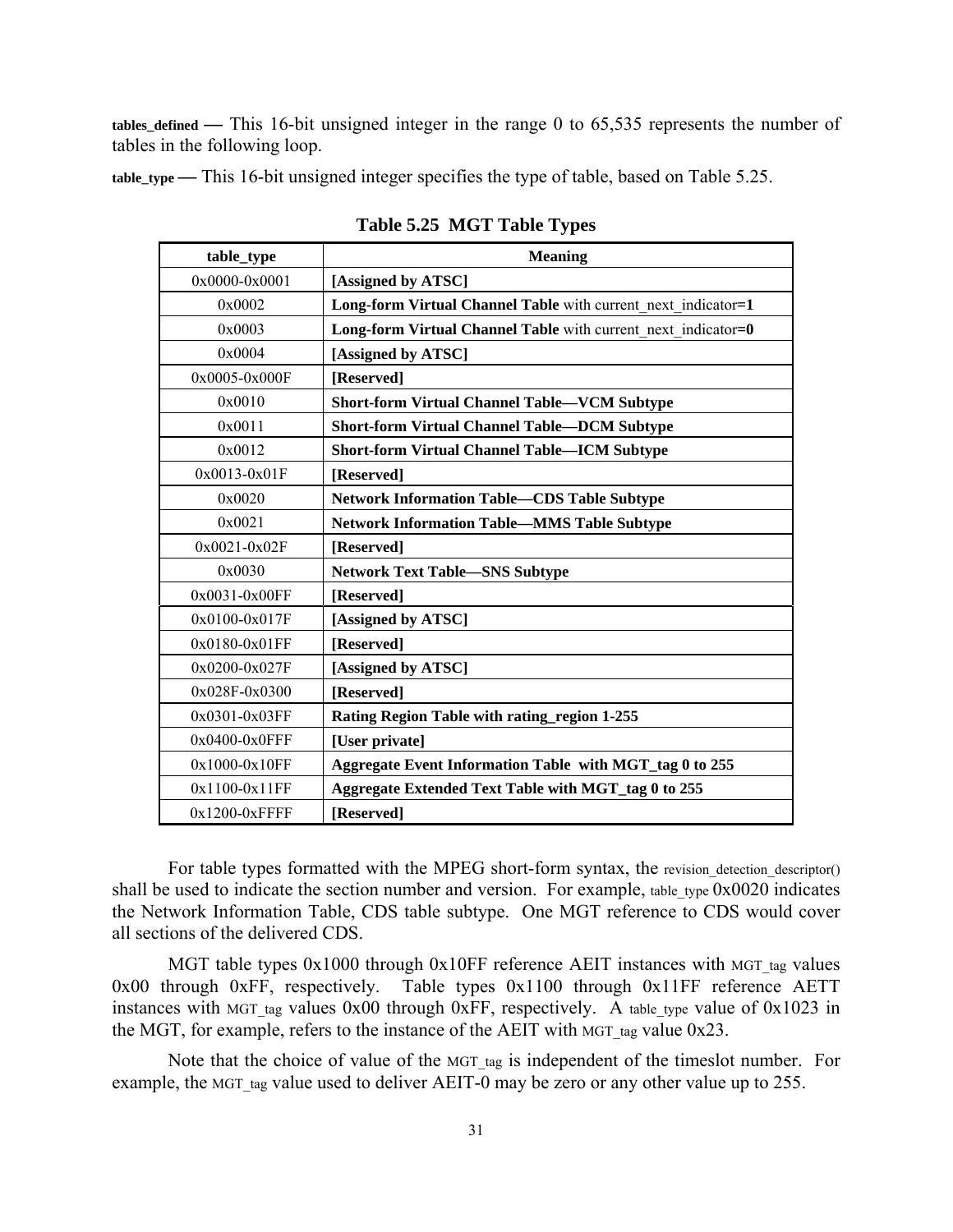**table type**  $PID$  **— This 13-bit field specifies the PID for the table type described in the loop.** 

**table\_type\_version\_number—** This 5-bit field reflects the version number of the table type described in the loop. The value of this field shall be the same as the version number entered in the corresponding fields of tables and table instances. The version number for the next L-VCT (current next indicator = 0) shall be one unit more (modulo 32) than the version number for the current L-VCT (current next indicator = 1).

**number\_bytes —** This 32-bit unsigned integer field indicates the total number of bytes used for the table type described in the loop. There may be more than one instance of the indicated table type.

**table\_type\_descriptors\_length** — Total length of the descriptors for the table\_type described in the loop (in bytes).

descriptors length — Total length of the MGT descriptor list that follows (in bytes).

descriptor() — The table section may include, at its end, one or more structures of the form tag, length, data. Descriptors are defined in Section 6.

**CRC\_32** — This is a 32-bit field that contains the CRC value to ensure a zero output from the registers in the decoder defined in Annex A of ISO/IEC 13818-1 "MPEG-2 Systems" after processing the entire Master Guide Table section.

## **5.5.1 Restrictions on PID Values**

 $\overline{a}$ 

Certain restrictions apply to the PID values specified in the MGT. These restrictions are necessary to ensure the Host can collect EPG data using a minimum number of concurrent flows on the Extended Channel.

- All AEIT and AETT table sections with common MGT tag values shall share a common PID.
- AEIT-0, AETT-0, AEIT-1 and AETT-1 instances shall share a common PID value.<sup>6</sup>
- AEIT-2, AETT-2, AEIT-3 and AETT-3 instances shall be associated with a second separate PID value.
- EPG data describing events farther into the future may be associated with one or more PID values; the second PID value may be used for all or some of the AEIT/AETT-4 through AEIT/AETT-N instances ( $N < 256$ ).

## **5.5.2 Restrictions on Order of Occurrence of Table References**

For all table references except AEIT and AETT, the order of appearance in the MGT of various table references is not specified or restricted. For AEIT and AETT references, the following restriction applies:

<sup>&</sup>lt;sup>6</sup> Please refer to Sec. 5.8 on page 45 for definition of the AEIT-*n* and AETT-*n* notation convention used in this document.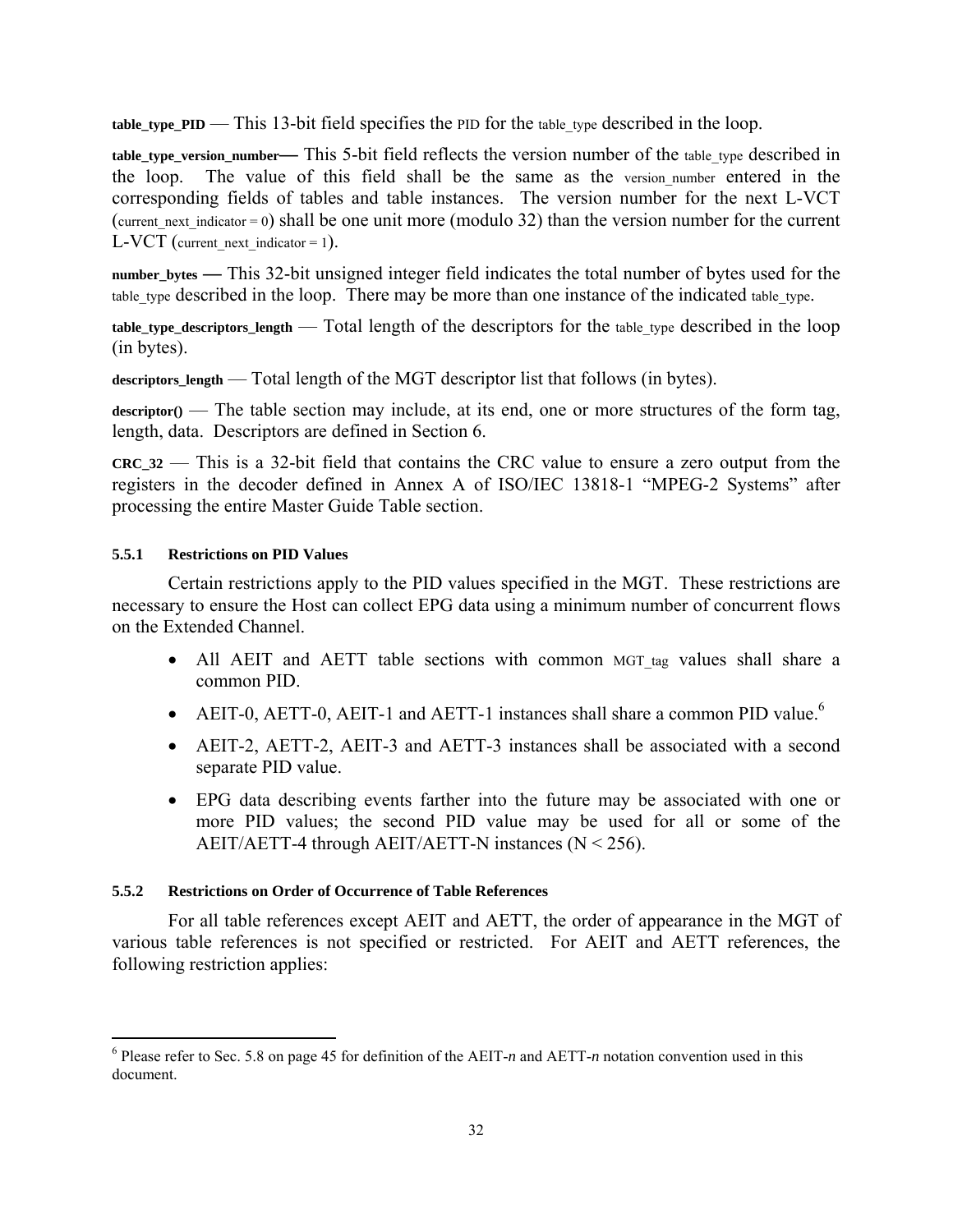• The order of appearance of AEIT/AETT references in the MGT shall correspond to increasing time slot assignments.

*Note:* this rule allows a Host to know, before processing the AEIT/AETT data which table instances correspond to near-term data and which correspond to data farther into the future. This information is useful if the Host has insufficient RAM to hold all data transmitted.

# *5.6 Long-form Virtual Channel Table*

The Long-form Virtual Channel Table is carried in MPEG-2 table sections with table ID 0xC9, and conforms to the syntax and semantics of the MPEG-2 Private Section as described in Section 2.4.4.10 and 2.4.4.11 of ISO/IEC 13818*-*1. The sections of the Long-form Virtual Channel Table shall be associated on an Extended Channel Interface with PID value 0x1FFC, the SI\_base PID.

The bit stream syntax for the Long-form Virtual Channel Table is shown in Table 5.26.

**table\_id** — An 8-bit unsigned integer number that indicates the type of table section being defined here. For the longform virtual channel table section, the table id shall be 0xC9.

**section syntax indicator—** The section syntax indicator is a one-bit field which shall be set to '1' for the longform\_virtual\_channel\_table\_section().

**private\_indicator —** This 1-bit field shall be set to '1'.

**section\_length** — This is a twelve bit field that specifies the number of bytes of the section, starting immediately following the section length field, and including the CRC. The value in this field shall not exceed 4093.

**map\_ID** — A 16-bit identifier for this Long-form Virtual Channel Table. In some applications, the POD module may receive multiple Long-form Virtual Channel Table sections corresponding to distinct channel maps. In this case, the POD may use the map\_ID to distinguish them, using information provided outside the scope of this standard. In every case, the Host will receive just one L-VCT across the POD to Host interface, and the map\_ID parameter may be ignored.

**version\_number**— This 5 bit field is the version number of the Long-form Virtual Channel Table. For the current L-VCT (current next indicator  $= 1$ ), the version number shall be incremented by 1 whenever the value of the current L-VCT changes. Upon reaching the value 31, it wraps around to 0. For the next L-VCT (current next indicator  $= 0$ ), the version number shall be one unit more than that of the current L-VCT (also in modulo 32 arithmetic). In any case, the value of the version number shall be identical to that of the corresponding entries in the MGT.

**current\_next\_indicator**— A one-bit indicator, which when set to '1' indicates that the Long-form Virtual Channel Table sent is currently applicable. When the bit is set to '0', it indicates that the table sent is not yet applicable and shall be the next table to become valid.

section\_number— This 8 bit field gives the number of this section. The section number of the first section in the Long-form Virtual Channel Table shall be 0x00. It shall be incremented by one with each additional section in the Long-form Virtual Channel Table.

**last\_section\_number**— This 8 bit field specifies the number of the last section (that is, the section with the highest section number) of the complete Long-form Virtual Channel Table.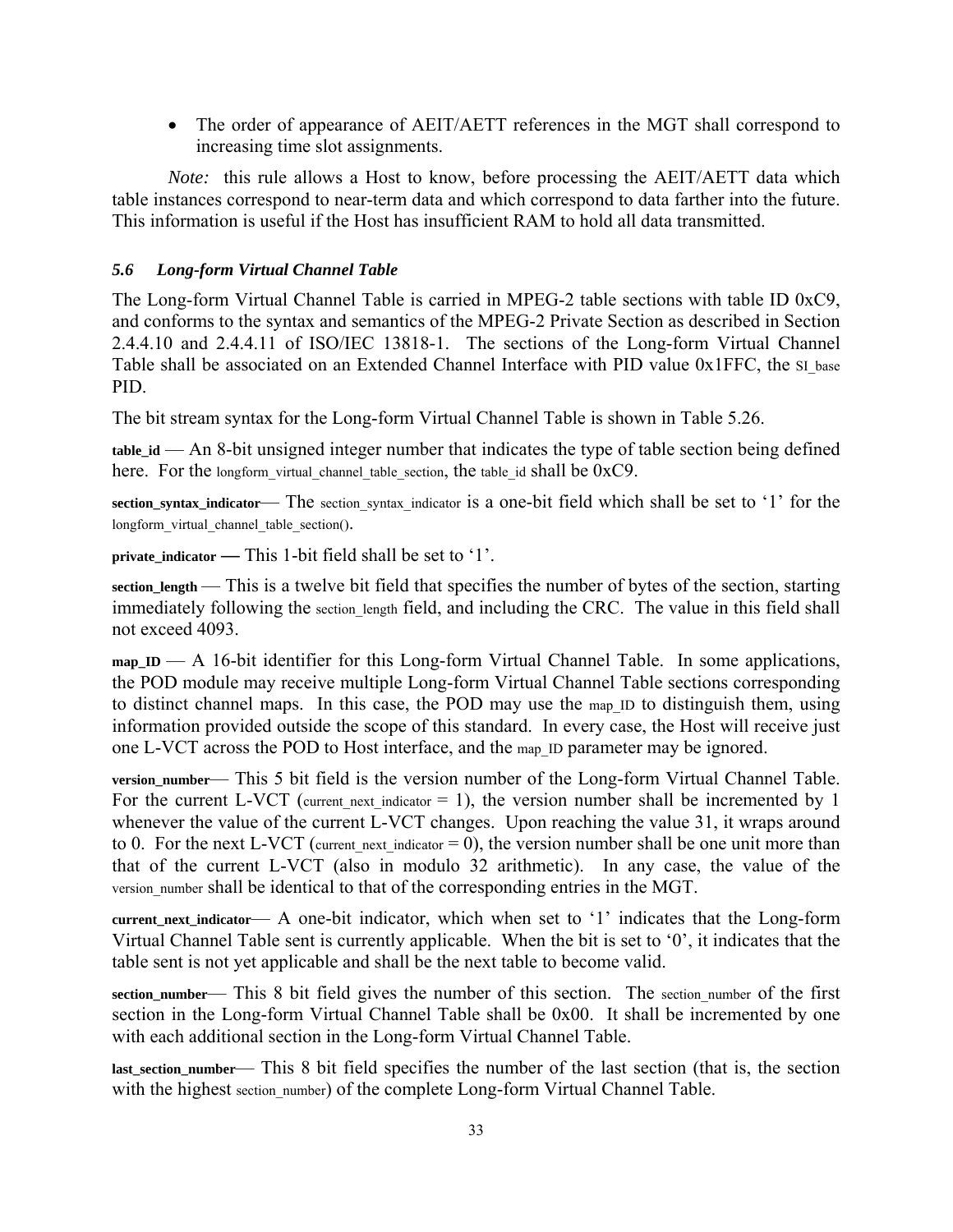| <b>Syntax</b>                                                                          | <b>Bits</b>    | <b>Bytes</b>   | Format         |
|----------------------------------------------------------------------------------------|----------------|----------------|----------------|
| longform_virtual_channel_table_section () {                                            |                |                |                |
| table id                                                                               | $\,$ 8 $\,$    | 1              | 0xC9           |
| section_syntax_indicator                                                               | 1              | $\overline{2}$ | $\cdot_1$      |
| private_indicator                                                                      | 1              |                | $\cdot_1$ ,    |
| reserved                                                                               | $\overline{c}$ |                | '11'           |
| section_length                                                                         | 12             |                | uimsbf         |
| $map$ <sub>ID</sub>                                                                    | 16             | $\overline{c}$ | uimsbf         |
| reserved                                                                               | $\mathbf{2}$   | 1              | '11'           |
| version_number                                                                         | 5              |                | uimsbf         |
| current_next_indicator                                                                 | $\mathbf{1}$   |                | bslbf          |
| section_number                                                                         | $\,$ $\,$      | 1              | uimsbf         |
| last_section_number                                                                    | $\,$ $\,$      | 1              | uimsbf         |
| protocol_version                                                                       | 8              | 1              | uimsbf         |
| num_channels_in_section                                                                | 8              | 1              | uimsbf         |
| for( $i=0$ ; $i$ <num_channels_in_section;<math>i++) {</num_channels_in_section;<math> |                |                |                |
| short_name                                                                             | $7*16$         | (14)           | unicode™BMP    |
| reserved                                                                               | $\overline{4}$ | (3)            | '1111'         |
| major_channel_number                                                                   | 10             |                | uimsbf         |
| minor_channel_number                                                                   | 10             |                | uimsbf         |
| modulation mode                                                                        | 8              | (1)            | uimsbf         |
| carrier_frequency                                                                      | 32             | (4)            | uimsbf         |
| channel_TSID                                                                           | 16             | (2)            | uimsbf         |
| program_number                                                                         | 16             | (2)            | uimsbf         |
| reserved                                                                               | $\overline{c}$ | (2)            | '11'           |
| access_controlled                                                                      | 1              |                | bslbf          |
| hidden                                                                                 | 1              |                | bslbf          |
| path_select                                                                            | 1              |                | bslbf          |
| out_of_band                                                                            | 1              |                | bslbf          |
| hide_guide                                                                             | 1              |                | bslbf          |
| reserved                                                                               | 3              |                | $^{\circ}111'$ |
| service_type                                                                           | 6              |                | uimsbf         |
| source_id                                                                              | 16             | (2)            | uimsbf         |
| reserved                                                                               | 6              | (2)            | '111111'       |
| descriptors_length                                                                     | 10             |                | uimsbf         |
| for $(i=0; i< N; i++)$ {                                                               |                |                |                |
| descriptors()                                                                          |                |                |                |
| }                                                                                      |                |                |                |
|                                                                                        |                |                |                |
| reserved                                                                               | 6              | 2              | '111111'       |
| additional_descriptors_length                                                          | 10             |                | uimsbf         |
| for(j=0; j <n;j++) th="" {<=""><th></th><th></th><th></th></n;j++)>                    |                |                |                |
| additional_descriptors()                                                               |                | var            |                |
| ∤                                                                                      |                |                |                |
| $CRC_32$                                                                               | 32             | 4              | rpchof         |
|                                                                                        |                |                |                |

**Table 5.26 Long-form Virtual Channel Table section format** 

**protocol\_version —** An 8-bit unsigned integer field whose function is to allow, in the future, this table type to carry parameters that may be structured differently than those defined in the current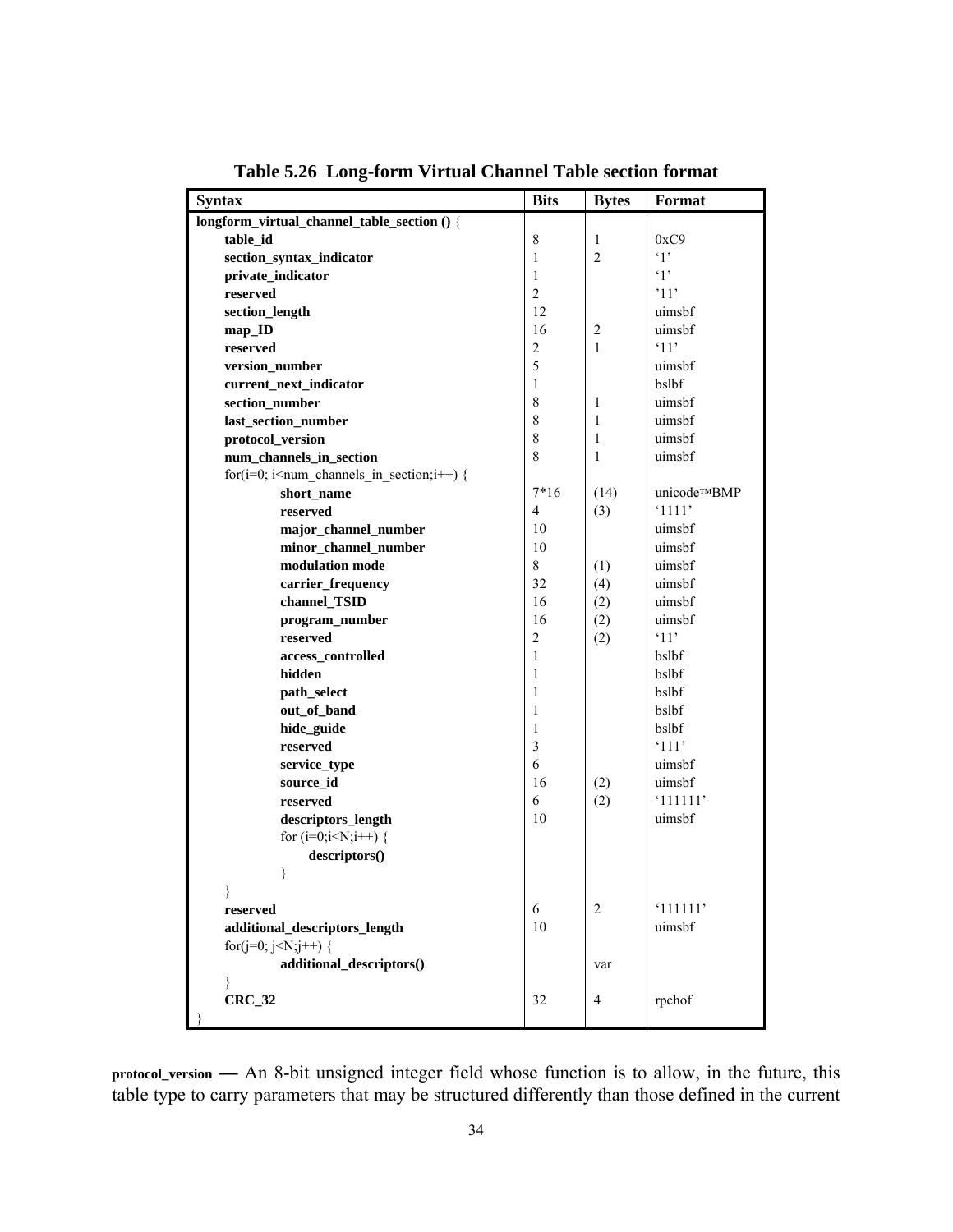protocol. At present, the only valid value for protocol version is zero. Non-zero values of protocol\_version may only be processed by Hosts designed to accommodate the later versions as they become standardized.

num channels in section— This 8 bit field specifies the number of virtual channels in the L-VCT section. The number is limited by the section length.

short name— The name of the virtual channel, represented as a sequence of one to seven 16-bit character codes coded in accordance with the Basic Multilingual Plane (BMP) of Unicode™, as specified in ISO 10646-1. If the name of the virtual channel is shorter than seven Unicode™ characters, one or more instances of the null character value 0x0000 shall be used to pad the string to its fixed 14-byte length.

major channel number, minor channel number — These two 10-bit fields represent either a two-part or a one-part virtual channel number associated with the virtual channel being defined in this iteration of the "for" loop. One-part numbers range from 0 to 16,383. Two-part numbers consist of a major and a minor number part; the range of each is 0 to 999. The one- or two-part number acts as the user's reference number for the virtual channel. Some channels may be represented with a one-part number while others in the VCT are represented with two-part numbers.

The six MSBs of the major channel number field, when all 1, indicate that a one-part number is being specified. The value of the one-part number is given, in C syntax, by:

one\_part\_number =  $(major\_channel\_number \& 0x00F) \ll 10 + minor\_channel\_number$ 

When the six MSBs of the major channel number field are not all 1, and the 10-bit major channel number field is less than 1000, two fields specify a two-part channel number. The value of the two-part number is given by major channel number and minor channel number.

Table 5.27 summarizes the coding of the major channel number and minor channel number fields.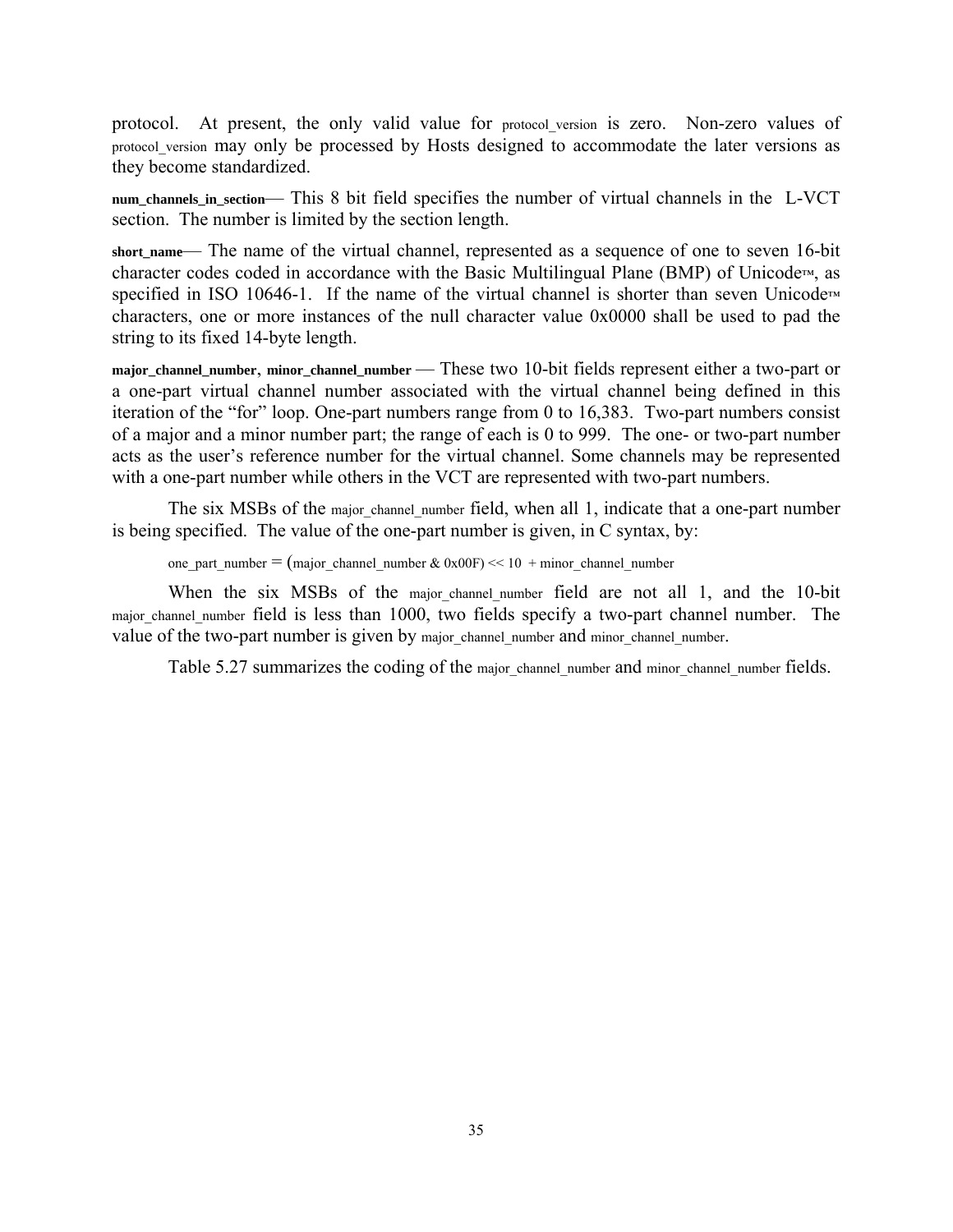|                             |                                             | 20-bit major/minor field<br>$(10-bit major + 10-bit minor)$ | <b>User Channel</b><br><b>Number</b> |                                 |
|-----------------------------|---------------------------------------------|-------------------------------------------------------------|--------------------------------------|---------------------------------|
| Two-part channel<br>numbers | Major Number (10<br>bits)                   |                                                             | Minor Number (10)<br>bits)           | Two-part user channel<br>number |
|                             | 000d                                        |                                                             | 000d                                 | $0 - 0$                         |
|                             | 000d                                        |                                                             | 001d                                 | $0-1$                           |
| (1000 major numbers,        | $\cdots$                                    |                                                             | .                                    | .                               |
| each with 1000 minor        | 000d                                        |                                                             | 999d                                 | $0-999$                         |
| numbers)                    | 001d                                        |                                                             | 000d                                 | $1-0$                           |
|                             | $\cdots$                                    |                                                             | .                                    |                                 |
|                             | 999d                                        |                                                             | 999d                                 | 999-999                         |
|                             | 000d to 999d                                | 1000d-1023d                                                 |                                      | N/A                             |
|                             | [Reserved]<br>1000-1007d<br>All values      |                                                             | N/A                                  |                                 |
| One-part channel<br>numbers | 6-bit flag<br>$\text{ (set } =$<br>111111b) | One-Part Number (14 bits)                                   |                                      | One-part user channel<br>number |
| $(16,383)$ linear space     | set                                         | 0 <sub>d</sub>                                              |                                      | $\theta$                        |
| numbers)                    | set                                         | 1d                                                          |                                      | 1                               |
|                             | set                                         | .                                                           |                                      | .                               |
|                             | set                                         | 16383d                                                      |                                      | 16383                           |

**Table 5.27 Major and Minor Channel Number Field Coding** 

modulation mode — An 8-bit unsigned integer number that indicates the modulation mode for the transmitted carrier associated with this virtual channel. Values of modulation mode are defined by this standard in Table 5.28. For digital signals, the standard values for modulation mode (values below 0x80) indicate transport framing structure, channel coding, interleaving, channel modulation, forward error correction, symbol rate, and other transmission-related parameters, by means of a reference to an appropriate standard. Values of modulation mode 0x80 and above are outside the scope of SCTE. These may be used to specify non-standard modulation modes in private systems. A value of 0x80 for modulation mode indicates that modulation parameters are specified in a private descriptor. The modulation mode field shall be disregarded for inactive channels.

**carrier\_frequency**— A 32-bit unsigned integer that represents the carrier frequency associated with the analog or digital transmission associated with this virtual channel, in Hz. For QAMmodulated signals, the given carrier frequency represents the location of the digitally modulated carrier; for VSB-modulated signals, the given carrier frequency represents the location of the pilot tone; for analog signals, it represents the frequency of the picture carrier. The carrier frequency field shall be disregarded for inactive channels.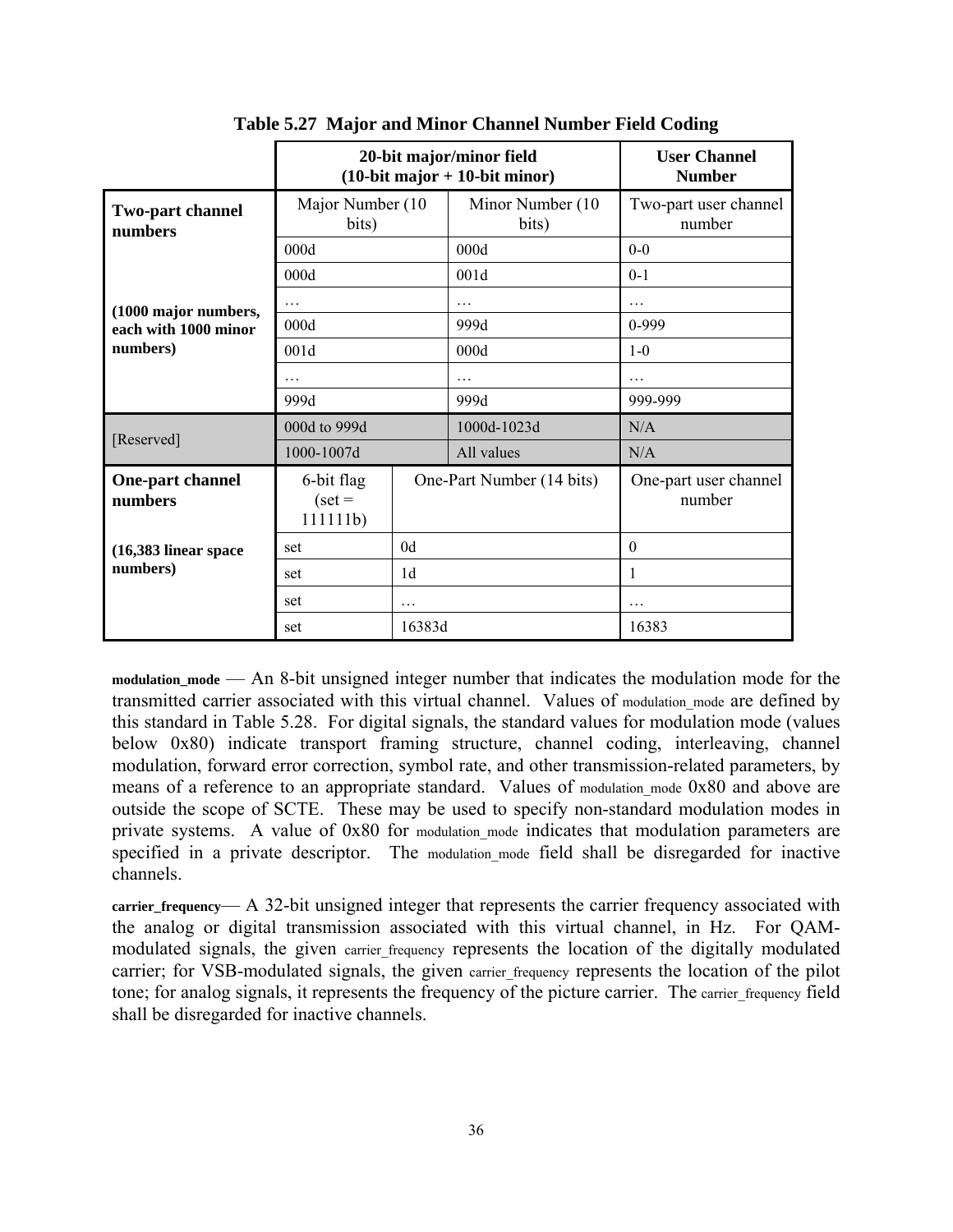| modulation_mode | meaning                                                                                                                                                                                                                           |
|-----------------|-----------------------------------------------------------------------------------------------------------------------------------------------------------------------------------------------------------------------------------|
| 0x00            | [Reserved]                                                                                                                                                                                                                        |
| 0x01            | <b>analog</b> — The virtual channel is modulated using standard<br>analog methods for analog television.                                                                                                                          |
| 0x02            | $SCTE$ mode $1$ — The virtual channel has a symbol rate<br>of 5.057 Msps, transmitted in accordance with Digital<br>Transmission Standard for Cable Television, Ref. [6]<br>(Mode 1). Typically, mode 1 will be used for 64-QAM.  |
| 0x03            | $SCTE$ mode $2$ — The virtual channel has a symbol rate<br>of 5.361 Msps, transmitted in accordance with Digital<br>Transmission Standard for Cable Television, Ref. [6]<br>(Mode 2). Typically, mode 2 will be used for 256-QAM. |
| 0x04            | ATSC (8 VSB) — The virtual channel uses the 8-VSB<br>modulation method conforming to the ATSC Digital<br>Television Standard, Ref [4].                                                                                            |
| 0x05            | $\text{ATSC}$ (16 VSB) — The virtual channel uses the 16-VSB<br>modulation method conforming to the ATSC Digital<br>Television Standard, Ref [4].                                                                                 |
| $0x06-0x7F$     | [Reserved for future use]                                                                                                                                                                                                         |
| 0x80            | Modulation parameters are defined by a private descriptor                                                                                                                                                                         |
| $0x81-0xFF$     | [User Private]                                                                                                                                                                                                                    |

**Table 5.28 Modulation Modes** 

**channel\_TSID**— A 16-bit unsigned integer field, in the range 0x0000 to 0xFFFF, that represents the MPEG-2 Transport Stream ID associated with the Transport Stream carrying the MPEG-2 program referenced by this virtual channel. For inactive channels, channel TSID represents the ID of the Transport Stream that will carry the service when it becomes active. The Host may use the channel TSID to verify that a TS acquired at the referenced carrier frequency is actually the desired multiplex. Analog signals may have a TSID provided that it is different from any DTV Transport Stream identifier; that is, it shall be truly unique if present.<sup>7</sup> A value of  $0x$ FFFF for channel TSID shall be specified for analog channels that do not have a valid TSID.

**program\_number** — A 16-bit unsigned integer number that associates the virtual channel being defined here with the MPEG-2 Program Association and TS Program Map tables. For virtual channels representing analog services, a value of 0xFFFF shall be specified for program\_number. For inactive channels (those not currently present in the Transport Stream), program\_number shall be set to zero. This number shall **not** be interpreted as pointing to a Program Map Table entry.

**access\_controlled** — A 1-bit Boolean flag, when set, indicates that events associated with this virtual channel may be access controlled. When the flag is set to 0, event access is not restricted.

**hidden** — A 1-bit Boolean flag that indicates, when set, that the virtual channel is not accessed by the user by direct entry of the virtual channel number. Hidden virtual channels are skipped when the user is channel surfing, and appear as if undefined, if accessed by direct channel entry.

 $\overline{a}$ 

 $^7$  A method to include such a unique 16-bit "Transmission Signal ID" in the NTSC VBI is specified in CEA-608-C [26].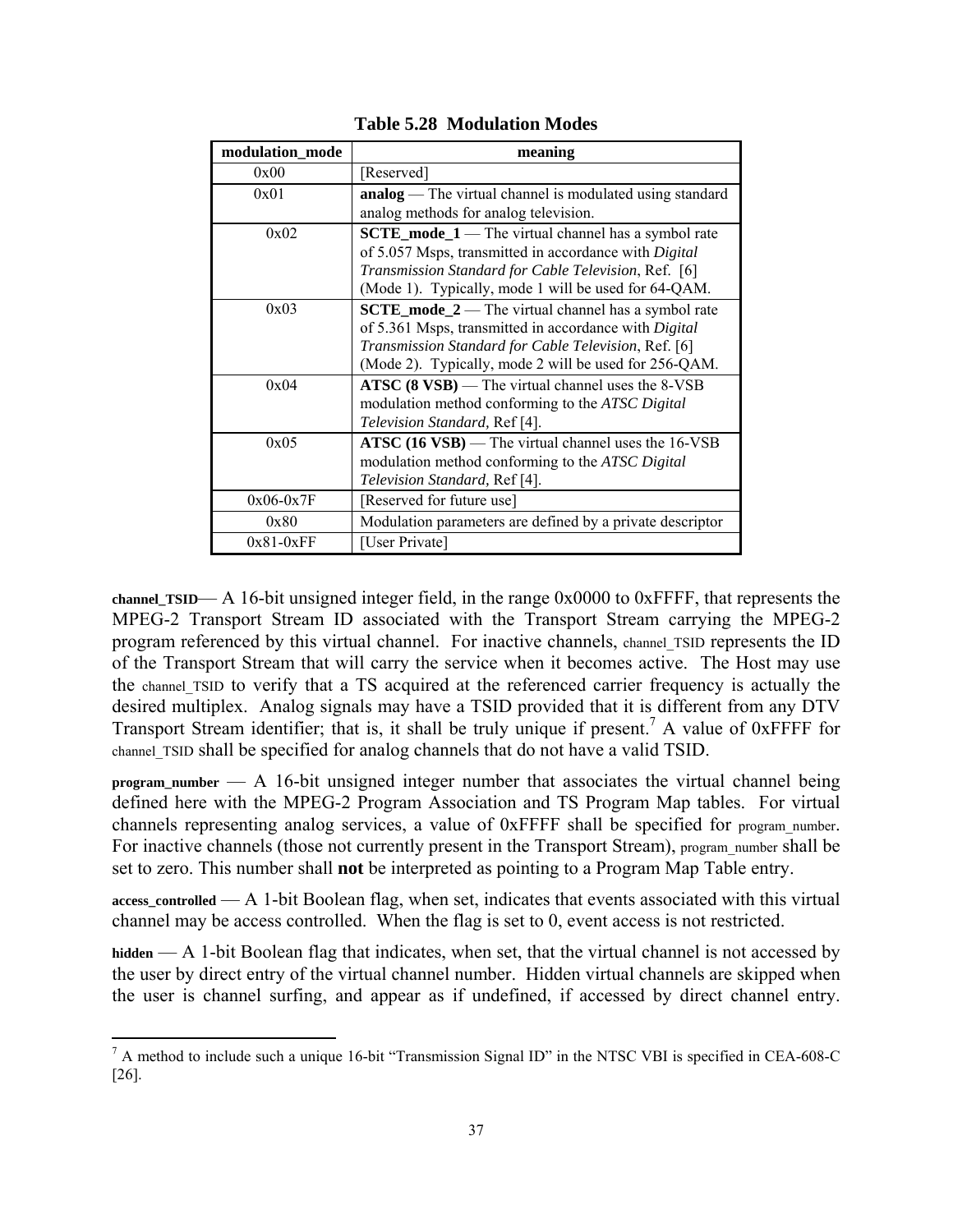Typical applications for hidden channels are test signals and NVOD services. Whether a hidden channel and its event may appear in EPG displays depends on the state of the hide\_guide bit.

**path\_select** — A 1-bit field that associates the virtual channel with a transmission path. Two paths are available as defined in Table 5.29 below. For the cable transmission medium, path select identifies which of two physical input cables carries the Transport Stream associated with this virtual channel.

| path_select | <b>Meaning</b> |
|-------------|----------------|
|             | path 1         |
|             | path 2         |

**Table 5.29 Path Select** 

**out\_of\_band** — A Boolean flag that indicates, when set, that the virtual channel defined in this iteration of the "for" loop is carried on the cable on the Extended Channel interface carrying the tables defined in this protocol. When clear, the virtual channel is carried within a standard tuned multiplex at that frequency.

*Note:* A virtual channel carried on the out-of-band channel may be acquired by opening a flow between Host and POD to capture the PAT on PID 0. Processing the PAT will determine the PID associated with that service's PMT. Then, a flow can be opened to capture and process the PMT to determine the PIDs associated with elementary stream components of the service. Finally, a flow associated with the service's PID can be opened to capture service-related data.

**hide\_guide** – A Boolean flag that indicates, when set to 0 for a hidden channel, that the virtual channel and its events may appear in EPG displays. This bit shall be ignored for channels which do not have the hidden bit set, so that non-hidden channels and their events may always be included in EPG displays regardless of the state of the hide guide bit. Typical applications for hidden channels with the hide guide bit set to 1 are test signals and services accessible through application-level pointers.

An *inactive channel* is defined as a channel that has program guide data available, but the channel is not currently on the air. Inactive channels are represented as hidden channels with the hide guide bit set to 0. The Transport Stream shall not carry a Program Map Table representing an inactive channel.

**service\_type**— A 6-bit enumerated type field that identifies the type of service carried in this virtual channel, based on Table 5.30.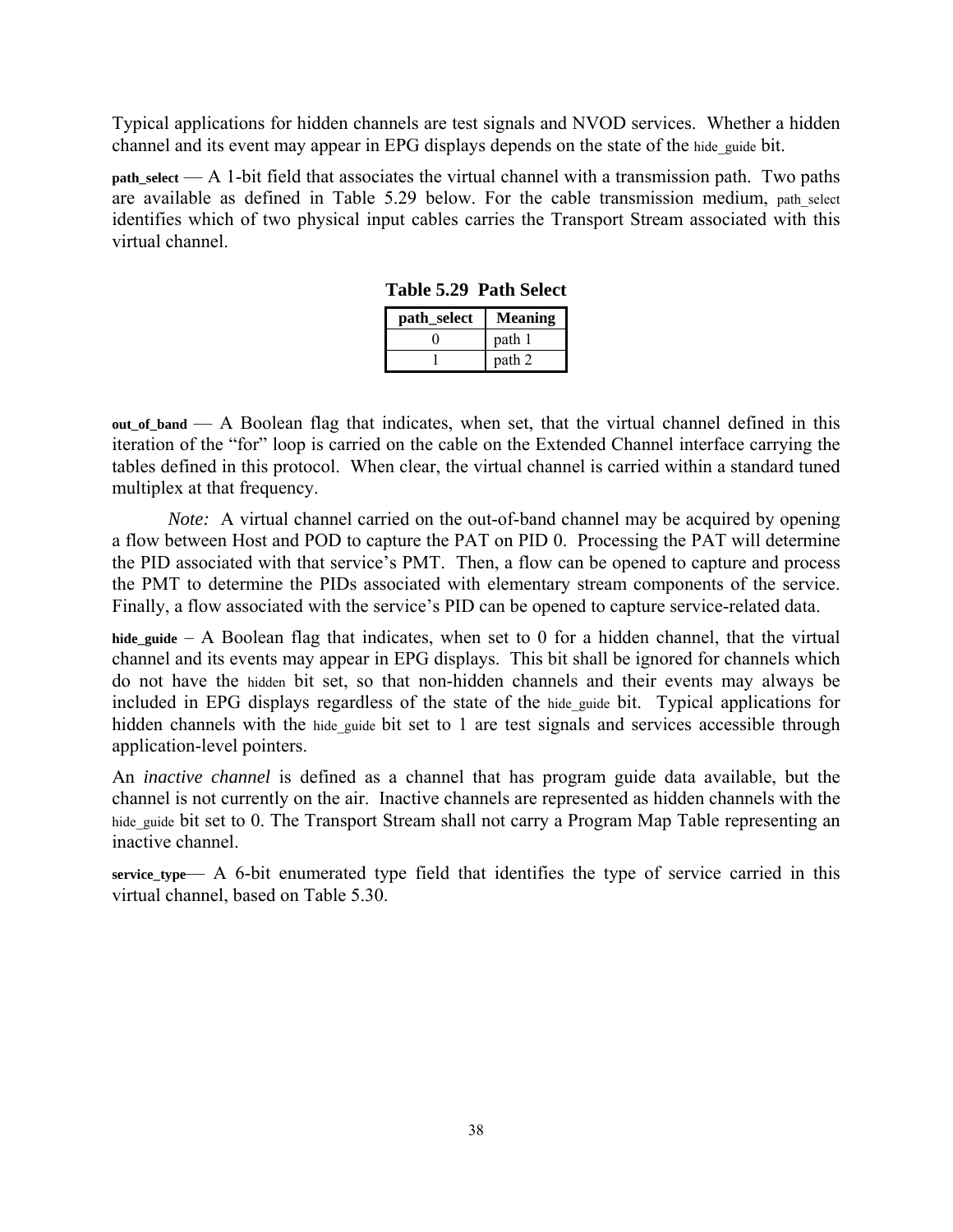| service_type | <b>Meaning</b>                                                                                                                                                     |
|--------------|--------------------------------------------------------------------------------------------------------------------------------------------------------------------|
| 0x00         | [Reserved]                                                                                                                                                         |
| 0x01         | analog_television — The virtual channel carries analog television programming                                                                                      |
| 0x02         | ATSC_digital_television — The virtual channel carries television programming<br>(audio, video and data) conforming to the ATSC Digital Television Standard         |
| 0x03         | ATSC_audio_only — The virtual channel conforms to the ATSC Digital<br>Television Standard, and has one or more standard audio and data components<br>but no video. |
| 0x04         | ATSC_data_broadcast_service — Conforming to the ATSC data broadcast<br>standard under development by T3/S13.                                                       |
| $0x05-0x3F$  | [Reserved for future ATSC use]                                                                                                                                     |

**Table 5.30 Service Types** 

**source\_id** — A 16-bit unsigned integer number that identifies the programming source associated with the virtual channel. In this context, a *source* is one specific source of video, text, data, or audio programming. Source ID value zero is reserved to indicate that the programming source is not identified. Source ID values in the range 0x0001 to 0x0FFF shall be unique within the Transport Stream that carries the VCT, while values 0x1000 to 0xFFFF shall be unique at the regional level. Values for source Ids 0x1000 and above shall be issued and administered by a Registration Authority designated by the ATSC.

**descriptors\_length** — Total length (in bytes) of the descriptors for this virtual channel that follows.

**additional\_descriptors\_length** — Total length (in bytes) of the VCT descriptor list that follows.

**CRC\_32** — This is a 32-bit field that contains the CRC value that ensures a zero output from the registers in the decoder defined in Annex A of ISO/IEC 13818*-*1 "MPEG-2 Systems" after processing the entire Long-form Virtual Channel Table section.

For inactive channels, the short name, major channel number, and minor channel number fields reflect the name and channel number of the inactive channel, and may be used in construction of the program guide. The source ID for inactive channels is used, as it is for active channels, to link the virtual channel to the program guide data. The service type field and attribute flags reflect the characteristics of the channel that will be valid when it is active.

## *5.7 Rating Region Table (RRT)*

The Rating Region Table carries rating information for multiple geographical regions. The RRT shall be associated on an Extended Channel Interface with PID value 0x1FFC, the SI base PID.

Transmission of the RRT is required whenever any Transport Stream carries a service that includes a content advisory descriptor() in one of its Program Map Tables, or if a content advisory descriptor() appears in any transmitted AEIT. An instance of the RRT for each region referenced in any content advisory descriptor() shall be transmitted.

Each RRT instance, identified by rating region (the eight least significant bits of table id extension), conveys the rating system information for one specific region. The size of each RRT instance shall not be more than 1,024 bytes (including section header and trailer), and it shall be carried by only one MPEG-2 private section.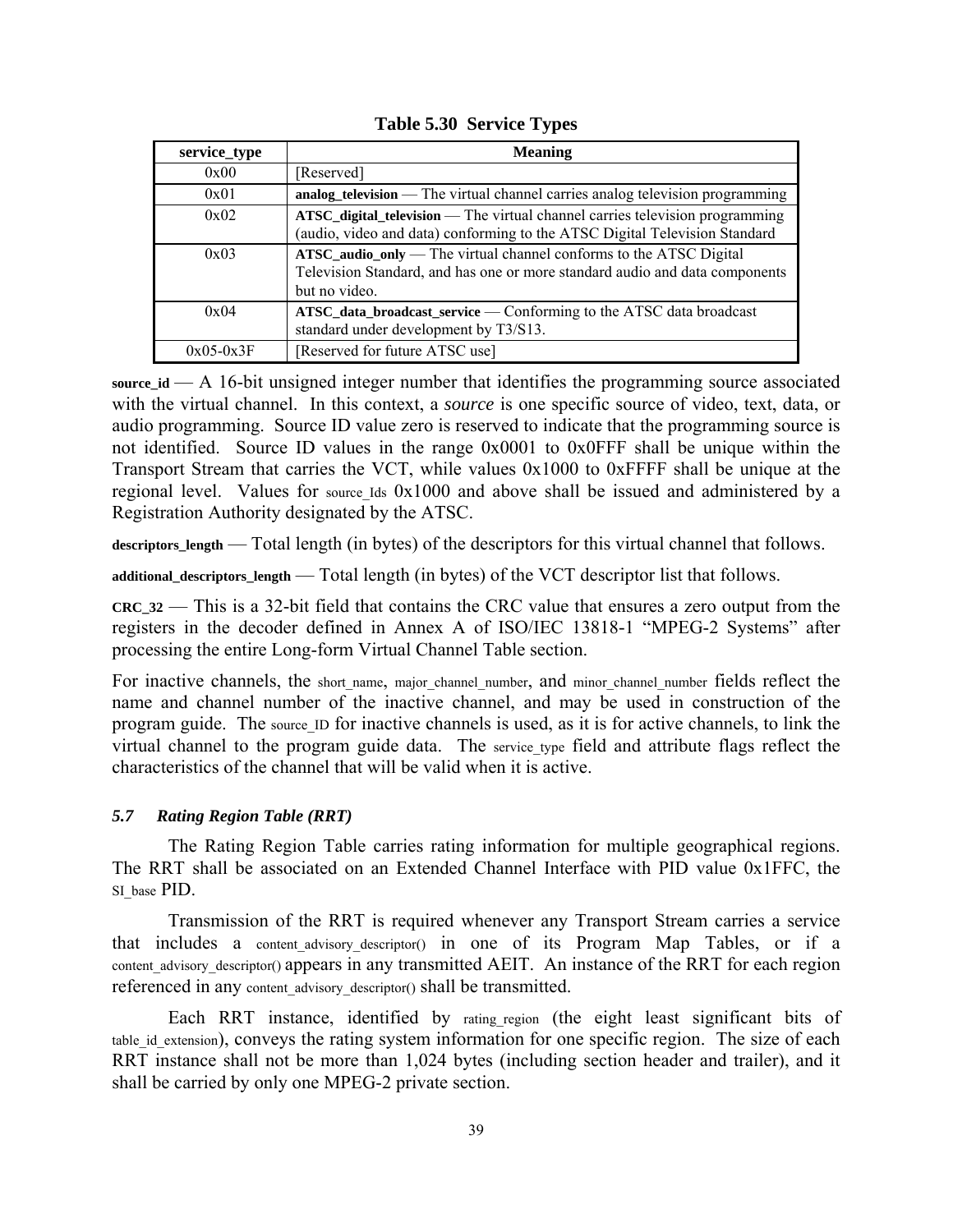Table 5.31 describes the Rating Region Table.

**table\_ID —** The table\_ID of the Rating Region Table (RRT) shall be 0xCA.

**section\_syntax\_indicator —** This 1-bit field shall be set to '1'. It denotes that the section follows the generic section syntax beyond the section length field.

**private\_indicator —** This 1-bit field shall be set to '1'.

|                                                                   | <b>Bits</b>    | <b>Bytes</b>   | Format               |
|-------------------------------------------------------------------|----------------|----------------|----------------------|
| rating_region_table_section () {                                  |                |                |                      |
| table_ID                                                          | $\,8\,$        | $\mathbf{1}$   | 0xCA                 |
| section_syntax_indicator                                          | $\mathbf{1}$   | $\overline{2}$ | $\cdot_1$ ,          |
| private_indicator                                                 | $\mathbf{1}$   |                | $\cdot_1$            |
| reserved                                                          | $\overline{c}$ |                | $^{\circ}11^{\circ}$ |
| section_length                                                    | 12             |                | uimsbf               |
| table ID extension{                                               |                |                |                      |
| reserved                                                          | $\,8\,$        | 1              | 0xFF                 |
| rating_region                                                     | 8              | $\mathbf{1}$   | uimsbf               |
| }                                                                 |                |                |                      |
| reserved                                                          | $\overline{c}$ | $\mathbf{1}$   | $^{\circ}11^{\circ}$ |
| version_number                                                    | 5              |                | uimsbf               |
| current_next_indicator                                            | $\mathbf{1}$   |                | $\cdot_1$ ,          |
| section_number                                                    | 8              | $\mathbf{1}$   | uimsbf               |
| last_section_number                                               | $\,8\,$        | $\mathbf{1}$   | uimsbf               |
| protocol_version                                                  | $\,8\,$        | $\mathbf{1}$   | uimsbf               |
| rating_region_name_length                                         | 8              | $\mathbf{1}$   | uimsbf               |
| rating_region_name_text()                                         | var            |                |                      |
| dimensions_defined                                                | 8              | 1              | uimsbf               |
| for( $i=0$ ; $i$ <dimensions defined;<math="">i++) {</dimensions> |                |                |                      |
| dimension_name_length                                             | $\,8\,$        | $\mathbf{1}$   | uimsbf               |
| dimension_name_text()                                             | var            |                |                      |
| reserved                                                          | $\mathfrak{Z}$ | $\mathbf{1}$   | '111'                |
| graduated_scale                                                   | $\mathbf{1}$   |                | bslbf                |
| values_defined                                                    | $\overline{4}$ |                | uimsbf               |
| for $(j=0;j<$ values_defined; $j++)$ {                            |                |                |                      |
| abbrev_rating_value_length                                        | 8              | $\mathbf{1}$   | uimsbf               |
| abbrev_rating_value_text()                                        | var            |                |                      |
| rating_value_length                                               | 8              | 1              | uimsbf               |
| rating_value_text()                                               | var            |                |                      |
| $\}$                                                              |                |                |                      |
| ∤                                                                 |                |                |                      |
| reserved                                                          | 6              | $\overline{2}$ | '111111'             |
| descriptors_length                                                | 10             |                | uimsbf               |
| for $(i=0; i< N; i++)$ {                                          |                |                |                      |
| descriptors()                                                     | var            |                |                      |
| ł                                                                 |                |                |                      |
| $CRC_32$                                                          | 32             | 4              | rpchof               |
| $\}$                                                              |                |                |                      |

**Table 5.31 Rating Region Table section format**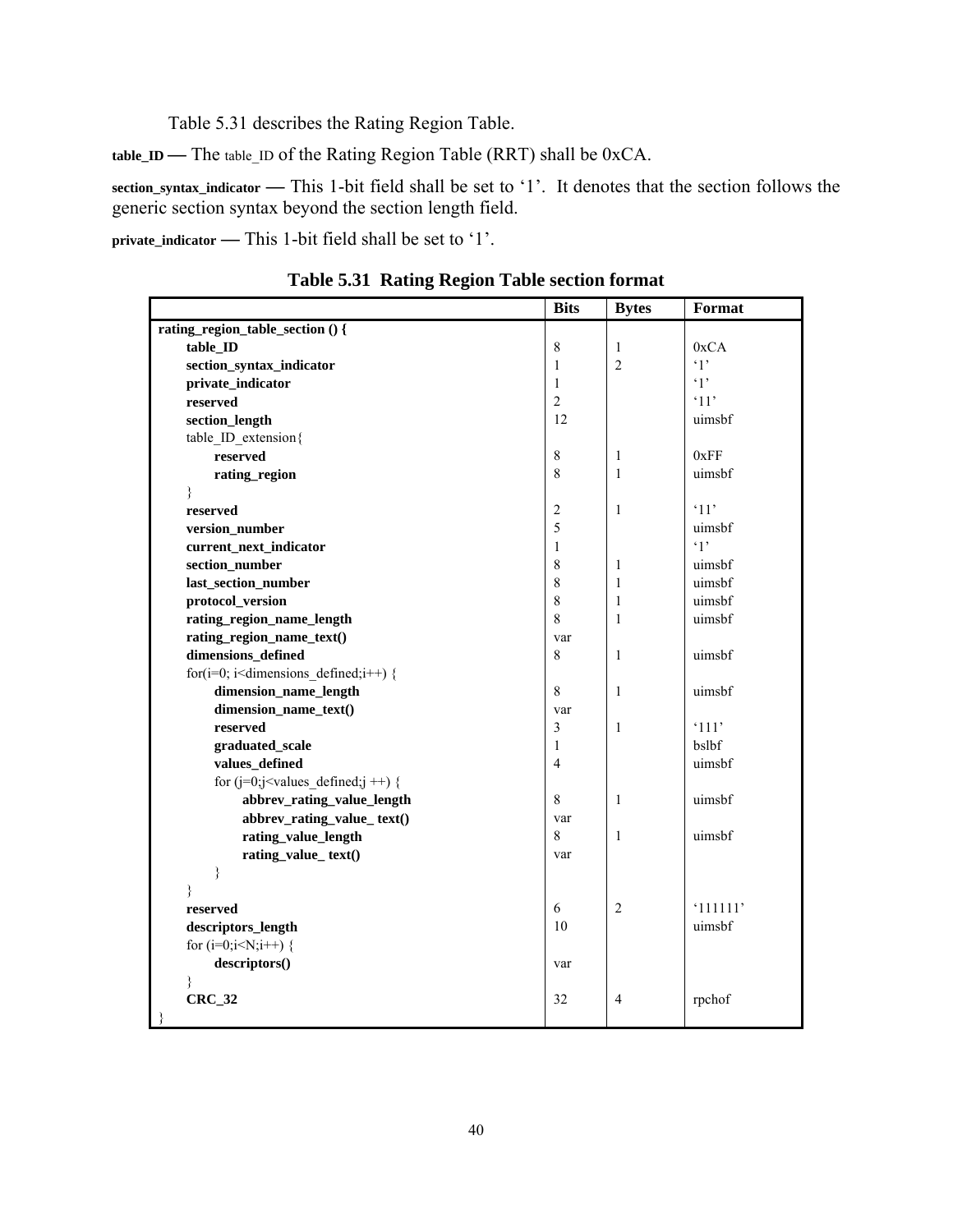**section\_length —** 12-bit field specifying the number of remaining bytes in this section immediately following the section length field up to the end of the section. The value of the section length shall be no larger than 1,021.

rating region — An 8-bit unsigned integer number that defines the rating region to be associated with the text in this rating region table section(). The value of this field is the identifier of this rating region, and thus this field may be used by the other tables (e.g. MGT) for referring to a specific rating region table. Values of rating region are defined in Table 5.32.

| rating_region | <b>Rating Region Name</b>   |
|---------------|-----------------------------|
| 0x00          | Forbidden                   |
| 0x01          | $US(50 states + possesses)$ |
| $0x02-0xFF$   | [Reserved]                  |

**Table 5.32 Rating Regions** 

**version\_number —** This 5-bit field is the version number of the Rating Region Table identified by combination of the fields table ID and table ID extension. The version number shall be incremented by 1 modulo 32 when any field in this instance of the Rating Region Table changes. The value of this field shall be the same as that of the corresponding entry in MGT.

**current\_next\_indicator —** This 1-bit indicator is always set to '1'.

**section** number — The value of this 8-bit field shall always be  $0x00$ .

**last section number — The value of this 8-bit field shall always be**  $0x00$ **.** 

**protocol\_version —** The value of this 8-bit field shall always be 0x00.

**rating\_region\_name\_length** — An 8-bit unsigned integer number that defines the total length (in bytes) of the rating region name text() field to follow.

**rating\_region\_name\_text()** — A data structure containing a Multiple String Structure which represents the rating region name, e.g. "U.S. (50 states + possessions)", associated with the value given by rating region. The rating region name text() shall be formatted according to the Multiple String Structure (see Section 7.2). The display string for the rating region name shall be limited to 32 characters or less.

**dimensions\_defined —** This 8-bit field (1-255) specifies the number of dimensions defined in this rating region table section().

**dimension\_name\_length** — An 8-bit unsigned integer number that defines the total length in bytes of the dimension name text() field to follow.

**dimension\_name\_text()** — A data structure containing a Multiple String Structure which represents the dimension name being described in the loop. One dimension in the U.S. rating region, for example, is used to describe the MPAA list. The dimension name for such a case may be defined as "MPAA". The dimension name text() shall be formatted according to the Multiple String Structure (see Section 7.2). The dimension name display string shall be limited to 20 characters or less.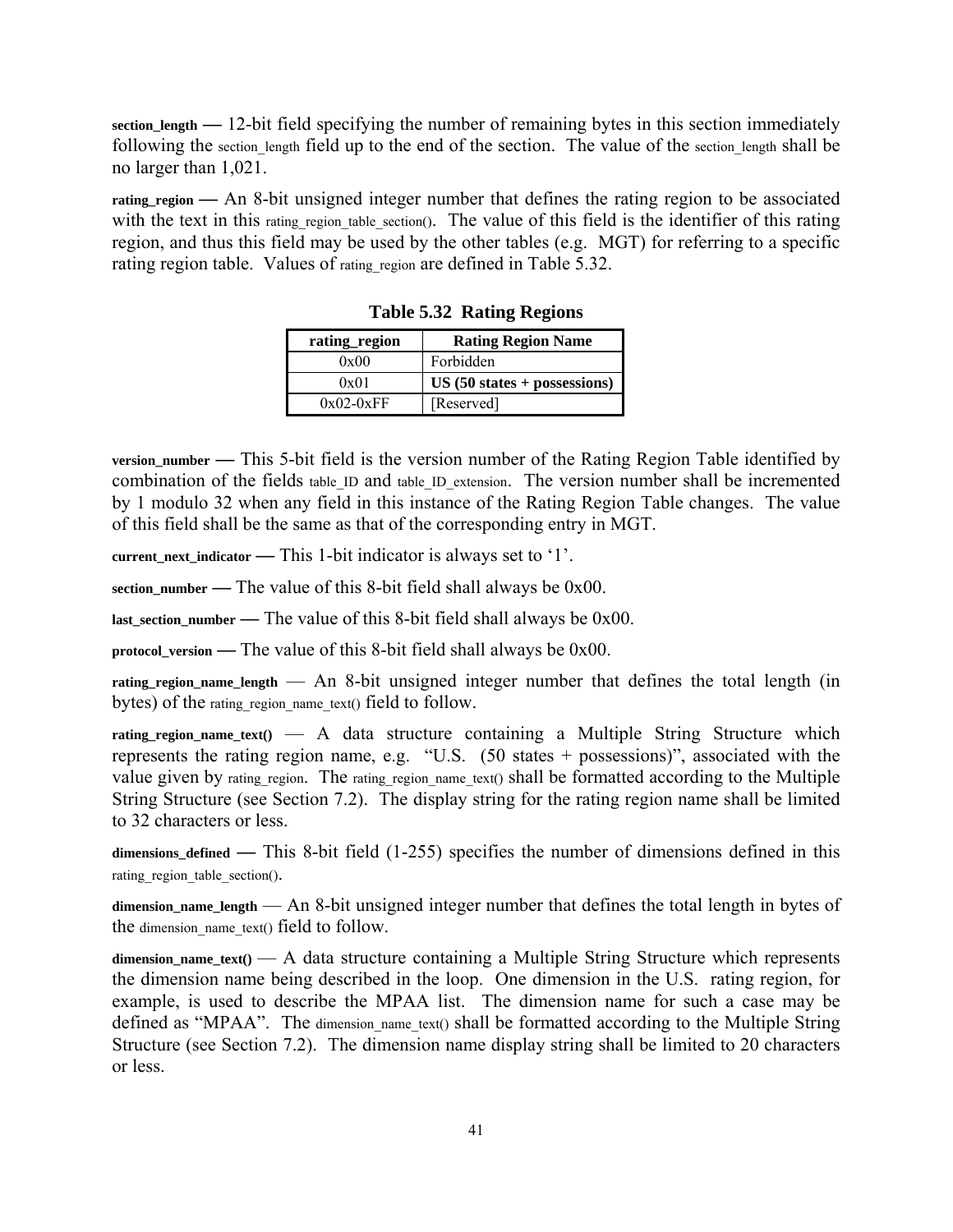**graduated\_scale** — This 1-bit flag indicates whether or not the rating values in this dimension represent a graduated scale, i.e., higher rating values represent increasing levels of rated content within the dimension. Value 1 means yes, while value 0 means no.

**values\_defined** — This 4-bit field (1-15) specifies the number of values defined for this particular dimension.

abbrev rating value length  $-$  An 8-bit unsigned integer number that defines the total length (in bytes) of the abbrev rating value text() field to follow.

**abbrev\_rating\_value\_text()** — A data structure containing a Multiple String Structure which represents the abbreviated name for one particular rating value. The abbreviated name for rating value 0 shall be set to a null string, i.e., "". The abbrev\_rating\_value\_text() shall be formatted according to the Multiple String Structure (see Section 7.2). The abbreviated value display string shall be limited to 8 characters or less.

**rating\_value\_length** — An 8-bit unsigned integer number that defines the total length (in bytes) of the rating value text() field to follow.

**rating\_value\_text()** — A data structure containing a Multiple String Structure which represents the full name for one particular rating value. The full name for rating value 0 shall be set to a null string, i.e., "". The rating value text() shall be formatted according to the Multiple String Structure (see Section 7.2). The rating value display string shall be limited to 150 characters or less.

**descriptors\_length** — Length (in bytes) of all of the descriptors that follow this field.

**CRC\_32** — This is a 32-bit field that contains the CRC value that ensures a zero output from the registers in the decoder defined in Annex A of ISO/IEC 13818-1 "MPEG-2 Systems" after processing the entire Rating Region Table section.

### **5.8 Aggregate Event Information Tables (AEIT)**

 $\overline{a}$ 

The Aggregate Event Information Table delivers event title and schedule information that may be used to support an Electronic Program Guide application. The transmission format allows instances of table sections for different time periods to be associated with common PID values. Reducing the total number of PID values in use over an Extended Channel Interface is important, because the POD module can typically support only a small number of concurrent data flows (each associated with one PID value).

Each AEIT instance describes event data for one three-hour time period. The start time for any AEIT is constrained to be one of the following eight UTC times: 00:00 (midnight), 03:00, 06:00, 09:00, 12:00 (noon), 15:00, 18:00, and 21:00.

The notation AEIT-*n* refers to the AEIT corresponding to timeslot *n*. Value 0 for *n* indicates the current timeslot, value 1 the next timeslot, etc. The same notational methods apply to AETT.

Except for AEIT-0, each AEIT instance shall include event data only for those events actually starting within the covered time period.<sup>8</sup> AEIT-0 shall also include event data for all

 $8$  Although AEIT is similar in structure to the EIT in ATSC A/65, its properties differ from EIT in this regard.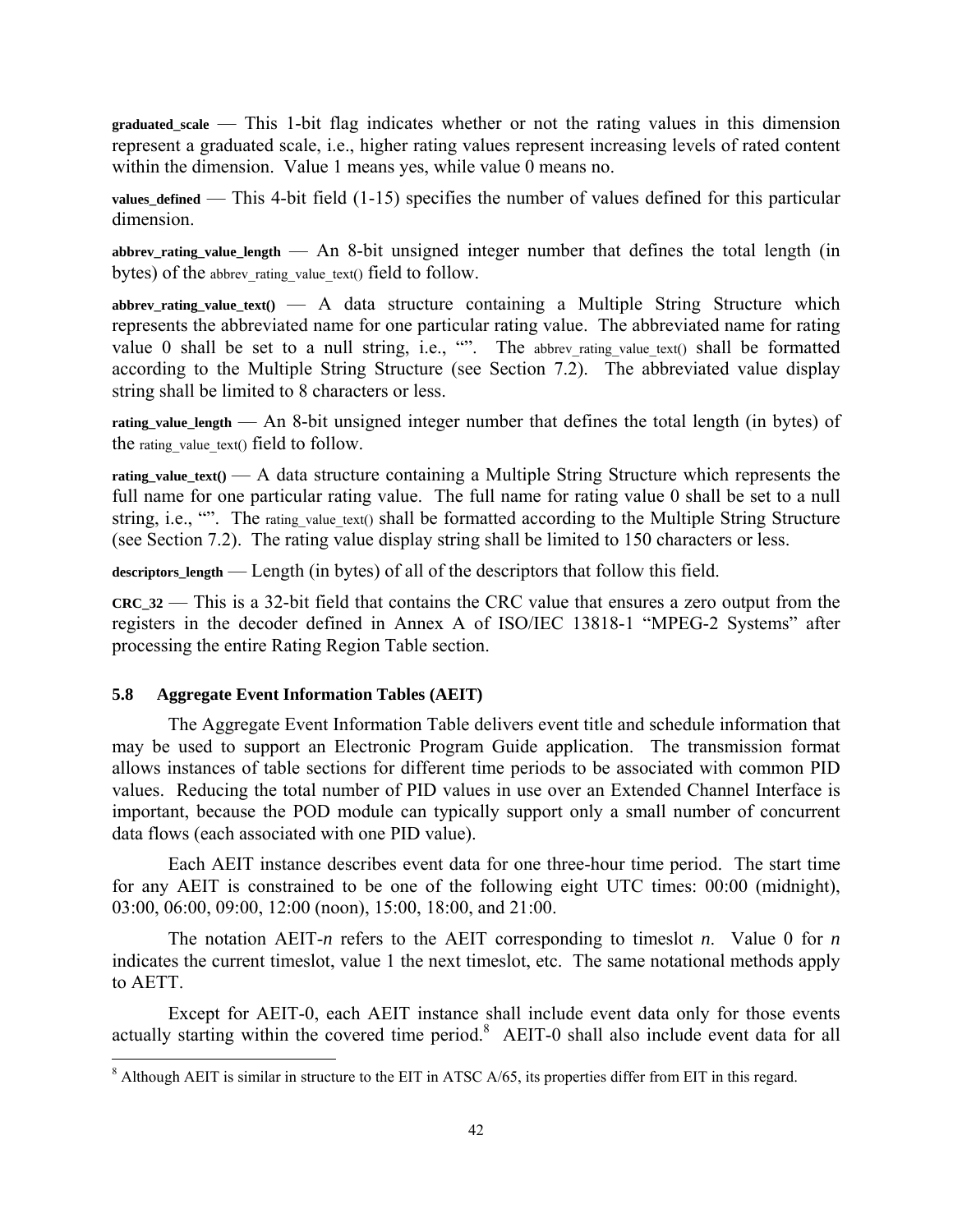events starting in a prior timeslot but continuing into the current timeslot. In addition, if the VCT entry for a particular source ID includes a time shifted service descriptor(), AEIT-0 shall describe event data for active events on any channels referenced through the time shifted service descriptor().

ETMs for events described in AEIT-0 shall be provided in AETT-0 on the PID associated with AEIT-0 until they are no longer referenced by AEIT-0.

Table 5.33 defines the syntax of the Aggregate Event Information Table.

**table\_ID —** The table\_ID of the Aggregate Event Information Table shall be 0xD6.

**section\_syntax\_indicator —** This 1-bit field shall be set to '1'. It denotes that the section follows the generic section syntax beyond the section length field.

**private\_indicator —** This 1-bit field shall be set to '1'.

**section\_length —** 12-bit field specifying the number of remaining bytes in this section immediately following the section length field up to the end of the section, including the CRC 32 field. The value of this field shall not exceed 4,093.

**AEIT\_subtype —** This 8-bit field identifies the subtype of the AEIT. In the current protocol, only table subtype value 0x00 is defined. Host devices shall discard instances of the aggregate event information table section() in which an unknown AEIT subtype is specified (currently, any value other than zero).

**MGT\_tag —** An 8-bit field that ties this AEIT instance to the corresponding table\_type in the MGT and to an AETT instance with the same value. The MGT tag value for an AEIT instance for a given timeslot shall be one higher (modulo 256) than the instance for the preceding time period.

**version\_number —** This 5-bit field is the version number of the AEIT instance. An instance is identified by the MGT tag. The version number shall be incremented by 1 modulo 32 when any field in the AEIT instance changes. The value of this field shall be identical to that of the corresponding entry in the MGT.

**current\_next\_indicator —** This 1-bit indicator is always set to '1' for AEIT sections; the AEIT sent is always currently applicable.

**section\_number —** This 8-bit field gives the number of this section.

**last\_section\_number —** This 8-bit field specifies the number of the last section.

**num\_sources\_in\_section —** This 8-bit field gives the number of iterations of the "for" loop describing program schedule data.

source **ID** — This 16-bit field specifies the source ID of the virtual channel carrying the events described in this section.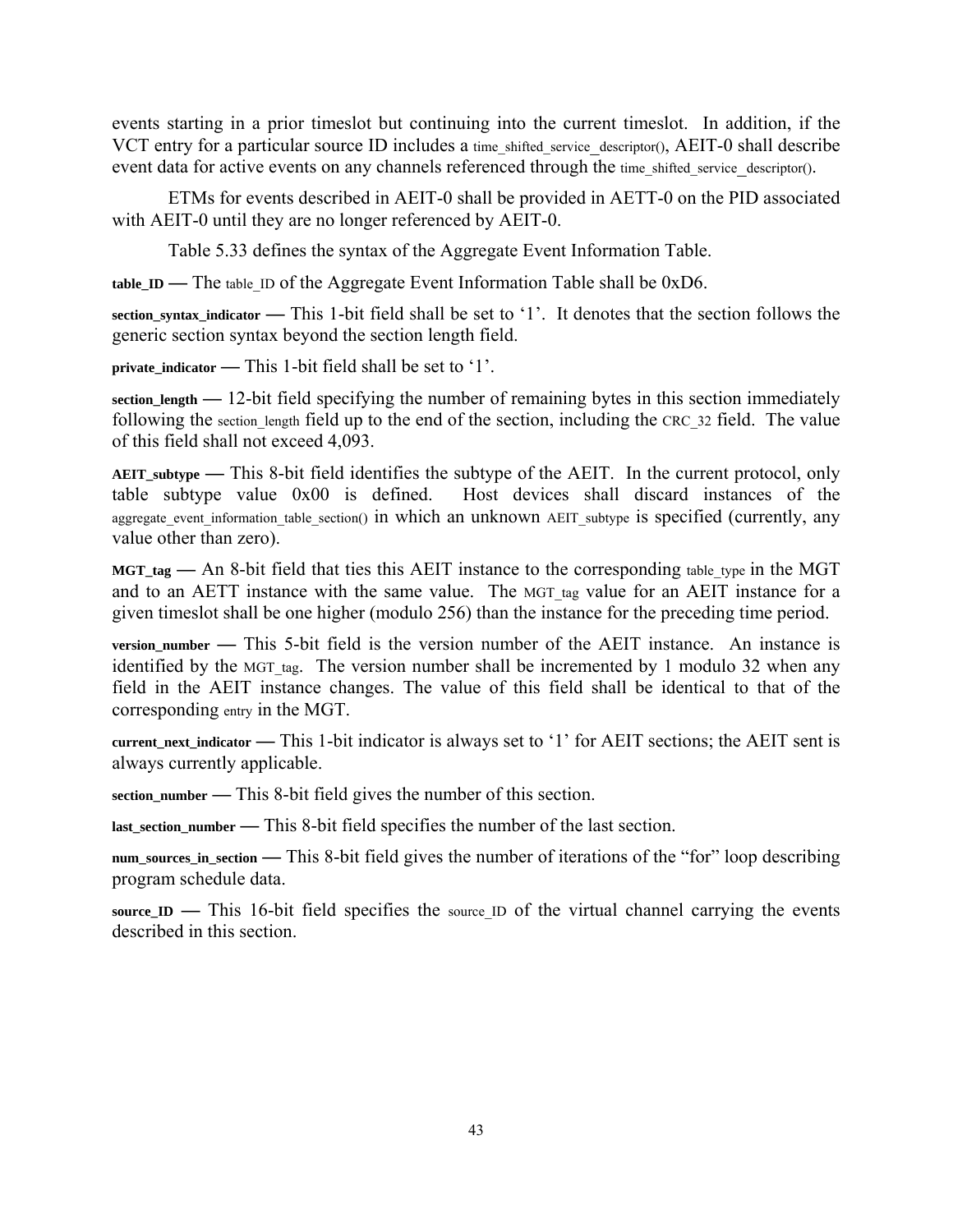| <b>Syntax</b>                                      | <b>Bits</b>    | <b>Bytes</b>   | Format      |
|----------------------------------------------------|----------------|----------------|-------------|
| aggregate_event_information_table_section () {     |                |                |             |
| table_ID                                           | 8              | $\mathbf{1}$   | 0xD6        |
| section_syntax_indicator                           | 1              | $\overline{2}$ | $\cdot_1$ , |
| private_indicator                                  | $\mathbf{1}$   |                | $\cdot_1$ , |
| reserved                                           | $\overline{c}$ |                | '11'        |
| section_length                                     | 12             |                | uimsbf      |
| <b>AEIT_subtype</b>                                | 8              | 1              | uimsbf      |
| MGT_tag                                            | 8              | $\mathbf{1}$   | uimsbf      |
| reserved                                           | $\sqrt{2}$     |                | '11'        |
| version_number                                     | 5              |                | uimsbf      |
| current_next_indicator                             | $\mathbf{1}$   |                | $\cdot_1$ , |
| section_number                                     | $\,8\,$        | $\mathbf{1}$   | uimsbf      |
| last_section_number                                | 8              | $\mathbf{1}$   | uimsbf      |
| if (AEIT subtype $== 0$ ) {                        |                |                |             |
| num_sources_in_section                             | 8              | 1              | uimsbf      |
| for $(j = 0; j <$ num sources in section; $j++)$ { |                |                |             |
| source_ID                                          | 16             | (2)            | uimsbf      |
| num_events                                         | 8              | (1)            | uimsbf      |
| for ( $j = 0$ ; $j <$ num events; $j++)$ {         |                |                |             |
| reserved                                           | $\overline{2}$ | ((2))          | '11'        |
| event_ID                                           | 14             |                | uimsbf      |
| start_time                                         | 32             | ((4))          | uimsbf      |
| reserved                                           | $\overline{c}$ | ((3))          | '11'        |
| ETM_present                                        | $\overline{2}$ |                | bslbf       |
| duration                                           | 20             |                | uimsbf      |
| title_length                                       | 8              | ((1))          | uimsbf      |
| title_text()                                       | var            |                |             |
| reserved                                           | $\overline{4}$ | ((2))          | '1111'      |
| descriptors_length                                 | 12             |                |             |
| for $(i=0; i< N; i++)$ {                           |                |                |             |
| descriptor()                                       |                |                |             |
| $\}$                                               |                |                |             |
| ∤                                                  |                |                |             |
| $\}$                                               |                |                |             |
| else                                               |                |                |             |
| reserved                                           | $n*8$          | $\mathbf n$    |             |
| <b>CRC_32</b>                                      | 32             | $\overline{4}$ | rpchof      |
|                                                    |                |                |             |

**Table 5.33 Aggregate Event Information Table format** 

**num\_events —** Indicates the number of events to follow associated with the program source identified by source ID. Value 0 indicates no events are defined for this source for the time period covered by the AEIT instance.

**event\_ID —** This 14-bit field specifies the identification number of the event described. This number serves as a part of the event ETM ID (identifier for event Extended Text Message). An assigned event ID shall be unique at least within the scope of the instance of the AEIT in which it appears. Accordingly, as an example, the event associated with event  $ID$  0x0123 in AEIT-m shall be considered to be an event distinct from event\_ID 0x0123 in AEIT-n, when m is not equal to n.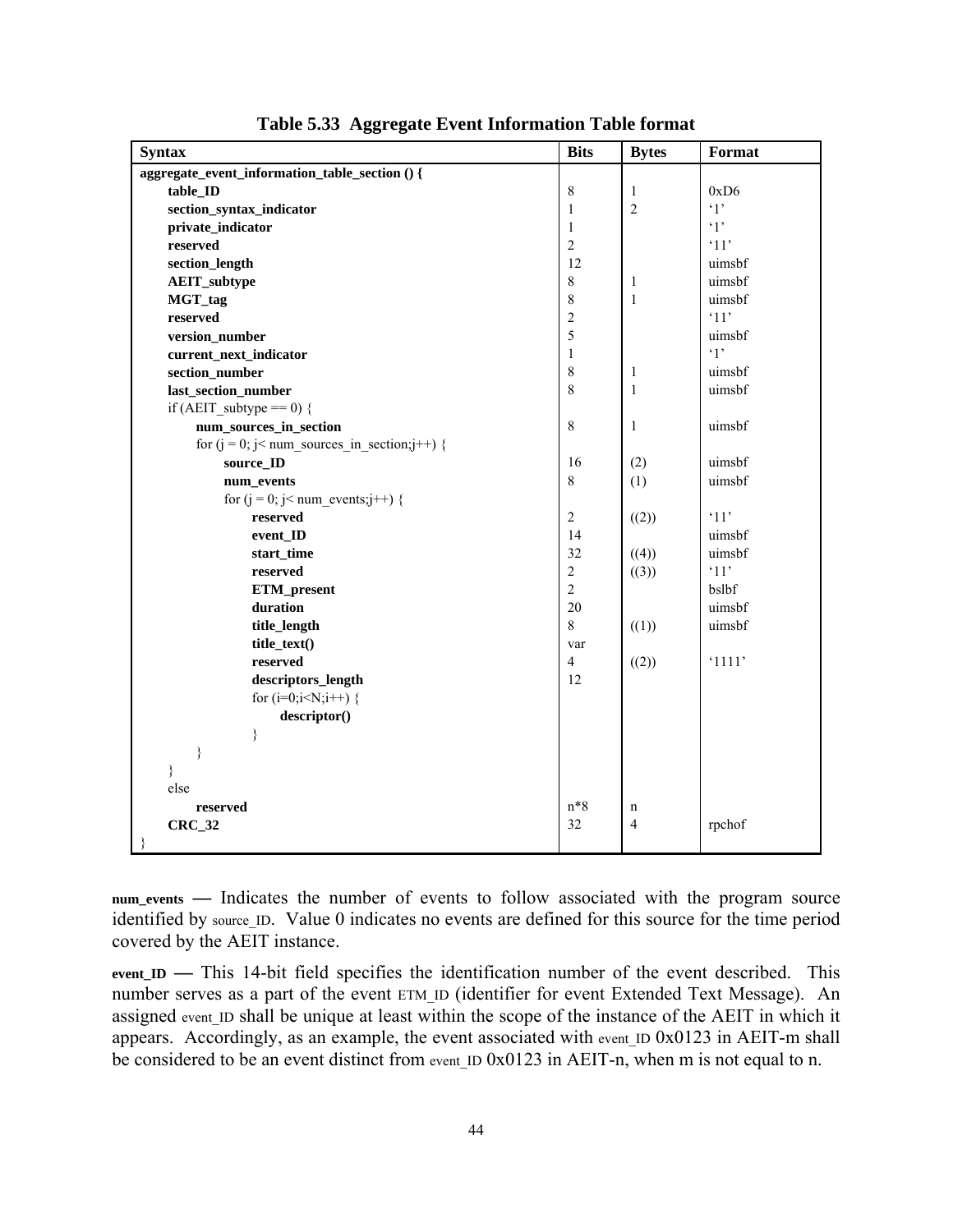**start\_time —** A 32-bit unsigned integer quantity representing the start time of this event as the number of seconds since 0000 Hours UTC, January  $6<sup>th</sup>$ , 1980. If the GPS UTC offset delivered in the System Time Table is zero, start time includes the correction for leap seconds. Otherwise, start time can be converted to UTC by subtracting the GPS UTC offset.

**ETM\_present —** This 2-bit field indicates the existence of an Extended Text Message (ETM) based on Table 5.34.

| <b>ETM_present</b> | <b>Meaning</b>                                   |
|--------------------|--------------------------------------------------|
| 0x00               | No ETM                                           |
| 0x01               | ETM present on this out-of-band Extended Channel |
| $0x02-0x03$        | [Reserved for future use]                        |

**Table 5.34 ETM\_present** 

**duration —** Duration of this event in seconds.

**title\_length — This field specifies the length (in bytes) of the title text(). Value 0 means that no title** exists for this event.

**title\_text() —** The event title in the format of a Multiple String Structure. title\_text() shall be formatted according to the Multiple String Structure (see Section 7.2).

descriptors\_length — Total length (in bytes) of the event descriptor list that follows.

**CRC\_32** — This is a 32-bit field that contains the CRC value that ensures a zero output from the registers in the decoder defined in Annex A of ISO-13818-1 "MPEG-2 Systems" after processing the entire Aggregate Event Information Table section.

# **5.9 Aggregate Extended Text Tables (AETT)**

The Aggregate Extended Text Table contains Extended Text Messages (ETM), which are used to provide detailed descriptions of events. An ETM is a multiple string data structure. Thus, it may represent a description in several different languages (each string corresponding to one language). If necessary, the description may be truncated to fit the allocated display space.

The transmission format of the AETT and its affiliated AEIT allows instances of AEIT/AETT table sections for different time slots to be associated with common PID values.

AETT-*n* shall be associated with the same PID value as AEIT-*n* for a given value of *n*.

The Aggregate Extended Text Table is carried in an MPEG-2 private section with table\_ID 0xD7. An instance of the AETT includes one or more ETMs. Each description is distinguished by its unique 32-bit ETM\_ID.

Table 5.35 defines the syntax of the Aggregate Extended Text Table.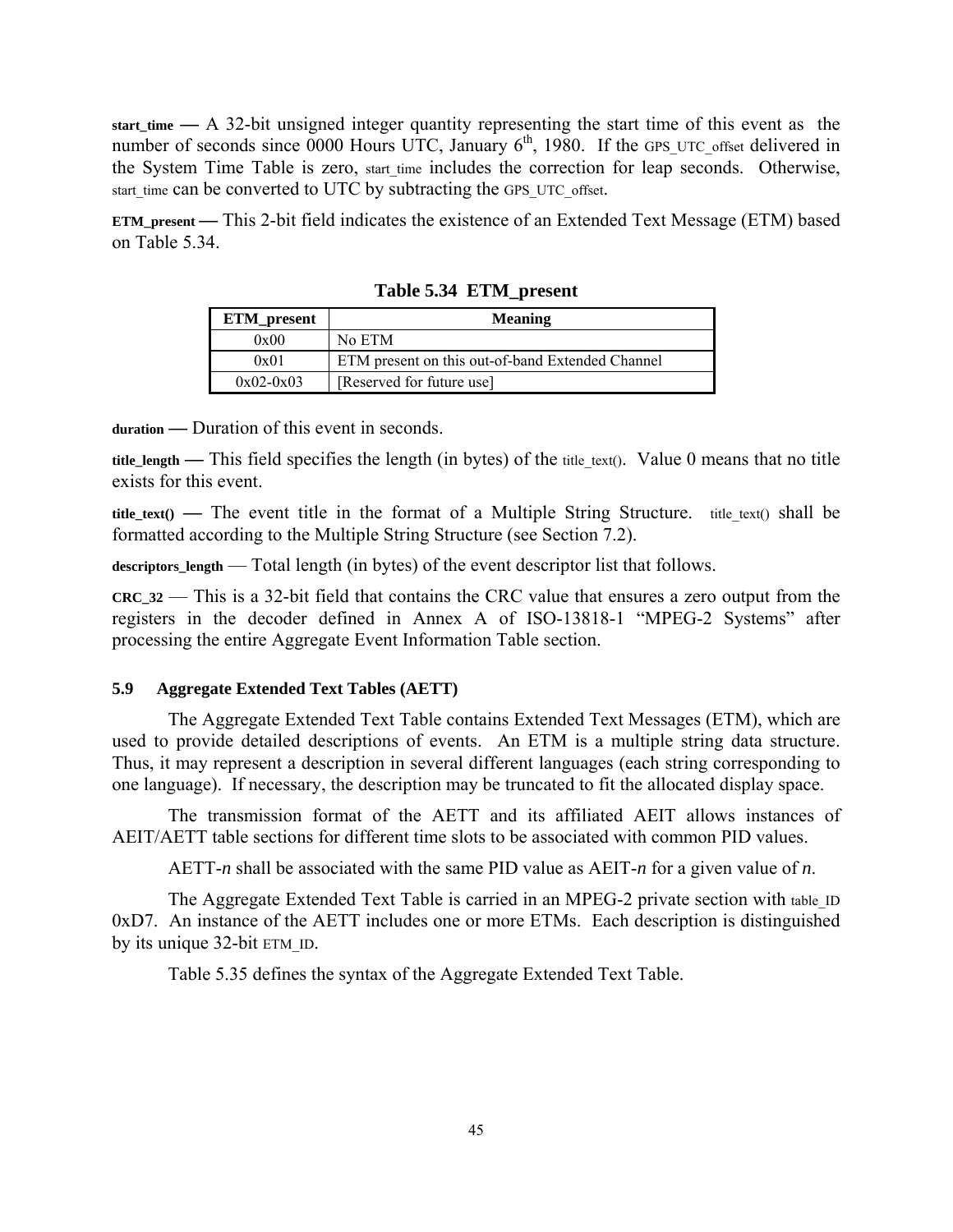| <b>Syntax</b>                                   | <b>Bits</b>    | <b>Bytes</b>   | Format     |
|-------------------------------------------------|----------------|----------------|------------|
| aggregate_extended_text_table_section () {      |                |                |            |
| table_ID                                        | 8              | $\mathbf{1}$   | 0xD7       |
| section_syntax_indicator                        | 1              | $\overline{2}$ | $\cdot$ 1' |
| private_indicator                               | 1              |                | $\cdot$ 1' |
| reserved                                        | $\overline{2}$ |                | '11'       |
| section_length                                  | 12             |                | uimsbf     |
| <b>AETT_subtype</b>                             | 8              | 1              | uimsbf     |
| MGT_tag                                         | 8              | 1              | uimsbf     |
| reserved                                        | $\overline{2}$ | $\mathbf{1}$   | '11'       |
| version_number                                  | 5              |                | uimsbf     |
| current next indicator                          | 1              |                | $\cdot$ 1' |
| section_number                                  | 8              | 1              | uimsbf     |
| last_section_number                             | 8              | $\mathbf{1}$   | uimsbf     |
| if (AETT subtype == 0) {                        |                |                |            |
| num_blocks_in_section                           | 8              | 1              | uimsbf     |
| for $(j = 0; j < num_blocks_in_section; j++)$ { |                |                |            |
| ETM ID                                          | 32             | (4)            | uimsbf     |
| reserved                                        | $\overline{4}$ | (2)            | '1111'     |
| extended_text_length                            | 12             |                | uimsbf     |
| extended_text_message()                         | var            |                |            |
| }                                               |                |                |            |
| $\}$                                            |                |                |            |
| else                                            |                |                |            |
| reserved                                        | $n*8$          | $\mathbf n$    |            |
| <b>CRC_32</b>                                   | 32             | $\overline{4}$ | rpchof     |
| ₹                                               |                |                |            |

**Table 5.35 Aggregate Extended Text Table format** 

**table\_ID** — The table ID of the Aggregate Extended Text Table shall be 0xD7.

**section\_syntax\_indicator —** This 1-bit field shall be set to '1'. It denotes that the section follows the generic section syntax beyond the section length field.

**private** indicator — This 1-bit field shall be set to '1'.

**section\_length —** 12-bit field specifying the number of remaining bytes in the section immediately following the section length field up to the end of the section. The value of the section\_length shall be no larger than 4093.

**AETT\_subtype —** This 8-bit field identifies the subtype of the AETT. In the current protocol, only table subtype value 0x00 is defined. Host devices shall discard instances of the aggregate extended text table section() in which an unknown AETT subtype is specified (currently, any value other than zero).

**MGT\_tag —** An 8-bit field that ties this AETT instance to the corresponding table\_type in the MGT and to an AEIT instance with the same value. The MGT tag value for an AETT instance for a given time period shall be one higher (modulo 256) than the instance for the preceding time period.

**version number — This 5-bit field is the version number of the AETT instance. An instance is** uniquely identified by its MGT tag. The version number shall be incremented by 1 modulo 32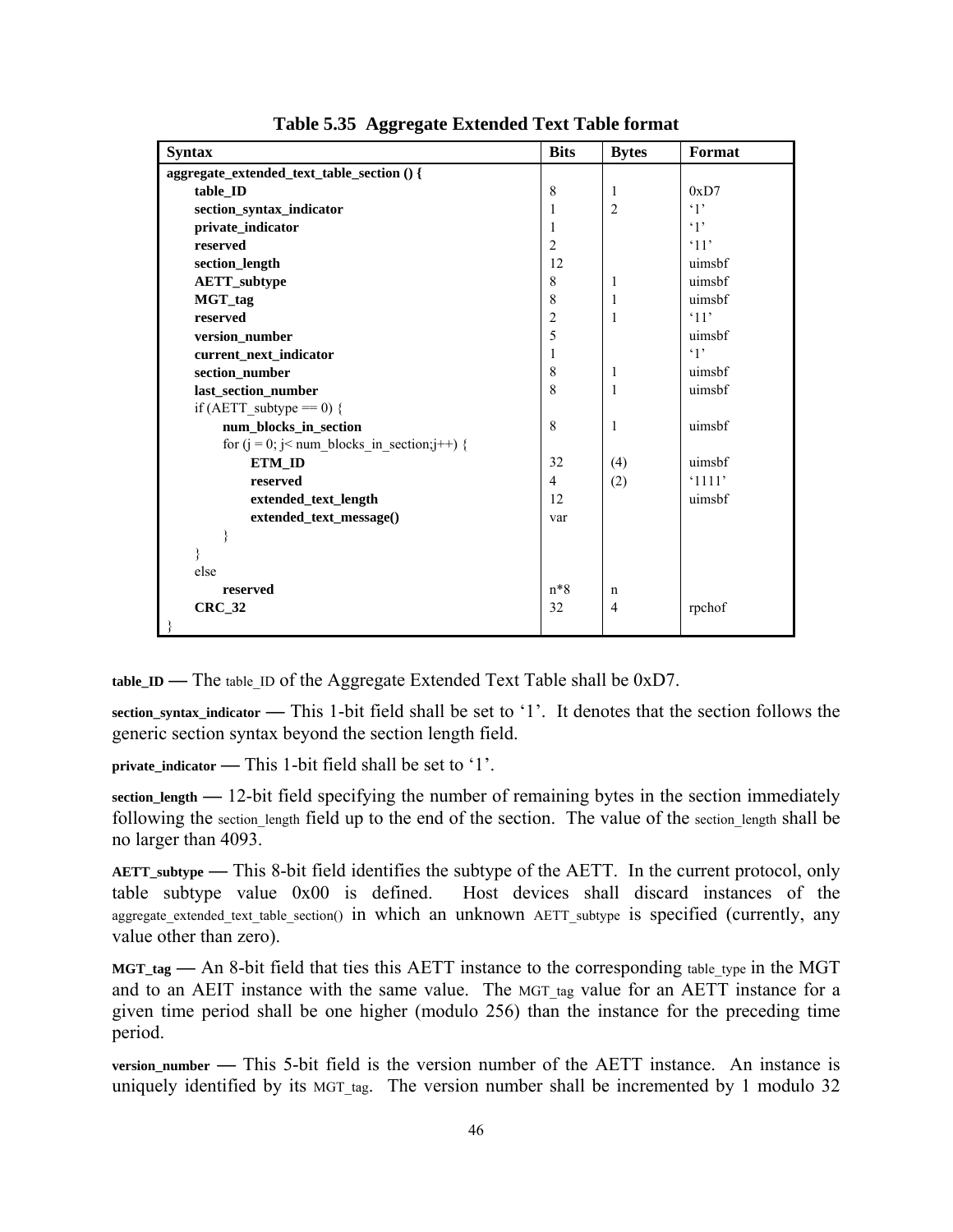when any field in the AETT instance changes. The value of this field shall be identical to that of the corresponding entry in the MGT.

**current\_next\_indicator —** This 1-bit indicator is always set to '1' for AETT sections; the AETT sent is always currently applicable.

**section\_number —** This 8-bit field gives the number of this section.

**last\_section\_number —** This 8-bit field specifies the number of the last section.

**num\_blocks\_in\_section —** This 8-bit field gives the number of iterations of the "for" loop describing ETM data.

**ETM\_ID —** Unique 32-bit identifier of this Extended Text Message. This identifier is assigned by the rule shown in Table 5.36.

|              | <b>MSB</b>  |    |           |             |  | <b>LSB</b> |
|--------------|-------------|----|-----------|-------------|--|------------|
| Bit          | $\sim$<br>◡ | 10 | - -<br>15 |             |  |            |
| event ETM_ID | source ID   |    |           | IE<br>event |  |            |

**Table 5.36 ETM ID** 

**extended\_text\_length —** A 12-bit unsigned integer number that represents the length, in bytes, of the extended text message() field directly following.

**extended\_text\_message()** — The extended text message in the format of a Multiple String Structure (see Section 7.2).

**CRC\_32** — This is a 32-bit field that contains the CRC value that ensures a zero output from the registers in the decoder defined in Annex A of ISO-13818-1 "MPEG-2 Systems" after processing the entire Transport Stream AETT section.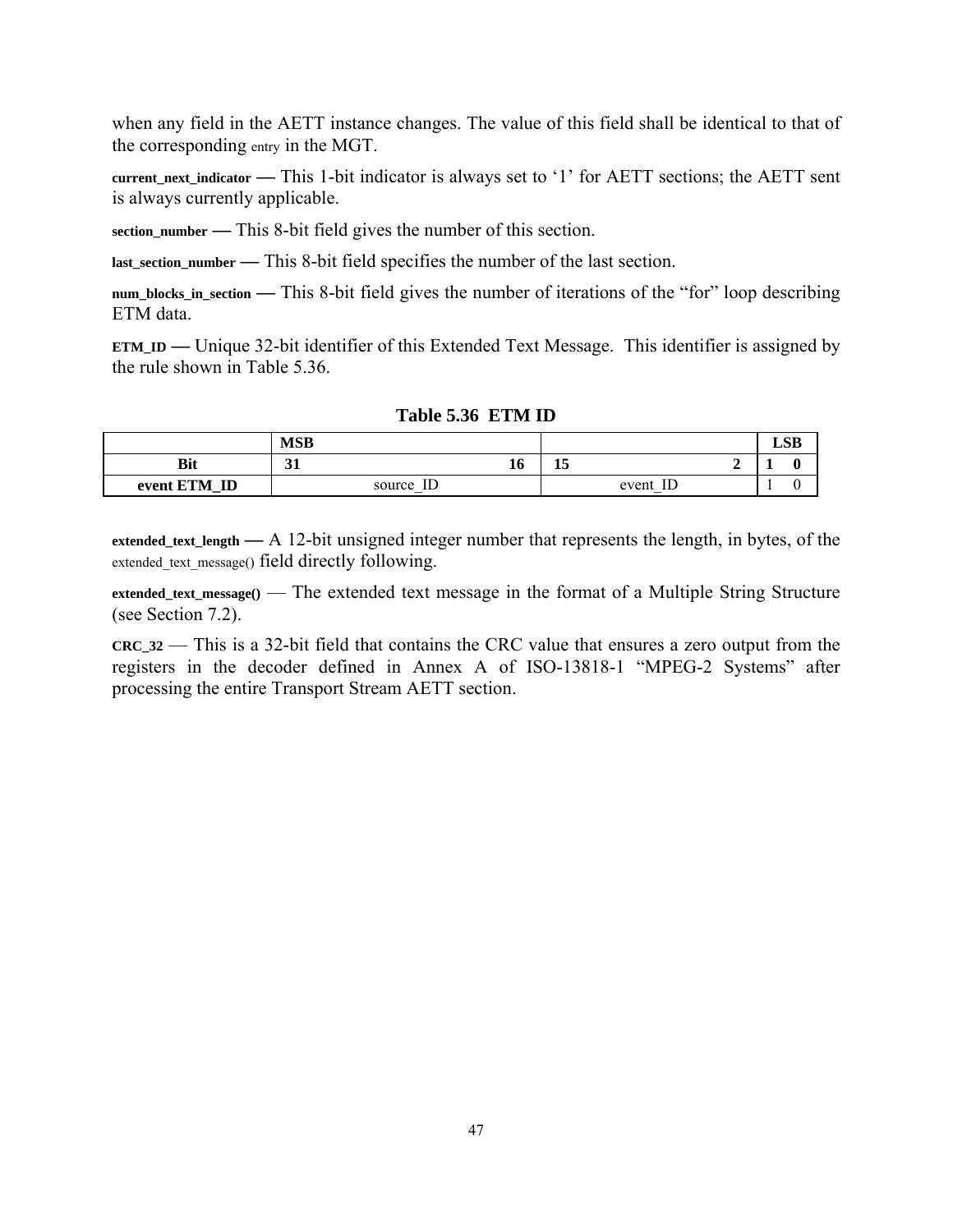### **6 DESCRIPTORS**

This section defines descriptors applicable for use with various table sections defined in this standard.

### *6.1 Descriptor Usage*

Table 6.1 lists all descriptors, their tag numbers and associated table sections applicable to out-of-band SI transport. Asterisks mark the tables where the descriptors may appear. The range of descriptor tags defined or reserved by MPEG-2 includes those with tag values 0x3F or below, plus 0xFF.

|                                  |                 |            |            |            |                    | <b>Table Section</b> |         |                     |            |          |
|----------------------------------|-----------------|------------|------------|------------|--------------------|----------------------|---------|---------------------|------------|----------|
| <b>Descriptor Name</b>           | Tag             | <b>PMT</b> | <b>NIT</b> | <b>NTT</b> | $S-$<br><b>VCT</b> | <b>STT</b>           | MG<br>T | $L -$<br><b>VCT</b> | <b>RRT</b> | AEI<br>T |
| stuffing descriptor              | 0x80            | $\ast$     | $\ast$     | $\ast$     | $\ast$             | $\ast$               | $\ast$  | $\ast$              | $\ast$     | $\ast$   |
| AC-3 audio descriptor            | 0x81            | $\ast$     |            |            |                    |                      |         |                     |            | $\ast$   |
| Caption service descriptor       | 0x86            | $\ast$     |            |            |                    |                      |         |                     |            | $\ast$   |
| Content advisory descriptor      | 0x87            | $\ast$     |            |            |                    |                      |         |                     |            | $\ast$   |
| Revision detection descriptor    | 0x93            |            | $\ast$     | $\ast$     | $\ast$             |                      |         |                     |            |          |
| Two part channel no. descriptor  | 0x94            |            |            |            | $\ast$             |                      |         |                     |            |          |
| Channel properties descriptor    | 0x95            |            |            |            | $\ast$             |                      |         |                     |            |          |
| Daylight savings time descriptor | 0x96            |            |            |            |                    | $\ast$               |         |                     |            |          |
| Extended channel name descr.     | 0xA0            |            |            |            |                    |                      |         | $\ast$              |            |          |
| Time shifted service descriptor  | 0xA2            |            |            |            |                    |                      |         | $\ast$              |            |          |
| Component name descriptor        | 0xA3            | $\ast$     |            |            |                    |                      |         |                     |            |          |
| User private descriptors         | $0xC0-$<br>0xFF |            | *          | $\ast$     | $\ast$             | $\ast$               | $\ast$  | $\ast$              | $\ast$     | $\ast$   |

**Table 6.1 Descriptor Usage** 

## *6.2 Stuffing Descriptor*

For certain applications it is necessary to define a block of N bytes as a placeholder. The N bytes themselves are not to be processed or interpreted. The stuffing descriptor() is specified for this purpose. The stuffing descriptor() is simply a descriptor type for which the contents, as indicated by the descriptor length field, are to be disregarded. The tag type for the stuffing descriptor is  $0x80$ . The stuffing\_descriptor() may appear where descriptors are allowed in any table defined in this standard.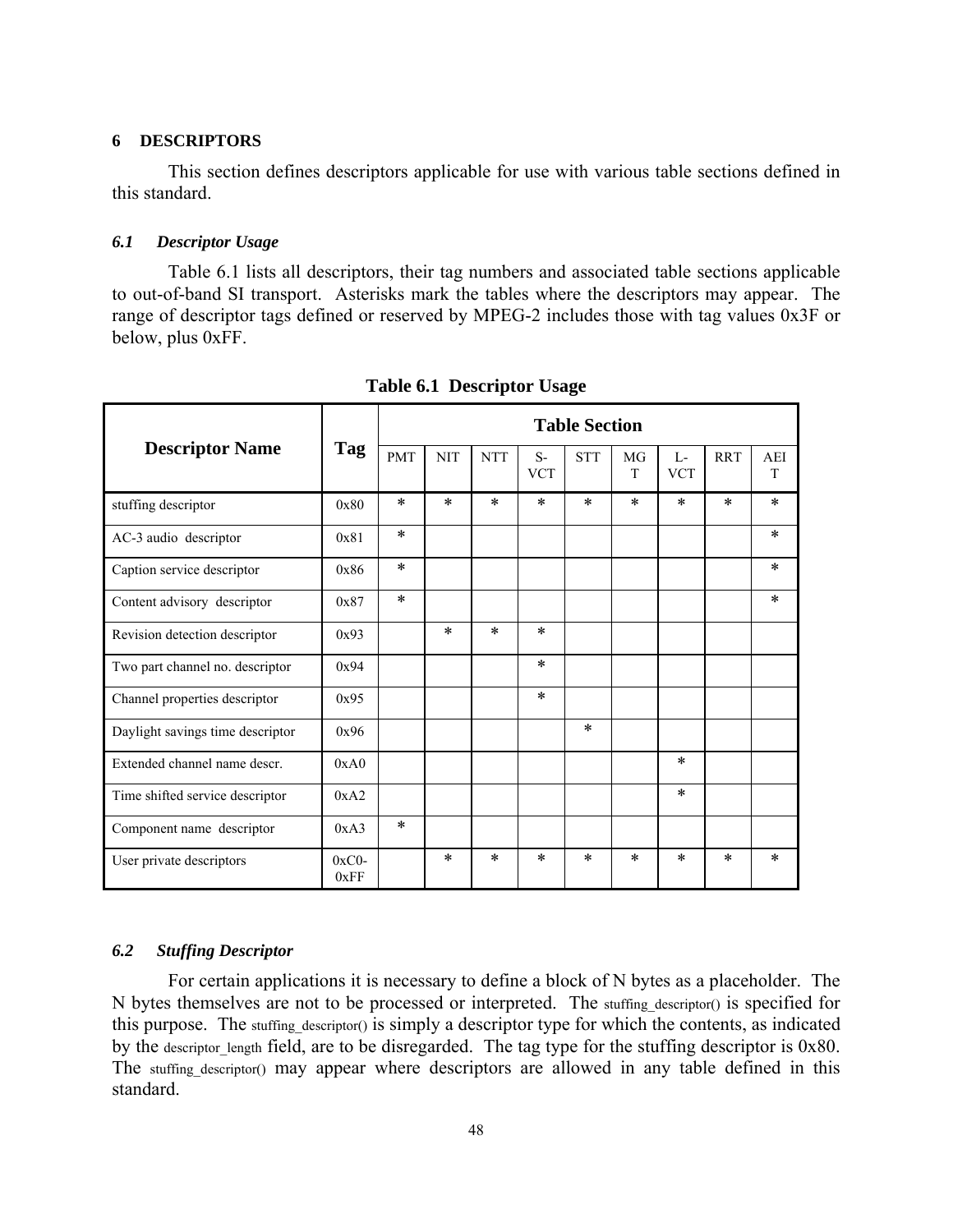### *6.3 AC-3 Audio Descriptor*

The AC-3 audio descriptor, as defined in Ref. [3] and constrained in Annex B of Ref. [4], may be used in the PMT and/or in AEITs.

### *6.4 Caption Service Descriptor*

The caption service descriptor provides closed captioning information, such as closed captioning type and language code for events with closed captioning service. This descriptor shall not appear on events with no closed captioning service.

The bit stream syntax for the Caption Service Descriptor is shown in Table 6.2.

| <b>Syntax</b>                                 | <b>Bits</b> | <b>Bytes</b> | Format          |
|-----------------------------------------------|-------------|--------------|-----------------|
| caption_service_descriptor() {                |             |              |                 |
| descriptor_tag                                | 8           | 1            | 0x86            |
| descriptor_length                             | 8           | 1            | uimsbf          |
| reserved                                      | 3           | 1            | $^{\circ}111'$  |
| number_of_services                            | 5           |              | uimsbf          |
| for $(i=0; i \leq number of services; i++)$ { |             |              |                 |
| language                                      | $8*3$       | (3)          | uimsbf          |
| cc_type                                       | 1           | (1)          | bslbf           |
| reserved                                      | 1           |              | $\cdot$ 1'      |
| if (cc type==line21) {                        |             |              |                 |
| reserved                                      | 5           |              | '11111'         |
| line21_field                                  |             |              | bslbf           |
| ł                                             |             |              |                 |
| else                                          |             |              |                 |
| caption_service_number                        | 6           |              | uimsbf          |
| easy_reader                                   | 1           | (2)          | bslbf           |
| wide_aspect_ratio                             | L           |              | bslbf           |
| reserved                                      | 14          |              | '1111111111111' |
|                                               |             |              |                 |
|                                               |             |              |                 |

**Table 6.2 Caption Service Descriptor format** 

descriptor tag — An 8-bit field that identifies the type of descriptor. For the caption service descriptor() the value is 0x86.

descriptor\_length — An 8-bit count of the number of bytes following the descriptor length itself.

**number\_of\_services** — An unsigned 5-bit integer in the range 1 to 16 that indicates the number of closed caption services present in the associated video service. Note that if the video service does not carry television closed captioning, the caption service descriptor() shall not be present either in the Program Map Table or in the Aggregate Event Information Table.

Each iteration of the "for" loop defines one closed caption service present as a sub-stream within the 9600 bit per second closed captioning stream. Each iteration provides the substream's language, attributes, and (for advanced captions) the associated Service Number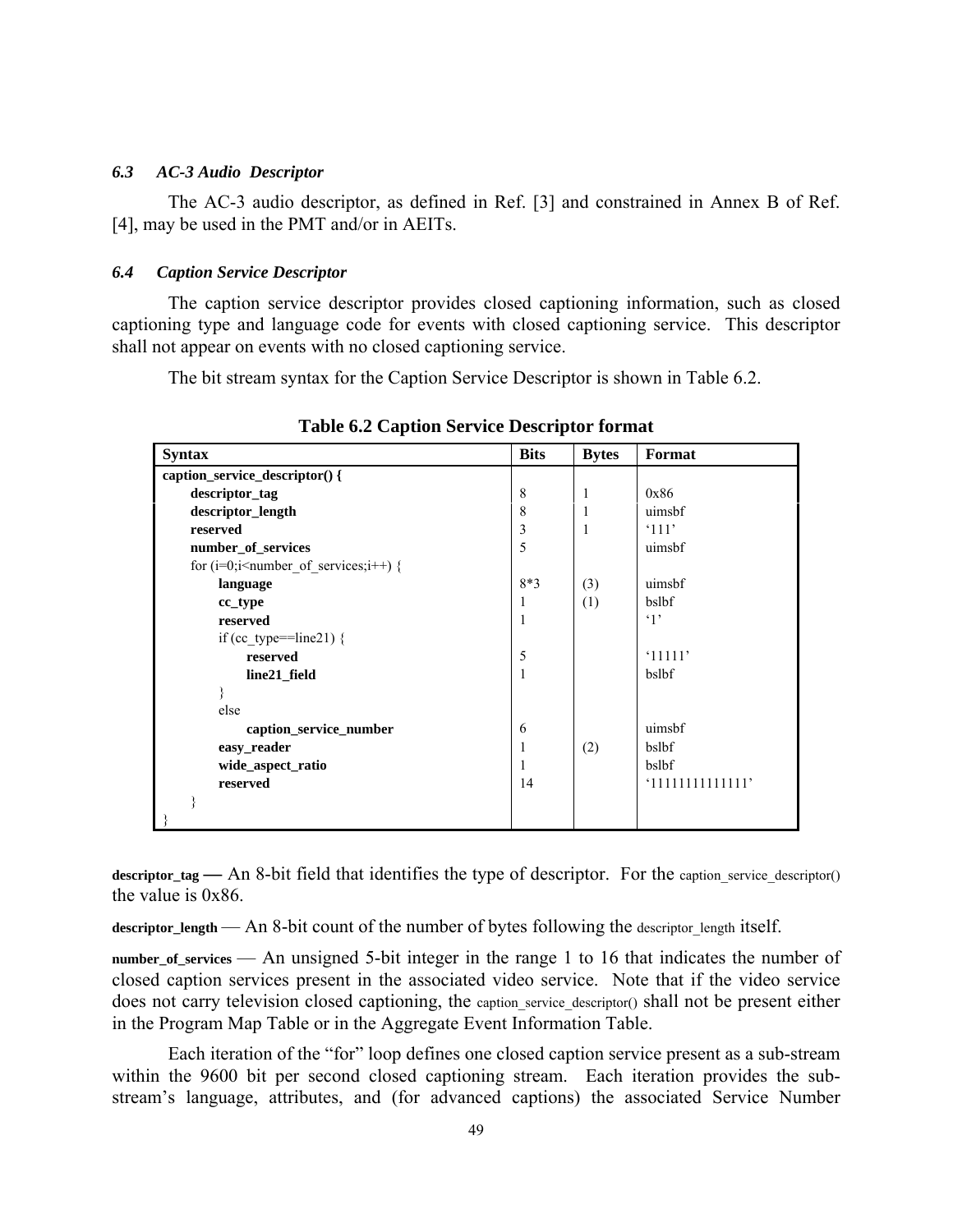reference. Refer to Ref. [24] for a description of the use of the Service Number field within the syntax of the closed caption stream.

**language** — A 3-byte language code per ISO 639.2/B (Ref. [13]) defining the language associated with one closed caption service. The ISO 639 language code field contains a three-character code as specified by ISO 639.2/B. Each character is coded into 8 bits according to ISO 8859-1 (ISO Latin-1) and inserted in order into the 24-bit field.

**cc\_type** — A flag that indicates, when set, that an advanced television closed caption service is present in accordance with Ref. [24]. When the flag is clear, a line-21 closed caption service is present. For line 21 closed captions, the line21 field indicates whether the service is carried in the even or odd field.

**line21\_field** — A flag that indicates, when set, that the line 21 closed caption service is associated with the field 2 of the NTSC waveform. When the flag is clear, the line-21 closed caption service is associated with field 1 of the NTSC waveform. The line21 field flag is defined only if the cc type flag indicates line-21 closed caption service.

**caption\_service\_number** — A 6-bit unsigned integer value in the range zero to 63 that identifies the Service Number within the closed captioning stream that is associated with the language and attributes defined in this iteration of the "for" loop. See Ref. [24] for a description of the use of the Service Number. The caption service number field is defined only if the cc type flag indicates closed captioning in accordance with Ref. [24].

**easy reader — A Boolean flag which indicates, when set, that the closed caption service contains** text tailored to the needs of beginning readers. Refer to Ref. [24] for a description of "easy reader" television closed captioning services. When the flag is clear, the closed caption service is not so tailored.

wide aspect ratio — A Boolean flag which indicates, when set, that the closed caption service is formatted for displays with 16:9 aspect ratio. When the flag is clear, the closed caption service is formatted for 4:3 display, but may be optionally displayed centered within a 16:9 display.

## *6.5 Content Advisory Descriptor*

The content advisory descriptor() is used to indicate, for a given event, ratings for any or all of the rating dimensions defined in the RRT (Rating Region Table). Ratings may be given for any or all of the defined regions, up to a maximum of 8 regions per event. An event without a content advisory descriptor() indicates that the rating value for any rating dimension defined in any rating region is zero. The absence of ratings for a specific dimension is completely equivalent to having a zero-valued rating for such a dimension. The absence of ratings for a specific region implies the absence of ratings for all of the dimensions in the region. The absence of a content advisory descriptor() for a specific event implies the absence of ratings for all of the regions for the event. The bit stream syntax for the content advisory descriptor() is shown in Table 6.3.

descriptor\_tag — This 8-bit unsigned integer shall have the value 0x87, identifying this descriptor as content advisory descriptor.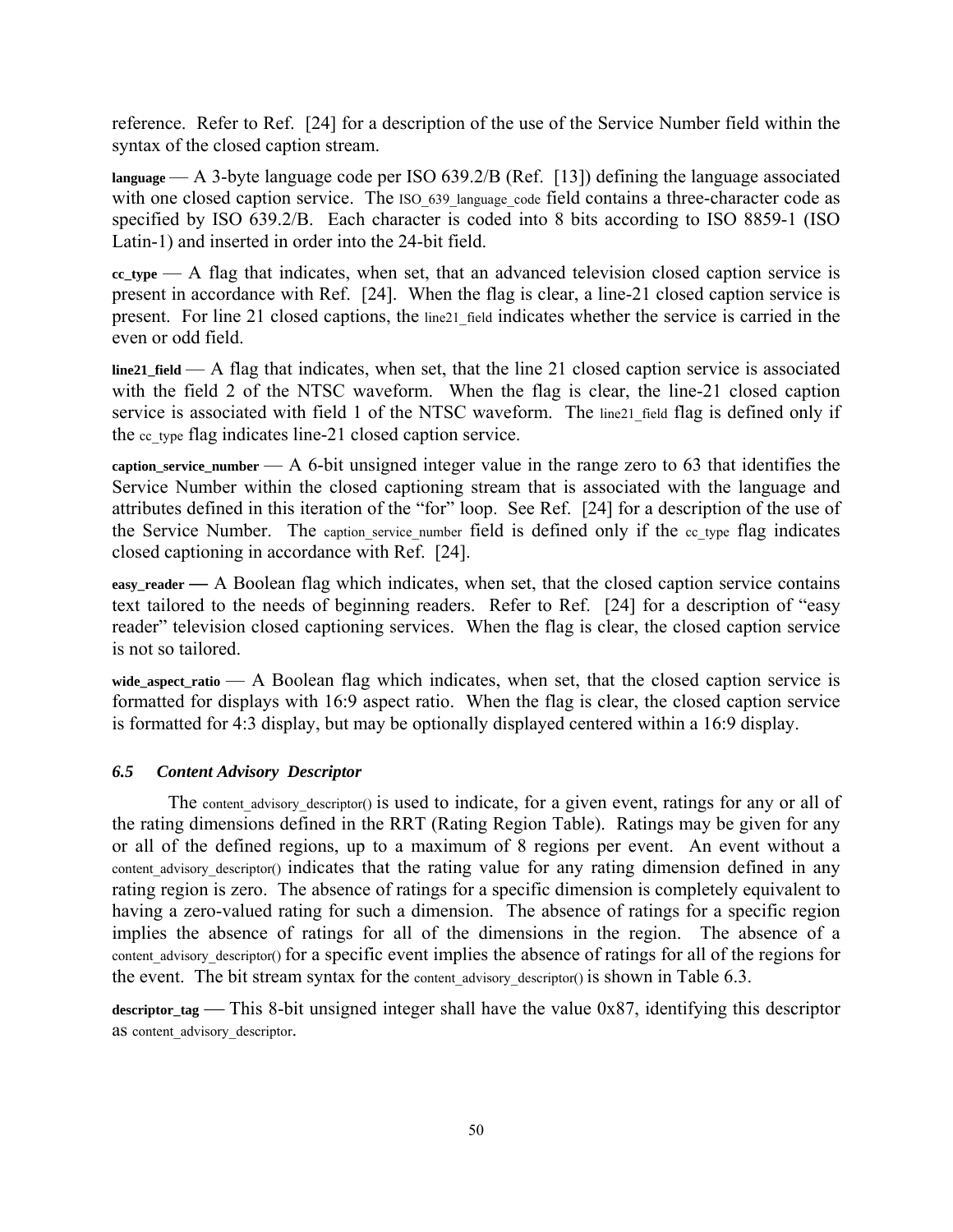| <b>Syntax</b>                                                                                    | <b>Bits</b>    | <b>Bytes</b> | Format               |
|--------------------------------------------------------------------------------------------------|----------------|--------------|----------------------|
| content_advisory_descriptor() {                                                                  |                |              |                      |
| descriptor_tag                                                                                   | 8              |              | 0x87                 |
| descriptor_length                                                                                | 8              |              | uimsbf               |
| reserved                                                                                         | 2              |              | $^{\circ}11^{\circ}$ |
| rating_region_count                                                                              | 6              |              |                      |
| for (i=0; i <rating count;="" i++)="" region="" td="" {<=""><td></td><td></td><td></td></rating> |                |              |                      |
| rating_region                                                                                    | 8              |              | uimsbf               |
| rated dimensions                                                                                 | 8              |              | uimsbf               |
| for $(j=0; j<$ rated dimensions; $j++)$ {                                                        |                |              |                      |
| rating_dimension_j                                                                               | 8              |              | uimsbf               |
| reserved                                                                                         | $\overline{4}$ |              | $^{\circ}1111'$      |
| rating value                                                                                     | 4              |              | uimsbf               |
|                                                                                                  |                |              |                      |
| rating_description_length                                                                        | 8              |              | uimsbf               |
| rating_description_text()                                                                        | var            |              |                      |
|                                                                                                  |                |              |                      |
|                                                                                                  |                |              |                      |

**Table 6.3 Content Advisory Descriptor format** 

descriptor\_length — This 8-bit unsigned integer specifies the length (in bytes) immediately following this field up to the end of this descriptor.

**rating region\_count**  $\longrightarrow$  A 6-bit unsigned integer value in the range 1 to 8 that indicates the number of rating region specifications to follow.

rating region — An unsigned 8-bit integer that specifies the rating region for which the data in the bytes to follow is defined. The rating region associates ratings data given here with data defined in a Ratings Region Table tagged with the corresponding rating region.

rated dimensions — An 8-bit unsigned integer field that specifies the number of rating dimensions for which content advisories are specified for this event. The value of this field shall not be greater than the value specified by the field dimensions defined in the corresponding RRT section.

rating dimension  $j$  — An 8-bit unsigned integer field specifies the dimension index into the RRT instance for the region specified by the field rating region. These dimension indices shall be listed in numerical order, i.e., the value of rating dimension  $j+1$  shall be greater than that of rating dimension  $j$ .

rating\_value — A 4-bit field represents the rating value of the dimension specified by the field rating dimension  $\overline{z}$  for the region given by rating region.

rating description length — An 8-bit unsigned integer value in the range zero to 80 that represents the length of the rating description text() field to follow.

**rating\_description\_text() —** The rating description in the format of a Multiple String Structure (see Section 7.2). The rating description display string shall be limited to 16 characters or less. The rating description text shall represent the program's rating in an abbreviated form suitable for onscreen display. The rating description text collects multidimensional text information into a single small text string. If "xxx" and "yyy" are abbreviated forms for rating values in two dimensions, then "xxx-yyy" and "xxx (yyy)" are examples of possible strings represented in rating\_description\_text().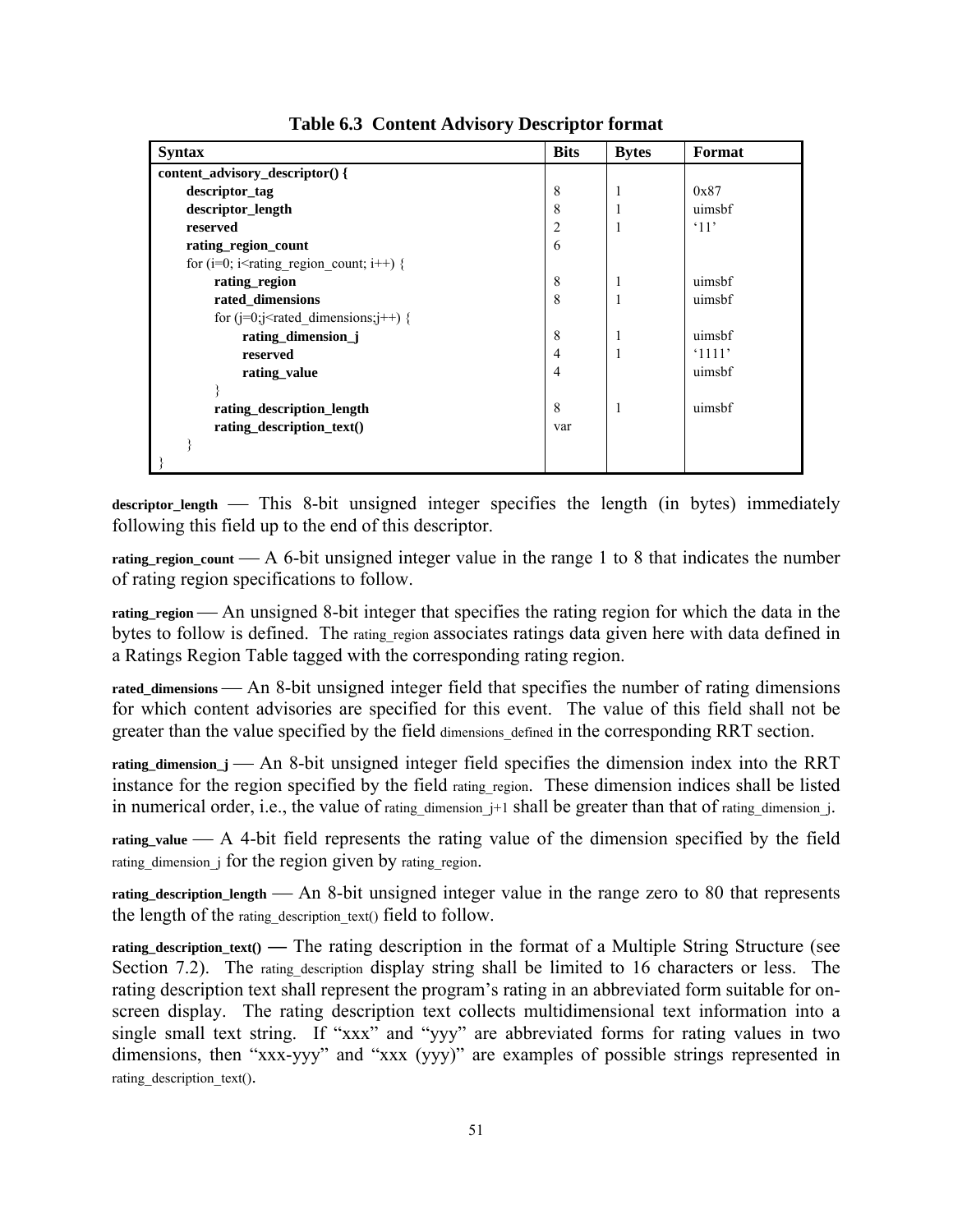The program source provider shall be the responsible party for insertion of correct content\_advisory\_descriptors in the Program Map Table (PMT). Also, the content\_advisory\_descriptors may be included in Aggregate Event Information Tables. If content advisory descriptors are available both in AEIT and PMT, the PMT should be used first, then the AEITs.

#### *6.6 Revision Detection Descriptor*

The revision detection descriptor() is used to indicate whether new information is contained in the table section in which it appears.

Table 6.4 describes the revision detection descriptor. This descriptor should be the first descriptor in the list to limit processing overhead.

|                                  | <b>Bits</b> | <b>Bytes</b> | Format                 |
|----------------------------------|-------------|--------------|------------------------|
| revision detection descriptor(){ |             |              |                        |
| descriptor_tag                   | 8           |              | uimsbf value $0x93$    |
| descriptor_length                | 8           |              | uimsbf                 |
| reserved                         | 3           |              | <b>bslbf</b>           |
| table version number             | 5           |              | uimsbf range 0-31      |
| section number                   | 8           |              | uimsbf range $0 - 255$ |
| last section number              | 8           |              | uimsbf range $0 - 255$ |
|                                  |             |              |                        |

**Table 6.4 Revision Detection Descriptor format** 

**descriptor\_tag**—An 8-bit unsigned integer number that identifies the descriptor as a revision detection descriptor(). The tag shall have the value  $0x93$ .

**descriptor\_length**—An 8-bit unsigned integer number that indicates the number of bytes to follow in the descriptor. At present, just three bytes are defined, but the length field shall be processed to allow new data to be added to the descriptor in the future.

**table\_version\_number**—this 5-bit unsigned integer in the range 0 to 31 identifies the version of the current table. This integer applies only to the table (or the section of it) currently transmitted. Other types of tables may have different version numbers. To indicate a change in a specific table, this integer is incremented by 1 modulo 32.

**section\_number**—An 8-bit unsigned integer in the range 0 to 255 that identifies the current table section. Version numbers for all sections of a table must be the same. Note that section number  $= 0$ indicates the first section of a table.

**last\_section\_number**— An 8-bit unsigned integer in the range 0 to 255 that identifies the number of sections in a table. Note that if the last section number  $= 0$ , then there is only one section in this table.

### *6.7 Two Part Channel Number Descriptor*

Table 6.5 describes the two part channel number descriptor(). This descriptor may appear in the virtual channel() record, contained in the VCM structure; within the Short-form Virtual Channel Table section. The descriptor may be used by compatible Hosts to associate a two-part user channel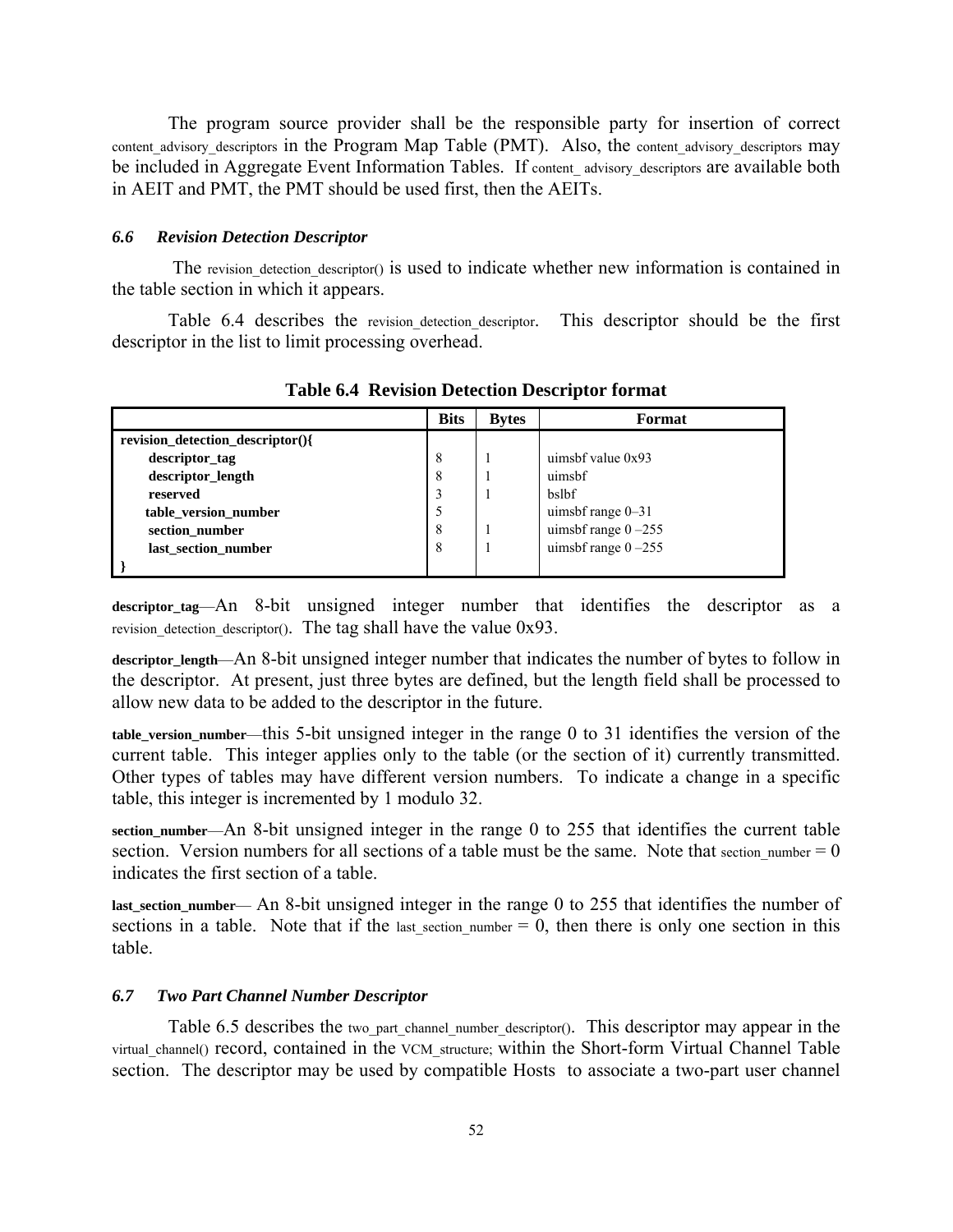number with any virtual channel. Some channels may have a two part channel number descriptor() while others do not.

*Note*: For the L-VCT, the 10-bit major/minor number fields can be coded to represent a onepart channel number. The one-part representation is not needed for the major/minor number fields in the two part channel number descriptor() in the S-VCT, because there is already a 12-bit one-part number on each channel in S-VCT. It would cause confusion to allow a second one-part number to be associated with a channel defined in S-VCT.

|                                       | <b>Bits</b> | <b>Bytes</b> | Format              |
|---------------------------------------|-------------|--------------|---------------------|
| two part channel number descriptor(){ |             |              |                     |
| descriptor_tag                        | 8           |              | uimsbf value $0x94$ |
| descriptor_length                     | 8           |              | uimsbf              |
| reserved                              | 6           | 2            | bslbf               |
| major_channel_number                  | 10          |              | uimsbf range 0-999  |
| reserved                              | 6           | 2            | bslbf               |
| minor channel number                  | 10          |              | uimsbf range 0-999  |
|                                       |             |              |                     |

**Table 6.5 Two-part Channel Number Descriptor format** 

**descriptor\_tag**—An 8-bit unsigned integer number that identifies the descriptor as a two part channel number descriptor(). The tag shall have the value 0x94.

**descriptor\_length**—An 8-bit unsigned integer number that indicates the number of bytes to follow in the descriptor. At present, just four bytes are defined, but the length field shall be processed to allow new data to be added to the descriptor in the future.

**major\_channel\_number**—A 10-bit unsigned integer in the range 0 to 999 that identifies the "major" channel number to be associated with the virtual channel.

**minor\_channel\_number**—A 10-bit unsigned integer in the range 0 to 999 that identifies the "minor" channel number to be associated with the virtual channel.

Hosts that support two-part channel numbering must support this descriptor. It is only mandatory for this descriptor to be sent in the instance where system support of two-part channel numbering is required. This means for virtual\_channel() records where the Host does not receive the two-part channel number descriptor, that the Host is expected to use the virtual channel number described in the virtual channel() record in Section 5.3.2.

#### *6.8 Channel Properties Descriptor*

The channel properties descriptor() is defined to allow both forms of VCTs (S-VCT and L-VCT) carrying the same properties. Table 6.6 describes the syntax for this descriptor. The descriptor may appear within a virtual channel() record in the Short-form Virtual Channel Table.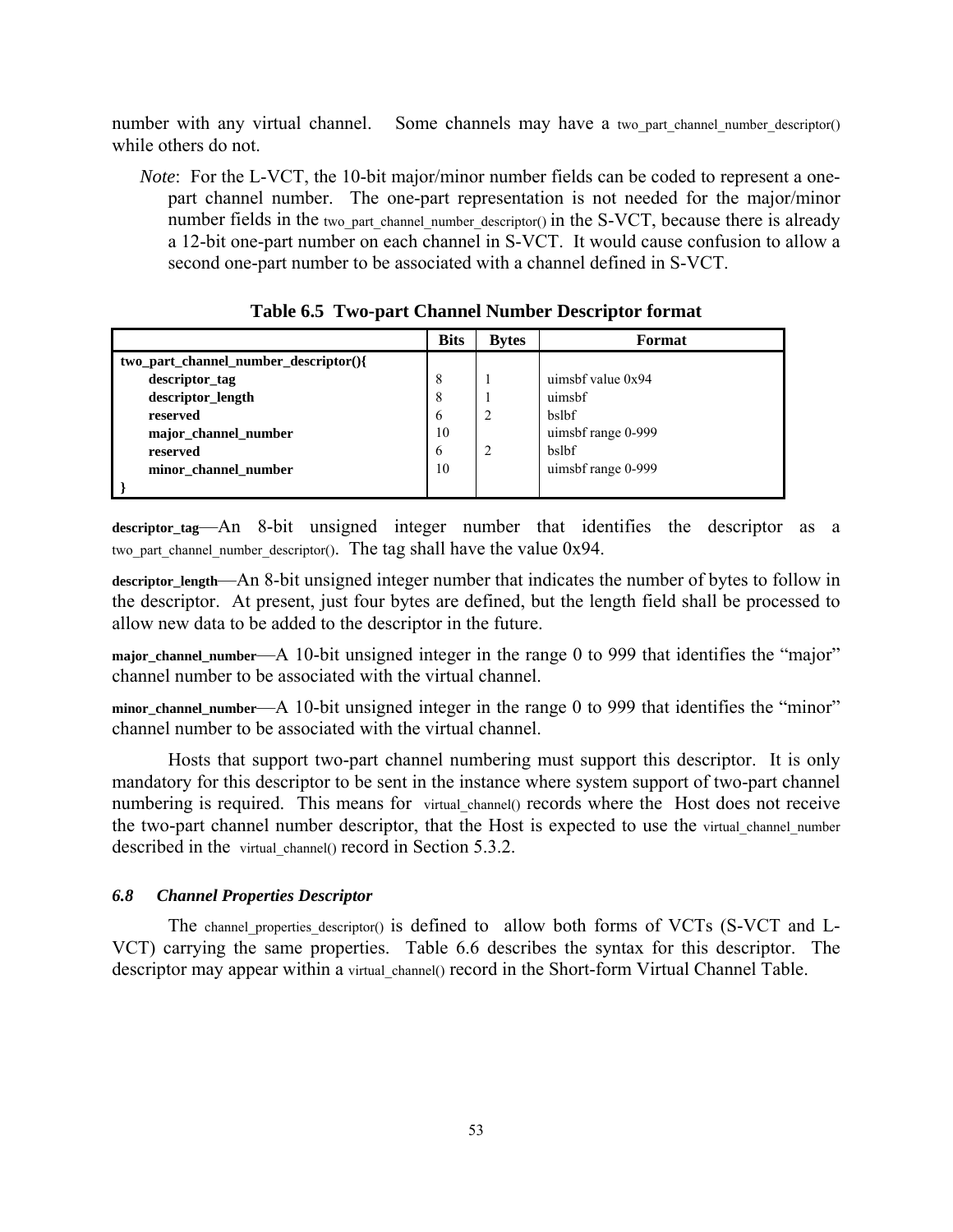|                                  | <b>Bits</b> | <b>Bytes</b> | Format              |
|----------------------------------|-------------|--------------|---------------------|
| channel_properties_descriptor(){ |             |              |                     |
| descriptor_tag                   | 8           |              | uimsbf value $0x95$ |
| descriptor_length                | 8           |              | uimsbf              |
| channel_TSID                     | 16          | 2            | uimsbf              |
| reserved                         | 6           |              | '111111'            |
| out_of_band_channel              |             |              | uimsbf              |
| access_controlled                |             |              | uimbsf              |
| hide guide                       |             |              | bslbf               |
| reserved                         |             |              | $\cdot_1$           |
| service_type                     | 6           |              | uimsbf              |
|                                  |             |              |                     |

**Table 6.6 Channel Properties Descriptor format** 

**descriptor\_tag**—An 8-bit unsigned integer number that identifies the descriptor as a channel properties descriptor(). The tag shall have the value  $0x95$ .

**descriptor\_length**—An 8-bit unsigned integer number that indicates the number of bytes to follow in the descriptor. At present, just four bytes are defined, but the length field shall be processed to allow new data to be added to the descriptor in the future.

**channel\_TSID** — A 16-bit unsigned integer field in the range 0x0000 to 0xFFFF that represents the MPEG-2 Transport Stream ID associated with the Transport Stream carrying the MPEG-2 program referenced by this virtual channel. For inactive channels, channel\_TSID represents the ID of the Transport Stream that will carry the service when it becomes active. The Host may use the channel\_TSID to verify that a TS acquired at the referenced carrier frequency is actually the desired multiplex. Analog signals may have a TSID that is different from any MPEG-2 Transport Stream identifier, that is, it shall be truly unique if present. A value of 0xFFFF for channel TSID shall be specified for situations where a valid TSID is not known (reserved as a wildcard capability).

**out\_of\_band** — A Boolean flag that indicates, when set, that the virtual channel associated with this descriptor is carried on the cable on the Extended Channel interface carrying the tables defined in this protocol. When clear, the virtual channel is carried within a standard tuned multiplex at that frequency.

**access\_controlled**—A Boolean flag that indicates, when set, that events associated with this virtual channel may be access controlled. When the flag is zero, event access is not restricted.

hide guide – A Boolean flag that indicates, when set to 0 for a channel of channel type hidden, that the virtual channel and its events may appear in EPG displays. This bit shall be ignored for channels which are not the hidden type, so that non-hidden channels and their events may always be included in EPG displays regardless of the state of the hide guide bit. Typical applications for hidden channels with the hide guide bit set to 1 are test signals and services accessible through application-level pointers.

**service\_type**— A 6-bit enumerated type field that identifies the type of service carried in this virtual channel. Service type is coded according to Table 5.30.

Hosts may use this descriptor to become aware of aspects of the channel. In the case where this descriptor is not received, the Host must tune the channel and self-discover these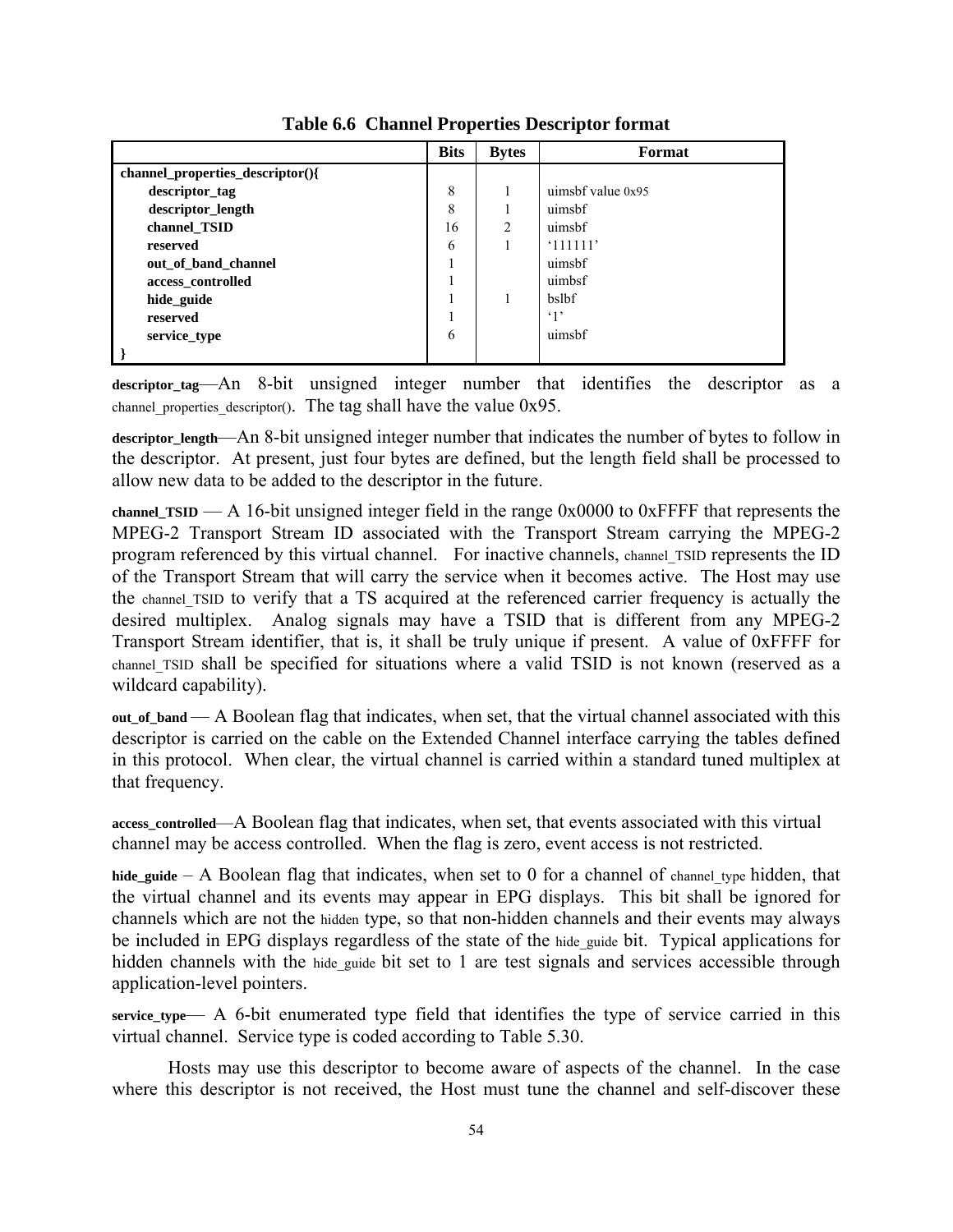aspects of the channel. For example, if this descriptor is not sent, and the channel is access controlled, the Host must determine when it can obtain access permission (the same as if that bit in the descriptor were set). Similar rules can be applied for service type and channel\_TSID.

### *6.9 Extended Channel Name Descriptor*

The extended channel name descriptor provides the long channel name for the virtual channel containing this descriptor.

The bit stream syntax for the extended channel name descriptor is shown in Table 6.7.

| <b>Syntax</b>                        | <b>Bits</b> | <b>Bytes</b> | Format |
|--------------------------------------|-------------|--------------|--------|
| extended channel name descriptor() { |             |              |        |
| descriptor_tag                       | 8           |              | 0xA0   |
| descriptor_length                    | 8           |              | uimsbf |
| long channel name $text()$           | var         |              |        |
|                                      |             |              |        |

**Table 6.7 Extended Channel Name Descriptor format** 

**descriptor\_tag —** This 8-bit unsigned integer shall have the value 0xA0, identifying this descriptor as extended channel name descriptor().

**descriptor\_length —**This 8-bit unsigned integer specifies the length (in bytes) immediately following this field up to the end of this descriptor.

**long\_channel\_name\_text() —** The long channel name in the format of a Multiple String Structure (see Section 7.2).

#### *6.10 Time Shifted Service Descriptor*

This descriptor links one virtual channel with one or more virtual channels that carry the same programming on a time-shifted basis. The typical application is for Near Video On Demand (NVOD) services.

*Note*: For the L-VCT, the 10-bit major/minor number fields can be coded to represent a onepart channel number. The one-part representation is not applicable for the major/minor number fields in the time shifted services descriptor() because this descriptor is not applicable to S-VCT (see Table A.2). The major/minor number fields in the time shifted services descriptor() are only used to match against fields in the L-VCT.

The bit stream syntax for the time shifted service descriptor() is shown in Table 6.8.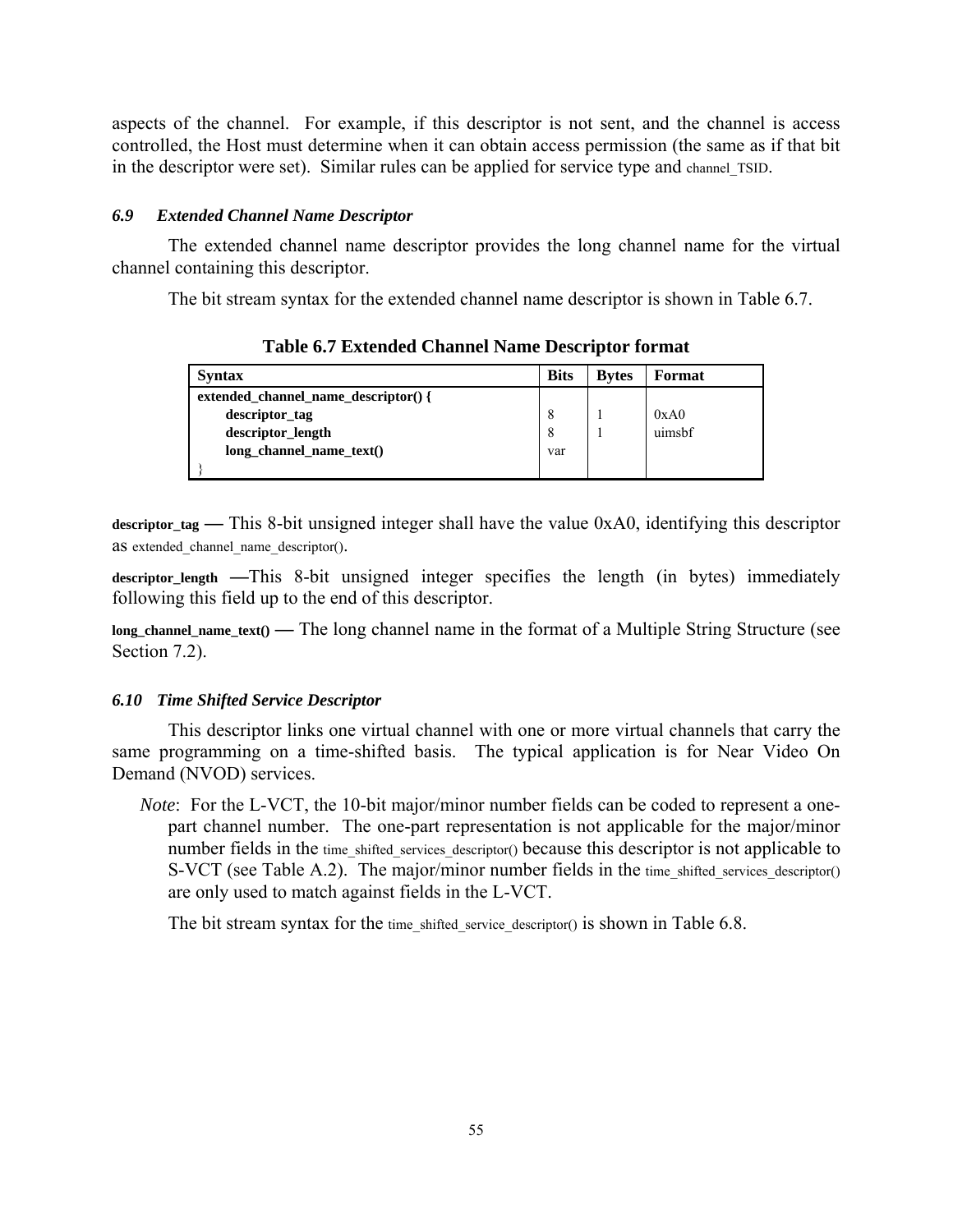| <b>Syntax</b>                                 | <b>Bits</b> | <b>Bytes</b>   | Format         |
|-----------------------------------------------|-------------|----------------|----------------|
| time_shifted_service_descriptor() {           |             |                |                |
| descriptor_tag                                | 8           |                | 0xA2           |
| descriptor_length                             | 8           |                | uimsbf         |
| reserved                                      | ٩           |                | $^{\circ}111'$ |
| number of services                            | 5           |                | uimsbf         |
| for $(i=0; i \leq number of services; i++)$ { |             |                |                |
| reserved                                      | 6           |                | '111111'       |
| time shift                                    | 10          |                | uimshf         |
| reserved                                      | 4           | $\overline{c}$ | '1111'         |
| major_channel_number                          | 10          |                | uimsbf         |
| minor_channel_number                          | 10          | $\overline{c}$ | uimsbf         |
|                                               |             |                |                |
|                                               |             |                |                |

**Table 6.8 Time Shifted Service Descriptor format** 

**descriptor\_tag** — This 8-bit unsigned integer shall have the value 0xA2, identifying this descriptor as time shifted service descriptor().

**descriptor\_length** — This 8-bit unsigned integer specifies the length (in bytes) immediately following this field up to the end of this descriptor.

**number\_of\_services** — A 5-bit number in the range 1 to 20 that indicates the number of time-shifted services being defined here.

**time\_shift** — A 10-bit number in the range 1 to 720 that represents the number of minutes the timeshifted service indicated by major channel number and minor channel number is time-shifted from the virtual channel associated with this descriptor.

major\_channel\_number — A 10-bit number in the range 1 to 999 that represents the "major" channel number associated with a time-shifted service.

minor channel number — A 10-bit number in the range 0 to 999 that, when non-zero, represents the "minor" or "sub-" channel number of the virtual channel that carries a time-shifted service.

#### *6.11 Component Name Descriptor*

Table 6.9 defines the component name descriptor(), which serves to define an optional textual name tag for any component of the service.

| <b>Syntax</b>                 | <b>Bits</b> | <b>Bytes</b> | Format |
|-------------------------------|-------------|--------------|--------|
| component_name_descriptor() { |             |              |        |
| descriptor_tag                | 8           |              | 0xA3   |
| descriptor_length             | 8           |              | uimsbf |
| $component$ name $string()$   | var         |              |        |
|                               |             |              |        |

**Table 6.9 Component Name Descriptor format** 

**descriptor\_tag** — This 8-bit unsigned integer shall have the value 0xA3, identifying this descriptor as component name descriptor.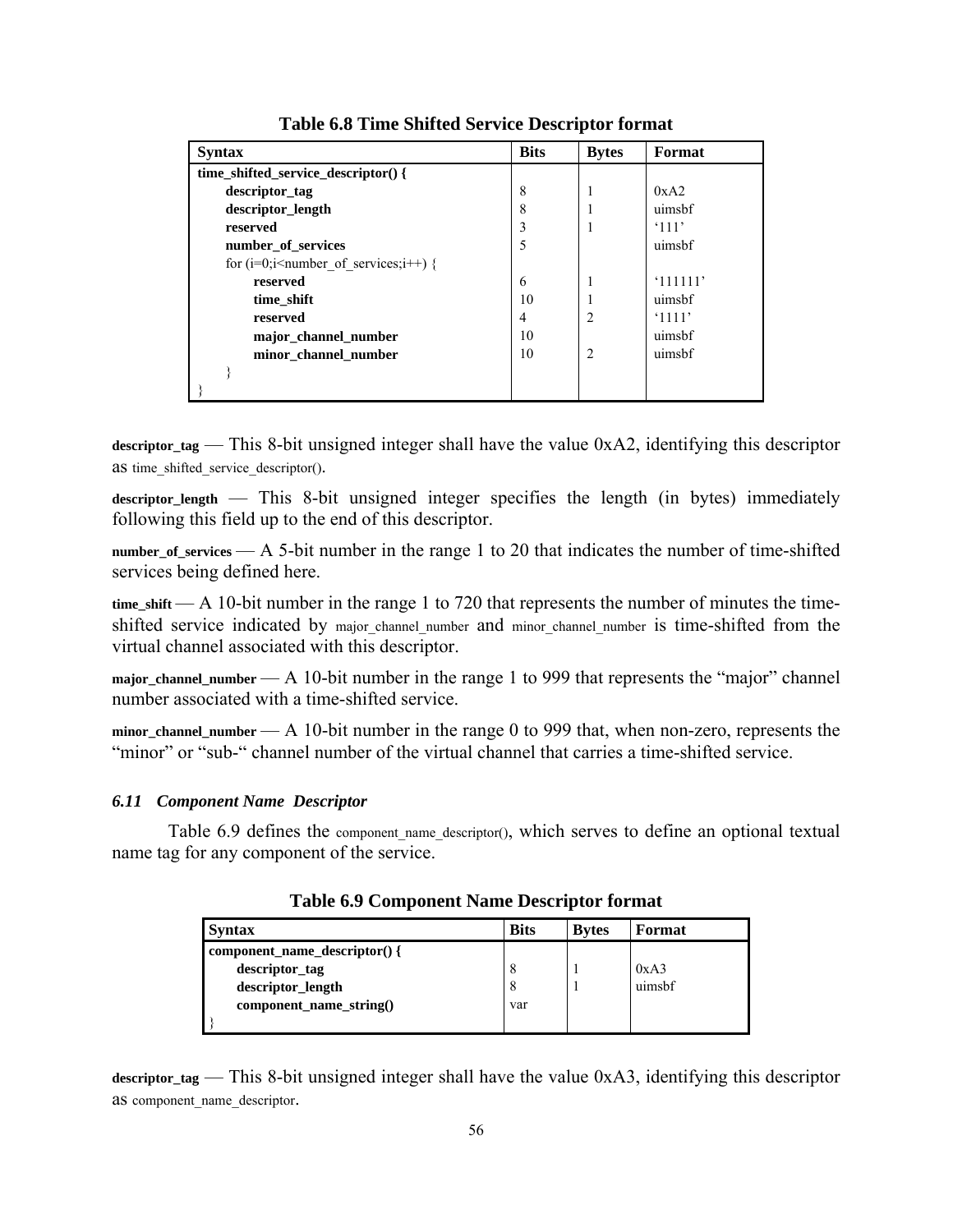descriptor length — This 8-bit unsigned integer specifies the length (in bytes) immediately following this field up to the end of this descriptor.

**component name string()** — The name string in the format of a Multiple String Structure (see Section 7.2).

#### *6.12 Daylight Savings Time Descriptor*

This descriptor is defined for optional carriage in the System Time Table section (and in no other type of table). Hosts may use the data in the descriptor if present. If not present, *no indication is being provided as to whether daylight savings time is in effect or not.* In other words, the Host shall not infer that the lack of a descriptor means that daylight savings time is not currently in effect.

A description of the use of the daylight savings time descriptor() is provided in Annex E. The syntax is shown in the following Table.

| <b>Syntax</b>                        | <b>Bits</b>    | <b>Bytes</b> | Format              |
|--------------------------------------|----------------|--------------|---------------------|
| daylight savings time descriptor() { |                |              |                     |
| descriptor_tag                       | 8              |              | uimsbf value $0x96$ |
| descriptor_length                    | 8              |              | uimsbf              |
| DS status                            |                |              | bslbf               |
| reserved                             | $\overline{2}$ |              | $^{\circ}11$        |
| DS day of month                      | 5              |              | uimsbf              |
| DS hour                              | 8              | 8            | uimsbf              |
|                                      |                |              |                     |

**Table 6.10 Daylight Savings Time Descriptor format** 

descriptor tag — This 8-bit unsigned integer shall have the value 0x96, identifying this descriptor as daylight savings time descriptor.

**descriptor\_length** — This 8-bit unsigned integer specifies the length (in bytes) immediately following this field up to the end of this descriptor.

**DS\_status —** This bit indicates the status of daylight savings.

DS status  $= '0'$ : Not in daylight savings time.

DS status  $= '1$ : In daylight savings time.

**DS\_day\_of\_month —** This 5-bit unsigned integer field indicates the local day of the month on which the transition into or out of daylight savings time is to occur (1-31).

**DS\_hour —** This 8-bit unsigned integer field indicates the local hour at which the transition into or out of daylight savings time is to occur (0-18). This usually occurs at 2 a.m. in the U.S.

### *6.13 User Private Descriptors*

Privately defined descriptors are those with descriptor tag in the range 0xC0 through 0xFF. They may be placed at any location where descriptors may be included within the table sections described in this Service Information standard. Ownership of one or more user private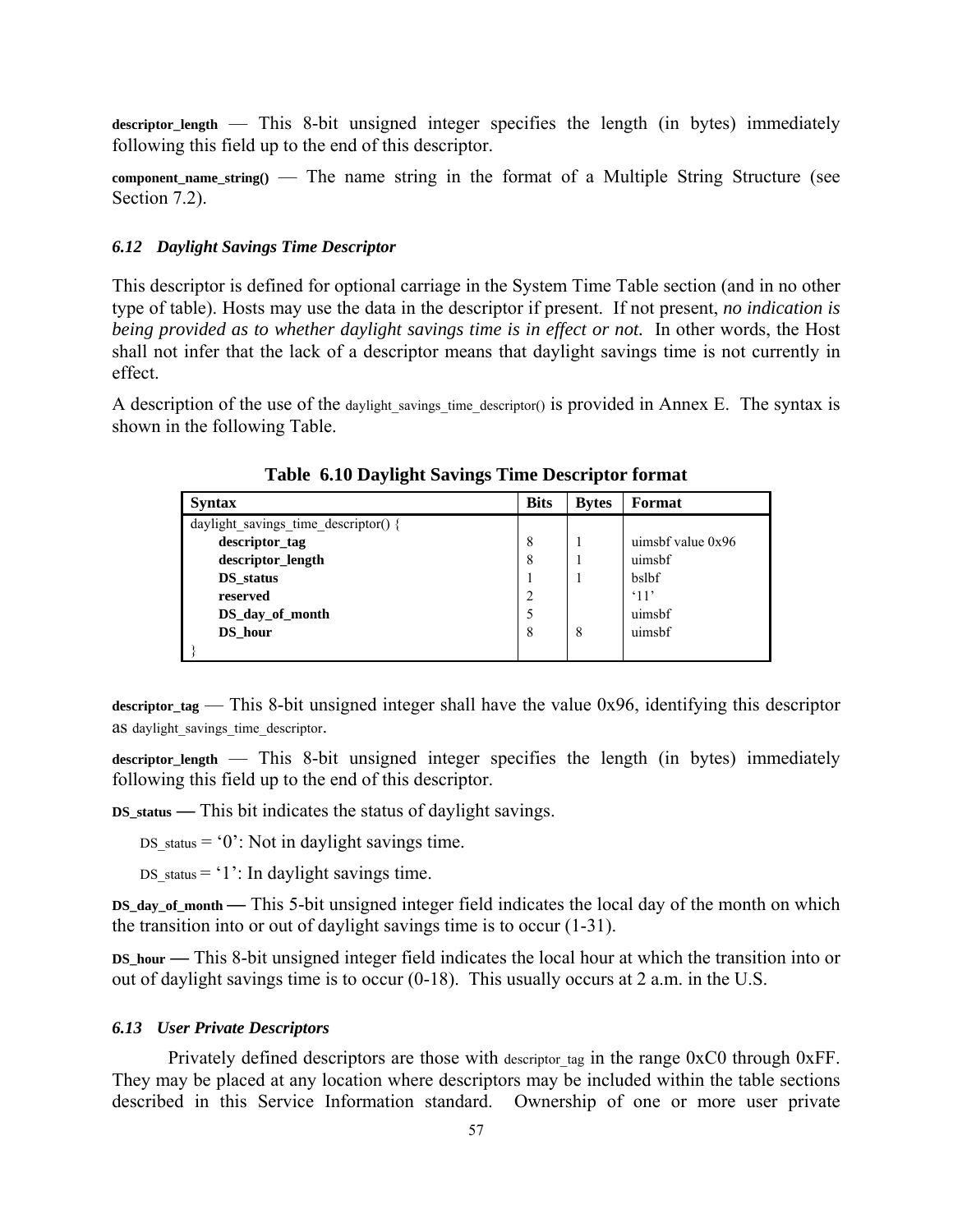descriptors is indicated by the presence of an MPEG registration\_descriptor() preceding the descriptor(s).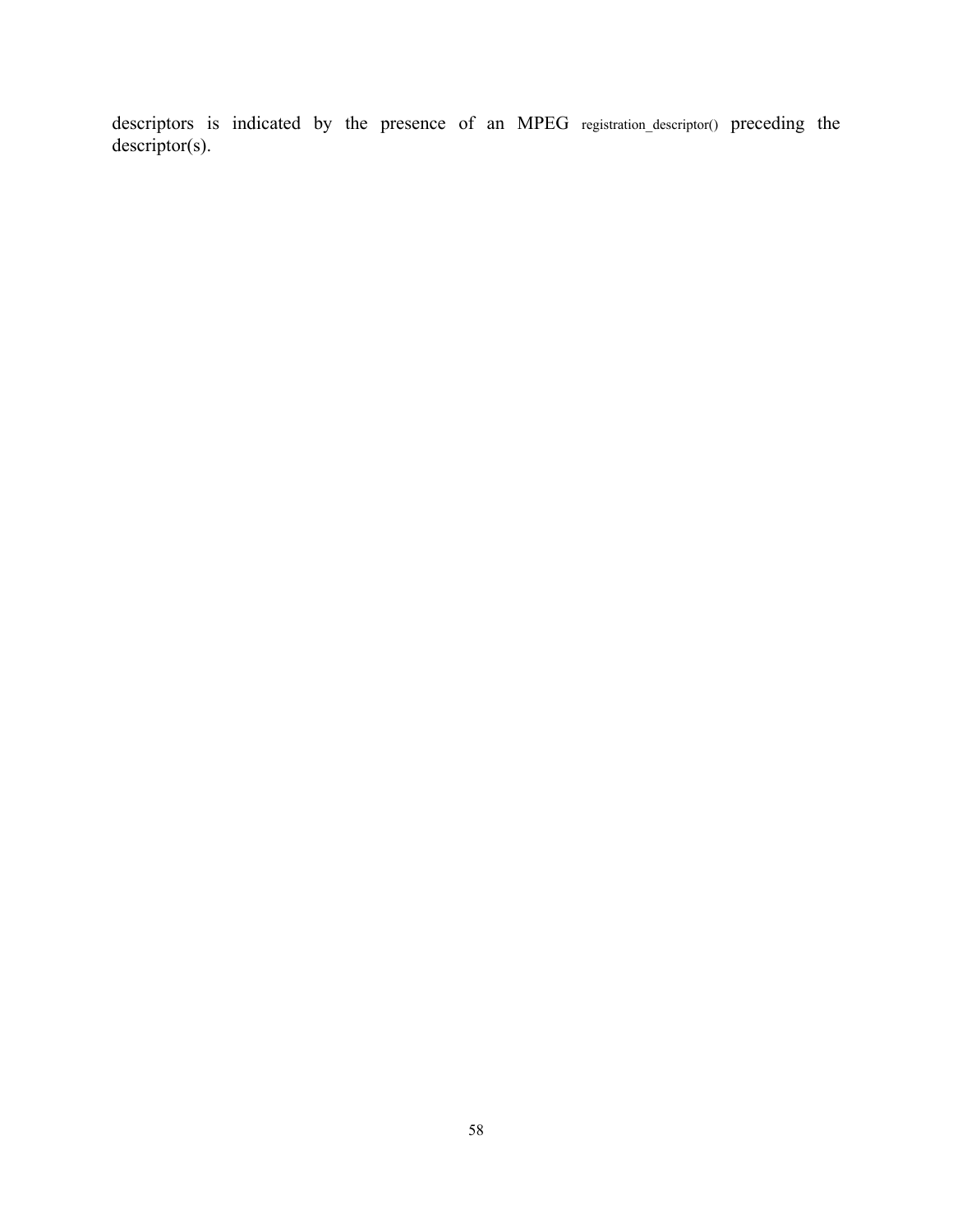### **7 TEXT STRING CODING**

This section describes the format of text strings in this Service Information standard. Two different formats are used in this document. Text strings in the Network Text Table uses a format called Multilingual Text String (MTS), consisting of one or more mode-length-segment blocks. The MTS format is described in Section 7.1. All other tables and descriptors use a data structure called Multiple String Structure, described in Section 7.2. The following tables summarize these rules.

| <b>Table ID</b><br>Value (hex) | <b>Table</b>                             | Coding     | Ref.     |
|--------------------------------|------------------------------------------|------------|----------|
| 0xC3                           | Network Text Table (NTT)                 | MTS        | Sec. 7.1 |
| 0xCA                           | Rating Region Table (RRT)                | <b>MSS</b> | Sec. 7.2 |
| 0xD6                           | Aggregate Event Information Table (AEIT) | <b>MSS</b> | Sec. 7.2 |
| 0xD7                           | Aggregate Extended Text Table (AETT)     | <b>MSS</b> | Sec. 7.2 |

| <b>Table 7.1 Text String Coding Format in Tables</b> |  |  |  |  |  |
|------------------------------------------------------|--|--|--|--|--|
|------------------------------------------------------|--|--|--|--|--|

| <b>Table 7.2 Text String Coding Format in Descriptors</b> |  |  |  |  |  |
|-----------------------------------------------------------|--|--|--|--|--|
|-----------------------------------------------------------|--|--|--|--|--|

| <b>Descriptor Tag</b><br>Value (hex) | <b>Descriptor</b>                | Coding     | Ref.     |
|--------------------------------------|----------------------------------|------------|----------|
| 0x87                                 | Content advisory descriptor      | <b>MSS</b> | Sec. 7.2 |
| 0xA0                                 | Extended channel name descriptor | <b>MSS</b> | Sec. 7.2 |
| 0xA3                                 | Component name descriptor        | <b>MSS</b> | Sec. 7.2 |

## *7.1 Multilingual Text String (MTS) Format*

The format of Multilingual Text Strings adheres to the following structure. Items in square brackets may be repeated one or more times:

 $\leq$ mode> $\leq$ length> $\leq$ segment> [  $\leq$ mode> $\leq$ length> $\leq$ segment> ]

A string length field always precedes the one or more instances of mode, length, segment. This field is described in each instance where multilingual text is used, and may be either 8- or 16-bits in length, as appropriate. The value of string length represents the sum total of all mode, length, segment blocks comprising the multilingual text string to follow, and serves to indicate the end of the text string structure.

The multilingual text data structure is designed to accommodate the need to represent a text string composed of characters from a variety of alphabets, as well as ideographic characters. Whereas characters could be represented using 16- or 32-bit character codes (as does Unicode [*ISO/IEC 10646-1]*), that form is inefficient and wasteful of transmission bandwidth for strings composed primarily of alphabetic rather than ideographic characters. To accommodate the need to handle Chinese, Japanese, and Korean, modes are defined that allow 16-bit (double byte) character representations in standard formats.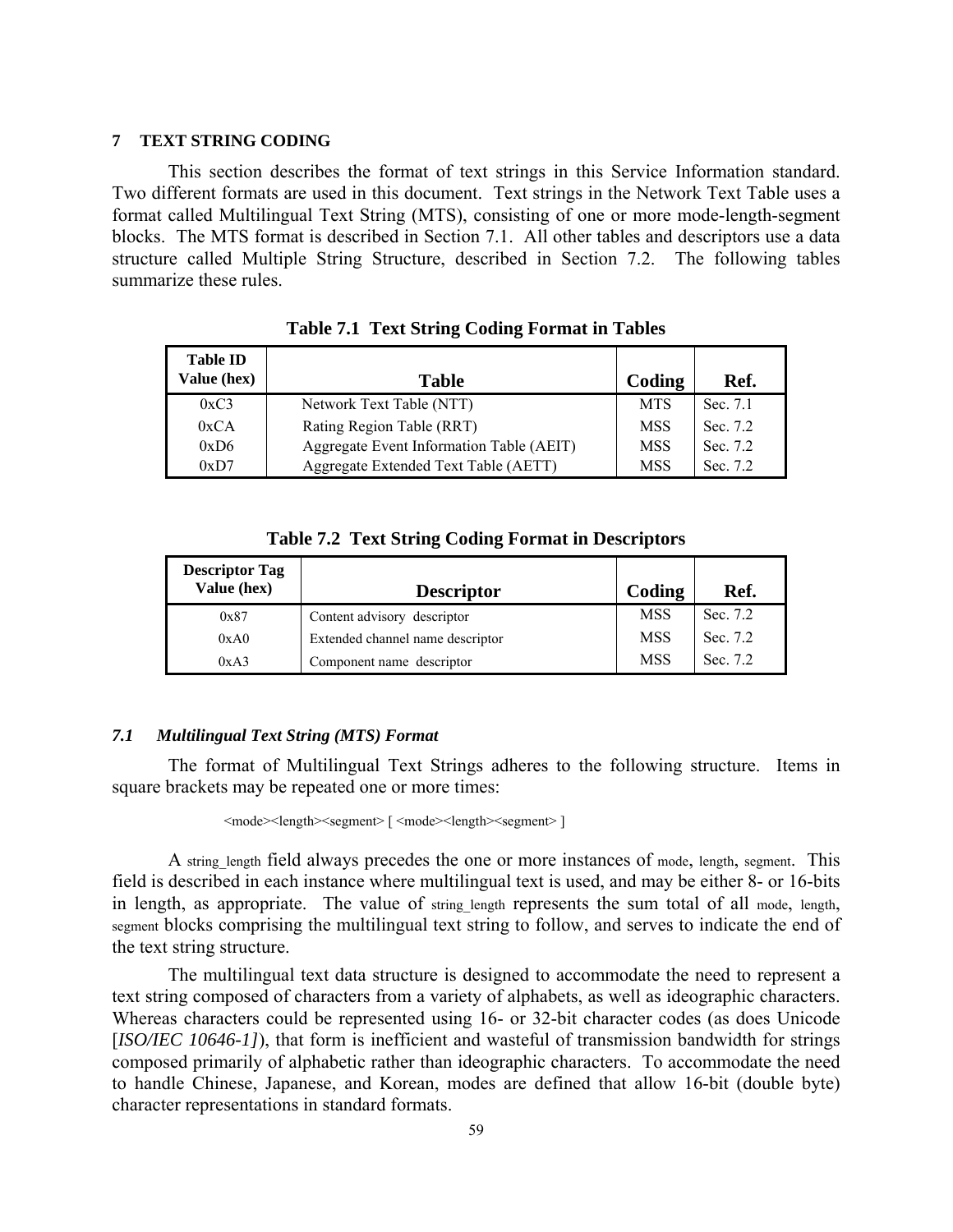References below to *ISO/IEC 10646-1* (Unicode) shall be to the Basic Multilingual Plane (BMP) within that standard.

**mode** — An 8-bit value representing the text mode to be used to interpret characters in the segment to follow. See Table 7.3 for definition. Mode bytes in the range zero through 0x3E select Unicode character code pages. Mode byte value 0x3F selects 16-bit Unicode character coding. Mode bytes in the rage 0x40 through 0xFF represent selection of a format effector function such as *underline ON* or *new line*. If mode is in the range 0x40 to 0x9F, then the length/segment portion is omitted. Format effector codes in the range 0x40 through 0x9F involve no associated parametric data; hence the omission of the length/segment portion. Format effector codes in the range 0xA0 through 0xFF include one or more parameters specific to the particular format effector function.

**length** — An 8-bit unsigned integer number representing the number of bytes in the segment to follow in this block.

**segment** — An array of bytes representing a character string formatted according to the mode byte.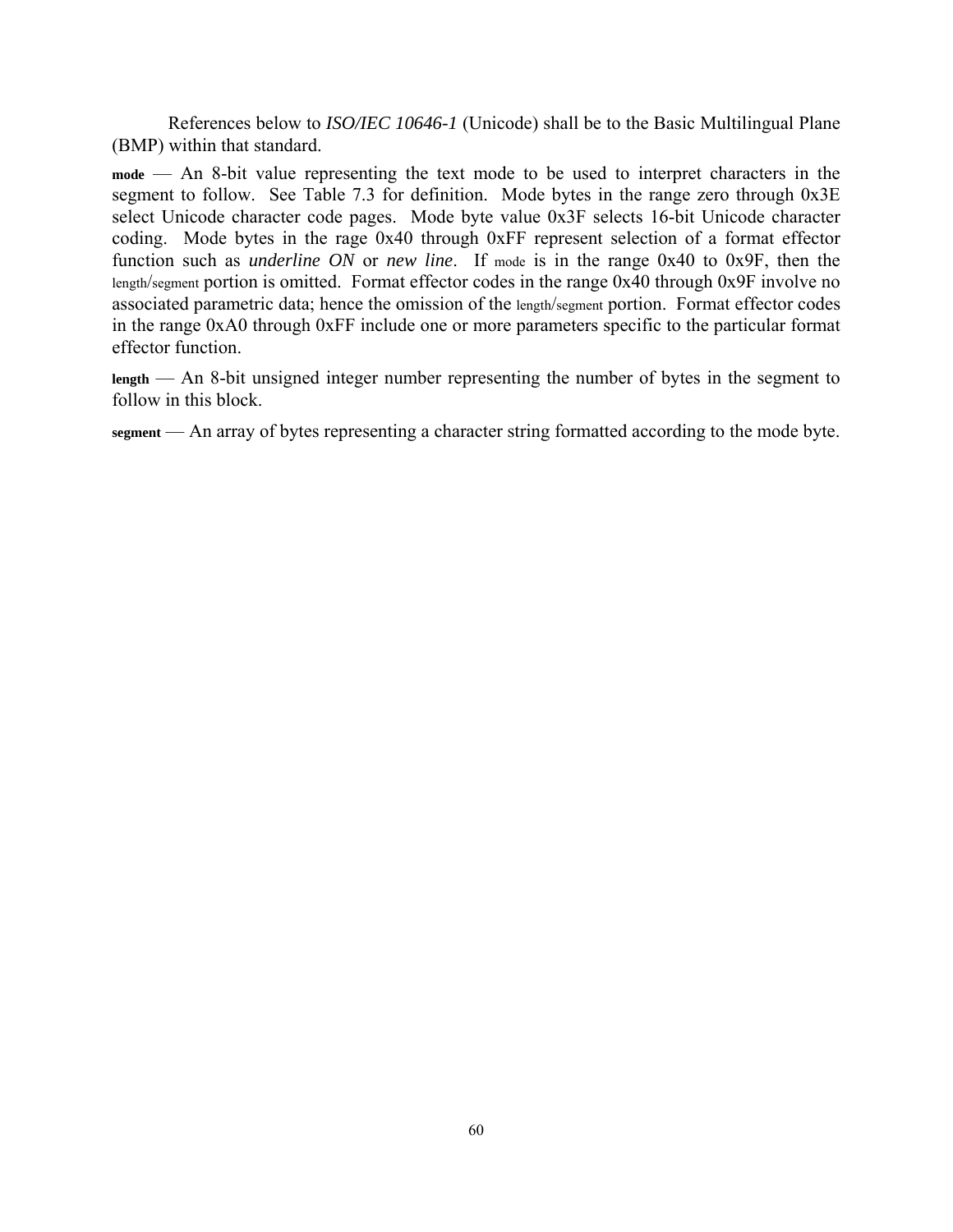| <b>Mode Byte</b> | <b>Meaning</b>                      | Language(s) or Script              |  |
|------------------|-------------------------------------|------------------------------------|--|
| 0x00             | Select ISO/IEC 10646-1 Page 0x00    | ASCII, ISO Latin-1 (Roman)         |  |
| 0x01             | Select ISO/IEC 10646-1 Page 0x01    | European Latin (many) <sup>9</sup> |  |
| 0x02             | Select ISO/IEC 10646-1 Page 0x02    | <b>Standard Phonetic</b>           |  |
| 0x03             | Select ISO/IEC 10646-1 Page 0x03    | Greek                              |  |
| 0x04             | Select ISO/IEC 10646-1 Page 0x04    | Russian, Slavic                    |  |
| 0x05             | Select ISO/IEC 10646-1 Page 0x05    | Armenian, Hebrew                   |  |
| 0x06             | Select ISO/IEC 10646-1 Page 0x06    | Arabic <sup>10</sup>               |  |
| $0x07 - 0x08$    | Reserved                            |                                    |  |
| 0x09             | Select ISO/IEC 10646-1 Page 0x09    | Devanagari <sup>11</sup> , Bengali |  |
| 0x0A             | Select ISO/IEC 10646-1 Page 0x0A    | Punjabi, Gujarti                   |  |
| 0x0B             | Select ISO/IEC 10646-1 Page 0x0B    | Oriya, Tamil                       |  |
| 0x0C             | Select ISO/IEC 10646-1 Page 0x0C    | Telugu, Kannada                    |  |
| 0x0D             | Select ISO/IEC 10646-1 Page 0x0D    | Malayalam                          |  |
| 0x0E             | Select ISO/IEC 10646-1 Page 0x0E    | Thai, Lao                          |  |
| 0x0F             | Select ISO/IEC 10646-1 Page 0x0F    | Tibetan                            |  |
| 0x10             | Select ISO/IEC 10646-1 Page 0x10    | Georgian                           |  |
| $0x11-0x1F$      | Reserved                            |                                    |  |
| 0x20             | Select ISO/IEC 10646-1 Page 0x20    | Miscellaneous <sup>12</sup>        |  |
| 0x21             | Select ISO/IEC 10646-1 Page 0x21    | Misc. symbols, arrows              |  |
| 0x22             | Select ISO/IEC 10646-1 Page 0x22    | Mathematical operators             |  |
| 0x23             | Select ISO/IEC 10646-1 Page 0x23    | Misc. technical                    |  |
| 0x24             | Select ISO/IEC 10646-1 Page 0x24    | OCR, enclosed alpha-num.           |  |
| 0x25             | Select ISO/IEC 10646-1 Page 0x25    | Form and chart components          |  |
| 0x26             | Select ISO/IEC 10646-1 Page 0x26    | Miscellaneous dingbats             |  |
| 0x27             | Select ISO/IEC 10646-1 Page 0x27    | Zapf dingbats                      |  |
| $0x28-0x2F$      | Reserved                            |                                    |  |
| 0x30             | Select ISO/IEC 10646-1 Page 0x30    | Hiragana, Katakana                 |  |
| 0x31             | Select ISO/IEC 10646-1 Page 0x31    | Bopomopho, Hangul elem.            |  |
| 0x32             | Select ISO/IEC 10646-1 Page 0x32    | Enclosed CJK Letters, ideo.        |  |
| 0x33             | Select ISO/IEC 10646-1 Page 0x33    | Enclosed CJK Letters, ideo.        |  |
| $0x34-0x3E$      | Reserved                            |                                    |  |
| 0x3F             | Select 16-bit ISO/IEC 10646-1 mode  | all                                |  |
| $0x40-0x9F$      | Format effector (single byte)       | see Table 6.2                      |  |
| $0xA0-0xFF$      | Format effector (with parameter[s]) |                                    |  |

## **Table 7.3 Mode Byte Encoding**

Table 7.4 describes the format of the multilingual\_text\_string().

## **Table 7.4 Multilingual text string format**

| DIIS | - -<br>∼<br>-- | ______ |
|------|----------------|--------|
|      |                |        |

<sup>&</sup>lt;sup>9</sup> When combined with page zero (ASCII and ISO Latin-1), covers Afrikaans, Breton, Basque, Catalan, Croatian, Czech, Danish, Dutch, Esperanto, Estonian, Faroese, Finnish, Flemish, Firsian, Greenlandic, Hungarian, Icelandic, Italian, Latin, Latvian, Lithuanian, Malay, Maltese, Norwegian, Polish, Portuguese, Provencal, Ghaeto-Romanic, Romanian, Romany, Slovak, Slovenian, Serbian, Spanish, Swedish, Turkish, and Welsh.

<sup>10</sup> Also Persian, Urdu, Pashto, Sindhi, and Kurdish.

 $\overline{a}$ 

<sup>&</sup>lt;sup>11</sup> Devanagari script is used for writing Sanskrit and Hindi, as well as other languages of northern India (such as Marathi) and of Nepal (Nepali). In addition, at least two dozen other Indian languages use Devanagari script.

 $12$  General punctuation, superscripts and subscripts, currency symbols, and other diacritics.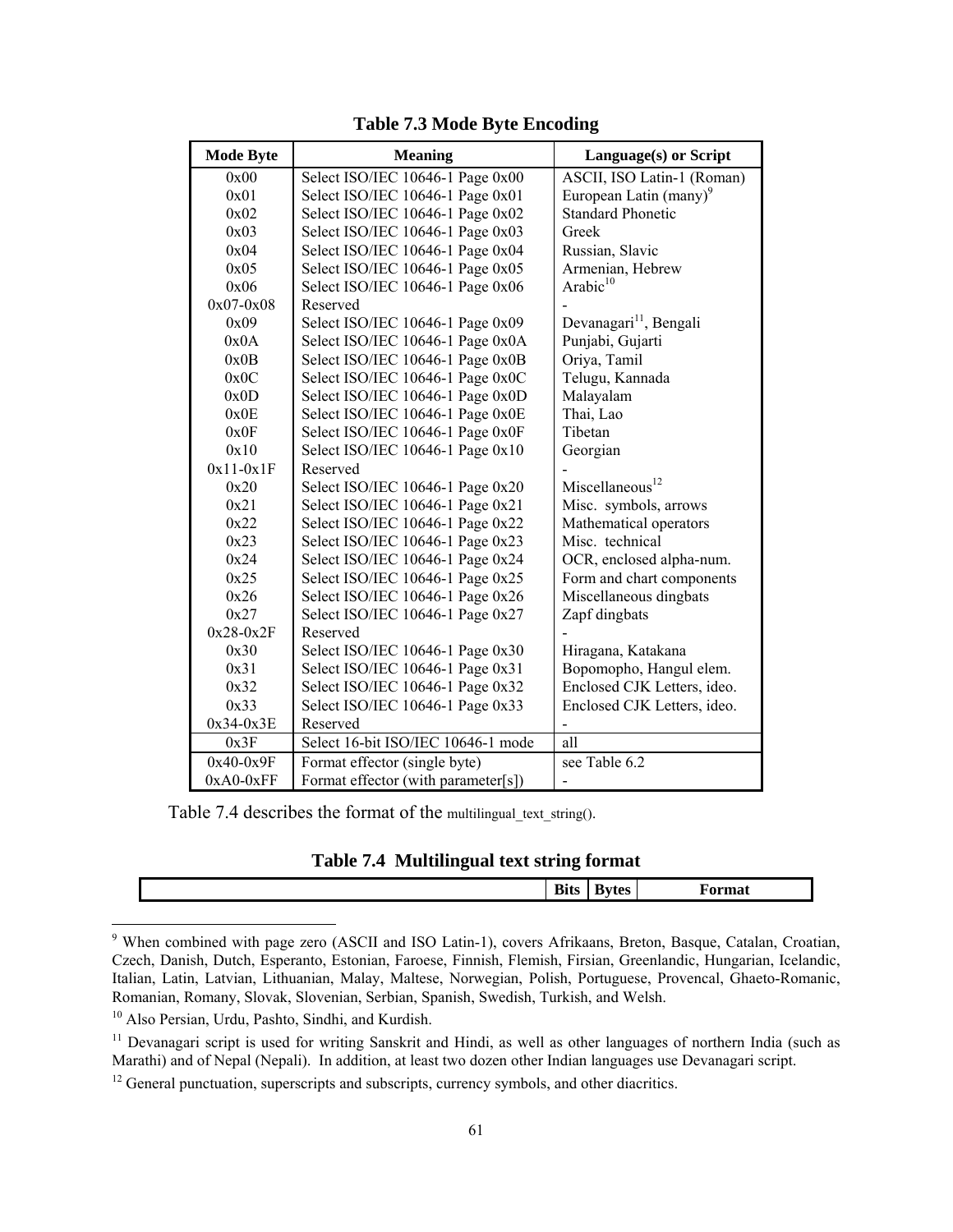|                                                                                                       | <b>Bits</b> | <b>Bytes</b> | Format        |
|-------------------------------------------------------------------------------------------------------|-------------|--------------|---------------|
| multilingual_text_string(){                                                                           |             |              |               |
| for (i=0; i <n; i++)="" td="" {<=""><td></td><td></td><td></td></n;>                                  |             |              |               |
| mode                                                                                                  | 8           | (1)          | uimsbf        |
| if (mode $\leq$ 0x3F) {                                                                               |             |              |               |
| eightbit_string_length                                                                                | 8           | ((1))        | uimsbf        |
| for (i=0; i <eightbit i++)="" length;="" string="" td="" {<=""><td></td><td></td><td></td></eightbit> |             |              |               |
| eightbit_char                                                                                         | 8           | (((1)))      | uimsbf        |
|                                                                                                       |             |              |               |
| $\}$ else if (mode==0x3F) {                                                                           |             |              |               |
| sixteenbit string length                                                                              | 8           | ((1))        | uimsbf (even) |
| for (i=0; i<(sixteenbit string length); i+=2) {                                                       |             |              |               |
| sixteenbit_char                                                                                       | 16          | (((2)))      | uimsbf        |
|                                                                                                       |             |              |               |
| } else if (mode $\ge$ = 0xA0) {                                                                       |             |              |               |
| format_effector_param_length                                                                          | 8           | ((1))        | uimsbf        |
| for (i=0; i< (format effector param length); i++) {                                                   |             |              |               |
| format_effector_data                                                                                  | 8           | (((1)))      |               |
|                                                                                                       |             |              |               |
|                                                                                                       |             |              |               |
|                                                                                                       |             |              |               |
|                                                                                                       |             |              |               |

#### **7.1.1 Mode Byte Definition**

The mode byte is used either to select an *ISO/IEC 10646-1* code page from the BMP (exact mapping, or in the case of page zero, an extended mapping as defined herein), or to indicate that the text segment is coded in one of a number of standard double-byte formats. Table 6.1 shows the encoding of the mode byte. Values in the zero to 0x33 range select ISO/IEC 10646-1 code pages.

Value 0x3F selects double-byte forms used with non-alphabetic script systems, where the segment consists of a sequence of 16-bit character codes according to the *ISO/IEC 10646-1*  standard. Byte ordering is high-order byte first (Motorola 680xx style), also known as *bigendian*.

#### **7.1.2 Format Effectors**

Mode bytes in the 0x40 to 0xFF range are defined as format effectors. Table 7.5 defines the encoding for currently defined single-byte values. Format effectors in the range 0x40 through 0x9F are self-contained, and do not have a length or data field following them. Format effectors in the range 0xA0 through 0xFF include a multi-byte parameter field. No multi-byte format effectors are currently defined.

## **7.1.2.1 Line Justification**

Values 0x80, 0x81, and 0x82 signify the end of a line of displayed text. Value 0x80 indicates that the text is displayed left justified within an enclosing rectangular region (defined outside the scope of the text string). Value 0x81 indicates that the text is displayed right justified. Value 0x82 indicates that the text is centered on the line. The dimensions and location on the screen of the box into which text is placed is defined outside the scope of the text string itself.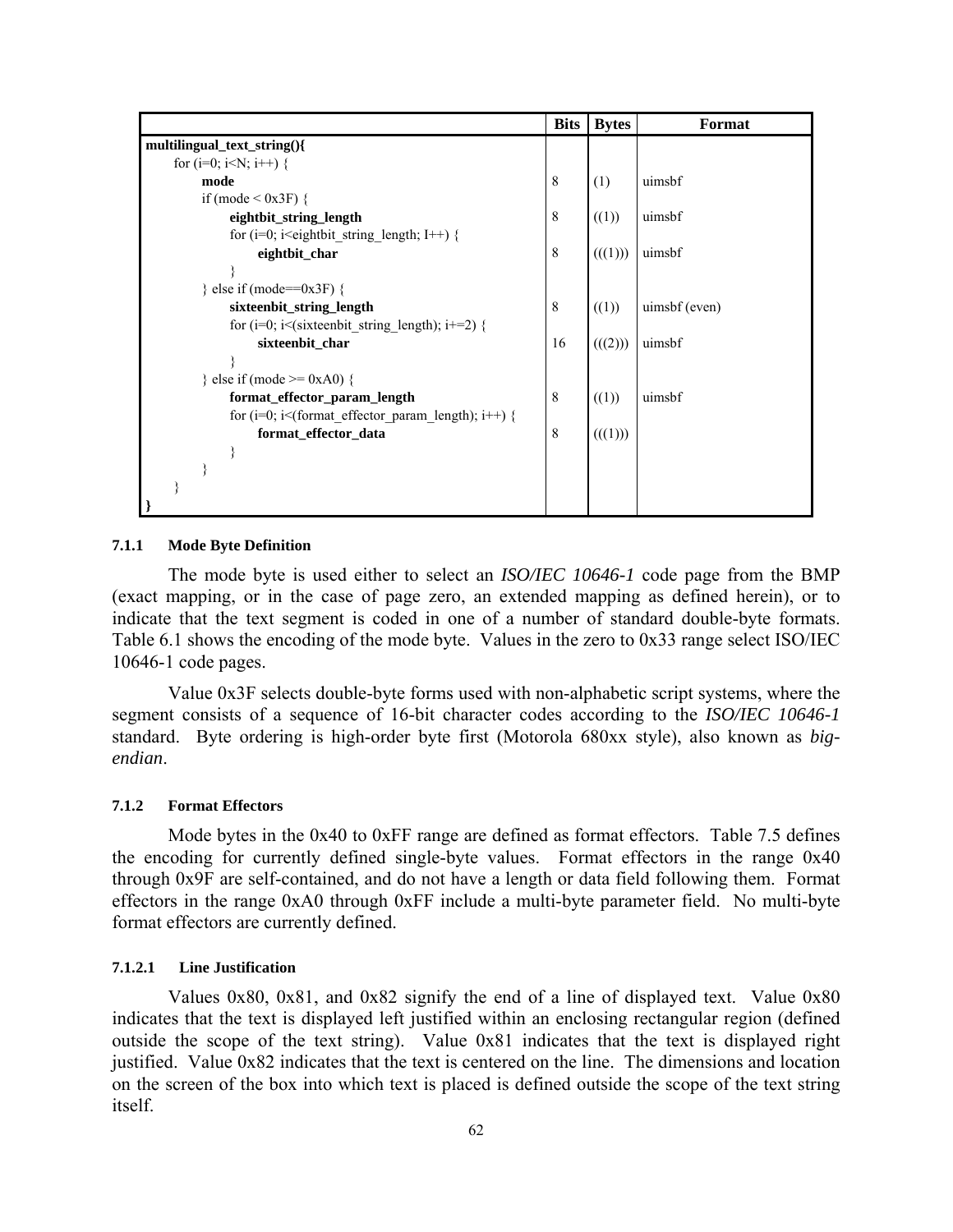| <b>Mode Byte</b> | <b>Meaning</b>          |
|------------------|-------------------------|
| $0x40-0x7F$      | Reserved                |
| 0x80             | new line, left justify  |
| 0x81             | new line, right justify |
| 0x82             | new line, center        |
| 0x83             | italics ON              |
| 0x84             | italics OFF             |
| 0x85             | underline ON            |
| 0x86             | underline OFF           |
| 0x87             | bold ON                 |
| 0x88             | bold OFF                |
| $0x89-0x9F$      | Reserved                |

**Table 7.5 Format Effector Function Codes** 

### **7.1.2.2 Italics, Underline, Bold Attributes**

These format effectors toggle *italics*, underline, and **bold** display attributes. The italics, underline, and bold format effectors indicate the start or end of the associated formatting within a text string. Formatting extends through new lines. For example, to display three lines of bold text, only one instance of the *bold ON* format effector is required.

### **7.1.2.3 Processing of Unknown or Unsupported Format Effectors**

Hosts must discard format effectors that are unknown, or known not to be supported within a specific Host model. If a parameter value carries an undefined value, that format effector is expected to be discarded.

### **7.1.3 Default Attributes**

Upon entry to a multilingual text string, all mode toggles (bold, underline, italics) shall be assumed "OFF".

## **7.1.4 Mode Zero**

*ISO/IEC 10646-1* page zero (U+0000 through U+00FF) includes ASCII in the lower half (U+0000 through U+007F), and Latin characters from ISO 8859-1, *Latin-1*, in U+0090 through U+00FF. This set of characters covers Danish, Dutch, Faroese, Finnish, French, German, Icelandic, Irish, Italian, Norwegian, Portuguese, Spanish and Swedish. Many other languages can be written with this set of letters, including Hawaiian, Indonesian/Malay, and Swahili.

Table 7.6 shows encodings of page zero characters in the range 0x80 through 0x9F (these are undefined within *ISO/IEC 10646-1*).

**Table 7.6 Encodings of Columns 8 and 9 of Mode Zero Latin Character Set** 

| $<$ RESERVED> | $<$ RESERVED> |
|---------------|---------------|
| $<$ RESERVED> | $<$ RESERVED> |
| $<$ RESERVED> | $<$ RESERVED> |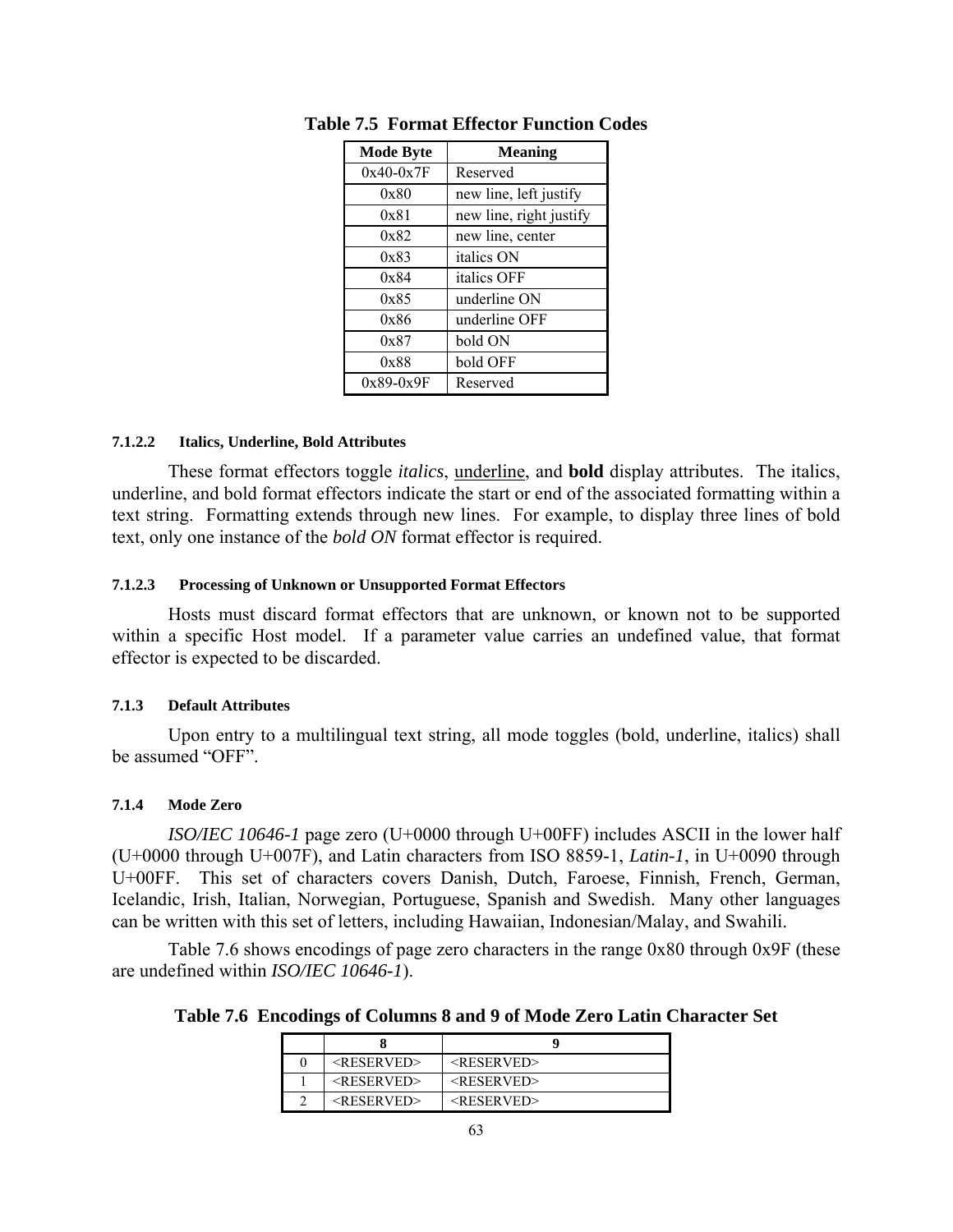|    | 8                     | 9                                    |
|----|-----------------------|--------------------------------------|
| 3  | <reserved></reserved> | <reserved></reserved>                |
| 4  | <reserved></reserved> | <reserved></reserved>                |
| 5. | <reserved></reserved> | $<$ RESERVED>                        |
| 6  | <reserved></reserved> | <reserved></reserved>                |
| 7  | <reserved></reserved> | <reserved></reserved>                |
| 8  | <reserved></reserved> | $U+2030$ — <per mille=""></per>      |
| 9  | <reserved></reserved> | <reserved></reserved>                |
| A  | <reserved></reserved> | U+266A — <musical note=""></musical> |
| B  | <reserved></reserved> | <reserved></reserved>                |
| C  | <reserved></reserved> | $U+2190 = < L$ EFT ARROW>            |
| D  | <reserved></reserved> | $U+2191 = < UP$ ARROW>               |
| E  | <reserved></reserved> | $U+2192$ — <right arrow=""></right>  |
| F  | <reserved></reserved> | $U+2193$ — <down arrow=""></down>    |

### **7.1.5 Supported Characters**

Support for specific characters and languages depends upon the specific model of Standard-compatible Host. Not all Hosts support all defined character sets or character codes. Use of multilingual text must be predicated on the knowledge of limitations in character rendering inherent in different Host models for which text is available.

## *7.2 Multiple String Structure (MSS)*

The Multiple String Structure is a general data structure used specifically for text strings. Text strings appear as event titles, long channel names, the ETT messages, and RRT text items. The bit stream syntax for the Multiple String Structure is shown in Table 7.7.

**number\_strings —** This 8-bit unsigned integer field identifies the number of strings in the following data.

**ISO\_639\_language\_code —** This 3-byte (24 bits) field, in conformance with ISO 639.2/B, specifies the language used for the  $i<sup>th</sup>$  string.

**number\_segments —** This 8-bit unsigned integer field identifies the number of segments in the following data. A specific mode is assigned for each segment.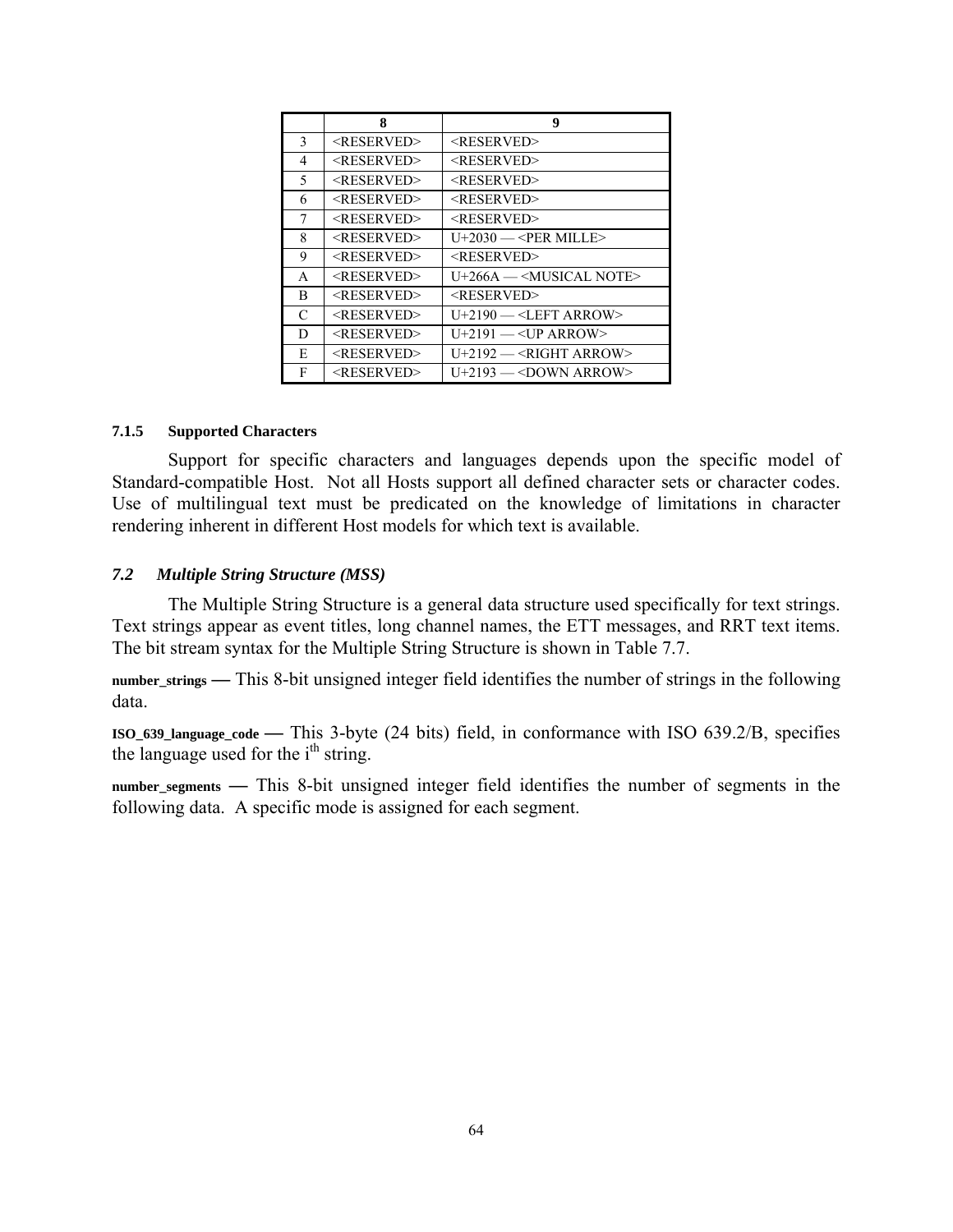| <b>Syntax</b>                            | <b>Bits</b> | Format |
|------------------------------------------|-------------|--------|
| multiple string structure $()$ {         |             |        |
| number_strings                           | 8           | uimsbf |
| for $(i=0;i1number strings;i++)$ {       |             |        |
| ISO 639 language code                    | $8*3$       | uimsbf |
| number_segments                          | 8           | uimsbf |
| for $(i=0; j<$ number segments; $j++)$ { |             |        |
| compression_type                         | 8           | uimsbf |
| mode                                     | 8           | uimsbf |
| number_bytes                             | 8           | uimsbf |
| for $(k=0; k<$ number bytes; $k++$ )     |             |        |
| compressed_string_byte [k]               | 8           | bslbf  |
|                                          |             |        |
|                                          |             |        |
|                                          |             |        |

**Table 7.7 Multiple String Structure** 

compression\_type — This 8-bit field identifies the compression type for the j<sup>th</sup> segment. Allowed values for this field are shown in Table 7.8.

| compression_type | compression method                                                                                            |
|------------------|---------------------------------------------------------------------------------------------------------------|
| 0x00             | No compression                                                                                                |
| 0x01             | Huffman coding using standard encode/decode<br>tables defined in Table C.4 and C.5 in Annex C<br>of Ref. [7]. |
| 0x02             | Huffman coding using standard encode/decode<br>tables defined in Table C.6 and C.7 in Annex C<br>of Ref. [7]. |
| $0x03$ to $0xAF$ | Reserved                                                                                                      |
| $0xB0$ to $0xFF$ | User private                                                                                                  |

**Table 7.8 Compression Types** 

**mode** — An 8-bit value representing the text mode to be used to interpret characters in the segment to follow. See Table 7.9 for definition. Mode values in the range zero through 0x3E select 8-bit Unicode™ character code pages. Mode value 0x3F selects 16-bit Unicode™ character coding. Mode values 0x40 through 0xDF are reserved for future use by ATSC. Mode values 0xE0 through 0xFE are user private. Mode value 0xFF indicates the text mode is not applicable. Hosts shall ignore string bytes associated with unknown or unsupported mode values.

**number\_bytes —** This 8-bit unsigned integer field identifies the number of bytes that follows.

 $\mathbf{compressed\_string\_byte[k]}$  — The  $\mathbf{k}^{\text{th}}$  byte of the  $\mathbf{j}^{\text{th}}$  segment.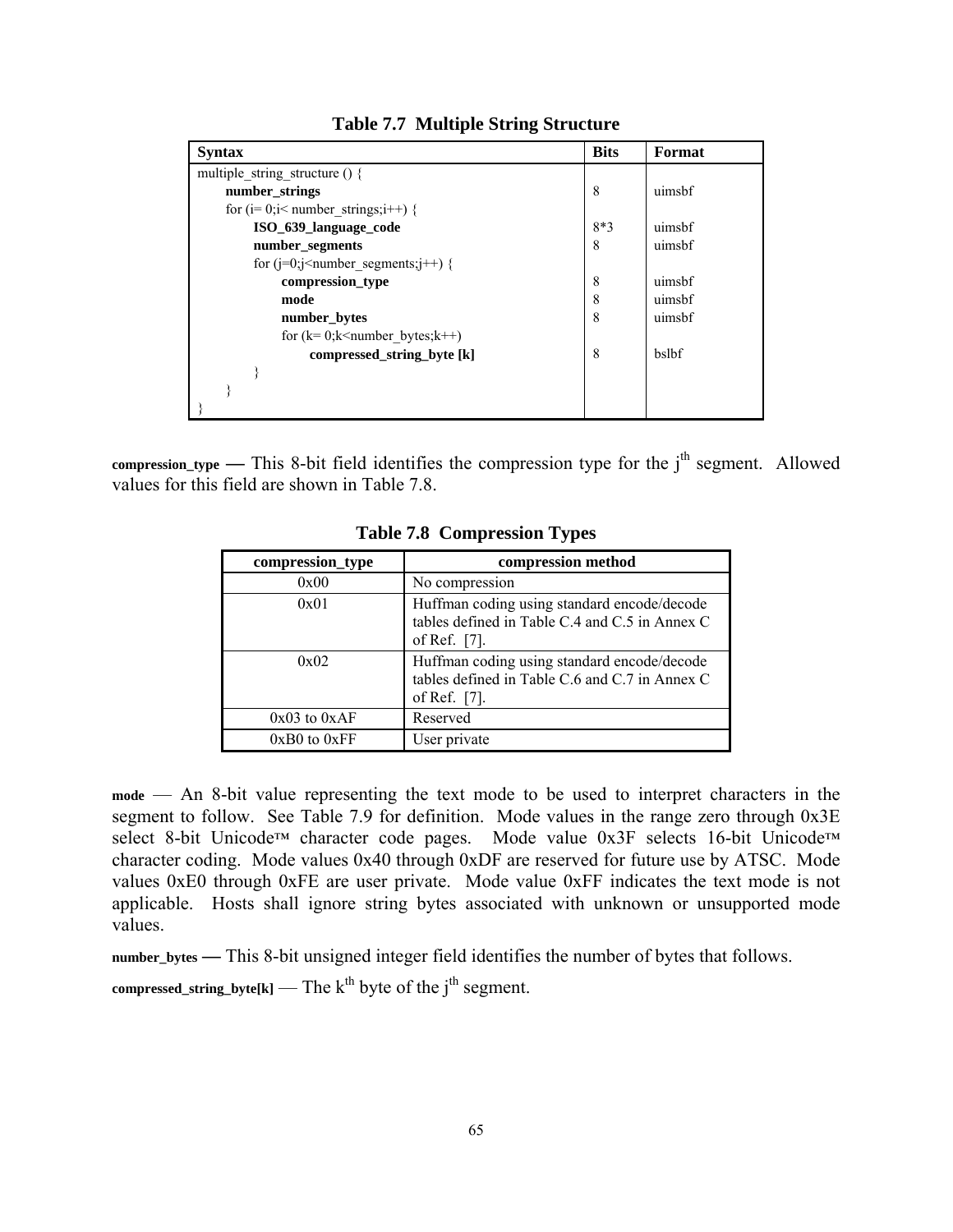| Mode          | <b>Meaning</b>                     | Language(s) or Script                    |
|---------------|------------------------------------|------------------------------------------|
| 0x00          | Select ISO/IEC 10646-1 Page 0x00   | ASCII, ISO Latin-1 (Roman) <sup>13</sup> |
| 0x01          | Select ISO/IEC 10646-1 Page 0x01   | European Latin (many) <sup>14</sup>      |
| 0x02          | Select ISO/IEC 10646-1 Page 0x02   | <b>Standard Phonetic</b>                 |
| 0x03          | Select ISO/IEC 10646-1 Page 0x03   | Greek                                    |
| 0x04          | Select ISO/IEC 10646-1 Page 0x04   | Russian, Slavic                          |
| 0x05          | Select ISO/IEC 10646-1 Page 0x05   | Armenian, Hebrew                         |
| 0x06          | Select ISO/IEC 10646-1 Page 0x06   | Arabic <sup>15</sup>                     |
| $0x07 - 0x08$ | Reserved                           |                                          |
| 0x09          | Select ISO/IEC 10646-1 Page 0x09   | Devanagari <sup>16</sup> , Bengali       |
| 0x0A          | Select ISO/IEC 10646-1 Page 0x0A   | Punjabi, Gujarati                        |
| 0x0B          | Select ISO/IEC 10646-1 Page 0x0B   | Oriya, Tamil                             |
| 0x0C          | Select ISO/IEC 10646-1 Page 0x0C   | Telugu, Kannada                          |
| 0x0D          | Select ISO/IEC 10646-1 Page 0x0D   | Malayalam                                |
| 0x0E          | Select ISO/IEC 10646-1 Page 0x0E   | Thai, Lao                                |
| 0x0F          | Select ISO/IEC 10646-1 Page 0x0F   | Tibetan                                  |
| 0x10          | Select ISO/IEC 10646-1 Page 0x10   | Georgian                                 |
| $0x11-0x1F$   | Reserved                           |                                          |
| 0x20          | Select ISO/IEC 10646-1 Page 0x20   | Miscellaneous                            |
| 0x21          | Select ISO/IEC 10646-1 Page 0x21   | Misc. symbols, arrows                    |
| 0x22          | Select ISO/IEC 10646-1 Page 0x22   | Mathematical operators                   |
| 0x23          | Select ISO/IEC 10646-1 Page 0x23   | Misc. technical                          |
| 0x24          | Select ISO/IEC 10646-1 Page 0x24   | OCR, enclosed alpha-num.                 |
| 0x25          | Select ISO/IEC 10646-1 Page 0x25   | Form and chart components                |
| 0x26          | Select ISO/IEC 10646-1 Page 0x26   | Miscellaneous dingbats                   |
| 0x27          | Select ISO/IEC 10646-1 Page 0x27   | Zapf dingbats                            |
| $0x28-0x2F$   | Reserved                           |                                          |
| 0x30          | Select ISO/IEC 10646-1 Page 0x30   | Hiragana, Katakana                       |
| 0x31          | Select ISO/IEC 10646-1 Page 0x31   | Bopomopho, Hangul elem.                  |
| 0x32          | Select ISO/IEC 10646-1 Page 0x32   | Enclosed CJK Letters, ideo.              |
| 0x33          | Select ISO/IEC 10646-1 Page 0x33   | Enclosed CJK Letters, ideo.              |
| $0x34-0x3E$   | Reserved                           |                                          |
| 0x3F          | Select 16-bit ISO/IEC 10646-1 mode | all                                      |
| $0x40-0xDF$   | Reserved                           |                                          |
| $0xE0-0xFE$   | User private                       |                                          |
| 0xFF          | Not applicable                     |                                          |

**Table 7.9 Modes** 

 $\overline{a}$ 

<sup>&</sup>lt;sup>13</sup> The languages supported by ASCII plus the Latin-1 supplement include Danish, Dutch, English, Faroese, Finnish, Flemish, German, Icelandic, Irish, Italian, Norwegian, Portuguese, Spanish and Swedish. Many other languages can be written with this set of characters, including Hawaiian, Indonesian, and Swahili.

<sup>&</sup>lt;sup>14</sup> When combined with page zero (ASCII and ISO Latin-1), covers Afrikaans, Breton, Basque, Catalan, Croatian, Czech, Esperanto, Estonian, French , Frisian, Greenlandic, Hungarian, Latin, Latvian, Lithuanian, Maltese, Polish, Provencal, Rhaeto-Romanic, Romanian, Romany, Sami, Slovak, Slovenian, Sorbian, Turkish, Welsh, and many others.

<sup>15</sup> Also Persian, Urdu, Pashto, Sindhi, and Kurdish.

<sup>&</sup>lt;sup>16</sup> Devanagari script is used for writing Sanskrit and Hindi, as well as other languages of northern India (such as Marathi) and of Nepal (Nepali). In addition, at least two dozen other Indian languages use Devanagari script.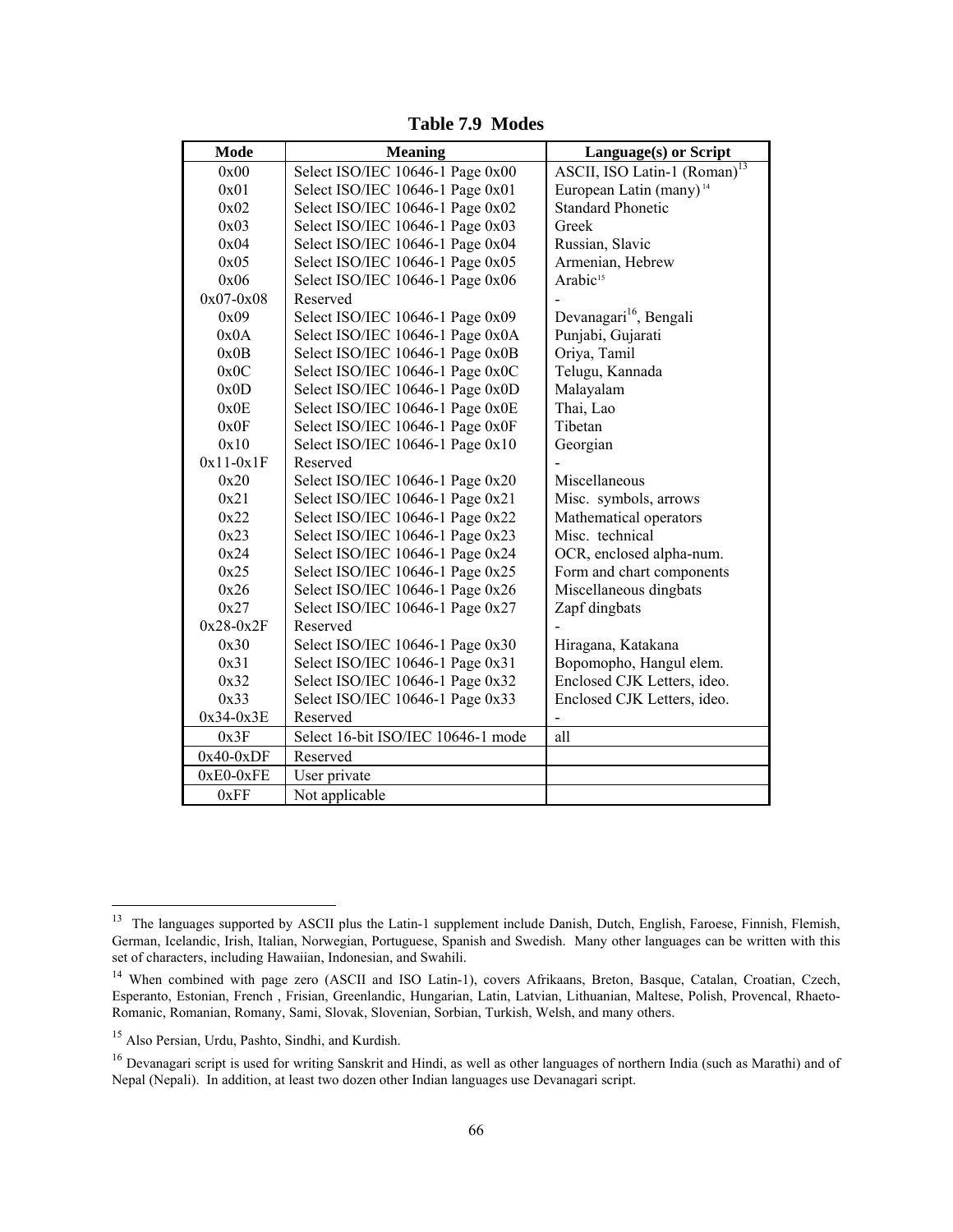# **ANNEX A**

# **OPERATIONAL PROFILES FOR CABLE SERVICE INFORMATION DELIVERY**

# **(Normative)**

### *A.1 Operational Profiles*

This document specifies Service Information tables that are required for delivery via an out-of-band channel on cable. Six profiles are described with required and optional data specified for out-of-band transport via cable. Adherence to these profile specifications is necessary for compliance with SCTE standard transport streams.

#### **A.1.1 Profile 1 – Baseline**

This Baseline Profile reflects a practice in cable where the Short-Form Virtual Channel Table, the Modulation Mode Subtable and the Carrier Definition Subtable are used for channel navigation.

#### **A.1.2 Profile 2 – Revision Detection**

Profile 2 uses the same channel navigation mechanism as Profile 1 while adding a detection mechanism that facilitates revision handling of tables. The revision detection mechanism is applicable to the Network Information Table, Network Text Table, and S-VCT that are also used in Profile 1.

#### **A.1.3 Profile 3 – Parental Advisory**

Profile 3 uses Profile 2 as the base and adds support for the Rating Region Table in order to be compliant with the FCC-mandated V-chip content advisory scheme. Since for the U.S. and its possessions, EIA-766 [25] defines the contents of version 0 RRT, use of RRT is more applicable to outside of North America. The channel navigation mechanism is the same as in Profile 1

#### **A.1.4 Profile 4 – Standard Electronic Program Guide Data**

Profile 4 uses Profile 3 as the base and further defines a standard format for delivery of Electronic Program Guide data by using the Aggregate Event Information Table and the Aggregate Extended Text Table. The Master Guide Table shall be supported to manage the AEITs, AETTs and other applicable tables from Profile 3. The same mechanism as in Profile 1 is used for channel navigation.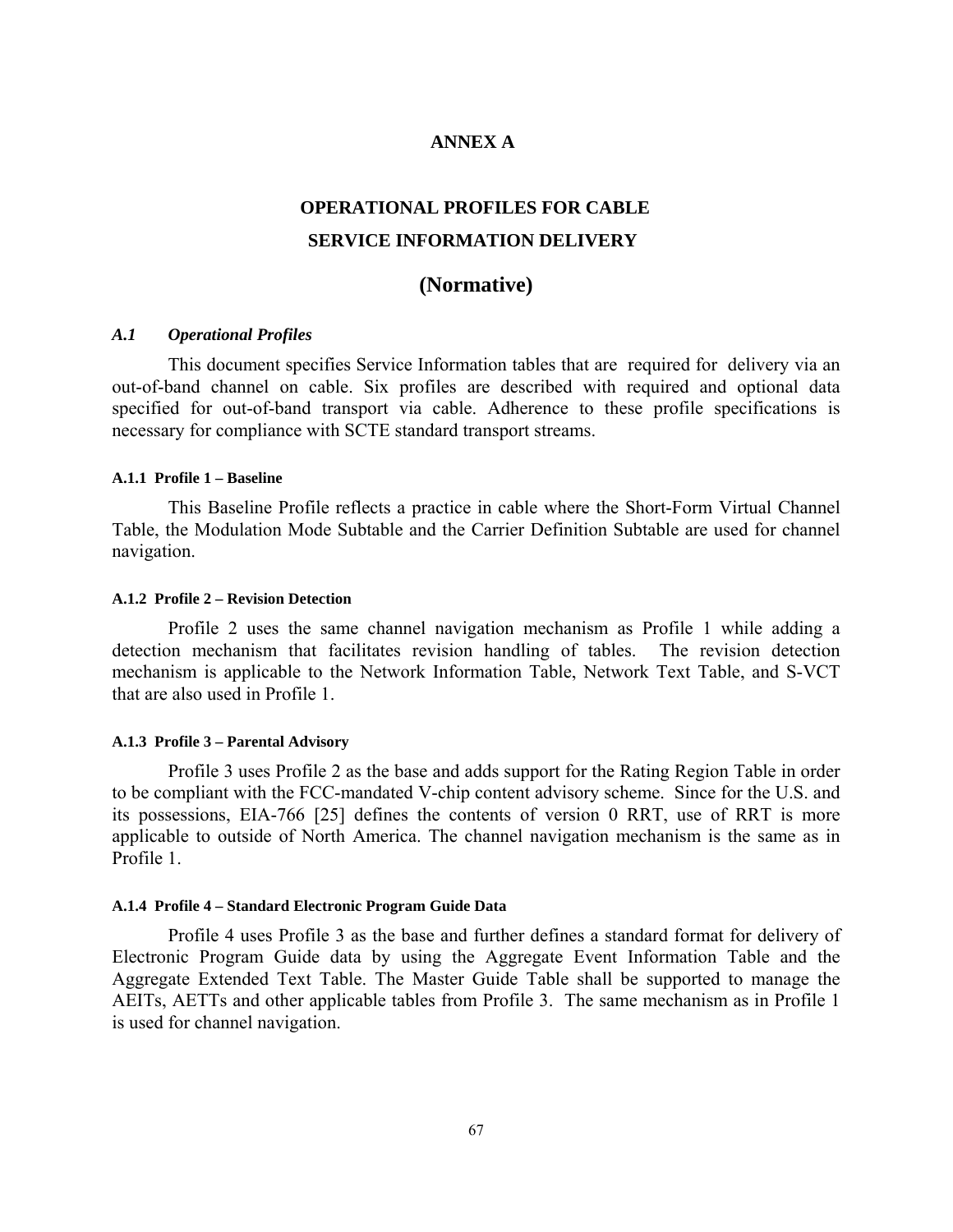#### **A.1.5 Profile 5 – Combination**

Support for channel navigation based on L-VCT and MGT is added. Backward compatibility with systems operating within profiles 1 to 4 is maintained. Using profile 5, a cable operator could have a mixture of devices requiring the S-VCT, NIT and NTT tables as well as ones requiring the long-form tables: i.e., L-VCT, MGT.

When using profile 5, both the S-VCT and the L-VCT shall be present, and each shall describe all available services.

### **A.1.6 Profile 6 – PSIP Only**

Profile 6 is based solely on long-form tables and is an extension of the terrestrial broadcasting mechanism. Channel navigation is based on the Long-form Virtual Channel Table. The AEIT and the optional AETT streams are used to provide EPG data.

# *A.2 Profile Definition Tables*

In order to conform to this SCTE Service Information standard, a cable operator shall send a collection of tables that corresponds to one or more of the defined operational profiles defined in Table A.1 and Table A.2.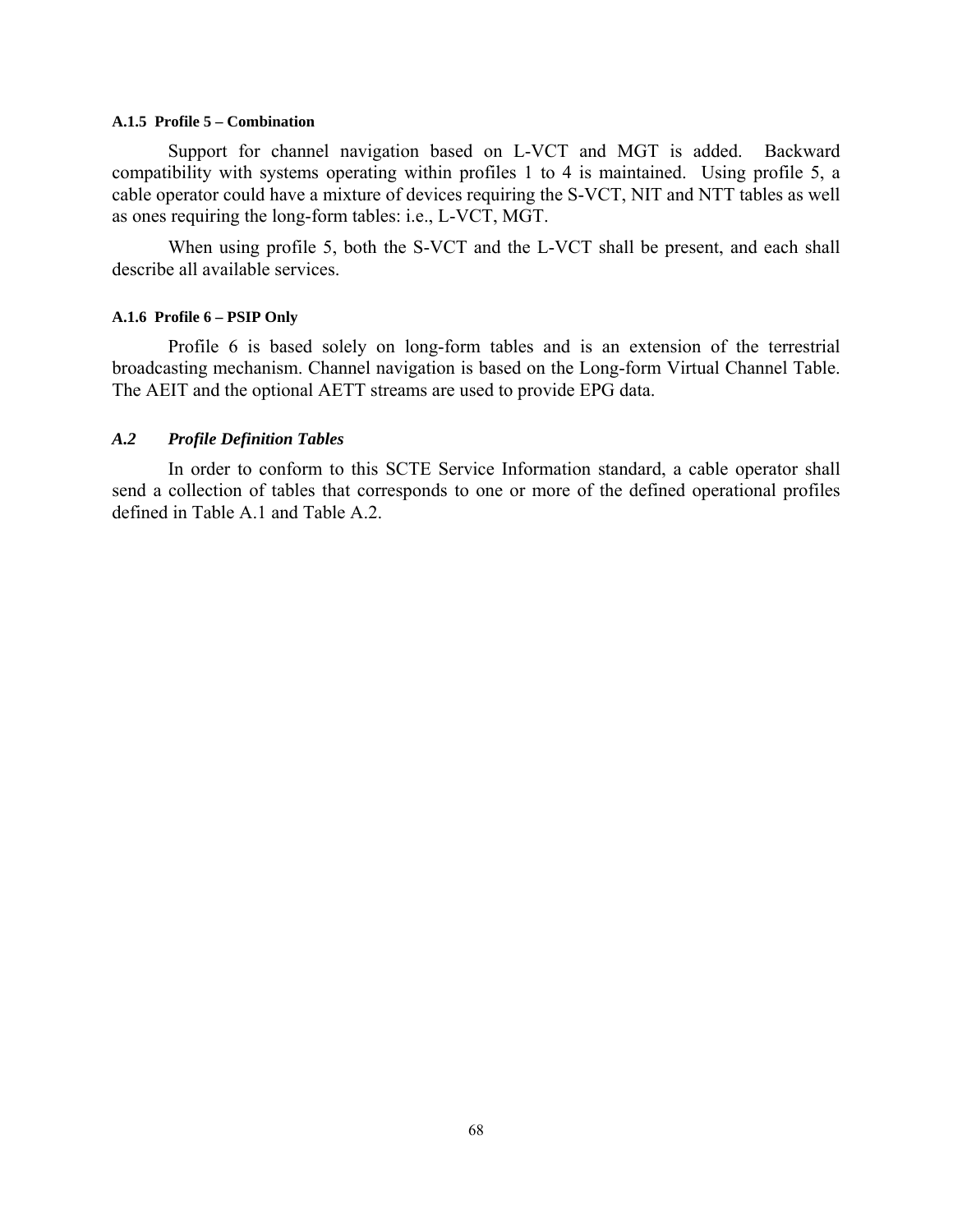|                                                                |             | <b>Profile</b><br>1      | <b>Profile</b><br>2   | <b>Profile</b><br>3  | <b>Profile</b><br>4            | <b>Profile</b><br>5 | <b>Profile</b><br>6       |
|----------------------------------------------------------------|-------------|--------------------------|-----------------------|----------------------|--------------------------------|---------------------|---------------------------|
| <b>Table Section</b>                                           | table<br>ID | <b>Baseline</b>          | Revision<br>Detection | Parental<br>Advisory | Standard<br><b>EPG</b><br>Data | Combin-<br>ation    | <b>PSIP</b><br>only $(a)$ |
| <b>Network Information Table</b>                               | 0xC2        |                          |                       |                      |                                |                     |                           |
| <b>Carrier Definition Subtable</b>                             |             | M                        | M                     | M                    | M                              | M                   | $\overline{\phantom{a}}$  |
| <b>Modulation Mode Subtable</b>                                |             | M                        | M                     | M                    | M                              | M                   | $\blacksquare$            |
| <b>Network Text Table</b>                                      | 0xC3        |                          |                       |                      |                                |                     |                           |
| <b>Source Name Subtable</b>                                    |             | $\Omega$                 | $\Omega$              | $\Omega$             | M                              | M                   |                           |
| Short-form<br><b>Virtual</b><br><b>Channel</b><br><b>Table</b> | 0xC4        |                          |                       |                      |                                |                     |                           |
| <b>Virtual Channel Map</b>                                     |             | M                        | M                     | M                    | M                              | M                   | $\blacksquare$            |
| <b>Defined Channels Map</b>                                    |             | M                        | M                     | M                    | M                              | M                   | $\blacksquare$            |
| <b>Inverse Channel Map</b>                                     |             | $\Omega$                 | $\Omega$              | $\Omega$             | $\Omega$                       | $\Omega$            | $\blacksquare$            |
| <b>System Time Table</b>                                       | 0xC5        | M                        | M                     | M                    | M                              | M                   | M                         |
| <b>Master Guide Table</b>                                      | 0xC7        | $\overline{\phantom{0}}$ | $\blacksquare$        | (b)                  | M                              | M                   | M                         |
| <b>Rating Region Table</b>                                     | 0xCA        | $\overline{\phantom{0}}$ | $\blacksquare$        | (c)                  | (c)                            | (c)                 | (c)                       |
| Long-form<br><b>Virtual</b><br><b>Channel</b><br><b>Table</b>  | 0xC9        |                          |                       |                      | $\overline{\phantom{0}}$       | M                   | M                         |
| <b>Aggregate Event Information</b><br><b>Table</b>             | 0xD6        |                          |                       |                      | M                              | M                   | M                         |
| <b>Aggregate Extended Text Table</b>                           | 0xD7        |                          |                       |                      | $\Omega$                       | $\Omega$            | $\mathcal{O}$             |

**Table A.1 Usage of Table Sections in Various Profiles** 

# **Legend:**

- M Mandatory (shall be present)
- O Optional (may or may not be present)
- Not applicable (shall not be present)

#### **Notes:**

- a. Exception: System Time Table (table ID 0xC5 is used here instead of table ID 0xCD defined in PSIP) and other modifications.
- b. Mandatory for outside of North America to describe any transmitted RRT. For region 0x01 (US and possessions), delivery of an RRT is optional, because this table is standardized in EIA-766 [25].
- c. Exception: delivery of the RRT corresponding to region 0x01 (US and possessions) is optional, because this table is standardized in EIA-766 [25].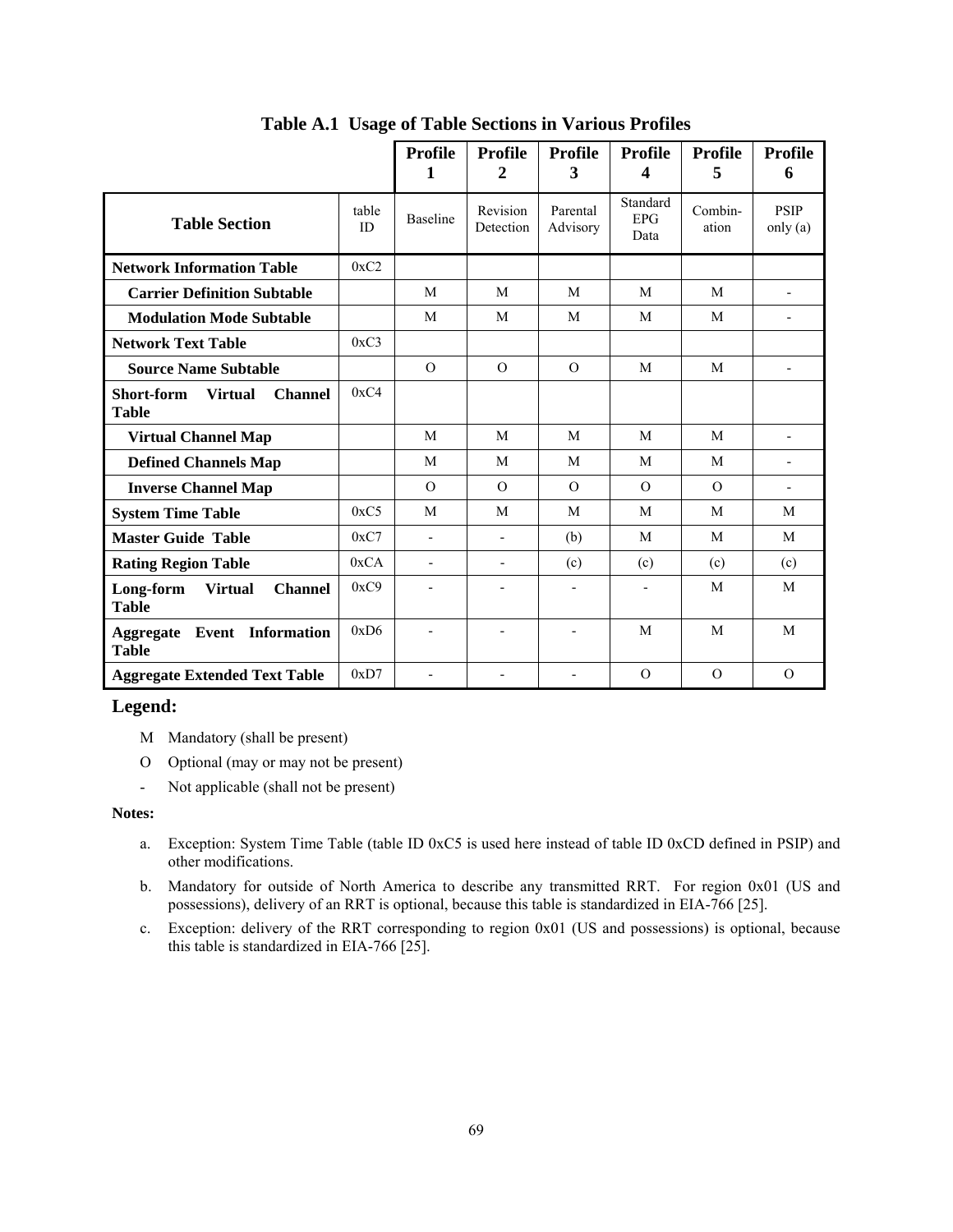|                                             |      | Profile                  | <b>Profile</b><br>2      | <b>Profile</b><br>3      | Profile                        | <b>Profile</b><br>5 | <b>Profile</b><br>h       |
|---------------------------------------------|------|--------------------------|--------------------------|--------------------------|--------------------------------|---------------------|---------------------------|
| <b>Descriptor</b><br>(and associated table) | tag  | <b>Baseline</b>          | Revision<br>Detection    | Parental<br>Advisory     | Standard<br><b>EPG</b><br>Data | Combin-<br>ation    | <b>PSIP</b><br>only $(a)$ |
| AC-3 audio (PMT, AEIT)                      | 0x81 |                          |                          |                          | $\Omega$                       | $\Omega$            | $\Omega$                  |
| Caption service (PMT, AEIT)                 | 0x86 |                          | $\overline{\phantom{a}}$ | ۰                        | $\Omega$                       | $\Omega$            | $\Omega$                  |
| Content advisory (PMT, AEIT)                | 0x87 |                          | -                        | (b)                      | (b)                            | (b)                 | (b)                       |
| Revision detection (NIT, NTT, S-VCT)        | 0x93 | -                        | M                        | M                        | M                              | M                   |                           |
| Two part channel number (S-VCT)             | 0x94 |                          | $\overline{\phantom{a}}$ |                          | $\Omega$                       | $\Omega$            |                           |
| Channel properties (S-VCT)                  | 0x95 | $\overline{\phantom{0}}$ | -                        | $\overline{\phantom{0}}$ | $\Omega$                       | $\Omega$            |                           |
| Daylight savings time (STT)                 | 0x96 |                          | $\overline{\phantom{a}}$ | $\Omega$                 | M                              | M                   | M                         |
| Extended channel name (L-VCT)               | 0xA0 | -                        | $\overline{\phantom{0}}$ |                          |                                | $\Omega$            | $\Omega$                  |
| Time shifted service (L-VCT)                | 0xA2 | -                        | -                        |                          |                                | $\Omega$            | $\Omega$                  |
| Component name (PMT)                        | 0xA3 |                          |                          |                          | $\Omega$                       | $\Omega$            | $\Omega$                  |

**Table A.2 Usage of Descriptors in Various Profiles** 

# **Legend:**

- M Mandatory (shall be present)
- O Optional (may or may not be present)
- Not applicable (shall not be present)

# **Notes:**

- a. Exception: System Time Table (table ID 0xC5 is used here instead of table ID 0xCD defined in PSIP) and other modifications.
- b. The content\_advisory\_descriptor() shall be present in the AEIT and PMT for a given program when Content Advisory data is available for that program. It is not required for programs for which Content Advisory data is not available.

# *A.3 Operational Considerations for the use of profiles (Informative)*

- 1. If devices deployed in a particular cable system require the S-VCT in Profiles 1-5 for navigation, cable operator's use of P6 will cause operational problems.
- 2. If devices in use require L-VCT for navigation, cable operator's use of Profiles 1-4 will cause operational problems.
- 3. To provide EPG data, cable-ready devices operating on a cable system conforming to Profiles 1, 2 or 3 must use alternative protocols and methods which are beyond the scope of this specification.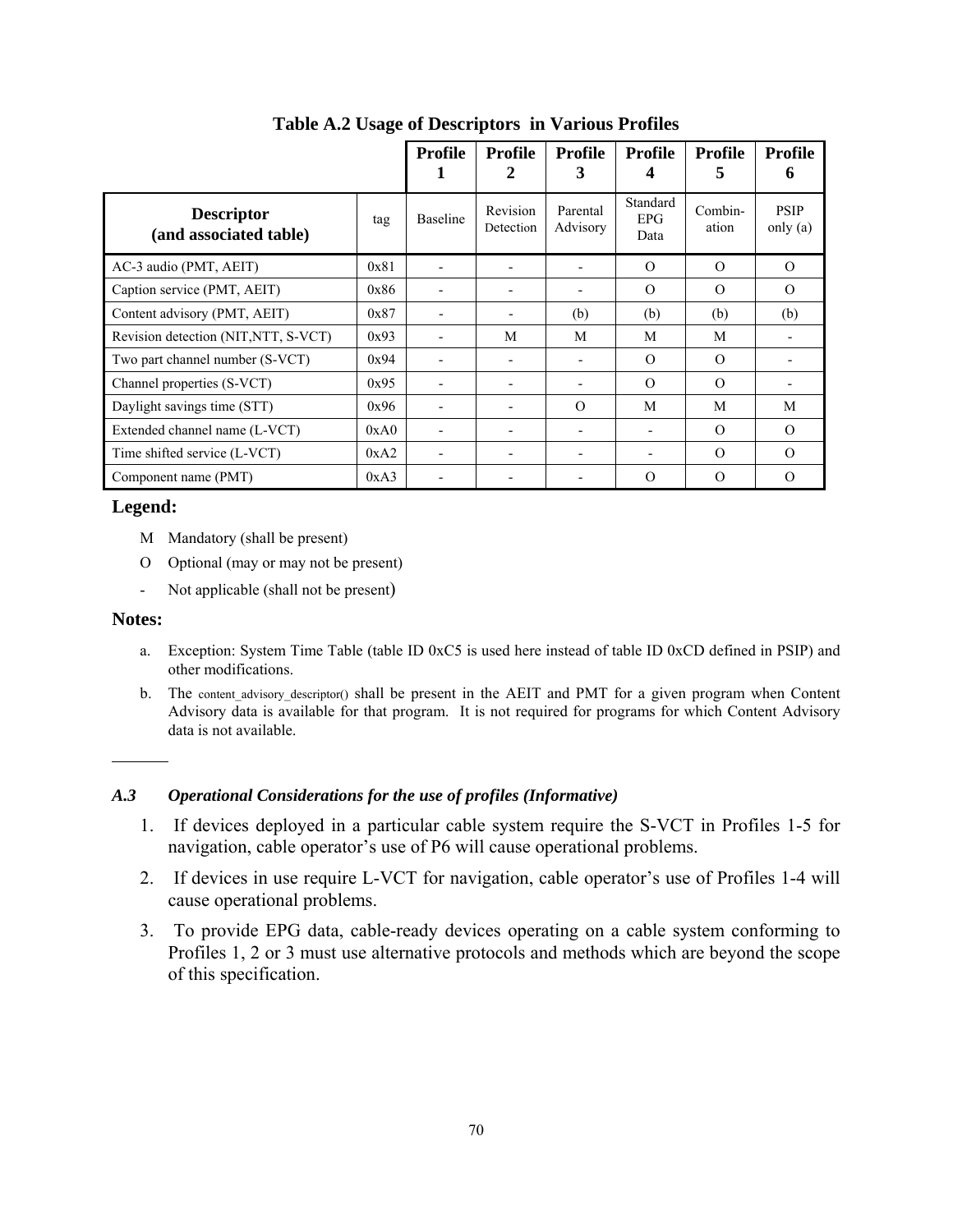# **ANNEX B**

## **IMPLEMENTATION RECOMMENDATIONS**

# **(Informative)**

# *B.1 Implications for Retail Digital Cable-Ready Devices*

Given that a cable operator could choose to deliver SI tables according to any of the profiles defined in Annex A on any given hub, digital cable-ready devices offered for retail sale should be able to accept a Short-form Virtual Channel Table for basic navigation if the Longform Virtual Channel is not provided. It should also accept the Long-form Virtual Channel Table if the Short-form table is not provided.

#### *B.2 Channel Number Handling*

Host devices are expected to support navigation based on virtual channel records associated with two-part channel numbers. If an S-VCT virtual channel record includes a two part channel number descriptor(), the Host is expected to use it, and to disregard the 12-bit virtual channel number field in the same virtual channel() record.

If a two part channel number descriptor() is not present in the record-level descriptors loop of a particular S-VCT virtual channel record, the Host is expected to use the virtual channel number field in the virtual channel() record, (see Table 5.17) as the channel number reference.

Both numbering schemes may co-exist in a channel map, but each individual channel must be considered labeled with either a one-part or a two-part number.

### *B.3 Processing of Dynamic Changes to Service Information*

The Host is expected to monitor SI data on a continuous basis, and react to changes dynamically. For example, an update to an S-VCT or L-VCT .may indicate that the definition of the currently acquired virtual channel has changed. The change could involve, for example, association of the channel with a different MPEG-2 program number within a Transport Stream on a different carrier frequency. In response to such a change, the Host is expected to tune to and acquire the service as redefined.

For some types of changes, the Host is not expected to respond in a visible way. For example, the name of the current event may change, but the new name would be visible as the response to a regular user action to show the event name on-screen or in a program guide display.

#### *B.4 AEITs May Include Event Information for Inaccessible Channels*

In the out-of-band system, depending on the data delivery methods employed by the cable headend and POD module, there may be occasions where AEITs are broadcast for which some Hosts do not have corresponding virtual channel assignments. In these cases, the Host is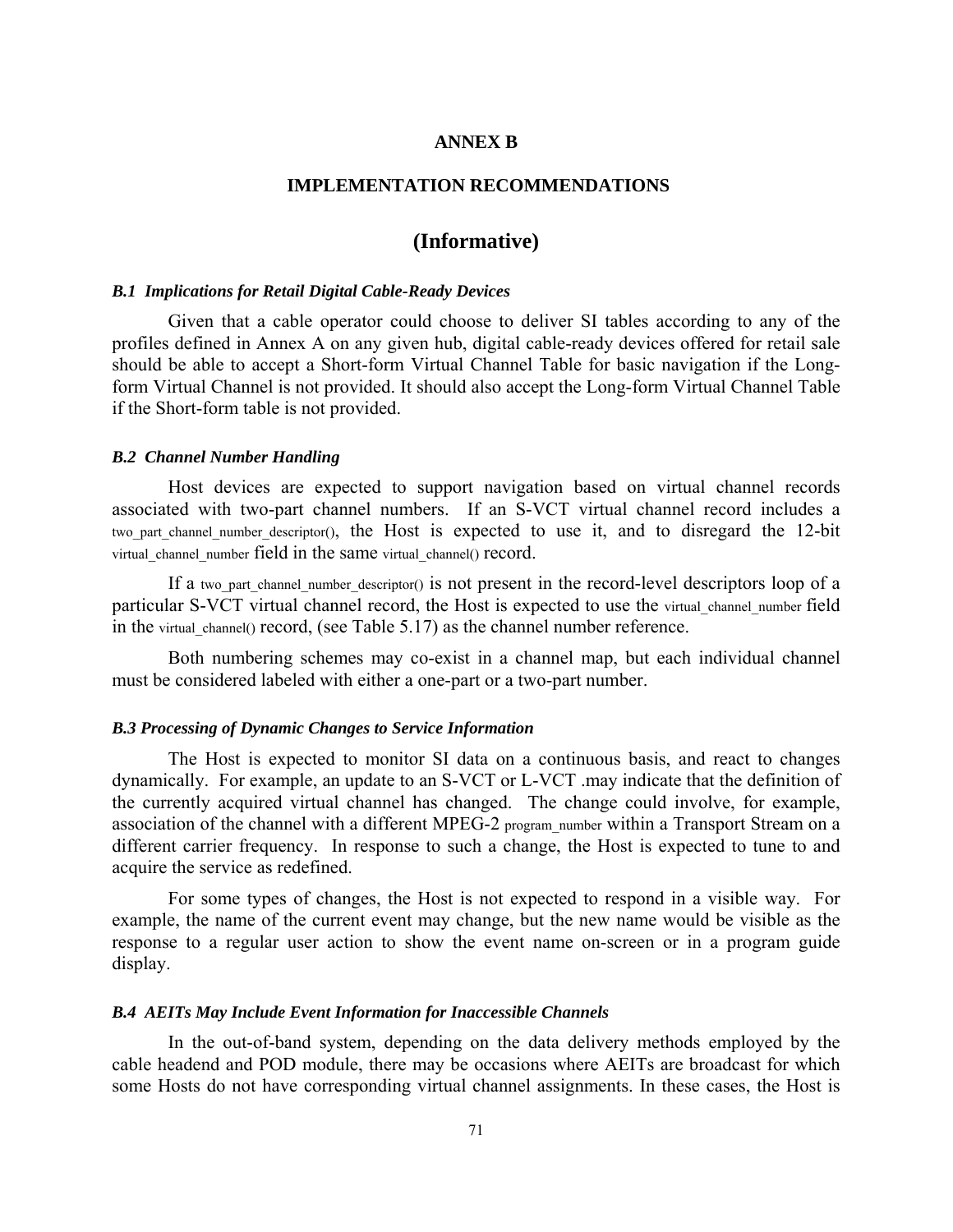expected to discard portions of the AEITs corresponding to source ID values not present in the Virtual Channel Table (short- or long-form).

For example, the AEIT may include data describing the program schedule for a service identified with source ID value 0x0123. Let's say the Virtual Channel Table does not include a channel associated with source ID 0x0123. When constructing a program guide display, the channel name, number and physical location associated with events tied to source ID 0x0123 will not be available. Therefore, the events described in the AEIT data for this channel are inaccessible, and the AEIT records for this source ID should be discarded.

# *B.5 Splice Flag Processing*

The S-VCT includes a flag called splice. Hosts supporting application of virtual channel changes tied to video splice point timing are expected to execute the change after two seconds following the activation time, in the absence of a video splice point prior to that time.

Support of the splice timing function is optional in Hosts. A Host not supporting the splice timing feature is expected to apply the data delivered in the VCM structure() at the indicated activation time (i.e. the splice flag may be simply disregarded).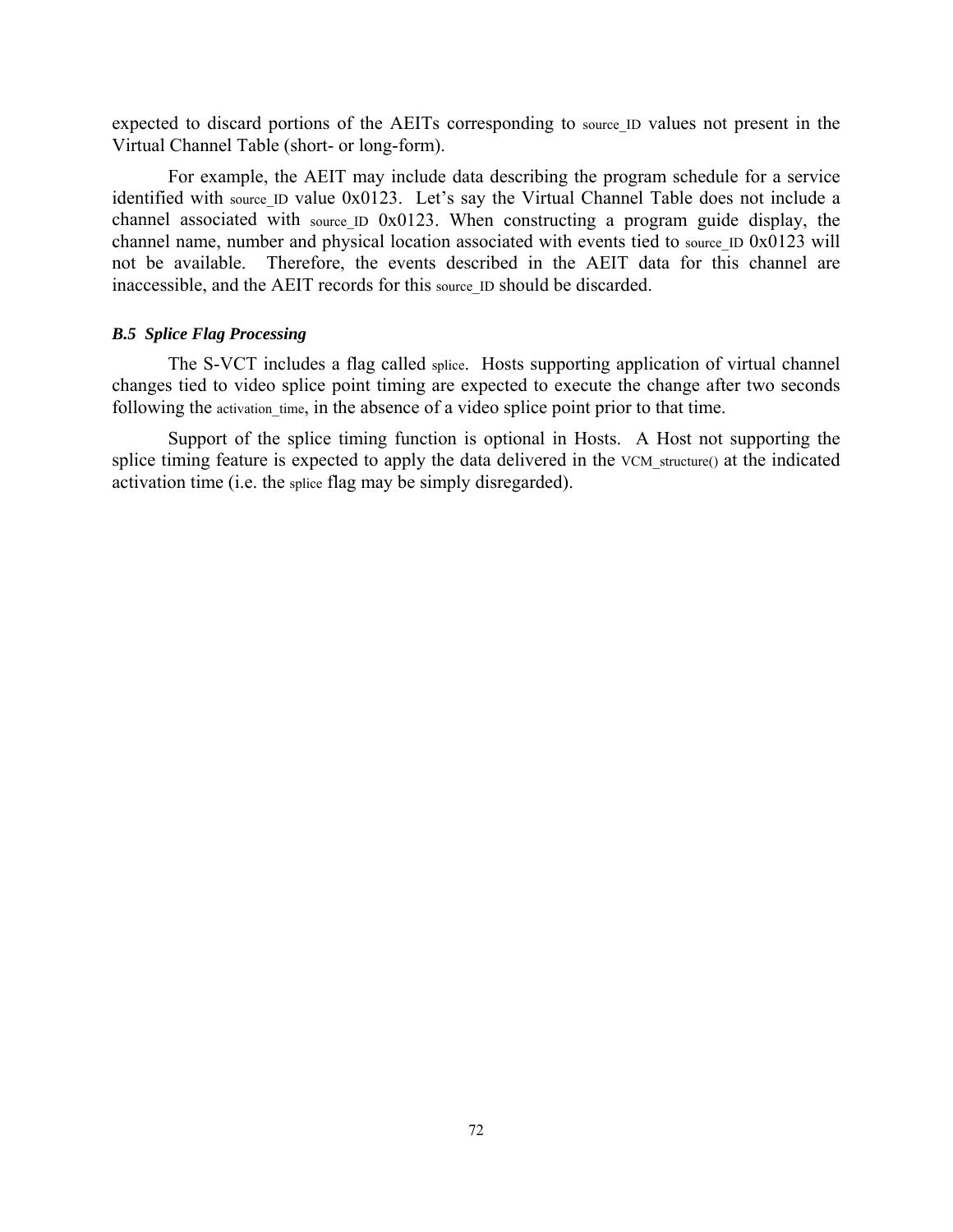# **ANNEX C**

### **SERVICE INFORMATION OVERVIEW AND GUIDE**

# **(Informative)**

### *C.1 Table Hierarchy*

Figure C.1 through Figure C.5 describe the relationships between SI tables for profiles 1 through 6 in a simplified form. A mandatory table is shown in solid box. An optional table is shown in dotted box. An italicized name indicates a sub-table or a map carried within the table.

The Short-form Virtual Channel Table section (table ID 0xC4) or the Long-form Virtual Channel Table (table ID 0xC9) provide navigation data on the out-of-band path. If MGT is provided, it references all tables present in Service Information (except the System Time Table).

The Master Guide Table provides general information about all of the other tables including the S-VCT, L-VCT, RRT, AEIT, and AETT. It defines table sizes necessary for memory allocation during decoding; it defines version numbers to identify those tables that need to be updated; and it gives the packet identifier (PID) values associated with instances of AEITs and AETTs.



**Figure C.1 Hierarchy of Table Sections -- Profiles 1 and 2**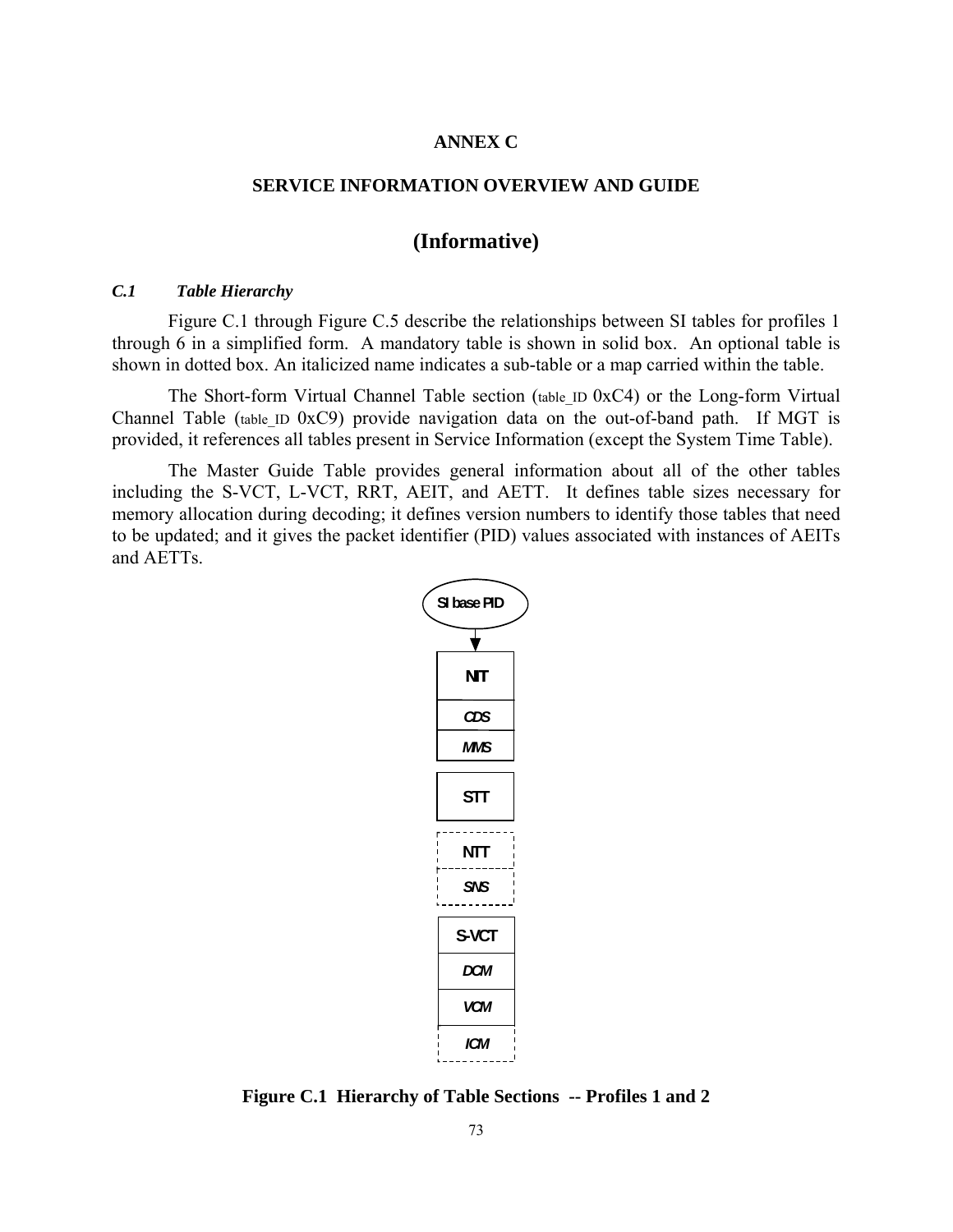In Profile 3 and higher, the Rating Region Table must be included, with one exception, to describe rating regions in use. The exception is that delivery of version 0 of the RRT for region 0x01 (US and possessions), need not be sent because this table is standardized in EIA-766 [25]. Furthermore, for Profile 3, the MGT need not be sent if no RRT is sent.



**Figure C.2 Hierarchy of Table Sections -- Profile 3**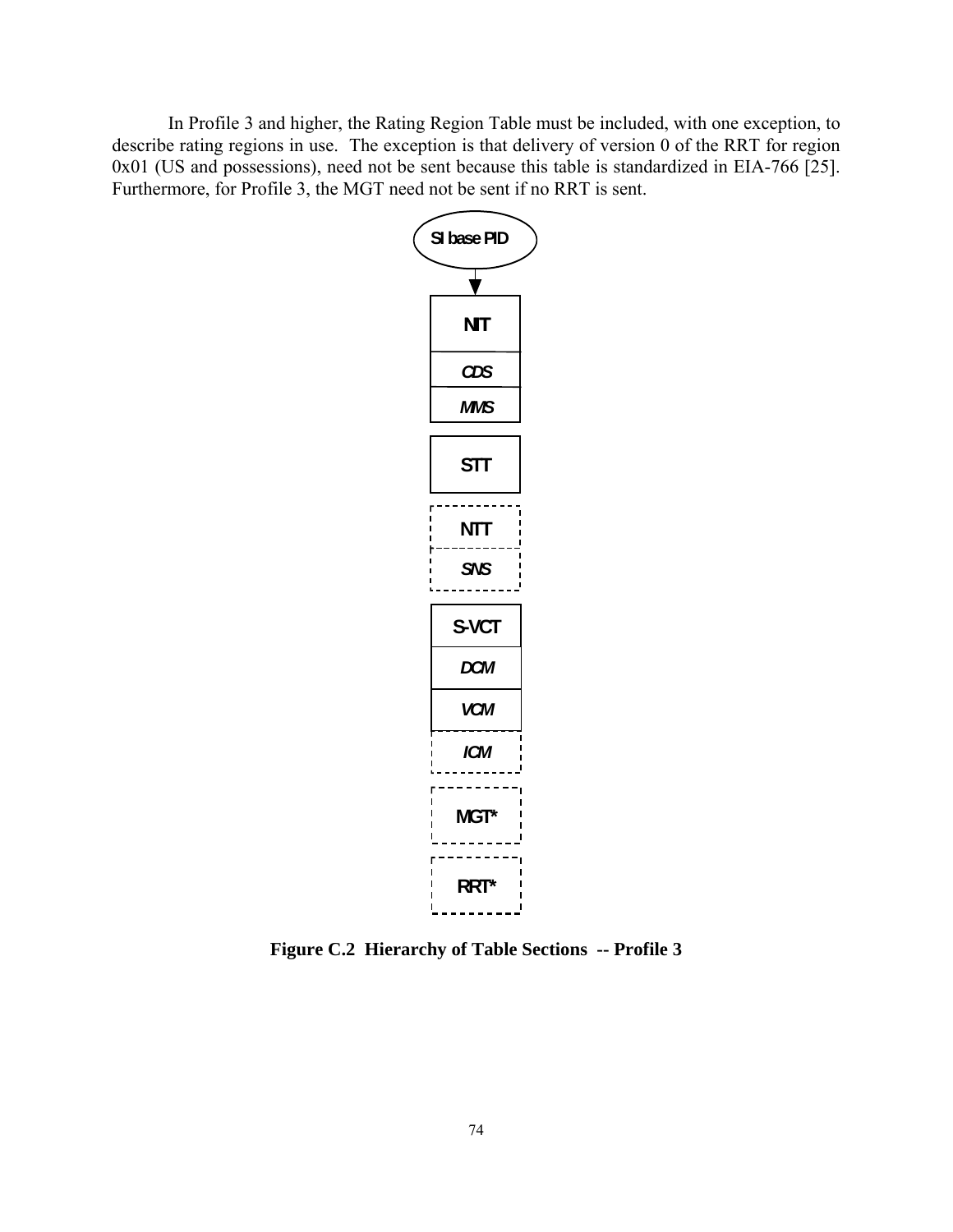

**Figure C.3 Hierarchy of Table Sections -- Profile 4** 

Aggregate Event Information Tables are included in the out-of-band data in Profiles 4-6. Each AEIT instance describes the events or TV programs associated with a particular three-hour time slot. In the AEIT table structure, program schedule and title data for all virtual channels is aggregated together.

Each AEIT instance is valid for a time interval of three hours. As shown in Figure C.3, at minimum, AEIT-0 through AEIT-3 must be sent. Therefore, when Profiles 4-6 are used, current program information and information covering nine to twelve hours of future programming will be available to the Host.

Up to 256 AEITs may be transmitted; over 30 days of future programming may therefore be described. For the fourth timeslot and beyond (AEIT-4 through AEIT-N), the tables may be associated with the same or different PID values.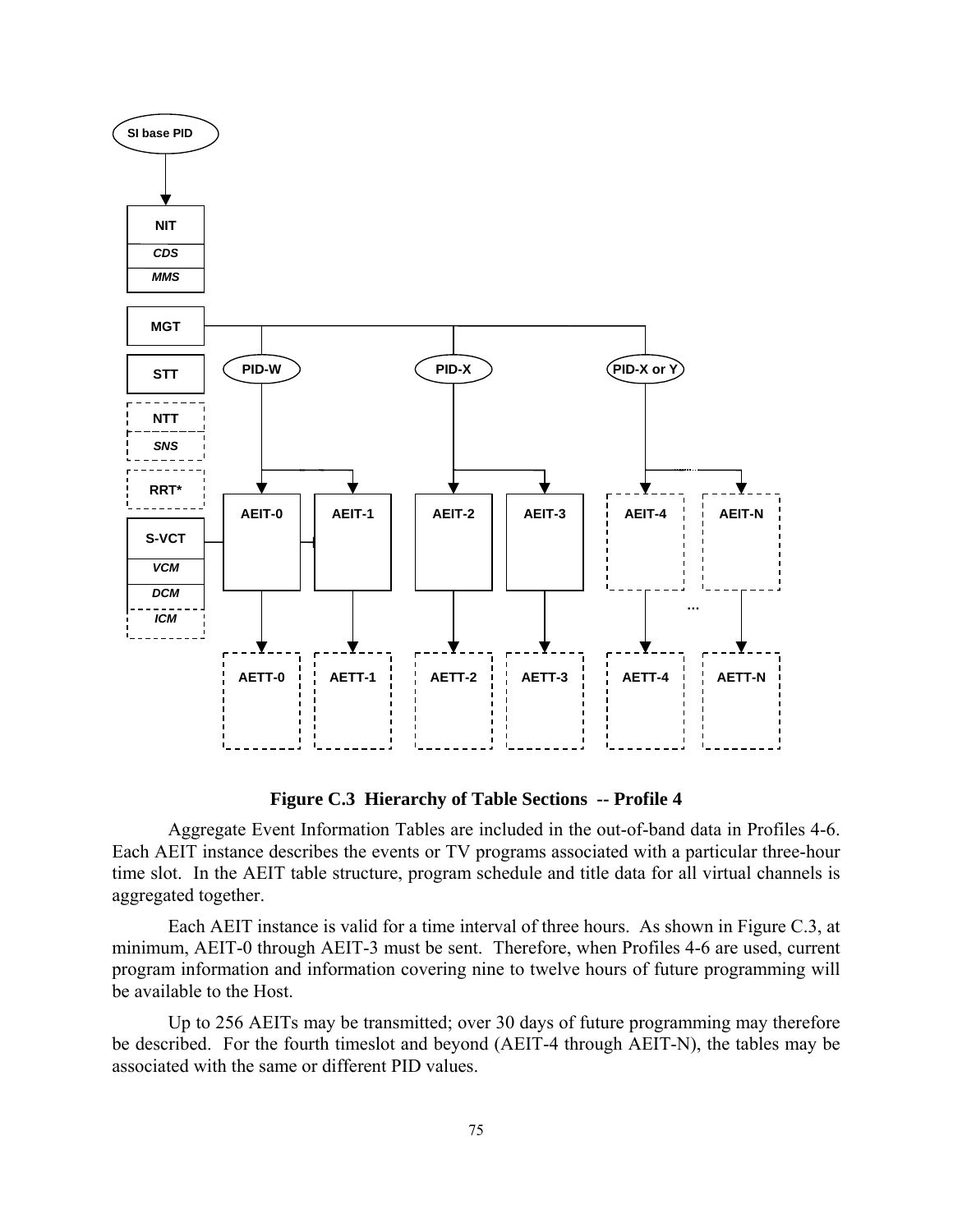

 **Figure C.4 Hierarchy of Table Sections -- Profile 5**

The start time for any AEIT is constrained to be one of the following UTC times: 00:00 (midnight), 03:00, 06:00, 09:00, 12:00 (noon), 15:00, 18:00, and 21:00. Imposing constraints on the start times as well as the interval duration simplifies re-multiplexing. During remultiplexing, AEIT tables coming from several distinct Transport Streams may end up grouped together or *vice versa*. If no constraints were imposed, re-multiplexing equipment would have to parse AEIT by content in real time, which is a difficult task.

However, it is also possible to regenerate one or several AEIT at any time for correcting and/or updating the content (e.g. in cases where "to be assigned" events become known). Regeneration of an AEIT may be flagged by updating version fields in the MGT. A new AEIT may also be associated with a PID value not in current use. The MGT may be updated to show this new PID value association.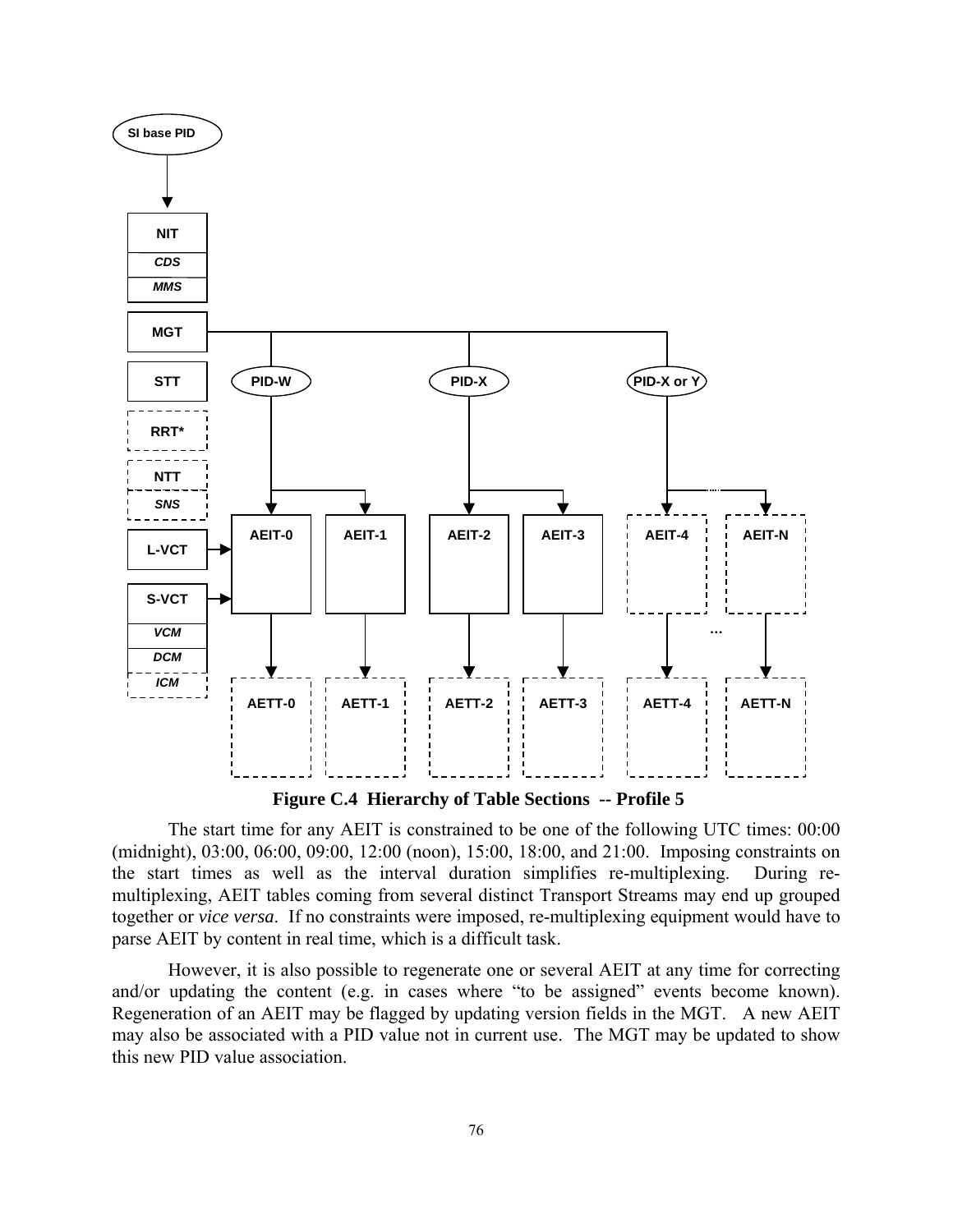

**Figure C.5 Hierarchy of Table Sections -- Profile 6** 

In Profiles 4-6, there can be several Aggregate Extended Text Tables, each of them having its associated PID defined in the MGT. As its name indicates, the purpose of an Aggregate Extended Text Table is to carry textual data. For example, for an event such as a movie listed in the AEIT, the typical data is a short paragraph that describes the movie itself. Each Aggregate Event Information Table can have one associated AETT. Each AETT instance includes all the text associated with events starting within a particular timeslot. Aggregate Extended Text Tables are optional in Profiles 4-6.

# *C.2 SI\_base PID*

Data associated with the SI base PID defines information of system-wide applicability such as frequency plans, channel maps, and channel names. The SI base PID value is 0x1FFC. The types of table sections that may be included in the Network Stream include:

- Network Information Table, carrying the
	- Carrier Definition Subtable
	- Modulation Mode Subtable
- Network Text Table, carrying the Source Name Subtable
- Short-form Virtual Channel Table, carrying the
	- Virtual Channel Map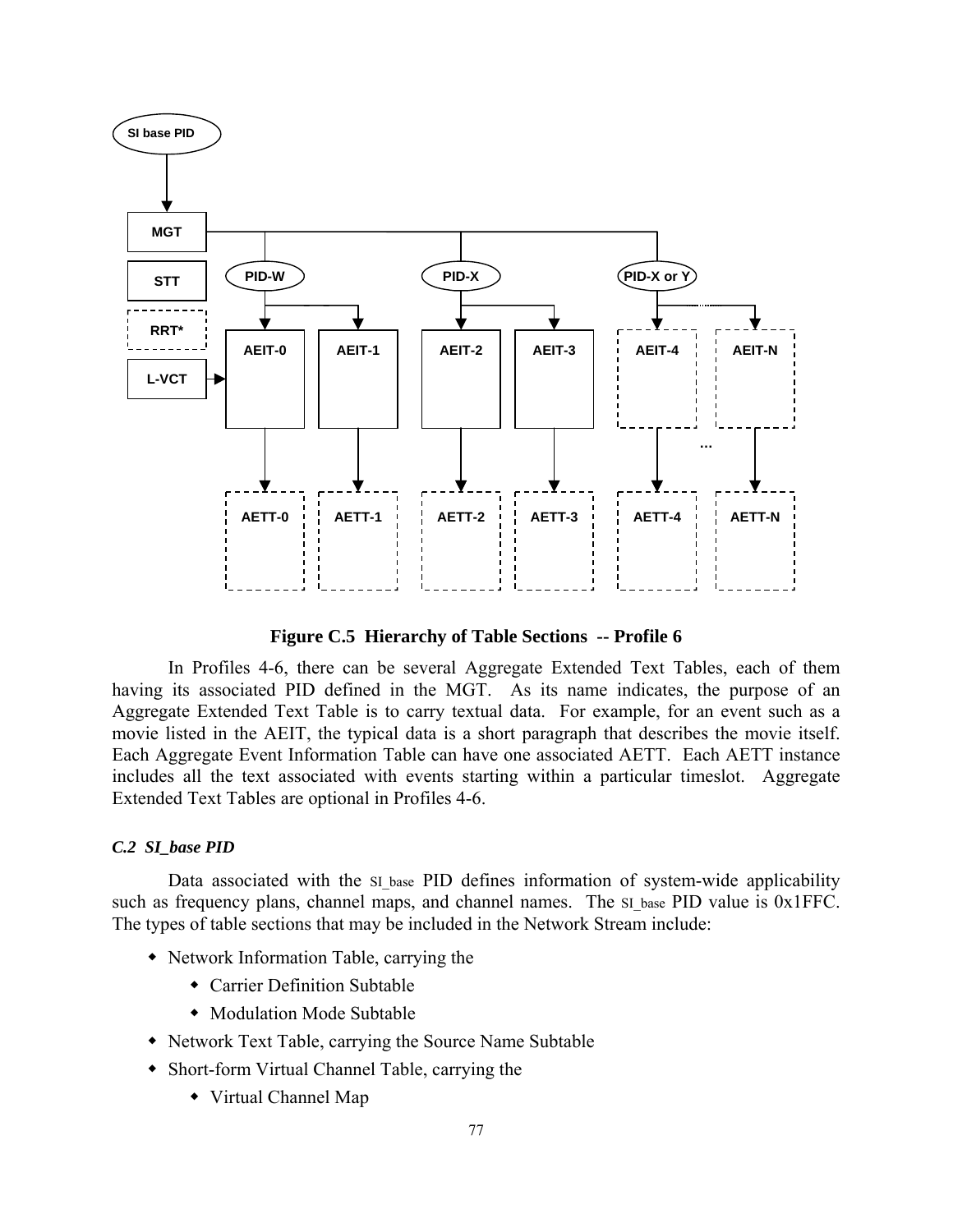- Defined Channels Map
- Inverse Channels Map
- Long-form Virtual Channel Table
- Master Guide Table
- Rating Region Table
- System Time Table

# *Carrier Definition Subtable*

The Carrier Definition Subtable provides a foundation for the definition of frequency plans by defining a set of carrier frequencies appropriate to a particular transmission medium. The CDS is stored in the Host as an array of as many as 255 CDS records, each consisting of:

• Carrier frequency, 15 bits, in units of 10 or 125 kHz

# *Modulation Mode Subtable*

The Modulation Mode Subtable provides a foundation for quick acquisition of digitally modulated waveforms. A separate MMS shall be transmitted in Network data for each transmission medium supported by that network. An MMS is stored in the Host as an array of up to 255 MMS records, each consisting of:

- Modulation format: analog NTSC or QAM
- Transmission system: ITU-T (North America) or ATSC
- Symbol rate, in units of 1 Hz
- Inner coding mode, expressed as either "none" or an integer ratio such as  $1/2$  or  $3/4$
- For QAM modulation, the number of levels

Each MMS contains entries for each modulation mode currently in use by any digital waveform, plus entries for any modes anticipated to be used. As with the CDS, changes to the table are rare.

Parameters defined within the MMS are not specifically manipulated by Hosts compliant with the SI protocol, but are referenced by the Host when attempting to acquire a digitally encoded and modulated waveform.

# *Short-form Virtual Channel Table and Virtual Channel Record*

The Short-form Virtual Channel Table is a hierarchical data structure that may carry within it the Virtual Channel Map and Virtual Channel record, for support of up to 4096 channel definition records. Each virtual channel is associated with a 16-bit reference ID number called the source ID. Each record in the VCM consists of:

• The MPEG program number, associating the virtual channel record with a program defined in the Program Association Table and TS Program Map Table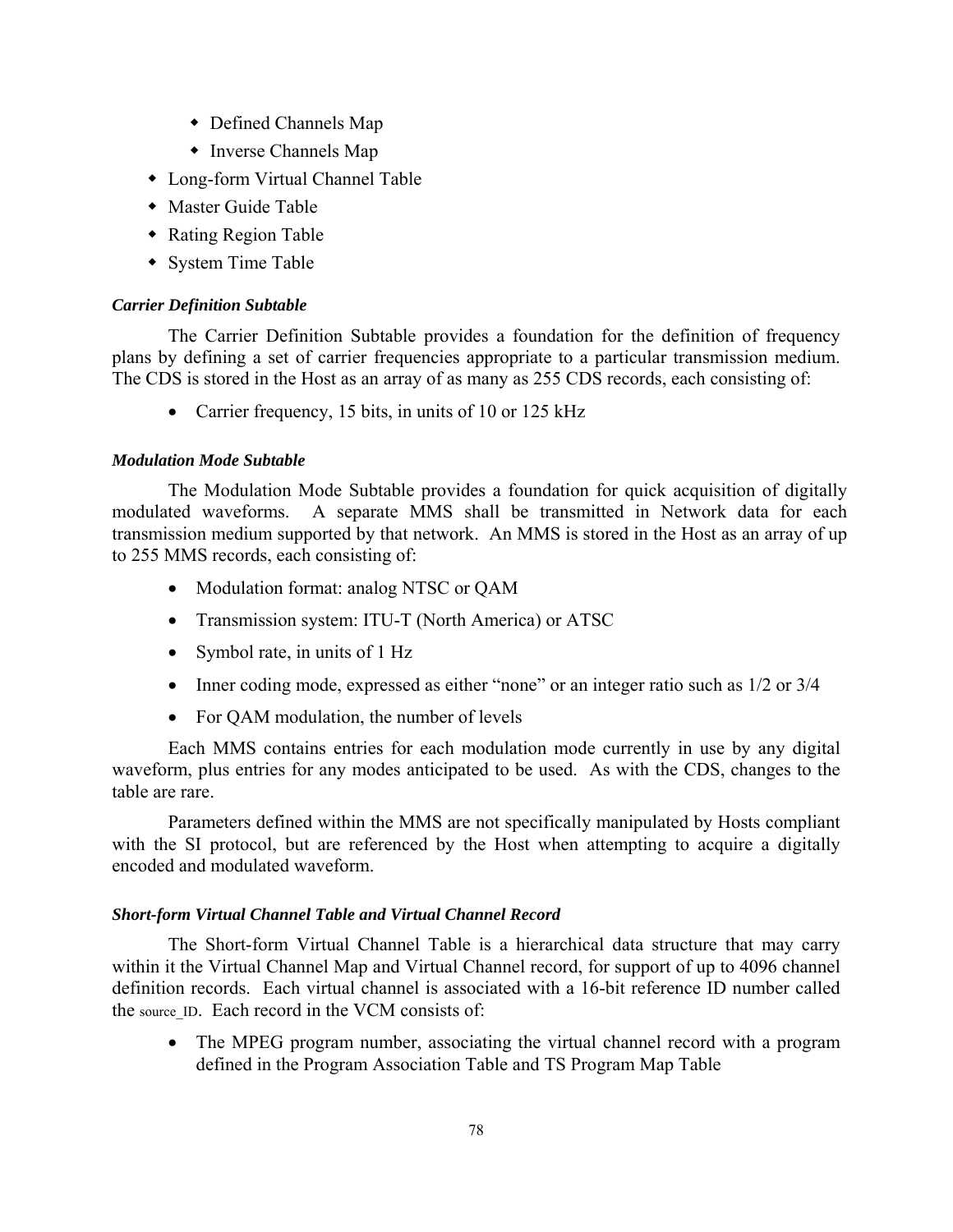- For virtual channels associated with programs carried in a program guide, the source ID, a number that may be used to link the virtual channel to entries in the Electronic Program Guide (EPG) database
- For virtual channels used as access paths to application code or data (such as EPG), the *application ID17*

#### *Source ID*

<u>.</u>

Source ID is a 16-bit number associated with each program source, defined in such a way that every programming source offered anywhere in the system described in this Service Information standard is uniquely identified. For example, HBO/W has a different assigned source ID than HBO/E, and both are different from HBO-2 or HBO-3. Uniqueness is necessary to maintain correct linkages between an EPG database and virtual channel tables. See below for a discussion of the relationship between source ID, virtual channels, and an EPG database.

#### *Source Names and Source Name Subtable*

The Source Name is a variable length multilingual text string associating a source ID with a textual name. The Source Name Subtable is delivered within the Network Text Table section.

Source name information is delivered in a table format separate from the table containing other information comprising the virtual channel table. Name information is not strictly necessary for channel acquisition, and (depending on the memory management scheme employed in the Host) may not always be available from memory at acquisition time. Source name information may be refreshed often, and can be available within several seconds of acquisition.

An EPG database may define textual reference names associated with given program sources (referenced by source ID). Such a database may be used to derive virtual channel names in some applications, though in an EPG database the name is generally abbreviated due to display considerations.

Name data is, unlike the regular VCT data, language tagged, so that multilingual source names may be defined. Transmission format for multilingual text is defined to include references to multiple phonetic and ideographic character sets.

#### *Defined Channels Map and Inverse Channels Map*

For a given Standard-compliant channel, DCM data consist of a series of bytes that, taken as a whole, specify which channels in the map are defined, and which are not.

Each Virtual Channel Table has associated with it a table listing source\_IDs and their associated virtual channel numbers. The source ID values are sorted by value from the lowest to

<sup>&</sup>lt;sup>17</sup> Source ID and application ID need never be defined in the same virtual channel record, therefore they share a common 16-bit field in the stored map. Channels are defined as for "application access" or not; if they are application access, the field defines the application ID, if not, it defines the source ID.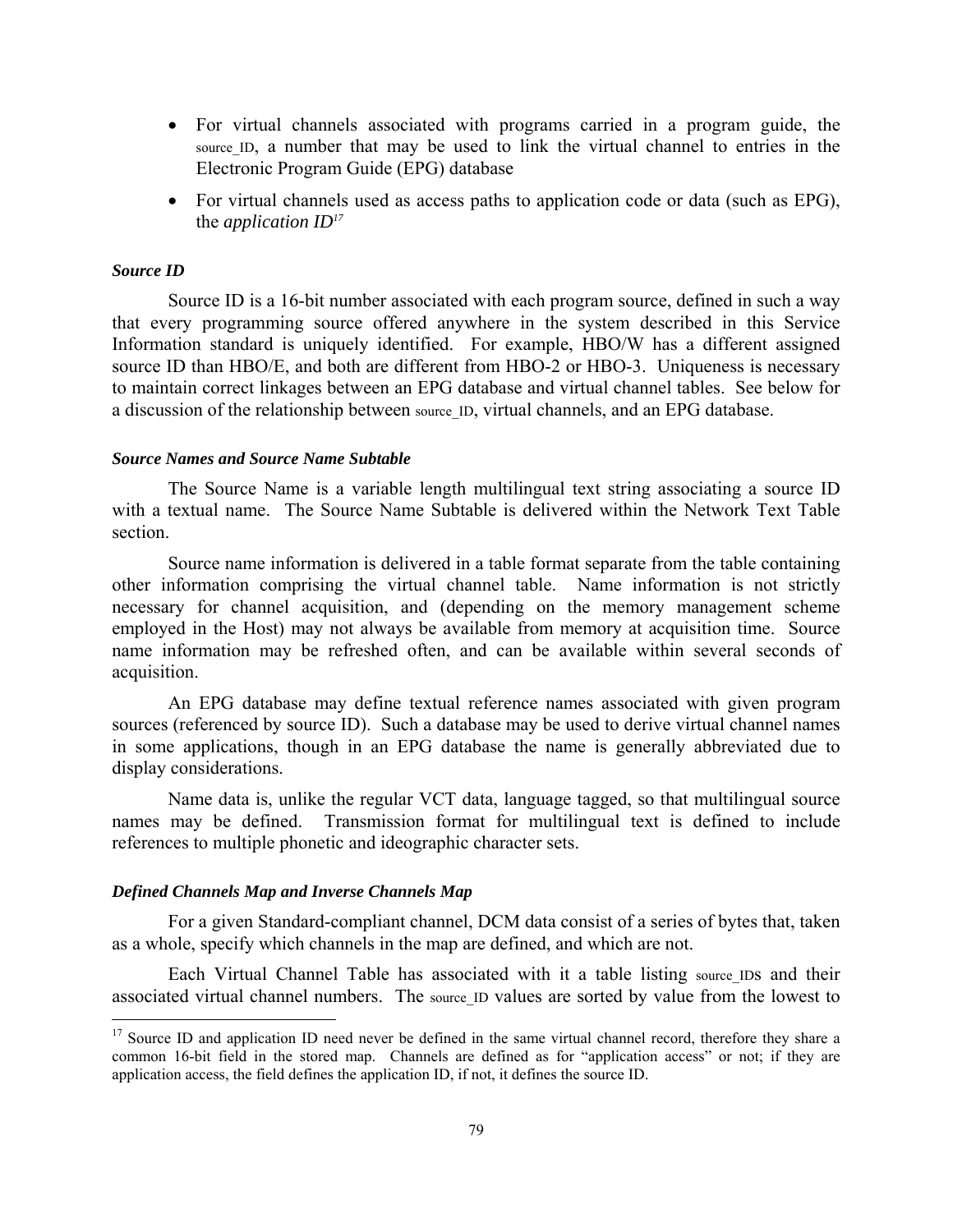the highest in the table, to facilitate (using a binary search) lookup of a virtual channel given a source ID.

#### *Master Guide Table*

Use of the MGT is optional in certain profiles. Table C.1 shows a typical Master Guide Table indicating, in this case, the existence in the Transport Stream of a Long-form Virtual Channel Table, the Rating Region Table, four Aggregate Event Information Tables, and two Aggregate Extended Text Tables describing the first six hours' events.

The first entry of the MGT describes the version number and size of the Long-form Virtual Channel Table. The second entry corresponds to an instance of the Rating Region Table for region 6. If some region's policy makers decided to use more than one instance of an RRT, the MGT would list each PID, version number, and size.

The next entries in the MGT correspond to the four AEITs that must be supplied in the Transport Stream for profiles 4-6. After the AEITs, the MGT references four Aggregate Extended Text Tables. The PID values for AEIT-0 and AEIT-1 are both  $0x1DD2$ . MGT tag values 56 and 57 are used for these. For AEIT-2 AEIT-3, PID 0x1DD3 is used. The last four references are to Aggregate ETTs.

Note that AETT-n shares a common PID value with AEIT-n for every value of n. AEIT-0 and AETT-0 are associated with PID 0x1DD2, as are AEIT-1 and AETT-1. AEIT-2 and AETT-2 are associated with PID 0x1DD3, etc.

Descriptors can be added for each entry as well as for the entire MGT. By using descriptors, future improvements can be incorporated without modifying the basic structure of the MGT. The MGT is like a flag table that continuously informs the Host about the status of all the other tables (except the System Time which has an independent function). The MGT is continuously monitored at the Host to prepare and anticipate changes in the channel/event structure. When tables are changed at the broadcast side and the PID association is unchanged, their version numbers are incremented and the new numbers are listed in the MGT. Another method that can be used to change tables is to associate the updated tables with different PID values, and then update the MGT to reference the new PID values. Based on the MGT version or PID updates and on the memory requirements, the Host can reload the newly defined tables for proper operation.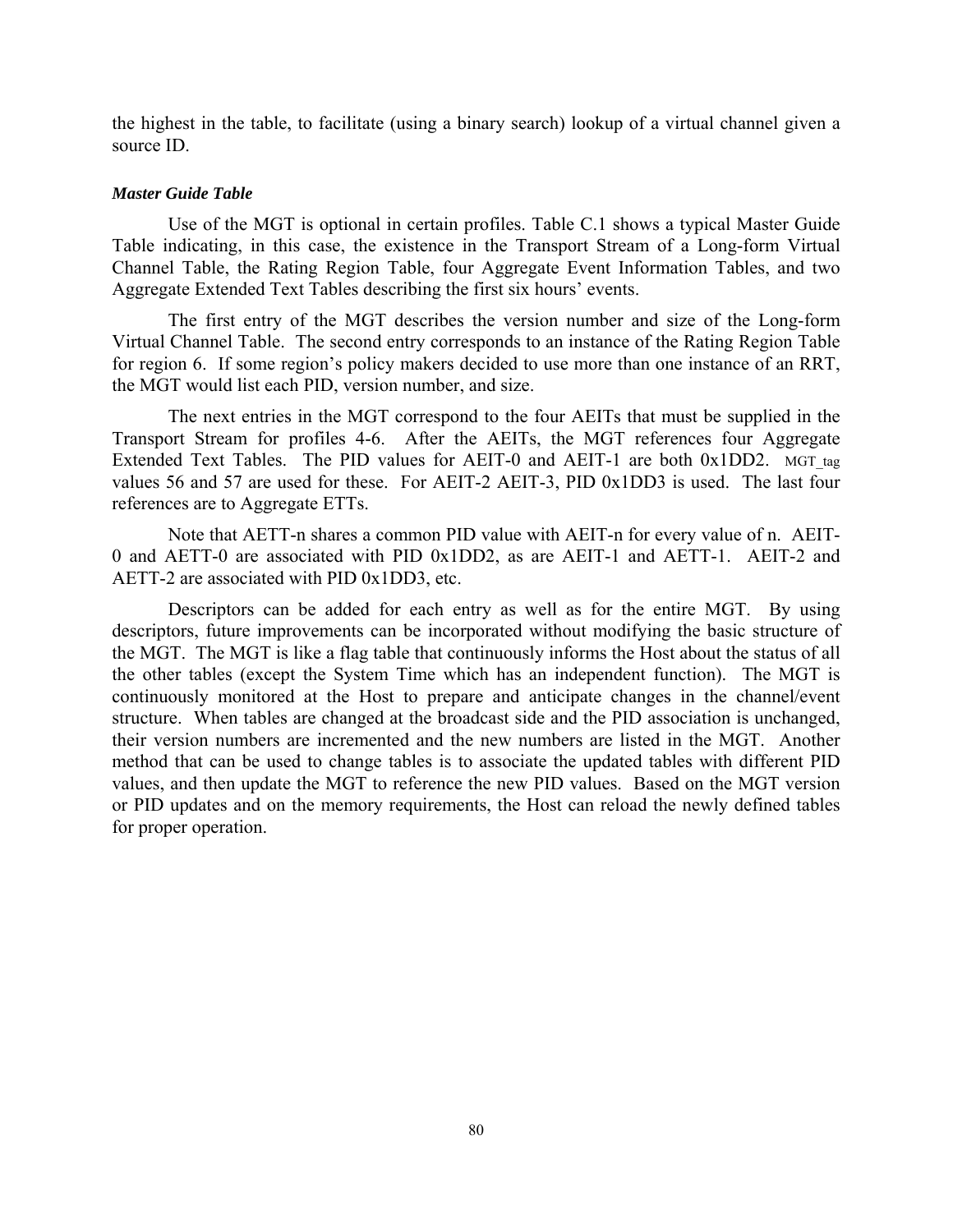| table_type              | <b>PID</b> | version_number   | table size (bytes) |
|-------------------------|------------|------------------|--------------------|
| <b>LVCT</b>             | 0x1FFC     | 4                | 5922               |
| $RRT -$ region 6        | 0x1FFC     | $\boldsymbol{0}$ | 1020               |
| $AEIT-0-MGT$ tag = 56   | 0x1DD2     | 6                | 29,250             |
| $AEIT-1-MGT$ tag = 57   | 0x1DD2     | 4                | 28,440             |
| $AEIT-2-MGT$ tag = 58   | 0x1DD3     | 10               | 25,704             |
| $AEIT-3-MGT$ tag = 59   | 0x1DD3     | 2                | 27,606             |
| $AETT-0-MGT$ tag = 56   | 0x1DD2     | $\overline{2}$   | 24,004             |
| $AETT-1 - MGT$ tag = 57 | 0x1DD2     | 7                | 25,922             |
| $AETT-2-MGT$ tag = 58   | 0x1DD3     | 8                | 27,711             |
| $AETT-3-MGT$ tag = 59   | 0x1DD3     | $\theta$         | 19,945             |

**Table C.1 Example Master Guide Table content** 

Table C.2 is an example MGT that may be sent after the instance in Table C.1 has expired due to the passage of time. In this example, three hours have passed, and the time slot covered in the old AEIT-0 is in the past. The AEIT with MGT tag  $= 57$  moves now to become AEIT-0. The AEIT with MGT tag = 58, the new AEIT-1, moves to PID 0x1DD2. A new AEIT is added to the mix, the AEIT with  $MGT_{tag} = 60$ .

| table_type              | <b>PID</b> | version_number | table size (bytes) |
|-------------------------|------------|----------------|--------------------|
| <b>LVCT</b>             | 0x1FFC     | 4              | 5922               |
| $RRT -$ region 6        | 0x1FFC     | $\Omega$       | 1020               |
| $AEIT-0-MGT$ tag = 57   | 0x1DD2     | $\overline{4}$ | 28,440             |
| $AEIT-1-MGT$ tag = 58   | 0x1DD2     | 10             | 25,704             |
| $AEIT-2-MGT$ tag = 59   | 0x1DD3     | 2              | 27,606             |
| $AEIT-3-MGT$ tag = 60   | 0x1DD3     | $\Omega$       | 30,055             |
| $AETT-0-MGT$ tag = 57   | 0x1DD2     | 7              | 25,922             |
| $AETT-1 - MGT$ tag = 58 | 0x1DD2     | 8              | 27,711             |
| $AETT-2-MGT$ tag = 59   | 0x1DD3     | $\Omega$       | 19,945             |
| $AETT-3 - MGT$ tag = 60 | 0x1DD3     |                | 22,522             |

**Table C.2 Example Revised Master Guide Table content** 

#### *L-VCT*

The L-VCT combines all the data pertinent to the description of a virtual channel into a single table. Use of the L-VCT instead of the S-VCT eliminates the need to send CDS, MMS,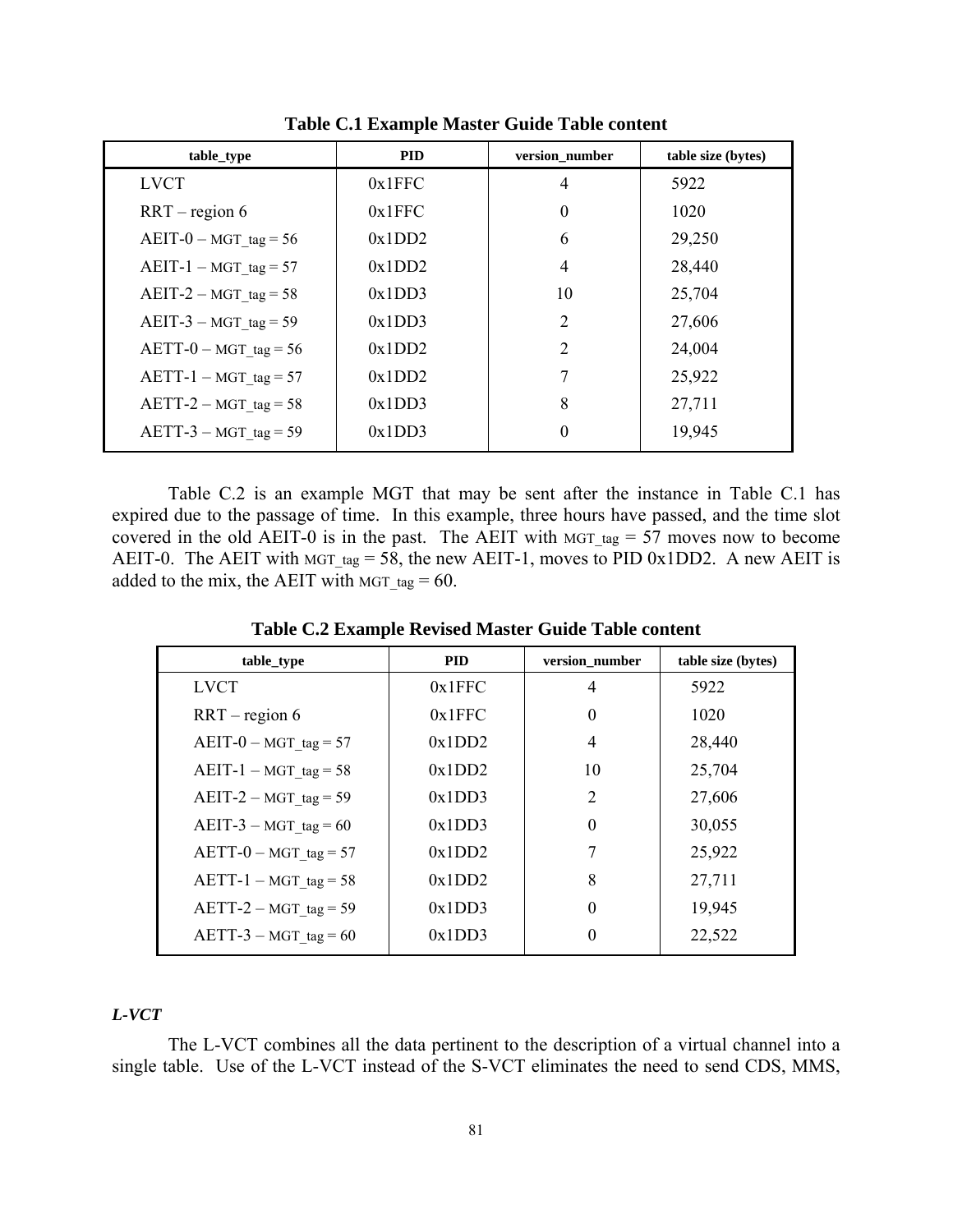SNS, DCM, or ICM. The L-VCT follows the standard MPEG-2 long-form section syntax (section\_syntax\_indicator  $= 1$ ).

#### *Rating Region Table*

The Rating Region Table is a fixed data structure in the sense that its content remains mostly unchanged. It defines the rating standard that is applicable for each region and/or country. The concept of table instance introduced in the previous Section is also used for the RRT. Several instances of the RRT can be constructed and carried in the Transport Stream simultaneously. Each instance is identified by a different table id extension value (which becomes the rating region in the RRT syntax) and corresponds to one and only one particular region. Each instance has a different version number which is also carried in the MGT. This feature allows updating each instance separately.

Figure C.6 shows an example of one instance of an RRT, defined for rating region 99 and carrying an example rating system. Each event listed in any of the EITs may carry a content advisory descriptor. This descriptor is an index or pointer to one or more instances of the RRT.



**Figure C.6 An instance of a Rating Region Table** 

#### *Aggregate Event Information Tables and Aggregate Extended Text Tables*

The purpose of an AEIT is to list all events for those channels that appear in the VCT for a given time window. As mentioned before, AEIT-0 describes the events for the first 3 hours and AEIT-1 for the second 3 hours. AEIT-0 and AEIT-1 share a common associated PID value as defined in the MGT. In MPEG, tables can have a multitude of instances. When different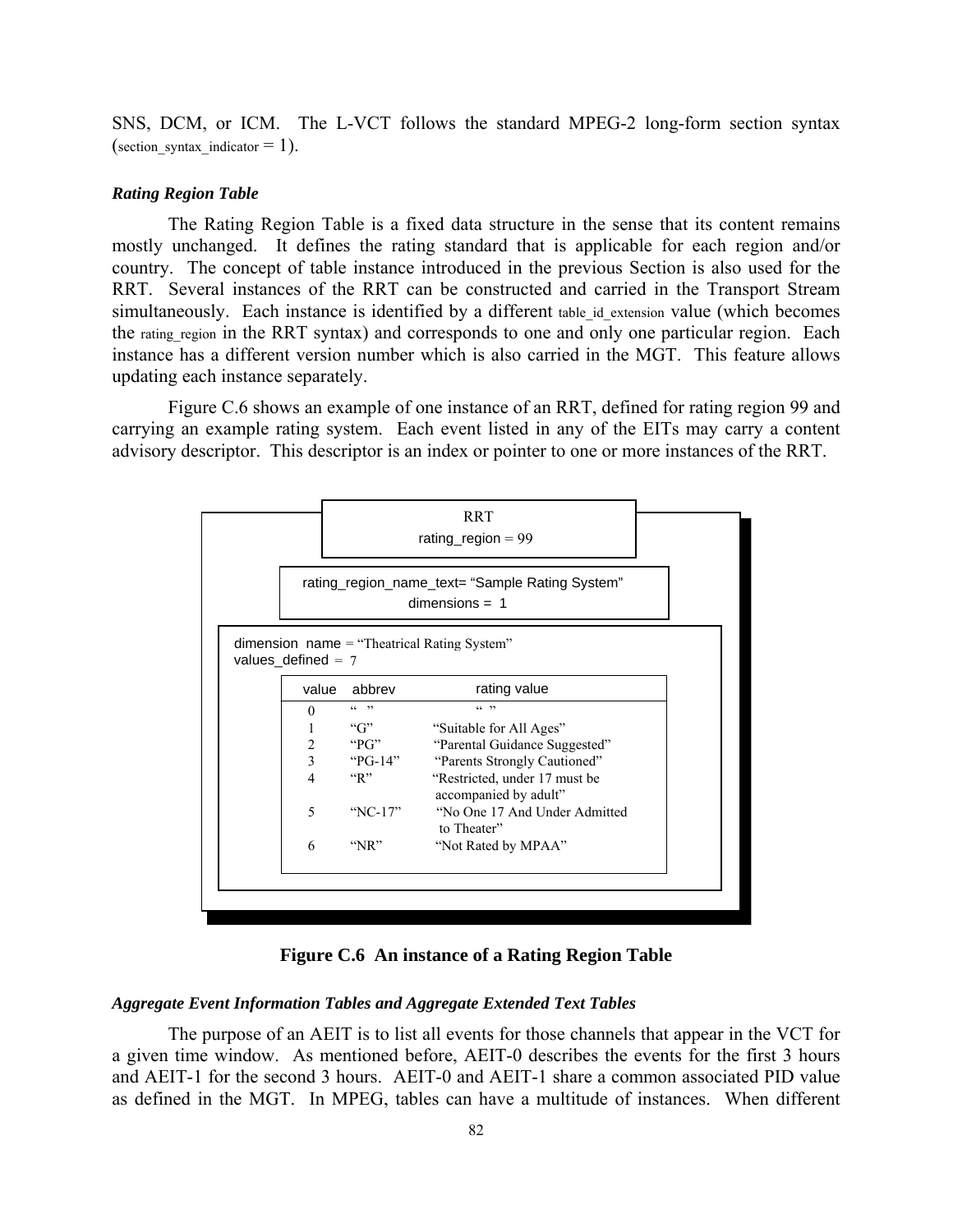instances of a table share the same table id value and PID, they are distinguished by differences in the 16-bit table\_id\_extension field.

In this SI standard for out-of-band use, each instance of AEIT-k contains a list of events for a each virtual channel. Linkage to each channel in the VCT is made via the source id. For the AEIT, the table id extension field appears as MGT tag.

Figure C.7 shows, for example, a program provider's instance for AEIT-0.

AEIT-0 is unique in that it must list all events starting within the three-hour time period it covers, as well as any events that started earlier but extend into the covered period. For all other AEITs, only those events actually starting within the three hour time period are included. The Host is expected to collect AEITs in order of their time coverage. If AEIT-4 is available to the Host but AEIT-3 is not, for example, information for events that started in the time period covered by AEIT-3 but extending into AEIT-4 will not be available for display.

Figure C.7 shows an example of a small AEIT-0, including event data for two sources, a channel called "TSPN" (source\_ID 22) and one called "MOOV" (source\_ID 80). For the three-hour period covered by AEIT-0, 9am to noon, three events are listed for TSPN and two for MOOV. The field event id is a number used to identify each event. The event id is used to link events with associated text delivered in the AETT. The assignment of an event ID value must be unique within a source ID and a 3-hour interval defined by one AEIT instance. The event id is followed by the start time and then the length in seconds. Notice that for AEIT-0 only, events can have start times before the activation time of the table. ETMs are simply long textual descriptions. The collection of ETMs constitutes an Aggregate Extended Text Table (ETT).

An example of an ETM for the Car Racing event may be:

"Live coverage from Indianapolis. This car race has become the largest single-day sporting event in the world. Two hundred laps of full action and speed."

Several descriptors can be associated with each event. The most important is the content advisory descriptor which assigns a rating value according to one or more systems. Recall that the actual rating system definitions are tabulated within the RRT.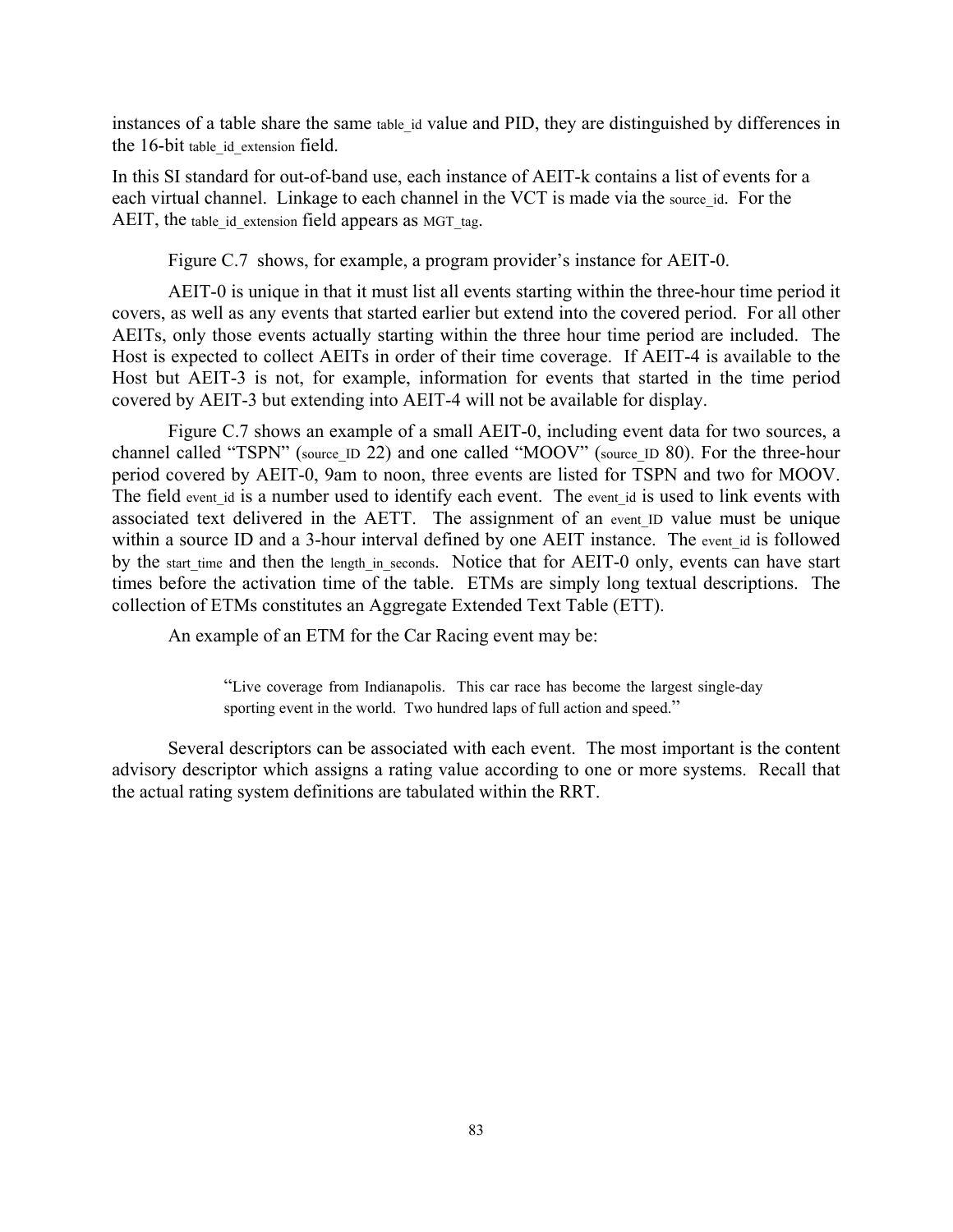|                                |                                                        | AEIT-0<br>$09:00 - 12:00$ |                             |                  |                  |
|--------------------------------|--------------------------------------------------------|---------------------------|-----------------------------|------------------|------------------|
| $num\_sources_in\_section = 2$ |                                                        |                           |                             |                  |                  |
|                                | source_ID = 22 $(TSPN)$<br>$num_events_in_section = 3$ |                           |                             |                  |                  |
|                                | event<br>ID                                            | start<br>time             | length<br>(seconds)         | title            | descriptors      |
|                                | 51                                                     | 7:30                      | 7200                        | "Soccer Live"    | content advisory |
|                                | 52                                                     | 9:30                      | 3600                        | "Golf Report"    |                  |
|                                | 53                                                     | 10:30                     | 9000                        | "Car Racing"     | content advisory |
|                                | source_ID = $80$ (MOOV)                                |                           | num events in section = $2$ |                  |                  |
|                                | event<br>ID                                            | start<br>time             | length<br>(seconds)         | title            | descriptors      |
|                                | 50                                                     | 7:00                      | 9000                        | "Black Tuesday"  | content advisory |
|                                | 51                                                     | 9:30                      | 9000                        | "South Atlantic" | content advisory |
|                                |                                                        |                           |                             |                  |                  |

**Figure C.7 Example AEIT-0** 

Figure C.8 diagrams the AEIT data structure. As shown, the AEIT includes event data for all sources listed in the VCT. In the figure, the hatched box represents one or more "event data" blocks, each comprised of the data items shown in the upper left.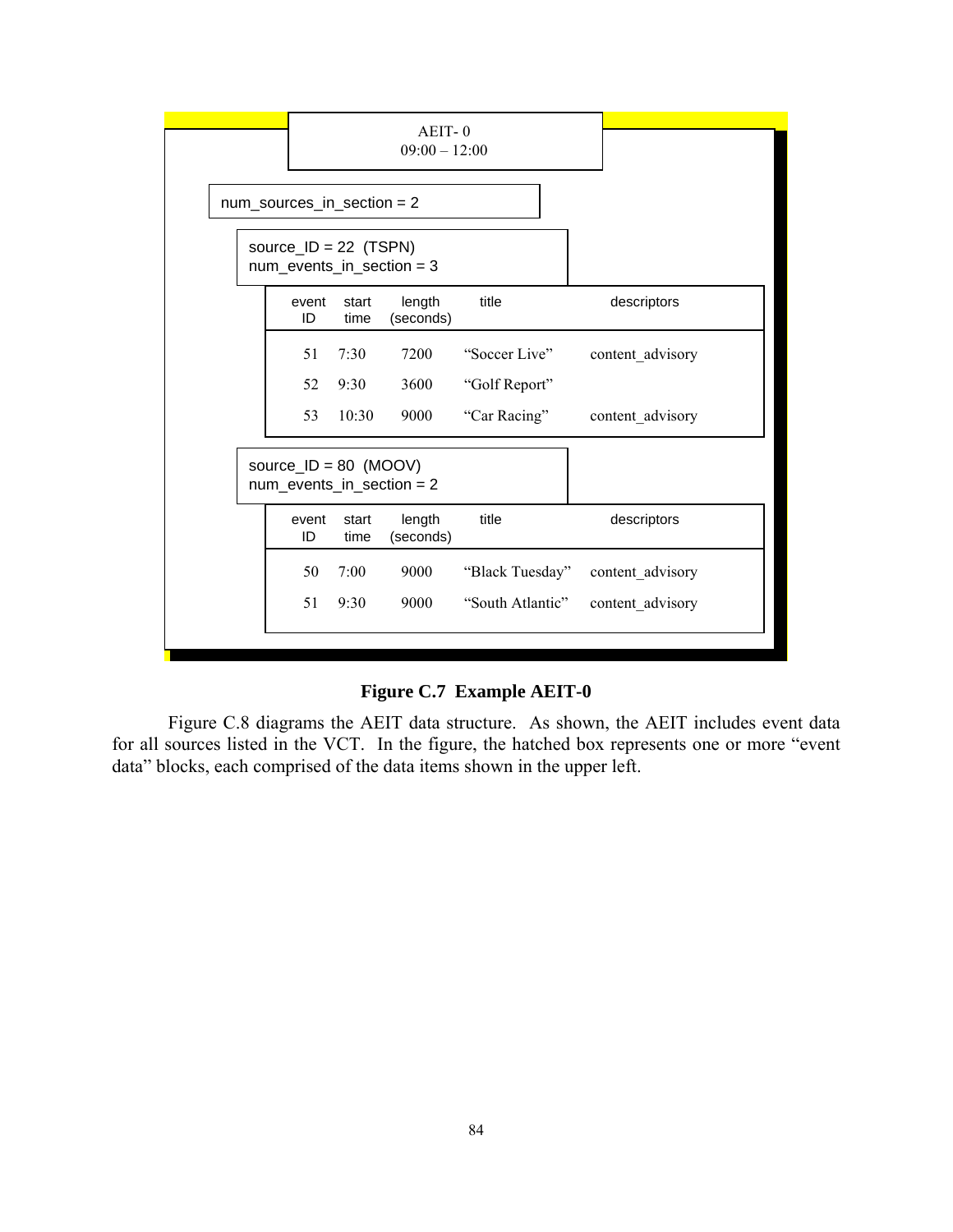



Figure C.9 diagrams the AETT data structure. The AETT aggregates text for a given timeslot into one sectioned MPEG table.



**Figure C.9 Structure of AETT**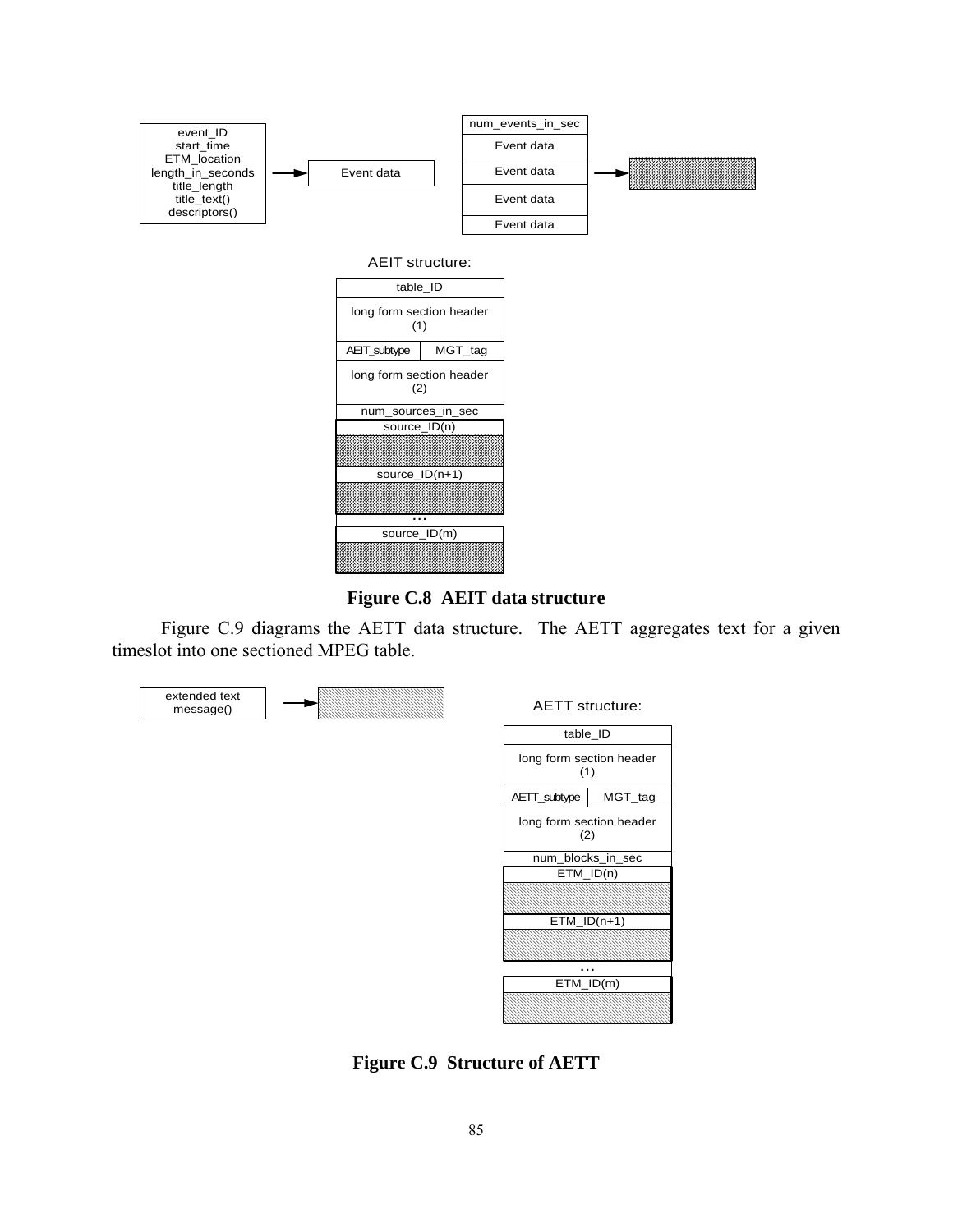An AETT-*n* instance for a given value of *n* (timeslot) is associated with the same PID value as AEIT-*n*. This means that they can be collected using a single Extended Channel data flow between Host and POD.

# *Inactive Channels*

Any channels in the L-VCT which are not currently active shall have the hidden attribute set to 1 and the hide guide attribute set to 0. Inactive channels in the S-VCT shall have the hidden attribute in channel type, and the hide guide flag in the channel properties descriptor() set to  $0$ .

The following table shows expected DTV behavior for the various combinations of the hidden and hide guide attributes. In the table the "x" entry indicates "don't care." A check in the "surf" column indicates the channel is available by channel surfing and via direct channel number entry. A check in the "guide" column indicates that the channel may appear in the program guide listing.

| hidden | hide_guide | Receiver Behavior |       |                     |
|--------|------------|-------------------|-------|---------------------|
|        |            | Surf              | Guide |                     |
|        | x          |                   |       | Normal channel      |
|        |            |                   |       | Special access only |
|        |            |                   |       | Inactive channel    |

**Table C.3 Receiver Behavior with hidden and hide\_guide attributes** 

#### *C.3 Representation of Time*

The System Time Table provides time of day information to Hosts. In this Service Information standard, time of day is represented as the number of seconds that have elapsed since the beginning of "GPS time,"  $0000$  Hours UTC, January  $6<sup>th</sup>$ , 1980. GPS time is referenced to the Master Clock at the US Naval Observatory and steered to Coordinated Universal Time (UTC). UTC is the current time of day at the time zone local to Greenwich, England, and is the time source we use to set our clocks.

The cycle of the seasons, technically known as the tropical year, is approximately 365.2422 days. Using the Gregorian calendar we adjust for the fractional day by occasionally adding an extra day to the year. Every fourth year is a leap year, except that three leap years in every 400 are skipped (the centennial years not divisible by 400). With this scheme there are 97 leap years in each 400 year span, yielding an average year that is 365.2425 days long.

UTC is occasionally adjusted by one second increments to ensure that the difference between a uniform time scale defined by atomic clocks does not differ from the Earth's rotational time by more than 0.9 seconds. The timing of occurrence of these "leap seconds" is determined by careful observations of the Earth's rotation; each is announced months in advance. On the days it is scheduled to occur, the leap second is inserted just following 12:59:59 PM UTC.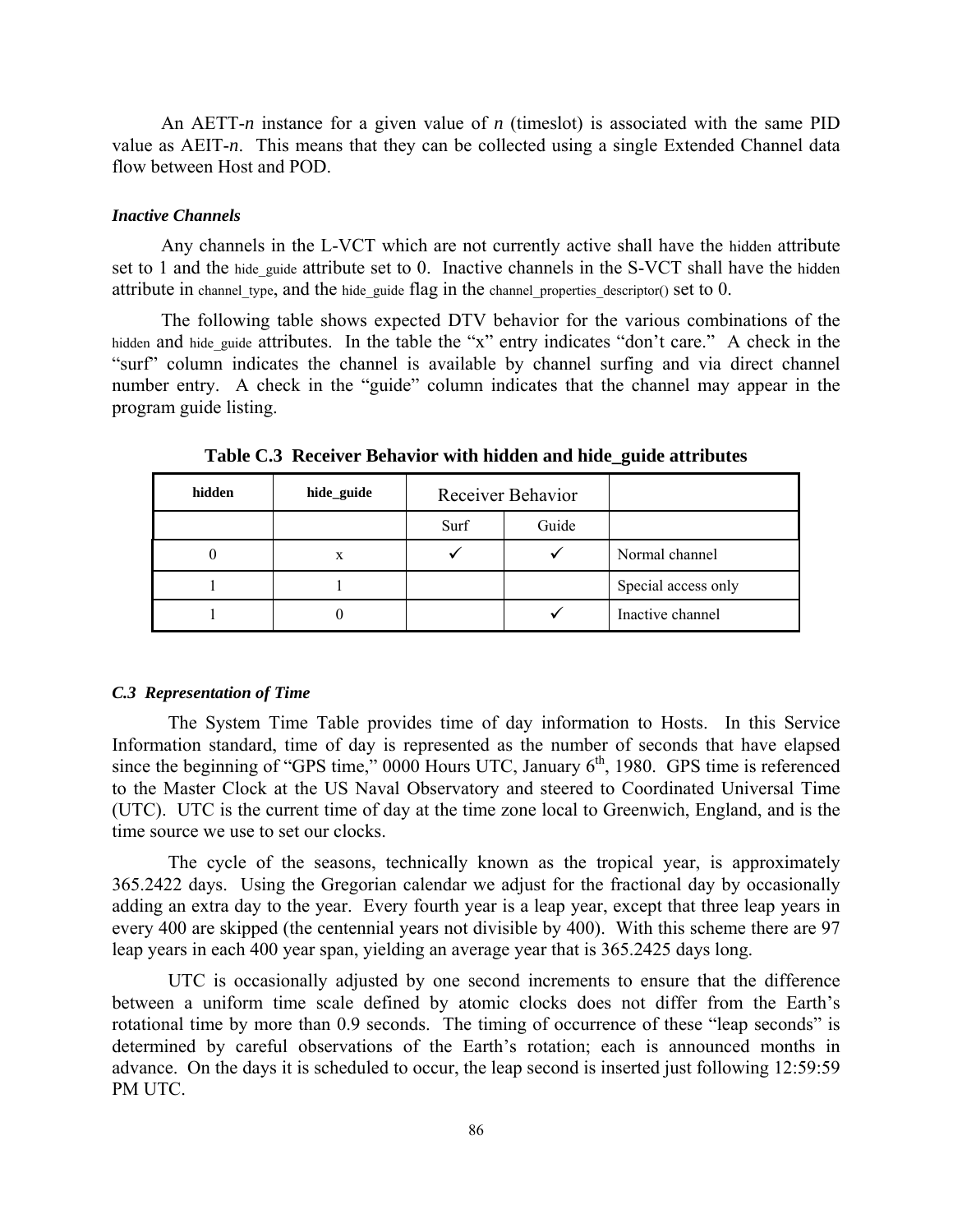UTC can be directly computed from the count of GPS seconds since January  $6<sup>th</sup>$ , 1980 by subtracting from it the count of leap seconds that have occurred since the beginning of GPS time. In the months just following January 1, 1999, this offset was 13 seconds.

This protocol defines various time-related events and activities, including starting times for programs, text display, changes to VCTs, and others. Two methods of time distribution are used in headend systems. One method derives time in the form of GPS seconds from GPS Hosts. These Hosts also provide current GPS/UTC offset data. The second method of time distribution relies on the Internet Standard Network Time Protocol (NTP). NTP servers provide output in the form of UTC time, and do not provide GPS/UTC offset data. The Standardcompliant Host is synchronized to system time by the System Time Table, which provides time either in the form of GPS seconds since week zero of GPS time, January  $6<sup>th</sup>$ , 1980,or directly in UTC time. The interpretation depends on the value of the GPS/UTC offset field. The special value of zero is used to indicate that the system is being driven by a UTC time source directly, and that GPS/UTC offset data is not available.

#### *System Time*

GPS satellites typically output GPS time in a format consisting of a week count (Tw) and a seconds within the week count  $(Ts)$ , where week zero is defined as starting January  $6<sup>th</sup>$ , 1980. For purposes of building the System Time Table, the following formula may be used:

 $T = (Tw * 604,800) + Ts$ 

There are 604,800 seconds per week.

When converting between GPS seconds and current local time in hours/minutes/seconds, the following factors must be taken into account:

- **GPS to UTC offset** Given a time represented as GPS seconds, the Host first subtracts the GPS/UTC offset to convert to UTC.
- **1980** The first year of GPS time started on January  $6<sup>th</sup>$ , yielding 361 days in the first year (1980 was also a leap year).
- **Leap years** The number of leap years that occurred between the current GPS second and 1980 must be accounted for. A leap year is a year whose number is evenly divisible by four, or, in the case of century years, by 400.

*Note*: According to this rule, the year 2000 *is* a leap year even though it is a century year, because it is also divisible by 400.

• **Time zones** — Time zones are signed integer values in the range –12 to +13 hours, where positive numbers represent zones east of the Greenwich meridian and negative numbers west of it. Pacific Standard Time (PST) is 8 hours behind standard time, and Eastern Standard Time (EST) is 5 hours behind. The system defined by this Service Information standard accommodates time zones that are not an integral number of hours offset from Greenwich by defining time zone as an 11-bit signed integer number in units of minutes. To convert to local time, the time zone is added to Greenwich time using signed integer arithmetic.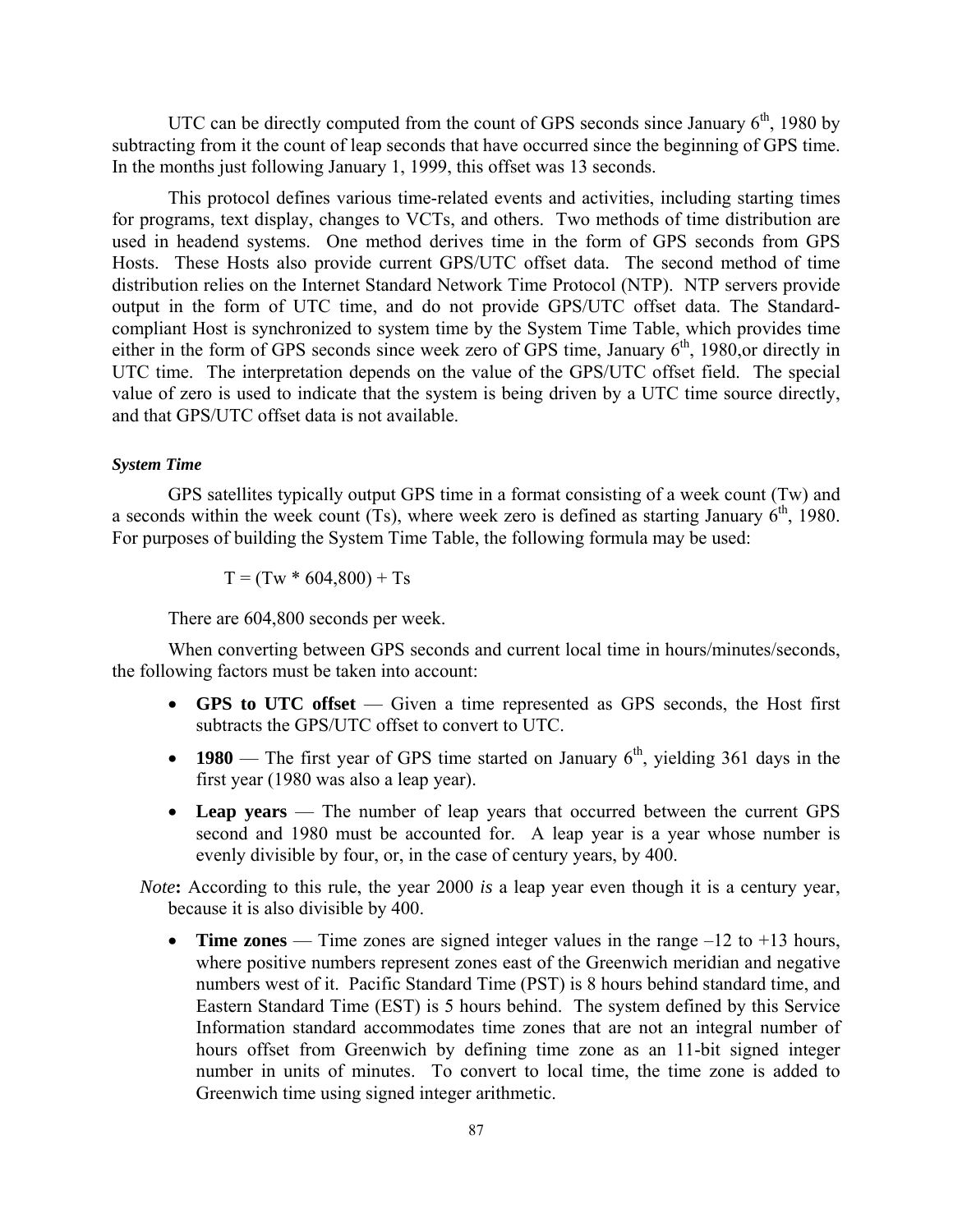• **Daylight savings time** — If applicable, daylight savings time must be taken into account. On a unit by unit basis, each Host may be given a definition for when daylight savings time is entered into in Spring, and when it is exited in Fall. Entry/exit points are given as absolute times (GPS seconds), and hence are given in one second resolution.

#### *Transmission Format for Event Times*

In this messaging protocol, the absolute time of action is specified for most events in terms of an unsigned 32-bit integer number, the count of GPS seconds since January  $6<sup>th</sup>$ , 1980. This count does not wrap until after the year  $2116^{18}$ .

### *Handling of Leap Second Events*

 $\overline{a}$ 

In this Service Information protocol, times of future events (such as event start times in the EIT) are specified the same as time of day, as the count of seconds since January  $6<sup>th</sup>$ , 1980. Converting an event start time to UTC and local time involves the same calculation as the conversion of system time to local time. In both cases, the leap seconds count is subtracted from the count of GPS seconds to derive UTC.

GPS time is used to represent future times because it allows the Host to compute the time interval to the future event without regard for the possible leap second that may occur in the meantime. Also, if UTC were to be used instead, it wouldn't be possible to specify an event time that occurred right at the point in time where a leap second was added. UTC is discontinuous at those points.

Around the time a leap second event occurs, program start times represented in local time (UTC adjusted by local time zone and [as needed] daylight savings time) may appear to be off by plus or minus one second. Generating equipment may use one of two methods to handle leap seconds.

In method A, generating equipment does not anticipate the future occurrence of a leap second. In this case, prior to the leap second, program start times will appear correct. An event starting at exactly 10 AM will be computed as starting at 10:00:00. But just following the leap second, that same event time will be computed as 9:59:59. The generating equipment should recompute the start times in all the EITs and introduce the leap second correction. Once that happens, and Hosts have updated their EIT data, the computed time will again show as 10:00:00. In this way the disruption can be limited to a matter of seconds.

In method B, generating equipment does anticipate the occurrence of a leap second, and adjusts program start times for events happening after the new leap second is added. If the leap second event is to occur at midnight tonight, an event starting at 10 AM tomorrow will be computed by receiving equipment as starting at 10:00:01.

 $18$  Prior to that time, all initial Receivers will surely be out of service, and new ones can be designed to handle the wrap condition.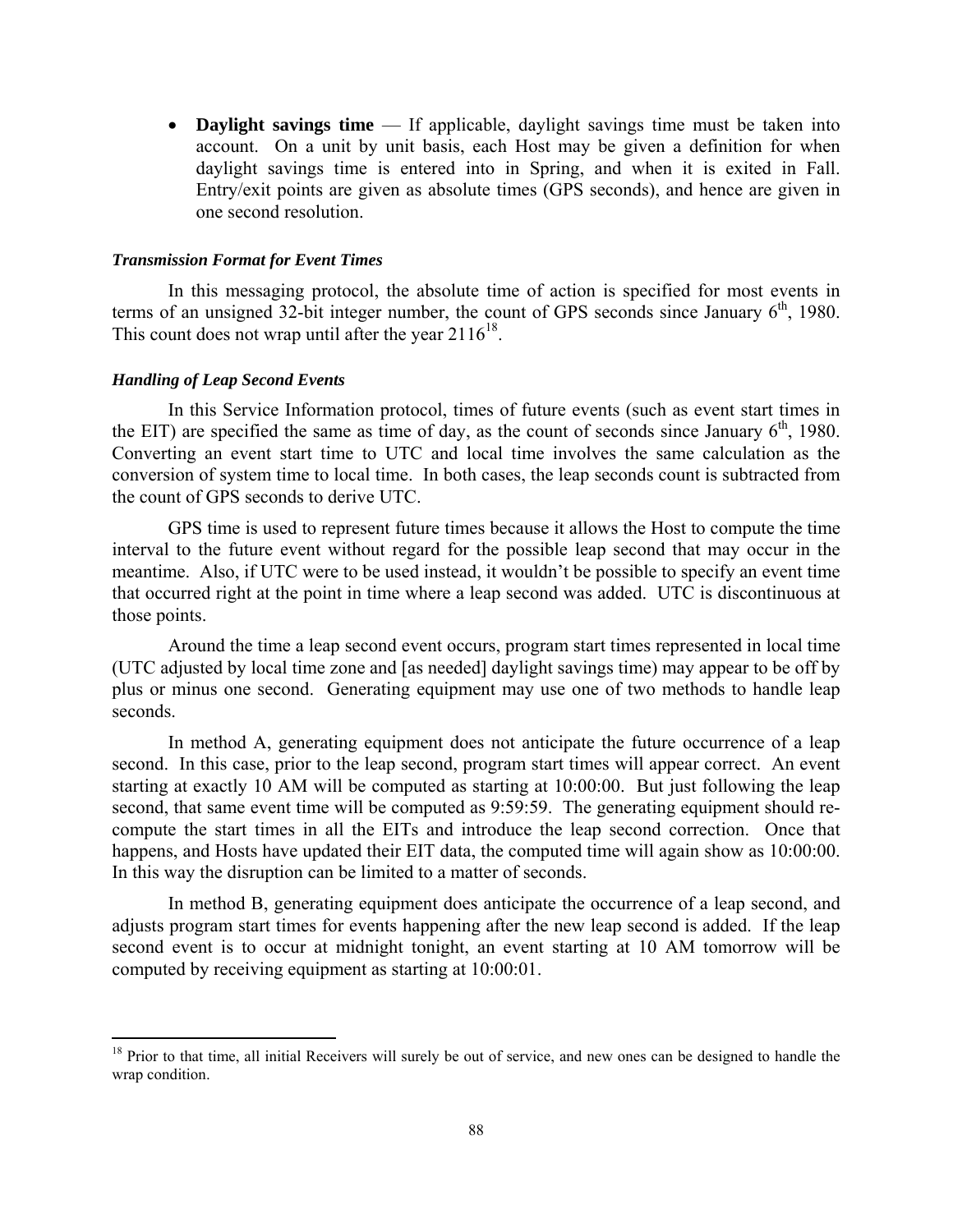For certain types of events, the precision of method B is necessary. By specifying events using a time system that involves no discontinuities, difficulties involving leap seconds are avoided. Events such as program start times do not require that level of precision. Therefore, method A works well.

#### *Handling of Leap Second Events*

Consider the following example. Times are given relative to UTC, and would be corrected to local time zone and daylight savings time as necessary.

- Time of day (UTC):  $1:00 \text{ PM}$ , December  $30^{\text{th}}$ , 1998
- Event start time (UTC):  $2:00 \text{ PM}$ , January  $2^{\text{nd}}$ , 1999
- A leap second event will occur just after 12:59:59 PM on December  $31<sup>st</sup>$ , 1998
- $\triangle$ Leap seconds count on December 30<sup>th</sup> is 12

The data in the System Time Table is:

- $\triangleleft$ GPS seconds = 599,058,012 = 0x23B4E65C
- $\blacktriangleright$  GPS to UTC offset = 12

Using method A (upcoming leap second event is not accounted for):

- Event start time in EIT:  $599,320,812 = 0x23B8E8EC$
- Converted to UTC:  $2:00:00 \text{ PM}$ , January  $2^{\text{nd}}$ , 1999
- Number of seconds to event:  $262,800 = 73$  hours, 0 minutes, 0 seconds

Using method B (upcoming leap second event is anticipated):

- Event start time in EIT:  $599,320,813 = 0x23B8E8ED$
- Converted to UTC:  $2:00:01$  PM, January  $2<sup>nd</sup>$ , 1999
- Number of seconds to event:  $262,801 = 73$  hours, 0 minutes, 1 second

Note that using method B, the number of seconds to event is correct, and does not need to be recomputed when the leap seconds count moves from 12 to 13 at year-end.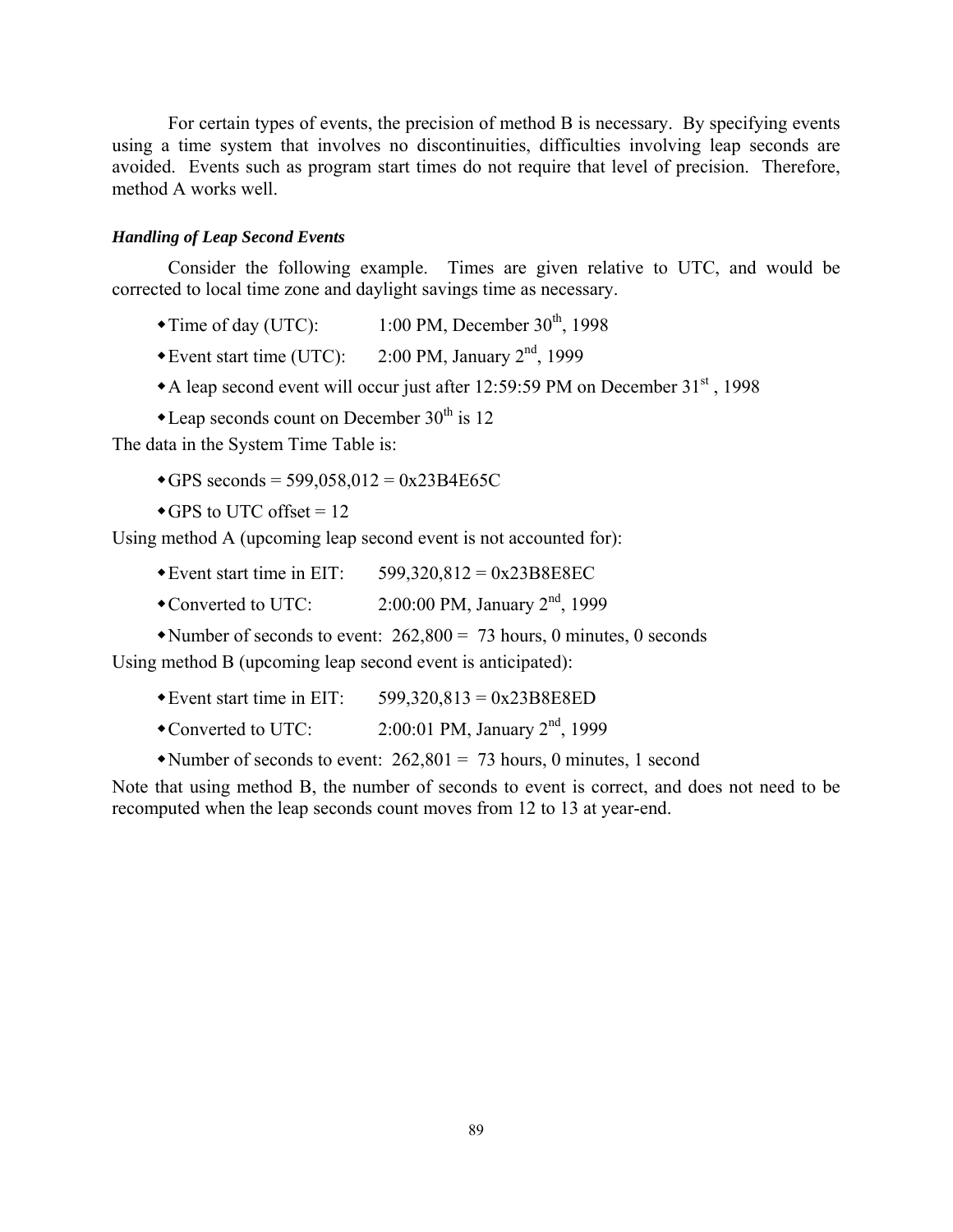# **ANNEX D**

# **PACKET RATES**

# **(Normative)**

#### *D.1 Maximum cycle times*

Table D.1 lists the maximum cycle time for Service Information table sections for out-ofband cable operation, when the indicated table is present.

**Table D.1 Maximum cycle time for the STT, MGT, S-VCT, L-VCT and RRT** 

| <b>Table Section</b> | STT  | MGT       | S-VCT  | L-VCT | RRT  |
|----------------------|------|-----------|--------|-------|------|
| <b>Cvcle time</b>    | min. | 500 msec. | 2 mın. | min.  | min. |

### *D.2 Maximum Transmission Rates*

Table D.2 lists the maximum transmission rate for SI packet streams.

 **Table D.2 Maximum rate for each packet stream** 

| PID               | SI base PID | any AEIT/AETT PID |
|-------------------|-------------|-------------------|
| <b>Rate (bps)</b> | 150,000     | 150,000           |

#### *D.3 MINIMUM Transmission Rates*

Table D.3 lists the minimum transmission rate for SI packet streams. Minimum per-PID bit rates are required to ensure efficiency of recovery of EPG data covering the current time period (3 hours minimum) across an Extended Channel Interface, given the small number of PID values that can be used concurrently.

**Table D.3 Minimum rate for each packet stream** 

| PID        | AEIT-0,1/AETT-0,1 PID |
|------------|-----------------------|
| Rate (bps) | 10,000                |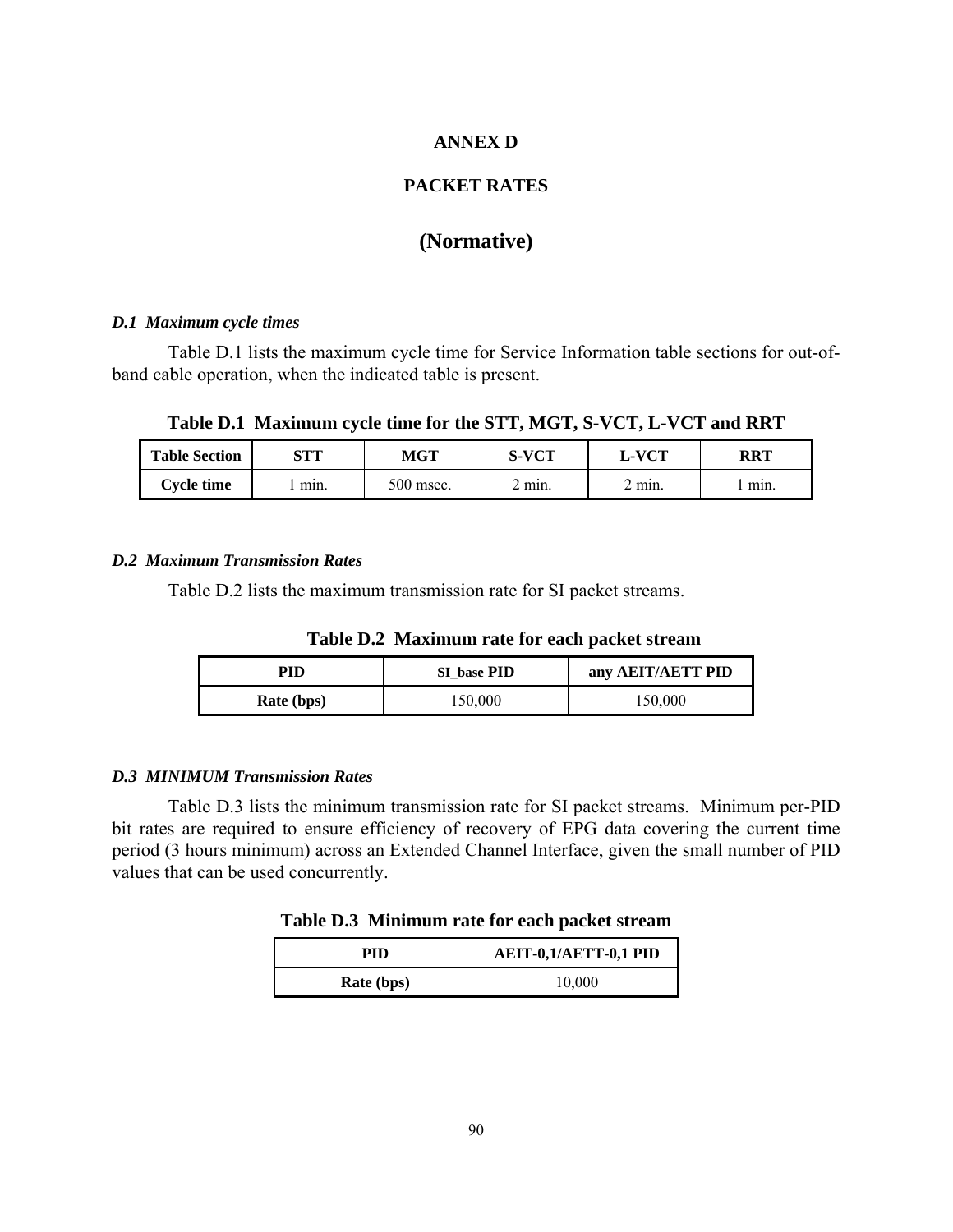# **ANNEX E**

### **DAYLIGHT SAVINGS TIME CONTROL**

# **(Informative)**

In order to convert GPS into local time, the Host needs to store a time offset (from GPS to local time) in local memory and an indicator as to whether daylight savings is observed. These two quantities can be obtained from the user interface (indicating time zone and daylight savings observance) or from the conditional access system, if present, and stored in non-volatile Host memory.

Since there is a common time (GPS) transmitted in SI, a mechanism to indicate when the Host should switch into (or out of) daylight savings time at the appropriate local time can be very useful. Once all the Hosts have transitioned at their local times, the entire system can be shifted into daylight savings time. This is accomplished by appropriate setting of the daylight savings in the daylight savings time descriptor() the STT. The basic use of daylight savings fields through the year is shown in Table E.1.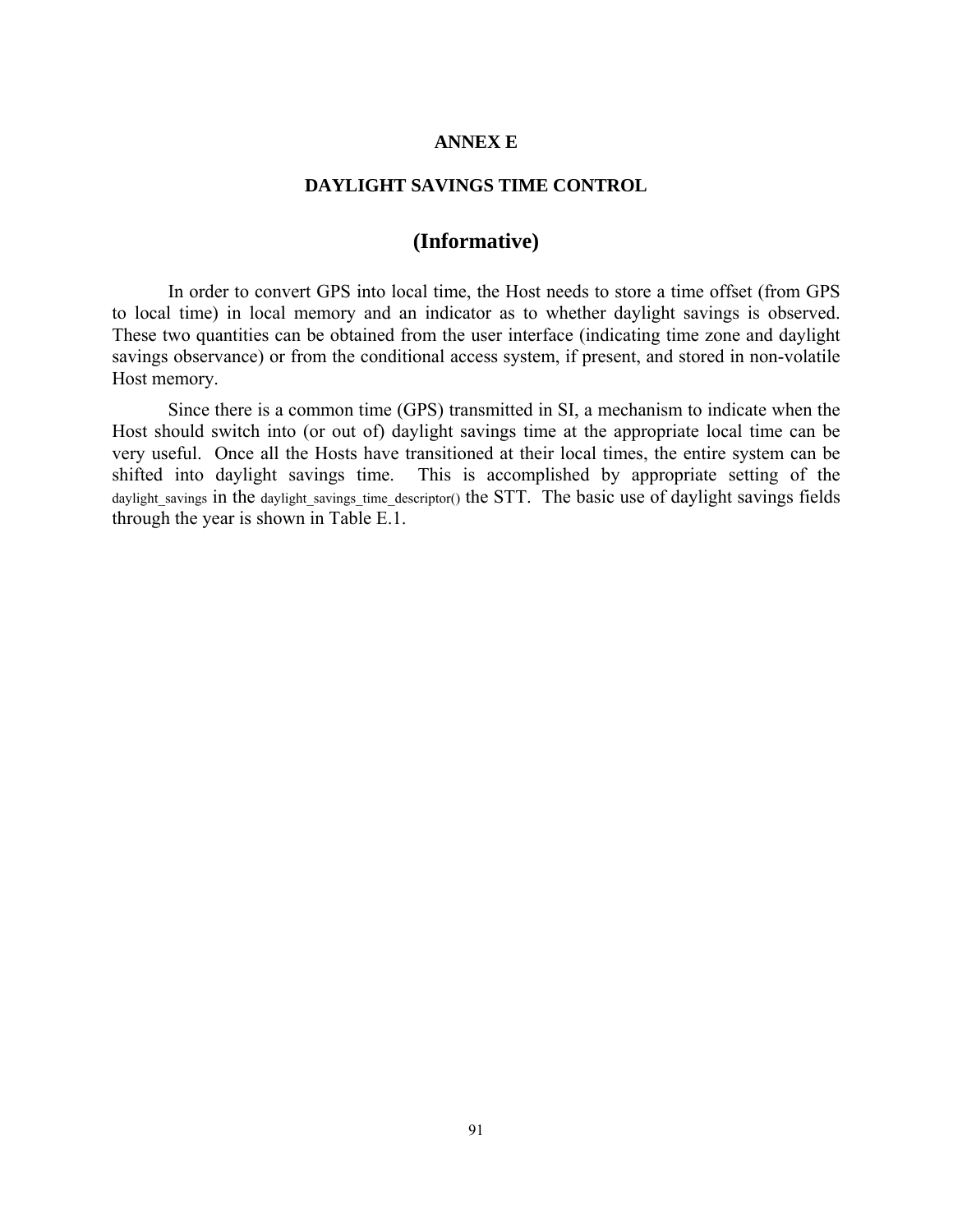| <b>Conditions</b>                                                                                                                                                                                                                                                                                                                                                                                                                                          | <b>DS</b>    | DS_day           | DS_hour  |
|------------------------------------------------------------------------------------------------------------------------------------------------------------------------------------------------------------------------------------------------------------------------------------------------------------------------------------------------------------------------------------------------------------------------------------------------------------|--------------|------------------|----------|
|                                                                                                                                                                                                                                                                                                                                                                                                                                                            | status       | of_month         |          |
| At the beginning of the year (January) daylight savings is off.<br>This is the status of the fields until:                                                                                                                                                                                                                                                                                                                                                 | $\theta$     | $\Omega$         | $\theta$ |
| When the transition into daylight savings time is within<br>less than one month, the DS day of month field takes the<br>value day in, and the DS hour field takes the value<br>hour in. The DS status bit is 0 indicating it is not yet<br>daylight savings time. (The transition is to occur on the<br>day in day of the month at hour=hour in; for example, if<br>the transition were on April 15 at 2 a.m., then day_in=15<br>and hour $in=2$ )         | $\Omega$     | day in           | hour in  |
| After all time zone daylight transitions (within the span<br>of the network) have occurred, the DS status bit takes the<br>value 1, indicating that daylight savings time is on. The<br>DS day of month field and the DS hour field take the<br>value 0. (In the U.S., this transition has to occur no later<br>than 7 p.m. Pacific Time on the day day in).<br>This is the status of the fields until:                                                    | 1            | $\boldsymbol{0}$ | $\theta$ |
| When the transition out of daylight savings time is within less<br>than one month, the DS day of month field takes the<br>value day out, and the DS hour field takes the value<br>The DS_status bit is 1 indicating it is still<br>hour out.<br>daylight savings time. (The transition is to occur on the<br>day out day of the month at hour=hour out; for example, if<br>the transition were on October 27 at 2 a.m., then<br>day out=27 and hour out=2) | $\mathbf{1}$ | day out          | hour out |
| After all time zones (within the span of the network) have<br>shifted out of daylight savings time, the DS status bit<br>takes the value 0, indicating that daylight savings time is<br>off. The DS day of month field and the DS hour field<br>take the value 0. (In the U.S., this transition has to occur<br>no later than 7 p.m. Pacific Time on the day day out).<br>This finishes the cycle.                                                         | $\theta$     | $\theta$         | $\theta$ |

**Table E.1 Basic Use of Daylight Savings Fields Through the Year**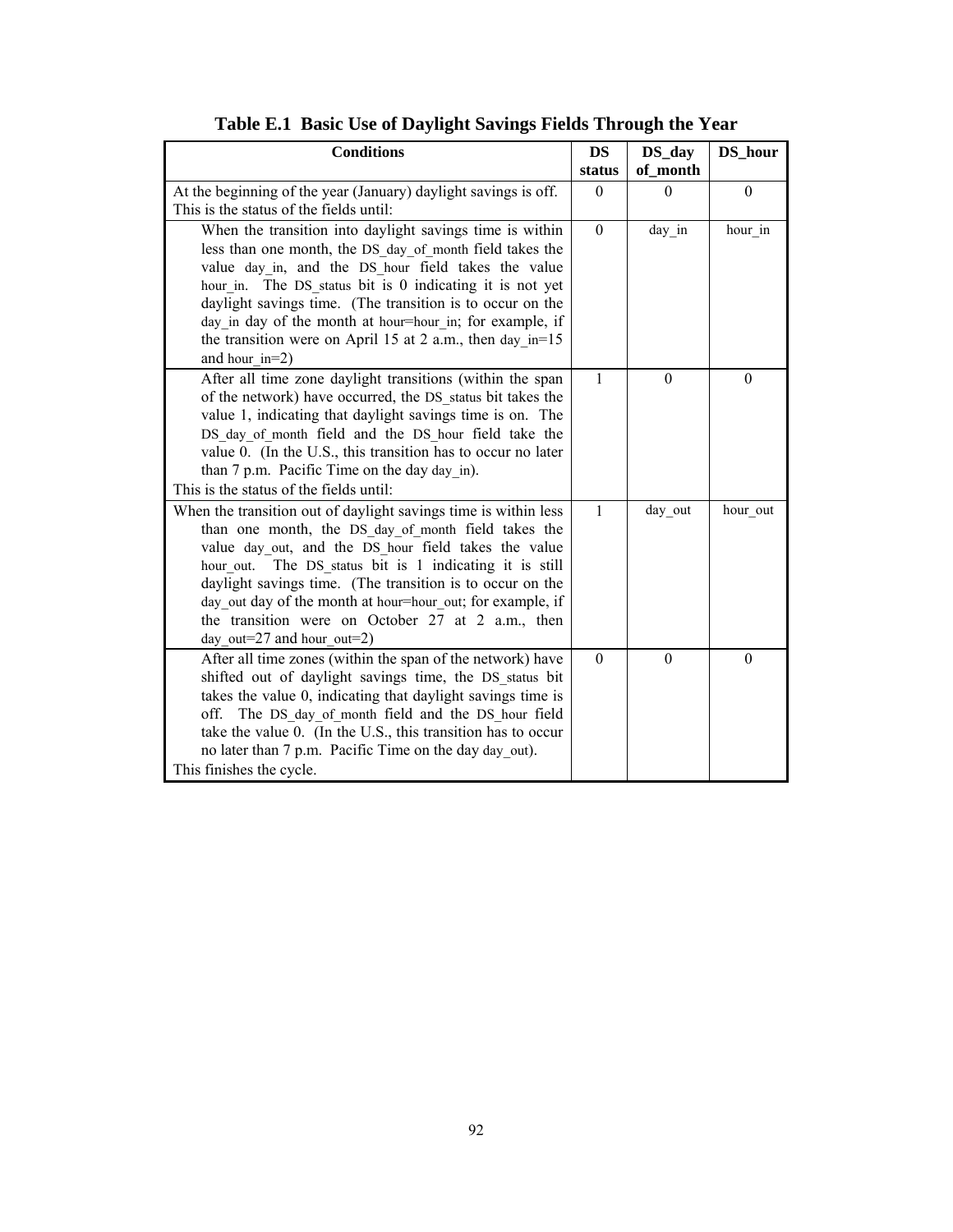# **ANNEX F**

## **STANDARD HUFFMAN TABLES FOR TEXT COMPRESSION**

# **(Normative)**

This Annex describes the compression method adopted for the transmission of English-language text strings in PSIP. The method distinguishes two types of text strings: titles and program descriptions. For each of these types, Huffman tables are defined based on 1st-order conditional probabilities. Section F.2 defines standard Huffman encode and decode tables optimized for English-language text such as that typically found in program titles. Section F.3 defines Huffman encode and decode tables optimized for English-language text such as that typically found in program descriptions. Hosts supporting the English language are expected to support decoding of text using either of these two standard Huffman compression tables.

The encode tables provide necessary and sufficient information to build the Huffman trees that need to be implemented for decoding. The decode tables described in Tables F.5 and F.7 are a particular mapping of those trees into a numerical array suitable for storage. This array can be easily implemented and used with the decoding algorithm. However, the user is free to design its own decoding tables as long as they follow the Huffman trees and rules defined in this Annex.

### *F.1 Character Set Definition*

This compression method supports the full ISO/IEC 8859-1 (Latin-1) character set, although only characters in the ASCII range (character codes 1 to 127) can be compressed. The following characters have special definitions:

| <b>Character</b>                        | <b>Value</b><br>(Decimal) | <b>Meaning</b>                                                                                                                                                                                                                                                     |
|-----------------------------------------|---------------------------|--------------------------------------------------------------------------------------------------------------------------------------------------------------------------------------------------------------------------------------------------------------------|
| <b>String Terminate</b><br>(ASCII Null) | $\theta$                  | The <i>Terminate</i> character is used to terminate strings. The<br>Terminate character is appended to the string in either<br>compressed or uncompressed form.                                                                                                    |
|                                         |                           | The first encoded character in a compressed string is<br>encoded/decoded from the Terminate sub-tree. In other words,<br>when encoding or decoding the first character in a compressed<br>string, assume that the previous character was a Terminate<br>character. |
| Order-1 Escape<br>(ASCII ESC)           | 27                        | Used to escape from first-order context to uncompressed<br>context. The character which follows the Escape character is<br>uncompressed.                                                                                                                           |

**Table F.1 Characters with Special Definitions**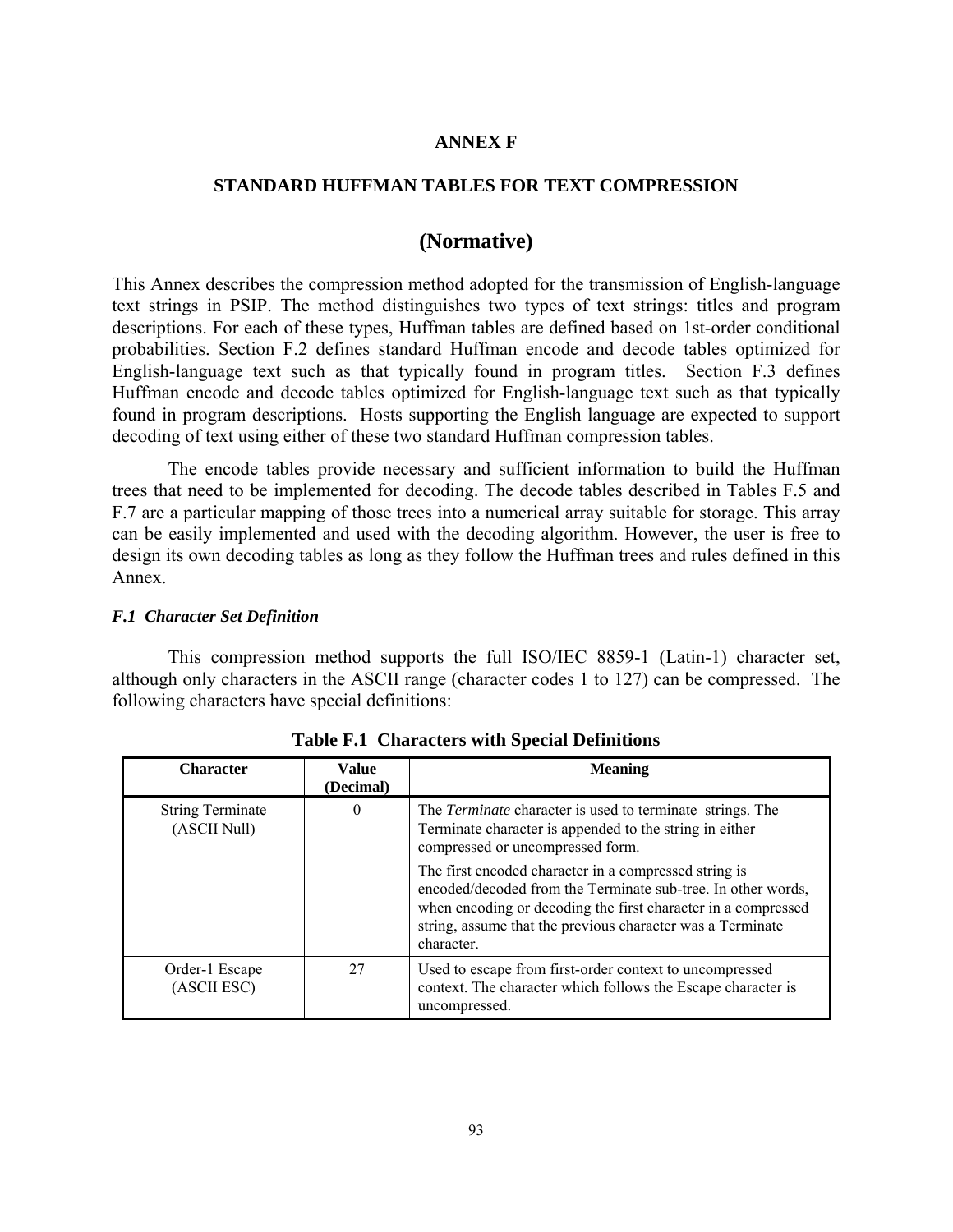#### **F.1.1 First Order Escape**

The order-1 Huffman trees are *partial*, that is, codes are not defined for every possible character sequence. For example, the standard decode tables do not contain codes for the character sequence *qp*. When uncompressed text contains a character sequence which is not defined in the decode table, the order-1 escape character is used to escape back to the uncompressed context. Uncompressed symbols are coded as 8-bit ASCII (Latin I). For example, the character sequence *qpa* would be coded with *compressed q*, *compressed ESC*, *uncompressed p*, *compressed a*.

First-order escape rules for compressed strings:

- Any character which follows a first-order escape character is an uncompressed (8-bit) character. (Any character which follows an uncompressed escape character is compressed).
- Characters (128 .. 255) cannot be compressed.
- Any character which follows a character from the set  $(128 \dots 255)$  is uncompressed.

#### **F.1.2 Decode Table Data Structures**

Decode tables have two sections:

- **Tree Root Offset List:** Provides the table offsets, in *bytes* from the start of the decode table, for the roots of the 128 first-order decode trees. The list is contained in bytes (0 .. 255) of the decode table, and is defined by the first "for" loop in Table F.1.
- **Order-1 Decode Trees:** Each and every character in the range (0 .. 127) has a corresponding first-order decode tree. For example, if the previous character was "s", then the decoder would use the "s" first-order decode tree (decode tree #115) to decode the next character (ASCII "s" equals 115 decimal)*.* These 128 decode trees are delimited by the second "for" loop in Table F.2.

Decode tables have the following format:

| <b>Syntax</b>                     | <b>Bits</b> | Format |
|-----------------------------------|-------------|--------|
| $decode$ table() {                |             |        |
| for ( $i=0$ ; $i<128$ ; $i++$ ) { |             |        |
| byte_offset_of_char_i_tree_root   | 16          | uimsbf |
|                                   |             |        |
| for $(i == 0; i < 128; i++)$ {    |             |        |
| character_i_order_1_tree()        | $8*M$       |        |
|                                   |             |        |
|                                   |             |        |

**Table F.2 Decode Table Format** 

Note that even though the ISO Latin-1 character set supports up to 256 characters, only the first 128 characters may be represented in compressed form.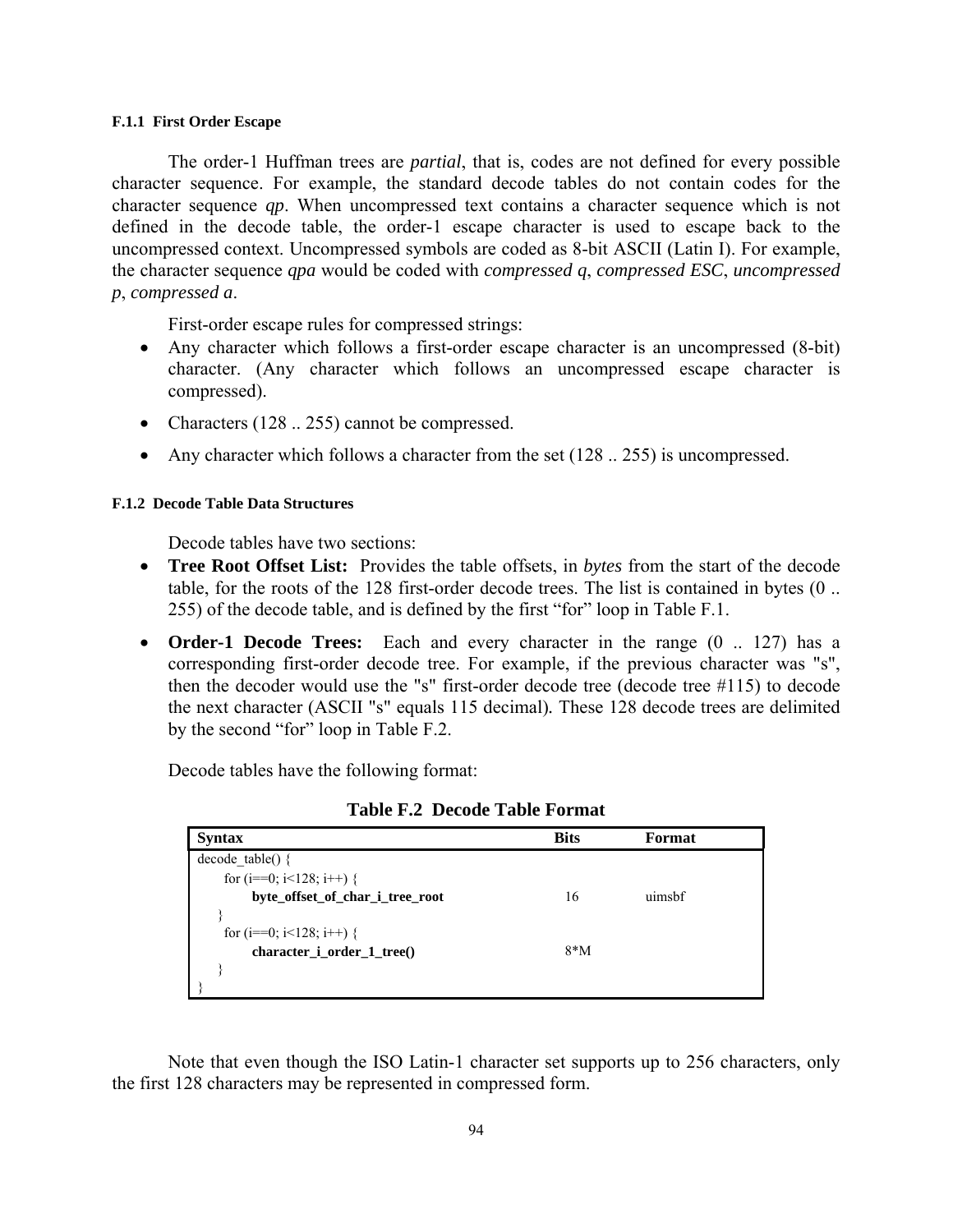#### **F.1.2.1 Tree Root Byte Offsets**

**byte\_offset\_of\_character\_i\_tree\_root**—A 16-bit unsigned integer specifying the location, in bytes from the beginning of the decode table, of the root for the  $i<sup>th</sup>$  character's order-1 tree.

#### **F.1.2.2 Order-1 Decode Trees**

Order-1 decode trees are binary trees. The roots of the decode trees are located at the table offsets specified in the tree root offset list. The left and right children of a given node are specified as *word* offsets from the root of the tree (a *word* is equivalent to two bytes).

Decode trees have the following format:

| <b>Syntax</b>                        | <b>Bits</b> | Format |
|--------------------------------------|-------------|--------|
| character i order 1 tree() {         |             |        |
| for $(i == 0; i < N; i++)$ {         |             |        |
| left_child_word_offset_or_char_leaf  |             | uimsbf |
| right child word offset or char leaf |             | uimsbf |
|                                      |             |        |
|                                      |             |        |

**Table F.3 Decode Tree Format** 

**left\_child\_word\_offset\_or\_character\_leaf**—An 8-bit unsigned integer number with the following interpretation: If the highest bit is cleared (i.e. bit 7 is zero), the number specifies the offset, in words, of the left child from the root of the order-1 decode tree; if the highest bit is set (bit 7 is one), the lower 7 bits give the code (e.g., in ASCII) for a leaf character.

**right\_child\_word\_offset\_or\_character\_leaf**—An 8-bit unsigned integer number with the following interpretation: If the highest bit is cleared (i.e. bit 7 is zero), the number specifies the offset, in words, of the right child from the root of the order-1 decode tree; if the highest bit is set (bit 7 is one), the lower 7 bits give the code (e.g., in ASCII) for a leaf character.

Each node (corresponding to one iteration of the for-loop) has a byte for the left child or character, and a byte for the right child or character.

Characters are *leaves* of the order-1 decode trees, and are differentiated from intermediate nodes by the byte's most significant bit. When the most significant bit is set, the byte is a character leaf. When the most significant bit is not set, the byte contains the tabular word offset of the child node.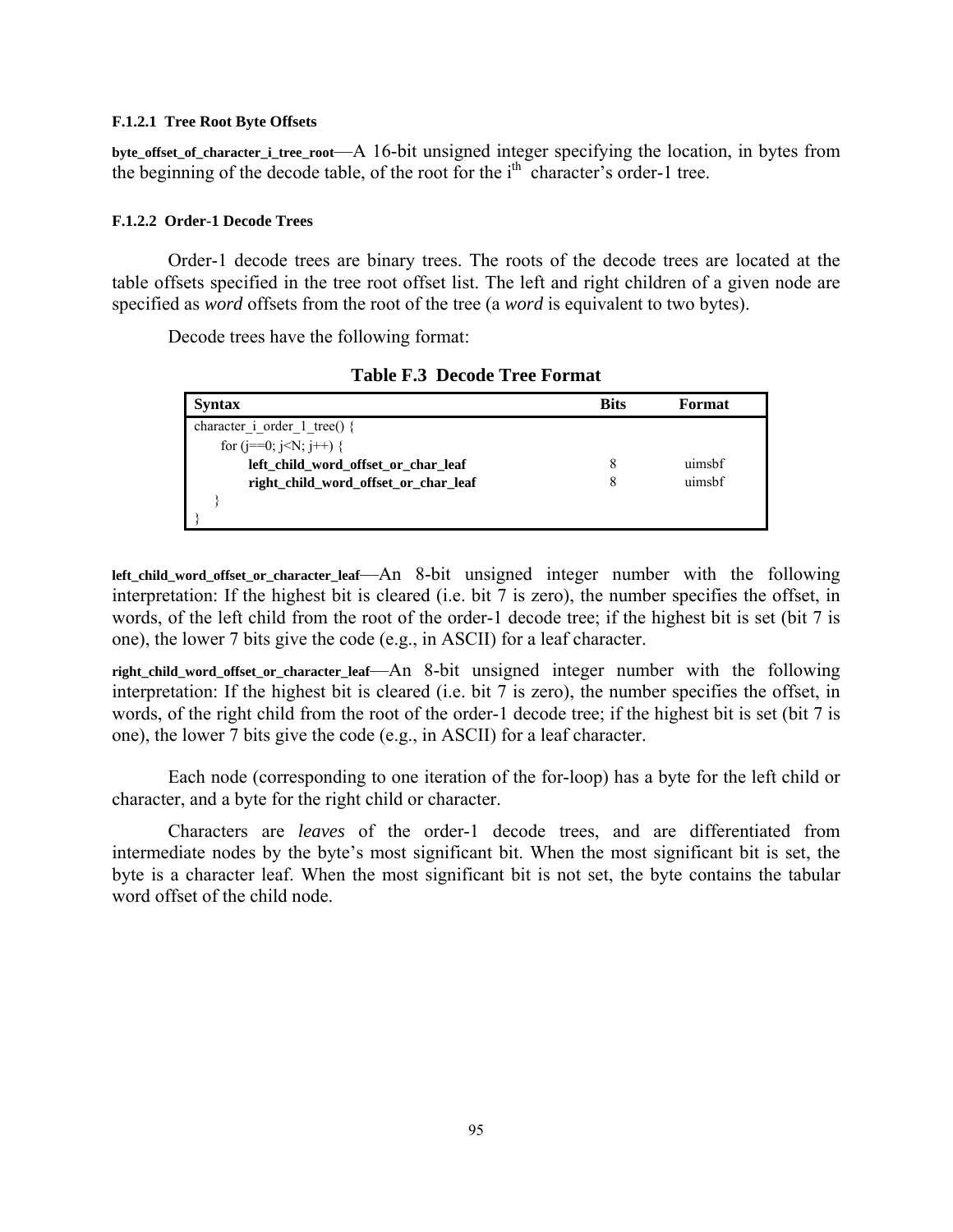# *F.2 Standard Compression Type 1 Encode/Decode Tables*

The following encode/decode tables are optimized for English-language program title text. These tables correspond to multiple\_string\_structure() with compression\_type value 0x01, and a mode equal to 0xFF.

# **Table F.4 English-language Program Title Encode Table**

| Prior Symbol: 0 Symbol: 27 Code: 11001011                                         | Prior Symbol: '' Symbol: '&' Code: 010001                                        | Prior Symbol: '*' Symbol: 'S' Code: 11                                                |
|-----------------------------------------------------------------------------------|----------------------------------------------------------------------------------|---------------------------------------------------------------------------------------|
| Prior Symbol:<br>Symbol: '\$'<br>$\mathbf{0}$<br>Code:                            | Prior Symbol: "Symbol: " Code: 010000100                                         | Prior Symbol: '+' Symbol: 27 Code: 1                                                  |
| 1100101011                                                                        | Prior Symbol: '' Symbol: '-' Code: 00000001                                      | Prior Symbol: ',' Symbol: 27 Code: 0                                                  |
| Prior Symbol:<br>0<br>Symbol: '2'<br>Code:                                        | Prior Symbol: ''<br>Symbol: '1' Code: 010000101                                  | Prior Symbol: ',' Symbol: '' Code: 1                                                  |
| 011010010                                                                         | Prior Symbol: '' Symbol: '2' Code: 00000010                                      | Prior Symbol: '-' Symbol: 27 Code: 01                                                 |
| Prior Symbol:<br>0<br>Symbol: '4'<br>Code:                                        | Prior Symbol: '' Symbol: '3' Code: 01000001                                      | Prior Symbol: '-' Symbol: '' Code: 111                                                |
| 1100101010                                                                        | Prior Symbol: '' Symbol: '9' Code: 000000000                                     | Prior Symbol: '-' Symbol: '-' Code: 1101                                              |
| Prior Symbol:<br>Symbol: '7'<br>$\bf{0}$<br>Code:                                 | Prior Symbol: ''<br>Symbol: 'A' Code: 10111                                      | Prior Symbol: '-' Symbol: '1' Code: 1000                                              |
| 011010011                                                                         | Prior Symbol: ''<br>Symbol: 'B' Code: 0010                                       | Prior Symbol: '-' Symbol: 'A' Code: 001                                               |
| Prior Symbol: 0 Symbol: 'A' Code: 0111                                            | Prior Symbol: '' Symbol: 'C' Code: 1100                                          | Prior Symbol: '-' Symbol: 'M' Code: 000                                               |
| Prior Symbol: 0 Symbol: 'B' Code: 1001                                            | Prior Symbol: '' Symbol: 'D' Code: 11100                                         | Prior Symbol: '-' Symbol: 'R' Code: 1001                                              |
| Prior Symbol: 0 Symbol: 'C' Code: 1011                                            | Symbol: 'E' Code: 011010<br>Prior Symbol: ''                                     | Prior Symbol: '-' Symbol: 'S' Code: 1010                                              |
| Prior Symbol: 0 Symbol: 'D' Code: 11011                                           | Prior Symbol: ''<br>Symbol: 'F' Code: 10011                                      | Prior Symbol: '-' Symbol: 'T' Code: 1011                                              |
|                                                                                   |                                                                                  |                                                                                       |
| Prior Symbol: 0 Symbol: 'E' Code: 10001                                           | Prior Symbol: '' Symbol: 'G' Code: 00001                                         | Prior Symbol: '-' Symbol: 'U' Code: 1100                                              |
| Prior Symbol: 0 Symbol: 'F' Code: 11000                                           | Prior Symbol: '' Symbol: 'H' Code: 10101                                         | Prior Symbol: '.' Symbol: 0 Code: 111                                                 |
| Prior Symbol: 0 Symbol: 'G' Code: 11100                                           | Prior Symbol: '' Symbol: 'I' Code: 111111                                        | Prior Symbol: '.' Symbol: 27 Code: 101                                                |
| Prior Symbol: 0 Symbol: 'H' Code: 11111                                           | Prior Symbol: '' Symbol: 'J' Code: 111110                                        | Prior Symbol: '.' Symbol: '' Code: 0                                                  |
| Prior Symbol: 0 Symbol: T Code: 10000                                             | Prior Symbol: '' Symbol: 'K' Code: 010011                                        | Prior Symbol: '.' Symbol: '.' Code: 110                                               |
| Prior Symbol: 0 Symbol: 'J' Code: 01100                                           | Prior Symbol: '' Symbol: 'L' Code: 11110                                         | Prior Symbol: '.' Symbol: 'I' Code: 10010                                             |
| Prior Symbol: 0 Symbol: 'K' Code: 1100110                                         | Prior Symbol: '' Symbol: 'M' Code: 0101                                          | Prior Symbol: '.' Symbol: 'S' Code: 1000                                              |
| Prior Symbol: 0 Symbol: 'L' Code: 11101                                           | Prior Symbol: '' Symbol: 'N' Code: 10110                                         | Prior Symbol: '.' Symbol: 'W' Code: 10011                                             |
| Prior Symbol: 0 Symbol: 'M' Code: 1010                                            | Prior Symbol: '' Symbol: 'O' Code: 011011                                        | Prior Symbol: '/' Symbol: 27 Code: 1                                                  |
| Prior Symbol: 0 Symbol: 'N' Code: 0011                                            | Prior Symbol: '' Symbol: 'P' Code: 11101                                         | Prior Symbol: '0' Symbol: 0 Code: 01                                                  |
| Prior Symbol: 0 Symbol: 'O' Code: 011011                                          | Prior Symbol: ' '<br>Symbol: 'Q'<br>Code:                                        | Prior Symbol: '0' Symbol: 27 Code: 001                                                |
| Prior Symbol: 0 Symbol: 'P' Code: 11110                                           | 100100011                                                                        | Prior Symbol: '0' Symbol: '' Code: 10                                                 |
| Prior Symbol: 0 Symbol: 'Q' Code: 01101000                                        | Prior Symbol: '' Symbol: 'R' Code: 10100                                         | Prior Symbol: '0' Symbol: '-' Code: 000                                               |
| Prior Symbol: 0 Symbol: 'R' Code: 11010                                           | Prior Symbol: '' Symbol: 'S' Code: 1101                                          | Prior Symbol: '0' Symbol: '0' Code: 11                                                |
| Prior Symbol: 0 Symbol: 'S' Code: 000                                             | Prior Symbol: '' Symbol: 'T' Code: 1000                                          | Prior Symbol: '1' Symbol: 0 Code: 010                                                 |
| Prior Symbol: 0 Symbol: 'T' Code: 010                                             | Prior Symbol: '' Symbol: 'U' Code: 1001001                                       | Prior Symbol: '1' Symbol: 27 Code: 011                                                |
| Prior Symbol: 0 Symbol: 'U' Code: 0110101                                         | Prior Symbol: '' Symbol: 'V' Code: 1001011                                       | Prior Symbol: '1' Symbol: '' Code: 110                                                |
| Prior Symbol: 0 Symbol: 'V' Code: 1100111                                         | Prior Symbol: '' Symbol: 'W' Code: 0011                                          | Prior Symbol: '1' Symbol: '0' Code: 111                                               |
| Prior Symbol: 0 Symbol: 'W' Code: 0010                                            | Prior Symbol: ''<br>Symbol: 'X'<br>Code:                                         | Prior Symbol: '1' Symbol: '1' Code: 100                                               |
| Prior Symbol: 0 Symbol: 'Y' Code: 1100100                                         | 0000000010                                                                       | Prior Symbol: '1' Symbol: '2' Code: 101                                               |
| Prior Symbol:<br>$\bf{0}$<br>Symbol: 'Z'<br>Code:                                 | Prior Symbol: '' Symbol: 'Y' Code: 000001                                        | Prior Symbol: '1' Symbol: '9' Code: 00                                                |
| 110010100                                                                         | Prior Symbol: '' Symbol: 'Z' Code: 00000011                                      | Prior Symbol: '2' Symbol: 0 Code: 11                                                  |
| Prior Symbol: 1 Symbol: 27 Code: 1                                                | Prior Symbol: '' Symbol: 'a' Code: 01100                                         | Prior Symbol: '2' Symbol: 27 Code: 10                                                 |
|                                                                                   |                                                                                  |                                                                                       |
| Prior Symbol: 2 Symbol: 27 Code: 1                                                | Prior Symbol: '' Symbol: 'b' Code: 10010101                                      | Prior Symbol: '2' Symbol: '0' Code: 01                                                |
| Prior Symbol: 3 Symbol: 27 Code: 1                                                | Prior Symbol: '' Symbol: 'c' Code: 01000000                                      | Prior Symbol: '2' Symbol: '1' Code: 000                                               |
| Prior Symbol: 4 Symbol: 27 Code: 1                                                | Prior Symbol: '' Symbol: 'd' Code: 01000011                                      | Prior Symbol: '2' Symbol: ':' Code: 001                                               |
| Prior Symbol: 5 Symbol: 27 Code: 1                                                | Prior Symbol: ' '<br>Symbol: 'e'<br>Code:                                        | Prior Symbol: '3' Symbol: 0 Code: 0                                                   |
| Prior Symbol: 6 Symbol: 27 Code: 1                                                | 0000000011                                                                       | Prior Symbol: '3' Symbol: 27 Code: 11                                                 |
| Prior Symbol: 7 Symbol: 27 Code: 1                                                | Prior Symbol: '' Symbol: 'f' Code: 10010000                                      | Prior Symbol: '3' Symbol: '0' Code: 10                                                |
| Prior Symbol: 8 Symbol: 27 Code: 1                                                | Prior Symbol: '' Symbol: 'i' Code: 010010                                        | Prior Symbol: '4' Symbol: 27 Code: 0                                                  |
| Prior Symbol: 9 Symbol: 27 Code: 1                                                | Prior Symbol: '' Symbol: 'I' Code: 100100010                                     | Prior Symbol: '4' Symbol: '8' Code: 1                                                 |
| Prior Symbol: 10 Symbol: 27 Code: 1                                               | Prior Symbol: '' Symbol: 'o' Code: 0001                                          | Prior Symbol: '5' Symbol: 27 Code: 1                                                  |
| Prior Symbol: 11 Symbol: 27 Code: 1                                               | Prior Symbol: '' Symbol: 't' Code: 0111                                          | Prior Symbol: '6' Symbol: 27 Code: 1                                                  |
| Prior Symbol: 12 Symbol: 27 Code: 1                                               | Prior Symbol: '!' Symbol: 0 Code: 1                                              | Prior Symbol: '7' Symbol: 27 Code: 0                                                  |
| Prior Symbol: 13 Symbol: 27 Code: 1                                               | Prior Symbol: '!' Symbol: 27 Code: 01                                            | Prior Symbol: '7' Symbol: '0' Code: 1                                                 |
| Prior Symbol: 14 Symbol: 27 Code: 1                                               | Prior Symbol: "! Symbol: " Code: 00                                              | Prior Symbol: '8' Symbol: 27 Code: 0                                                  |
| Prior Symbol: 15 Symbol: 27 Code: 1                                               | Prior Symbol: "" Symbol: 27 Code: 1                                              | Prior Symbol: '8' Symbol: '' Code: 1                                                  |
| Prior Symbol: 16 Symbol: 27 Code: 1                                               | Prior Symbol: '#' Symbol: 27 Code: 1                                             | Prior Symbol: '9' Symbol: 27 Code: 11                                                 |
| Prior Symbol: 17 Symbol: 27 Code: 1                                               | Prior Symbol: '\$' Symbol: 27 Code: 1                                            | Prior Symbol: '9' Symbol: '0' Code: 01                                                |
| Prior Symbol: 18 Symbol: 27 Code: 1                                               | Prior Symbol: '\$' Symbol: '1' Code: 0                                           | Prior Symbol: '9' Symbol: '1' Code: 100                                               |
| Prior Symbol: 19 Symbol: 27 Code: 1                                               | Prior Symbol: '%' Symbol: 27 Code: 1                                             | Prior Symbol: '9' Symbol: '3' Code: 101                                               |
| Prior Symbol: 20 Symbol: 27 Code: 1                                               | Prior Symbol: '&' Symbol: 27 Code: 0                                             | Prior Symbol: '9' Symbol: '9' Code: 00                                                |
| Prior Symbol: 21 Symbol: 27 Code: 1                                               | Prior Symbol: '&' Symbol: '' Code: 1                                             | Prior Symbol: ":' Symbol: 27 Code: 0                                                  |
| Prior Symbol: 22 Symbol: 27 Code: 1                                               | Prior Symbol: "' Symbol: 27 Code: 011                                            | Prior Symbol: "' Symbol: " Code: 1                                                    |
| Prior Symbol: 23 Symbol: 27 Code: 1                                               | Prior Symbol: "' Symbol: '' Code: 010                                            | Prior Symbol: ';' Symbol: 27 Code: 1                                                  |
| Prior Symbol: 24 Symbol: 27 Code: 1                                               | Prior Symbol: "' Symbol: '9' Code: 0001                                          | Prior Symbol: '<' Symbol: 27 Code: 1                                                  |
| Prior Symbol: 25 Symbol: 27 Code: 1                                               |                                                                                  | Prior Symbol: '=' Symbol: 27 Code: 1                                                  |
| Prior Symbol: 26 Symbol: 27 Code: 1                                               |                                                                                  |                                                                                       |
|                                                                                   | Prior Symbol: "' Symbol: 'd' Code: 0000                                          |                                                                                       |
|                                                                                   | Prior Symbol: "' Symbol: 's' Code: 1                                             | Prior Symbol: '>' Symbol: 27 Code: 1                                                  |
| Prior Symbol: 27 Symbol: 27 Code: 1                                               | Prior Symbol: "' Symbol: 't' Code: 001                                           | Prior Symbol: '?' Symbol: 0 Code: 1                                                   |
| Prior Symbol: 28 Symbol: 27 Code: 1                                               | Prior Symbol: '(' Symbol: 27 Code: 1                                             | Prior Symbol: '?' Symbol: 27 Code: 0                                                  |
| Prior Symbol: 29 Symbol: 27 Code: 1                                               | Prior Symbol: ')' Symbol: 27 Code: 1                                             | Prior Symbol: '@' Symbol: 27 Code: 1                                                  |
| Prior Symbol: 30 Symbol: 27 Code: 1                                               | Prior Symbol: '*' Symbol: 27 Code: 00                                            | Prior Symbol: 'A' Symbol: 27 Code: 00010                                              |
| Prior Symbol: 31 Symbol: 27 Code: 1<br>Prior Symbol: '' Symbol: 27 Code: 10010100 | Prior Symbol: '*' Symbol: 'A' Code: 01<br>Prior Symbol: '*' Symbol: 'H' Code: 10 | Prior Symbol: 'A' Symbol: '' Code: 010<br>Prior Symbol: 'A' Symbol: '*' Code: 1101000 |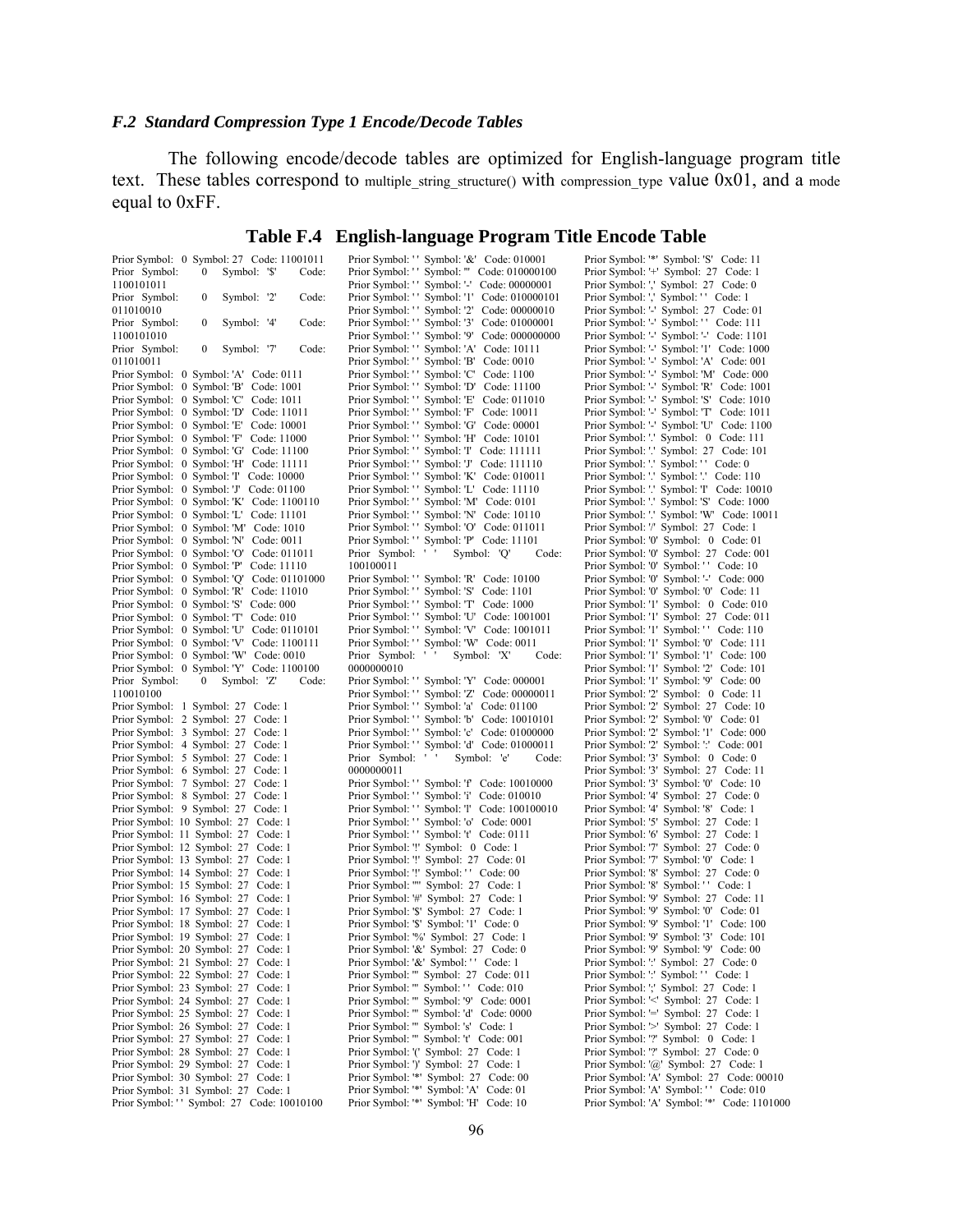Prior Symbol: 'A' Symbol: '-' Code: 1101001 Prior Symbol: 'A' Symbol: '.' Code: 1101010 Prior Symbol: 'A' Symbol: 'B' Code: 110110 Prior Symbol: 'A' Symbol: 'b' Code: 110010 Prior Symbol: 'A' Symbol: 'c' Code: 01100 Prior Symbol: 'A' Symbol: 'd' Code: 001 Prior Symbol: 'A' Symbol: 'f' Code: 01101 Prior Symbol: 'A' Symbol: 'g' Code: 011110 Prior Symbol: 'A' Symbol: 'i' Code: 110011 Prior Symbol: 'A' Symbol: 'l' Code: 100 Prior Symbol: 'A' Symbol: 'm' Code: 111 Prior Symbol: 'A' Symbol: 'n' Code: 101 Prior Symbol: 'A' Symbol: 'p' Code: 110111 Prior Symbol: 'A' Symbol: 'r' Code: 0000 Prior Symbol: 'A' Symbol: 's' Code: 00011 Prior Symbol: 'A' Symbol: 't' Code: 011111 Prior Symbol: 'A' Symbol: 'u' Code: 11000 Prior Symbol: 'A' Symbol: 'v' Code: 1101011 Prior Symbol: 'A' Symbol: 'w' Code: 01110 Prior Symbol: 'B' Symbol: 27 Code: 00010 Prior Symbol: 'B' Symbol: 'A' Code: 000110 Prior Symbol: 'B' Symbol: 'C' Code: 0000 Prior Symbol: 'B' Symbol: 'S' Code: 000111 Prior Symbol: 'B' Symbol: 'a' Code: 111 Prior Symbol: 'B' Symbol: 'e' Code: 01 Prior Symbol: 'B' Symbol: 'i' Code: 1010 Prior Symbol: 'B' Symbol: 'l' Code: 1011 Prior Symbol: 'B' Symbol: 'o' Code: 110 Prior Symbol: 'B' Symbol: 'r' Code: 001 Prior Symbol: 'B' Symbol: 'u' Code: 100 Prior Symbol: 'C' Symbol: 27 Code: 00101 Prior Symbol: 'C' Symbol: '' Code: 10110 Prior Symbol: 'C' Symbol: 'A' Code: 0011100 Prior Symbol: 'C' Symbol: 'B' Code: 001111 Prior Symbol: 'C' Symbol: 'O' Code: 101110 Prior Symbol: 'C' Symbol: 'a' Code: 100 Prior Symbol: 'C' Symbol: 'e' Code: 101111 Prior Symbol: 'C' Symbol: 'h' Code: 01 Prior Symbol: 'C' Symbol: 'i' Code: 00110 Prior Symbol: 'C' Symbol: 'l' Code: 000 Prior Symbol: 'C' Symbol: 'o' Code: 11 Prior Symbol: 'C' Symbol: 'r' Code: 1010 Prior Symbol: 'C' Symbol: 'u' Code: 00100 Prior Symbol: 'C' Symbol: 'y' Code: 0011101 Prior Symbol: 'D' Symbol: 27 Code: 01001 Prior Symbol: 'D' Symbol: 'a' Code: 10 Prior Symbol: 'D' Symbol: 'e' Code: 111 Prior Symbol: 'D' Symbol: 'i' Code: 110 Prior Symbol: 'D' Symbol: 'o' Code: 00 Prior Symbol: 'D' Symbol: 'r' Code: 011 Prior Symbol: 'D' Symbol: 'u' Code: 0101 Prior Symbol: 'D' Symbol: 'y' Code: 01000 Prior Symbol: 'E' Symbol: 27 Code: 011 Prior Symbol: 'E' Symbol: 'C' Code: 1010 Prior Symbol: 'E' Symbol: 'a' Code: 111 Prior Symbol: 'E' Symbol: 'd' Code: 000 Prior Symbol: 'E' Symbol: 'l' Code: 1100 Prior Symbol: 'E' Symbol: 'm' Code: 0100 Prior Symbol: 'E' Symbol: 'n' Code: 1101 Prior Symbol: 'E' Symbol: 'q' Code: 101110 Prior Symbol: 'E' Symbol: 's' Code: 10110 Prior Symbol: 'E' Symbol: 'u' Code: 101111 Prior Symbol: 'E' Symbol: 'v' Code: 100 Prior Symbol: 'E' Symbol: 'x' Code: 001 Prior Symbol: 'E' Symbol: 'y' Code: 0101 Prior Symbol: 'F' Symbol: 27 Code: 011111 Prior Symbol: 'F' Symbol: '' Code: 011110 Prior Symbol: 'F' Symbol: 'L' Code: 01110 Prior Symbol: 'F' Symbol: 'a' Code: 10 Prior Symbol: 'F' Symbol: 'e' Code: 0110 Prior Symbol: 'F' Symbol: 'i' Code: 110 Prior Symbol: 'F' Symbol: 'l' Code: 000 Prior Symbol: 'F' Symbol: 'o' Code: 010 Prior Symbol: 'F' Symbol: 'r' Code: 111 Prior Symbol: 'F' Symbol: 'u' Code: 001 Prior Symbol: 'G' Symbol: 27 Code: 10110 Prior Symbol: 'G' Symbol: '.' Code: 101010 Prior Symbol: 'G' Symbol: 'A' Code: 101111

Prior Symbol: 'G' Symbol: 'a' Code: 1110 Prior Symbol: 'G' Symbol: 'e' Code: 110 Prior Symbol: 'G' Symbol: 'h' Code: 10100 Prior Symbol: 'G' Symbol: 'i' Code: 100 Prior Symbol: 'G' Symbol: 'l' Code: 101011 Prior Symbol: 'G' Symbol: 'o' Code: 01 Prior Symbol: 'G' Symbol: 'r' Code: 00 Prior Symbol: 'G' Symbol: 'u' Code: 1111 Prior Symbol: 'G' Symbol: 'y' Code: 101110 Prior Symbol: 'H' Symbol: 0 Code: 111010 Prior Symbol: 'H' Symbol: 27 Code: 111011 Prior Symbol: 'H' Symbol: 'a' Code: 110 Prior Symbol: 'H' Symbol: 'e' Code: 10 Prior Symbol: 'H' Symbol: 'i' Code: 1111 Prior Symbol: 'H' Symbol: 'o' Code: 0 Prior Symbol: 'H' Symbol: 'u' Code: 11100 Prior Symbol: 'I' Symbol: 0 Code: 1000 Prior Symbol: T Symbol: 27 Code: 1001 Prior Symbol: 'I' Symbol: '' Code: 11110 Prior Symbol: 'I' Symbol: '.' Code: 111110 Prior Symbol: 'I' Symbol: ':' Code: 101110 Prior Symbol: 'I' Symbol: 'I' Code: 1100 Prior Symbol: 'I' Symbol: 'T' Code: 101111 Prior Symbol: 'I' Symbol: 'c' Code: 10110 Prior Symbol: 'I' Symbol: 'm' Code: 1010 Prior Symbol: 'I' Symbol: 'n' Code: 0 Prior Symbol: 'I' Symbol: 'r' Code: 111111 Prior Symbol: 'I' Symbol: 's' Code: 1101 Prior Symbol: 'I' Symbol: 't' Code: 1110 Prior Symbol: 'J' Symbol: 27 Code: 000 Prior Symbol: 'J' Symbol: 'a' Code: 01 Prior Symbol: 'J' Symbol: 'e' Code: 11 Prior Symbol: 'I' Symbol: 'o' Code: 10 Prior Symbol: 'J' Symbol: 'u' Code: 001 Prior Symbol: 'K' Symbol: 27 Code: 000 Prior Symbol: 'K' Symbol: 'a' Code: 0100 Prior Symbol: 'K' Symbol: 'e' Code: 001 Prior Symbol: 'K' Symbol: 'i' Code: 1 Prior Symbol: 'K' Symbol: 'n' Code: 0111 Prior Symbol: 'K' Symbol: 'o' Code: 0101 Prior Symbol: 'K' Symbol: 'u' Code: 0110 Prior Symbol: 'L' Symbol: 27 Code: 01001 Prior Symbol: 'L' Symbol: '' Code: 01000 Prior Symbol: 'L' Symbol: 'a' Code: 10 Prior Symbol: 'L' Symbol: 'e' Code: 011 Prior Symbol: 'L' Symbol: 'i' Code: 11 Prior Symbol: 'L' Symbol: 'o' Code: 00 Prior Symbol: 'L' Symbol: 'u' Code: 0101 Prior Symbol: 'M' Symbol: 27 Code: 1011111 Prior Symbol: 'M' Symbol: '\*' Code: 10111100 Prior Symbol: 'M' Symbol: 'T' Code: 10111101 Prior Symbol: 'M' Symbol: 'a' Code: 11 Prior Symbol: 'M' Symbol: 'c' Code: 101110 Prior Symbol: 'M' Symbol: 'e' Code: 1010 Prior Symbol: 'M' Symbol: 'i' Code: 100 Prior Symbol: 'M' Symbol: 'o' Code: 00 Prior Symbol: 'M' Symbol: 'r' Code: 10110 Prior Symbol: 'M' Symbol: 'u' Code: 010 Prior Symbol: 'M' Symbol: 'y' Code: 011 Prior Symbol: 'N' Symbol: 27 Code: 1000 Prior Symbol: 'N' Symbol: '' Code: 110001 Prior Symbol: 'N' Symbol: 'B' Code: 1001 Prior Symbol: 'N' Symbol: 'F' Code: 110010 Prior Symbol: 'N' Symbol: 'N' Code: 110000 Prior Symbol: 'N' Symbol: 'a' Code: 1101 Prior Symbol: 'N' Symbol: 'e' Code: 0 Prior Symbol: 'N' Symbol: 'i' Code: 111 Prior Symbol: 'N' Symbol: 'o' Code: 101 Prior Symbol: 'N' Symbol: 'u' Code: 110011 Prior Symbol: 'O' Symbol: 27 Code: 010 Prior Symbol: 'O' Symbol: '' Code: 001 Prior Symbol: 'O' Symbol: 'd' Code: 01110 Prior Symbol: 'O' Symbol: 'f' Code: 11010 Prior Symbol: 'O' Symbol: 'l' Code: 1100 Prior Symbol: 'O' Symbol: 'n' Code: 10 Prior Symbol: 'O' Symbol: 'p' Code: 0001 Prior Symbol: 'O' Symbol: 'r' Code: 0110

Prior Symbol: 'O' Symbol: 's' Code: 01111 Prior Symbol: 'O' Symbol: 'u' Code: 111 Prior Symbol: 'O' Symbol: 'v' Code: 11011 Prior Symbol: 'O' Symbol: 'w' Code: 0000 Prior Symbol: 'P' Symbol: 27 Code: 111111 Prior Symbol: 'P' Symbol: '' Code: 1111100 Prior Symbol: 'P' Symbol: '.' Code: 011001 Prior Symbol: 'P' Symbol: 'G' Code: 111101 Prior Symbol: 'P' Symbol: 'R' Code: 111100 Prior Symbol: 'P' Symbol: 'a' Code: 00 Prior Symbol: 'P' Symbol: 'e' Code: 010 Prior Symbol: 'P' Symbol: 'i' Code: 0111 Prior Symbol: 'P' Symbol: 'l' Code: 1110 Prior Symbol: 'P' Symbol: 'o' Code: 110 Prior Symbol: 'P' Symbol: 'r' Code: 10 Prior Symbol: 'P' Symbol: 's' Code: 1111101 Prior Symbol: 'P' Symbol: 'u' Code: 01101 Prior Symbol: 'P' Symbol: 'y' Code: 011000 Prior Symbol: 'Q' Symbol: 27 Code: 00 Prior Symbol: 'Q' Symbol: 'V' Code: 01 Prior Symbol: 'Q' Symbol: 'u' Code: 1 Prior Symbol: 'R' Symbol: 27 Code: 10001 Prior Symbol: 'R' Symbol: 'a' Code: 101 Prior Symbol: 'R' Symbol: 'e' Code: 11 Prior Symbol: 'R' Symbol: 'h' Code: 10000 Prior Symbol: 'R' Symbol: 'i' Code: 00 Prior Symbol: 'R' Symbol: 'o' Code: 01 Prior Symbol: 'R' Symbol: 'u' Code: 1001 Prior Symbol: 'S' Symbol: 27 Code: 101110 Prior Symbol: 'S' Symbol: '' Code: 1110100 Prior Symbol: 'S' Symbol: '\*' Code: 1011000 Prior Symbol: 'S' Symbol: '.' Code: 1011011 Prior Symbol: 'S' Symbol: 'a' Code: 1111 Prior Symbol: 'S' Symbol: 'c' Code: 11100 Prior Symbol: 'S' Symbol: 'e' Code: 000 Prior Symbol: 'S' Symbol: 'h' Code: 100 Prior Symbol: 'S' Symbol: 'i' Code: 1100 Prior Symbol: 'S' Symbol: 'k' Code: 101111 Prior Symbol: 'S' Symbol: 'l' Code: 1011001 Prior Symbol: 'S' Symbol: 'm' Code: 1110110 Prior Symbol: 'S' Symbol: 'n' Code: 1110111 Prior Symbol: 'S' Symbol: 'o' Code: 1010 Prior Symbol: 'S' Symbol: 'p' Code: 001 Prior Symbol: 'S' Symbol: 'q' Code: 1011010 Prior Symbol: 'S' Symbol: 't' Code: 01 Prior Symbol: 'S' Symbol: 'u' Code: 1101 Prior Symbol: 'S' Symbol: 'w' Code: 1110101 Prior Symbol: 'T' Symbol: 27 Code: 1111010 Prior Symbol: 'T' Symbol: '-' Code: 11110110 Prior Symbol: 'T' Symbol: 'N' Code: 11110111 Prior Symbol: 'T' Symbol: 'V' Code: 111100 Prior Symbol: 'T' Symbol: 'a' Code: 1010 Prior Symbol: 'T' Symbol: 'e' Code: 1011 Prior Symbol: 'T' Symbol: 'h' Code: 0 Prior Symbol: 'T' Symbol: 'i' Code: 1110 Prior Symbol: 'T' Symbol: 'o' Code: 110 Prior Symbol: 'T' Symbol: 'r' Code: 100 Prior Symbol: 'T' Symbol: 'u' Code: 111110 Prior Symbol: 'T' Symbol: 'w' Code: 111111 Prior Symbol: 'U' Symbol: 27 Code: 101 Prior Symbol: 'U' Symbol: '.' Code: 1001 Prior Symbol: 'U' Symbol: 'l' Code: 1000 Prior Symbol: 'U' Symbol: 'n' Code: 0 Prior Symbol: 'U' Symbol: 'p' Code: 11 Prior Symbol: 'V' Symbol: 0 Code: 000 Prior Symbol: 'V' Symbol: 27 Code: 0011 Prior Symbol: 'V' Symbol: '' Code: 01010 Prior Symbol: 'V' Symbol: 'C' Code: 01011 Prior Symbol: 'V' Symbol: 'a' Code: 011 Prior Symbol: 'V' Symbol: 'e' Code: 0100 Prior Symbol: 'V' Symbol: 'i' Code: 1 Prior Symbol: 'V' Symbol: 'o' Code: 0010 Prior Symbol: 'W' Symbol: 27 Code: 00011 Prior Symbol: 'W' Symbol: 'F' Code: 000100 Prior Symbol: 'W' Symbol: 'W' Code: 000101 Prior Symbol: 'W' Symbol: 'a' Code: 111 Prior Symbol: 'W' Symbol: 'e' Code: 110 Prior Symbol: 'W' Symbol: 'h' Code: 001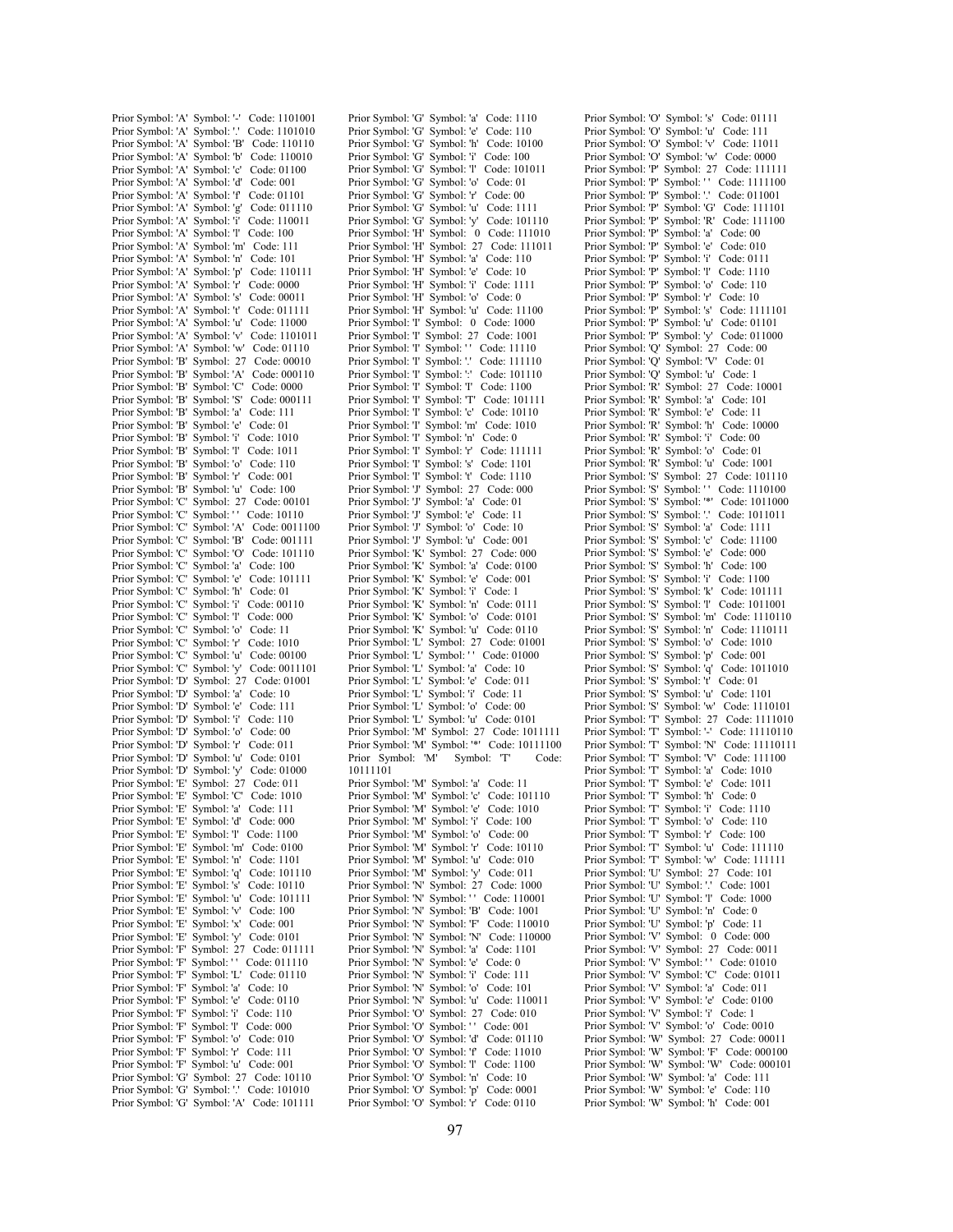Prior Symbol: 'W' Symbol: 'i' Code: 01 Prior Symbol: 'W' Symbol: 'o' Code: 10 Prior Symbol: 'W' Symbol: 'r' Code: 0000 Prior Symbol: 'X' Symbol: 27 Code: 1 Prior Symbol: 'Y' Symbol: 27 Code: 001 Prior Symbol: 'Y' Symbol: 'a' Code: 000 Prior Symbol: 'Y' Symbol: 'e' Code: 01 Prior Symbol: 'Y' Symbol: 'o' Code: 1 Prior Symbol: 'Z' Symbol: 27 Code: 00 Prior Symbol: 'Z' Symbol: 'a' Code: 01 Prior Symbol: 'Z' Symbol: 'o' Code: 1 Prior Symbol: '[' Symbol: 27 Code: 1 Prior Symbol:  $\sqrt{ }$  Symbol: 27 Code: 1 Prior Symbol: ']' Symbol: 27 Code: 1 Prior Symbol: '^' Symbol: 27 Code: 1 Prior Symbol: ' ' Symbol: 27 Code: 1 Prior Symbol: " Symbol: 27 Code: 1 Prior Symbol: 'a' Symbol: 0 Code: 00010 Prior Symbol: 'a' Symbol: 27 Code: 1111010110 Prior Symbol: 'a' Symbol: '' Code: 10110 Prior Symbol: 'a' Symbol: "" Code: 11110100<br>Prior Symbol: 'a' Symbol: ':' Code Prior Symbol: 'a' Symbol: ':' Code: 1111010111 Prior Symbol: 'a' Symbol: 'b' Code: 010010 Prior Symbol: 'a' Symbol: 'c' Code: 11111 Prior Symbol: 'a' Symbol: 'd' Code: 10100 Prior Symbol: 'a' Symbol: 'e' Code: 101011000 Prior Symbol: 'a' Symbol: 'f' Code: 10101101 Prior Symbol: 'a' Symbol: 'g' Code: 01000 Prior Symbol: 'a' Symbol: 'h' Code: 0100111 Prior Symbol: 'a' Symbol: 'i' Code: 10111 Prior Symbol: 'a' Symbol: 'j' Code: 101011001 Prior Symbol: 'a' Symbol: 'k' Code: 101010 Prior Symbol: 'a' Symbol: 'l' Code: 001 Prior Symbol: 'a' Symbol: 'm' Code: 0101 Prior Symbol: 'a' Symbol: 'n' Code: 110 Prior Symbol: 'a' Symbol: 'p' Code: 111100 Prior Symbol: 'a' Symbol: 'r' Code: 100 Prior Symbol: 'a' Symbol: 's' Code: 1110 Prior Symbol: 'a' Symbol: 't' Code: 011 Prior Symbol: 'a' Symbol: 'u' Code: 1111011 Prior Symbol: 'a' Symbol: 'v' Code: 00011 Prior Symbol: 'a' Symbol: 'w' Code: 1010111 Prior Symbol: 'a' Symbol: 'x' Code: 111101010 Prior Symbol: 'a' Symbol: 'y' Code: 0000 Prior Symbol: 'a' Symbol: 'z' Code: 0100110 Prior Symbol: 'b' Symbol: 0 Code: 11111 Prior Symbol: 'b' Symbol: 27 Code: 111101 Prior Symbol: 'b' Symbol: '' Code: 0110 Prior Symbol: 'b' Symbol: 'a' Code: 00 Prior Symbol: 'b' Symbol: 'b' Code: 01111 Prior Symbol: 'b' Symbol: 'e' Code: 1010 Prior Symbol: 'b' Symbol: 'i' Code: 1110 Prior Symbol: 'b' Symbol: 'l' Code: 010 Prior Symbol: 'b' Symbol: 'o' Code: 110 Prior Symbol: 'b' Symbol: 'r' Code: 1011 Prior Symbol: 'b' Symbol: 's' Code: 111100 Prior Symbol: 'b' Symbol: 'u' Code: 01110 Prior Symbol: 'b' Symbol: 'y' Code: 100 Prior Symbol: 'c' Symbol: 0 Code: 010110 Prior Symbol: 'c' Symbol: 27 Code: 1000011 Prior Symbol: 'c' Symbol: '' Code: 0100 Prior Symbol: 'c' Symbol: 'C' Code: 0010110 Prior Symbol: 'c' Symbol: 'G' Code: 1000010 Prior Symbol: 'c' Symbol: 'L' Code: 0010111 Prior Symbol: 'c' Symbol: 'a' Code: 011 Prior Symbol: 'c' Symbol: 'c' Code: 001010 Prior Symbol: 'c' Symbol: 'e' Code: 111 Prior Symbol: 'c' Symbol: 'h' Code: 101 Prior Symbol: 'c' Symbol: 'i' Code: 0011 Prior Symbol: 'c' Symbol: 'k' Code: 110 Prior Symbol: 'c' Symbol: 'l' Code: 010111 Prior Symbol: 'c' Symbol: 'o' Code: 1001 Prior Symbol: 'c' Symbol: 'r' Code: 10001 Prior Symbol: 'c' Symbol: 's' Code: 00100 Prior Symbol: 'c' Symbol: 't' Code: 000

Prior Symbol: 'c' Symbol: 'u' Code: 01010 Prior Symbol: 'c' Symbol: 'y' Code: 100000 Prior Symbol: 'd' Symbol: 0 Code: 011 Prior Symbol: 'd' Symbol: 27 Code: 101110 Prior Symbol: 'd' Symbol: '' Code: 11 Prior Symbol: 'd' Symbol: '.' Code: 101101110 Prior Symbol: 'd' Symbol: 'a' Code: 1010 Prior Symbol: 'd' Symbol: 'd' Code: 100000 Prior Symbol: 'd' Symbol: 'e' Code: 00 Prior Symbol: 'd' Symbol: 'g' Code: 100001 Prior Symbol: 'd' Symbol: 'i' Code: 1001 Prior Symbol: 'd' Symbol: 'l' Code: 1011010 Prior Symbol: 'd' Symbol: 'o' Code: 101111 Prior Symbol: 'd' Symbol: 'r' Code: 101100 Prior Symbol: 'd' Symbol: 's' Code: 0101 Prior Symbol: 'd' Symbol: 'u' Code: 101101111 Prior Symbol: 'd' Symbol: 'v' Code: 10001 Prior Symbol: 'd' Symbol: 'w' Code: 10110110 Prior Symbol: 'd' Symbol: 'y' Code: 0100 Prior Symbol: 'e' Symbol: 0 Code: 001<br>Prior Symbol: 'e' Symbol: 27 Prior Symbol: 'e' Symbol: 27 Code: 1010111100 Prior Symbol: 'e' Symbol: '' Code: 01 Prior Symbol: 'e' Symbol: '!' Code: 1010111101 Prior Symbol: 'e' Symbol: '" Code: 10101100<br>Prior Symbol: 'e' Symbol: '-' Code Prior Symbol: 'e' Symbol: '-' Code: 1010111110 Prior Symbol: 'e' Symbol: ':' Code: 00010010 Prior Symbol: 'e' Symbol: 'a' Code: 1000 Prior Symbol: 'e' Symbol: 'b' Code: 10101101 Prior Symbol: 'e' Symbol: 'c' Code: 100111 Prior Symbol: 'e' Symbol: 'd' Code: 00011 Prior Symbol: 'e' Symbol: 'e' Code: 10100 Prior Symbol: 'e' Symbol: 'f' Code: 1001100 Prior Symbol: 'e' Symbol: 'g' Code: 1010100 Prior Symbol: 'e' 1010111111 Prior Symbol: 'e' Symbol: 'i' Code: 10101110 Prior Symbol: 'e' Symbol: 'j' Code: 000100000 Prior Symbol: 'e' Symbol: 'k' Code: 1010101 Prior Symbol: 'e' Symbol: 'l' Code: 10010 Prior Symbol: 'e' Symbol: 'm' Code: 1001101 Prior Symbol: 'e' Symbol: 'n' Code: 1110 Prior Symbol: 'e' Symbol: 'o' Code: 000101 Prior Symbol: 'e' Symbol: 'p' Code: 000001<br>Prior Symbol: 'e' Symbol: 'q' Co Prior Symbol: 'e' Symbol: 'q' Code: 000100001 Prior Symbol: 'e' Symbol: 'r' Code: 110 Prior Symbol: 'e' Symbol: 's' Code: 1111 Prior Symbol: 'e' Symbol: 't' Code: 10110 Prior Symbol: 'e' Symbol: 'u' Code: 000100010 Prior Symbol: 'e' Symbol: 'v' Code: 000000 Prior Symbol: 'e' Symbol: 'w' Code: 10111 Prior Symbol: 'e' Symbol: 'x' Code: 00010011 Prior Symbol: 'e' Symbol: 'y' Code: 00001 Prior Symbol: 'e' Symbol: 'z' Code: 000100011 Prior Symbol: 'f' Symbol: 0 Code: 11100 Prior Symbol: 'f' Symbol: 27 Code: 1111001 Prior Symbol: 'f' Symbol: '' Code: 0 Prior Symbol: 'f' Symbol: 'a' Code: 11101 Prior Symbol: 'f' Symbol: 'e' Code: 110 Prior Symbol: 'f' Symbol: 'f' Code: 1011 Prior Symbol: 'f' Symbol: 'i' Code: 1001 Prior Symbol: 'f' Symbol: 'l' Code: 111101 Prior Symbol: 'f' Symbol: 'o' Code: 1010 Prior Symbol: 'f' Symbol: 'r' Code: 111111 Prior Symbol: 'f' Symbol: 's' Code: 111110 Prior Symbol: 'f' Symbol: 't' Code: 1000 Prior Symbol: 'f' Symbol: 'u' Code: 1111000 Prior Symbol: 'g' Symbol: 0 Code: 110 Prior Symbol: 'g' Symbol: 27 Code: 1110000 Prior Symbol: 'g' Symbol: '' Code: 01 Prior Symbol: 'g' Symbol: ''' Code: 1001100 Prior Symbol: 'g' Symbol: ':' Code: 11100010 Prior Symbol: 'g' Symbol: 'a' Code: 1000

Prior Symbol: 'g' Symbol: 'e' Code: 101 Prior Symbol: 'g' Symbol: 'g' Code: 1111010 Prior Symbol: 'g' Symbol: 'h' Code: 00 Prior Symbol: 'g' Symbol: 'i' Code: 11101 Prior Symbol: 'g' Symbol: 'l' Code: 1111011 Prior Symbol: 'g' Symbol: 'n' Code: 100111 Prior Symbol: 'g' Symbol: 'o' Code: 111001 Prior Symbol: 'g' Symbol: 'r' Code: 10010 Prior Symbol: 'g' Symbol: 's' Code: 11111 Prior Symbol: 'g' Symbol: 't' Code: 1001101 Prior Symbol: 'g' Symbol: 'u' Code: 111100 Prior Symbol: 'g' Symbol: 'y' Code: 11100011 Prior Symbol: 'h' Symbol: 0 Code: 11101 Prior Symbol: 'h' Symbol: 27 Code: 1110001 Prior Symbol: 'h' Symbol: '' Code: 1011 Prior Symbol: 'h' Symbol: 'a' Code: 1100 Prior Symbol: 'h' Symbol: 'b' Code: 11100110 Prior Symbol: 'h' Symbol: 'e' Code: 0 Prior Symbol: 'h' Symbol: 'i' Code: 100 Prior Symbol: 'h' Symbol: 'l' Code: 1110010 Prior Symbol: 'h' Symbol: 'n' Code: 101001 Prior Symbol: 'h' Symbol: 'o' Code: 1101 Prior Symbol: 'h' Symbol: 'r' Code: 10101 Prior Symbol: 'h' Symbol: 't' Code: 1111 Prior Symbol: 'h' Symbol: 'u' Code: 11100111 Prior Symbol: 'h' Symbol: 'w' Code: 1110000 Prior Symbol: 'h' Symbol: 'y' Code: 101000 Prior Symbol: 'i' Symbol: 0 Code: 00110101 Prior Symbol: 'i' Symbol: 27 Code: 00110110 Prior Symbol: 'i' Symbol: '' Code: 000100 Prior Symbol: 'i' Symbol: '!' Code: 001101000 Prior Symbol: 'i' Symbol: 'a' Code: 00011 Prior Symbol: 'i' Symbol: 'b' Code: 0011000 Prior Symbol: 'i' Symbol: 'c' Code: 1111 Prior Symbol: 'i' Symbol: 'd' Code: 0010 Prior Symbol: 'i' Symbol: 'e' Code: 1101 Prior Symbol: 'i' Symbol: 'f' Code: 00111 Prior Symbol: 'i' Symbol: 'g' Code: 1100 Prior Symbol: 'i' Symbol: 'i' Code: 00110010 Prior Symbol: 'i' Symbol: 'k' Code: 00110011 Prior Symbol: 'i' Symbol: 'l' Code: 0110 Prior Symbol: 'i' Symbol: 'm' Code: 11101 Prior Symbol: 'i' Symbol: 'n' Code: 10 Prior Symbol: 'i' Symbol: 'o' Code: 0100 Prior Symbol: 'i' Symbol: 'p' Code: 000101 Prior Symbol: 'i' Symbol: 'r' Code: 11100 Prior Symbol: 'i' Symbol: 's' Code: 0111 Prior Symbol: 'i' Symbol: 't' Code: 0101 Prior Symbol: 'i' Symbol: 'v' Code: 0000 Prior Symbol: 'i' Symbol: 'x' Code: 001101001 Prior Symbol: 'i' Symbol: 'z' Code: 00110111 Prior Symbol: 'j' Symbol: 27 Code: 10 Prior Symbol: 'j' Symbol: 'a' Code: 11 Prior Symbol: 'j' Symbol: 'o' Code: 0 Prior Symbol: 'k' Symbol: 0 Code: 01 Prior Symbol: 'k' Symbol: 27 Code: 00011 Prior Symbol: 'k' Symbol: '' Code: 111 Prior Symbol: 'k' Symbol: ':' Code: 00001 Prior Symbol: 'k' Symbol: 'T' Code: 000000 Prior Symbol: 'k' Symbol: 'a' Code: 001111 Prior Symbol: 'k' Symbol: 'e' Code: 10 Prior Symbol: 'k' Symbol: 'f' Code: 000100 Prior Symbol: 'k' Symbol: 'i' Code: 110 Prior Symbol: 'k' Symbol: 'l' Code: 000101 Prior Symbol: 'k' Symbol: 'o' Code: 000001 Prior Symbol: 'k' Symbol: 's' Code: 0010 Prior Symbol: 'k' Symbol: 'w' Code: 001110 Prior Symbol: 'k' Symbol: 'y' Code: 00110 Prior Symbol: 'l' Symbol: 0 Code: 1000 Prior Symbol: 'l' Symbol: 27 Code: 0111001 Prior Symbol: 'l' Symbol: '' Code: 010 Prior Symbol: 'l' Symbol: '' Code: 01100010 Prior Symbol: 'l' Symbol: '-' Code: 11110011 Prior Symbol: 'l' Symbol: ':' Code: 01100011 Prior Symbol: 'l' Symbol: 'a' Code: 1110 Prior Symbol: 'l' Symbol: 'b' Code: 0110000 Prior Symbol: 'l' Symbol: 'c' Code: 01110000 Prior Symbol: 'l' Symbol: 'd' Code: 000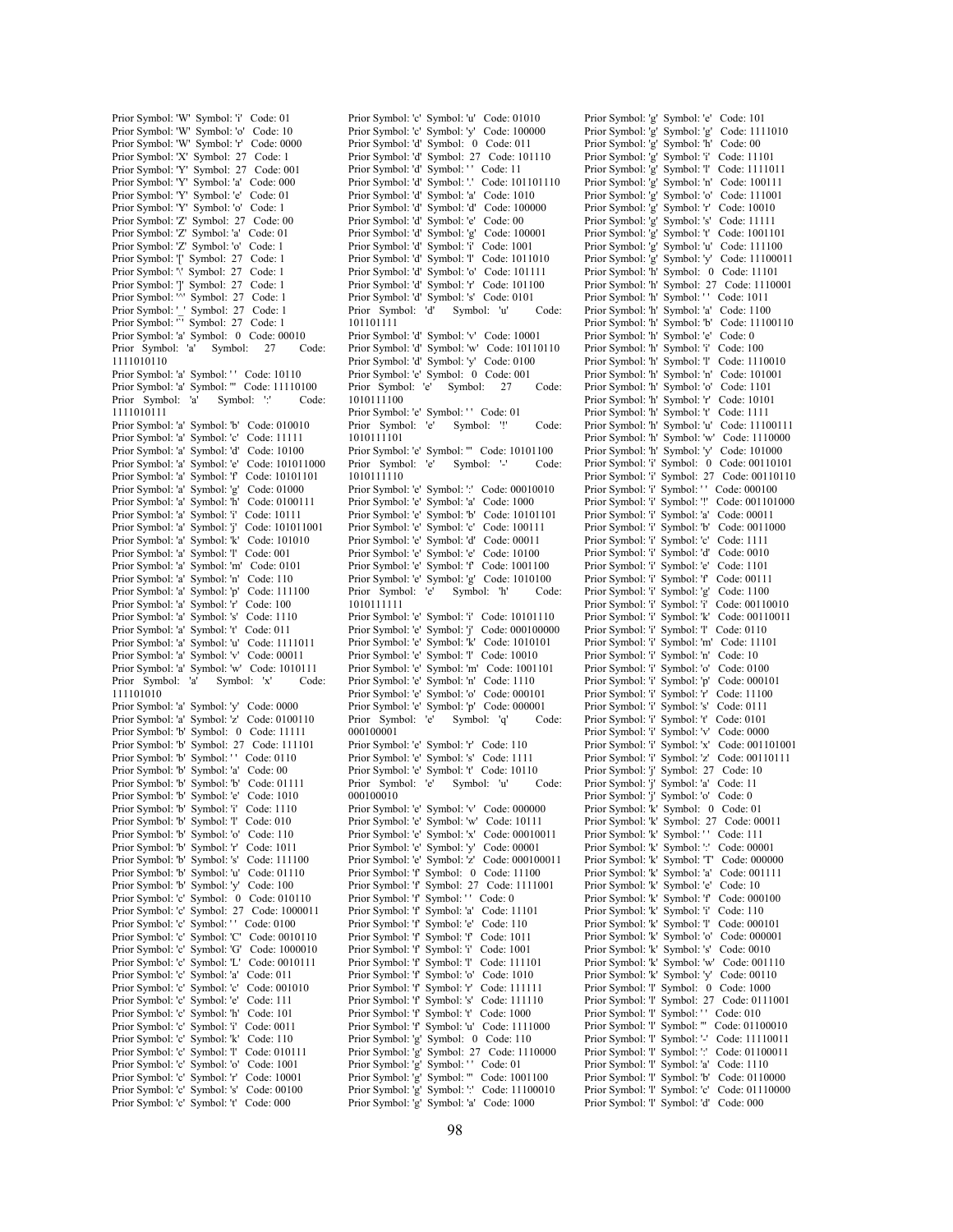Prior Symbol: 'l' Symbol: 'e' Code: 110 Prior Symbol: 'l' Symbol: 'f' Code: 1111000 Prior Symbol: 'l' Symbol: 'i' Code: 001 Prior Symbol: 'l' Symbol: 'k' Code: 011001 Prior Symbol: 'l' Symbol: 'l' Code: 101 Prior Symbol: 'l' Symbol: 'm' Code: 1111010 Prior Symbol: 'l' Symbol: 'o' Code: 11111 Prior Symbol: 'l' Symbol: 'r' Code: 11110010 Prior Symbol: 'l' Symbol: 's' Code: 01101 Prior Symbol: 'l' Symbol: 't' Code: 011101 Prior Symbol: 'l' Symbol: 'u' Code: 01111 Prior Symbol: 'l' Symbol: 'v' Code: 1111011 Prior Symbol: 'l' Symbol: 'w' Code: 01110001 Prior Symbol: 'l' Symbol: 'y' Code: 1001 Prior Symbol: 'm' Symbol: 0 Code: 0100 Prior Symbol: 'm' Symbol: 27 Code: 010101 Prior Symbol: 'm' Symbol: '' Code: 001 Prior Symbol: 'm' Symbol: 'a' Code: 101 Prior Symbol: 'm' Symbol: 'b' Code: 0000 Prior Symbol: 'm' Symbol: 'e' Code: 11 Prior Symbol: 'm' Symbol: 'i' Code: 011 Prior Symbol: 'm' Symbol: 'm' Code: 0001 Prior Symbol: 'm' Symbol: 'o' Code: 1001 Prior Symbol: 'm' Symbol: 'p' Code: 1000 Prior Symbol: 'm' Symbol: 's' Code: 010111 Prior Symbol: 'm' Symbol: 'u' Code: 010110 Prior Symbol: 'm' Symbol: 'y' Code: 010100 Prior Symbol: 'n' Symbol: 0 Code: 000 Prior Symbol: 'n' Symbol: 27 Code: 01110011 Prior Symbol: 'n' Symbol: '' Code: 110 Prior Symbol: 'n' Symbol: ''' Code: 011101 Prior Symbol: 'n' Symbol: ':' Code: 1001010 Prior Symbol: 'n' Symbol: 'a' Code: 11100 Prior Symbol: 'n' Symbol: 'b' Code: 111010000 Prior Symbol: 'n' Symbol: 'c' Code: 01111 Prior Symbol: 'n' Symbol: 'd' Code: 001 Prior Symbol: 'n' Symbol: 'e' Code: 010 Prior Symbol: 'n' Symbol: 'f' Code: 1001011 Prior Symbol: 'n' Symbol: 'g' Code: 101 Prior Symbol: 'n' Symbol: 'h' Code: 111010101 Prior Symbol: 'n' Symbol: 'i' Code: 1000 Prior Symbol: 'n' Symbol: 'j' Code: 111010001 Prior Symbol: 'n' Symbol: 'k' Code: 1110110 Prior Symbol: 'n' Symbol: 'l' Code: 111010110 Prior Symbol: 'n' Symbol: 'm' Code: 111010111 Prior Symbol: 'n' Symbol: 'n' Code: 10011 Prior Symbol: 'n' Symbol: 'o' Code: 1110111 Prior Symbol: 'n' Symbol: 'r' Code: 111010100 Prior Symbol: 'n' Symbol: 's' Code: 0110 Prior Symbol: 'n' Symbol: 't' Code: 1111 Prior Symbol: 'n' Symbol: 'u' Code: 11101001 Prior Symbol: 'n' Symbol: 'v' Code: 0111000 Prior Symbol: 'n' Symbol: 'y' Code: 100100 Prior Symbol: 'n' Symbol: 'z' Code: 01110010 Prior Symbol: 'o' Symbol: 0 Code: 00101 Prior Symbol: 'o' Symbol: 27 Code: 01110001 Prior Symbol: 'o' Symbol: '' Code: 0101 Prior Symbol: 'o' Symbol: ''' Code: 01110000<br>Prior Symbol: 'o' Symbol: '' Code: 01110000 Prior Symbol: 'o' 0111011010 Prior Symbol: 'o' Symbol: '?' Code: 011101100 Prior Symbol: 'o' Symbol: 'a' Code: 1100010 Prior Symbol: 'o' Symbol: 'b' Code: 001001 Prior Symbol: 'o' Symbol: 'c' Code: 110000 Prior Symbol: 'o' Symbol: 'd' Code: 01111 Prior Symbol: 'o' Symbol: 'e' Code: 0111001 Prior Symbol: 'o' Symbol: 'f' Code: 1001 Prior Symbol: 'o' Symbol: 'g' Code: 00010 Prior Symbol: 'o' Symbol: 'h' Code: 0111010 Prior Symbol: 'o' Symbol: 'i' Code: 01110111 Prior Symbol: 'o' Symbol: 'k' Code: 1100011 Prior Symbol: 'o' Symbol: 'l' Code: 0100 Prior Symbol: 'o' Symbol: 'm' Code: 1000 Prior Symbol: 'o' Symbol: 'n' Code: 111

Prior Symbol: 'o' Symbol: 'o' Code: 0011 Prior Symbol: 'o' Symbol: 'p' Code: 01101 Prior Symbol: 'o' Symbol: 'r' Code: 101 Prior Symbol: 'o' Symbol: 's' Code: 11001 Prior Symbol: 'o' Symbol: 't' Code: 00011 Prior Symbol: 'o' Symbol: 'u' Code: 1101 Prior Symbol: 'o' Symbol: 'v' Code: 01100 Prior Symbol: 'o' Symbol: 'w' Code: 0000 Prior Symbol: 'o' Symbol: 'x' Code: 0010000 Prior Symbol: 'o' Symbol: 'y' Code: 0010001<br>Prior Symbol: 'o' Symbol: 'z' Code: Prior Symbol: 'o' 0111011011 Prior Symbol: 'p' Symbol: 0 Code: 1101 Prior Symbol: 'p' Symbol: 27 Code: 101110 Prior Symbol: 'p' Symbol: '' Code: 010 Prior Symbol: 'p' Symbol: "" Code: 1100101 Prior Symbol: 'p' Symbol: 'a' Code: 1001 Prior Symbol: 'p' Symbol: 'd' Code: 101111 Prior Symbol: 'p' Symbol: 'e' Code: 111 Prior Symbol: 'p' Symbol: 'h' Code: 11000 Prior Symbol: 'p' Symbol: 'i' Code: 1010 Prior Symbol: 'p' Symbol: 'l' Code: 0110 Prior Symbol: 'p' Symbol: 'm' Code: 1100100 Prior Symbol: 'p' Symbol: 'o' Code: 00 Prior Symbol: 'p' Symbol: 'p' Code: 0111 Prior Symbol: 'p' Symbol: 'r' Code: 10001 Prior Symbol: 'p' Symbol: 's' Code: 10000 Prior Symbol: 'p' Symbol: 't' Code: 10110 Prior Symbol: 'p' Symbol: 'y' Code: 110011 Prior Symbol: 'q' Symbol: 27 Code: 0 Prior Symbol: 'q' Symbol: 'u' Code: 1 Prior Symbol: 'r' Symbol: 0 Code: 1001 Prior Symbol: 'r' Symbol: 27 Code: 01100101 Prior Symbol: 'r' Symbol: 'r' Code: 011 Prior Symbol: 'r' Symbol: '" Code: 0110011<br>Prior Symbol: 'r' Symbol: ',' Code: 110011101 Prior Symbol: 'r' Symbol: ',' Prior Symbol: 'r' Symbol: '.' Code: 0111100 Prior Symbol: 'r' Symbol: ':' Code: 110011100 Prior Symbol: 'r' Symbol: 'a' Code: 000 Prior Symbol: 'r' Symbol: 'b' Code: 01111101 Prior Symbol: 'r' Symbol: 'c' Code: 0111111 Prior Symbol: 'r' Symbol: 'd' Code: 11000 Prior Symbol: 'r' Symbol: 'e' Code: 101 Prior Symbol: 'r' Symbol: 'f' Code: 11001111 Prior Symbol: 'r' Symbol: 'g' Code: 0111101 Prior Symbol: 'r' Symbol: 'i' Code: 010 Prior Symbol: 'r' Symbol: 'k' Code: 110010 Prior Symbol: 'r' Symbol: 'l' Code: 0011 Prior Symbol: 'r' Symbol: 'm' Code: 011000 Prior Symbol: 'r' Symbol: 'n' Code: 01101 Prior Symbol: 'r' Symbol: 'o' Code: 1101 Prior Symbol: 'r' Symbol: 'p' Code: 01111100 Prior Symbol: 'r' Symbol: 'r' Code: 01110 Prior Symbol: 'r' Symbol: 's' Code: 1110 Prior Symbol: 'r' Symbol: 't' Code: 1000 Prior Symbol: 'r' Symbol: 'u' Code: 1100110 Prior Symbol: 'r' Symbol: 'v' Code: 01100100 Prior Symbol: 'r' Symbol: 'y' Code: 0010 Prior Symbol: 's' Symbol: 0 Code: 11 Prior Symbol: 's' Symbol: 27 Code: 0010011 Prior Symbol: 's' Symbol: '' Code: 01 Prior Symbol: 's' Symbol: ''' Code: 001011010<br>Prior Symbol: 's' Symbol: ',' Code: 001011011 Prior Symbol: 's' Symbol: ',' Prior Symbol: 's' Symbol: '.' Code: 00100101 Prior Symbol: 's' Symbol: ':' Code: 0000001 Prior Symbol: 's' Symbol: '?' Code: 001011100<br>Prior Symbol: 's' Symbol: 'C' Code: Prior Symbol: 's' Symbol: 'C' Code: 001011101 Prior Symbol: 's' Symbol: 'H' Code: 001011110 Prior Symbol: 's' Symbol: 'a' Code: 101010 Prior Symbol: 's' Symbol: 'c' Code: 101011 Prior Symbol: 's' Symbol: 'd' Code: 001011111 Prior Symbol: 's' Symbol: 'e' Code: 1011 Prior Symbol: 's' Symbol: 'f' Code: 00000000 Prior Symbol: 's' Symbol: 'h' Code: 00001 Prior Symbol: 's' Symbol: 'i' Code: 0011 Prior Symbol: 's' Symbol: 'k' Code: 000001

Prior Symbol: 's' Symbol: 'l' Code: 00101010 Prior Symbol: 's' Symbol: 'm' Code: 00000001 Prior Symbol: 's' Symbol: 'n' Code: 00101011 Prior Symbol: 's' Symbol: 'o' Code: 10100 Prior Symbol: 's' Symbol: 'p' Code: 001000 Prior Symbol: 's' Symbol: 'r' Code: 00100100 Prior Symbol: 's' Symbol: 's' Code: 0001 Prior Symbol: 's' Symbol: 't' Code: 100 Prior Symbol: 's' Symbol: 'u' Code: 0010100 Prior Symbol: 's' Symbol: 'y' Code: 00101100 Prior Symbol: 't' Symbol: 0 Code: 010 Prior Symbol: 't' Symbol: 27 Code: 11000010 Prior Symbol: 't' Symbol: '' Code: 101 Prior Symbol: 't' Symbol: ''' Code: 11000011 Prior Symbol: 't' Symbol: ':' Code: 110110000 Prior Symbol: 't' Symbol: '?' Code: 110110001 Prior Symbol: 't' Symbol: 'a' Code: 0000 Prior Symbol: 't' Symbol: 'b' Code: 100000 Prior Symbol: 't' Symbol: 'c' Code: 1101101 Prior Symbol: 't' Symbol: 'd' Code: 11000000 Prior Symbol: 't' Symbol: 'e' Code: 011 Prior Symbol: 't' Symbol: 'h' Code: 111 Prior Symbol: 't' Symbol: 'i' Code: 001 Prior Symbol: 't' Symbol: 'l' Code: 10001 Prior Symbol: 't' Symbol: 'm' Code: 100001 Prior Symbol: 't' Symbol: 'n' Code: 11011001 Prior Symbol: 't' Symbol: 'o' Code: 1001 Prior Symbol: 't' Symbol: 'r' Code: 11010 Prior Symbol: 't' Symbol: 's' Code: 0001 Prior Symbol: 't' Symbol: 't' Code: 110111 Prior Symbol: 't' Symbol: 'u' Code: 11001 Prior Symbol: 't' Symbol: 'w' Code: 11000001 Prior Symbol: 't' Symbol: 'y' Code: 110001 Prior Symbol: 'u' Symbol: 0 Code: 0011110 Prior Symbol: 'u' Symbol: 27 Code: 000100 Prior Symbol: 'u' Symbol: '' Code: 001110 Prior Symbol: 'u' Symbol: 'a' Code: 00110 Prior Symbol: 'u' Symbol: 'b' Code: 10011 Prior Symbol: 'u' Symbol: 'c' Code: 11100 Prior Symbol: 'u' Symbol: 'd' Code: 10000 Prior Symbol: 'u' Symbol: 'e' Code: 0010 Prior Symbol: 'u' Symbol: 'f' Code: 0011111 Prior Symbol: 'u' Symbol: 'g' Code: 11101 Prior Symbol: 'u' Symbol: 'i' Code: 00011 Prior Symbol: 'u' Symbol: 'k' Code: 0001010 Prior Symbol: 'u' Symbol: 'l' Code: 0000 Prior Symbol: 'u' Symbol: 'm' Code: 10010 Prior Symbol: 'u' Symbol: 'n' Code: 110 Prior Symbol: 'u' Symbol: 'p' Code: 10001 Prior Symbol: 'u' Symbol: 'r' Code: 01 Prior Symbol: 'u' Symbol: 's' Code: 101 Prior Symbol: 'u' Symbol: 't' Code: 1111 Prior Symbol: 'u' Symbol: 'z' Code: 0001011 Prior Symbol: 'v' Symbol: 27 Code: 0010 Prior Symbol: 'v' Symbol: 'a' Code: 000 Prior Symbol: 'v' Symbol: 'e' Code: 1 Prior Symbol: 'v' Symbol: 'i' Code: 01 Prior Symbol: 'v' Symbol: 'o' Code: 00111 Prior Symbol: 'v' Symbol: 's' Code: 00110 Prior Symbol: 'w' Symbol: 0 Code: 001 Prior Symbol: 'w' Symbol: 27 Code: 01010 Prior Symbol: 'w' Symbol: '' Code: 011 Prior Symbol: 'w' Symbol: " Code: 010010 Prior Symbol: 'w' Symbol: 'a' Code: 000 Prior Symbol: 'w' Symbol: 'b' Code: 010011 Prior Symbol: 'w' Symbol: 'c' Code: 010111 Prior Symbol: 'w' Symbol: 'e' Code: 1111 Prior Symbol: 'w' Symbol: 'i' Code: 1100 Prior Symbol: 'w' Symbol: 'l' Code: 010110 Prior Symbol: 'w' Symbol: 'n' Code: 1110 Prior Symbol: 'w' Symbol: 'o' Code: 1101 Prior Symbol: 'w' Symbol: 'r' Code: 01000 Prior Symbol: 'w' Symbol: 's' Code: 10 Prior Symbol: 'x' Symbol: 0 Code: 110 Prior Symbol: 'x' Symbol: 27 Code: 1010 Prior Symbol: 'x' Symbol: '' Code: 1011 Prior Symbol: 'x' Symbol: 'a' Code: 000 Prior Symbol: 'x' Symbol: 'e' Code: 001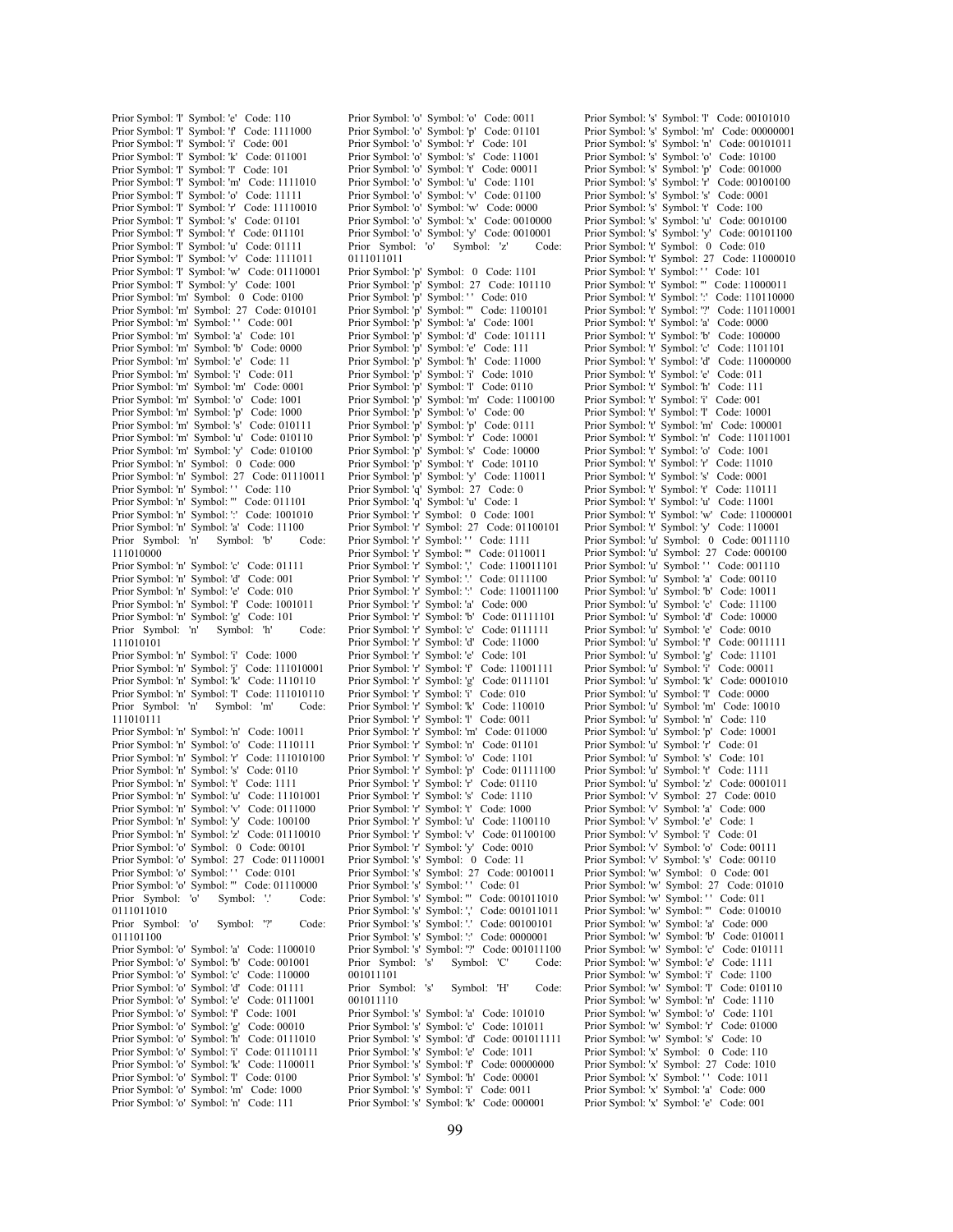| Prior Symbol: 'x' Symbol: 'i' Code: 100      | Prior Symbol: 'v' Symbol: 'e' Code: 11001   | Prior Symbol: 'z' Symbol: '' Code: 000   |
|----------------------------------------------|---------------------------------------------|------------------------------------------|
| Prior Symbol: 'x' Symbol: 'p' Code: 111      | Prior Symbol: 'v' Symbol: 'i' Code: 1100001 | Prior Symbol: 'z' Symbol: 'a' Code: 01   |
| Prior Symbol: 'x' Symbol: 't' Code: 01       | Prior Symbol: 'v' Symbol: 'l' Code: 111111  | Prior Symbol: 'z' Symbol: 'e' Code: 1010 |
| Prior Symbol: 'v' Symbol: 0 Code: 10         | Prior Symbol: 'v' Symbol: 'm' Code: 1101111 | Prior Symbol: 'z' Symbol: 'i' Code: 111  |
| Prior Symbol: 'v' Symbol: 27 Code: 111110    | Prior Symbol: 'v' Symbol: 'n' Code: 1100010 | Prior Symbol: 'z' Symbol: 'y' Code: 001  |
| Prior Symbol: 'v' Symbol: '' Code: 0         | Prior Symbol: 'y' Symbol: 'o' Code: 1100011 | Prior Symbol: 'z' Symbol: 'z' Code: 1011 |
| Prior Symbol: 'v' Symbol: '!' Code: 1101101  | Prior Symbol: 'v' Symbol: 'p' Code: 1101000 | Prior Symbol: '{' Symbol: 27 Code: 1     |
| Prior Symbol: 'v' Symbol: ''' Code: 110101   | Prior Symbol: 'v' Symbol: 's' Code: 1110    | Prior Symbol: "I Symbol: 27 Code: 1      |
| Prior Symbol: 'v' Symbol: '-' Code: 11110101 | Prior Symbol: 'v' Symbol: 't' Code: 1101001 | Prior Symbol: '}' Symbol: 27 Code: 1     |
| Prior Symbol: 'v' Symbol: 'a' Code: 1101110  | Prior Symbol: 'v' Symbol: 'v' Code: 1101100 | Prior Symbol: '~' Symbol: 27 Code: 1     |
| Prior Symbol: 'v' Symbol: 'b' Code: 1111011  | Prior Symbol: 'v' Symbol: 'w' Code: 111100  | Prior Symbol: 127 Symbol: 27 Code: 1     |
| Prior Symbol: 'v' Symbol: 'c' Code: 11110100 | Prior Symbol: 'z' Symbol: 0 Code: 110       |                                          |
| Prior Symbol: 'v' Symbol: 'd' Code: 1100000  | Prior Symbol: 'z' Symbol: 27 Code: 100      |                                          |

## **Table F.5 English-language Program Title Decode Table**

| $\mathbf{0}$ | 1            | 62         | $\mathbf{1}$   | 124        | $\sqrt{2}$     | 186        | $\overline{4}$ | 248        | $\overline{7}$ | 310        | 23         | 372        | 155            |
|--------------|--------------|------------|----------------|------------|----------------|------------|----------------|------------|----------------|------------|------------|------------|----------------|
| 1            | $\mathbf{0}$ | 63         | 118            | 125        | 78             | 187        | 20             | 249        | 140            | 311        | 24         | 373        | 155            |
| 2            | $\mathbf{1}$ | 64         | 1              | 126        | 2              | 188        | 4              | 250        | $\overline{7}$ | 312        | 25         | 374        | 155            |
| 3            | 58           | 65         | 120            | 127        | 80             | 189        | 22             | 251        | 142            | 313        | 26         | 375        | 155            |
| 4            | 1            | 66         | 1              | 128        | 2              | 190        | $\overline{4}$ | 252        | $\overline{7}$ | 314        | 155        | 376        | 41             |
| 5            | 60           | 67         | 206            | 129        | 82             | 191        | 24             | 253        | 144            | 315        | 155        | 377        | 42             |
| 6            | 1            | 68         | 1              | 130        | 2              | 192        | 4              | 254        | $\overline{7}$ | 316        | 155        | 378        | 216            |
| 7            | 62           | 69         | 210            | 131        | 84             | 193        | 26             | 255        | 146            | 317        | 155        | 379        | 229            |
| 8            | $\mathbf{1}$ | 70         | 1              | 132        | 2              | 194        | $\overline{4}$ | 256        | 27             | 318        | 155        | 380        | 185            |
| 9            | 64           | 71         | 212            | 133        | 126            | 195        | 28             | 257        | 28             | 319        | 155        | 381        | 1              |
| 10           | -1           | 72         | 1              | 134        | 2              | 196        | $\overline{4}$ | 258        | 180            | 320        | 155        | 382        | 167            |
| 11           | 66<br>1      | 73         | 214            | 135        | 146            | 197        | 82             | 259        | 164            | 321        | 155        | 383        | 177            |
| 12<br>13     | 68           | 74<br>75   | 1<br>216       | 136<br>137 | 2<br>172       | 198<br>199 | 4<br>106       | 260<br>261 | 178<br>183     | 322<br>323 | 155<br>155 | 384<br>385 | 236<br>209     |
| 14           | -1           | 76         | $\mathbf{1}$   | 138        | $\overline{2}$ | 200        | $\overline{4}$ | 262        | 218            | 324        | 155        | 386        | 2              |
| 15           | 70           | 77         | 218            | 139        | 186            | 201        | 142            | 263        | 1              | 325        | 155        | 387        | 173            |
| 16           | 1            | 78         | 1              | 140        | 2              | 202        | $\overline{4}$ | 264        | 209            | 326        | 155        | 388        | 178            |
| 17           | 72           | 79         | 220            | 141        | 210            | 203        | 174            | 265        | 2              | 327        | 155        | 389        | 218            |
| 18           | -1           | 80         | $\mathbf{1}$   | 142        | 2              | 204        | $\overline{4}$ | 266        | 3              | 328        | 155        | 390        | 227            |
| 19           | 74           | 81         | 230            | 143        | 228            | 205        | 238            | 267        | 155            | 329        | 155        | 391        | 179            |
| 20           | 1            | 82         | $\mathbf{1}$   | 144        | 2              | 206        | 5              | 268        | $\overline{4}$ | 330        | 155        | 392        | 3              |
| 21           | 76           | 83         | 232            | 145        | 250            | 207        | 6              | 269        | 213            | 331        | 155        | 393        | 228            |
| 22           | 1            | 84         | 1              | 146        | 3              | 208        | 5              | 270        | 217            | 332        | 155        | 394        | 230            |
| 23           | 78           | 85         | 234            | 147        | 6              | 209        | 40             | 271        | 5              | 333        | 155        | 395        | $\overline{4}$ |
| 24           | 1            | 86         | $\mathbf{1}$   | 148        | 3              | 210        | 5              | 272        | 203            | 334        | 155        | 396        | 155            |
| 25           | 80           | 87         | 240            | 149        | 30             | 211        | 68             | 273        | 214            | 335        | 155        | 397        | 226            |
| 26           | 1            | 88         | 1              | 150        | 3              | 212        | 5              | 274        | 6              | 336        | 155        | 398        | 5              |
| 27           | 82           | 89         | 242            | 151        | 38             | 213        | 114            | 275        | 207            | 337        | 155        | 399        | 6              |
| 28           | 1            | 90         | $\mathbf{1}$   | 152        | 3              | 214        | 5              | 276        | 7              | 338        | 155        | 400        | 7              |
| 29           | 84           | 91         | 244            | 153        | 50             | 215        | 118            | 277        | 8              | 339        | 155        | 401        | 8              |
| 30           | 1            | 92         | 2              | 154        | 3              | 216        | 5              | 278        | 202            | 340        | 155        | 402        | 9              |
| 31           | 86           | 93         | 6              | 155        | 62             | 217        | 144            | 279        | 9              | 341        | 155        | 403        | 213            |
| 32           | 1            | 94         | 2              | 156        | 3              | 218        | 5              | 280        | 201            | 342        | 155        | 404        | 10             |
| 33           | 88           | 95         | 18             | 157        | 82             | 219        | 190            | 281        | 197            | 343        | 155        | 405        | 214            |
| 34           | 1            | 96         | 2              | 158        | 3              | 220        | 5              | 282        | 198            | 344        | 155        | 406        | 11             |
| 35           | 90           | 97         | 20             | 159        | 100            | 221        | 214            | 283        | 10             | 345        | 155        | 407        | 217            |
| 36           | 1            | 98         | 2              | 160        | 3              | 222        | 6              | 284        | 210            | 346        | 155        | 408        | 12             |
| 37           | 92           | 99         | 28             | 161        | 122            | 223        | 10             | 285        | 196            | 347        | 155        | 409        | 166            |
| 38           | 1            | 100        | $\overline{c}$ | 162        | 3              | 224        | 6              | 286        | 199            | 348        | 155        | 410        | 233            |
| 39           | 94           | 101        | 40             | 163        | 148            | 225        | 68             | 287        | 204            | 349        | 155        | 411        | 203            |
| 40           | $\mathbf{1}$ | 102        | $\overline{2}$ | 164        | 3              | 226        | 6              | 288        | 208            | 350        | 155        | 412        | 197            |
| 41           | 96           | 103        | 48             | 165        | 152            | 227        | 100            | 289        | 200            | 351        | 155        | 413        | 207            |
| 42           | 1            | 104        | $\overline{c}$ | 166        | 3              | 228        | 6              | 290        | 215            | 352        | 155        | 414        | 13             |
| 43           | 98           | 105        | 52             | 167        | 164            | 229        | 102            | 291        | 206            | 353        | 155        | 415        | 14             |
| 44           | $\mathbf{1}$ | 106        | 2              | 168        | 3              | 230        | 6              | 292        | 11             | 354        | 155        | 416        | 202            |
| 45           | 100          | 107        | 54             | 169        | 200            | 231        | 154            | 293        | 193            | 355        | 155        | 417        | 201            |
| 46           | 1            | 108        | $\overline{c}$ | 170        | 3              | 232        | 6              | 294        | 12             | 356        | 155        | 418        | 15             |
| 47           | 102          | 109        | 56             | 171        | 222            | 233        | 208            | 295        | 194            | 357        | 155        | 419        | 199            |
| 48           | 1            | 110        | 2              | 172        | 3              | 234        | 6              | 296        | 205            | 358        | 155        | 420        | 16             |
| 49           | 104          | 111        | 58             | 173        | 230            | 235        | 252            | 297        | 195            | 359        | 155        | 421        | 17             |
| 50           | $\mathbf{1}$ | 112        | $\overline{c}$ | 174        | 3              | 236        | 7              | 298        | 13             | 360        | 155        | 422        | 225            |
| 51           | 106          | 113        | 60             | 175        | 244            | 237        | 34             | 299        | 14             | 361        | 155        | 423        | 18             |
| 52           | 1            | 114        | 2              | 176        | $\overline{4}$ | 238        | 7              | 300        | 15             | 362        | 155        | 424        | 19             |
| 53           | 108          | 115        | 62             | 177        | 4              | 239        | 44             | 301        | 16             | 363        | 155        | 425        | 198            |
| 54           | 1            | 116        | 2              | 178        | 4              | 240        | $\overline{7}$ | 302        | 211            | 364        | 155        | 426        | 210            |
| 55           | 110          | 117        | 70             | 179        | 6              | 241        | 70             | 303        | 17             | 365        | 155        | 427        | 200            |
| 56           | 1            | 118        | 2              | 180        | 4              | 242        | 7              | 304        | 212            | 366        | 155        | 428<br>429 | 206            |
| 57           | 112<br>1     | 119<br>120 | 72             | 181<br>182 | 12<br>4        | 243<br>244 | 84<br>$\tau$   | 305<br>306 | 18<br>19       | 367<br>368 | 155<br>155 | 430        | 193<br>196     |
| 58<br>59     | 114          | 121        | 2<br>74        |            | 16             | 245        | 124            | 307        | 20             | 369        | 155        | 431        | 208            |
| 60           | -1           | 122        | $\overline{c}$ | 183<br>184 | 4              | 246        | 7              | 308        | 21             | 370        | 155        | 432        | 204            |
| 61           | 116          | 123        | 76             | 185        | 18             | 247        | 138            | 309        | 22             | 371        | 155        | 433        | 20             |
|              |              |            |                |            |                |            |                |            |                |            |            |            |                |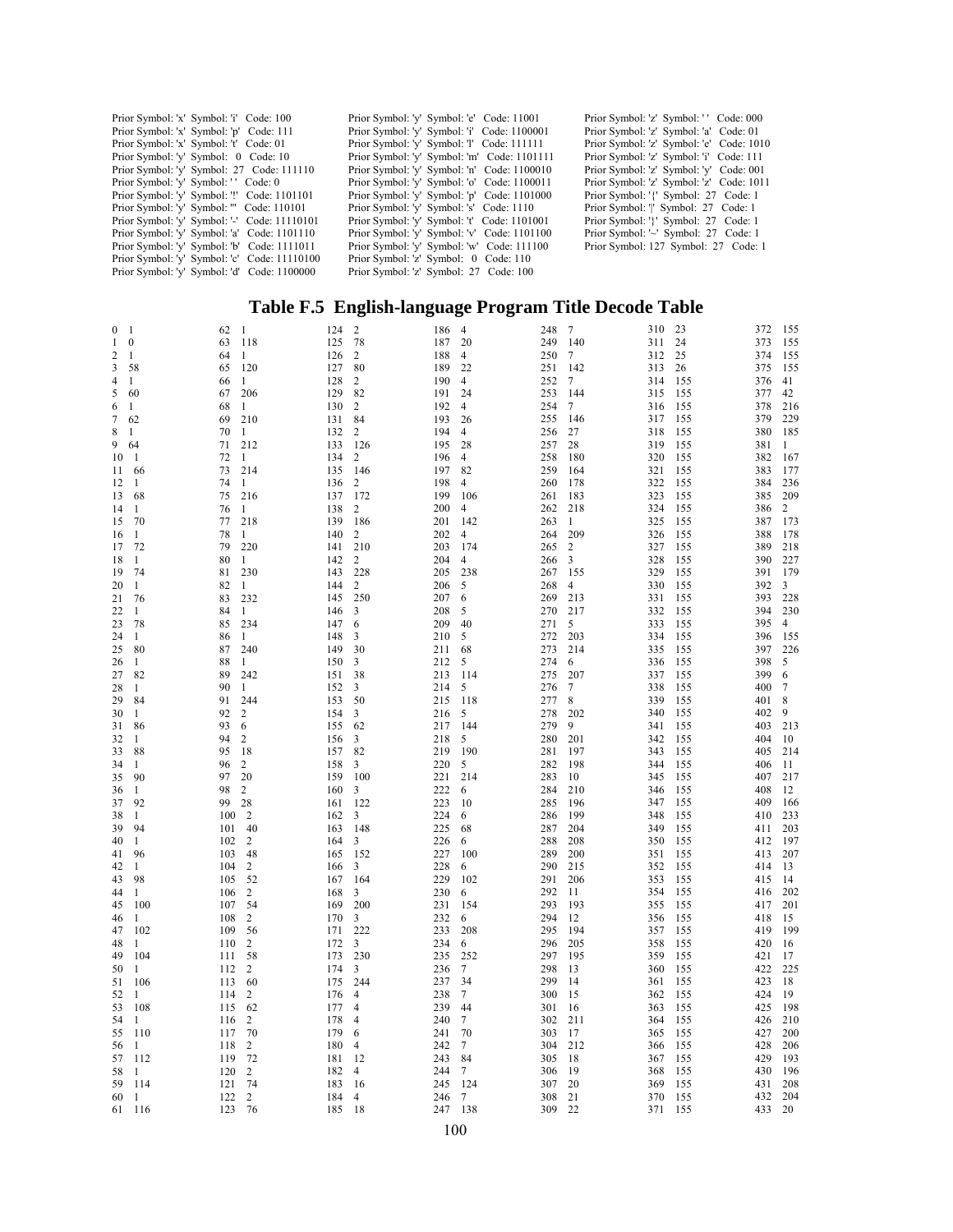| 434        | 21             | 512        | $\overline{\mathbf{3}}$ | 590        | 155            | 668        | 233                     | 746        | 232            | 824        | $\overline{c}$ | 902        | 3              |
|------------|----------------|------------|-------------------------|------------|----------------|------------|-------------------------|------------|----------------|------------|----------------|------------|----------------|
| 435        | 239            | 513        | 160                     | 591        | 155            | 669        | $\overline{2}$          | 747        | -1             | 825        | 229            | 903        | $\overline{4}$ |
| 436        | 194            | 514        | $\overline{4}$          | 592        | 155            | 670        | 160                     | 748        | 155            | 826        | 239            | 904        | 5              |
| 437        | 215            | 515        | 155                     | 593        | 128            | 671        | 3                       | 749        | $\overline{c}$ | 827        | 3              | 905        | 233            |
| 438        | 22             | 516        | 5                       | 594        | 155            | 672        | $\overline{4}$          | 750        | 3              | 828        | 225            | 906        | 236            |
| 439        | 205            | 517        | 6                       | 595        | 155            | 673        | 5                       | 751        | 4              | 829        | 233            | 907        | 6              |
| 440        | 23             | 518        | 160                     | 596        | 19             | 674        | 242                     | 752        | 225            | 830        | 8              | 908        | 229            |
| 441        | 244            | 519        | 5                       | 597        | 20             | 675        | 6                       | 753        | 245            | 831        | 9              | 909        | 7              |
| 442        | 212            | 520        | 201                     | 598        | 170            | 676        | 236                     | 754        | 233            | 832        | 170            | 910        | 239            |
| 443        | 24             | 521        | 215                     | 599        | 173            | 677        | 7                       | 755        | 5              | 833        | 212            | 911        | 8              |
| 444        | 25             | 522        | 211                     | 600        | 174            | 678        | 225                     | 756        | 229            | 834        | 1              | 912        | 225            |
| 445        | 26             | 523        | 1                       | 601        | 246            | 679        | 8                       | 757        | 6              | 835        | 155            | 913        | 9              |
| 446        | 195            | 524        | 2                       | 602        | 231            | 680        | 9                       | 758        | 242            | 836        | 227            | 914        | 242            |
| 447        | 211            | 525        | 155                     | 603        | 244            | 681        | 232                     | 759        | 239            | 837        | $\overline{c}$ | 915        | -10            |
| 448        | 27             | 526        | 174                     | 604        | 226            | 682        | 10                      | 760        | 7              | 838        | 242            | 916        | 1              |
| 449        | 28             | 527        | 128                     | 605        | 233            | 683        | 239                     | 761        | 8              | 839        | 3              | 917        | 245            |
| 450        | 29             | 528        | 3                       | 606        | -1             | 684        | 5                       | 762        | 239            | 840        | 229            | 918        | 155            |
| 451        | 30             | 529        | 4                       | 607        | 2              | 685        | 6                       | 763        | 5              | 841        | 4              | 919        | 214            |
| 452        | 31             | 530        | 155                     | 608        | 194            | 686        | 249                     | 764        | 128            | 842        | 245            | 920        | $\overline{4}$ |
| 453        | 32             | 531        | 155                     | 609        | 240            | 687        | 155                     | 765        | 155            | 843        | 249            | 921        | 5              |
| 454        | 33             | 532        | 2                       | 610        | 155            | 688        | 1                       | 766        | 245            | 844        | 233            | 922        | 232            |
| 455        | 34             | 533        | 3                       | 611        | 243            | 689        | 245                     | 767        | -1             | 845        | 5              | 923        | 155            |
| 456        | 35             | 534        | 173                     | 612        | 227            | 690        | $\overline{2}$          | 768        | 2              | 846        | 239            | 924        | $\mathbf{1}$   |
| 457        | 36             | 535        | 155                     | 613        | 230            | 691        | 242                     | 769        | 233<br>225     | 847        | 6<br>7         | 925        | 245            |
| 458        | 37             | 536        | 1                       | 614        | 247            | 692        | 233                     | 770        |                | 848        |                | 926        | $\overline{c}$ |
| 459        | 38             | 537        | 128                     | 615        | 3              | 693        | 229<br>239              | 771        | 3              | 849        | 225<br>229     | 927<br>928 | 225            |
| 460        | 39             | 538        | 160                     | 616        | 245            | 694        |                         | 772        | 229            | 850        |                | 929        | 233<br>239     |
| 461        | 40             | 539        | 176                     | 617        | 4              | 695        | 3                       | 773        | 4              | 851        | 8              | 930        |                |
| 462        | 1              | 540<br>541 | 4<br>5                  | 618        | 5              | 696        | 225                     | 774        | 238            | 852        | 206            | 931        | 3              |
| 463        | 128<br>160     | 542        |                         | 619        | 6<br>242       | 697<br>698 | $\overline{4}$<br>10    | 775<br>776 | 11<br>186      | 853<br>854 | 160<br>198     | 932        | 229<br>16      |
| 464        |                | 543        | 128                     | 620        |                | 699        | 11                      | 777        |                |            |                | 933        |                |
| 465<br>466 | 155<br>155     | 544        | 155<br>177              | 621<br>622 | 7<br>8         | 700        | 241                     | 778        | 212<br>174     | 855<br>856 | 245<br>1       | 934        | 17<br>170      |
| 467        | 155            | 545        | 178                     | 623        | 9              | 701        | 245                     | 779        | 242            | 857        | 2              | 935        | 236            |
| 468        | 155            | 546        | 160                     | 624        | 10             | 702        | 243                     | 780        | 227            | 858        | 155            | 936        | 241            |
| 469        | 155            | 547        | 176                     | 625        | 11             | 703        | -1                      | 781        | 1              | 859        | 194            | 937        | 174            |
| 470        | 177            | 548        | 185                     | 626        | 12             | 704        | 237                     | 782        | 160            | 860        | 3              | 938        | 160            |
| 471        | 155            | 549        | 1                       | 627        | 228            | 705        | 249                     | 783        | 2              | 861        | 225            | 939        | 247            |
| 472        | 155            | 550        | 2                       | 628        | 160            | 706        | 195                     | 784        | 128            | 862        | 4              | 940        | 237            |
| 473        | 155            | 551        | 3                       | 629        | 13             | 707        | 2                       | 785        | 155            | 863        | 239            | 941        | 238            |
| 474        | 155            | 552        | 2                       | 630        | 236            | 708        | 236                     | 786        | 237            | 864        | 5              | 942        | -1             |
| 475        | 160            | 553        | 3                       | 631        | 238            | 709        | 238                     | 787        | 3              | 865        | 233            | 943        | 2              |
| 476        | 4              | 554        | 177                     | 632        | 14             | 710        | 228                     | 788        | 201            | 866        | 6              | 944        | 155            |
| 477        | 243            | 555        | 186                     | 633        | 237            | 711        | 248                     | 789        | 243            | 867        | 7              | 945        | 235            |
| 478        | 228            | 556        | 1                       | 634        | 15             | 712        | $\overline{\mathbf{3}}$ | 790        | 244            | 868        | 9              | 946        | 3              |
| 479        | 185            | 557        | 176                     | 635        | 16             | 713        | 155                     | 791        | $\overline{4}$ | 869        | 10             | 947        | 4              |
| 480        | 1              | 558        | 155                     | 636        | 17             | 714        | 246                     | 792        | 5              | 870        | 228            | 948        | 5              |
| 481        | 244            | 559        | 128                     | 637        | 18             | 715        | 4                       | 793        | 6              | 871        | 243            | 949        | 6              |
| 482        | 160            | 560        | 128                     | 638        | 8              | 716        | 5                       | 794        | 7              | 872        | 230            | 950        | 227            |
| 483        | 155            | 561        | 1                       | 639        | 9              | 717        | 225                     | 795        | 8              | 873        | 246            | 951        | 7              |
| 484        | 2              | 562        | 176                     | 640        | 193            | 718        | 6                       | 796        | 9              | 874        | 247            | 952        | 239            |
| 485        | 3              | 563        | 155                     | 641        | 211            | 719        | 7                       | 797        | 10             | 875        | 240            | 953        | 8              |
| 486        | 155            | 564        | 155                     | 642        | 155            | 720        | 8                       | 798        | $\overline{c}$ | 876        | 242            | 954        | 233            |
| 487        | 155            | 565        | 184                     | 643        | 1              | 721        | 9                       | 799        | 3              | 877        | -1             | 955        | 245            |
| 488        | 155            | 566 155    |                         | 644        | 195            | 722        | $\overline{7}$          | 800 155    |                | 878        | 236            | 956 9      |                |
| 489        | 155            | 567 155    |                         | 645        | 2              | 723 8      |                         | 801 245    |                | 879 2      |                | 957 225    |                |
| 490        | 1              | 568        | 155                     | 646        | 233            | 724 160    |                         | 802        | $\overline{1}$ | 880        | 3              | 958        | 229            |
| 491        | 2              | 569        | 155                     | 647        | 236            | 725        | 155                     | 803        | 225            | 881        | 160            | 959 240    |                |
| 492        | 155            | 570        | 155                     | 648        | 3              | 726 204    |                         | 804 239    |                | 882        | 155            | 960 232    |                |
| 493        | 193            | 571        | 176                     | 649        | 242            | 727 1      |                         | 805        | 229            | 883        | $\overline{4}$ | 961 10     |                |
| 494        | 200            | 572        | 155                     | 650        | 245            | 728        | 229                     | 806        | 5              | 884        | 5              | 962 11     |                |
| 495        | 211            | 573        | - 160                   | 651        | $\overline{4}$ | 729        | 2                       | 807 233    |                | 885        | 245            | 963 12     |                |
| 496        | 155            | 574        | 2                       | 652        | 239            | 730 236    |                         | 808        | 225            | 886        | 6              | 964 13     |                |
| 497        | 155            | 575        | 3                       | 653        | 225            | 731        | 245                     | 809        | 239            | 887        | 7              | 965 244    |                |
| 498        | 155            | 576        | 177                     | 654 5      |                | 732 239    |                         | 810 245    |                | 888        | 238            | 966 14     |                |
| 499        | 160            | 577        | 179                     | 655        | 229            | 733 3      |                         | 811 238    |                | 889        | 8              | 967 15     |                |
| 500        | 7              | 578        | 185                     | 656        | 6              | 734 233    |                         | 812 155    |                | 890        | 11             | 968 232    |                |
| 501        | 8              | 579        | 176                     | 657        | 7              | 735 242    |                         | 813 229    |                | 891        | 12             | 969 10     |                |
| 502        | 177            | 580        | $\mathbf{1}$            | 658        | -11            | 736        | $\overline{4}$          | 814 1      |                | 892        | 160            | 970 173    |                |
| 503        | 210            | 581        | 155                     | 659        | 12             | 737        | 5                       | 815 2      |                | 893        | 243            | 971 206    |                |
| 504        | 211            | 582        | -155                    | 660        | 193            | 738 225    |                         | 816 3      |                | 894        | 249            | 972 155    |                |
| 505        | 212            | 583        | 160                     | 661        | 249            | 739        | - 6                     | 817 4      |                | 895        | 174            | 973 1      |                |
| 506        | 213            | 584        | 155                     | 662        | -1             | 740        | 9                       | 818        | $\overline{4}$ | 896        | 210            | 974 214    |                |
| 507        | 173            | 585        | 155                     | 663        | 194            | 741 10     |                         | 819 5      |                | 897        | 199            | 975 2      |                |
| 508        | 205            | 586        | 155                     | 664        | 207            | 742        | 174                     | 820 160    |                | 898        | $\mathbf{1}$   | 976 245    |                |
| 509        | 193            | 587        | 155                     | 665        | 229            | 743        | 236                     | 821 155    |                | 899        | 155            | 977 247    |                |
| 510        | -1             | 588        | 155                     | 666        | 245            | 744        | 249                     | 822 1      |                | 900 2      |                | 978 3      |                |
| 511        | $\overline{2}$ | 589 155    |                         | 667 155    |                | 745 193    |                         | 823 245    |                | 901 245    |                | 979 4      |                |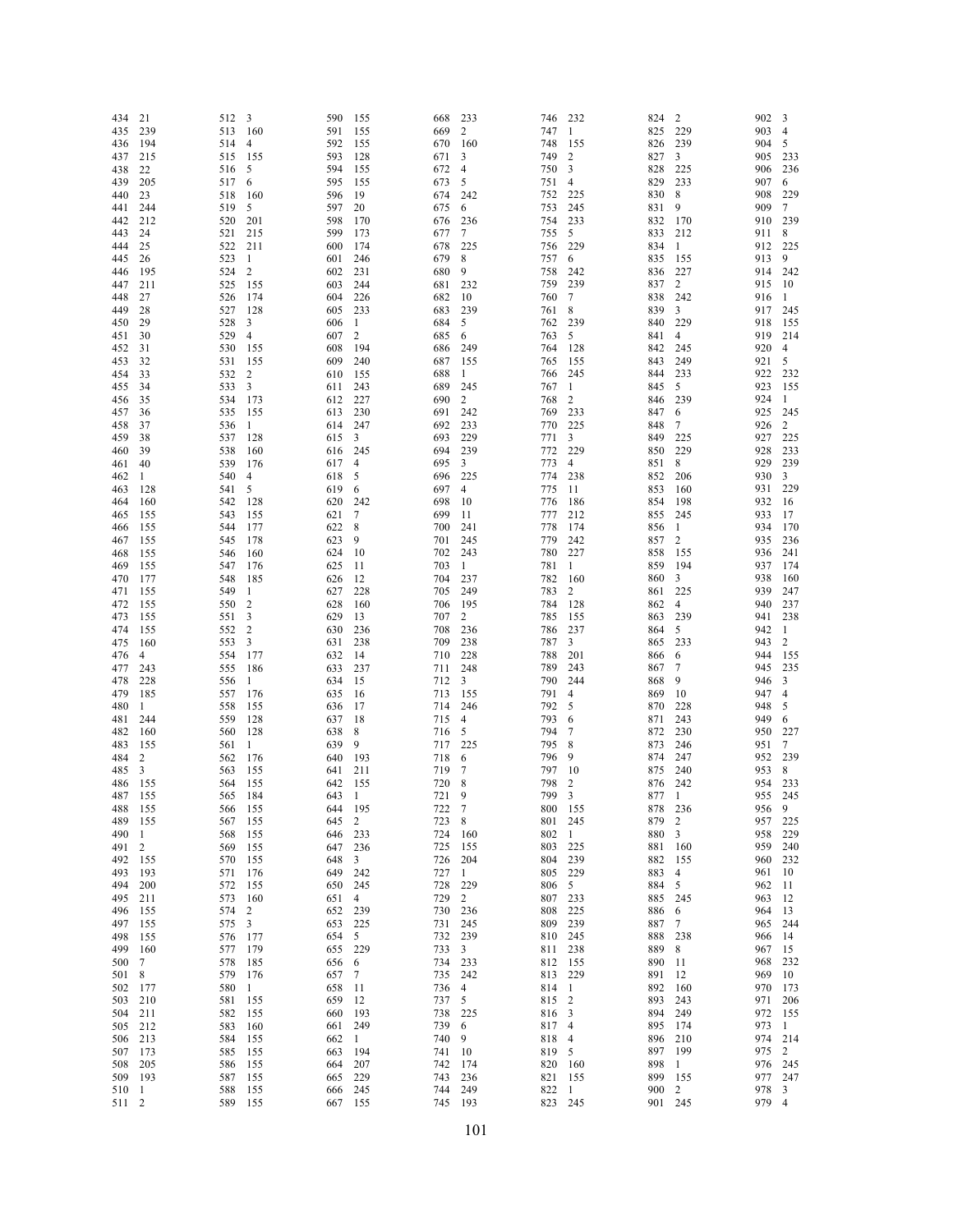| 980      | 225            | 1058        | 248            | 1136     | - 227          | 1214     | 167            | 1292     | - 155                   | 1370     | 242            | 1448     | 9              |
|----------|----------------|-------------|----------------|----------|----------------|----------|----------------|----------|-------------------------|----------|----------------|----------|----------------|
| 981      | 229            | 1059        | -1             | 1137     | -1             | 1215     | 226            | 1293     | -1                      | 1371     | 237            | 1449     | 245            |
| 982      | 233            | 1060        | 2              | 1138     | 128            | 1216     | 233            | 1294 231 |                         | 1372     | 246            | 1450     | 10             |
| 983      | 5              | 1061        | 230            | 1139     | 236            | 1217     | 5              | 1295     | 236                     | 1373     | 9              | 1451     | 239            |
| 984      | 242            | 1062        | 167            | 1140     | 249            | 1218     | 6              | 1296     | $\overline{c}$          | 1374     | 228            | 1452     | 11             |
| 985      | 6              | 1063        | 3              | 1141     | 2              | 1219     | 7              | 1297 238 |                         | 1375     | 10             | 1453     | 12             |
|          | 239            |             |                | 1142 243 |                | 1220     |                | 1298     |                         | 1376     |                | 1454     | 128            |
| 986      |                | 1064        | 250            |          |                |          | 230            |          | 3                       |          | 239            |          |                |
| 987      | 7              | 1065        | 232            | 1143     | 3              | 1221     | 237            | 1299 239 |                         | 1377     | 244            | 1455     | 249            |
| 988      | 8              | 1066        | $\overline{4}$ | 1144 245 |                | 1222     | 231            | 1300     | 245                     | 1378     | 236            | 1456     | 225            |
| 989      | 9              | 1067        | 247            | 1145     | 4              | 1223     | 235            | 1301     | $\overline{4}$          | 1379     | 243            | 1457     | 13             |
| 990      | 238            | 1068        | 5              | 1146     | 5              | 1224     | 8              | 1302 242 |                         | 1380     | 231            | 1458     | 228            |
| 991      | 3              | 1069        | - 245          | 1147 242 |                | 1225     | 9              | 1303     | 5                       | 1381     | 229            | 1459     | 233            |
| 992      | 236            | 1070        | 226            | 1148     | 6              | 1226     | 246            | 1304 6   |                         | 1382     | -11            | 1460     | 160            |
| 993      | 174            | 1071        | 6              | 1149     | 233            | 1227     | 240            | 1305 233 |                         | 1383     | 227            | 1461     | 14             |
|          | 1              | 1072        | 235            |          |                | 1228     |                |          |                         |          | 12             | 1462     | 15             |
| 994      |                |             |                | 1150     | 160            |          | 10             | 1306     | $\overline{7}$          | 1384     |                |          |                |
| 995      | 155            | 1073        | 7              | 1151     | 7              | 1229     | 239            | 1307     | 243                     | 1385     | 13             | 1463     | 236            |
| 996      | 2              | 1074        | 240            | 1152 8   |                | 1230     | 11             | 1308     | 225                     | 1386     | -14            | 1464     | 229            |
| 997      | 240            | 1075        | 8              | 1153     | 239            | 1231     | 227            | 1309     | 8                       | 1387     | 15             | 1465     | 16             |
| 998      | 6              | 1076        | 128            | 1154     | 244            | 1232     | 12             | 1310     | 9                       | 1388     | 16             | 1466     | 17             |
| 999      | 233            | 1077        | 246            | 1155     | 9              | 1233     | 13             | 1311     | 10                      | 1389     | 17             | 1467     | 18             |
| 1000     | 160            | 1078        | 231            | 1156     | 10             | 1234     | 14             | 1312     | - 11                    | 1390     | -18            | 1468     | 19             |
| 1001     | 195            | 1079        | 9              | 1157     | 225            | 1235     | 249            | 1313     | 229                     | 1391     | 19             | 1469     | 20             |
| 1002     | 239            | 1080 228    |                | 1158     | 11             | 1236     | 15             | 1314     | 128                     | 1392     | 238            | 1470     | 10             |
|          |                | 1081        | 10             | 1159     | 232            | 1237     | 228            | 1315     | 12                      | 1393     | 20             | 1471     | 11             |
| 1003     | 155            |             |                |          |                |          |                |          |                         |          |                |          |                |
| 1004     | 229            | 1082        | - 160          | 1160     | 235            | 1238     | 236            | 1316     | 232                     | 1394 239 |                | 1472     | 249            |
| 1005     | -1             | 1083        | 233            | 1161     | 229            | 1239     | 16             | 1317     | 160                     | 1395     | -1             | 1473     | 155            |
| 1006     | 128            | 1084        | -11            | 1162     | 12             | 1240     | 229            | 1318     | 13                      | 1396     | 155            | 1474     | 245            |
| 1007     | $\overline{c}$ | 1085        | 227            | 1163     | 13             | 1241     | 17             | 1319     | 14                      | 1397     | 225            | 1475     | 243            |
| 1008     | 3              | 1086        | 249            | 1164     | 14             | 1242     | 244            | 1320     | 229                     | 1398     | -11            | 1476     | -1             |
| 1009     | 225            | 1087        | 12             | 1165     | 15             | 1243     | 247            | 1321     | 13                      | 1399     | 12             | 1477     | 2              |
| 1010     | $\overline{4}$ | 1088        | 13             | 1166     | 14             | 1244     | 18             | 1322     | 226                     | 1400 212 |                | 1478     | 226            |
| 1011     | 5              | 1089        | 237            | 1167     | 15             | 1245     | 19             | 1323     | 245                     | 1401     | 239            | 1479     | 237            |
|          |                |             |                |          |                |          |                |          |                         | 1402 230 |                |          |                |
| 1012     | 6              | 1090        | -14            | 1168     | 174            | 1246     | 225            | 1324     | 247                     |          |                | 1480     | 128            |
| 1013     | 7              | 1091        | -15            | 1169     | 245            | 1247     | 20             | 1325     | 155                     | 1403     | 236            | 1481     | $\mathbf{3}$   |
| 1014     | 198            | 1092        | 243            | 1170 247 |                | 1248     | 21             | 1326     | 236                     | 1404     | 247            | 1482     | 240            |
| 1015     | 215            | 1093        | 16             | 1171     | -1             | 1249     | 22             | 1327     | -1                      | 1405     | 225            | 1483     | 239            |
| 1016     | -1             | 1094        | -17            | 1172 236 |                | 1250     | 238            | 1328     | 249                     | 1406     | 1              | 1484     | $\overline{4}$ |
| 1017     | 155            | 1095        | 236            | 1173     | 2              | 1251     | 243            | 1329 238 |                         | 1407     | 186            | 1485     | - 160          |
| 1018     | 242            | 1096        | 18             | 1174     | 228            | 1252     | 23             | 1330     | $\overline{2}$          | 1408     | $\overline{c}$ | 1486     | 5              |
| 1019     | 2              | 1097        | 244            | 1175     | 231            | 1253     | 128            | 1331     | $\overline{\mathbf{3}}$ | 1409     | 155            | 1487     | 233            |
| 1020     | 3              | 1098        | 242            | 1176     | 242            | 1254     | 24             | 1332     | $\overline{4}$          | 1410     | 249            | 1488     | 6              |
| 1021     | 232            | 1099        | -19            | 1177     | 3              |          | 25             | 1333 242 |                         | 1411     | 3              | 1489     | 225            |
|          |                |             |                |          |                | 1255     |                |          |                         |          |                |          |                |
| 1022     | 229            | 1100        | 238            | 1178     | 155            | 1256     | 242            | 1334     | 5                       | 1412     | 4              | 1490     | $\tau$         |
| 1023     | 225            | 1101        | - 20           | 1179     | 239            | 1257     | 26             | 1335     | 128                     | 1413     | 5              | 1491     | 8              |
| 1024     | $\overline{4}$ | 1102 21     |                | 1180     | $\overline{4}$ | 1258     | 27             | 1336     | 6                       | 1414     | 243            | 1492     | 9              |
| 1025     | 233            | 1103        | 22             | 1181 246 |                | 1259     | 160            | 1337     | 160                     | 1415 6   |                | 1493     | 229            |
| 1026     | 239            | 1104        | 23             | 1182     | 5              | 1260     | 28             | 1338     | 225                     | 1416     | 7              | 1494     | 24             |
| 1027     | 5              | 1105 24     |                | 1183     | 6              | 1261     | 29             | 1339     | 239                     | 1417     | 8              | 1495     | 25             |
| 1028     | 155            | 1106        | - 10           | 1184     | 249            | 1262     | 160            | 1340     | 7                       | 1418 233 |                | 1496     | 226            |
| 1029     | 155            | 1107 11     |                | 1185     | 243            | 1263     | 11             | 1341     | 244                     | 1419     | 160            | 1497     | 234            |
| 1030     | 2              | 1108        | 243            | 1186     | 7              | 1264     |                | 1342     | 233                     | 1420     | 9              | 1498     | 242            |
|          |                |             |                |          |                |          | 245            |          |                         |          |                |          |                |
| 1031     | 239            | 1109        | 155            | 1187     | 233            | 1265     | 155            | 1343     | 8                       | 1421     | 128            | 1499     | 232            |
| 1032     | 225            | 1110 245    |                | 1188     | 225            | 1266     | -1             | 1344     | 9                       | 1422     | 229            | 1500     | 236            |
| 1033     | 155            | 1111 226    |                | 1189     | 8              | 1267     | 236            | 1345 10  |                         | 1423     | 10             | 1501     | 237            |
| 1034     | $\overline{1}$ | 1112 1      |                | 1190     | 9              | 1268 243 |                | 1346 11  |                         | 1424 21  |                | 1502 250 |                |
| 1035 229 |                | 1113 128    |                | 1191 128 |                | 1269 242 |                | 1347 12  |                         | 1425 22  |                | 1503 155 |                |
| 1036 1   |                | 1114 160    |                | 1192 10  |                | 1270 128 |                | 1348 21  |                         | 1426     | 167            | 1504 1   |                |
| 1037 239 |                | 1115 2      |                | 1193 11  |                | 1271     | 225            | 1349 22  |                         | 1427     | 186            | 1505 245 |                |
| 1038     | 155            | 1116 229    |                | 1194 229 |                | 1272 2   |                | 1350 161 |                         | 1428     | 227            | 1506 2   |                |
| 1039 225 |                | 1117 242    |                | 1195 12  |                | 1273 3   |                | 1351 248 |                         | 1429 247 |                | 1507 3   |                |
|          |                |             |                |          |                |          |                | 1352 233 |                         |          |                |          |                |
| 1040 155 |                | 1118 233    |                | 1196 13  |                | 1274 244 |                |          |                         | 1430 242 |                | 1508 246 |                |
| 1041     | 155            | 1119 3      |                | 1197 160 |                | 1275 233 |                | 1353 235 |                         | 1431 173 |                | 1509 4   |                |
| 1042 155 |                | 1120 236    |                | 1198 30  |                | 1276     | 239            | 1354 1   |                         | 1432 226 |                | 1510 186 |                |
| 1043 155 |                | 1121 4      |                | 1199 31  |                | 1277     | 230            | 1355 128 |                         | 1433 1   |                | 1511 230 |                |
| 1044 155 |                | 1122 249    |                | 1200 155 |                | 1278     | $\overline{4}$ | 1356 155 |                         | 1434 2   |                | 1512 5   |                |
| 1045 155 |                | 1123 5      |                | 1201     | - 161          | 1279 5   |                | 1357 250 |                         | 1435 155 |                | 1513 6   |                |
| 1046 155 |                | 1124 239    |                | 1202 173 |                | 1280 6   |                | 1358 226 |                         | 1436 230 |                | 1514 235 |                |
| 1047 155 |                | $1125 \t 6$ |                | 1203 232 |                | 1281     | $\overline{7}$ | 1359 2   |                         | 1437 3   |                | 1515 239 |                |
| 1048 155 |                | 1126 225    |                | 1204 234 |                | 1282 229 |                | 1360 3   |                         | 1438 237 |                | 1516 7   |                |
| 1049 155 |                |             |                | 1205 241 |                | 1283 8   |                | 1361 4   |                         | 1439 246 |                | 1517 167 |                |
|          |                | 1127 7      |                |          |                |          |                |          |                         |          |                |          |                |
| 1050 155 |                | 1128 8      |                | 1206 245 |                | 1284     | 9              | 1362 160 |                         | 1440 4   |                | 1518 249 |                |
| 1051 155 |                | 1129 9      |                | 1207 250 |                | 1285 10  |                | 1363 240 |                         | 1441 235 |                | 1519 8   |                |
| 1052 25  |                | 1130 16     |                | 1208 1   |                | 1286     | - 15           | 1364 5   |                         | 1442     | 5              | 1520 9   |                |
| 1053 26  |                | 1131 17     |                | 1209 2   |                | 1287     | 16             | 1365 6   |                         | 1443     | 244            | 1521 10  |                |
| 1054 155 |                | 1132 195    |                | 1210 3   |                | 1288     | 186            | 1366 7   |                         | 1444     | 6              | 1522 11  |                |
| 1055 186 |                | 1133 204    |                | 1211 4   |                | 1289     | 249            | 1367 225 |                         | 1445     | $\overline{7}$ | 1523 227 |                |
| 1056 229 |                | 1134 199    |                | 1212 186 |                | 1290 167 |                | 1368 8   |                         | 1446 8   |                | 1524 12  |                |
| 1057 234 |                | 1135 155    |                | 1213 248 |                | 1291 244 |                | 1369 230 |                         | 1447 243 |                | 1525 238 |                |
|          |                |             |                |          |                |          |                |          |                         |          |                |          |                |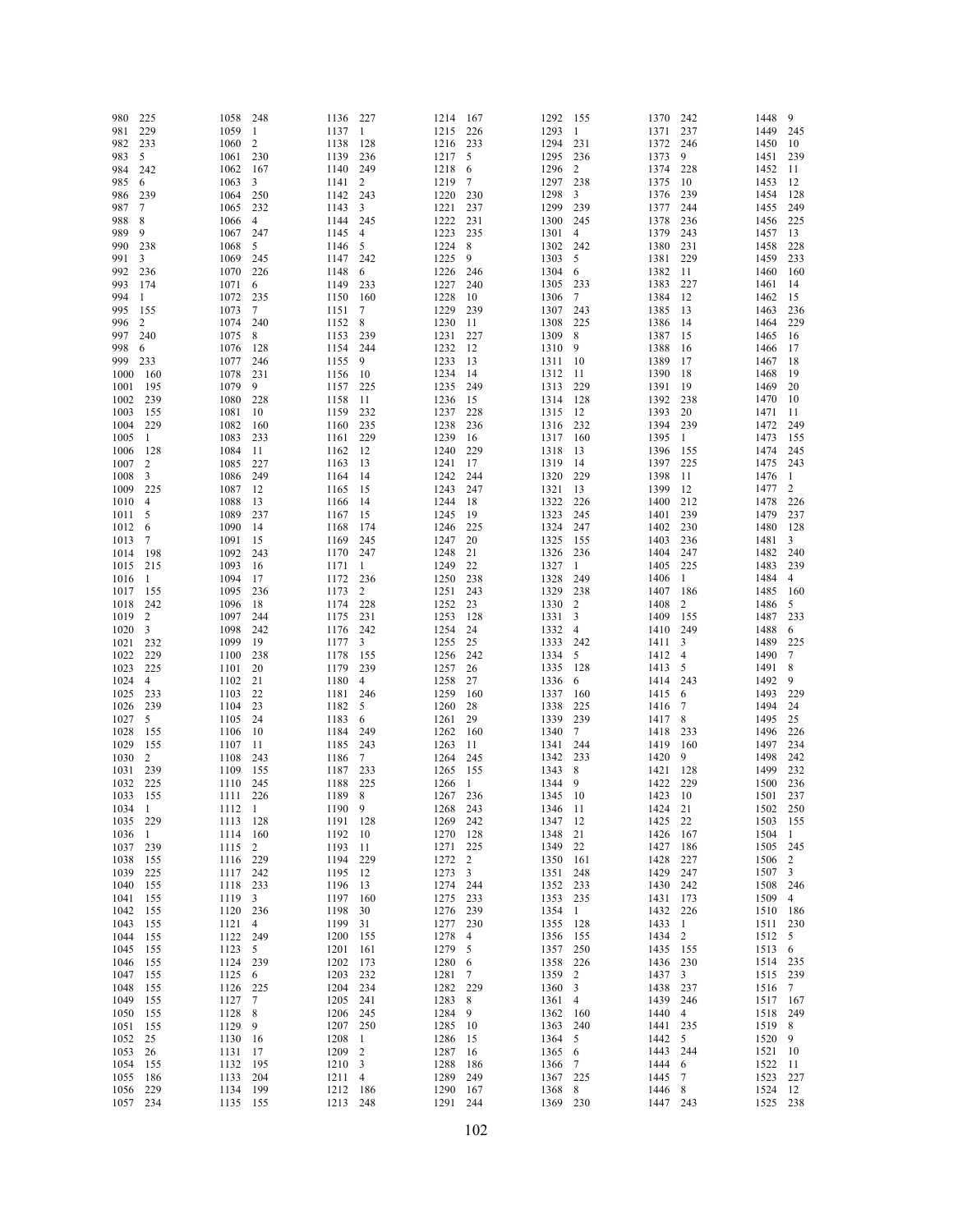| 1526 | 225    | 1586     | 14             | 1646 | -1             | 1706 | 2              | 1766 | 8              | 1826 | 4               | 1886 | 246            |
|------|--------|----------|----------------|------|----------------|------|----------------|------|----------------|------|-----------------|------|----------------|
| 1527 | 13     | 1587     | 15             | 1647 | 230            | 1707 | 3              | 1767 | 245            | 1827 | 229             | 1887 | 161            |
| 1528 | 243    | 1588     | 237            | 1648 | 2              | 1708 | 4              | 1768 | 242            | 1828 | 243             | 1888 | 225            |
| 1529 | 14     | 1589     | 230            | 1649 | 167            | 1709 | 186            | 1769 | 9              | 1829 | 239             | 1889 | 237            |
| 1530 | 233    | 1590     | 16             | 1650 | 174            | 1710 | 5              | 1770 | 225            | 1830 | 155             | 1890 | -1             |
| 1531 | 15     | 1591     | 245            | 1651 | 231            | 1711 | 155            | 1771 | 243            | 1831 | -1              | 1891 | 226            |
| 1532 | 16     | 1592     | 17             | 1652 | 3              | 1712 | 245            | 1772 | 10             | 1832 | 225             | 1892 | 2              |
| 1533 | 244    | 1593     | 18             | 1653 | 227            | 1713 | 6              | 1773 | 239            | 1833 | 2               | 1893 | 3              |
| 1534 | 128    | 1594     | 19             | 1654 | 245            | 1714 | 7              | 1774 | 11             | 1834 | 3               | 1894 | $\overline{4}$ |
| 1535 | 228    | 1595     | 20             | 1655 | 4              | 1715 | 8              | 1775 | 12             | 1835 | 233             | 1895 | 167            |
| 1536 | 229    | 1596     | 21             | 1656 | 237            | 1716 | 9              | 1776 | 13             | 1836 | 11              | 1896 | 5              |
| 1537 | 17     | 1597     | 242            | 1657 | 5              | 1717 | 235            | 1777 | 233            | 1837 | 12              | 1897 | 6              |
| 1538 | 18     | 1598     | 22             | 1658 | 6              | 1718 | 240            | 1778 | 128            | 1838 | 167             | 1898 | 247            |
| 1539 | 231    | 1599     | 238            | 1659 | 7              | 1719 | 10             | 1779 | 229            | 1839 | 226             | 1899 | 7              |
| 1540 | 160    | 1600     | 23             | 1660 | 235            | 1720 | 11             | 1780 | 14             | 1840 | 236             | 1900 | 155            |
| 1541 | 19     | 1601     | 24             | 1661 | 8              | 1721 | 12             | 1781 | 160            | 1841 | 227             | 1901 | 236            |
| 1542 | 20     | 1602     | 25             | 1662 | 9              | 1722 | 225            | 1782 | 15             | 1842 | 242             | 1902 | 8              |
|      |        |          |                |      |                |      |                |      |                |      |                 |      |                |
| 1543 | 21     | 1603     | 26             | 1663 | 238            | 1723 | 227            | 1783 | 232            | 1843 | -1              | 1903 | 229            |
| 1544 | 22     | 1604     | 14             | 1664 | 242            | 1724 | 13             | 1784 | 16             | 1844 | 155             | 1904 | 9              |
| 1545 | 23     | 1605     | 15             | 1665 | 10             | 1725 | 232            | 1785 | 17             | 1845 | 2               | 1905 | 10             |
| 1546 | 27     | 1606     | 237            | 1666 | 228            | 1726 | 14             | 1786 | 18             | 1846 | 3               | 1906 | 11             |
| 1547 | 28     | 1607     | 167            | 1667 | 11             | 1727 | 15             | 1787 | 19             | 1847 | $\overline{4}$  | 1907 | 12             |
| 1548 | 174    | 1608     | 155            | 1668 | 249            | 1728 | 239            | 1788 | 17             | 1848 | 233             | 1908 | 13             |
| 1549 | 250    | 1609     | 228            | 1669 | 236            | 1729 | 16             | 1789 | 18             | 1849 | 239             | 1909 | 14             |
| 1550 | 191    | 1610     | -1             | 1670 | 12             | 1730 | 17             | 1790 | 235            | 1850 | 238             | 1910 | 243            |
| 1551 | 1      | 1611     | 249            | 1671 | 13             | 1731 | 243            | 1791 | 250            | 1851 | 229             | 1911 | 15             |
| 1552 | 167    | 1612     | 243            | 1672 | 244            | 1732 | 18             | 1792 | 128            | 1852 | 225             | 1912 | -16            |
| 1553 | 155    | 1613     | 242            | 1673 | 128            | 1733 | 233            | 1793 | 230            | 1853 | 128             | 1913 | 17             |
| 1554 | 2      | 1614 244 |                | 1674 | 14             | 1734 | 19             | 1794 | 155            | 1854 | 5               | 1914 | 128            |
| 1555 | 233    | 1615     | 2              | 1675 | 239            | 1735 | 229            | 1795 | 1              | 1855 | 160             | 1915 | -18            |
| 1556 | 248    | 1616 232 |                | 1676 | 243            | 1736 | 20             | 1796 | 160            | 1856 | 6               | 1916 | 5              |
| 1557 | 249    | 1617     | 3              | 1677 | 160            | 1737 | 21             | 1797 | $\overline{c}$ | 1857 | $7\phantom{.0}$ | 1917 | 6              |
| 1558 | 3      | 1618     | 236            | 1678 | 225            | 1738 | 244            | 1798 | 3              | 1858 | 8               | 1918 | 229            |
| 1559 | 229    | 1619     | 240            | 1679 | 15             | 1739 | 22             | 1799 | 233            | 1859 | 9               | 1919 | 250            |
| 1560 | 232    | 1620     | $\overline{4}$ | 1680 | 233            | 1740 | 23             | 1800 | 225            | 1860 | 243             | 1920 | 160            |
| 1561 | 4      | 1621     | 225            | 1681 | 16             | 1741 | 160            | 1801 | 4              | 1861 | 10              | 1921 | 249            |
| 1562 | 225    | 1622     | 233            | 1682 | 17             | 1742 | 24             | 1802 | 228            | 1862 | 5               | 1922 | 155            |
| 1563 | 235    | 1623     | 5              | 1683 | 229            | 1743 | 128            | 1803 | 240            | 1863 | 6               | 1923 | $\mathbf{1}$   |
| 1564 | 5      | 1624     | 6              | 1684 | 18             | 1744 | 20             | 1804 | 237            | 1864 | 155             | 1924 | 128            |
| 1565 | 226    | 1625     | 128            | 1685 | 19             | 1745 | 21             | 1805 | 226            | 1865 | 160             | 1925 | 233            |
| 1566 | 6      | 1626     | 160            | 1686 | 20             | 1746 | 186            | 1806 | 227            | 1866 | 225             | 1926 | 2              |
| 1567 | $\tau$ | 1627     | 7              | 1687 | 21             | 1747 | 191            | 1807 | 231            | 1867 | 229             | 1927 | 225            |
| 1568 | 227    | 1628     | 8              | 1688 | 22             | 1748 | 228            | 1808 | 236            | 1868 | 233             | 1928 | 3              |
| 1569 | 8      | 1629     | 9              | 1689 | 23             | 1749 | 247            | 1809 | 5              | 1869 | -1              | 1929 | $\overline{4}$ |
| 1570 | 231    | 1630     | 10             | 1690 | 25             | 1750 | 155            | 1810 | 229            | 1870 | 128             | 1930 | 155            |
| 1571 | 244    | 1631     | 229            | 1691 | 26             | 1751 | 167            | 1811 | 6              | 1871 | 240             | 1931 | 155            |
| 1572 | 9      | 1632     | 239            | 1692 | 167            | 1752 | $\mathbf{1}$   | 1812 | 7              | 1872 | 2               | 1932 | 155            |
| 1573 | 128    | 1633     | 11             | 1693 | 172            | 1753 | 238            | 1813 | 8              | 1873 | 244             | 1933 | 155            |
| 1574 | 246    | 1634     | 12             | 1694 | 191            | 1754 | 2              | 1814 | 9              | 1874 | 3               | 1934 | 155            |
| 1575 | 240    | 1635     | 13             | 1695 | 195            | 1755 | 3              | 1815 | 244            | 1875 | $\overline{4}$  | 1935 | 155            |
| 1576 | 10     | 1636     | 155            | 1696 | 200            | 1756 | $\overline{4}$ | 1816 | 10             | 1876 | 160             | 1936 | 155            |
| 1577 | 228    | 1637     | 245            | 1697 | 228            | 1757 | 227            | 1817 | 11             | 1877 | 19              | 1937 | 155            |
| 1578 | 11     | 1638     | 24             | 1698 | 230            | 1758 | 226            | 1818 | 12             | 1878 | 227             | 1938 | 155            |
| 1579 | 243    | 1639     | 25             | 1699 | 237            | 1759 | 237            | 1819 | 243            | 1879 | 173             | 1939 | 155            |
| 1580 | 247    | 1640     | 186            | 1700 | 242            | 1760 | 5              |      | 238            | 1880 | 228             |      |                |
|      |        |          |                |      |                |      |                | 1820 |                |      |                 |      |                |
| 1581 | 12     | 1641     | 172            | 1701 | 174            | 1761 | 249            | 1821 | 13             | 1881 | 233             |      |                |
| 1582 | 13     | 1642     | 246            | 1702 | 236            | 1762 | 6              | 1822 | 14             | 1882 | 238             |      |                |
| 1583 | 239    | 1643     | 155            | 1703 | 238            | 1763 | 244            | 1823 | 242            | 1883 | 239             |      |                |
| 1584 | 236    | 1644     | 240            | 1704 | 249            | 1764 | 7              | 1824 | 15             | 1884 | 240             |      |                |
| 1585 | 160    | 1645     | 226            | 1705 | $\overline{1}$ | 1765 | 236            | 1825 | 16             | 1885 | 244             |      |                |

## *F.3 Standard Compression Type 2 Huffman Encode/Decode Tables*

The following encode/decode tables are optimized for English-language program description text. These tables correspond to multiple\_string\_structure() with compression\_type value  $0x02$ , and mode equal to 0xFF.

## **Table F.6 English-language Program Description Encode Table**

| Prior Symbol: 0 Symbol: 27 Code: 1110000 | Prior Symbol: 0 Symbol: 'D' Code: 11101  | Prior Symbol: 0 Symbol: T Code: 011000  |  |
|------------------------------------------|------------------------------------------|-----------------------------------------|--|
| Prior Symbol: 0 Symbol: "" Code: 111001  | Prior Symbol: 0 Symbol: 'E' Code: 10010  | Prior Symbol: 0 Symbol: 'J' Code: 1100  |  |
| Prior Symbol: 0 Symbol: 'A' Code: 010    | Prior Symbol: 0 Symbol: 'F' Code: 10110  | Prior Symbol: 0 Symbol: 'K' Code: 00101 |  |
| Prior Symbol: 0 Symbol: 'B' Code: 0011   | Prior Symbol: 0 Symbol: 'G' Code: 011011 | Prior Symbol: 0 Symbol: 'L' Code: 10011 |  |
| Prior Symbol: 0 Symbol: 'C' Code: 0111   | Prior Symbol: 0 Symbol: 'H' Code: 10111  | Prior Symbol: 0 Symbol: 'M' Code: 1111  |  |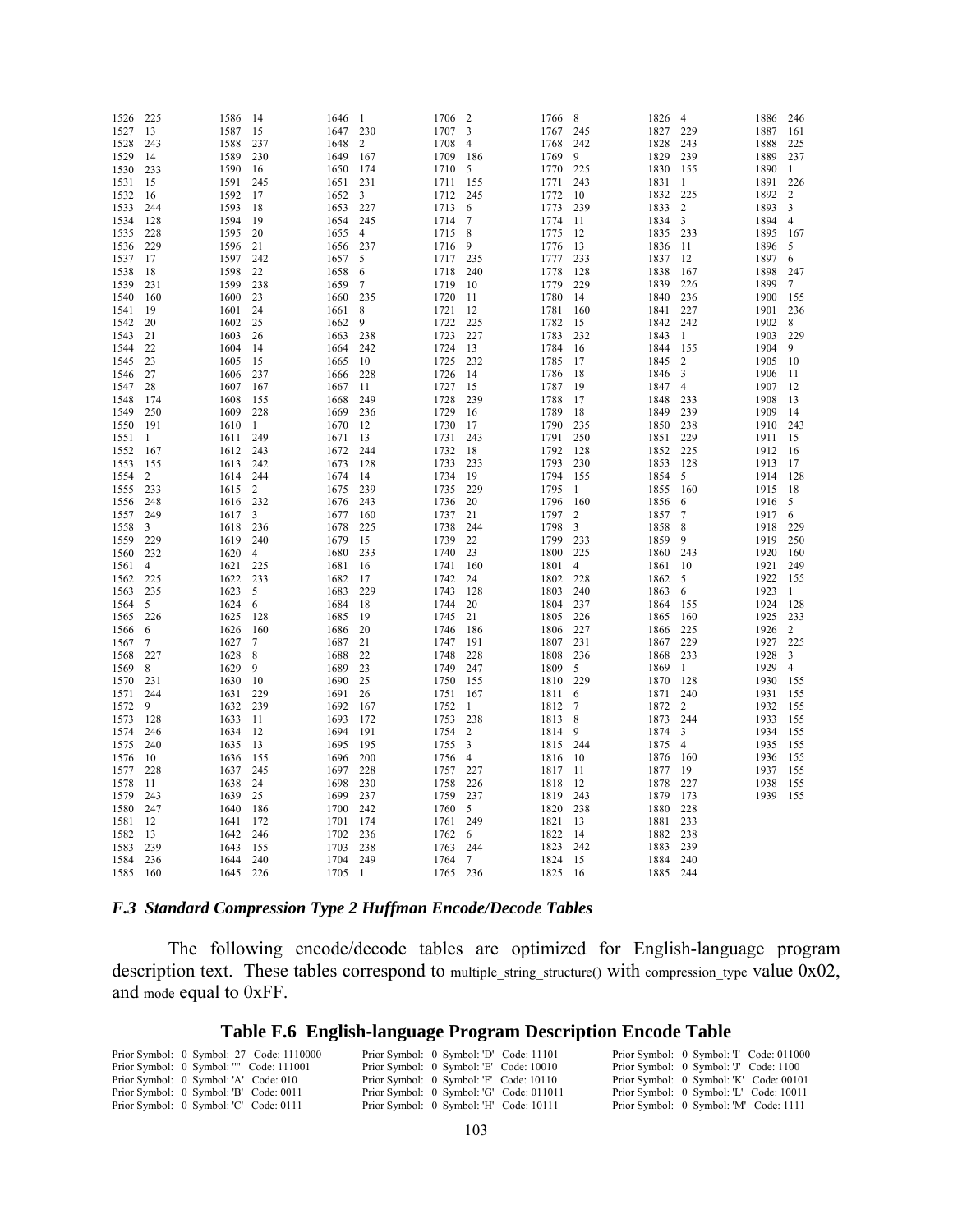| Symbol: 'N'<br>Prior Symbol:<br>Code: 00100<br>0                                            |
|---------------------------------------------------------------------------------------------|
| Prior Symbol:<br>Symbol: 'O'<br>Code: 011001<br>0                                           |
| Prior Symbol:<br>Symbol: 'P'<br>Code: 000<br>0                                              |
| Prior Symbol:<br>0<br>Symbol: 'R'<br>Code: 1000                                             |
| Prior Symbol:<br>0<br>Symbol: 'S'<br>Code: 1010                                             |
| Symbol: 'T'<br>Prior Symbol:<br>0<br>Code: 1101                                             |
| Prior Symbol:<br>0<br>Symbol: 'V'<br>Code: 1110001                                          |
| Symbol: 'W'<br>Prior Symbol:<br>0<br>Code: 011010                                           |
| Prior Symbol:<br>1<br>27<br>Code: 1<br>Symbol:                                              |
| $\overline{c}$<br>Prior Symbol:<br>27<br>Code: 1<br>Symbol:                                 |
| Prior Symbol:<br>3<br>27<br>Code: 1<br>Symbol:                                              |
| Prior Symbol:<br>4<br>Symbol:<br>27<br>Code: 1<br>27                                        |
| 5<br>Code: 1<br>Prior Symbol:<br>Symbol:<br>27<br>Code: 1                                   |
| Prior Symbol:<br>6<br>Symbol:<br>7                                                          |
| Prior Symbol:<br>Symbol:<br>27<br>Code: 1<br>Prior Symbol:<br>8<br>27<br>Code: 1<br>Symbol: |
| 9<br>27<br>Code: 1                                                                          |
| Prior Symbol:<br>Symbol:<br>Prior Symbol:<br>27<br>Code: 1<br>10<br>Symbol:                 |
| Prior Symbol:<br>11<br>Symbol:<br>27<br>Code: 1                                             |
| Prior Symbol:<br>12<br>27<br>Code: 1<br>Symbol:                                             |
| Prior Symbol:<br>13<br>Code: 1<br>Symbol:<br>27                                             |
| Prior Symbol:<br>14<br>27<br>Code: 1<br>Symbol:                                             |
| Prior Symbol:<br>15<br>Symbol:<br>27<br>Code: 1                                             |
| Prior Symbol:<br>16<br>27<br>Code: 1<br>Symbol:                                             |
| Prior Symbol:<br>17<br>27<br>Code: 1<br>Symbol:                                             |
| Prior Symbol:<br>18<br>Code: 1<br>Symbol:<br>27                                             |
| Prior Symbol:<br>19<br>Symbol:<br>27<br>Code: 1                                             |
| Prior Symbol:<br>20<br>27<br>Code: 1<br>Symbol:                                             |
| Prior Symbol:<br>21<br>Symbol:<br>27<br>Code: 1                                             |
| Prior Symbol:<br>22<br>27<br>Code: 1<br>Symbol:                                             |
| Prior Symbol:<br>23<br>Symbol:<br>27<br>Code: 1                                             |
| Prior Symbol:<br>Symbol:<br>27<br>Code: 1<br>24                                             |
| 25<br>27<br>Prior Symbol:<br>Code: 1<br>Symbol:                                             |
| Prior Symbol:<br>27<br>Code: 1<br>26<br>Symbol:                                             |
| Prior Symbol:<br>27<br>Symbol:<br>27<br>Code: 1                                             |
| Prior Symbol:<br>28<br>Symbol:<br>27<br>Code: 1                                             |
| Prior Symbol:<br>29<br>Symbol:<br>27<br>Code: 1                                             |
| Prior Symbol:<br>30<br>Symbol:<br>27<br>Code: 1                                             |
|                                                                                             |
| 31<br>27<br>Code: 1<br>Prior Symbol:<br>Symbol:                                             |
| Prior Symbol: ''<br>Symbol: 27<br>Code: 101000001                                           |
| Prior Symbol: ''<br>Symbol: ""<br>Code: 111111010                                           |
| Prior Symbol: ''<br>Symbol: '('<br>Code: 1111111100                                         |
| Prior Symbol: ''<br>Symbol: '-'<br>Code: 11111111110                                        |
| Prior Symbol: ''<br>Code: 11111111111<br>Symbol: '/'                                        |
| Prior Symbol: ''<br>Symbol: '1'<br>Code: 0101011                                            |
| Prior Symbol: ''<br>Symbol: '2'<br>Code: 0100010                                            |
| Prior Symbol: ''<br>Symbol: '3'<br>Code: 1111111101                                         |
| Prior Symbol: ''<br>Symbol: '4'<br>Code: 110010100                                          |
| Prior Symbol: ''<br>Symbol: '5'<br>Code: 1111111110                                         |
| Prior Symbol: ''<br>Symbol: '7'<br>Code: 1010000000                                         |
| Prior Symbol: ''<br>Symbol: 'A'<br>Code: 10010                                              |
| Prior Symbol: ''<br>Code: 010100<br>Symbol: 'B'                                             |
| Prior Symbol: ''<br>Symbol: 'C'<br>Code: 111100                                             |
| Prior Symbol: ''<br>Symbol: 'D'<br>Code: 1111010                                            |
| Prior Symbol: ''<br>Symbol: 'E'<br>Code: 0100011                                            |
| Prior Symbol: ''<br>Code: 0101010<br>Symbol: 'F'                                            |
| Prior Symbol: ''<br>Symbol: 'G'<br>Code: 000010                                             |
| Prior Symbol: ''<br>Symbol: 'H'<br>Code: 1111011                                            |
| Prior Symbol: ''<br>Code: 11001011<br>Symbol: 'I'                                           |
| Prior Symbol: ''<br>Symbol: 'J'<br>Code: 000011                                             |
| Prior Symbol: ''<br>Symbol: 'K'<br>Code: 1100100                                            |
| Prior Symbol: ''<br>Symbol: 'L'<br>Code: 010110                                             |
| Prior Symbol: ''<br>Symbol: 'M'<br>Code: 101001                                             |
| Prior Symbol: ''<br>Symbol: 'N'<br>Code: 001100                                             |
| Prior Symbol: ''<br>Code: 10100001<br>Symbol: 'O'                                           |
| Prior Symbol: ''<br>Symbol: 'P'<br>Code: 001101                                             |
| Prior Symbol: ''<br>Code: 1111100<br>Symbol: 'R'                                            |
| Prior Symbol: ''<br>Symbol: 'S'<br>Code: 01001                                              |
| Prior Symbol: ''<br>Symbol: 'T'<br>Code: 1100110                                            |
| Prior Symbol: ''<br>Symbol: 'U'<br>Code: 111111011                                          |
| Prior Symbol: ''<br>Symbol: 'V'<br>Code: 111111100                                          |
| Prior Symbol: ''<br>Code: 010000<br>Symbol: 'W'                                             |
| Prior Symbol: ''<br>Symbol: 'Y'<br>Code: 111111101                                          |
| Prior Symbol: ''<br>Code: 1010000001<br>Symbol: 'Z'<br>Code: 011                            |
| Prior Symbol: ''<br>Symbol: 'a'<br>Prior Symbol: ''<br>Symbol: 'b'<br>Code: 10111           |
| Prior Symbol: ''<br>Symbol: 'c'<br>Code: 10011                                              |
| Prior Symbol: ''<br>Symbol: 'd'<br>Code: 10000                                              |

Prior Symbol: '' Symbol: 'e' Code: 100010 Prior Symbol: '' Symbol: 'f' Code: 11101 Prior Symbol: '' Symbol: 'g' Code: 100011 Prior Symbol: '' Symbol: 'h' Code: 0001<br>Prior Symbol: '' Symbol: 'i' Code: 10101 Prior Symbol: '' Symbol: 'i' Code: 10101<br>Prior Symbol: '' Symbol: 'j' Code: 11001 Prior Symbol: '' Symbol: 'j' Code: 11001111<br>Prior Symbol: '' Symbol: 'k' Code: 11111010 Prior Symbol: '' Symbol: 'k' Code: 11111010<br>Prior Symbol: '' Symbol: 'I' Code: 010111 Prior Symbol: '' Symbol: 'l' Code: 010111<br>Prior Symbol: '' Symbol: 'm' Code: 00000 Symbol: 'm' Code: 00000 Prior Symbol: '' Symbol: 'n' Code: 1010001 Prior Symbol: '' Symbol: 'o' Code: 0010 Prior Symbol: '' Symbol: 'p' Code: 10110 Prior Symbol: '' Symbol: 'q' Code: 110010101 Prior Symbol: '' Symbol: 'r' Code: 00111 Prior Symbol: '' Symbol: 's' Code: 11100<br>Prior Symbol: '' Symbol: 't' Code: 1101 Symbol: 't' Code: 1101 Prior Symbol: '' Symbol: 'u' Code: 11111011 Prior Symbol: '' Symbol: 'v' Code: 111111100 Prior Symbol: '' Symbol: 'w' Code: 11000 Prior Symbol: '' Symbol: 'y' Code: 11001110 Prior Symbol: '!' Symbol: 27 Code: 1 Prior Symbol: '"' Symbol: 0 Code: 000 Prior Symbol: '"' Symbol: 27 Code: 10 Prior Symbol: "" Symbol: '' Code: 11 Prior Symbol: '"' Symbol: '.' Code: 001 Prior Symbol: '"' Symbol: 'H' Code: 010 Prior Symbol: '"' Symbol: 'T' Code: 011 Prior Symbol: '#' Symbol: 27 Code: 1 Prior Symbol: '\$' Symbol: 27 Code: 1 Prior Symbol: '%' Symbol: 27 Code: 1 Prior Symbol: '&' Symbol: 27 Code: 1 Prior Symbol: "' Symbol: 27 Code: 00 Prior Symbol: '' Symbol: '' Code: 010 Prior Symbol: "'' Symbol: 's' Code: 1 Prior Symbol: "'' Symbol: 't' Code: 011 Prior Symbol: '(' Symbol: 27 Code: 1 Prior Symbol: ')' Symbol: 27 Code: 1 Prior Symbol: ')' Symbol: ',' Code: 0 Prior Symbol: '\*' Symbol: 27 Code: 1 Prior Symbol: '+' Symbol: 27 Code: 1 Prior Symbol: ',' Symbol: 27 Code: 00 Prior Symbol: ',' Symbol: '' Code: 1 Prior Symbol: ',' Symbol: ''" Code: 01 Prior Symbol: '-' Symbol: 27 Code: 10 Prior Symbol: '-' Symbol: '' Code: 1110 Prior Symbol: '-' Symbol: 'a' Code: 000 Prior Symbol: '-' Symbol: 'b' Code: 0010 Prior Symbol: '-' Symbol: 'c' Code: 110 Prior Symbol: '-' Symbol: 'd' Code: 0011 Prior Symbol: '-' Symbol: 'e' Code: 0100 Prior Symbol: '-' Symbol: 'f' Code: 0101 Prior Symbol: '-' Symbol: 'r' Code: 1111 Prior Symbol: '-' Symbol: 's' Code: 011 Prior Symbol: '.' Symbol: 0 Code: 1<br>Prior Symbol: '.' Symbol: 27 Code: 0 Prior Symbol: '.' Symbol: 27 Code: 000 Prior Symbol: '.' Symbol: '' Code: 01 Prior Symbol: '.' Symbol: ''" Code: 0010 Prior Symbol: '.' Symbol: 'J' Code: 00110<br>Prior Symbol: '.' Symbol: 'S' Code: 00111  $Symbol: 'S'$  Code: 00111 Prior Symbol: '/' Symbol: 27 Code: 0 Prior Symbol: '/' Symbol: '' Code: 1 Prior Symbol: '0' Symbol: 27 Code: 100 Prior Symbol: '0' Symbol: '' Code: 111 Prior Symbol: '0' Symbol: '0' Code: 00 Prior Symbol: '0' Symbol: '7' Code: 101 Prior Symbol: '0' Symbol: 's' Code: 01 Prior Symbol: '0' Symbol: 't' Code: 110 Prior Symbol: '1' Symbol: 27 Code: 111 Prior Symbol: '1' Symbol: '' Code: 10 Prior Symbol: '1' Symbol: '8' Code: 110 Prior Symbol: '1' Symbol: '9' Code: 0 Prior Symbol: '2' Symbol: 27 Code: 101 Prior Symbol: '2' Symbol: '' Code: 11 Prior Symbol: '2' Symbol: '.' Code: 0 Prior Symbol: '2' Symbol: '6' Code: 100 Prior Symbol: '3' Symbol: 27 Code: 10 Prior Symbol: '3' Symbol: '' Code: 0 Prior Symbol: '3' Symbol: '0' Code: 11

Prior Symbol: '4' Symbol: 27 Code: 10 Prior Symbol: '4' Symbol: '' Code: 11 Prior Symbol: '4' Symbol: '.' Code: 0 Prior Symbol: '5' Symbol: 27 Code: 11 Prior Symbol: '5' Symbol: '' Code: 10 Prior Symbol: '5' Symbol: '.' Code: 0 Prior Symbol: '6' Symbol: 27 Code: 1 Prior Symbol: '7' Symbol: 27 Code: 0 Prior Symbol: '7' Symbol: ',' Code: 10 Prior Symbol: '7' Symbol: '.' Code: 11 Prior Symbol: '8' Symbol: 27 Code: 1 Prior Symbol: '9' Symbol: 27 Code: 110 Prior Symbol: '9' Symbol: '' Code: 111 Prior Symbol: '9' Symbol: '5' Code: 00 Prior Symbol: '9' Symbol: '6' Code: 01 Prior Symbol: '9' Symbol: '8' Code: 10 Prior Symbol: ':' Symbol: 27 Code: 0 Prior Symbol: ':' Symbol: '' Code: 1 Prior Symbol: ';' Symbol: 27 Code: 0 Prior Symbol: ';' Symbol: '' Code: 1 Prior Symbol: '<' Symbol: 27 Code: 1 Prior Symbol: '=' Symbol: 27 Code: 1 Prior Symbol: '>' Symbol: 27 Code: 1 Prior Symbol: '?' Symbol: 27 Code: 0 Prior Symbol: '?' Symbol: '' Code: 1 Prior Symbol: '@' Symbol: 27 Code: 1 Prior Symbol: 'A' Symbol: 27 Code: 10010 Prior Symbol: 'A' Symbol: '' Code: 11 Prior Symbol: 'A' Symbol: 'd' Code: 10011 Prior Symbol: 'A' Symbol: 'f' Code: 101000 Prior Symbol: 'A' Symbol: 'l' Code: 00 Prior Symbol: 'A' Symbol: 'm' Code: 10101 Prior Symbol: 'A' Symbol: 'n' Code: 01 Prior Symbol: 'A' Symbol: 'r' Code: 1011 Prior Symbol: 'A' Symbol: 's' Code: 10000 Prior Symbol: 'A' Symbol: 't' Code: 10001 Prior Symbol: 'A' Symbol: 'u' Code: 101001 Prior Symbol: 'B' Symbol: 27 Code: 10010 Prior Symbol: 'B' Symbol: 'a' Code: 101 Prior Symbol: 'B' Symbol: 'e' Code: 111 Prior Symbol: 'B' Symbol: 'i' Code: 00 Prior Symbol: 'B' Symbol: 'l' Code: 10011 Prior Symbol: 'B' Symbol: 'o' Code: 110 Prior Symbol: 'B' Symbol: 'r' Code: 01 Prior Symbol: 'B' Symbol: 'u' Code: 1000 Prior Symbol: 'C' Symbol: 27 Code: 01110 Prior Symbol: 'C' Symbol: 'a' Code: 00 Prior Symbol: 'C' Symbol: 'h' Code: 10 Prior Symbol: 'C' Symbol: 'i' Code: 01111 Prior Symbol: 'C' Symbol: 'l' Code: 110 Prior Symbol: 'C' Symbol: 'o' Code: 111 Prior Symbol: 'C' Symbol: 'r' Code: 0101 Prior Symbol: 'C' Symbol: 'u' Code: 0110 Prior Symbol: 'C' Symbol: 'y' Code: 0100 Prior Symbol: 'D' Symbol: 27 Code: 1111 Prior Symbol: 'D' Symbol: 'a' Code: 01 Prior Symbol: 'D' Symbol: 'e' Code: 100 Prior Symbol: 'D' Symbol: 'i' Code: 00 Prior Symbol: 'D' Symbol: 'o' Code: 101 Prior Symbol: 'D' Symbol: 'r' Code: 1101 Prior Symbol: 'D' Symbol: 'u' Code: 1110 Prior Symbol: 'D' Symbol: 'y' Code: 1100 Prior Symbol: 'E' Symbol: 27 Code: 10 Prior Symbol: 'E' Symbol: 'a' Code: 0110 Prior Symbol: 'E' Symbol: 'd' Code: 000 Prior Symbol: 'E' Symbol: 'i' Code: 0111 Prior Symbol: 'E' Symbol: 'l' Code: 001 Prior Symbol: 'E' Symbol: 'n' Code: 1100 Prior Symbol: 'E' Symbol: 'r' Code: 111 Prior Symbol: 'E' Symbol: 's' Code: 010 Prior Symbol: 'E' Symbol: 'v' Code: 1101 Prior Symbol: 'F' Symbol: 27 Code: 00 Prior Symbol: 'F' Symbol: 'e' Code: 100 Prior Symbol: 'F' Symbol: 'l' Code: 101 Prior Symbol: 'F' Symbol: 'o' Code: 01 Prior Symbol: 'F' Symbol: 'r' Code: 11 Prior Symbol: 'G' Symbol: 27 Code: 000 Prior Symbol: 'G' Symbol: 'a' Code: 110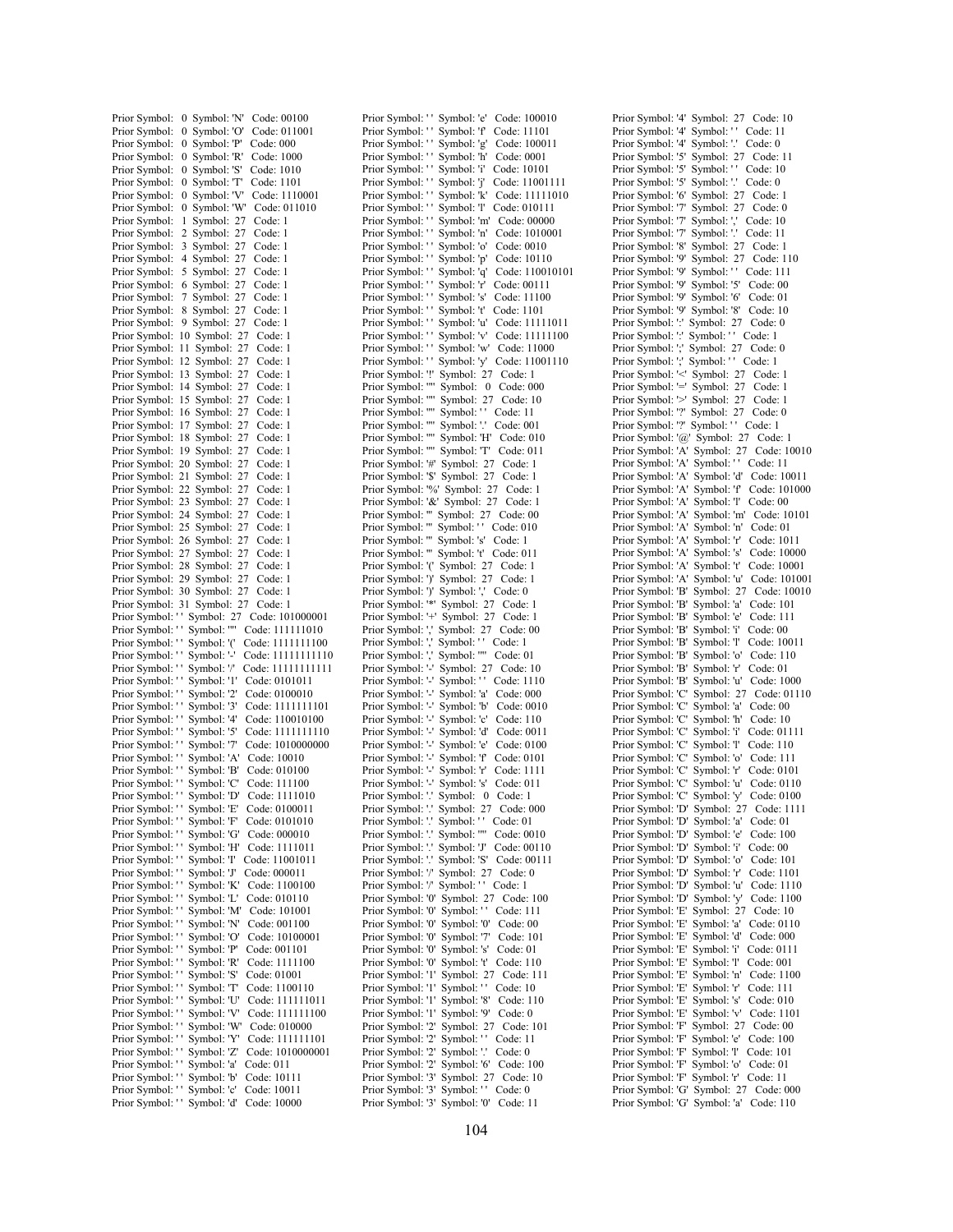Prior Symbol: 'G' Symbol: 'e' Code: 01 Prior Symbol: 'G' Symbol: 'i' Code: 100 Prior Symbol: 'G' Symbol: 'l' Code: 001 Prior Symbol: 'G' Symbol: 'o' Code: 1011 Prior Symbol: 'G' Symbol: 'r' Code: 111 Prior Symbol: 'G' Symbol: 'u' Code: 1010 Prior Symbol: 'H' Symbol: 27 Code: 010 Prior Symbol: 'H' Symbol: 'a' Code: 00 Prior Symbol: 'H' Symbol: 'e' Code: 011 Prior Symbol: 'H' Symbol: 'i' Code: 110 Prior Symbol: 'H' Symbol: 'o' Code: 10 Prior Symbol: 'H' Symbol: 'u' Code: 111 Prior Symbol: 'I' Symbol: 27 Code: 011 Prior Symbol: 'I' Symbol: '' Code: 000 Prior Symbol: 'I' Symbol: '.' Code: 100 Prior Symbol: 'I' Symbol: 'I' Code: 001 Prior Symbol: 'I' Symbol: 'n' Code: 11 Prior Symbol: 'I' Symbol: 'r' Code: 101 Prior Symbol: 'I' Symbol: 's' Code: 010 Prior Symbol: 'J' Symbol: 27 Code: 1000 Prior Symbol: 'J' Symbol: '.' Code: 1001 Prior Symbol: 'J' Symbol: 'a' Code: 111 Prior Symbol: 'J' Symbol: 'e' Code: 1101 Prior Symbol: 'J' Symbol: 'i' Code: 1100 Prior Symbol: 'J' Symbol: 'o' Code: 0 Prior Symbol: 'J' Symbol: 'u' Code: 101 Prior Symbol: 'K' Symbol: 27 Code: 111 Prior Symbol: 'K' Symbol: 'a' Code: 100 Prior Symbol: 'K' Symbol: 'e' Code: 0 Prior Symbol: 'K' Symbol: 'i' Code: 101 Prior Symbol: 'K' Symbol: 'r' Code: 110 Prior Symbol: 'L' Symbol: 27 Code: 0110 Prior Symbol: 'L' Symbol: 'a' Code: 11 Prior Symbol: 'L' Symbol: 'e' Code: 00 Prior Symbol: 'L' Symbol: 'i' Code: 0111 Prior Symbol: 'L' Symbol: 'o' Code: 10 Prior Symbol: 'L' Symbol: 'u' Code: 010 Prior Symbol: 'M' Symbol: 27 Code: 11010 Prior Symbol: 'M' Symbol: 'a' Code: 0 Prior Symbol: 'M' Symbol: 'c' Code: 11011 Prior Symbol: 'M' Symbol: 'e' Code: 1111 Prior Symbol: 'M' Symbol: 'i' Code: 10 Prior Symbol: 'M' Symbol: 'o' Code: 1100 Prior Symbol: 'M' Symbol: 'u' Code: 1110 Prior Symbol: 'N' Symbol: 27 Code: 1100 Prior Symbol: 'N' Symbol: 'a' Code: 111 Prior Symbol: 'N' Symbol: 'e' Code: 0 Prior Symbol: 'N' Symbol: 'i' Code: 1101 Prior Symbol: 'N' Symbol: 'o' Code: 10 Prior Symbol: 'O' Symbol: 27 Code: 10 Prior Symbol: 'O' Symbol: ''' Code: 010 Prior Symbol: 'O' Symbol: 'l' Code: 110 Prior Symbol: 'O' Symbol: 'n' Code: 011 Prior Symbol: 'O' Symbol: 'r' Code: 111 Prior Symbol: 'O' Symbol: 's' Code: 00 Prior Symbol: 'P' Symbol: 27 Code: 10010 Prior Symbol: 'P' Symbol: 'a' Code: 0 Prior Symbol: 'P' Symbol: 'e' Code: 111 Prior Symbol: 'P' Symbol: 'h' Code: 10011 Prior Symbol: 'P' Symbol: 'i' Code: 1000 Prior Symbol: 'P' Symbol: 'l' Code: 1101 Prior Symbol: 'P' Symbol: 'o' Code: 101 Prior Symbol: 'P' Symbol: 'r' Code: 1100 Prior Symbol: 'Q' Symbol: 27 Code: 1 Prior Symbol: 'R' Symbol: 27 Code: 0000 Prior Symbol: 'R' Symbol: '.' Code: 0001 Prior Symbol: 'R' Symbol: 'a' Code: 01 Prior Symbol: 'R' Symbol: 'e' Code: 10 Prior Symbol: 'R' Symbol: 'i' Code: 001 Prior Symbol: 'R' Symbol: 'o' Code: 11 Prior Symbol: 'S' Symbol: 27 Code: 1011 Prior Symbol: 'S' Symbol: '.' Code: 0001 Prior Symbol: 'S' Symbol: 'a' Code: 100 Prior Symbol: 'S' Symbol: 'c' Code: 0010 Prior Symbol: 'S' Symbol: 'e' Code: 1110 Prior Symbol: 'S' Symbol: 'h' Code: 110 Prior Symbol: 'S' Symbol: 'i' Code: 0011 Prior Symbol: 'S' Symbol: 'o' Code: 1111

Prior Symbol: 'S' Symbol: 't' Code: 01 Prior Symbol: 'S' Symbol: 'u' Code: 1010 Prior Symbol: 'S' Symbol: 'v' Code: 00000 Prior Symbol: 'S' Symbol: 'y' Code: 00001 Prior Symbol: 'T' Symbol: 27 Code: 1010 Prior Symbol: 'T' Symbol: 'V' Code: 1000 Prior Symbol: 'T' Symbol: 'a' Code: 1001 Prior Symbol: 'T' Symbol: 'e' Code: 11010 Prior Symbol: 'T' Symbol: 'h' Code: 0 Prior Symbol: 'T' Symbol: 'i' Code: 1011 Prior Symbol: 'T' Symbol: 'o' Code: 111 Prior Symbol: 'T' Symbol: 'r' Code: 1100 Prior Symbol: 'T' Symbol: 'w' Code: 11011 Prior Symbol: 'U' Symbol: 27 Code: 10 Prior Symbol: 'U' Symbol: '.' Code: 0 Prior Symbol: 'U' Symbol: 'n' Code: 11 Prior Symbol: 'V' Symbol: 27 Code: 111 Prior Symbol: 'V' Symbol: '' Code: 10 Prior Symbol: 'V' Symbol: 'e' Code: 110 Prior Symbol: 'V' Symbol: 'i' Code: 0 Prior Symbol: 'W' Symbol: 27 Code: 010 Prior Symbol: 'W' Symbol: 'a' Code: 111 Prior Symbol: 'W' Symbol: 'e' Code: 110 Prior Symbol: 'W' Symbol: 'h' Code: 011 Prior Symbol: 'W' Symbol: 'i' Code: 10 Prior Symbol: 'W' Symbol: 'o' Code: 00 Prior Symbol: 'X' Symbol: 27 Code: 1 Prior Symbol: 'Y' Symbol: 27 Code: 0 Prior Symbol: 'Y' Symbol: 'o' Code: 1 Prior Symbol: 'Z' Symbol: 27 Code: 1 Prior Symbol: '[' Symbol: 27 Code: 1 Prior Symbol: '\' Symbol: 27 Code: 1 Prior Symbol: ']' Symbol: 27 Code: 1 Prior Symbol: '^' Symbol: 27 Code: 1 Prior Symbol: ' Symbol: 27 Code: 1 Prior Symbol:  $\frac{1}{27}$  Symbol: 27 Code: 1 Prior Symbol: 'a' Symbol: 27 Code: 111001101 Prior Symbol: 'a' Symbol: '' Code: 101 Prior Symbol: 'a' Symbol: '" Code: 111001110 Prior Symbol: 'a' Symbol: '.' Code: 1110010 Prior Symbol: 'a' Symbol: 'b' Code: 001011 Prior Symbol: 'a' Symbol: 'c' Code: 11001 Prior Symbol: 'a' Symbol: 'd' Code: 00111 Prior Symbol: 'a' Symbol: 'e' Code: 0011001 Prior Symbol: 'a' Symbol: 'f' Code: 001010 Prior Symbol: 'a' Symbol: 'g' Code: 00100 Prior Symbol: 'a' Symbol: 'h' Code: 001100010 Prior Symbol: 'a' Symbol: 'i' Code: 111000 Prior Symbol: 'a' Symbol: 'k' Code: 110000 Prior Symbol: 'a' Symbol: 'l' Code: 1101 Prior Symbol: 'a' Symbol: 'm' Code: 11101 Prior Symbol: 'a' Symbol: 'n' Code: 01 Prior Symbol: 'a' Symbol: 'o' Code: 001100011 Prior Symbol: 'a' Symbol: 'p' Code: 00000 Prior Symbol: 'a' Symbol: 'r' Code: 100 Prior Symbol: 'a' Symbol: 's' Code: 0001 Prior Symbol: 'a' Symbol: 't' Code: 1111 Prior Symbol: 'a' Symbol: 'u' Code: 110001 Prior Symbol: 'a' Symbol: 'v' Code: 001101 Prior Symbol: 'a' Symbol: 'w' Code: 111001111 Prior Symbol: 'a' Symbol: 'x' Code: 111001100 Prior Symbol: 'a' Symbol: 'y' Code: 00001 Prior Symbol: 'a' Symbol: 'z' Code: 00110000 Prior Symbol: 'b' Symbol: 27 Code: 101000 Prior Symbol: 'b' Symbol: '' Code: 0101 Prior Symbol: 'b' Symbol: '.' Code: 0101 Prior Symbol: 'b' Symbol: 'a' Code: 100 Prior Symbol: 'b' Symbol: 'b' Code: 101010 Prior Symbol: 'b' Symbol: 'd' Code: 1010110 Prior Symbol: 'b' Symbol: 'e' Code: 00 Prior Symbol: 'b' Symbol: 'i' Code: 1011 Prior Symbol: 'b' Symbol: 'l' Code: 0100 Prior Symbol: 'b' Symbol: 'o' Code: 110 Prior Symbol: 'b' Symbol: 'r' Code: 1110 Prior Symbol: 'b' Symbol: 's' Code: 1010111 Prior Symbol: 'b' Symbol: 'u' Code: 1111 Prior Symbol: 'b' Symbol: 'y' Code: 011 Prior Symbol: 'c' Symbol: 27 Code: 00010

Prior Symbol: 'c' Symbol: '' Code: 10000 Prior Symbol: 'c' Symbol: ',' Code: 010000 Prior Symbol: 'c' Symbol: '.' Code: 0100011 Prior Symbol: 'c' Symbol: 'D' Code: 0100110 Prior Symbol: 'c' Symbol: 'a' Code: 110 Prior Symbol: 'c' Symbol: 'c' Code: 010010 Prior Symbol: 'c' Symbol: 'e' Code: 011 Prior Symbol: 'c' Symbol: 'h' Code: 111 Prior Symbol: 'c' Symbol: 'i' Code: 0101 Prior Symbol: 'c' Symbol: 'k' Code: 1001 Prior Symbol: 'c' Symbol: 'l' Code: 10001 Prior Symbol: 'c' Symbol: 'o' Code: 101 Prior Symbol: 'c' Symbol: 'q' Code: 0100010 Prior Symbol: 'c' Symbol: 'r' Code: 00011 Prior Symbol: 'c' Symbol: 't' Code: 001 Prior Symbol: 'c' Symbol: 'u' Code: 0000 Prior Symbol: 'c' Symbol: 'y' Code: 0100111 Prior Symbol: 'd' Symbol: 27 Code: 1010001 Prior Symbol: 'd' Symbol: '' Code: 11 Prior Symbol: 'd' Symbol: ''' Code: 01111010 Prior Symbol: 'd' Symbol: ',' Code: 101011 Prior Symbol: 'd' Symbol: '.' Code: 0100 Prior Symbol: 'd' Symbol: ';' Code: 01111011 Prior Symbol: 'd' Symbol: 'a' Code: 1000 Prior Symbol: 'd' Symbol: 'd' Code: 01010 Prior Symbol: 'd' Symbol: 'e' Code: 00 Prior Symbol: 'd' Symbol: 'f' Code: 10100000 Prior Symbol: 'd' Symbol: 'g' Code: 10101011 Prior Symbol: 'd' Symbol: 'i' Code: 1011 Prior Symbol: 'd' Symbol: 'l' Code: 011111 Prior Symbol: 'd' Symbol: 'm' Code: 10100001 Prior Symbol: 'd' Symbol: 'n' Code: 1010100 Prior Symbol: 'd' Symbol: 'o' Code: 0110 Prior Symbol: 'd' Symbol: 'r' Code: 01110 Prior Symbol: 'd' Symbol: 's' Code: 1001 Prior Symbol: 'd' Symbol: 'u' Code: 101001 Prior Symbol: 'd' Symbol: 'v' Code: 0111100 Prior Symbol: 'd' Symbol: 'w' Code: 10101010 Prior Symbol: 'd' Symbol: 'y' Code: 01011 Prior Symbol: 'e' Symbol: 27 Code: 101110011 Prior Symbol: 'e' Symbol: '' Code: 111 Prior Symbol: 'e' Symbol: ''' Code: 10111010 Prior Symbol: 'e' Symbol: ')' Code: 100110000 Prior Symbol: 'e' Symbol: ',' Code: 000111 Prior Symbol: 'e' Symbol: '-' Code: 10011001 Prior Symbol: 'e' Symbol: '.' Code: 00110 Prior Symbol: 'e' Symbol: ';' Code: 10011010 Prior Symbol: 'e' Symbol: 'a' Code: 1000 Prior Symbol: 'e' Symbol: 'b' Code: 0001100 Prior Symbol: 'e' Symbol: 'c' Code: 10010 Prior Symbol: 'e' Symbol: 'd' Code: 0000 Prior Symbol: 'e' Symbol: 'e' Code: 10100 Prior Symbol: 'e' Symbol: 'f' Code: 10111011 Prior Symbol: 'e' Symbol: 'g' Code: 0001101 Prior Symbol: 'e' Symbol: 'h' Code: 100110001 Prior Symbol: 'e' Symbol: 'i' Code: 000100 Prior Symbol: 'e' Symbol: 'k' Code: 10011011 Prior Symbol: 'e' Symbol: 'l' Code: 0010 Prior Symbol: 'e' Symbol: 'm' Code: 100111 Prior Symbol: 'e' Symbol: 'n' Code: 010 Prior Symbol: 'e' Symbol: 'o' Code: 001110 Prior Symbol: 'e' Symbol: 'p' Code: 001111 Prior Symbol: 'e' Symbol: 'r' Code: 110 Prior Symbol: 'e' Symbol: 's' Code: 011 Prior Symbol: 'e' Symbol: 't' Code: 10101 Prior Symbol: 'e' Symbol: 'u' Code: 101110010 Prior Symbol: 'e' Symbol: 'v' Code: 101100 Prior Symbol: 'e' Symbol: 'w' Code: 101111 Prior Symbol: 'e' Symbol: 'x' Code: 000101 Prior Symbol: 'e' Symbol: 'y' Code: 101101 Prior Symbol: 'e' Symbol: 'z' Code: 10111000 Prior Symbol: 'f' Symbol: 27 Code: 1110111 Prior Symbol: 'f' Symbol: '' Code: 10 Prior Symbol: 'f' Symbol: '.' Code: 1110110 Prior Symbol: 'f' Symbol: 'a' Code: 1111 Prior Symbol: 'f' Symbol: 'e' Code: 000 Prior Symbol: 'f' Symbol: 'f' Code: 0101 Prior Symbol: 'f' Symbol: 'i' Code: 001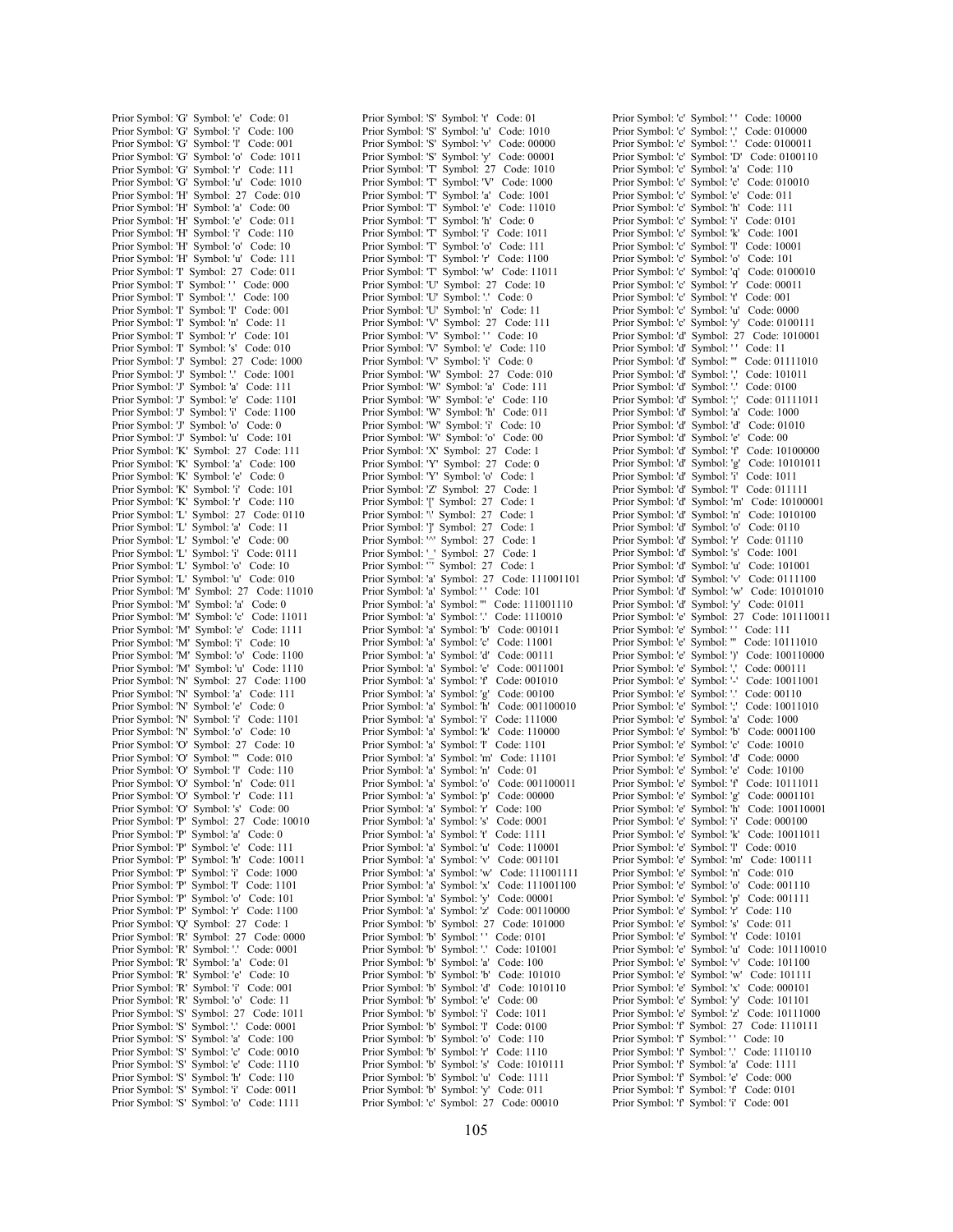Prior Symbol: 'f' Symbol: 'l' Code: 111010 Prior Symbol: 'f' Symbol: 'o' Code: 110 Prior Symbol: 'f' Symbol: 'r' Code: 011 Prior Symbol: 'f' Symbol: 't' Code: 0100 Prior Symbol: 'f' Symbol: 'u' Code: 11100 Prior Symbol: 'g' Symbol: 27 Code: 1111010 Prior Symbol: 'g' Symbol: '' Code: 10 Prior Symbol: 'g' Symbol: '" Code: 1111011 Prior Symbol: 'g' Symbol: ',' Code: 111110 Prior Symbol: '5' Symbol: '-' Code: 0101010 Prior Symbol: 'g' Symbol: '.' Code: 01011 Prior Symbol: 'g' Symbol: 'a' Code: 1110 Prior Symbol: 'g' Symbol: 'e' Code: 00 Prior Symbol: 'g' Symbol: 'g' Code: 0101011 Prior Symbol: 'g' Symbol: 'h' Code: 011 Prior Symbol: 'g' Symbol: 'i' Code: 1101 Prior Symbol: 'g' Symbol: 'l' Code: 111100 Prior Symbol: 'g' Symbol: 'o' Code: 0100 Prior Symbol: 'g' Symbol: 'r' Code: 111111 Prior Symbol: 'g' Symbol: 's' Code: 11000 Prior Symbol: 'g' Symbol: 'u' Code: 11001 Prior Symbol: 'g' Symbol: 'y' Code: 010100 Prior Symbol: 'h' Symbol: 27 Code: 1011100 Prior Symbol: 'h' Symbol: '' Code: 100 Prior Symbol: 'h' Symbol: ''' Code: 10101000 Prior Symbol: 'h' Symbol: ',' Code: 10101001 Prior Symbol: 'h' Symbol: '-' Code: 10101011 Prior Symbol: 'h' Symbol: '.' Code: 101001 Prior Symbol: 'h' Symbol: 'a' Code: 011 Prior Symbol: 'h' Symbol: 'e' Code: 11 Prior Symbol: 'h' Symbol: 'i' Code: 00 Prior Symbol: 'h' Symbol: 'n' Code: 101011 Prior Symbol: 'h' Symbol: 'o' Code: 010 Prior Symbol: 'h' Symbol: 'r' Code: 101111 Prior Symbol: 'h' Symbol: 's' Code: 10101010 Prior Symbol: 'h' Symbol: 't' Code: 10110 Prior Symbol: 'h' Symbol: 'u' Code: 101000 Prior Symbol: 'h' Symbol: 'y' Code: 1011101 Prior Symbol: 'i' Symbol: 27 Code: 00011101 Prior Symbol: 'i' Symbol: '' Code: 0001111 Prior Symbol: 'i' Symbol: ',' Code: 100110100 Prior Symbol: 'i' Symbol: '.' Code: 10011000 Prior Symbol: 'i' Symbol: 'a' Code: 11010 Prior Symbol: 'i' Symbol: 'b' Code: 100110101 Prior Symbol: 'i' Symbol: 'c' Code: 1111 Prior Symbol: 'i' Symbol: 'd' Code: 10000 Prior Symbol: 'i' Symbol: 'e' Code: 1110 Prior Symbol: 'i' Symbol: 'f' Code: 100111 Prior Symbol: 'i' Symbol: 'g' Code: 10010 Prior Symbol: 'i' Symbol: 'k' Code: 10011011 Prior Symbol: 'i' Symbol: 'l' Code: 1100 Prior Symbol: 'i' Symbol: 'm' Code: 10001 Prior Symbol: 'i' Symbol: 'n' Code: 01 Prior Symbol: 'i' Symbol: 'o' Code: 11011 Prior Symbol: 'i' Symbol: 'p' Code: 000110 Prior Symbol: 'i' Symbol: 'r' Code: 0000 Prior Symbol: 'i' Symbol: 's' Code: 101 Prior Symbol: 'i' Symbol: 't' Code: 001 Prior Symbol: 'i' Symbol: 'v' Code: 00010 Prior Symbol: 'i' Symbol: 'x' Code: 00011100 Prior Symbol: 'i' Symbol: 'z' Code: 10011001 Prior Symbol: 'j' Symbol: 27 Code: 000 Prior Symbol: 'j' Symbol: 'a' Code: 001 Prior Symbol: 'j' Symbol: 'e' Code: 010 Prior Symbol: 'j' Symbol: 'o' Code: 1 Prior Symbol: 'j' Symbol: 'u' Code: 011 Prior Symbol: 'k' Symbol: 27 Code: 0000 Prior Symbol: 'k' Symbol: '' Code: 01 Prior Symbol: 'k' Symbol: '" Code: 10000 Prior Symbol: 'k' Symbol: ',' Code: 10011 Prior Symbol: K Symbol: ; Code: 10011 Prior Symbol: 'k' Symbol: 'e' Code: 11 Prior Symbol: 'k' Symbol: 'i' Code: 101 Prior Symbol: 'k' Symbol: 'l' Code: 100100 Prior Symbol: 'k' Symbol: 'n' Code: 10001 Prior Symbol: 'k' Symbol: 's' Code: 001 Prior Symbol: 'k' Symbol: 'y' Code: 100101 Prior Symbol: 'l' Symbol: 27 Code: 0011100

Prior Symbol: 'l' Symbol: '' Code: 110 Prior Symbol: 'l' Symbol: ''' Code: 00111100 Prior Symbol: 'l' Symbol: ',' Code: 001101 Prior Symbol: 'l' Symbol: '-' Code: 00111101 Prior Symbol: 'l' Symbol: '.' Code: 00100 Prior Symbol: 'l' Symbol: 'a' Code: 000 Prior Symbol: 'l' Symbol: 'b' Code: 0011101 Prior Symbol: 'l' Symbol: 'c' Code: 00111111 Prior Symbol: 'l' Symbol: 'd' Code: 10111 Prior Symbol: 'l' Symbol: 'e' Code: 111 Prior Symbol: 'l' Symbol: 'f' Code: 010110 Prior Symbol: 'l' Symbol: 'i' Code: 011 Prior Symbol: 'l' Symbol: 'k' Code: 10110110 Prior Symbol: 'l' Symbol: 'l' Code: 100 Prior Symbol: 'l' Symbol: 'm' Code: 010111 Prior Symbol: 'l' Symbol: 'n' Code: 00111110 Prior Symbol: 'l' Symbol: 'o' Code: 1010 Prior Symbol: 'l' Symbol: 'p' Code: 00101 Prior Symbol: 'l' Symbol: 'r' Code: 10110111 Prior Symbol: 'l' Symbol: 's' Code: 01010 Prior Symbol: 'l' Symbol: 't' Code: 001100 Prior Symbol: 'l' Symbol: 'u' Code: 1011010 Prior Symbol: 'l' Symbol: 'v' Code: 101100 Prior Symbol: 'l' Symbol: 'y' Code: 0100 Prior Symbol: 'm' Symbol: 27 Code: 101010 Prior Symbol: 'm' Symbol: '' Code: 111 Prior Symbol: 'm' Symbol: ''' Code: 1010110 Prior Symbol: 'm' Symbol: '.' Code: 110101 Prior Symbol: 'm' Symbol: ';' Code: 1010111 Prior Symbol: 'm' Symbol: 'a' Code: 00 Prior Symbol: 'm' Symbol: 'b' Code: 10100 Prior Symbol: 'm' Symbol: 'e' Code: 01 Prior Symbol: 'm' Symbol: 'i' Code: 1100 Prior Symbol: 'm' Symbol: 'm' Code: 10110 Prior Symbol: 'm' Symbol: 'o' Code: 1000 Prior Symbol: 'm' Symbol: 'p' Code: 1001 Prior Symbol: 'm' Symbol: 's' Code: 10111 Prior Symbol: 'm' Symbol: 'u' Code: 11011 Prior Symbol: 'm' Symbol: 'y' Code: 110100 Prior Symbol: 'n' Symbol: 27 Code: 0100000 Prior Symbol: 'n' Symbol: '' Code: 10 Prior Symbol: 'n' Symbol: "' Code: 0100011 Prior Symbol: 'n' Symbol: ',' Code: 111100 Prior Symbol: 'n' Symbol: '-' Code: 011011010 Prior Symbol: 'n' Symbol: '.' Code: 01100 Prior Symbol: 'n' Symbol: ';' Code: 011011011 Prior Symbol: 'n' Symbol: 'a' Code: 11111 Prior Symbol: 'n' Symbol: 'b' Code: 011011100 Prior Symbol: 'n' Symbol: 'c' Code: 01001 Prior Symbol: 'n' Symbol: 'd' Code: 110 Prior Symbol: 'n' Symbol: 'e' Code: 001 Prior Symbol: 'n' Symbol: 'f' Code: 01000101 Prior Symbol: 'n' Symbol: 'g' Code: 000 Prior Symbol: 'n' Symbol: 'i' Code: 01111 Prior Symbol: 'n' Symbol: 'j' Code: 011011101 Prior Symbol: 'n' Symbol: 'k' Code: 1111010 Prior Symbol: 'n' Symbol: 'l' Code: 01101100 Prior Symbol: 'n' Symbol: 'm' Code: 011011110 Prior Symbol: 'n' Symbol: 'n' Code: 01110 Prior Symbol: 'n' Symbol: 'o' Code: 1111011 Prior Symbol: 'n' Symbol: 'r' Code: 011011111 Prior Symbol: 'n' Symbol: 's' Code: 0101 Prior Symbol: 'n' Symbol: 't' Code: 1110 Prior Symbol: 'n' Symbol: 'u' Code: 0100001 Prior Symbol: 'n' Symbol: 'v' Code: 0110100 Prior Symbol: 'n' Symbol: 'y' Code: 0110101 Prior Symbol: 'n' Symbol: 'z' Code: 01000100 Prior Symbol: 'o' Symbol: 27 Code: 101010011 Prior Symbol: 'o' Symbol: '' Code: 001 Prior Symbol: 'o' Symbol: ',' Code: 01001111 Prior Symbol: 'o' Symbol: '-' Code: 01001110 Prior Symbol: 'o' Symbol: '.' Code: 0100110 Prior Symbol: 'o' Symbol: 'B' Code: 101010010 Prior Symbol: 'o' Symbol: 'a' Code: 100001 Prior Symbol: 'o' Symbol: 'b' Code: 110111 Prior Symbol: 'o' Symbol: 'c' Code: 100000 Prior Symbol: 'o' Symbol: 'd' Code: 110101 Prior Symbol: 'o' Symbol: 'e' Code: 1010101

Prior Symbol: 'o' Symbol: 'f' Code: 000 Prior Symbol: 'o' Symbol: 'g' Code: 1101000 Prior Symbol: 'o' Symbol: 'h' Code: 1101001 Prior Symbol: 'o' Symbol: 'i' Code: 1101101 Prior Symbol: 'o' Symbol: 'k' Code: 010010 Prior Symbol: 'o' Symbol: 'l' Code: 0101 Prior Symbol: 'o' Symbol: 'm' Code: 1100 Prior Symbol: 'o' Symbol: 'n' Code: 111 Prior Symbol: 'o' Symbol: 'o' Code: 10100 Prior Symbol: 'o' Symbol: 'p' Code: 01000 Prior Symbol: 'o' Symbol: 'r' Code: 011 Prior Symbol: 'o' Symbol: 's' Code: 10001 Prior Symbol: 'o' Symbol: 't' Code: 10010 Prior Symbol: 'o' Symbol: 'u' Code: 1011 Prior Symbol: 'o' Symbol: 'v' Code: 101011 Prior Symbol: 'o' Symbol: 'w' Code: 10011 Prior Symbol: 'o' Symbol: 'x' Code: 10101000 Prior Symbol: 'o' Symbol: 'y' Code: 1101100 Prior Symbol: 'p' Symbol: 27 Code: 011011 Prior Symbol: 'p' Symbol: '' Code: 000 Prior Symbol: 'p' Symbol: '-' Code: 1010010 Prior Symbol: 'p' Symbol: '.' Code: 101000 Prior Symbol: 'p' Symbol: 'a' Code: 001 Prior Symbol: 'p' Symbol: 'e' Code: 110 Prior Symbol: 'p' Symbol: 'h' Code: 1111 Prior Symbol: 'p' Symbol: 'i' Code: 1011 Prior Symbol: 'p' Symbol: 'l' Code: 010 Prior Symbol: 'p' Symbol: 'm' Code: 1010011 Prior Symbol: 'p' Symbol: 'o' Code: 0111 Prior Symbol: 'p' Symbol: 'p' Code: 11101 Prior Symbol: 'p' Symbol: 'r' Code: 100 Prior Symbol: 'p' Symbol: 's' Code: 01100 Prior Symbol: 'p' Symbol: 't' Code: 11100 Prior Symbol: 'p' Symbol: 'u' Code: 10101 Prior Symbol: 'p' Symbol: 'y' Code: 011010 Prior Symbol: 'q' Symbol: 27 Code: 0 Prior Symbol: 'q' Symbol: 'u' Code: 1 Prior Symbol: 'r' Symbol: 27 Code: 10011111 Prior Symbol: 'r' Symbol: '' Code: 111 Prior Symbol: 'r' Symbol: ''' Code: 1001110 Prior Symbol: 'r' Symbol: ')' Code: 100111100 Prior Symbol: 'r' Symbol: ',' Code: 100100 Prior Symbol: 'r' Symbol: '-' Code: 11001100 Prior Symbol: 'r' Symbol: '.' Code: 10001 Prior Symbol: 'r' Symbol: ';' Code: 100111101 Prior Symbol: 'r' Symbol: 'a' Code: 1101 Prior Symbol: 'r' Symbol: 'b' Code: 11001101 Prior Symbol: 'r' Symbol: 'c' Code: 100001 Prior Symbol: 'r' Symbol: 'd' Code: 11000 Prior Symbol: 'r' Symbol: 'e' Code: 101 Prior Symbol: 'r' Symbol: 'f' Code: 110011111 Prior Symbol: 'r' Symbol: 'g' Code: 100101 Prior Symbol: 'r' Symbol: 'i' Code: 010 Prior Symbol: 'r' Symbol: 'k' Code: 110010 Prior Symbol: 'r' Symbol: 'l' Code: 00100 Prior Symbol: 'r' Symbol: 'm' Code: 00101 Prior Symbol: 'r' Symbol: 'n' Code: 01100 Prior Symbol: 'r' Symbol: 'o' Code: 000 Prior Symbol: 'r' Symbol: 'p' Code: 11001110 Prior Symbol: 'r' Symbol: 'r' Code: 100110 Prior Symbol: 'r' Symbol: 's' Code: 0111 Prior Symbol: 'r' Symbol: 't' Code: 0011 Prior Symbol: 'r' Symbol: 'u' Code: 100000 Prior Symbol: 'r' Symbol: 'v' Code: 110011110 Prior Symbol: 'r' Symbol: 'y' Code: 01101 Prior Symbol: 's' Symbol: 27 Code: 10011100 Prior Symbol: 's' Symbol: '' Code: 0 Prior Symbol: 's' Symbol: '"' Code: 100111100 Prior Symbol: 's' Symbol: "" Code: 100111101 Prior Symbol: 's' Symbol: ',' Code: 111011 Prior Symbol: 's' Symbol: '.' Code: 1000 Prior Symbol: 's' Symbol: ';' Code: 11101011 Prior Symbol: 's' Symbol: 'a' Code: 110011 Prior Symbol: 's' Symbol: 'b' Code: 100111110 Prior Symbol: 's' Symbol: 'c' Code: 10010 Prior Symbol: 's' Symbol: 'e' Code: 1101 Prior Symbol: 's' Symbol: 'h' Code: 11000 Prior Symbol: 's' Symbol: 'i' Code: 11100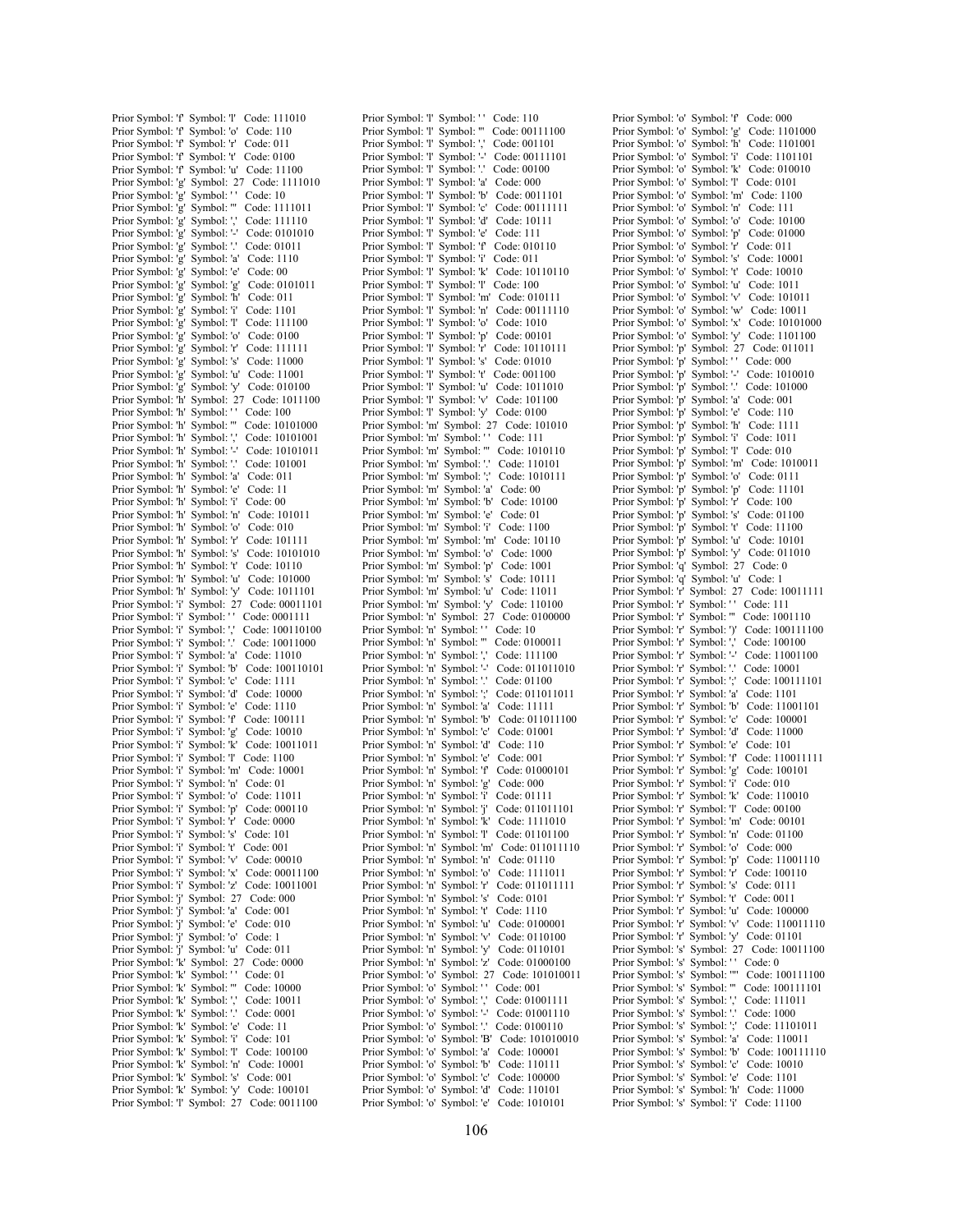Prior Symbol: 's' Symbol: 'k' Code: 100111111 Prior Symbol: 's' Symbol: 'l' Code: 1110100 Prior Symbol: 's' Symbol: 'm' Code: 111010100 Prior Symbol: 's' Symbol: 'n' Code: 111010101 Prior Symbol: 's' Symbol: 'o' Code: 11110 Prior Symbol: 's' Symbol: 'p' Code: 1001101 Prior Symbol: 's' Symbol: 's' Code: 11111 Prior Symbol: 's' Symbol: 't' Code: 101 Prior Symbol: 's' Symbol: 'u' Code: 110010 Prior Symbol: 's' Symbol: 'w' Code: 10011101 Prior Symbol: 's' Symbol: 'y' Code: 1001100 Prior Symbol: 't' Symbol: 27 Code: 11000011 Prior Symbol: 't' Symbol: '' Code: 111 Prior Symbol: 't' Symbol: ''' Code: 11000100 Prior Symbol: 't' Symbol: ',' Code: 0111100 Prior Symbol: 't' Symbol: '-' Code: 01111110 Prior Symbol: 't' Symbol: '.' Code: 01101 Prior Symbol: 't' Symbol: ';' Code: 110000100 Prior Symbol: 't' Symbol: 'a' Code: 0100 Prior Symbol: 't' Symbol: 'b' Code: 110000101 Prior Symbol: 't' Symbol: 'c' Code: 11000101 Prior Symbol: 't' Symbol: 'e' Code: 101 Prior Symbol: 't' Symbol: 'h' Code: 00 Prior Symbol: 't' Symbol: 'i' Code: 1101 Prior Symbol: 't' Symbol: 'l' Code: 0111101 Prior Symbol: 't' Symbol: 'm' Code: 01111111 Prior Symbol: 't' Symbol: 'n' Code: 0111110 Prior Symbol: 't' Symbol: 'o' Code: 100 Prior Symbol: 't' Symbol: 'r' Code: 11001 Prior Symbol: 't' Symbol: 's' Code: 0101 Prior Symbol: 't' Symbol: 't' Code: 01100 Prior Symbol: 't' Symbol: 'u' Code: 01110 Prior Symbol: 't' Symbol: 'w' Code: 1100000 Prior Symbol: 't' Symbol: 'y' Code: 1100011 Prior Symbol: 'u' Symbol: 27 Code: 1001100 Prior Symbol: 'u' Symbol: ' ' Code: 100000 Prior Symbol: 'u' Symbol: 'a' Code: 100111 Prior Symbol: 'u' Symbol: 'b' Code: 100001 Prior Symbol: 'u' Symbol: 'c' Code: 10001

Prior Symbol: 'u' Symbol: 'd' Code: 11100 Prior Symbol: 'u' Symbol: 'e' Code: 11101 Prior Symbol: 'u' Symbol: 'g' Code: 11110 Prior Symbol: 'u' Symbol: 'i' Code: 10010 Prior Symbol: 'u' Symbol: 'k' Code: 1001101 Prior Symbol: 'u' Symbol: 'l' Code: 0100 Prior Symbol: 'u' Symbol: 'm' Code: 111111 Prior Symbol: 'u' Symbol: 'n' Code: 110 Prior Symbol: 'u' Symbol: 'o' Code: 11111010 Prior Symbol: 'u' Symbol: 'p' Code: 0101 Prior Symbol: 'u' Symbol: 'r' Code: 00 Prior Symbol: 'u' Symbol: 's' Code: 011 Prior Symbol: 'u' Symbol: 't' Code: 101 Prior Symbol: 'u' Symbol: 'v' Code: 11111011 Prior Symbol: 'u' Symbol: 'y' Code: 1111100 Prior Symbol: 'v' Symbol: 27 Code: 00010 Prior Symbol: 'v' Symbol: 'a' Code: 001 Prior Symbol: 'v' Symbol: 'e' Code: 1 Prior Symbol: 'v' Symbol: 'i' Code: 01 Prior Symbol: 'v' Symbol: 'o' Code: 0000 Prior Symbol: 'v' Symbol: 's' Code: 000110 Prior Symbol: 'v' Symbol: 'y' Code: 000111 Prior Symbol: 'w' Symbol: 27 Code: 011101 Prior Symbol: 'w' Symbol: '' Code: 001 Prior Symbol: 'w' Symbol: '.' Code: 011100 Prior Symbol: 'w' Symbol: 'a' Code: 010 Prior Symbol: 'w' Symbol: 'e' Code: 1110 Prior Symbol: 'w' Symbol: 'h' Code: 000 Prior Symbol: 'w' Symbol: 'i' Code: 10 Prior Symbol: 'w' Symbol: 'l' Code: 011110 Prior Symbol: 'w' Symbol: 'm' Code: 011111 Prior Symbol: 'w' Symbol: 'n' Code: 11111 Prior Symbol: 'w' Symbol: 'o' Code: 110 Prior Symbol: 'w' Symbol: 'r' Code: 0110 Prior Symbol: 'w' Symbol: 's' Code: 11110 Prior Symbol: 'x' Symbol: 27 Code: 10 Prior Symbol: 'x' Symbol: '' Code: 0110 Prior Symbol: 'x' Symbol: ',' Code: 0111 Prior Symbol: 'x' Symbol: '-' Code: 1100

Prior Symbol: 'x' Symbol: 'a' Code: 111 Prior Symbol: 'x' Symbol: 'e' Code: 00 Prior Symbol: 'x' Symbol: 'i' Code: 010 Prior Symbol: 'x' Symbol: 't' Code: 1101 Prior Symbol: 'y' Symbol: 27 Code: 01010 Prior Symbol: 'y' Symbol: '' Code: 1 Prior Symbol: 'y' Symbol: ''' Code: 010010 Prior Symbol: 'y' Symbol: ',' Code: 0001 Prior Symbol: 'y' Symbol: '.' Code: 0111 Prior Symbol: 'y' Symbol: ';' Code: 011001 Prior Symbol: 'y' Symbol: '?' Code: 0100110 Prior Symbol: 'y' Symbol: 'a' Code: 0100111 Prior Symbol: 'y' Symbol: 'b' Code: 0110000 Prior Symbol: 'y' Symbol: 'd' Code: 000001 Prior Symbol: 'y' Symbol: 'e' Code: 0010 Prior Symbol: 'y' Symbol: 'f' Code: 0110001 Prior Symbol: 'y' Symbol: 'i' Code: 000010 Prior Symbol: 'y' Symbol: 'l' Code: 01000 Prior Symbol: 'y' Symbol: 'm' Code: 000000 Prior Symbol: 'y' Symbol: 'n' Code: 01011 Prior Symbol: 'y' Symbol: 'o' Code: 01101 Prior Symbol: 'y' Symbol: 's' Code: 0011 Prior Symbol: 'y' Symbol: 'w' Code: 000011 Prior Symbol: 'z' Symbol: 27 Code: 100 Prior Symbol: 'z' Symbol: '' Code: 1110 Prior Symbol: 'z' Symbol: '.' Code: 1111 Prior Symbol: 'z' Symbol: 'a' Code: 000 Prior Symbol: 'z' Symbol: 'e' Code: 001 Prior Symbol: 'z' Symbol: 'i' Code: 110 Prior Symbol: 'z' Symbol: 'l' Code: 010 Prior Symbol: 'z' Symbol: 'o' Code: 101 Prior Symbol: 'z' Symbol: 'z' Code: 011 Prior Symbol: '{' Symbol: 27 Code: 1 Prior Symbol: '|' Symbol: 27 Code: 1 Prior Symbol: '}' Symbol: 27 Code: 1 Prior Symbol: '~' Symbol: 27 Code: 1 Prior Symbol: 127 Symbol: 27 Code: 1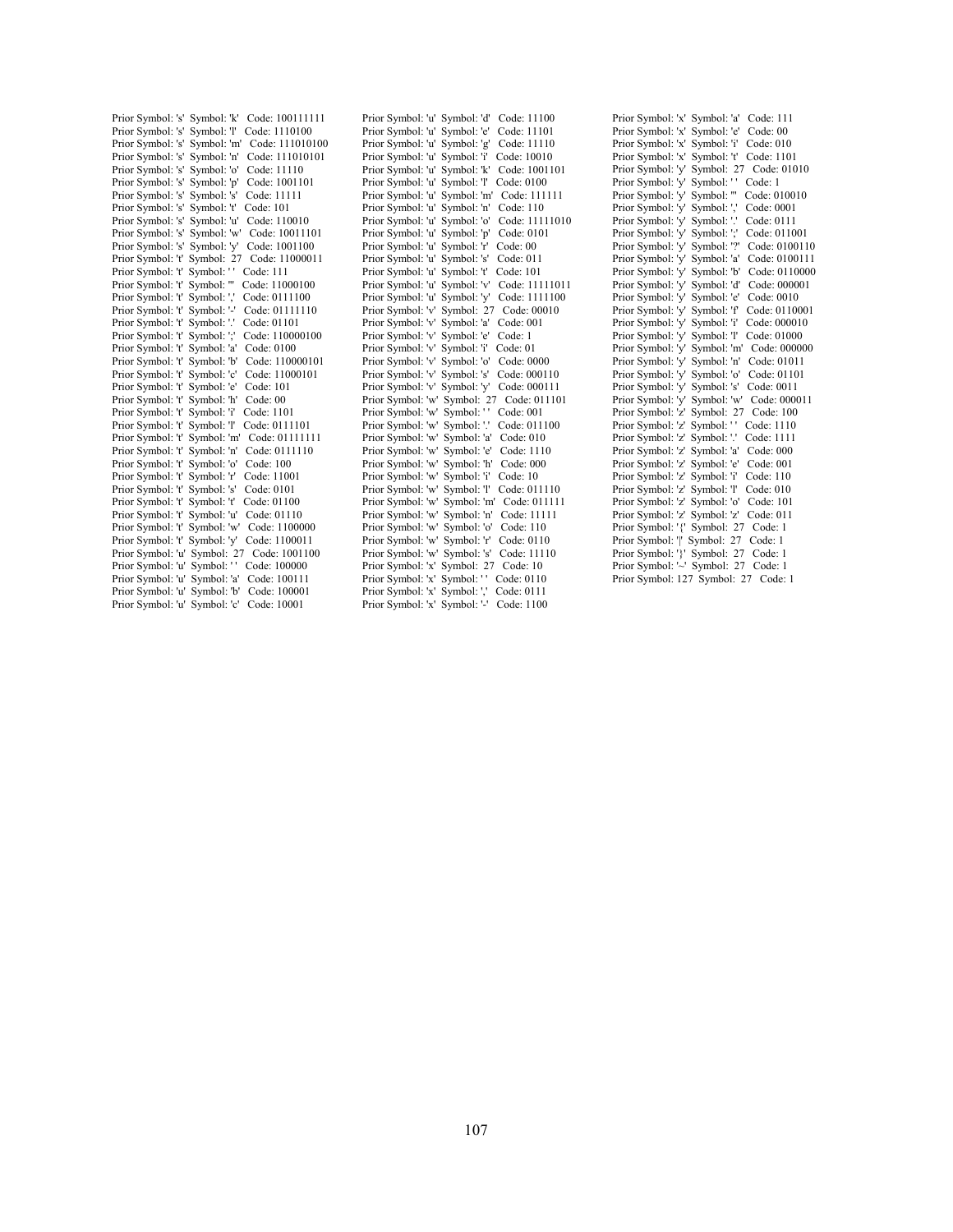| $\bf{0}$<br>-1        |              | 76  | -1               | 152     | $\overline{c}$          | 228 | 5              | 304     | 155          | 380    | 3   | 456     | 36           |
|-----------------------|--------------|-----|------------------|---------|-------------------------|-----|----------------|---------|--------------|--------|-----|---------|--------------|
| $\boldsymbol{0}$<br>1 |              | 77  | 240              | 153     | 242                     | 229 | 208            | 305     | 155          | 381    | 4   | 457     | 37           |
| 2<br>-1               |              | 78  | 1                | 154     | $\overline{\mathbf{c}}$ | 230 | 6              | 306     | 155          | 382    | 5   | 458     | 38           |
|                       | 44           | 79  | 242              | 155     | 252                     | 231 |                | 307     | 155          | 383    | 207 | 459     | 39           |
| 3                     |              |     |                  |         |                         |     | 6              |         |              |        |     |         |              |
| 4<br>1                |              | 80  | -1               | 156     | 3                       | 232 | 6              | 308     | 155          | 384    | 6   | 460     | 40           |
| 5                     | 46           | 81  | 248              | 157     | 8                       | 233 | 52             | 309     | 155          | 385    | 201 | 461     | 41           |
| -1<br>6               |              | 82  | 1                | 158     | 3                       | 234 | 6              | 310     | 155          | 386    | 249 | 462     | 42           |
| 7                     | 48           | 83  | 250              | 159     | -16                     | 235 | 96             | 311     | 155          | 387    | 234 | 463     | 244          |
| 8<br>1                |              | 84  | $\mathbf{1}$     | 160     | 3                       | 236 | 6              | 312     | 155          | 388    | 235 | 464     | 43           |
| 9                     | 50           | 85  | 252              |         | 26                      | 237 |                | 313     |              | 389    | 245 | 465     | 44           |
|                       |              |     |                  | 161     |                         |     | 134            |         | 155          |        |     |         |              |
| 10                    | 1            | 86  | $\mathbf{1}$     | 162     | 3                       | 238 | 6              | 314     | 155          | 390    | 246 | 466     | 45           |
| 11                    | 52           | 87  | 254              | 163     | 40                      | 239 | 146            | 315     | 155          | 391    | 7   | 467     | 46           |
| 12                    | 1            | 88  | 2                | 164     | 3                       | 240 | 6              | 316     | 155          | 392    | 8   | 468     | 47           |
| 13                    | 54           | 89  | $\boldsymbol{0}$ | 165     | 42                      | 241 | 170            | 317     | 155          | 393    | 9   | 469     | 225          |
| 14                    | 1            | 90  | 2                | 166     | 3                       | 242 | 6              | 318     | 155          | 394    | 178 | 470     | 48           |
| 15                    | 56           | 91  | $\overline{4}$   | 167     | 52                      | 243 | 184            | 319     | 155          | 395    | 197 | 471     | 49           |
|                       |              |     |                  |         |                         |     |                |         |              |        |     |         |              |
| 16                    | 1            | 92  | 2                | 168     | 3                       | 244 | 6              | 320     | 155          | 396    | 198 | 472     | 50           |
| 17                    | 58           | 93  | 22               | 169     | 74                      | 245 | 220            | 321     | 155          | 397    | 177 | 473     | 51           |
| 18                    | 1            | 94  | 2                | 170     | 3                       | 246 | 6              | 322     | 155          | 398    | 10  | 474     | 52           |
| 19                    | 60           | 95  | 32               | 171     | 90                      | 247 | 236            | 323     | 155          | 399    | 238 | 475     | 53           |
| 20                    | 1            | 96  | 2                | 172     | 3                       | 248 | 6              | 324     | 155          | 400    | 203 | 476     | 54           |
| 21                    | 62           | 97  | 34               | 173     | 94                      | 249 | 238            | 325     | 155          | 401    | 11  | 477     | 55           |
|                       |              |     |                  |         |                         |     |                |         |              |        |     | 478     | 155          |
| 22                    | 1            | 98  | 2                | 174     | 3                       | 250 | 6              | 326     | 155          | 402    | 212 |         |              |
| 23                    | 64           | 99  | 44               | 175     | 100                     | 251 | 240            | 327     | 155          | 403    | 12  | 479     | 155          |
| 24                    | 1            | 100 | 2                | 176     | 3                       | 252 | 6              | 328     | 155          | 404    | 196 | 480     | 3            |
| 25                    | 66           | 101 | 50               | 177     | 110                     | 253 | 242            | 329     | 155          | 405    | 200 | 481     | 4            |
| 26                    | 1            | 102 | 2                | 178     | 3                       | 254 | 6              | 330     | 155          | 406    | 210 | 482     | 128          |
| 27                    | 68           | 103 | 56               | 179     | 112                     | 255 | 244            | 331     | 155          | 407    | 13  | 483     | 174          |
|                       |              | 104 |                  | 180     |                         |     |                |         |              |        |     | 484     | 200          |
| 28                    | 1            |     | 2                |         | 3                       | 256 | 20             | 332     | 155          | 408    | 14  |         |              |
| 29                    | 70           | 105 | 60               | 181     | 114                     | 257 | 21             | 333     | 155          | 409    | 15  | 485     | 212          |
| 30                    | 1            | 106 | 2                | 182     | 3                       | 258 | 155            | 334     | 155          | 410    | 199 | 486     | 1            |
| 31                    | 72           | 107 | 64               | 183     | 116                     | 259 | 214            | 335     | 155          | 411    | 202 | 487     | 2            |
| 32                    | 1            | 108 | 2                | 184     | 3                       | 260 | 201            | 336     | 155          | 412    | 206 | 488     | 155          |
| 33                    | 74           | 109 | 68               | 185     | 118                     | 261 | 207            | 337     | 155          | 413    | 208 | 489     | 160          |
|                       |              |     |                  |         |                         |     |                |         |              |        |     |         |              |
| 34                    | 1            | 110 | 2                | 186     | 3                       | 262 | 215            | 338     | 155          | 414    | 215 | 490     | 155          |
| 35                    | 76           | 111 | 70               | 187     | 120                     | 263 | 199            | 339     | 155          | 415    | 16  | 491     | 155          |
| 36                    | 1            | 112 | 2                | 188     | 3                       | 264 | 1              | 340     | 155          | 416    | 194 | 492     | 155          |
| 37                    | 78           | 113 | 74               | 189     | 122                     | 265 | 162            | 341     | 155          | 417    | 17  | 493     | 155          |
| 38                    | 1            | 114 | 2                | 190     | 3                       | 266 | 206            | 342     | 155          | 418    | 204 | 494     | 155          |
| 39                    | 80           | 115 | 76               | 191     | 124                     | 267 | 203            | 343     | 155          | 419    | 236 | 495     | 155          |
| 40                    | 1            | 116 | 2                | 192     | 3                       | 268 | $\overline{2}$ | 344     | 155          | 420    | 229 | 496     | 155          |
|                       |              |     |                  |         |                         |     |                |         |              |        |     |         |              |
| 41                    | 82           | 117 | 84               | 193     | 126                     | 269 | 3              | 345     | 155          | 421    | 231 | 497     | 155          |
| 42                    | 1            | 118 | 2                | 194     | 3                       | 270 | 197            | 346     | 155          | 422    | 18  | 498     | 2            |
| 43                    | 84           | 119 | 86               | 195     | 128                     | 271 | 204            | 347     | 155          | 423    | 205 | 499     | 243          |
| 44                    | 1            | 120 | $\overline{2}$   | 196     | 3                       | 272 | 198            | 348     | 155          | 424    | 19  | 500     | 160          |
| 45                    | 86           | 121 | 88               | 197     | 180                     | 273 | 200            | 349     | 155          | 425    | 20  | 501     | 244          |
| 46                    | 1            | 122 | $\overline{2}$   | 198     | 3                       | 274 | 4              | 350     | 155          | 426    | 195 | 502     | 155          |
|                       |              |     |                  |         |                         |     |                |         |              |        |     |         |              |
| 47                    | 88           | 123 | 90               | 199     | 206                     | 275 | 196            | 351     | 155          | 427    | 21  | 503     | $\mathbf{1}$ |
| 48                    | 1            | 124 | $\overline{2}$   | 200     | 3                       | 276 | 5              | 352     | 155          | 428    | 22  | 504     | 155          |
| 49                    | 90           | 125 | 92               | 201     | 240                     | 277 | 194            | 353     | 155          | 429    | 23  | 505     | 155          |
| 50                    | 1            | 126 | $\overline{2}$   | 202     | $\overline{4}$          | 278 | 6              | 354     | 155          | 430    | 237 | 506     | 172          |
| 51                    | 92           | 127 | 94               | 203     | 26                      | 279 | 195            | 355     | 155          | 431    | 24  | 507     | 155          |
| 52                    | 1            | 128 | 2                | 204     | $\overline{4}$          | 280 | 210            | 356     | 155          | 432    | 25  | 508     | 155          |
| 53                    | 94           | 129 | 96               | 205     | 88                      | 281 | $\overline{7}$ | 357 155 |              | 433    | 242 | 509     | 155          |
| 54                    | 1            | 130 | $\overline{c}$   | 206 4   |                         | 282 | 211            | 358 155 |              | 434    | 26  | 510 155 |              |
|                       |              |     |                  |         |                         |     |                |         |              |        |     |         |              |
| 55                    | 96           | 131 | 98               | 207 110 |                         | 283 | 8              | 359     | 155          | 435    | 211 | 511 155 |              |
| 56                    | $\mathbf{1}$ | 132 | 2                | 208     | $\overline{4}$          | 284 | 202            | 360     | 155          | 436    | 27  | 512 1   |              |
| 57                    | 98           | 133 | 118              | 209 142 |                         | 285 | 212            | 361     | 155          | 437    | 28  | 513 160 |              |
| 58                    | $\mathbf{1}$ | 134 | $\overline{c}$   | 210 4   |                         | 286 | 9              | 362     | 56           | 438    | 228 | 514 155 |              |
| 59                    | 100          | 135 | 132              | 211     | 172                     | 287 | 205            | 363     | 57           | 439    | 29  | 515 162 |              |
|                       | $\mathbf{1}$ | 136 | $\overline{c}$   | 212     | $\overline{4}$          | 288 | 208            | 364     | 173          | 440    | 193 | 516 7   |              |
| 60                    |              |     |                  |         |                         |     |                |         |              |        |     |         |              |
| 61                    | 102          | 137 | 148              | 213     | 216                     | 289 | 10             | 365     | 175          | 441    | 227 | 517 8   |              |
| 62                    | $\mathbf{1}$ | 138 | $\overline{c}$   | 214     | 4                       | 290 | 193            | 366     | 183          | 442    | 30  | 518     | 226          |
| 63                    | 104          | 139 | 162              | 215     | 224                     | 291 | 11             | 367     | 218          | 443    | 233 | 519     | 228          |
| 64                    | $\mathbf{1}$ | 140 | 2                | 216     | $\overline{4}$          | 292 | 12             | 368     | 168          | 444    | 240 | 520     | 229          |
| 65                    | 106          | 141 | 178              | 217     | 244                     | 293 | 13             | 369     | 179          | 445    | 226 | 521     | 230          |
| 66                    | $\mathbf{1}$ | 142 | $\overline{c}$   | 218     | 5                       | 294 | 14             | 370     | 181          | 446    | 247 | 522 160 |              |
|                       |              |     |                  |         |                         |     |                |         |              |        |     |         |              |
| 67                    | 222          | 143 | 186              | 219     | 36                      | 295 | 15             | 371     | $\mathbf{1}$ | 447    | 31  | 523     | 242          |
| 68                    | 1            | 144 | $\overline{c}$   | 220     | 5                       | 296 | 16             | 372     | 2            | 448    | 243 | 524 225 |              |
| 69                    | 224          | 145 | 200              | 221     | - 64                    | 297 | 17             | 373     | 155          | 449    | 230 | 525 1   |              |
| 70                    | -1           | 146 | 2                | 222     | 5                       | 298 | 18             | 374     | 180          | 450    | 32  | 526 2   |              |
| 71                    | 234          | 147 | 210              | 223     | 118                     | 299 | 19             | 375     | 241          | 451    | 33  | 527 243 |              |
| 72                    | -1           | 148 | 2                | 224     | 5                       | 300 | 155            | 376     | 162          | 452    | 34  | 528 227 |              |
| 73                    | 236          | 149 | 222              | 225     | 174                     | 301 | 155            | 377     | 213          | 453    | 232 | 529     | 3            |
|                       |              |     |                  |         |                         |     |                |         |              |        |     |         |              |
| 74                    | 1            | 150 | 2                | 226     | 5                       | 302 | 155            | 378     | 214          | 454    | 239 | 530 4   |              |
| 75 238                |              |     | 151 234          | 227 206 |                         |     | 303 155        | 379 217 |              | 455 35 |     | 531 5   |              |

## **Table F.7 English-language Program Description Decode Table**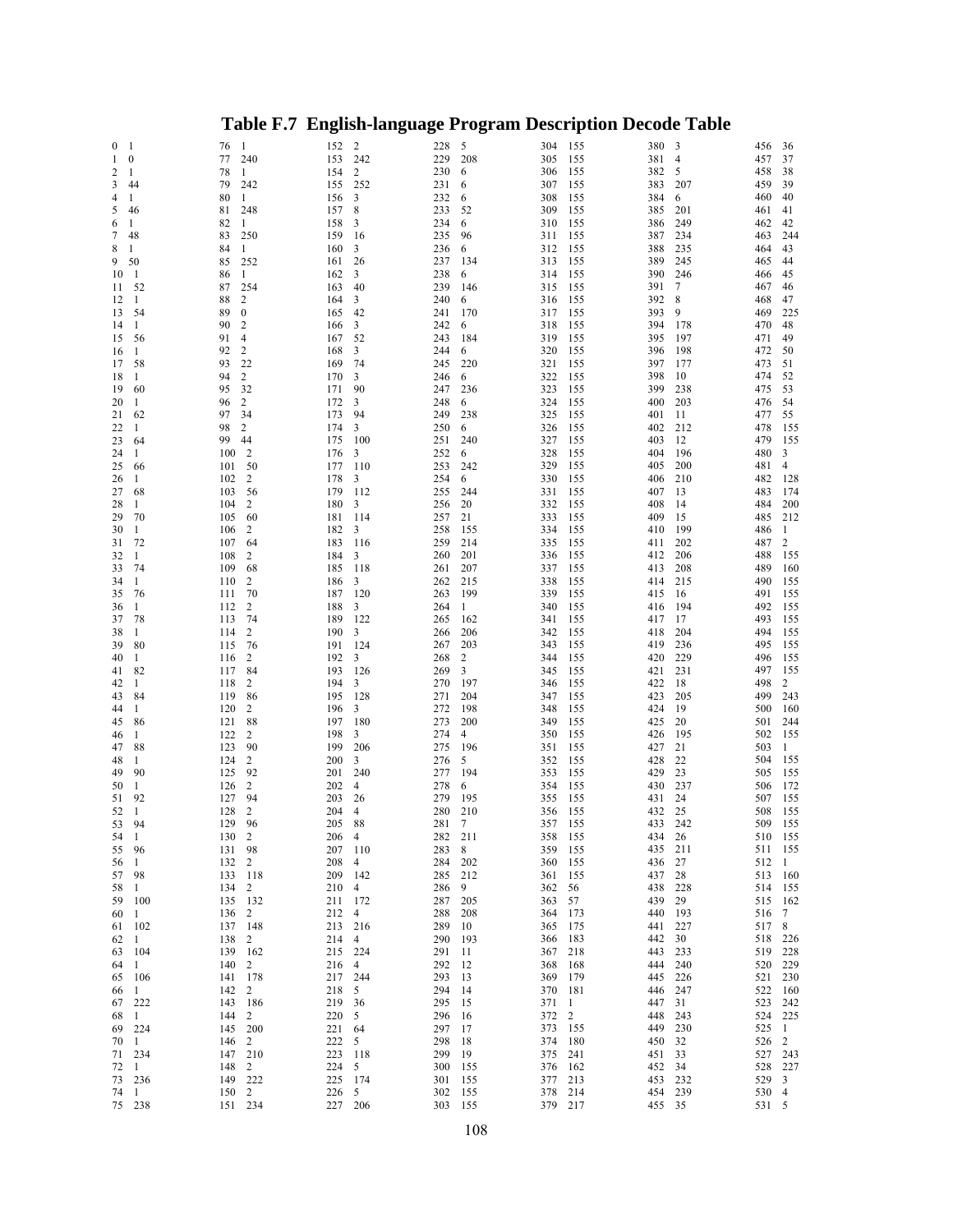| 532        | 155      | 610        | 8              | 688        | 155            | 766        | 155                     | 844        | 229          | 922        | 231                     | 1000         | 10           |
|------------|----------|------------|----------------|------------|----------------|------------|-------------------------|------------|--------------|------------|-------------------------|--------------|--------------|
| 533        | 6        | 611        | 9              | 689        | 5              | 767        | 227                     | 845        | 247          | 923        | 8                       | 1001         | 239          |
| 534        | 4        | 612        | 230            | 690        | $\overline{2}$ | 768        | 239                     | 846        | 214          | 924        | 9                       | 1002         | 225          |
| 535        | 128      | 613        | 245            | 691        | 3              | 769        | 1                       | 847        | 225          | 925        | 228                     | 1003         | 232          |
| 536        | 202      | 614        | 243            | 692        | 229            | 770        | 245                     | 848        | 155          | 926        | 10                      | 1004         | 11           |
| 537        | 211      | 615        | 244            | 693        | 236            | 771        | 229                     | 849        | 233          | 927        | 227                     | 1005         | 12           |
| 538        | 162      | 616        | 155            | 694        | 155            | 772        | 2                       | 850        | 242          | 928        | 11                      | 1006         | 13           |
| 539        | 1        | 617        | 228            | 695        | 239            | 773        | 3                       | 851        | $\mathbf{1}$ | 929        | 237                     | 1007         | 14           |
| 540        | 155      | 618        | $\mathbf{1}$   | 696        | $\mathbf{1}$   | 774        | 233                     | 852        | 2            | 930        | 12                      | 1008         | 19           |
| 541        | 2        | 619        | 237            | 697        | 242            | 775        | $\overline{4}$          | 853        | 3            | 931        | 243                     | 1009         | 20           |
| 542        | 3        | 620        | $\overline{2}$ | 698        | 5              | 776        | 229                     | 854        | 4            | 932        | 13                      | 1010         | 167          |
| 543        | 160      | 621        | 3              | 699        | 6              | 777        | 3                       | 855        | 239          | 933        | 14                      | 1011         | 187          |
| 544        | 155      | 622        | $\overline{4}$ | 700        | 245            | 778        | 155                     | 856        | 5            | 934        | 15                      | 1012         | 230          |
| 545        | 160      | 623        | 242            | 701        | 239            | 779        | 233                     | 857        | 6            | 935        | 236                     | 1013         | 237          |
| 546        | 3        | 624        | 5              | 702        | 155            | 780        | -1                      | 858        | 174          | 936        | 16                      | 1014         | 247          |
| 547        | 4        | 625        | 6              | 703        | 236            | 781        | 225                     | 859        | 1            | 937        | 244                     | 1015         | 231          |
| 548        | 155      | 626        | 236            | 704        | 233            | 782        | 239                     | 860        | 155          | 938        | 17                      | 1016         | 246          |
| 549        | 183      | 627        | 238            | 705        | -1             | 783        | $\overline{c}$          | 861        | 238          | 939        | 18                      | 1017         | $\mathbf{1}$ |
| 550        | 244      | 628        | $\tau$         | 706        | 225            | 784        | 3                       | 862        | 233          | 940        | 242                     | 1018         | 2            |
| 551        | 160      | 629        | 160            | 707        | 242            | 785        | 4                       | 863        | 2            | 941        | 160                     | 1019         | 155          |
| 552        | 176      | 630        | 5              | 708        | 2              | 786        | 167                     | 864        | 229          | 942<br>943 | 19<br>20                | 1020         | 238<br>3     |
| 553        | 243      | 631        | 6              | 709        | 229            | 787<br>788 | 238<br>236              | 865        | 155          | 944        | 21                      | 1021<br>1022 | 4            |
| 554        | 1        | 632        | 155            | 710        | 3              | 789        |                         | 866<br>867 | 160          | 945        |                         |              | 236          |
| 555        | 2        | 633        | 236<br>245     | 711<br>712 | 4<br>3         | 790        | 242<br>243              | 868        | 1<br>3       | 946        | 238<br>22               | 1023<br>1024 | 5            |
| 556        | 185      | 634        | 1              | 713        |                | 791        | -1                      | 869        |              | 947        |                         |              | 245          |
| 557        | 2        | 635        | 2              |            | 4              | 792        |                         |            | 4            | 948        | 23                      | 1025         |              |
| 558        | 184      | 636        |                | 714        | 155            |            | 155                     | 870        | 155          |            | -11                     | 1026         | 6            |
| 559        | 155      | 637        | 225            | 715        | 229            | 793        | 2                       | 871        | 232          | 949        | 12                      | 1027         | 172          |
| 560        | 160      | 638        | 239            | 716        | 233            | 794        | 225                     | 872        | 229          | 950        | 228                     | 1028         | 228          |
| 561        | 1        | 639        | 229            | 717        | 245            | 795        | 6                       | 873        | 225          | 951        | 243                     | 1029         | 249          |
| 562        | 174      | 640        | 233            | 718        | 225            | 796        | 155                     | 874        | 239          | 952        | 155                     | 1030         | 242          |
| 563        | 2        | 641        | 242            | 719        | -1             | 797        | 232                     | 875        | $\mathbf{1}$ | 953        | 174<br>226              | 1031         | 7            |
| 564        | 182      | 642        | 3              | 720        | 239            | 798        | 233                     | 876        | 233          | 954<br>955 | -1                      | 1032<br>1033 | 8<br>9       |
| 565        | 155      | 643        | 4              | 721        | $\overline{2}$ | 799        | 1<br>242                | 877<br>878 | 2<br>155     | 956        | $\overline{c}$          | 1034         | 174          |
| 566        | 1        | 644        | 6              | 722<br>723 | 4<br>5         | 800<br>801 | 236                     | 879        | 155          | 957        | 3                       | 1035         | 10           |
| 567        | 160      | 645<br>646 | 7<br>155       | 724        | 160            | 802        | $\overline{c}$          | 880        | 155          | 958        | 236                     | 1036         | 239          |
| 568<br>569 | 160<br>1 | 647        | 233            | 725        | 201            | 803        | 239                     | 881        | 239          | 959        | 160                     | 1037         | 11           |
| 570        | 155      | 648        | 249            | 726        | 243            | 804        | 3                       | 882        | 155          | 960        | 4                       | 1038         | 225          |
| 571        | 176      | 649        | 242            | 727        | 155            | 805        | 229                     | 883        | 155          | 961        | 233                     | 1039         | 243          |
| 572        | 174      | 650        | 245            | 728        | 174            | 806        | $\overline{4}$          | 884        | 155          | 962        | 242                     | 1040         | 12           |
| 573        | 1        | 651        | -1             | 729        | 242            | 807        | 5                       | 885        | 155          | 963        | 245                     | 1041         | 233          |
| 574        | 155      | 652        | $\overline{c}$ | 730        | -1             | 808        | 155                     | 886        | 155          | 964        | 5                       | 1042         | 13           |
| 575        | 160      | 653        | 3              | 731        | 2              | 809        | 155                     | 887        | 155          | 965        | 249                     | 1043         | 14           |
| 576        | 174      | 654        | 236            | 732        | 3              | 810        | 3                       | 888        | 155          | 966        | 225                     | 1044         | 15           |
| 577        | 1        | 655        | 239            | 733        | 238            | 811        | $\overline{4}$          | 889        | 155          | 967        | 6                       | 1045         | 16           |
| 578        | 160      | 656        | 225            | 734        | 239            | 812        | 155                     | 890        | 155          | 968        | 239                     | 1046         | 229          |
| 579        | 155      | 657        | 4              | 735        | 5              | 813        | 174                     | 891        | 155          | 969        | 7                       | 1047         | 17           |
| 580        | 155      | 658        | 232            | 736        | 155            | 814        | 1                       | 892        | 155          | 970        | 229                     | 1048         | 18           |
| 581        | 155      | 659        | 5              | 737        | 174            | 815        | 233                     | 893        | 155          | 971        | 8                       | 1049         | 160          |
| 582        | 155      | 660        | 5              | 738        | 233            | 816        | 2                       | 894        | 155          | 972        | 9                       | 1050         | 29           |
| 583        | 1        | 661        | 6              | 739        | 229            | 817        | 225                     | 895        | 155          | 973        | 10                      | 1051         | 30           |
| 584        | 172      | 662        | 249            | 740        | $\mathbf{1}$   | 818        | 229                     | 896        | 24           | 974        | 15                      | 1052         | 169          |
| 585        | 174      | 663        | 242            | 741        | 245            | 819        | 239                     | 897        | 25           | 975        | 16                      | 1053         | 232          |
| 586        | 155      | 664        | 245            | 742        | $\overline{2}$ | 820 9      |                         | 898        | 232          | 976        | 241                     | 1054 245     |              |
| 587        | 155      | 665 155    |                | 743        | 225            | 821 10     |                         | 899        | 239          | 977 174    |                         | 1055 155     |              |
| 588        | 2        | 666        | 229            | 744        | 3              | 822        | 246                     | 900        | 248          | 978        | 196                     | 1056         | $\mathbf{1}$ |
| 589        | 3        | 667        | 239            | 745        | 4              | 823        | 249                     | 901        | 155          | 979        | 249                     | 1057         | 173          |
| 590        | 155      | 668        | -1             | 746        | 229            | 824        | -1                      | 902        | 167          | 980        | 172                     | 1058         | - 187        |
| 591        | 160      | 669        | 2              | 747        | 3              | 825        | 174                     | 903        | 247          | 981        | $\overline{1}$          | 1059 235     |              |
| 592        | 181      | 670 233    |                | 748        | 225            | 826        | 227                     | 904        | 250          | 982        | 227                     | 1060 250     |              |
| 593        | 182      | 671 225    |                | 749        | 233            | 827        | 233                     | 905        | 1            | 983        | 2                       | 1061 2       |              |
| 594        | 184      | 672 3      |                | 750        | 242            | 828        | -245                    | 906        | 2            | 984        | 155                     | 1062 167     |              |
| 595        | 1        | 673 4      |                | 751        | 155            | 829        | 155                     | 907        | 3            | 985        | 242                     | 1063 230     |              |
| 596        | 155      | 674        | -6             | 752        | -1             | 830        | 229                     | 908        | 4            | 986        | $\overline{\mathbf{3}}$ | 1064 226     |              |
| 597        | 160      | 675        | $\overline{7}$ | 753        | $\overline{c}$ | 831 239    |                         | 909        | 229          | 987        | $\overline{4}$          | 1065 231     |              |
| 598        | 155      | 676 225    |                | 754        | 3              | 832 2      |                         | 910        | 174          | 988        | 160                     | 1066 3       |              |
| 599        | 160      | 677 233    |                | 755        | 4              | 833        | $\overline{\mathbf{3}}$ | 911        | 5            | 989        | 236                     | 1067 4       |              |
| 600        | 155      | 678        | 238            | 756        | 155            | 834 225    |                         | 912        | 230          | 990        | 245                     | 1068 5       |              |
| 601        | 155      | 679        | 246            | 757        | 233            | 835 4      |                         | 913        | 226          | 991        | 5                       | 1069 6       |              |
| 602        | 155      | 680        | 228            | 758        | 245            | 836 232    |                         | 914        | 6            | 992        | 6                       | 1070 233     |              |
| 603        | 155      | 681        | 236            | 759        | $\mathbf{1}$   | 837 5      |                         | 915        | 246          | 993        | 233                     | 1071 248     |              |
| 604        | 155      | 682 243    |                | 760        | 229            | 838        | - 6                     | 916        | 235          | 994        | 7                       | 1072 7       |              |
| 605        | 155      | 683 1      |                | 761        | 2              | 839 244    |                         | 917        | 245          | 995        | 235                     | 1073 172     |              |
| 606        | 155      | 684        | 2              | 762        | 239            | 840        | $\overline{7}$          | 918        | 233          | 996        | 8                       | 1074 239     |              |
| 607        | 160      | 685 242    |                | 763        | 225            | 841 8      |                         | 919        | 7            | 997        | 244                     | 1075 240     |              |
| 608        | 155      | 686 3      |                | 764        | 225            | 842 232    |                         | 920        | 240          | 998        | 9                       | 1076 8       |              |
| 609 155    |          | 687 4      |                | 765 5      |                | 843 7      |                         | 921        | 249          | 999 229    |                         | 1077 237     |              |
|            |          |            |                |            |                |            |                         |            |              |            |                         |              |              |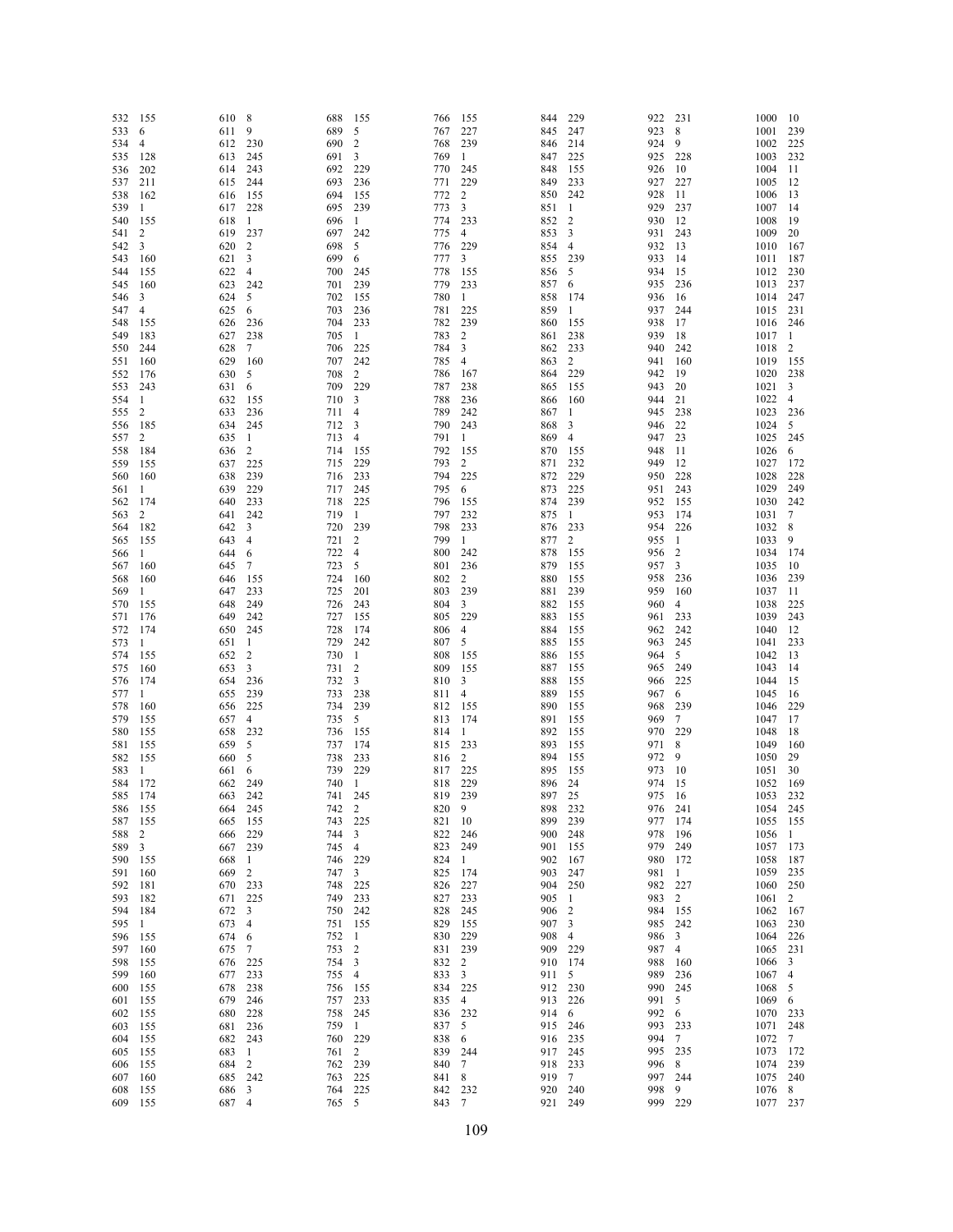| 1078                 | 246            | 1156                 | 225            | 1234                 | 15             | 1312                 | - 18           | 1390 19              |                | 1468                 | $\overline{4}$ | 1546                 | 226          |
|----------------------|----------------|----------------------|----------------|----------------------|----------------|----------------------|----------------|----------------------|----------------|----------------------|----------------|----------------------|--------------|
| 1079                 | 249            | 1157                 | 8              | 1235                 | 16             | 1313                 | 19             | 1391                 | 20             | 1469                 | 239            | 1547                 | 235          |
| 1080                 | 9              | 1158                 | 9              | 1236                 | 17             | 1314                 | 20             | 1392                 | 228            | 1470                 | 5              | 1548                 | 237          |
| 1081                 | 247            | 1159 232             |                | 1237                 | 238            | 1315                 | 21             | 1393                 | 21             | 1471                 | 233            | 1549                 | 238          |
| 1082<br>1083         | 10<br>11       | 1160<br>1161         | - 10<br>-11    | 1238<br>1239         | 18<br>19       | 1316<br>1317         | -12<br>13      | 1394<br>1395         | 22<br>23       | 1472<br>1473         | 6<br>232       | 1550<br>1551         | 155<br>247   |
| 1084                 | 174            | 1162                 | 229            | 1240                 | 3              | 1318                 | 167            | 1396                 | 160            | 1474                 | 160            | 1552                 | $\mathbf{1}$ |
| 1085                 | 12             | 1163                 | 12             | 1241                 | 239            | 1319                 | 187            | 1397                 | 24             | 1475                 | 225            | 1553                 | 2            |
| 1086                 | 227            | 1164                 | 160            | 1242                 | 155            | 1320                 | 155            | 1398                 | 26             | 1476                 | 236            | 1554                 | $\mathbf{3}$ |
| 1087                 | 13             | 1165                 | 13             | 1243                 | 225            | 1321                 | -1             | 1399                 | 27             | 1477                 | 7              | 1555                 | 187          |
| 1088                 | 229            | 1166                 | 13             | 1244                 | 229            | 1322                 | 249            | 1400                 | 194            | 1478                 | 242            | 1556                 | 249          |
| 1089                 | 244            | 1167                 | 14             | 1245                 | 245            | 1323                 | 174            | 1401                 | 155            | 1479                 | 8              | 1557                 | 240          |
| 1090                 | 14             | 1168                 | 167            | 1246                 | -1             | 1324                 | 226<br>2       | 1402                 | 173            | 1480                 | 229<br>9       | 1558<br>1559         | 4<br>5       |
| 1091<br>1092         | 15<br>228      | 1169<br>1170         | 172<br>243     | 1247<br>1248         | 2<br>8         | 1325<br>1326         | 237            | 1403<br>1404         | 172<br>248     | 1481<br>1482         | -10            | 1560                 | 236          |
| 1093                 | 16             | 1171                 | 173            | 1249                 | 9              | 1327                 | 243            | 1405                 | -1             | 1483                 | 11             | 1561                 | 6            |
| 1094                 | 236            | 1172                 | -1             | 1250                 | 236            | 1328                 | 3              | 1406                 | 174            | 1484                 | 12             | 1562                 | 7            |
| 1095                 | 17             | 1173                 | 2              | 1251                 | 249            | 1329                 | 245            | 1407                 | $\overline{2}$ | 1485                 | 13             | 1563                 | 8            |
| 1096                 | 225            | 1174                 | 155            | 1252                 | 167            | 1330                 | 239            | 1408                 | 3              | 1486                 | 155            | 1564                 | 245          |
| 1097                 | 18             | 1175                 | 249            | 1253                 | 238            | 1331                 | 240            | 1409                 | 229            | 1487                 | 245            | 1565                 | 225          |
| 1098<br>1099         | 19<br>20       | 1176                 | 245<br>174     | 1254                 | 1<br>172       | 1332                 | 4<br>5         | 1410                 | 231<br>232     | 1488<br>1489         | 25<br>26       | 1566<br>1567         | 9<br>172     |
| 1100                 | 21             | 1177<br>1178         | 3              | 1255<br>1256         | 155            | 1333<br>1334         | 233            | 1411<br>1412         | 249            | 1490                 | 169            | 1568                 | 227          |
| 1101                 | 22             | 1179                 | 238            | 1257                 | 174            | 1335                 | 6              | 1413                 | 233            | 1491                 | 187            | 1569                 | 10           |
| 1102                 | 238            | 1180                 | $\overline{4}$ | 1258                 | $\overline{c}$ | 1336                 | 7              | 1414                 | 235            | 1492                 | 246            | 1570                 | 232          |
| 1103                 | 243            | 1181                 | - 242          | 1259                 | 3              | 1337                 | 8              | 1415                 | $\overline{4}$ | 1493                 | 230            | 1571                 | 11           |
| 1104                 | 23             | 1182                 | 5              | 1260                 | $\overline{4}$ | 1338                 | 9              | 1416                 | 227            | 1494                 | $\overline{1}$ | 1572                 | 233          |
| 1105                 | 24             | 1183                 | 6              | 1261                 | 243            | 1339                 | 160            | 1417                 | 225            | 1495                 | 155            | 1573                 | 12           |
| 1106                 | 242            | 1184                 | 244            | 1262                 | 5              | 1340                 | 225            | 1418                 | 5              | 1496                 | 173            | 1574                 | 239          |
| 1107<br>1108         | 160<br>25      | 1185<br>1186         | 7<br>8         | 1263<br>1264         | 233<br>6       | 1341<br>1342         | 229<br>10      | 1419<br>1420         | 246<br>6       | 1497<br>1498         | 226<br>240     | 1575<br>1576         | 243<br>174   |
| 1109                 | 26             | 1187                 | 9              | 1265                 | 160            | 1343                 | 11             | 1421                 | 228            | 1499                 | $\overline{2}$ | 1577                 | 13           |
| 1110                 | 27             | 1188                 | 239            | 1266                 | 7              | 1344                 | 25             | 1422                 | 7              | 1500                 | - 167          | 1578                 | 14           |
| 1111                 | 28             | 1189                 | 225            | 1267                 | 229            | 1345                 | 26             | 1423                 | 226            | 1501                 | 3              | 1579                 | 229          |
| 1112                 | 9              | 1190                 | 160            | 1268                 | 22             | 1346                 | 173            | 1424                 | 240            | 1502                 | $\overline{4}$ | 1580                 | 15           |
| 1113                 | 10             | 1191                 | 10             | 1269                 | 23             | 1347                 | 187            | 1425                 | 8              | 1503                 | 5              | 1581                 | 16           |
| 1114                 | 174            | 1192                 | 233            | 1270                 | 167            | 1348                 | 226            | 1426                 | 9              | 1504                 | 245            | 1582                 | 17           |
| 1115<br>1116         | 155<br>236     | 1193<br>1194         | -11<br>12      | 1271<br>1272         | 173<br>238     | 1349<br>1350         | 234<br>237     | 1427<br>1428         | 243<br>244     | 1505<br>1506         | 227<br>172     | 1583<br>1584         | 244<br>18    |
| 1117                 | -1             | 1195                 | 229            | 1273                 | 227            | 1351                 | 242            | 1429                 | 247            | 1507                 | 231            | 1585                 | 19           |
| 1118                 | 245            | 1196                 | 20             | 1274                 | 235            | 1352                 | 250            | 1430                 | 239            | 1508                 | 242            | 1586                 | 20           |
| 1119                 | 2              | 1197                 | 21             | 1275                 | 242            | 1353                 | 230            | 1431                 | 10             | 1509                 | 6              | 1587                 | 21           |
| 1120                 | 244            | 1198                 | 172            | 1276                 | 155            | 1354                 | 236            | 1432                 | 11             | 1510 235             |                | 1588                 | 20           |
| 1121                 | 230            | 1199                 | 226            | 1277                 | 226            | 1355                 | -1             | 1433                 | 12             | 1511                 | 7              | 1589                 | 21           |
| 1122                 | 3              | 1200                 | 248            | 1278                 | -1             | 1356                 | 2              | 1434                 | 13             | 1512                 | 236            | 1590                 | 187          |
| 1123                 | 225            | 1201                 | 155            | 1279                 | $\overline{2}$ | 1357                 | 3              | 1435                 | 236            | 1513                 | 237            | 1591                 | 226          |
| 1124<br>1125         | 229<br>233     | 1202<br>1203         | 174<br>250     | 1280<br>1281         | 245<br>3       | 1358<br>1359         | 155<br>245     | 1436<br>1437         | 14<br>15       | 1514<br>1515         | 238<br>249     | 1592<br>1593         | 173<br>237   |
| 1126                 | $\overline{4}$ | 1204                 | $\overline{1}$ | 1282                 | 244            | 1360                 | $\overline{4}$ | 1438                 | 16             | 1516                 | 8              | 1594                 | -1           |
| 1127                 | 242            | 1205                 | 235            | 1283                 | 172            | 1361                 | 167            | 1439                 | 245            | 1517                 | 174            | 1595                 | 155          |
| 1128                 | 239            | 1206                 | $\overline{c}$ | 1284                 | 4              | 1362                 | 246            | 1440                 | 237            | 1518                 | 9              | 1596                 | 167          |
| 1129                 | 5              | 1207                 | 160            | 1285                 | 5              | 1363                 | 249            | 1441                 | 17             | 1519                 | - 10           | 1597                 | 227          |
| 1130                 | 6              | 1208                 | 3              | 1286                 | 230            | 1364                 | 5              | 1442                 | 230            | 1520                 | 228            | 1598                 | 172          |
| 1131<br>1132 160     | - 7            | 1209<br>1210 240     | $\overline{4}$ | 1287 237<br>1288 246 |                | 1365<br>1366 235     | 6              | 1443<br>1444 18      | 160            | 1521 11<br>1522 12   |                | 1599<br>1600 238     | 236          |
| 1133 8               |                | 1211 5               |                | 1289 6               |                | 1367 239             |                | 1445 242             |                | 1523 244             |                | 1601 2               |              |
| 1134 14              |                | 1212 6               |                | 1290 174             |                | 1368 7               |                | 1446 19              |                | 1524 13              |                | 1602 247             |              |
| 1135 15              |                | 1213 230             |                | 1291 240             |                | 1369 8               |                | 1447 20              |                | 1525                 | 243            | 1603 3               |              |
| 1136 173             |                | 1214 246             |                | 1292 7               |                | 1370 9               |                | 1448 21              |                | 1526 14              |                | 1604 4               |              |
| 1137 231             |                | 1215 7               |                | 1293 8               |                | 1371 10              |                | 1449 238             |                | 1527 15              |                | 1605 249             |              |
| 1138 155             |                | 1216 228             |                | 1294 243             |                | 1372 172             |                | 1450 22              |                | 1528                 | -16            | 1606 5               |              |
| 1139 167<br>1140 249 |                | 1217 237<br>1218 231 |                | 1295 9<br>1296 10    |                | 1373 11<br>1374 12   |                | 1451 23<br>1452 24   |                | 1529<br>1530 239     | 225            | 1607 6<br>1608 7     |              |
| 1141 1               |                | 1219 8               |                | 1297 228             |                | 1375 227             |                | 1453 25              |                | 1531                 | 17             | 1609 8               |              |
| 1142 236             |                | 1220 225             |                | 1298 11              |                | 1376 174             |                | 1454 14              |                | 1532 233             |                | 1610 244             |              |
| 1143 2               |                | 1221                 | 239            | 1299 12              |                | 1377 13              |                | 1455 15              |                | 1533                 | -18            | 1611 174             |              |
| 1144 172             |                | 1222 242             |                | 1300 249             |                | 1378 238             |                | 1456 173             |                | 1534 19              |                | 1612 245             |              |
| 1145 242             |                | 1223 9               |                | 1301 13              |                | 1379 233             |                | 1457 237             |                | 1535 229             |                | 1613 9               |              |
| 1146 3               |                | 1224                 | - 10           | 1302 239             |                | 1380 14              |                | 1458 249             |                | 1536                 | 20             | 1614 10              |              |
| 1147 174<br>1148 243 |                | 1225<br>1226         | 11<br>236      | 1303 14<br>1304 225  |                | 1381 225<br>1382 15  |                | 1459 155<br>1460 174 |                | 1537 160<br>1538 21  |                | 1615 242<br>1616 225 |              |
| 1149 245             |                | 1227                 | 12             | 1305 15              |                | 1383 243             |                | 1461 1               |                | 1539 22              |                | 1617 243             |              |
| 1150 4               |                | 1228                 | 229            | 1306 16              |                | 1384 16              |                | 1462 243             |                | 1540 23              |                | 1618 11              |              |
| 1151 5               |                | 1229                 | 227            | 1307 233             |                | 1385 17              |                | 1463 2               |                | 1541 24              |                | 1619 12              |              |
| 1152 239             |                | 1230 13              |                | 1308 236             |                | 1386 244             |                | 1464 3               |                | 1542 160             |                | 1620 13              |              |
| 11536                |                | 1231 244             |                | 1309 17              |                | 1387 18              |                | 1465 245             |                | 1543 22              |                | 1621 233             |              |
| 1154 7<br>1155 233   |                | 1232 14<br>1233 243  |                | 1310 160<br>1311 229 |                | 1388 231<br>1389 229 |                | 1466 244<br>1467 240 |                | 1544 162<br>1545 167 |                | 1622 14<br>1623 15   |              |
|                      |                |                      |                |                      |                |                      |                |                      |                |                      |                |                      |              |